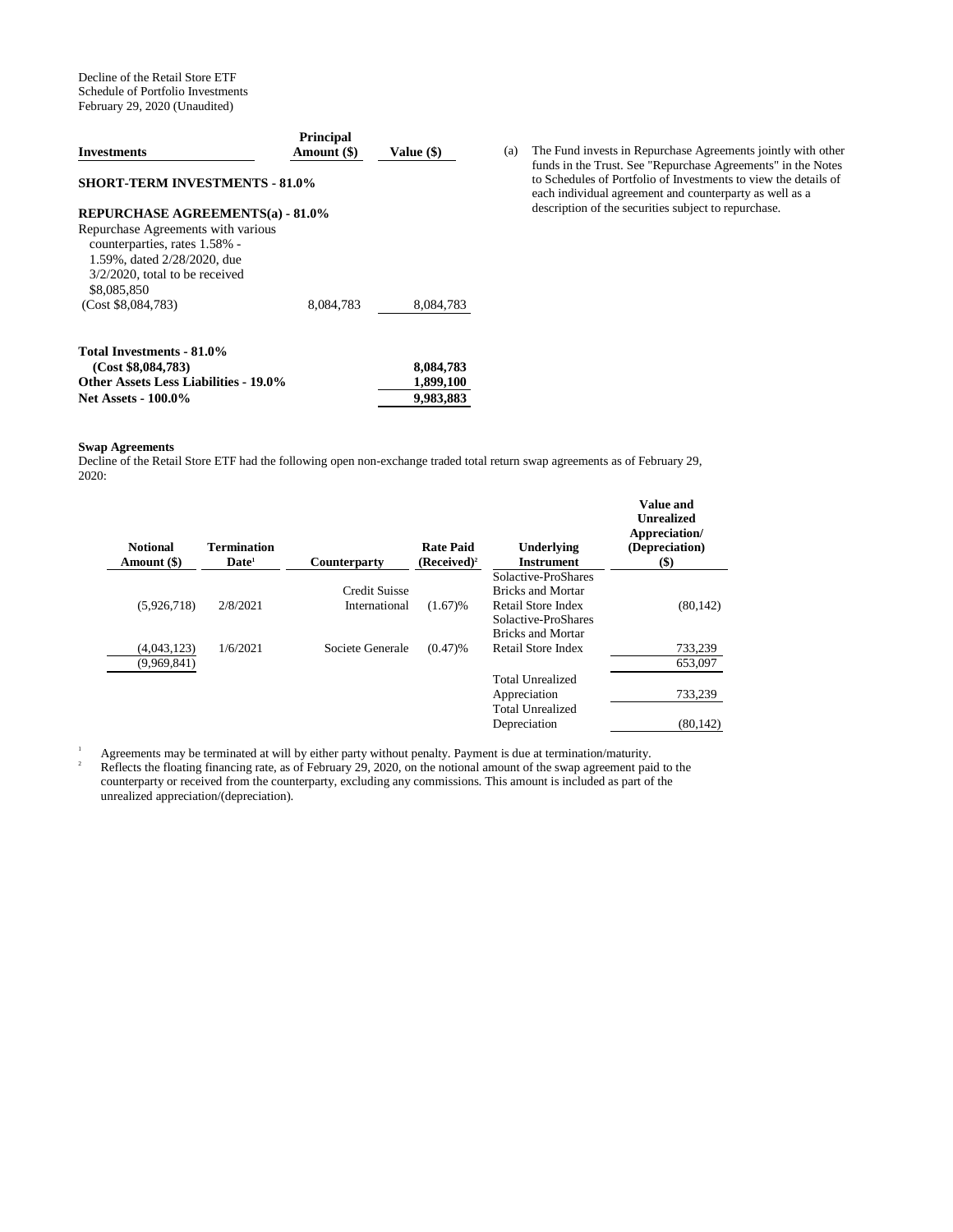DJ Brookfield Global Infrastructure ETF Schedule of Portfolio Investments February 29, 2020 (Unaudited)

| <b>Investments</b>                                                            | <b>Shares</b>    | Value (\$)              |
|-------------------------------------------------------------------------------|------------------|-------------------------|
| <b>COMMON STOCKS - 90.0%</b>                                                  |                  |                         |
| Construction & Engineering - $5.6\%$                                          |                  |                         |
| Ferrovial SA                                                                  | 59,473           | 1,699,157               |
| Vinci SA                                                                      | 62,910           | 6,318,515               |
|                                                                               |                  | 8,017,672               |
| <b>Diversified Telecommunication Services - 2.3%</b>                          |                  |                         |
| Cellnex Telecom SA(a)                                                         | 33,377           | 1,616,457               |
| China Tower Corp. Ltd., Class H(a)<br><b>Infrastrutture Wireless Italiane</b> | 5,485,551        | 1,330,044               |
|                                                                               |                  |                         |
| SpA(a)                                                                        | 29,488           | 301,118<br>3,247,619    |
| <b>Electric Utilities - 8.4%</b>                                              |                  |                         |
| <b>AusNet Services</b>                                                        | 213,761          | 236,037                 |
| <b>Edison International</b>                                                   | 40,377           | 2,712,931               |
| Elia Group SA/NV                                                              | 4,059            | 403,732                 |
| <b>Eversource Energy</b>                                                      | 36,453           | 3,151,726               |
| Fortis, Inc.                                                                  | 57,016           | 2,307,401               |
| Hydro One Ltd.(a)                                                             | 37,596           | 754,581                 |
| Red Electrica Corp. SA                                                        | 53,563           | 1,025,625               |
| Spark Infrastructure Group                                                    | 206,690          | 284,108                 |
| Terna Rete Elettrica Nazionale SpA                                            | 173,317          | 1,146,086               |
|                                                                               |                  | 12,022,227              |
| <b>Equity Real Estate Investment Trusts (REITs) - 14.9%</b>                   |                  |                         |
| American Tower Corp.                                                          | 49,977           | 11,334,783              |
| CorEnergy Infrastructure Trust, Inc.                                          | 1,404            | 49,000                  |
| Crown Castle International Corp.                                              | 46,911           | 6,721,877               |
| SBA Communications Corp.                                                      | 12,705           | 3,367,968               |
|                                                                               |                  | $\overline{21,}473,628$ |
| Gas Utilities - 9.9%                                                          |                  |                         |
| <b>APA Group</b>                                                              | 144,982          | 1,014,377               |
| Atmos Energy Corp.                                                            | 13,466           | 1,390,365               |
| Beijing Enterprises Holdings Ltd.                                             | 59,267           | 250,146                 |
| Chesapeake Utilities Corp.                                                    | 1,870            | 159,885                 |
| China Gas Holdings Ltd.                                                       | 256,509          | 937,846                 |
| China Resources Gas Group Ltd.                                                | 101,706          | 507,551                 |
| Enagas SA<br>ENN Energy Holdings Ltd.                                         | 30,798<br>93,304 | 795,587<br>1,033,586    |
| Hong Kong & China Gas Co. Ltd.                                                | 1,214,714        | 2,337,487               |
| Italgas SpA                                                                   | 59,656           | 364,322                 |
| Kunlun Energy Co. Ltd.                                                        | 492,263          | 343,542                 |
| National Fuel Gas Co.                                                         | 9,712            | 355,556                 |
| New Jersey Resources Corp.                                                    | 10,748           | 379,512                 |
| Northwest Natural Holding Co.                                                 | 3,413            | 224,473                 |
| ONE Gas, Inc.                                                                 | 5,948            | 488,569                 |
| Snam SpA                                                                      | 268,853          | 1,326,994               |
| Southwest Gas Holdings, Inc.                                                  | 6,179            | 399,658                 |
| Spire, Inc.                                                                   | 5,729            | 429,961                 |
| Toho Gas Co. Ltd.                                                             | 12,270           | 419,200                 |
| Tokyo Gas Co. Ltd.                                                            | 48,178           | 975,084                 |
| Towngas China Co. Ltd.*                                                       | 125,484          | 72,763                  |
|                                                                               |                  | $\overline{14,}206,464$ |
| <b>Media - 0.6%</b>                                                           |                  |                         |
| <b>Eutelsat Communications SA</b>                                             | 20,994           | 283,678                 |
| SES SA, FDR                                                                   | 47,389           | 543,031                 |
|                                                                               |                  | 826,709                 |
| Multi-Utilities - 11.3%                                                       |                  |                         |
| <b>ACEA SpA</b>                                                               | 5,527            | 115,563                 |
| CenterPoint Energy, Inc.                                                      | 56,668           | 1,304,497               |
| Consolidated Edison, Inc.                                                     | 37,429           | 2,950,154               |
| National Grid plc                                                             | 464,392          | 5,851,790               |
| NiSource, Inc.                                                                | 42,147           | 1,138,812               |

| Investments                                                | <b>Shares</b>     | Value (\$)             |
|------------------------------------------------------------|-------------------|------------------------|
| NorthWestern Corp.                                         | 5,678             | 399,390                |
| Sempra Energy                                              | 31,806            | 4,445,843              |
| Unitil Corp.                                               | 1,631             | 91,890                 |
|                                                            |                   | 16,297,939             |
| Oil, Gas & Consumable Fuels - 22.6%                        |                   |                        |
| Antero Midstream Corp.                                     | 33,478            | 145,964                |
| Cheniere Energy, Inc.*<br>Enbridge, Inc.                   | 26,157<br>250,442 | 1,341,593<br>9,321,723 |
| EnLink Midstream LLC*                                      | 28,964            | 110,353                |
| Inter Pipeline Ltd.                                        | 51,365            | 759,999                |
| Keyera Corp.                                               | 26,597            | 638,447                |
| Kinder Morgan, Inc.                                        | 219,779           | 4,213,163              |
| Koninklijke Vopak NV                                       | 8,228             | 391,944                |
| ONEOK, Inc.                                                | 46,515            | 3,103,481              |
| Pembina Pipeline Corp.                                     | 64,221            | 2,313,344              |
| Plains GP Holdings LP, Class A*                            | 20,520            | 282,560                |
| Tallgrass Energy LP, Class A                               | 16,957            | 374,241                |
| Targa Resources Corp.                                      | 26,265            | 850,986                |
| TC Energy Corp.                                            | 115,624           | 6,026,489              |
| Williams Cos., Inc. (The)                                  | 136,477           | 2,599,887              |
|                                                            |                   | 32,474,174             |
| <b>Transportation Infrastructure - 8.9%</b>                |                   |                        |
| Aena SME SA(a)                                             | 9,073             | 1,452,340              |
| Aeroports de Paris                                         | 4,028             | 594,970                |
| <b>ASTM SpA</b>                                            | 9,017             | 223,176                |
| Atlantia SpA                                               | 58,195            | 1,245,377              |
| Atlas Arteria Ltd.                                         | 104,529           | 546,125                |
| Auckland International Airport Ltd.                        | 116,461           | 572,888                |
| Beijing Capital International<br>Airport Co. Ltd., Class H | 202,078           | 157,618                |
| China Merchants Port Holdings Co.                          |                   |                        |
| Ltd.                                                       | 161,983           | 238,143                |
| COSCO SHIPPING Ports Ltd.                                  | 209,808           | 139,693                |
| Flughafen Zurich AG (Registered)                           | 2,348             | 354,342                |
| Fraport AG Frankfurt Airport                               |                   |                        |
| Services Worldwide                                         | 4,577             | 287,705                |
| Getlink SE                                                 | 53,391            | 859,360                |
| Grupo Aeroportuario del Centro                             |                   |                        |
| Norte SAB de CV, ADR                                       | 5,314             | 276,753                |
| Grupo Aeroportuario del Pacifico                           |                   |                        |
| SAB de CV, ADR                                             | 4,654             | 504,401                |
| Grupo Aeroportuario del Sureste                            |                   |                        |
| SAB de CV, ADR                                             | 2,523             | 421,341                |
| Hamburger Hafen und Logistik AG                            | 2,664             | 56,289                 |
| <b>Hutchison Port Holdings Trust</b>                       | 685,794           | 100,812                |
| Japan Airport Terminal Co. Ltd.                            | 8,976             | 351,184                |
| Jiangsu Expressway Co. Ltd., Class                         |                   |                        |
| H<br>Shenzhen Expressway Co. Ltd.,                         | 149,979           | 173,356                |
| Class H                                                    | 85,428            | 103,347                |
| Sydney Airport                                             | 135,570           | 686,224                |
| Transurban Group                                           | 322,053           | 3,115,551              |
| Westshore Terminals Investment                             |                   |                        |
| Corp.                                                      | 5,642             | 59,226                 |
| Yuexiu Transport Infrastructure                            |                   |                        |
| Ltd.                                                       | 110,254           | 85,572                 |
| Zhejiang Expressway Co. Ltd.,                              |                   |                        |
| Class H                                                    | 176,202           | 133,140                |
|                                                            |                   | 12,738,933             |
| Water Utilities - 5.5%                                     |                   |                        |
| American States Water Co.                                  | 4,165             | 318,997                |
| American Water Works Co., Inc.                             | 20,359            | 2,517,594              |
|                                                            |                   |                        |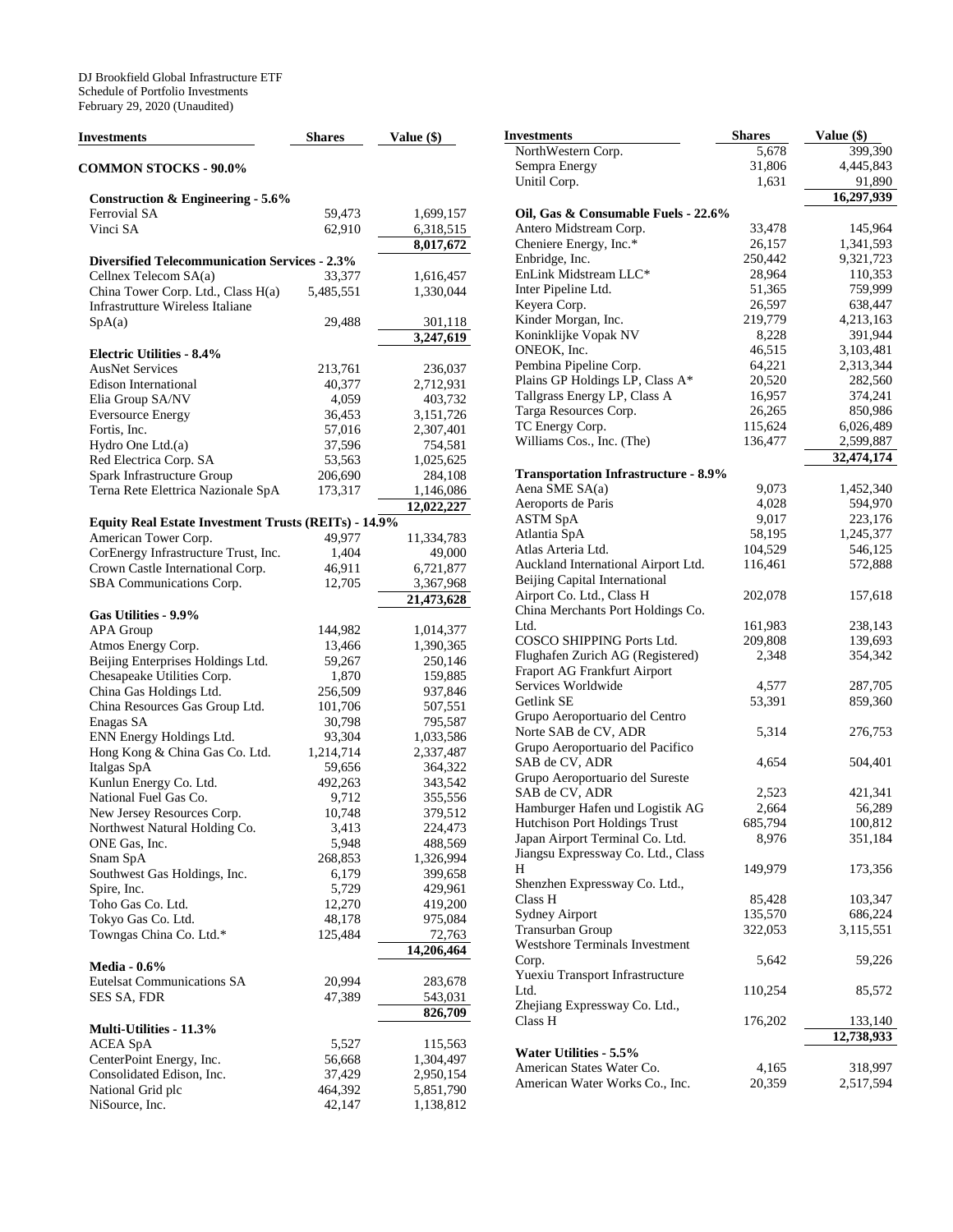DJ Brookfield Global Infrastructure ETF Schedule of Portfolio Investments February 29, 2020 (Unaudited)

| <b>Investments</b>                                                    | <b>Shares</b>    | Value (\$)          |
|-----------------------------------------------------------------------|------------------|---------------------|
| Beijing Enterprises Water Group                                       |                  |                     |
| $Ltd.*$                                                               | 743,115          | 345,103             |
| California Water Service Group                                        | 5,408            | 259,368             |
| China Water Affairs Group Ltd.                                        | 108,225          | 86,219              |
| Cia de Saneamento Basico do                                           |                  |                     |
| Estado de Sao Paulo, ADR*                                             | 42,230           | 550,257             |
| Essential Utilities, Inc.                                             | 24,353           | 1,047,423           |
| Pennon Group plc                                                      | 52,026           | 719,081             |
| Severn Trent plc                                                      | 29,507           | 932,569             |
| SJW Group                                                             | 2,929            | 179,196             |
| United Utilities Group plc                                            | 84,378           | 1,021,485           |
|                                                                       |                  | 7,977,292           |
| <b>TOTAL COMMON STOCKS</b>                                            |                  |                     |
| (Cost \$120,770,127)                                                  |                  | 129,282,657         |
| <b>MASTER LIMITED PARTNERSHIPS - 9.1%</b>                             |                  |                     |
| <b>Multi-Utilities - 0.6%</b>                                         |                  |                     |
| <b>Brookfield Infrastructure Partners</b>                             |                  |                     |
| LP                                                                    | 17,677           | 893,396             |
|                                                                       |                  |                     |
| Oil, Gas & Consumable Fuels - 8.5%<br><b>BP Midstream Partners LP</b> |                  | 69,277              |
| Cheniere Energy Partners LP                                           | 5,201<br>4,704   | 159,466             |
| <b>CNX Midstream Partners LP</b>                                      | 4,726            | 55,341              |
| <b>Crestwood Equity Partners LP</b>                                   | 5,361            | 111,723             |
| DCP Midstream LP                                                      | 10,081           | 157,163             |
| Enable Midstream Partners LP                                          |                  |                     |
| <b>Energy Transfer LP</b>                                             | 6,101<br>259,633 | 37,826<br>2,876,734 |
| <b>Enterprise Products Partners LP</b>                                | 167,951          | 3,919,976           |
| <b>EQM Midstream Partners LP</b>                                      | 9,266            | 160,858             |
| Genesis Energy LP                                                     | 12,413           | 123,261             |
| Holly Energy Partners LP                                              | 4,941            | 102,476             |
| Magellan Midstream Partners LP                                        | 25,771           | 1,405,808           |
| <b>MPLX LP</b>                                                        | 42,634           | 865,044             |
| Noble Midstream Partners LP                                           | 3,745            | 57,486              |
| NuStar Energy LP                                                      | 11,037           | 250,540             |
| Phillips 66 Partners LP                                               | 6,395            | 347,696             |
| Plains All American Pipeline LP                                       | 48,941           | 669,023             |
| Shell Midstream Partners LP                                           | 14,470           | 247,582             |
| TC PipeLines LP                                                       | 6,086            | 230,964             |
| Western Midstream Partners LP                                         | 22,478           | 293,563             |
|                                                                       |                  | 12,141,807          |
| TOTAL MASTER LIMITED PARTNERSHIPS                                     |                  |                     |
| (Cost \$16,735,936)                                                   |                  | 13,035,203          |
| <b>CLOSED END FUNDS - 0.5%</b>                                        |                  |                     |
| Capital Markets - 0.5%                                                |                  |                     |
| 3i Infrastructure plc                                                 | 73,816           | 280,617             |
| Hicl Infrastructure plc                                               | 229,098          | 505,229             |
| <b>TOTAL CLOSED END FUNDS</b>                                         |                  |                     |
| (Cost \$745,395)                                                      |                  | 785,846             |

| <b>Investments</b>                                                                                                                                   | <b>Principal</b><br>Amount (\$) | Value (\$)  |
|------------------------------------------------------------------------------------------------------------------------------------------------------|---------------------------------|-------------|
| <b>SHORT-TERM INVESTMENTS - 0.4%</b>                                                                                                                 |                                 |             |
| <b>REPURCHASE AGREEMENTS(b) - 0.4%</b>                                                                                                               |                                 |             |
| Repurchase Agreements with various<br>counterparties, rates 1.58% -<br>1.59%, dated 2/28/2020, due<br>$3/2/2020$ , total to be received<br>\$629,779 |                                 |             |
| (Cost \$629,696)                                                                                                                                     | 629.696                         | 629,696     |
| Total Investments - 100.0%<br>(Cost \$138,881,154)                                                                                                   |                                 | 143,733,402 |
| Liabilities in excess of other assets $-0.0\%$ (c)                                                                                                   | (36,007)                        |             |

Net Assets - 100.0% 143,697,395

- \* Non-income producing security.<br>
(a) Security exempt from registration
- Security exempt from registration pursuant to Regulation S under the Securities Act of 1933. Regulation S applies to securities offerings that are made outside of the United States and do not involve direct selling efforts in the United States and as such may have restrictions on resale.
- (b) The Fund invests in Repurchase Agreements jointly with other funds in the Trust. See "Repurchase Agreements" in the Notes to Schedules of Portfolio of Investments to view the details of each individual agreement and counterparty as well as a description of the securities subject to repurchase.

(c) Represents less than 0.05% of net assets.

## **Abbreviations**

| ADR        | American Depositary Receipt         |
|------------|-------------------------------------|
| <b>FDR</b> | <b>Fiduciary Depositary Receipt</b> |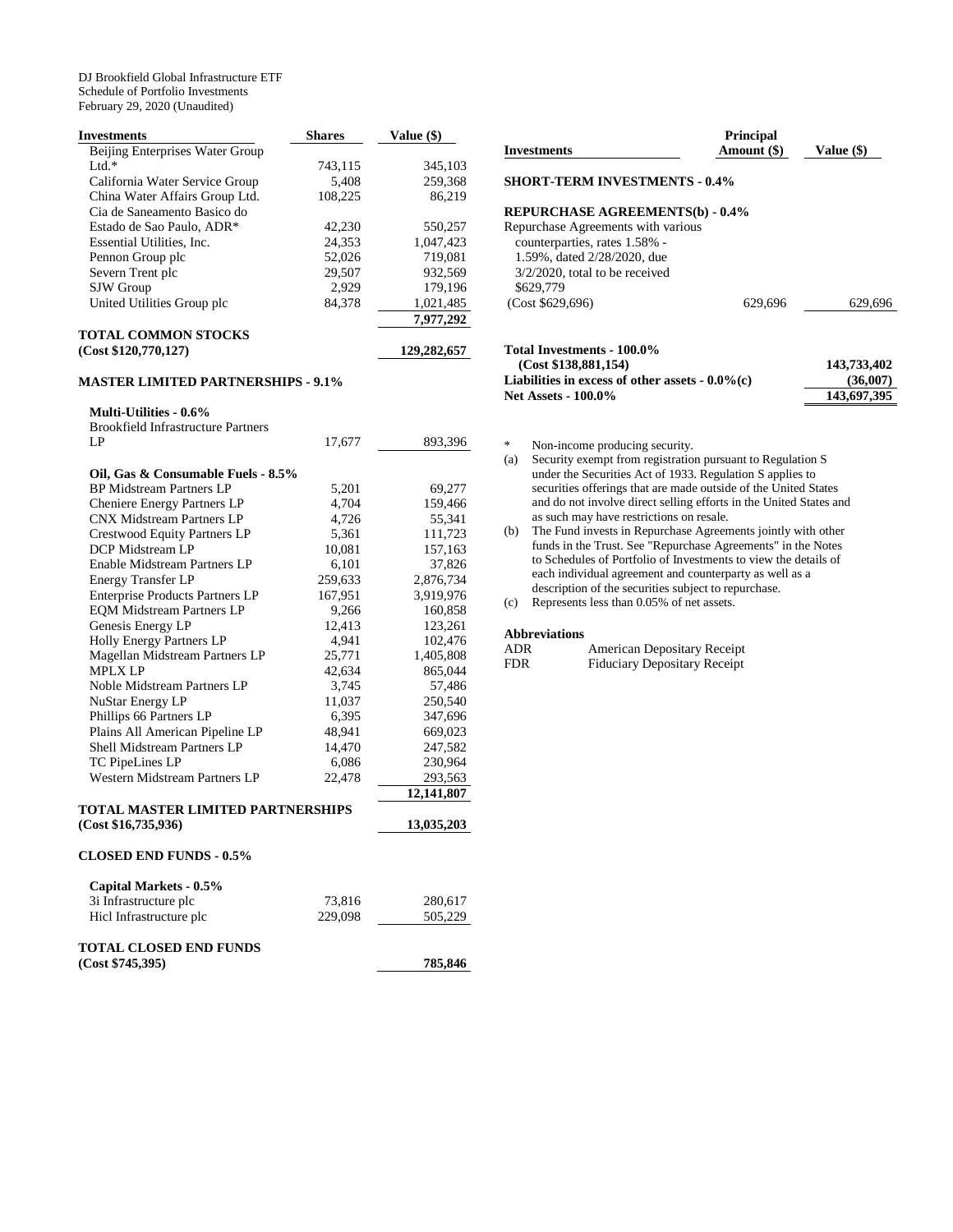DJ Brookfield Global Infrastructure ETF Schedule of Portfolio Investments February 29, 2020 (Unaudited)

DJ Brookfield Global Infrastructure ETF invested, as a percentage of net assets, in the following countries as of February 29, 2020:

| <b>United States</b> | 49.6%  |
|----------------------|--------|
| Canada               | 16.1%  |
| United Kingdom       | 6.5%   |
| France               | 5.6%   |
| Spain                | 4.6%   |
| Australia            | 4.1%   |
| Hong Kong            | 3.6%   |
| Italy                | 3.3%   |
| China                | 2.1%   |
| Japan                | 1.2%   |
| Mexico               | 0.6%   |
| New Zealand          | 0.4%   |
| <b>Brazil</b>        | 0.4%   |
| Luxembourg           | 0.4%   |
| Belgium              | 0.3%   |
| Netherlands          | 0.3%   |
| Switzerland          | 0.2%   |
| Germany              | 0.2%   |
| Singapore            | 0.1%   |
| Other $1$            | 0.4%   |
|                      | 100.0% |

1 Includes any non-equity securities and net other assets (liabilities).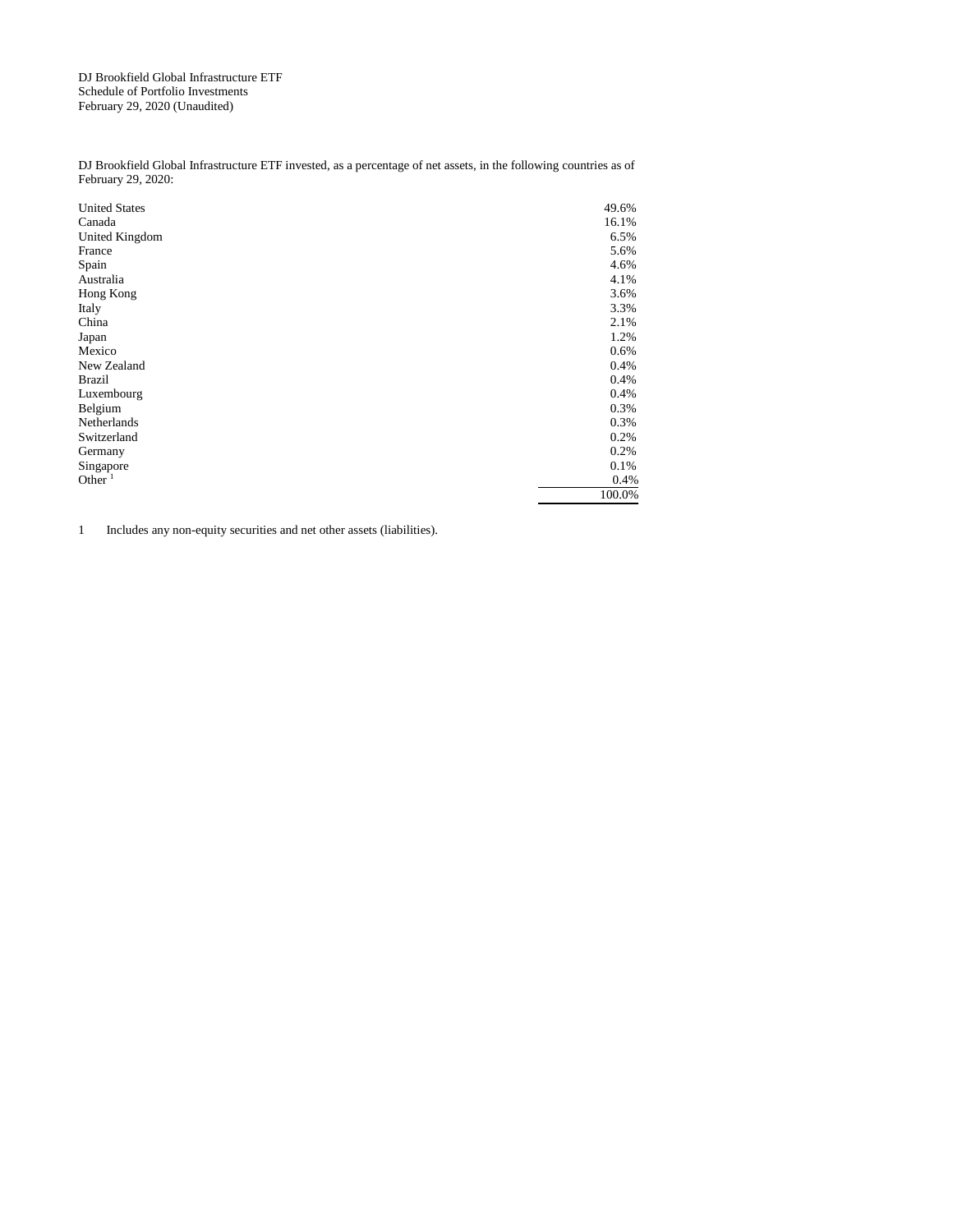Equities for Rising Rates ETF Schedule of Portfolio Investments February 29, 2020 (Unaudited)

| Investments                                                         | <b>Shares</b> | Value $(\$)$ | <b>Investments</b>                                 | Shares           | Value (\$) |
|---------------------------------------------------------------------|---------------|--------------|----------------------------------------------------|------------------|------------|
|                                                                     |               |              | Parker-Hannifin Corp.                              | 158              | 29,194     |
| <b>COMMON STOCKS - 99.5%</b>                                        |               |              |                                                    |                  | 84,034     |
|                                                                     |               |              | <b>Media - 1.0%</b>                                |                  |            |
| Aerospace & Defense - 1.7%                                          |               |              | Discovery, Inc., Class A*                          | 660              | 16,962     |
| Textron, Inc.                                                       | 739           | 30,003       |                                                    |                  |            |
|                                                                     |               |              | Metals & Mining - 3.8%                             |                  |            |
|                                                                     |               |              | Freeport-McMoRan, Inc.                             | 3,353            | 33,396     |
| Air Freight & Logistics - 1.8%                                      |               |              |                                                    | 771              |            |
| FedEx Corp.                                                         | 216           | 30,493       | Nucor Corp.                                        |                  | 31,881     |
|                                                                     |               |              |                                                    |                  | 65,277     |
| Airlines - 3.8%                                                     |               |              | Oil, Gas & Consumable Fuels - 18.0%                |                  |            |
| American Airlines Group, Inc.                                       | 768           | 14.631       | Concho Resources, Inc.                             | 640              | 43,533     |
| Delta Air Lines, Inc.                                               | 370           | 17,068       | ConocoPhillips                                     | 841              | 40,721     |
| Southwest Airlines Co.                                              | 402           | 18,568       | Devon Energy Corp.                                 | 2,122            | 34,462     |
| United Airlines Holdings, Inc.*                                     | 247           | 15,213       | EOG Resources, Inc.                                | 657              | 41,562     |
|                                                                     |               | 65,480       | Marathon Oil Corp.                                 | 4,051            | 33,542     |
| <b>Banks</b> - 12.0%                                                |               |              | Noble Energy, Inc.                                 | 2,217            | 35,095     |
| Bank of America Corp.                                               | 1,853         | 52,811       | Pioneer Natural Resources Co.                      | 360              | 44,201     |
| Citigroup, Inc.                                                     | 822           | 52,164       | Valero Energy Corp.                                | 585              | 38,756     |
|                                                                     |               |              |                                                    |                  |            |
| Citizens Financial Group, Inc.                                      | 1,619         | 51,306       |                                                    |                  | 311,872    |
| Regions Financial Corp.                                             | 3,818         | 51,619       | Road & Rail - 1.8%                                 |                  |            |
|                                                                     |               | 207,900      | CSX Corp.                                          | 450              | 31,702     |
| Capital Markets - 13.1%                                             |               |              |                                                    |                  |            |
| Charles Schwab Corp. (The)                                          | 1,355         | 55,216       | <b>Specialty Retail - 1.1%</b>                     |                  |            |
| Morgan Stanley                                                      | 1,282         | 57,729       | Best Buy Co., Inc.                                 | 251              | 18,988     |
| Northern Trust Corp.                                                | 612           | 53,709       |                                                    |                  |            |
| Raymond James Financial, Inc.                                       | 725           | 60,631       | <b>Trading Companies &amp; Distributors - 3.3%</b> |                  |            |
|                                                                     |               | 227,285      | Fastenal Co.                                       | 886              | 30,319     |
|                                                                     |               |              | United Rentals, Inc.*                              | 194              | 25,701     |
| Chemicals - 13.9%                                                   |               |              |                                                    |                  |            |
| Celanese Corp.                                                      | 354           | 33,184       |                                                    |                  | 56,020     |
| DuPont de Nemours, Inc.                                             | 685           | 29,386       | <b>TOTAL COMMON STOCKS</b>                         |                  |            |
| Eastman Chemical Co.                                                | 558           | 34,323       | (Cost \$2,278,263)                                 |                  | 1,721,621  |
| International Flavors & Fragrances,                                 |               |              |                                                    |                  |            |
| Inc.(a)                                                             | 343           | 41,084       | <b>SECURITIES LENDING REINVESTMENTS(b) - 2.2%</b>  |                  |            |
| LyondellBasell Industries NV,                                       |               |              |                                                    |                  |            |
| Class A                                                             | 465           | 33,229       | <b>INVESTMENT COMPANIES - 2.2%</b>                 |                  |            |
| Mosaic Co. (The)                                                    | 2,059         | 35,065       | BlackRock Liquidity FedFund, Institutional Class   |                  |            |
| PPG Industries, Inc.                                                | 328           | 34,260       | 1.49% (Cost \$38,423)                              | 38,423           | 38,423     |
|                                                                     |               | 240,531      |                                                    |                  |            |
|                                                                     |               |              |                                                    |                  |            |
| <b>Containers &amp; Packaging - 2.0%</b><br>International Paper Co. | 952           | 35,186       |                                                    | <b>Principal</b> | Value (\$) |
|                                                                     |               |              | <b>Investments</b>                                 | Amount (\$)      |            |
|                                                                     |               |              |                                                    |                  |            |
| <b>Electrical Equipment - 3.4%</b>                                  |               |              | <b>SHORT-TERM INVESTMENTS - 0.2%</b>               |                  |            |
| Eaton Corp. plc                                                     | 345           | 31,298       |                                                    |                  |            |
| Emerson Electric Co.                                                | 428           | 27,439       | <b>REPURCHASE AGREEMENTS(c) - 0.2%</b>             |                  |            |
|                                                                     |               | 58,737       | Repurchase Agreements with various                 |                  |            |
| <b>Energy Equipment &amp; Services - 4.3%</b>                       |               |              | counterparties, rates 1.58% -                      |                  |            |
| Halliburton Co.                                                     | 2,237         | 37,939       | 1.59%, dated 2/28/2020, due                        |                  |            |
| Schlumberger Ltd.                                                   | 1,365         | 36,978       | $3/2/2020$ , total to be received                  |                  |            |
|                                                                     |               | 74,917       | \$3,767                                            |                  |            |
| Hotels, Restaurants & Leisure - 3.6%                                |               |              | (Cost \$3,767)                                     | 3,767            | 3,767      |
| Carnival Corp.                                                      | 426           | 14,254       |                                                    |                  |            |
| Las Vegas Sands Corp.                                               | 313           | 18,251       |                                                    |                  |            |
| Royal Caribbean Cruises Ltd.                                        | 164           | 13,187       | <b>Total Investments - 101.9%</b>                  |                  |            |
|                                                                     |               |              | (Cost \$2,320,453)                                 |                  | 1,763,811  |
| Wynn Resorts Ltd.                                                   | 156           | 16,845       |                                                    |                  |            |
|                                                                     |               | 62,537       | Liabilities in excess of other assets $-(1.9\%)$   |                  | (33, 725)  |
| Insurance - 6.0%                                                    |               |              | <b>Net Assets - 100.0%</b>                         |                  | 1,730,086  |
| Lincoln National Corp.                                              | 1,116         | 50,655       |                                                    |                  |            |
| Prudential Financial, Inc.                                          | 703           | 53,042       |                                                    |                  |            |
|                                                                     |               | 103,697      |                                                    |                  |            |
| Machinery - 4.9%                                                    |               |              |                                                    |                  |            |
| Caterpillar, Inc.                                                   | 221           | 27,457       |                                                    |                  |            |
| Cummins, Inc.                                                       | 181           | 27,383       |                                                    |                  |            |
|                                                                     |               |              |                                                    |                  |            |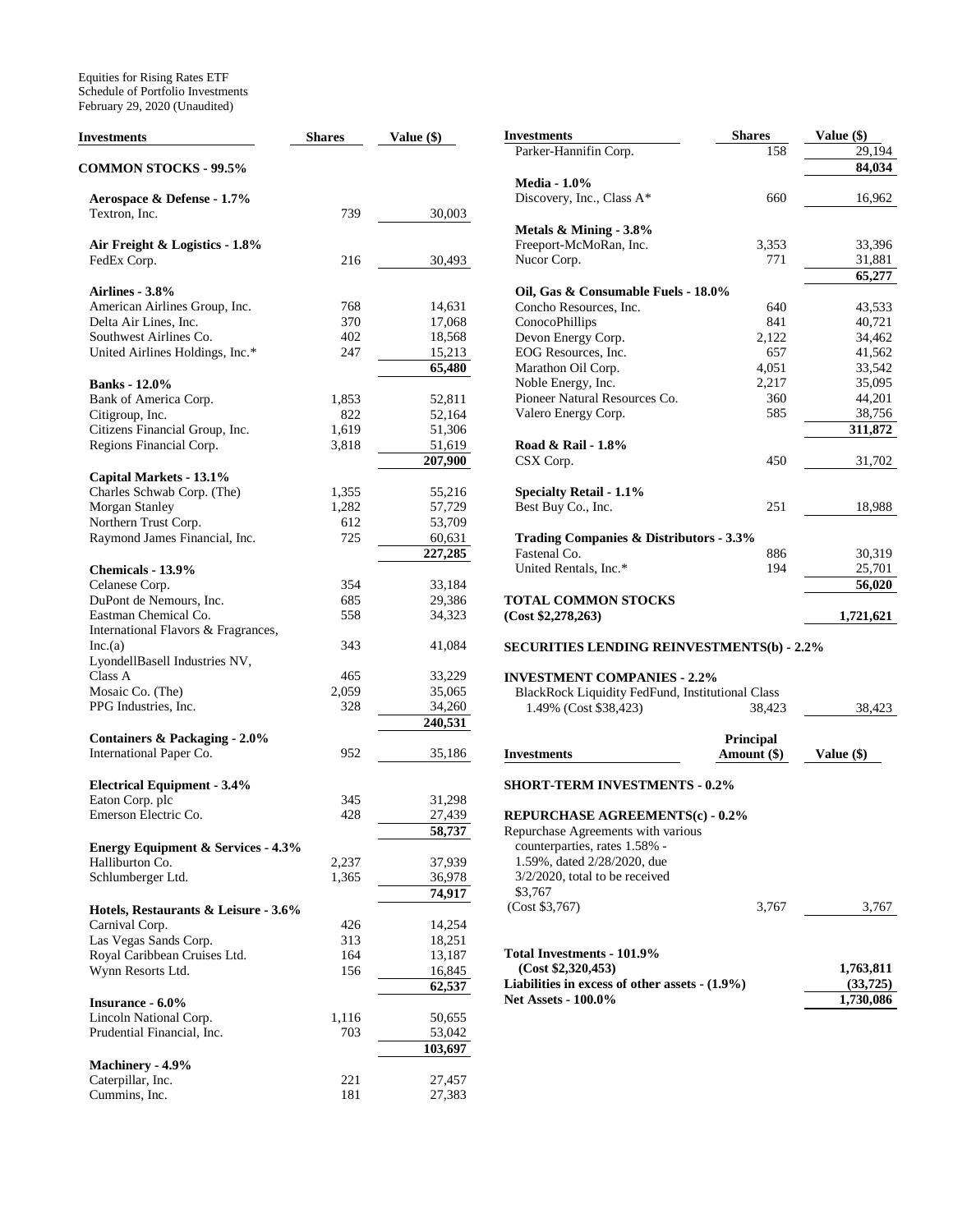Equities for Rising Rates ETF Schedule of Portfolio Investments February 29, 2020 (Unaudited)

- \* Non-income producing security.<br>(a) The security or a portion of this s
- The security or a portion of this security is on loan at February 29, 2020. The total value of securities on loan at February 29, 2020 was \$36,892, collateralized in the form of cash with a value of \$38,423 that was reinvested in the securities shown in the Securities Lending Reinvestment section of the Schedule of Investments.
- (b) The security was purchased with cash collateral held from securities on loan at February 29, 2020. The total value of securities purchased was \$38,423.
- (c) The Fund invests in Repurchase Agreements jointly with other funds in the Trust. See "Repurchase Agreements" in the Notes to Schedules of Portfolio of Investments to view the details of each individual agreement and counterparty as well as a description of the securities subject to repurchase.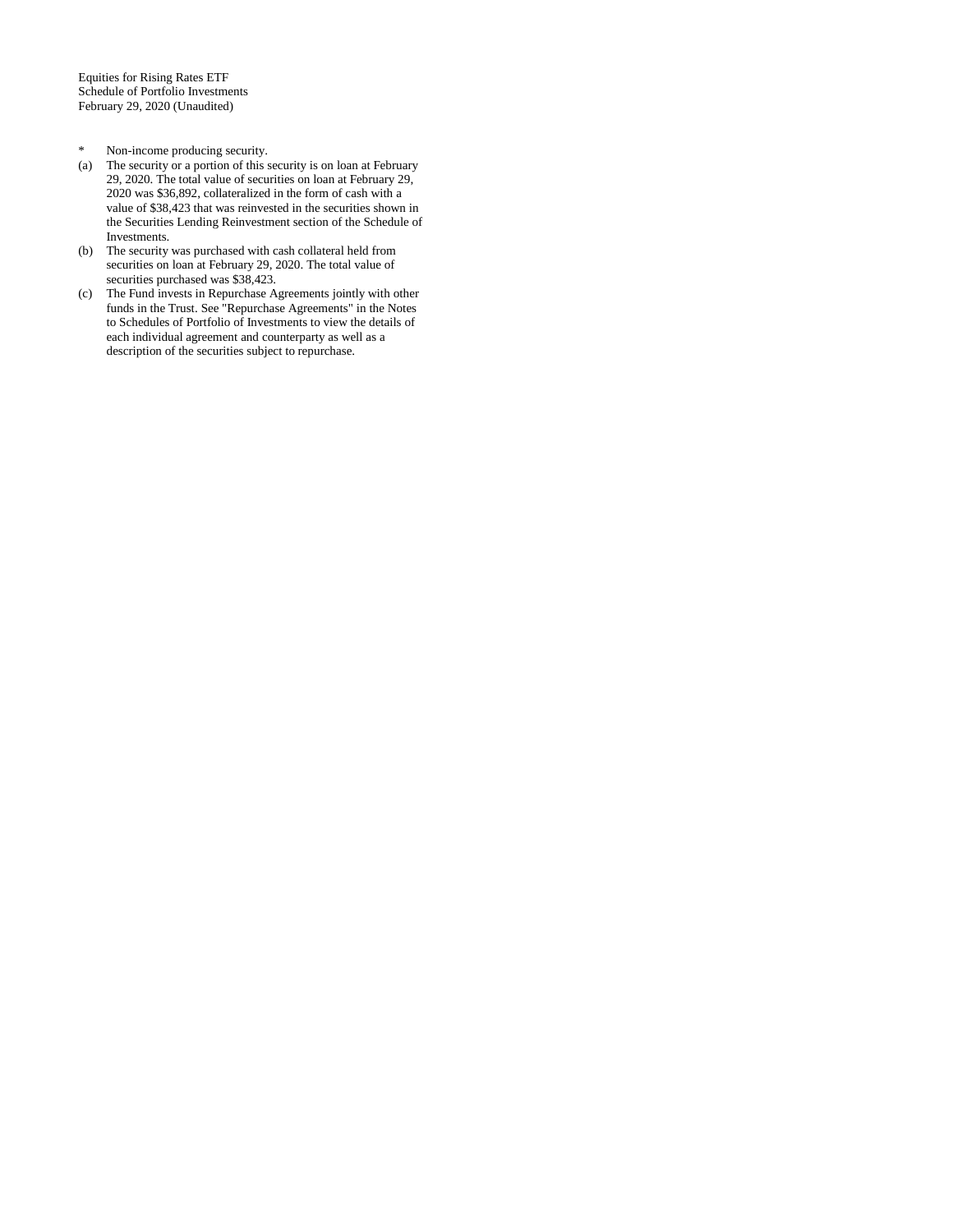| Investments                                          | <b>Shares</b> | Value (\$) |
|------------------------------------------------------|---------------|------------|
| <b>COMMON STOCKS - 88.2%</b>                         |               |            |
| Capital Markets - 63.3%                              |               |            |
| 3i Group plc                                         | 144,969       | 1,873,590  |
| Apollo Investment Corp.                              | 26,088        | 397,581    |
| Ares Capital Corp.                                   | 110,447       | 1,898,584  |
| <b>AURELIUS Equity Opportunities</b>                 |               |            |
| SE & Co. KGaA                                        | 10,769        | 313,617    |
| BlackRock TCP Capital Corp.                          | 23,218        | 303,924    |
| Brait SE*                                            | 185,313       | 77,214     |
| FS KKR Capital Corp.                                 | 198,956       | 1,054,467  |
| Gimv NV                                              | 7,410         | 426,192    |
| Goldman Sachs BDC, Inc.                              | 13,460        | 260,451    |
| Golub Capital BDC, Inc.                              | 49,780        | 829,335    |
| Hercules Capital, Inc.                               | 39,760        | 524,832    |
| IP Group plc*                                        | 300,395       | 256,511    |
| Main Street Capital Corp.                            | 21,202        | 782,990    |
| New Mountain Finance Corp.                           | 34,969        | 447,253    |
| Oaktree Specialty Lending Corp.                      | 49,194        | 241,050    |
| Prospect Capital Corp.                               | 120,388       | 663,338    |
| Ratos AB, Class B                                    | 88,339        | 270,459    |
| Solar Capital Ltd.                                   | 15,858        | 296,069    |
| TCG BDC, Inc.                                        | 22,157        | 268,986    |
| TPG Specialty Lending, Inc.                          | 25,476        | 533,467    |
|                                                      |               | 11,719,910 |
| <b>Diversified Financial Services - 21.2%</b>        |               |            |
| Eurazeo SE                                           | 13,967        | 934,383    |
| Onex Corp.                                           | 30,953        | 1,737,842  |
| Wendel SA                                            | 10,233        | 1,250,547  |
|                                                      |               | 3,922,772  |
| <b>Internet &amp; Direct Marketing Retail - 3.7%</b> |               |            |
| Rocket Internet $SE*(a)$                             | 30,939        | 675,930    |
| <b>TOTAL COMMON STOCKS</b>                           |               |            |
| (Cost \$18, 147, 887)                                |               | 16,318,612 |
| <b>CLOSED END FUNDS - 9.3%</b>                       |               |            |
|                                                      |               |            |
| Capital Markets - 9.3%                               |               |            |
| Apax Global Alpha Ltd.(a)                            | 171,568       | 326,664    |
| HBM Healthcare Investments AG                        |               |            |
| Class $A^*$                                          | 2,298         | 528,769    |
| <b>HgCapital Trust plc</b>                           | 143,460       | 439,610    |
| NB Global Floating Rate Income                       |               |            |
| Fund Ltd.                                            | 153,158       | 172,414    |
| Princess Private Equity Holding                      |               |            |
| Ltd.                                                 | 23,698        | 262,922    |
| <b>TOTAL CLOSED END FUNDS</b>                        |               |            |
| (Cost \$1,431,018)                                   |               | 1,730,379  |
|                                                      |               |            |
| <b>MASTER LIMITED PARTNERSHIPS - 1.9%</b>            |               |            |
| <b>Diversified Financial Services - 1.9%</b>         |               |            |
| <b>Compass Diversified Holdings</b>                  |               |            |
| (Cost \$336,706)                                     | 19,695        | 361,009    |

| Investments                          | <b>Principal</b><br>Amount (\$) | Value $(\$)$ |
|--------------------------------------|---------------------------------|--------------|
| <b>SHORT-TERM INVESTMENTS - 0.5%</b> |                                 |              |
| REPURCHASE AGREEMENTS(b) - 0.5%      |                                 |              |
| Repurchase Agreements with various   |                                 |              |
| counterparties, rates 1.58% -        |                                 |              |
| 1.59%, dated 2/28/2020, due          |                                 |              |
| $3/2/2020$ , total to be received    |                                 |              |
| \$87,795                             |                                 |              |
| (Cost \$87,784)                      | 87.784                          | 87.784       |
|                                      |                                 |              |
| Total Investments - 99.9%            |                                 |              |

 **(Cost \$20,003,395) 18,497,784** Other Assets Less Liabilities - 0.1% 10,687<br>Net Assets - 100.0% 18,508,471 **Net Assets - 100.0%** 

\* Non-income producing security.<br>
(a) Security exempt from registration

Security exempt from registration pursuant to Regulation S under the Securities Act of 1933. Regulation S applies to securities offerings that are made outside of the United States and do not involve direct selling efforts in the United States and as such may have restrictions on resale.

(b) The Fund invests in Repurchase Agreements jointly with other funds in the Trust. See "Repurchase Agreements" in the Notes to Schedules of Portfolio of Investments to view the details of each individual agreement and counterparty as well as a description of the securities subject to repurchase.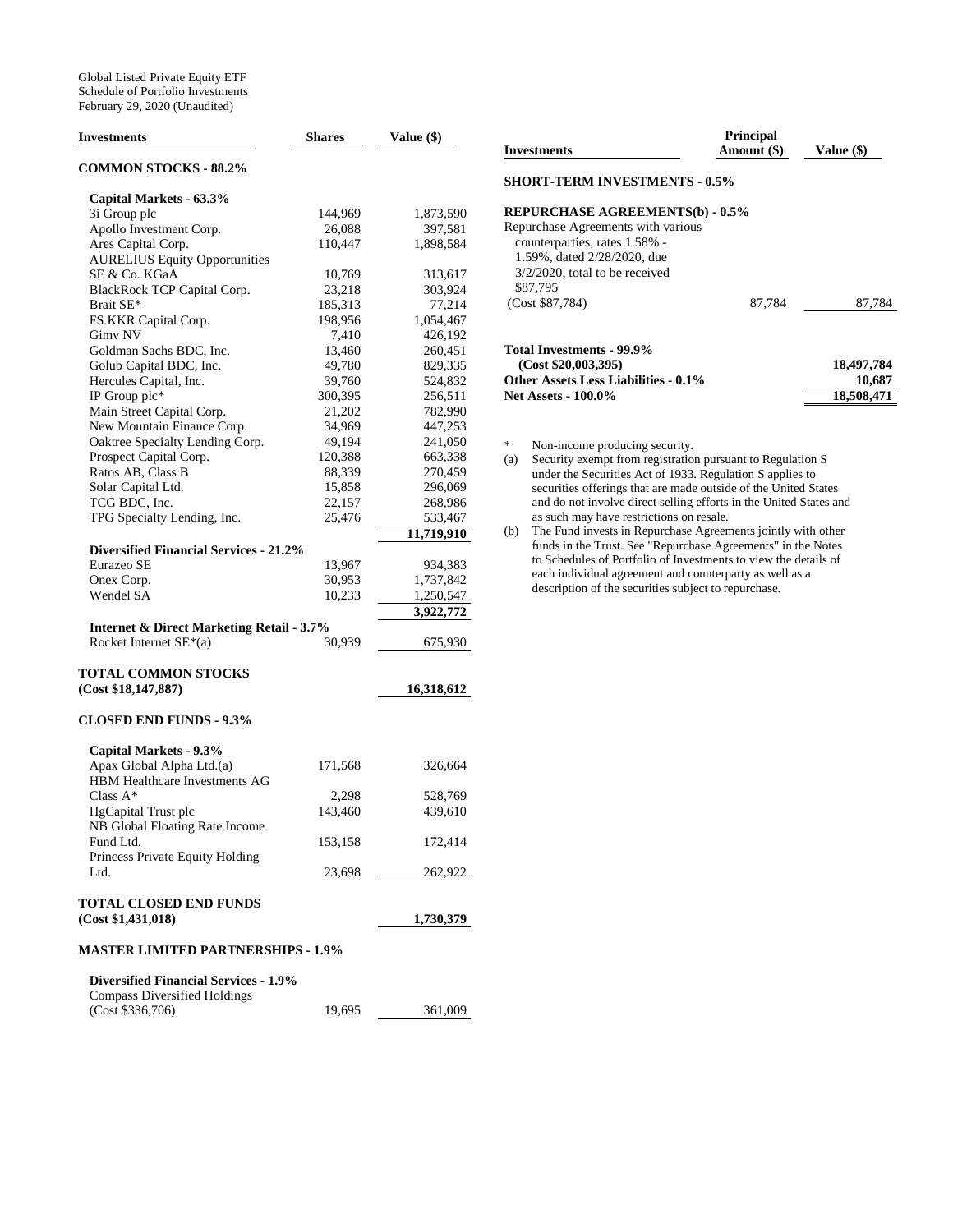Global Listed Private Equity ETF Schedule of Portfolio Investments February 29, 2020 (Unaudited)

Global Listed Private Equity ETF invested, as a percentage of net assets, in the following countries as of February 29, 2020:

| <b>United States</b> | 47.9%  |
|----------------------|--------|
| United Kingdom       | 18.0%  |
| France               | 11.8%  |
| Canada               | 9.4%   |
| Germany              | 5.3%   |
| Switzerland          | 2.8%   |
| Belgium              | 2.3%   |
| Sweden               | 1.5%   |
| South Africa         | 0.4%   |
| Other $1$            | 0.6%   |
|                      | 100.0% |

1 Includes any non-equity securities and net other assets (liabilities).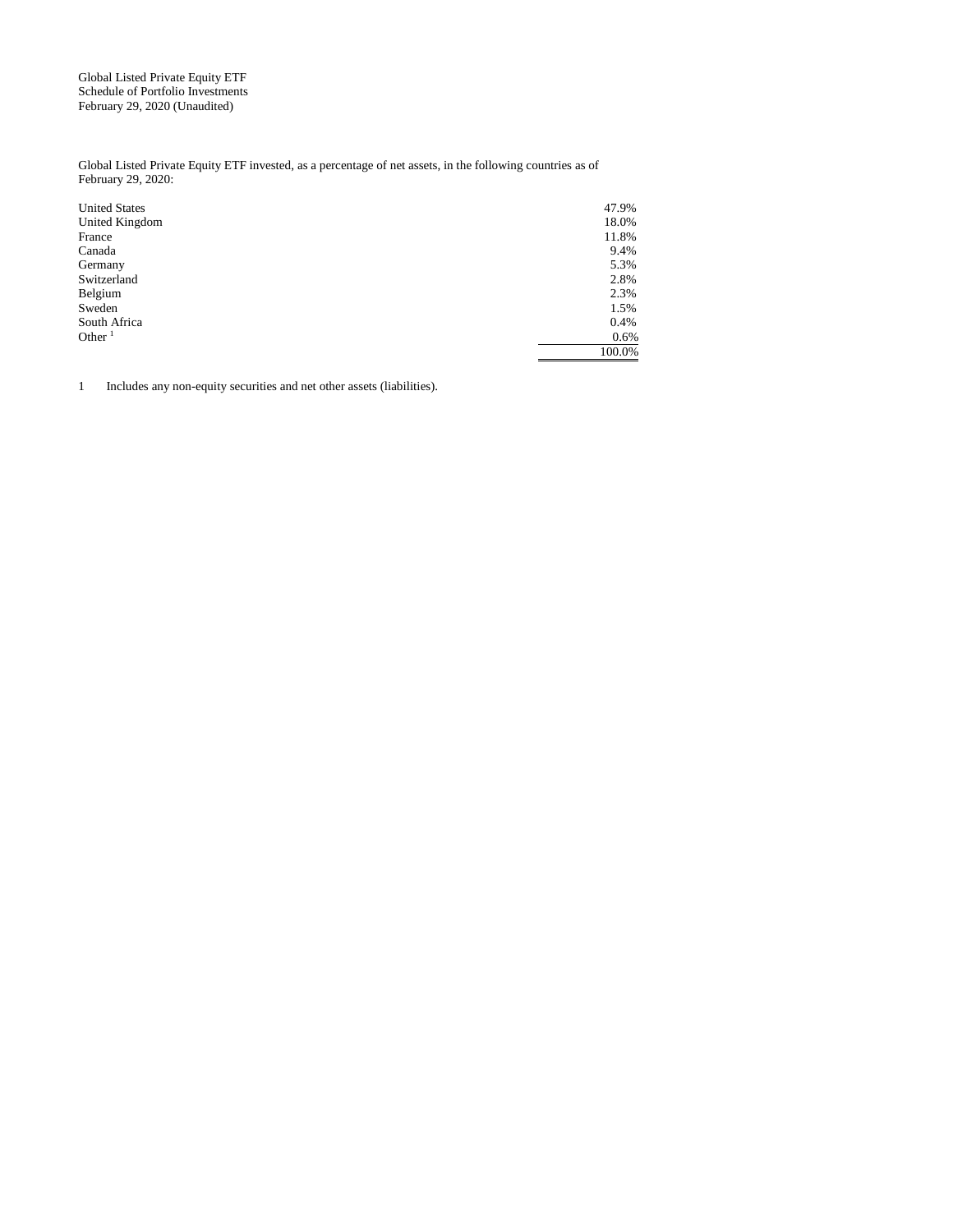| <b>Investments</b>                   | <b>Shares</b> | Value (\$) | <b>Investments</b>                  | <b>Shares</b> | Value (\$) |
|--------------------------------------|---------------|------------|-------------------------------------|---------------|------------|
|                                      |               |            | Constellation Brands, Inc., Class A | 29            | 4.999      |
| <b>COMMON STOCKS - 12.7%</b>         |               |            | Molson Coors Beverage Co., Class    |               |            |
|                                      |               |            | B                                   | 34            | 1,687      |
| Aerospace & Defense - 0.3%           |               |            | Monster Beverage Corp.*             | 67            | 4,181      |
| Arconic, Inc.                        | 69            | 2,025      | PepsiCo, Inc.                       | 245           | 32,347     |
| Boeing Co. (The)                     | 94            | 25,860     |                                     |               | 81,400     |
| General Dynamics Corp.               | 41            | 6,547      | Biotechnology - 0.3%                |               |            |
| Huntington Ingalls Industries, Inc.  | 7             | 1,439      | AbbVie, Inc.                        | 260           | 22,285     |
| L3Harris Technologies, Inc.          | 39            | 7,712      | Alexion Pharmaceuticals, Inc.*      | 39            | 3,667      |
| Lockheed Martin Corp.                | 43            | 15,904     | Amgen, Inc.                         | 104           | 20,772     |
| Northrop Grumman Corp.               | 27            | 8,879      | Biogen, Inc.*                       | 31            | 9,560      |
| Raytheon Co.                         | 49            | 9,239      | Gilead Sciences, Inc.               | 221           | 15,328     |
| Textron, Inc.                        | 40            | 1,624      | Incyte Corp.*                       | 31            | 2,338      |
| TransDigm Group, Inc.                | $\,8\,$       | 4,463      | Regeneron Pharmaceuticals, Inc.*    | 14            | 6,224      |
| United Technologies Corp.            | 143           | 18,674     | Vertex Pharmaceuticals, Inc.*       | 45            | 10,081     |
|                                      |               | 102,366    |                                     |               | 90,255     |
| Air Freight & Logistics - 0.1%       |               |            | <b>Building Products - 0.0%(a)</b>  |               |            |
| CH Robinson Worldwide, Inc.          | 23            | 1,585      | Allegion plc                        | 17            | 1,955      |
| Expeditors International of          |               |            | AO Smith Corp.                      | 25            | 989        |
| Washington, Inc.                     | 29            | 2,042      | Fortune Brands Home & Security,     |               |            |
| FedEx Corp.                          | 42            | 5,929      | Inc.                                | 24            | 1,482      |
| United Parcel Service, Inc., Class B | 123           | 11,130     | Johnson Controls International plc  | 136           | 4,973      |
|                                      |               | 20,686     | Masco Corp.                         | 51            | 2,107      |
|                                      |               |            |                                     |               | 11,506     |
| Airlines - $0.0\%$ (a)               |               |            |                                     |               |            |
| Alaska Air Group, Inc.               | 22            | 1,110      | Capital Markets - 0.4%              | 22            |            |
| American Airlines Group, Inc.        | 70            | 1,334      | Ameriprise Financial, Inc.          |               | 3,109      |
| Delta Air Lines, Inc.                | 101           | 4,659      | Bank of New York Mellon Corp.       |               |            |
| Southwest Airlines Co.               | 83            | 3,834      | (The)                               | 147           | 5,865      |
| United Airlines Holdings, Inc.*      | 38            | 2,340      | BlackRock, Inc.                     | 21            | 9,723      |
|                                      |               | 13,277     | Cboe Global Markets, Inc.           | 20            | 2,280      |
| Auto Components - 0.0%(a)            |               |            | Charles Schwab Corp. (The)          | 202           | 8,232      |
| Aptiv plc                            | 45            | 3,515      | CME Group, Inc.                     | 63            | 12,526     |
| BorgWarner, Inc.                     | 37            | 1,169      | E*TRADE Financial Corp.             | 39            | 1,785      |
|                                      |               | 4,684      | Franklin Resources, Inc.            | 50            | 1,088      |
| Automobiles - $0.0\%$ (a)            |               |            | Goldman Sachs Group, Inc. (The)     | 56            | 11,243     |
| Ford Motor Co.                       | 684           | 4,761      | Intercontinental Exchange, Inc.     | 97            | 8,654      |
| General Motors Co.                   | 221           | 6,740      | Invesco Ltd.                        | 67            | 965        |
| Harley-Davidson, Inc.                | 28            | 853        | MarketAxess Holdings, Inc.          | 7             | 2,270      |
|                                      |               | 12,354     | Moody's Corp.                       | 28            | 6,721      |
| <b>Banks</b> - 0.6%                  |               |            | Morgan Stanley                      | 216           | 9,726      |
| Bank of America Corp.                | 1,420         | 40,470     | MSCI, Inc.                          | 15            | 4,432      |
| Citigroup, Inc.                      | 383           | 24,305     | Nasdaq, Inc.                        | 21            | 2,154      |
| Citizens Financial Group, Inc.       | 77            | 2,440      | Northern Trust Corp.                | 38            | 3,335      |
| Comerica, Inc.                       | 25            | 1,316      | Raymond James Financial, Inc.       | 22            | 1,840      |
| Fifth Third Bancorp                  | 126           | 3,074      | S&P Global, Inc.                    | 43            | 11,434     |
| First Republic Bank                  | 29            | 2,917      | State Street Corp.                  | 64            | 4,359      |
| Huntington Bancshares, Inc.          | 183           | 2,245      | T. Rowe Price Group, Inc.           | 41            | 4,838      |
| JPMorgan Chase & Co.                 | 549           | 63,744     |                                     |               | 116,579    |
| KeyCorp                              | 174           | 2,845      | Chemicals - 0.2%                    |               |            |
| M&T Bank Corp.                       | 23            | 3,229      | Air Products & Chemicals, Inc.      | 38            | 8,345      |
| People's United Financial, Inc.      | 80            | 1,119      | Albemarle Corp.                     | 19            | 1,555      |
| PNC Financial Services Group, Inc.   |               |            | Celanese Corp.                      | $22\,$        | 2,062      |
| (The)                                | 76            | 9,606      | CF Industries Holdings, Inc.        | 38            | 1,401      |
| Regions Financial Corp.              | 171           | 2,312      | Corteva, Inc.                       | 132           | 3,590      |
| SVB Financial Group*                 | 8             | 1,665      | Dow, Inc.                           | 130           | 5,253      |
| Truist Financial Corp.               | 235           | 10,843     | DuPont de Nemours, Inc.             | 130           | 5,577      |
| <b>US</b> Bancorp                    | 249           | 11,564     | Eastman Chemical Co.                | 23            | 1,415      |
| Wells Fargo & Co.                    | 675           | 27,574     | Ecolab, Inc.                        | 44            | 7,940      |
| Zions Bancorp NA                     | 31            |            | FMC Corp.                           | $22\,$        | 2,048      |
|                                      |               | 1,239      | International Flavors & Fragrances, |               |            |
|                                      |               | 212,507    | Inc.(b)                             | 19            | 2,276      |
| Beverages - 0.2%                     |               |            | Linde plc                           | 94            | 17,955     |
| Brown-Forman Corp., Class B          | 33            | 2,027      |                                     |               |            |
| Coca-Cola Co. (The)                  | 676           | 36,159     |                                     |               |            |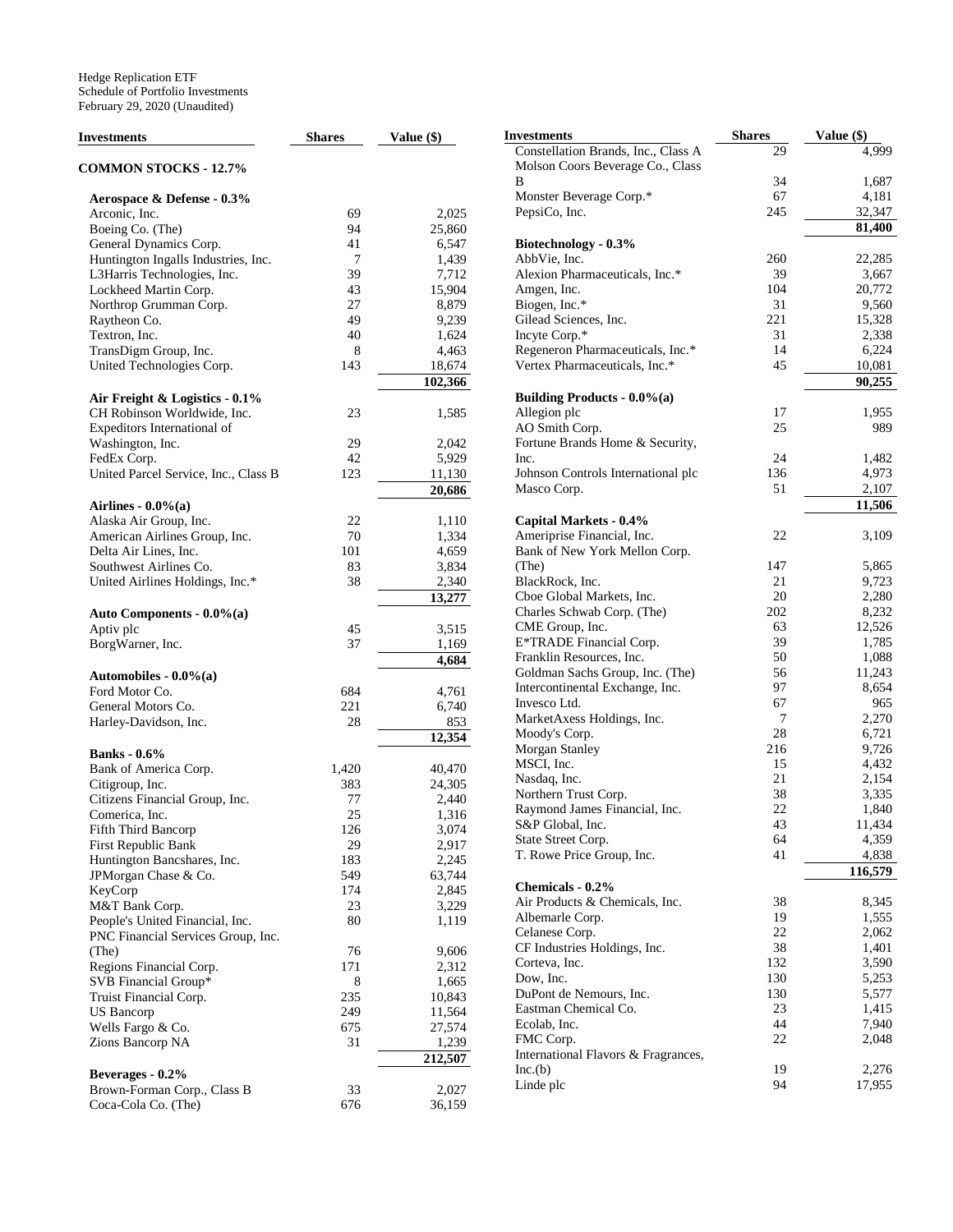| <b>Investments</b>                                   | <b>Shares</b> | Value (\$) |
|------------------------------------------------------|---------------|------------|
| LyondellBasell Industries NV,                        |               |            |
| Class A                                              | 45            | 3,216      |
| Mosaic Co. (The)                                     | 63            | 1,073      |
| PPG Industries, Inc.                                 | 41            | 4,283      |
| Sherwin-Williams Co. (The)                           | 15            | 7,751      |
|                                                      |               | 75,740     |
| <b>Commercial Services &amp; Supplies - 0.1%</b>     |               |            |
| Cintas Corp.                                         | 15            | 4,001      |
| Copart, Inc.*                                        | 37            | 3,126      |
| Republic Services, Inc.                              | 38            | 3,430      |
| Rollins, Inc.                                        | 25            | 936        |
| Waste Management, Inc.                               | 68            | 7,535      |
|                                                      |               | 19,028     |
| <b>Communications Equipment - 0.1%</b>               |               |            |
| Arista Networks, Inc.*                               | 9             | 1,738      |
| Cisco Systems, Inc.                                  | 743           | 29,668     |
| F5 Networks, Inc.*                                   | 10            | 1,200      |
| Juniper Networks, Inc.                               | 60            | 1,273      |
| Motorola Solutions, Inc.                             | 30            | 4,970      |
|                                                      |               | 38,849     |
| Construction & Engineering - $0.0\%$ (a)             |               |            |
| Jacobs Engineering Group, Inc.                       | 23            | 2,124      |
| Quanta Services, Inc.                                | 25            | 953        |
|                                                      |               | 3,077      |
| <b>Construction Materials - 0.0%(a)</b>              |               |            |
| Martin Marietta Materials, Inc.                      | 10            | 2,275      |
| Vulcan Materials Co.                                 | 23            | 2,766      |
|                                                      |               | 5,041      |
| <b>Consumer Finance - 0.1%</b>                       |               |            |
| American Express Co.                                 | 117           | 12,862     |
| Capital One Financial Corp.                          | 82            | 7,237      |
| <b>Discover Financial Services</b>                   | 55            | 3,607      |
| <b>Synchrony Financial</b>                           | 105           | 3,056      |
|                                                      |               | 26,762     |
| Containers & Packaging - 0.1%                        |               |            |
| Amcor plc                                            | 286           | 2,666      |
| Avery Dennison Corp.                                 | 15            | 1,717      |
| Ball Corp.                                           | 58            | 4,087      |
| International Paper Co.                              | 69            | 2,550      |
| Packaging Corp. of America                           | 17            | 1,541      |
| Sealed Air Corp.                                     | 28            | 849        |
| Westrock Co.                                         | 46            | 1,529      |
|                                                      |               | 14,939     |
| Distributors - $0.0\%$ (a)                           |               |            |
| Genuine Parts Co.                                    | 25            | 2,181      |
| LKQ Corp.*                                           | 54            | 1,597      |
|                                                      |               | 3,778      |
| Diversified Consumer Services - 0.0%(a)              |               |            |
| H&R Block, Inc.                                      | 36            | 744        |
|                                                      |               |            |
| <b>Diversified Financial Services - 0.2%</b>         |               |            |
| Berkshire Hathaway, Inc., Class B*                   | 343           | 70,775     |
|                                                      |               |            |
| <b>Diversified Telecommunication Services - 0.3%</b> |               |            |
| AT&T, Inc.                                           | 1,281         | 45,117     |
| CenturyLink, Inc.                                    | 174           | 2,100      |
| Verizon Communications, Inc.                         | 725           | 39,266     |
|                                                      |               | 86,483     |
| <b>Electric Utilities - 0.3%</b>                     |               |            |
| Alliant Energy Corp.                                 | 42            | 2,189      |
| American Electric Power Co., Inc.                    | 86            | 7,676      |
| Duke Energy Corp.                                    | 128           | 11,738     |
| <b>Edison International</b>                          | 63            | 4,233      |

| Investments                                           | <b>Shares</b> | Value (\$)          |
|-------------------------------------------------------|---------------|---------------------|
| Entergy Corp.                                         | 36            | 4,209               |
| Evergy, Inc.                                          | 40            | 2,614               |
| <b>Eversource Energy</b>                              | 57            | 4,928               |
| Exelon Corp.                                          | 171           | 7,372               |
| FirstEnergy Corp.                                     | 96            | 4,275               |
| NextEra Energy, Inc.                                  | 85            | 21,485              |
| Pinnacle West Capital Corp.                           | 20            | 1,790               |
| PPL Corp.                                             | 128           | 3,841               |
| Southern Co. (The)                                    | 185           | 11,166              |
| Xcel Energy, Inc.                                     | 92            | 5,733               |
| <b>Electrical Equipment - 0.1%</b>                    |               | 93,249              |
| AMETEK, Inc.                                          | 40            | 3,440               |
| Eaton Corp. plc                                       | 72            | 6,532               |
| Emerson Electric Co.                                  | 107           | 6,860               |
| Rockwell Automation, Inc.                             | 21            | 3,853               |
|                                                       |               | 20,685              |
| Electronic Equipment, Instruments & Components - 0.1% |               |                     |
| Amphenol Corp., Class A                               | 52            | 4,767               |
| CDW Corp.                                             | 25            | 2,855               |
| Corning, Inc.                                         | 136           | 3,245               |
| FLIR Systems, Inc.                                    | 23            | 977                 |
| IPG Photonics Corp.*                                  | 6             | 766                 |
| Keysight Technologies, Inc.*                          | 34            | 3,222               |
| TE Connectivity Ltd.                                  | 59            | 4,889               |
| Zebra Technologies Corp., Class                       |               |                     |
| A*                                                    | 9             | 1,899               |
|                                                       |               | $\overline{22,620}$ |
| Energy Equipment & Services - 0.0%(a)                 |               |                     |
| Baker Hughes Co.                                      | 115           | 1,850               |
| Halliburton Co.                                       | 155           | 2,629               |
| Helmerich & Payne, Inc.                               | 19            | 701                 |
| National Oilwell Varco, Inc.                          | 69            | 1,291               |
| Schlumberger Ltd.                                     | 244           | 6,610               |
| TechnipFMC plc                                        | 75            | 1,113               |
|                                                       |               | 14,194              |
| <b>Entertainment - 0.2%</b>                           |               |                     |
| Activision Blizzard, Inc.                             | 134           | 7,789               |
| Electronic Arts, Inc.*                                | 51            | 5,170               |
| Live Nation Entertainment, Inc.*                      | 24            | 1,458               |
| Netflix, Inc.*                                        | 76            | 28,046              |
| Take-Two Interactive Software,                        |               |                     |
| $Inc.*$                                               | 20            | 2,150               |
| Walt Disney Co. (The)                                 | 315           | 37,060              |
| Equity Real Estate Investment Trusts (REITs) - 0.4%   |               | 81,673              |
| Alexandria Real Estate Equities,                      |               |                     |
| Inc.                                                  | 21            | 3,190               |
| American Tower Corp.                                  | 78            | 17,690              |
| Apartment Investment &                                |               |                     |
| Management Co., Class A                               | 26            | 1,244               |
| AvalonBay Communities, Inc.                           | 24            | 4,814               |
| Boston Properties, Inc.                               | 25            | 3,224               |
| Crown Castle International Corp.                      | 72            | 10,317              |
| Digital Realty Trust, Inc.                            | 37            | 4,444               |
| Duke Realty Corp.                                     | 66            | 2,143               |
| Equinix, Inc.                                         | 15            | 8,592               |
| <b>Equity Residential</b>                             | 61            | 4,581               |
| Essex Property Trust, Inc.                            | 12            | 3,400               |
| Extra Space Storage, Inc.                             | 22            | 2,208               |
| Federal Realty Investment Trust                       | 13            | 1,512               |
| Healthpeak Properties, Inc.                           | 88            | 2,784               |
| Host Hotels & Resorts, Inc.                           | 127           | 1,839               |
|                                                       |               |                     |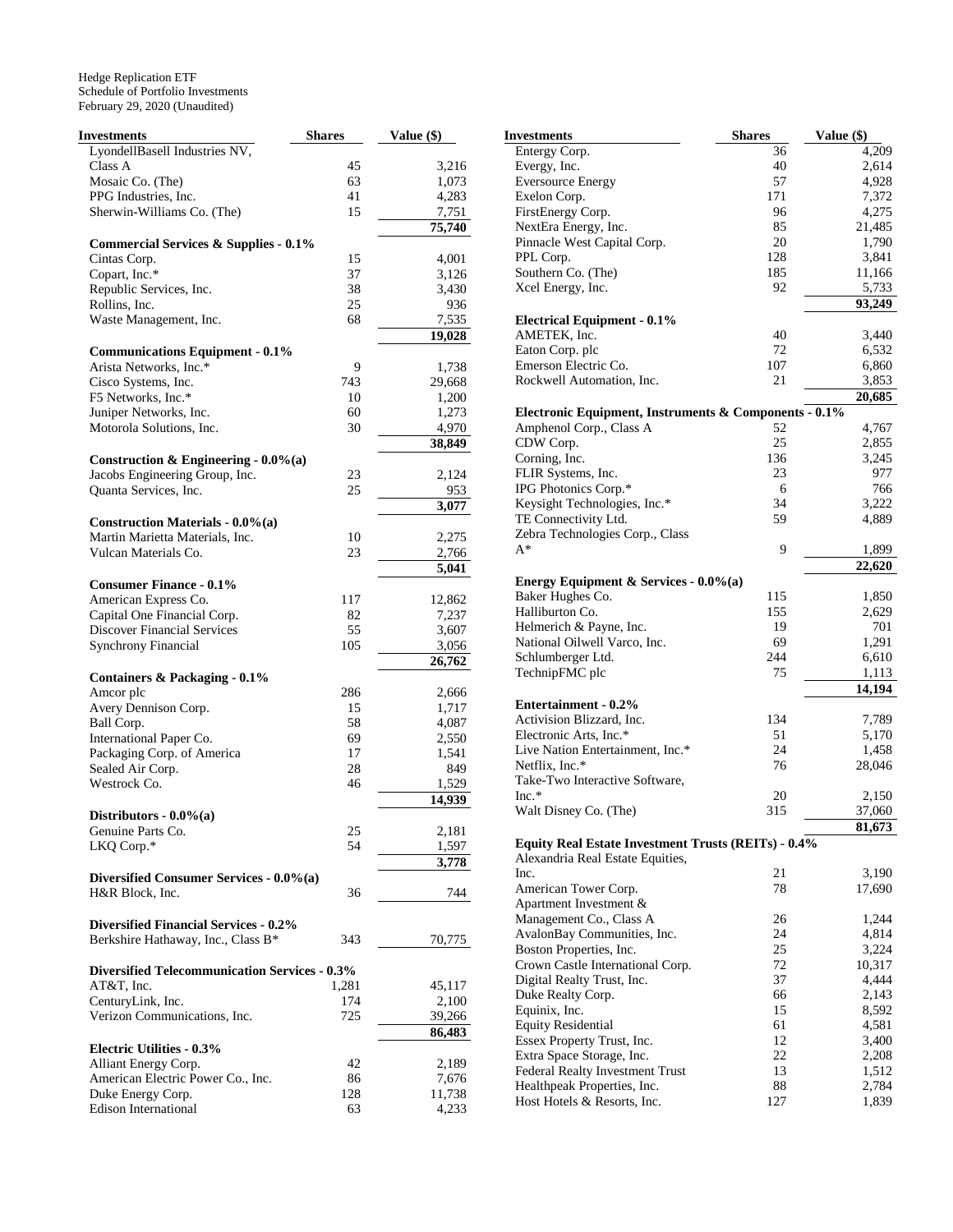| Investments                                         | <b>Shares</b> | Value (\$)     |
|-----------------------------------------------------|---------------|----------------|
| Iron Mountain, Inc.                                 | 51            | 1,551          |
| Kimco Realty Corp.                                  | 76            | 1,319          |
| Mid-America Apartment                               |               |                |
| Communities, Inc.                                   | 20            | 2,585          |
| Prologis, Inc.                                      | 129           | 10,872         |
| Public Storage                                      | 26            | 5,437          |
| Realty Income Corp.                                 | 57            | 4,126          |
| Regency Centers Corp.                               | 30            | 1,723          |
| SBA Communications Corp.                            | 20<br>53      | 5,302          |
| Simon Property Group, Inc.<br>SL Green Realty Corp. | 15            | 6,523<br>1,177 |
| UDR, Inc.                                           | 52            | 2,339          |
| Ventas, Inc.                                        | 66            | 3,549          |
| Vornado Realty Trust                                | 27            | 1,447          |
| Welltower, Inc.                                     | 71            | 5,312          |
| Weyerhaeuser Co.                                    | 132           | 3,429          |
|                                                     |               | 128,673        |
| Food & Staples Retailing - 0.2%                     |               |                |
| Costco Wholesale Corp.                              | 78            | 21,929         |
| Kroger Co. (The)                                    | 142           | 3,994          |
| Sysco Corp.                                         | 89            | 5,932          |
| Walgreens Boots Alliance, Inc.                      | 131           | 5,994          |
| Walmart, Inc.                                       | 248           | 26,705         |
|                                                     |               | 64,554         |
| Food Products - 0.1%                                |               |                |
| Archer-Daniels-Midland Co.                          | 98            | 3,690          |
| Campbell Soup Co.                                   | 30            | 1,354          |
| Conagra Brands, Inc.                                | 86            | 2,295          |
| General Mills, Inc.                                 | 106           | 5,194          |
| Hershey Co. (The)                                   | 26            | 3,744          |
| Hormel Foods Corp.                                  | 50            | 2,080          |
| JM Smucker Co. (The)                                | 20<br>44      | 2,060          |
| Kellogg Co.<br>Kraft Heinz Co. (The)                | 110           | 2,661<br>2,725 |
| Lamb Weston Holdings, Inc.                          | 25            | 2,172          |
| McCormick & Co., Inc. (Non-                         |               |                |
| Voting)                                             | 22            | 3,216          |
| Mondelez International, Inc., Class                 |               |                |
| A                                                   | 253           | 13,358         |
| Tyson Foods, Inc., Class A                          | 52            | 3,527          |
|                                                     |               | 48,076         |
| Gas Utilities - $0.0\%$ (a)                         |               |                |
| Atmos Energy Corp.                                  | 21            | 2,168          |
| Health Care Equipment & Supplies - 0.5%             |               |                |
| <b>Abbott Laboratories</b>                          | 309           | 23,802         |
| ABIOMED, Inc.*                                      | 7             | 1,052          |
| Align Technology, Inc.*                             | 13            | 2,839          |
| Baxter International, Inc.                          | 89            | 7,429          |
| Becton Dickinson and Co.                            | 47            | 11,177         |
| Boston Scientific Corp.*                            | 245           | 9,161          |
| Cooper Cos., Inc. (The)                             | 8             | 2,597          |
| Danaher Corp.                                       | 112           | 16,193         |
| DENTSPLY SIRONA, Inc.                               | 39            | 1,920          |
| Edwards Lifesciences Corp.*                         | 37            | 7,579          |
| Hologic, Inc.*                                      | 47            | 2,215          |
| IDEXX Laboratories, Inc.*                           | 15            | 3,818          |
| Intuitive Surgical, Inc.*                           | 21            | 11,213         |
| Medtronic plc                                       | 235           | 23,657         |
| ResMed, Inc.                                        | 25            | 3,974          |
| STERIS plc                                          | 15            | 2,379          |
| Stryker Corp.<br>Teleflex, Inc.                     | 57<br>7       | 10,864         |
|                                                     |               | 2,345          |

| Investments                                                     | Shares    | Value (\$)     |
|-----------------------------------------------------------------|-----------|----------------|
| Varian Medical Systems, Inc.*                                   | 16        | 1,967          |
| Zimmer Biomet Holdings, Inc.                                    | 37        | 5,038          |
|                                                                 |           | 151,219        |
| <b>Health Care Providers &amp; Services - 0.4%</b>              |           |                |
| AmerisourceBergen Corp.                                         | 26        | 2,192          |
| Anthem, Inc.<br>Cardinal Health, Inc.                           | 44        | 11,312         |
| Centene Corp.*                                                  | 52<br>102 | 2,710<br>5,408 |
| Cigna Corp.                                                     | 66        | 12,074         |
| CVS Health Corp.                                                | 229       | 13,552         |
| DaVita, Inc.*                                                   | 16        | 1,242          |
| HCA Healthcare, Inc.                                            | 46        | 5,843          |
| Henry Schein, Inc.*                                             | 25        | 1,524          |
| Humana, Inc.                                                    | 23        | 7,353          |
| Laboratory Corp. of America                                     |           |                |
| Holdings*                                                       | 17        | 2,987          |
| McKesson Corp.                                                  | 31        | 4,336          |
| Quest Diagnostics, Inc.                                         | 23        | 2,439          |
| UnitedHealth Group, Inc.                                        | 167       | 42,578         |
| Universal Health Services, Inc.,                                |           |                |
| Class B                                                         | 14        | 1,732          |
|                                                                 |           | 117,282        |
| Health Care Technology - 0.0%(a)<br>Cerner Corp.                | 55        | 3,810          |
|                                                                 |           |                |
| Hotels, Restaurants & Leisure - 0.2%                            |           |                |
| Carnival Corp.                                                  | 71        | 2,376          |
| Chipotle Mexican Grill, Inc.*                                   | 5         | 3,868          |
| Darden Restaurants, Inc.                                        | 22        | 2,145          |
| Hilton Worldwide Holdings, Inc.                                 | 49        | 4,763          |
| Las Vegas Sands Corp.                                           | 59        | 3,440          |
| Marriott International, Inc., Class A                           | 48        | 5,952          |
| McDonald's Corp.                                                | 132       | 25,630         |
| <b>MGM Resorts International</b>                                | 91        | 2,235          |
| Norwegian Cruise Line Holdings                                  |           |                |
| Ltd.*                                                           | 38        | 1,416          |
| Royal Caribbean Cruises Ltd.                                    | 30        | 2,412          |
| Starbucks Corp.                                                 | 206       | 16,157         |
| Wynn Resorts Ltd.                                               | 17        | 1,836          |
| Yum! Brands, Inc.                                               | 52        | 4,641          |
|                                                                 |           | 76,871         |
| <b>Household Durables - 0.1%</b><br>DR Horton, Inc.             | 59        |                |
| Garmin Ltd.                                                     | 25        | 3,143<br>2,210 |
| Leggett & Platt, Inc.                                           | 24        | 952            |
| Lennar Corp., Class A                                           | 49        | 2,957          |
| Mohawk Industries, Inc.*                                        | 10        | 1,211          |
| Newell Brands, Inc.                                             | 68        | 1,049          |
| NVR, Inc.*                                                      | 1         | 3,667          |
| PulteGroup, Inc.                                                | 46        | 1,849          |
| Whirlpool Corp.                                                 | 10        | 1,279          |
|                                                                 |           | 18,317         |
| <b>Household Products - 0.2%</b>                                |           |                |
| Church & Dwight Co., Inc.                                       | 43        | 2,989          |
| Clorox Co. (The)                                                | 22        | 3,507          |
| Colgate-Palmolive Co.                                           | 150       | 10,136         |
| Kimberly-Clark Corp.                                            | 60        | 7,871          |
| Procter & Gamble Co. (The)                                      | 437       | 49,482         |
|                                                                 |           | 73,985         |
| Independent Power and Renewable Electricity Producers - 0.0%(a) |           |                |
| AES Corp.                                                       | 118<br>45 | 1,974          |
| NRG Energy, Inc.                                                |           | 1,495          |
|                                                                 |           | 3,469          |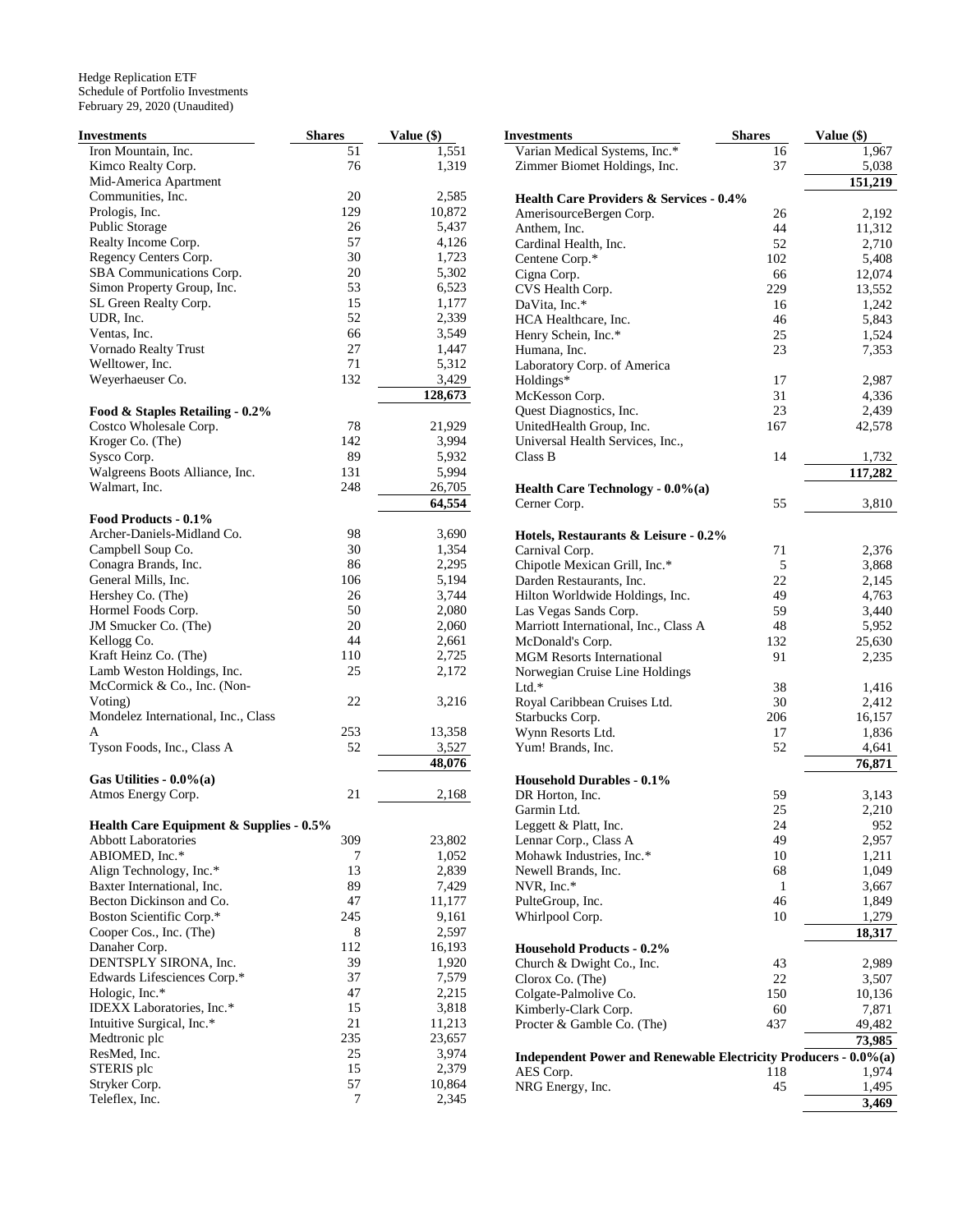| <b>Investments</b>                                    | <b>Shares</b> | Value (\$)      |
|-------------------------------------------------------|---------------|-----------------|
| <b>Industrial Conglomerates - 0.2%</b>                |               |                 |
| 3M Co.                                                | 101           | 15,073          |
| General Electric Co.                                  | 1,533         | 16,679          |
| Honeywell International, Inc.                         | 126           | 20,434          |
| Roper Technologies, Inc.                              | 19            | 6,682           |
|                                                       |               | 58,868          |
| <b>Insurance - 0.3%</b>                               |               |                 |
| Aflac, Inc.                                           | 128           | 5,485           |
| Allstate Corp. (The)                                  | 57            | 5,999           |
| American International Group, Inc.                    | 153           | 6,450           |
| Aon plc                                               | 41            | 8,528           |
| Arthur J Gallagher & Co.                              | 32            | 3,120           |
| Assurant, Inc.                                        | 10            | 1,206           |
| Chubb Ltd.                                            | 80            | 11,602          |
| Cincinnati Financial Corp.                            | 26            | 2,424           |
| Everest Re Group Ltd.                                 | 7             | 1,735           |
| Globe Life, Inc.                                      | 18            | 1,668           |
| Hartford Financial Services Group,                    |               |                 |
| Inc. $(The)$                                          | 63            | 3,147           |
| Lincoln National Corp.                                | 35            | 1,589           |
| Loews Corp.                                           | 45            | 2,053           |
| Marsh & McLennan Cos., Inc.                           | 88            | 9,201           |
| MetLife, Inc.                                         | 138           | 5,895           |
| Principal Financial Group, Inc.                       | 45<br>103     | 1,998           |
| Progressive Corp. (The)<br>Prudential Financial, Inc. | 70            | 7,535<br>5,282  |
| Travelers Cos., Inc. (The)                            | 45            | 5,391           |
| <b>Unum Group</b>                                     | 38            | 886             |
| Willis Towers Watson plc                              | 22            | 4,164           |
| WR Berkley Corp.                                      | 25            | 1,679           |
|                                                       |               | 97,037          |
| <b>Interactive Media &amp; Services - 0.7%</b>        |               |                 |
| Alphabet, Inc., Class A*                              | 52            | 69,641          |
| Alphabet, Inc., Class C*                              | 52            | 69,645          |
| Facebook, Inc., Class A*                              | 422           | 81,222          |
| Twitter, Inc.*                                        | 137           | 4,549           |
|                                                       |               | 225,057         |
| <b>Internet &amp; Direct Marketing Retail - 0.5%</b>  |               |                 |
| Amazon.com, Inc.*                                     | 73            | 137,514         |
| Booking Holdings, Inc.*                               | 7             | 11,870          |
| eBay, Inc.                                            | 135           | 4,676           |
| Expedia Group, Inc.                                   | 24            | 2,367           |
|                                                       |               | 156,427         |
| IT Services - 0.7%                                    |               |                 |
| Accenture plc, Class A                                | 112           | 20,226          |
| Akamai Technologies, Inc.*                            | 28            | 2,422           |
| Alliance Data Systems Corp.                           | 7             | 601             |
| Automatic Data Processing, Inc.                       | 75            | 11,606          |
| Broadridge Financial Solutions,                       |               |                 |
| Inc.                                                  | 21            | 2,192           |
| <b>Cognizant Technology Solutions</b>                 |               |                 |
| Corp., Class A                                        | 97            | 5,910           |
| DXC Technology Co.                                    | 46            | 1,109           |
| <b>Fidelity National Information</b>                  |               |                 |
| Services, Inc.                                        | 108           | 15,090          |
| Fiserv, Inc.*                                         | 100           | 10,936          |
| FleetCor Technologies, Inc.*                          | 16            | 4,253           |
| Gartner, Inc.*                                        | 16            | 2,070           |
| Global Payments, Inc.                                 | 52            | 9,566           |
| <b>International Business Machines</b>                | 155           |                 |
| Corp.<br>Jack Henry & Associates, Inc.                | 14            | 20,173<br>2,124 |
| Leidos Holdings, Inc.                                 | 23            | 2,361           |
|                                                       |               |                 |

| Investments                           | <b>Shares</b>  | Value (\$) |
|---------------------------------------|----------------|------------|
| Mastercard, Inc., Class A             | 156            | 45,279     |
| Paychex, Inc.                         | 56             | 4,339      |
| PayPal Holdings, Inc.*                | 205            | 22,138     |
| VeriSign, Inc.*                       | 18             | 3,416      |
| Visa, Inc., Class A                   | 300            | 54,528     |
| Western Union Co. (The)               | 74             | 1,657      |
|                                       |                | 241,996    |
| Leisure Products - $0.0\%$ (a)        |                |            |
| Hasbro, Inc.                          | 22             | 1,700      |
| Life Sciences Tools & Services - 0.1% |                |            |
| Agilent Technologies, Inc.            | 53             | 4,085      |
| Illumina, Inc.*                       | 25             | 6,642      |
| IQVIA Holdings, Inc.*                 | 31             | 4,324      |
| Mettler-Toledo International, Inc.*   | $\overline{4}$ | 2,807      |
| PerkinElmer, Inc.                     | 20             | 1,729      |
| Thermo Fisher Scientific, Inc.        | 70             | 20,356     |
| Waters Corp.*                         | 12             | 2,338      |
|                                       |                | 42,281     |
| Machinery - 0.2%<br>Caterpillar, Inc. | 97             | 12,051     |
| Cummins, Inc.                         | 26             | 3,934      |
| Deere & Co.                           | 54             | 8,450      |
| Dover Corp.                           | 25             | 2,568      |
| Flowserve Corp.                       | 22             | 884        |
| Fortive Corp.                         | 52             | 3,596      |
| <b>IDEX</b> Corp.                     | 14             | 2,072      |
| Illinois Tool Works, Inc.             | 51             | 8,557      |
| Ingersoll-Rand plc                    | 42             | 5,420      |
| PACCAR, Inc.                          | 61             | 4,081      |
| Parker-Hannifin Corp.                 | 22             | 4,065      |
| Pentair plc                           | 30             | 1,182      |
| Snap-on, Inc.                         | 9              | 1,303      |
| Stanley Black & Decker, Inc.          | 26             | 3,736      |
| Westinghouse Air Brake                |                |            |
| Technologies Corp.                    | 33             | 2,267      |
| Xylem, Inc.                           | 31             | 2,397      |
|                                       |                | 66,563     |
| <b>Media - 0.2%</b>                   |                |            |
| Charter Communications, Inc.,         |                |            |
| Class A*                              | 27             | 13,316     |
| Comcast Corp., Class A                | 796            | 32,182     |
| Discovery, Inc., Class A*             | 28             | 720        |
| Discovery, Inc., Class C*             | 60             | 1,506      |
| DISH Network Corp., Class A*          | 46             | 1,542      |
| Fox Corp., Class A                    | 63             | 1,937      |
| Fox Corp., Class B                    | 29             | 883        |
| Interpublic Group of Cos., Inc.       |                |            |
| (The)                                 | 69             | 1,474      |
| News Corp., Class A                   | 70             | 845        |
| News Corp., Class B                   | 23             | 286        |
| Omnicom Group, Inc.                   | 38             | 2,633      |
| ViacomCBS, Inc.                       | 96             | 2,362      |
| Metals & Mining $-0.0\%$ (a)          |                | 59,686     |
| Freeport-McMoRan, Inc.                | 257            | 2,560      |
| Newmont Corp.                         | 144            | 6,427      |
| Nucor Corp.                           | 53             | 2,191      |
|                                       |                | 11,178     |
| <b>Multiline Retail - 0.1%</b>        |                |            |
| Dollar General Corp.                  | 45             | 6,764      |
| Dollar Tree, Inc.*                    | 41             | 3,404      |
| Kohl's Corp.                          | 28             | 1,096      |
|                                       |                |            |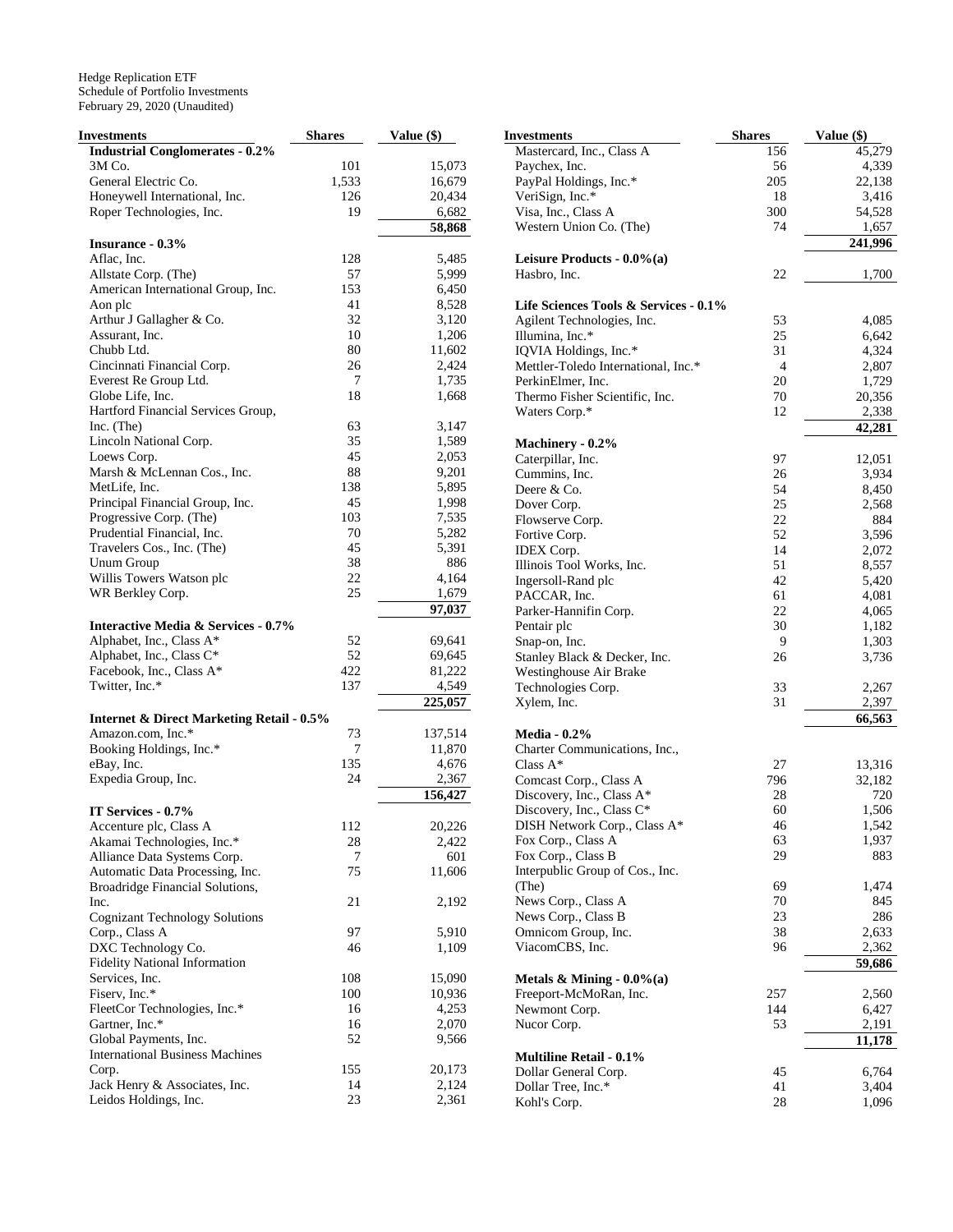| <b>Investments</b>                   | <b>Shares</b> | Value (\$) |
|--------------------------------------|---------------|------------|
| Macy's, Inc.                         | 55            | 728        |
| Nordstrom, Inc.                      | 19            | 659        |
| Target Corp.                         | 89            | 9,167      |
|                                      |               | 21,818     |
| <b>Multi-Utilities - 0.1%</b>        |               |            |
| Ameren Corp.                         | 43            | 3,397      |
| CenterPoint Energy, Inc.             | 89            | 2,049      |
| CMS Energy Corp.                     | 50            | 3,021      |
| Consolidated Edison, Inc.            | 58            | 4,572      |
| Dominion Energy, Inc.                | 144           | 11,258     |
| DTE Energy Co.                       | 34            | 3,797      |
| NiSource, Inc.                       | 67            | 1,810      |
| Public Service Enterprise Group,     |               |            |
| Inc.                                 | 88            | 4,515      |
| Sempra Energy                        | 49            | 6,849      |
| WEC Energy Group, Inc.               | 54            | 4,986      |
|                                      |               | 46,254     |
| Oil, Gas & Consumable Fuels - 0.4%   |               |            |
| Apache Corp.                         | 67            | 1,670      |
| Cabot Oil & Gas Corp.                | 73            | 1,017      |
| Chevron Corp.                        | 331           | 30,895     |
| Cimarex Energy Co.                   | 19            | 628        |
| Concho Resources, Inc.               | 36            | 2,449      |
| ConocoPhillips                       | 192           | 9,297      |
| Devon Energy Corp.                   | 69            | 1,121      |
| Diamondback Energy, Inc.             | 28            | 1,736      |
| EOG Resources, Inc.                  | 102           | 6,452      |
| Exxon Mobil Corp.                    | 742           | 38,168     |
| Hess Corp.                           | 45            | 2,528      |
| HollyFrontier Corp.                  | 27            | 909        |
| Kinder Morgan, Inc.                  | 343           | 6,575      |
| Marathon Oil Corp.                   | 142           | 1,176      |
| Marathon Petroleum Corp.             | 114           | 5,406      |
| Noble Energy, Inc.                   | 86            | 1,361      |
| Occidental Petroleum Corp.           | 158           | 5,173      |
| ONEOK, Inc.                          | 72            | 4,804      |
| Phillips 66                          | 79            | 5,914      |
| Pioneer Natural Resources Co.        | 29            | 3,561      |
| Valero Energy Corp.                  | 71            | 4,704      |
| Williams Cos., Inc. (The)            | 214           | 4,077      |
|                                      |               | 139,621    |
| Personal Products - 0.0%(a)          |               |            |
| Coty, Inc., Class A                  | 54            | 499        |
| Estee Lauder Cos., Inc. (The), Class |               |            |
| A                                    | 39            | 7,160      |
|                                      |               | 7,659      |
| <b>Pharmaceuticals - 0.6%</b>        |               |            |
| Allergan plc                         | 58            | 11,059     |
| Bristol-Myers Squibb Co.             | 411           | 24,274     |
| Eli Lilly & Co.                      | 148           | 18,667     |
| Johnson & Johnson                    | 461           | 61,995     |
| Merck & Co., Inc.                    | 446           | 34,146     |
| Mylan NV*                            | 91            | 1,564      |
| Perrigo Co. plc                      | 23            | 1,166      |
| Pfizer, Inc.                         | 970           | 32,417     |
| Zoetis, Inc.                         | 83            | 11,058     |
|                                      |               | 196,346    |
| Professional Services - 0.0%(a)      |               |            |
| Equifax, Inc.                        | 22            | 3,125      |
| IHS Markit Ltd.                      | 70            | 4,987      |
| Nielsen Holdings plc                 | 64            | 1,165      |
| Robert Half International, Inc.      | 21            | 1,059      |

| Investments                                     | Shares    | Value (\$)       |  |  |
|-------------------------------------------------|-----------|------------------|--|--|
| Verisk Analytics, Inc.                          | 28        | 4,343            |  |  |
|                                                 |           | 14,679           |  |  |
| Real Estate Management & Development - 0.0%(a)  |           |                  |  |  |
| CBRE Group, Inc., Class A*                      | 59        | 3,312            |  |  |
|                                                 |           |                  |  |  |
| Road & Rail - 0.1%<br>CSX Corp.                 | 136       | 9,581            |  |  |
| JB Hunt Transport Services, Inc.                | 15        | 1,447            |  |  |
| Kansas City Southern                            | 18        | 2,712            |  |  |
| Norfolk Southern Corp.                          | 46        | 8,388            |  |  |
| Old Dominion Freight Line, Inc.                 | 10        | 1,938            |  |  |
| Union Pacific Corp.                             | 122       | 19,497           |  |  |
|                                                 |           | 43,563           |  |  |
| Semiconductors & Semiconductor Equipment - 0.6% |           |                  |  |  |
| Advanced Micro Devices, Inc.*                   | 195       | 8,869            |  |  |
| Analog Devices, Inc.                            | 65        | 7,088            |  |  |
| Applied Materials, Inc.                         | 162       | 9,415            |  |  |
| Broadcom, Inc.                                  | 69        | 18,811           |  |  |
| Intel Corp.                                     | 762       | 42,306           |  |  |
| KLA Corp.                                       | 27        | 4,150            |  |  |
| Lam Research Corp.                              | 25        | 7,336            |  |  |
| Maxim Integrated Products, Inc.                 | 47        | 2,614            |  |  |
| Microchip Technology, Inc.                      | 42        | 3,810            |  |  |
| Micron Technology, Inc.*                        | 194       | 10,197           |  |  |
| NVIDIA Corp.                                    | 107       | 28,897           |  |  |
| Oorvo, Inc.*                                    | 21        | 2,112            |  |  |
| QUALCOMM, Inc.<br>Skyworks Solutions, Inc.      | 200<br>29 | 15,660           |  |  |
| Texas Instruments, Inc.                         | 163       | 2,905<br>18,605  |  |  |
| Xilinx, Inc.                                    | 44        | 3,674            |  |  |
|                                                 |           | 186,449          |  |  |
| Software - 1.0%                                 |           |                  |  |  |
| Adobe, Inc.*                                    | 85        | 29,335           |  |  |
| ANSYS, Inc.*                                    | 15        | 3,633            |  |  |
| Autodesk, Inc.*                                 | 38        | 7,254            |  |  |
| Cadence Design Systems, Inc.*                   | 49        | 3,241            |  |  |
| Citrix Systems, Inc.                            | 22        | 2,275            |  |  |
| Fortinet, Inc.*                                 | 24        | 2,450            |  |  |
| Intuit, Inc.                                    | 46        | 12,229           |  |  |
| Microsoft Corp.                                 | 1,337     | 216,607          |  |  |
| NortonLifeLock, Inc.                            | 103       | 1,960            |  |  |
| Oracle Corp.                                    | 381       | 18,844           |  |  |
| salesforce.com, Inc.*<br>ServiceNow, Inc.*      | 156<br>34 | 26,582<br>11,087 |  |  |
|                                                 | 26        | 3,586            |  |  |
| Synopsys, Inc.*                                 |           | 339,083          |  |  |
| <b>Specialty Retail - 0.3%</b>                  |           |                  |  |  |
| Advance Auto Parts, Inc.                        | 12        | 1,596            |  |  |
| AutoZone, Inc.*                                 | 4         | 4,130            |  |  |
| Best Buy Co., Inc.                              | 40        | 3,026            |  |  |
| CarMax, Inc.*                                   | 28        | 2,445            |  |  |
| Gap, Inc. (The)                                 | 39        | 559              |  |  |
| Home Depot, Inc. (The)                          | 191       | 41,608           |  |  |
| L Brands, Inc.                                  | 43        | 931              |  |  |
| Lowe's Cos., Inc.                               | 134       | 14,280           |  |  |
| O'Reilly Automotive, Inc.*                      | 14        | 5,162            |  |  |
| Ross Stores, Inc.                               | 64        | 6,962            |  |  |
| Tiffany & Co.                                   | 19        | 2,538            |  |  |
| TJX Cos., Inc. (The)                            | 213<br>21 | 12,737<br>1,859  |  |  |
| Tractor Supply Co.<br>Ulta Beauty, Inc.*        | 9         | 2,314            |  |  |
|                                                 |           | 100,147          |  |  |
|                                                 |           |                  |  |  |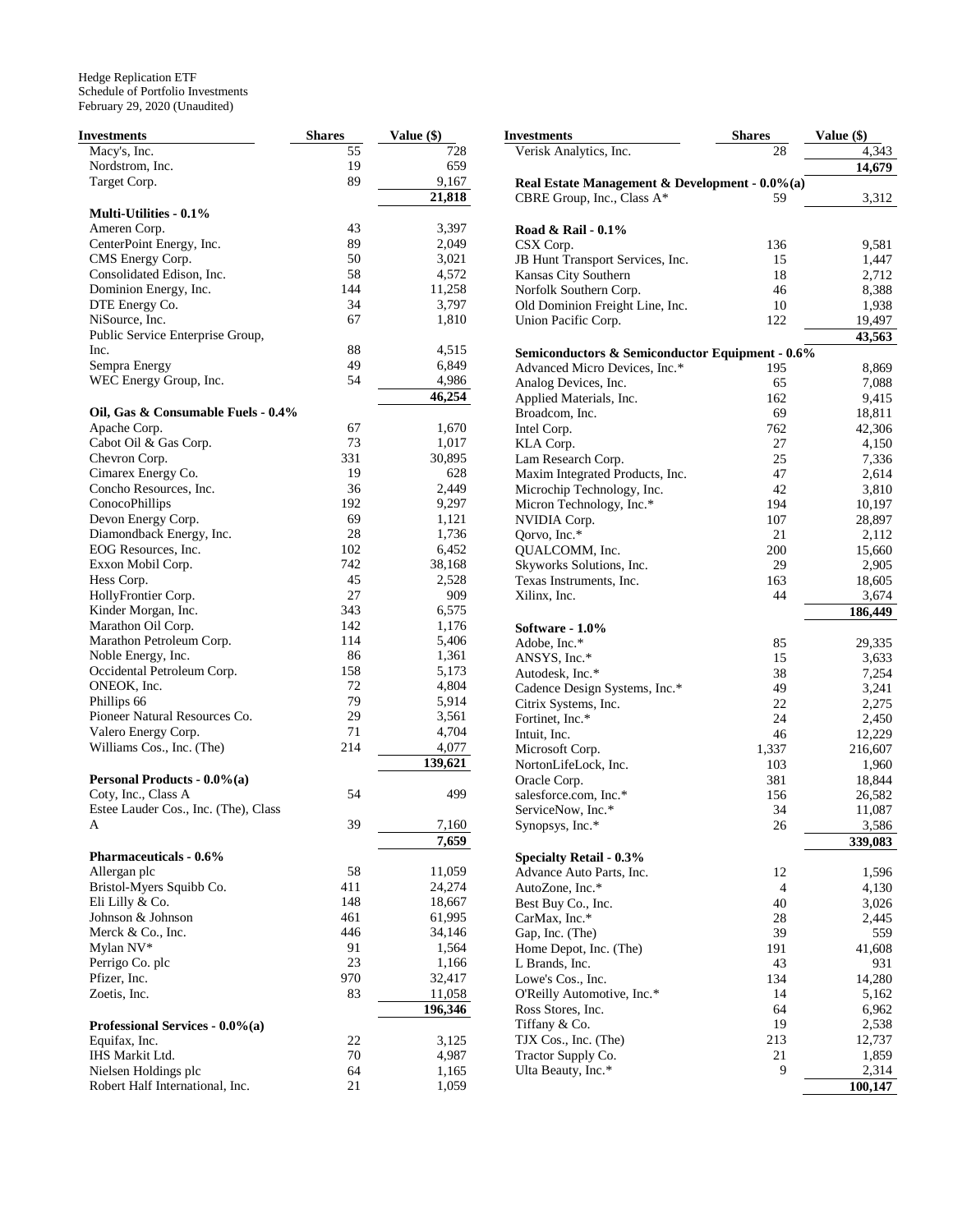| Investments                                                    | <b>Shares</b> | <b>Value (\$)</b> |
|----------------------------------------------------------------|---------------|-------------------|
| Technology Hardware, Storage & Peripherals - 0.6%              |               |                   |
| Apple, Inc.                                                    | 731           | 199,826           |
| Hewlett Packard Enterprise Co.                                 | 229           | 2,929             |
| HP, Inc.                                                       | 261           | 5,426             |
| NetApp, Inc.                                                   | 40            | 1,869             |
| Seagate Technology plc                                         | 40            | 1,918             |
| Western Digital Corp.                                          | 53            | 2,945             |
| Xerox Holdings Corp.                                           | 33            | 1,062             |
|                                                                |               | 215,975           |
| Textiles, Apparel & Luxury Goods - 0.1%                        |               |                   |
| Capri Holdings Ltd.*                                           | 27            | 697               |
| Hanesbrands, Inc.                                              | 66            | 874               |
| NIKE, Inc., Class B                                            | 218           | 19,485            |
| PVH Corp.                                                      | 13            | 963               |
| Ralph Lauren Corp.                                             | 8             | 844               |
| Tapestry, Inc.                                                 | 49            | 1.149             |
| Under Armour, Inc., Class A*                                   | 35            | 497               |
| Under Armour, Inc., Class C*                                   | 36            | 449               |
| VF Corp.                                                       | 58            | 4,176             |
|                                                                |               | 29,134            |
| Tobacco - $0.1\%$                                              |               |                   |
| Altria Group, Inc.                                             | 327           | 13,201            |
| Philip Morris International, Inc.                              | 272           | 22,269            |
|                                                                |               |                   |
|                                                                |               | 35,470            |
| Trading Companies & Distributors - $0.0\%$ (a)<br>Fastenal Co. |               |                   |
|                                                                | 101           | 3,456             |
| United Rentals, Inc.*                                          | 13<br>7       | 1,722             |
| WW Grainger, Inc.                                              |               | 1,943             |
|                                                                |               | 7,121             |
| Water Utilities - $0.0\%$ (a)                                  |               |                   |
| American Water Works Co., Inc.                                 | 31            | 3,833             |
|                                                                |               |                   |
| Wireless Telecommunication Services - 0.0%(a)                  |               |                   |
| T-Mobile US, Inc.*                                             | 56            | 5,049             |
|                                                                |               |                   |
| TOTAL COMMON STOCKS                                            |               |                   |
| (Cost \$4,089,257)                                             |               | 4,287,981         |
|                                                                |               |                   |
|                                                                | Number of     |                   |
| Investments                                                    | <b>Rights</b> | Value (\$)        |
| <b>RIGHTS - 0.0%</b>                                           |               |                   |
|                                                                |               |                   |
| Biotechnology - 0.0%                                           |               |                   |
| Tobira Therapeutics, Inc.,                                     |               |                   |
| $CVR*(c)(d)$                                                   |               |                   |
| $(Cost S-)$                                                    | 10            |                   |
| <b>Investments</b>                                             | <b>Shares</b> | Value (\$)        |

| <b>Investments</b>                                                                                                                                                                         | <b>Principal</b><br>Amount (\$) | Value $(\$)$                          |
|--------------------------------------------------------------------------------------------------------------------------------------------------------------------------------------------|---------------------------------|---------------------------------------|
| <b>SHORT-TERM INVESTMENTS - 82.0%</b>                                                                                                                                                      |                                 |                                       |
| REPURCHASE AGREEMENTS(f) - 14.1%<br>Repurchase Agreements with various<br>counterparties, rates 1.58% -<br>1.59%, dated 2/28/2020, due<br>$3/2/2020$ , total to be received<br>\$4,738,155 |                                 |                                       |
| (Cost \$4,737,529)                                                                                                                                                                         | 4,737,529                       | 4,737,529                             |
| <b>U.S. TREASURY OBLIGATIONS - 67.9%</b><br>U.S. Treasury Bills<br>$1.53\%, 5/7/2020(g)$ (Cost<br>\$22,834,902)                                                                            | 22,900,000                      | 22,848,195                            |
| TOTAL SHORT-TERM<br><b>INVESTMENTS</b><br>(Cost \$27,572,431)                                                                                                                              |                                 | 27,585,724                            |
| Total Investments - 94.7%<br>(Cost \$31,663,684)<br><b>Other Assets Less Liabilities - 5.3%</b><br><b>Net Assets - 100.0%</b>                                                              |                                 | 31,875,701<br>1,769,844<br>33,645,545 |

#### **SECURITIES LENDING REINVESTMENTS(e) - 0.0%(a)**

#### **INVESTMENT COMPANIES - 0.0%(a)**

**Investments** 

BlackRock Liquidity FedFund, Institutional Class 1.49% (Cost \$1,996) 1,996 1,996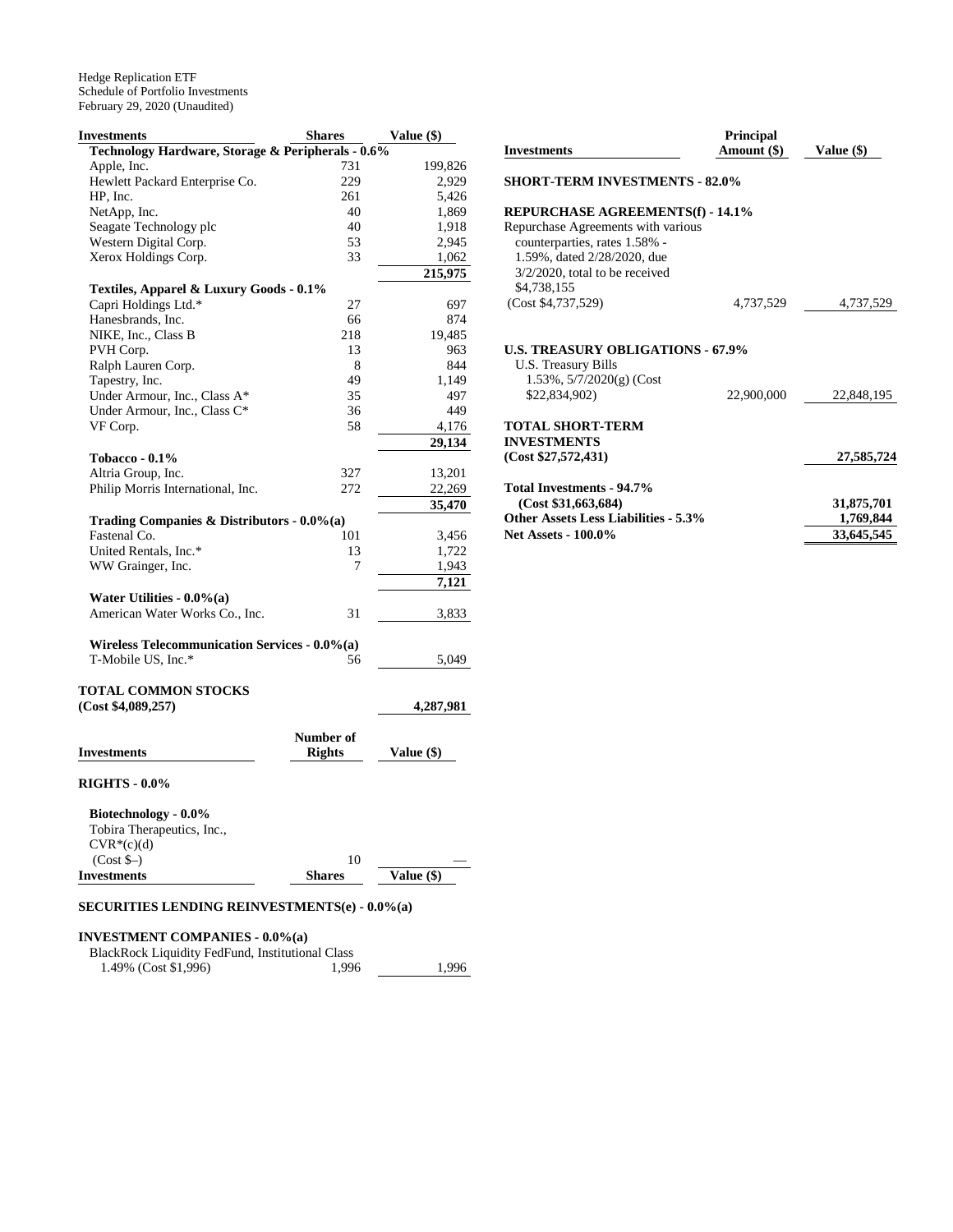- \* Non-income producing security.
- (a) Represents less than 0.05% of net assets.
- (b) The security or a portion of this security is on loan at February 29, 2020. The total value of securities on loan at February 29, 2020 was \$1,916, collateralized in the form of cash with a value of \$1,996 that was reinvested in the securities shown in the Securities Lending Reinvestment section of the Schedule of Investments.
- (c) Security fair valued as of February 29, 2020 in accordance with procedures approved by the Board of Trustees. Total value of all such securities at February 29, 2020 amounted to \$0, which represents approximately 0.00% of net assets of the Fund.
- (d) Illiquid security.
- (e) The security was purchased with cash collateral held from securities on loan at February 29, 2020. The total value of securities purchased was \$1,996.
- (f) The Fund invests in Repurchase Agreements jointly with other funds in the Trust. See "Repurchase Agreements" in the Notes to Schedules of Portfolio of Investments to view the details of each individual agreement and counterparty as well as a description of the securities subject to repurchase.
- (g) The rate shown was the current yield as of February 29, 2020.

# **Abbreviations**

Contingent Value Rights - No defined expiration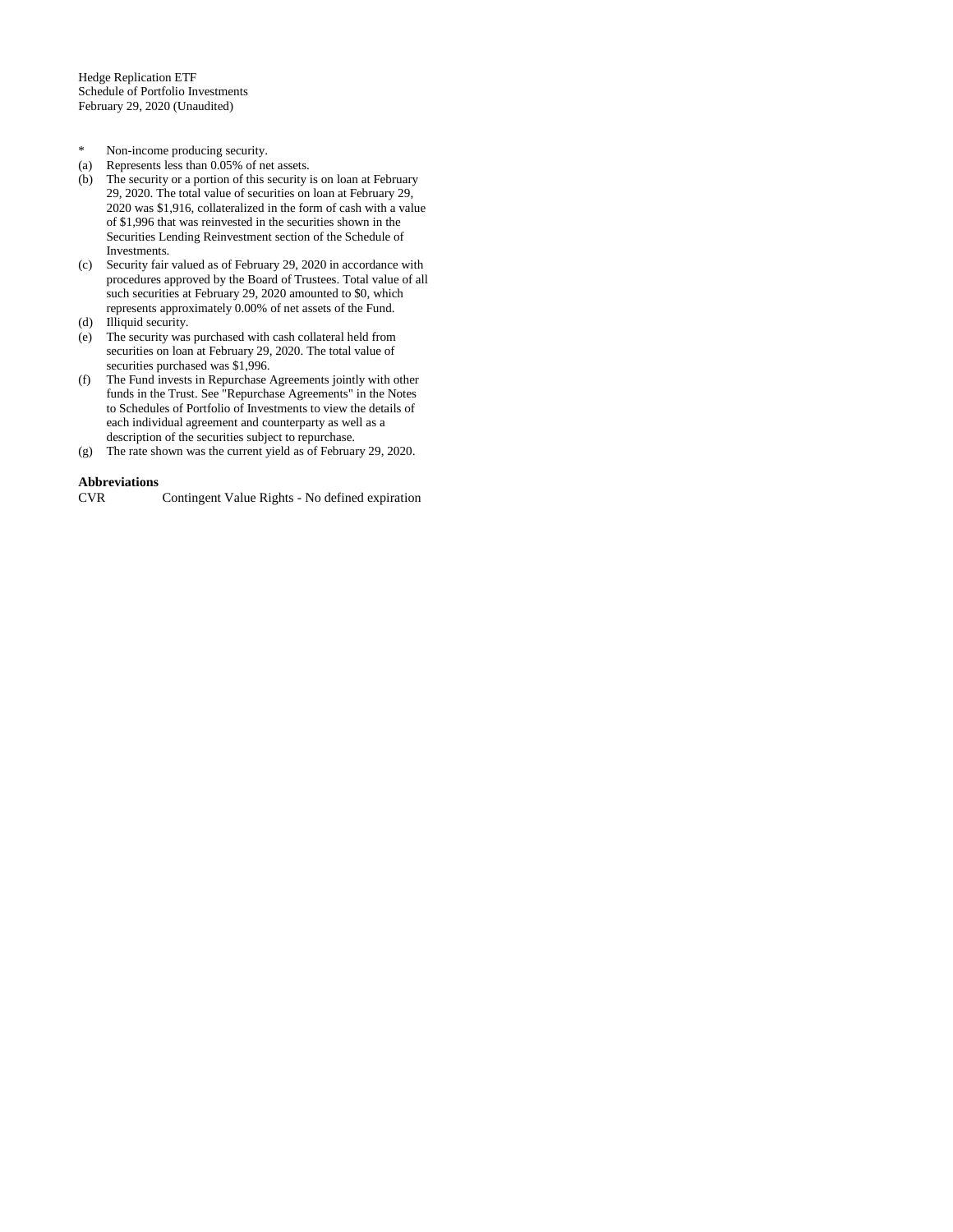## **Futures Contracts Sold**

Hedge Replication ETF had the following open short futures contracts as of February 29, 2020:

|             | Treage Repredition ETT had the following open short futures contracts as of February $\omega$ , $\omega\omega$ .<br>Trading<br>Number of<br><b>Expiration</b> |           |          |  |                        |  | <b>Value and</b><br><b>Unrealized</b> |
|-------------|---------------------------------------------------------------------------------------------------------------------------------------------------------------|-----------|----------|--|------------------------|--|---------------------------------------|
|             | Contracts                                                                                                                                                     | Date      | Aurrency |  | <b>Notional Amount</b> |  | Appreciation                          |
| E-Mini Euro |                                                                                                                                                               | 3/16/2020 | USD      |  | 69.056                 |  | $1.01^{-}$                            |
|             |                                                                                                                                                               |           |          |  |                        |  |                                       |

## **Swap Agreements**

Hedge Replication ETF had the following open non-exchange traded total return swap agreements as of February 29, 2020:

| <b>Notional</b><br>Amount (\$) | <b>Termination</b><br>Date <sup>1</sup> | Counterparty                          | <b>Rate Paid</b><br>$(Received)^2$ | Underlying<br><b>Instrument</b>                    | <b>Value</b> and<br><b>Unrealized</b><br>Appreciation/<br>(Depreciation)<br>$($)$ |
|--------------------------------|-----------------------------------------|---------------------------------------|------------------------------------|----------------------------------------------------|-----------------------------------------------------------------------------------|
|                                |                                         | <b>Credit Suisse</b>                  |                                    | S&P 500® Total                                     |                                                                                   |
| 41,359                         | 11/8/2021                               | International                         | 1.92%                              | Return Index<br>iShares <sup>®</sup> MSCI          | (1,687)                                                                           |
|                                |                                         | <b>Credit Suisse</b>                  |                                    | <b>Emerging Markets</b>                            |                                                                                   |
| 612,048                        | 11/8/2021                               | International<br><b>Credit Suisse</b> | 1.42%                              | ETF <sup>3</sup><br>iShares <sup>®</sup> MSCI      | (46, 389)                                                                         |
| 1,842,403                      | 11/8/2021                               | International                         | 1.37%                              | EAFE ETF <sup>3</sup>                              | (153, 457)                                                                        |
|                                |                                         | <b>Credit Suisse</b>                  |                                    | Russell 2000® Total                                |                                                                                   |
| 2,535,030                      | 11/8/2021                               | International                         | 1.82%                              | Return Index                                       | (213, 403)                                                                        |
|                                |                                         | Morgan Stanley & Co.                  |                                    | S&P 500® Total                                     |                                                                                   |
| 86,222                         | 11/6/2020                               | International plc                     | 2.17%                              | Return Index                                       | 4,917                                                                             |
|                                |                                         |                                       |                                    | iShares <sup>®</sup> MSCI                          |                                                                                   |
|                                |                                         | Morgan Stanley & Co.                  |                                    | <b>Emerging Markets</b>                            |                                                                                   |
| 234,384                        | 12/7/2020                               | International plc                     | 1.82%                              | ETF <sup>3</sup>                                   | 92,492                                                                            |
|                                |                                         |                                       |                                    | Russell 2000® Total                                |                                                                                   |
| 1,476                          | 1/6/2021                                | Societe Generale                      | 1.67%                              | Return Index                                       | (114)                                                                             |
|                                |                                         |                                       |                                    | iShares <sup>®</sup> MSCI                          |                                                                                   |
|                                |                                         | Societe Generale                      |                                    | <b>Emerging Markets</b><br>ETF <sup>3</sup>        |                                                                                   |
| 237,265                        | 1/6/2021                                |                                       | 1.92%                              |                                                    | (25,954)                                                                          |
|                                | 1/6/2021                                | Societe Generale                      | 2.27%                              | iShares <sup>®</sup> MSCI<br>EAFE ETF <sup>3</sup> |                                                                                   |
| 288,940                        |                                         |                                       |                                    | Russell 2000 <sup>®</sup> Total                    | (35,016)                                                                          |
|                                |                                         |                                       |                                    |                                                    |                                                                                   |
| 2,953                          | 11/8/2021                               | <b>UBS AG</b>                         | 1.67%                              | Return Index<br>iShares <sup>®</sup> MSCI          | (228)                                                                             |
|                                |                                         |                                       |                                    |                                                    |                                                                                   |
| 566,532                        | 11/8/2021                               | <b>UBS AG</b>                         | 1.47%                              | <b>Emerging Markets</b><br>ETF <sup>3</sup>        | (22, 894)                                                                         |
|                                |                                         |                                       |                                    | iShares <sup>®</sup> MSCI                          |                                                                                   |
| 602,049                        | 11/8/2021                               | <b>UBS AG</b>                         | 1.67%                              | EAFE ETF <sup>3</sup>                              | (46,501)                                                                          |
| 7,050,661                      |                                         |                                       |                                    |                                                    | (448, 234)                                                                        |
|                                |                                         |                                       |                                    |                                                    |                                                                                   |
|                                |                                         |                                       |                                    | <b>Total Unrealized</b>                            |                                                                                   |
|                                |                                         |                                       |                                    | Appreciation                                       | 97,409                                                                            |
|                                |                                         |                                       |                                    | <b>Total Unrealized</b>                            |                                                                                   |
|                                |                                         |                                       |                                    | Depreciation                                       | (545, 643)                                                                        |

<sup>1</sup> Agreements may be terminated at will by either party without penalty. Payment is due at termination/maturity.<br><sup>2</sup> Beflects the flecting finencing rate as of February 20, 2020, on the potional smount of the sump agreem <sup>2</sup> Reflects the floating financing rate, as of February 29, 2020, on the notional amount of the swap agreement paid to the counterparty or received from the counterparty, excluding any commissions. This amount is included as part of the unrealized appreciation/(depreciation).

3 In order to facilitate the daily valuation of these swap transactions as of close of business New York time, one or more financial products traded on a U.S. exchange are used as the reference entity as a surrogate for the respective underlying index for the purposes of both daily valuation calculation as well as final settlement of the swap.

## **Abbreviations**

USD U.S. Dollar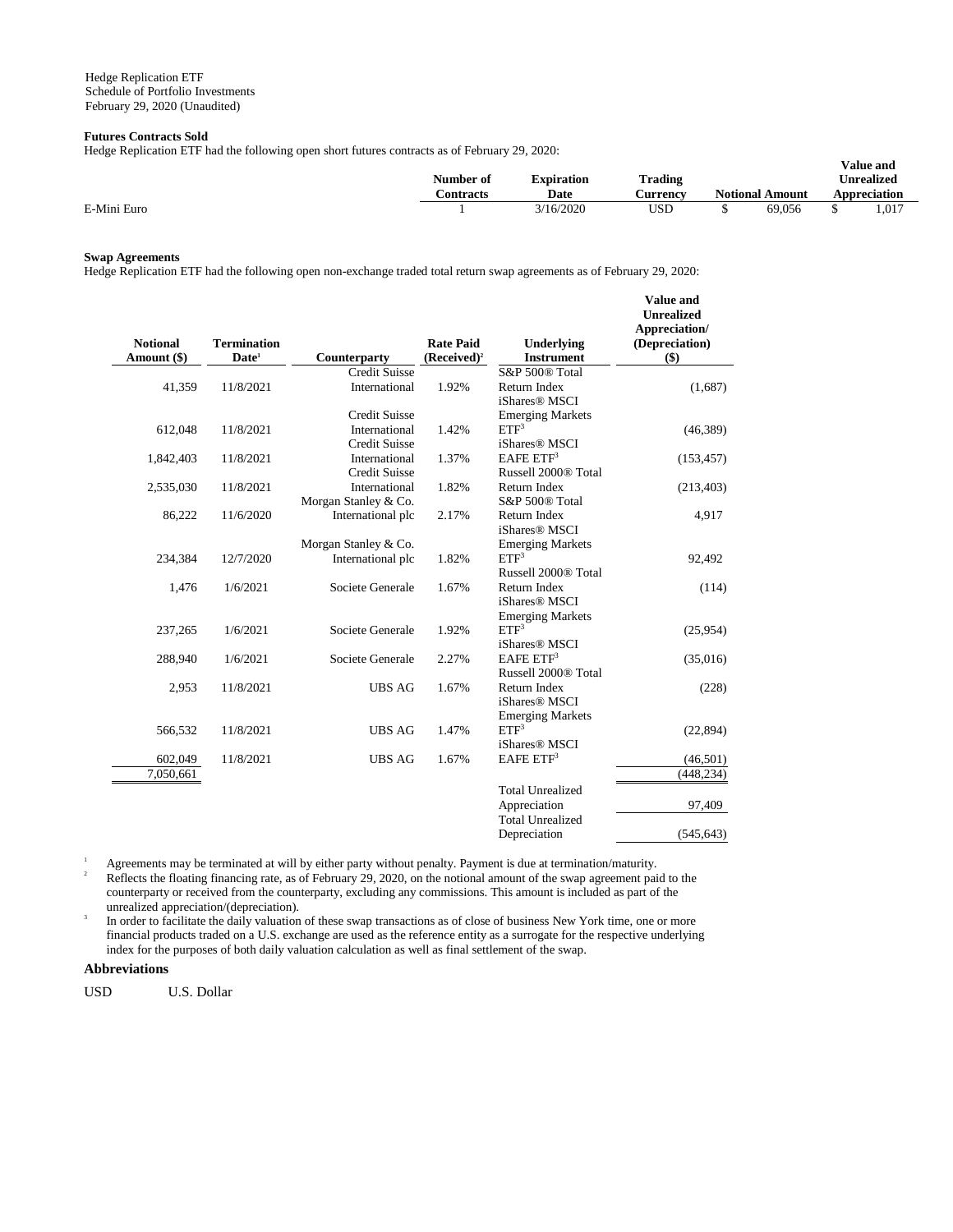| <b>Investments</b>                               | Principal<br>Amount (\$) | Value (\$)           |
|--------------------------------------------------|--------------------------|----------------------|
| <b>CORPORATE BONDS - 96.3%</b>                   |                          |                      |
| Aerospace & Defense - 4.0%                       |                          |                      |
| Bombardier, Inc.                                 |                          |                      |
| 7.50%, 3/15/2025(a)                              | 1,610,000                | 1,589,875            |
| $7.88\%, \frac{4}{15}{2027(a)}$                  | 150,000                  | 148,875              |
| <b>SSL Robotics LLC</b>                          |                          |                      |
| $9.75\%$ , $12/31/2023(a)$                       | 210,000                  | 223,188              |
| TransDigm, Inc.                                  |                          |                      |
| 6.25%, 3/15/2026(a)                              | 1,903,000                | 2,014,806            |
| $5.50\%$ , $11/15/2027(a)$                       | 349,000                  | 348,564              |
|                                                  |                          | 4,325,308            |
| Air Freight & Logistics - 0.8%                   |                          |                      |
| XPO Logistics, Inc.                              |                          |                      |
| 6.50%, $6/15/2022(a)$                            | 400,000                  | 399,760              |
| $6.75\%$ , $8/15/2024(a)$                        | 475,000                  | 501,125              |
|                                                  |                          | 900,885              |
| <b>Auto Components - 3.2%</b>                    |                          |                      |
| Allison Transmission, Inc.                       |                          |                      |
| $5.00\%$ , $10/1/2024(a)$                        | 580,000                  | 586,502              |
| Goodyear Tire & Rubber Co. (The)                 |                          |                      |
| 5.13%, 11/15/2023                                | 614,000                  | 609,211              |
| Icahn Enterprises LP                             |                          |                      |
| 6.25%, 2/1/2022                                  | 680,000                  | 691,642              |
| 6.25%, 5/15/2026                                 | 150,000                  | 153,766              |
| Panther BF Aggregator 2 LP                       |                          |                      |
| 6.25%, 5/15/2026(a)                              | 500,000                  | 513,600              |
| $8.50\%, 5/15/2027(a)$                           | 902,000                  | 916,702              |
|                                                  |                          | 3,471,423            |
| <b>Automobiles - 0.7%</b>                        |                          |                      |
| Tesla, Inc.                                      |                          |                      |
| $5.30\%, 8/15/2025(a)$                           | 766,000                  | 765,042              |
|                                                  |                          |                      |
| Capital Markets - 0.3%                           |                          |                      |
| MSCI, Inc.                                       |                          |                      |
| 4.00%, 11/15/2029(a)                             | 350,000                  | 362,705              |
|                                                  |                          |                      |
| Chemicals - 1.0%                                 |                          |                      |
| NOVA Chemicals Corp.                             |                          |                      |
| $4.88\%, 6/1/2024(a)$                            | 505,000<br>675,000       | 487,744              |
| $5.25\%, 6/1/2027(a)$                            |                          | 641,466<br>1,129,210 |
| <b>Commercial Services &amp; Supplies - 2.5%</b> |                          |                      |
| Allied Universal Holdco LLC                      |                          |                      |
| $6.63\%, 7/15/2026(a)$                           |                          |                      |
| 9.75%, 7/15/2027(a)                              | 450,000<br>488,000       | 471,937<br>518,598   |
| Aramark Services, Inc.                           |                          |                      |
| 5.00%, 2/1/2028(a)                               | 500,000                  | 522,500              |
| Intrado Corp.                                    |                          |                      |
| 8.50%, 10/15/2025(a)                             | 611,000                  | 410,897              |
| Prime Security Services Borrower LLC             |                          |                      |
| 5.75%, 4/15/2026(a)                              | 554,000                  | 570,454              |
| 6.25%, 1/15/2028(a)                              | 200,000                  | 192,700              |
|                                                  |                          | 2,687,086            |
| <b>Communications Equipment - 1.1%</b>           |                          |                      |
| CommScope Technologies LLC                       |                          |                      |
| $6.00\%, 6/15/2025(a)$                           | 1,057,000                | 990,937              |
|                                                  |                          |                      |
| CommScope, Inc.<br>$6.00\%, 3/1/2026(a)$         | 183,000                  | 187,837              |
|                                                  |                          | 1,178,774            |
|                                                  |                          |                      |

|                                                      | <b>Principal</b> |            |
|------------------------------------------------------|------------------|------------|
| <b>Investments</b>                                   | Amount (\$)      | Value (\$) |
| <b>Construction &amp; Engineering - 0.3%</b>         |                  |            |
| Brand Industrial Services, Inc.                      |                  |            |
| $8.50\%, \frac{7}{15}{2025(a)}$                      | 317,000          | 307,094    |
| <b>Consumer Finance - 2.1%</b>                       |                  |            |
| Ally Financial, Inc.                                 |                  |            |
| 5.75%, 11/20/2025                                    | 419,000          | 470,671    |
| Navient Corp.                                        |                  |            |
| 6.50%, 6/15/2022                                     | 385,000          | 401,363    |
| Springleaf Finance Corp.                             |                  |            |
| 6.13%, 3/15/2024                                     | 254,000          | 267,675    |
| 7.13%, 3/15/2026                                     | 1,044,000        | 1,158,840  |
|                                                      |                  | 2,298,549  |
| Containers & Packaging - 1.8%                        |                  |            |
| Ball Corp.                                           |                  |            |
| 5.25%, 7/1/2025                                      | 466,000          | 508,033    |
| Mauser Packaging Solutions Holding Co.               |                  |            |
| $5.50\%$ , $4/15/2024(a)$                            | 91,000           | 90,632     |
| $7.25\%, \frac{4}{15}/2025(a)$                       | 789,000          | 764,691    |
| Reynolds Group Issuer, Inc.                          |                  |            |
| $5.13\%, \frac{7}{15}/2023(a)$                       | 615,000          | 621,150    |
|                                                      |                  | 1,984,506  |
| Distributors - 0.5%                                  |                  |            |
| Performance Food Group, Inc.                         |                  |            |
| $5.50\%$ , $10/15/2027(a)$                           | 528,000          | 557,040    |
|                                                      |                  |            |
| <b>Diversified Financial Services - 2.2%</b>         |                  |            |
| MPH Acquisition Holdings LLC                         |                  |            |
| 7.13%, 6/1/2024(a)                                   | 661,000          | 614,875    |
| Refinitiv US Holdings, Inc.                          |                  |            |
| $6.25\%, 5/15/2026(a)$                               | 295,000          | 316,668    |
| $8.25\%, 11/15/2026(a)$                              | 829,000          | 912,729    |
| Verscend Escrow Corp.                                |                  |            |
| 9.75%, 8/15/2026(a)                                  | 460,000          | 500,227    |
|                                                      |                  | 2,344,499  |
| <b>Diversified Telecommunication Services - 4.1%</b> |                  |            |
| CCO Holdings LLC                                     |                  |            |
| 5.13%, 5/1/2027(a)                                   | 1,494,000        | 1,553,312  |
| $4.75\%, \frac{3}{1/2030(a)}$                        | 500,000          | 514,062    |
| CenturyLink, Inc.                                    |                  |            |
| $5.13\%, 12/15/2026(a)$                              | 773,000          | 778,797    |
| Frontier Communications Corp.                        |                  |            |
| 10.50%, 9/15/2022                                    | 859,000          | 389,771    |
| 11.00%, 9/15/2025                                    | 1,793,000        | 820,298    |
| Level 3 Financing, Inc.                              |                  |            |
| $4.63\%, 9/15/2027(a)$                               | 421,000          | 429,420    |
|                                                      |                  | 4,485,660  |
| <b>Electric Utilities - 1.5%</b>                     |                  |            |
| Vistra Operations Co. LLC                            |                  |            |
| $5.63\%, 2/15/2027(a)$                               | 813,000          | 833,325    |
| $5.00\%, 7/31/2027(a)$                               | 800,000          | 808,000    |
|                                                      |                  | 1,641,325  |
| <b>Energy Equipment &amp; Services - 0.6%</b>        |                  |            |
| Weatherford International Ltd.                       |                  |            |
| $11.00\%$ , $12/1/2024(a)$                           | 630,000          | 602,532    |
|                                                      |                  |            |
| <b>Entertainment - 1.9%</b>                          |                  |            |
| Netflix, Inc.                                        |                  |            |
| 4.88%, 4/15/2028                                     | 983,000          | 1,034,814  |
| 5.88%, 11/15/2028                                    | 953,000          | 1,071,458  |
|                                                      |                  | 2,106,272  |
|                                                      |                  |            |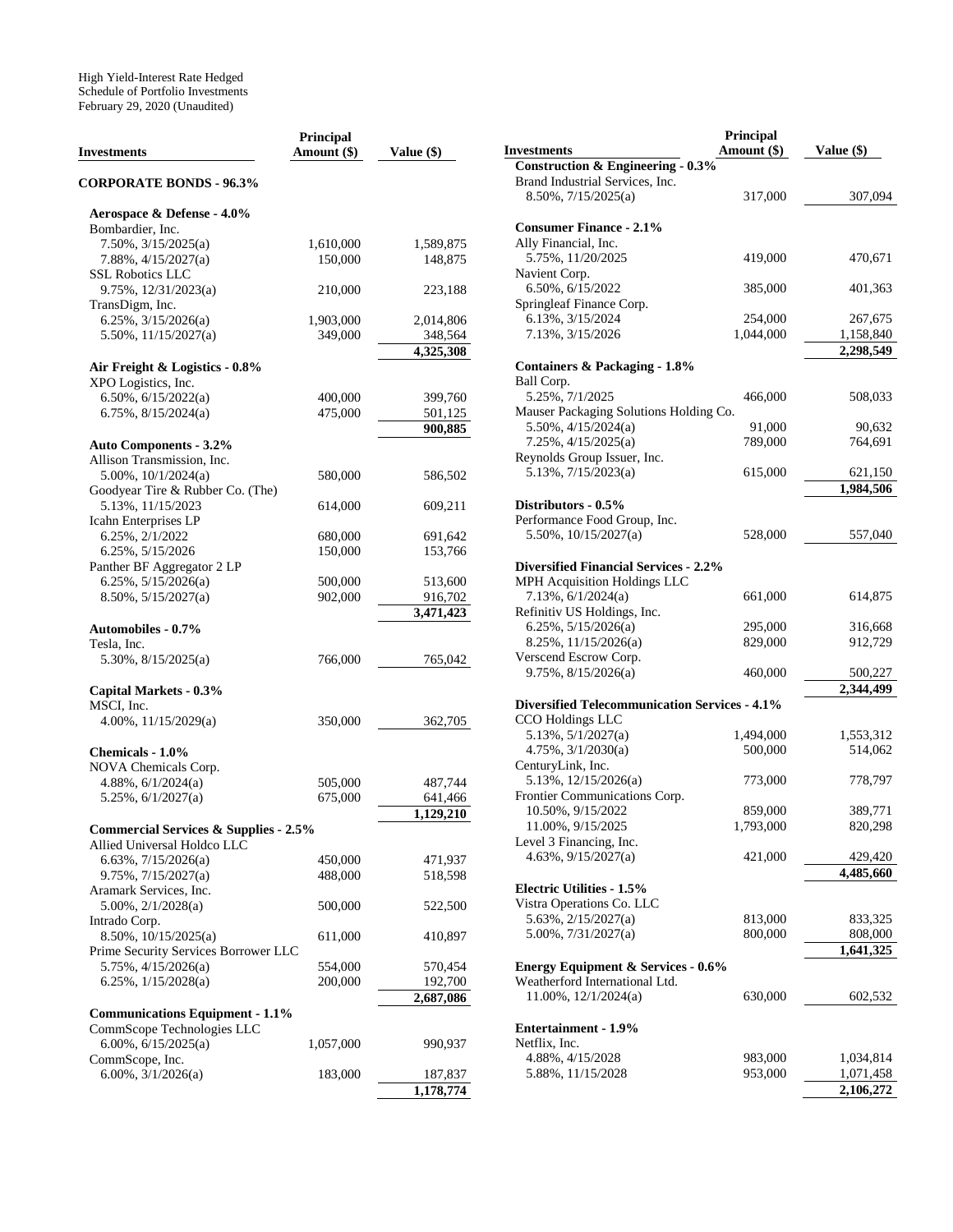|                                                     | Principal   |              |
|-----------------------------------------------------|-------------|--------------|
| <b>Investments</b>                                  | Amount (\$) | Value $(\$)$ |
| Equity Real Estate Investment Trusts (REITs) - 5.3% |             |              |
| Brookfield Property REIT, Inc.                      |             |              |
| $5.75\%, 5/15/2026(a)$                              | 832,000     | 822,640      |
|                                                     |             |              |
| ESH Hospitality, Inc.                               |             |              |
| $5.25\%, 5/1/2025(a)$                               | 232,000     | 233,353      |
| Iron Mountain, Inc.                                 |             |              |
| 4.88%, 9/15/2027(a)                                 | 606,000     | 613,575      |
| 4.88%, 9/15/2029(a)                                 | 794,000     | 786,870      |
| MGM Growth Properties Operating Partnership LP      |             |              |
| 5.63%, 5/1/2024                                     | 611,000     | 661,407      |
| SBA Communications Corp.                            |             |              |
| 4.88%, 9/1/2024                                     | 947,000     | 972,455      |
| Uniti Group LP                                      |             |              |
|                                                     |             |              |
| 8.25%, 10/15/2023                                   | 966,000     | 898,380      |
| 7.88%, 2/15/2025(a)                                 | 150,000     | 154,620      |
| <b>VICI Properties LP</b>                           |             |              |
| 4.25%, 12/1/2026(a)                                 | 350,000     | 353,535      |
| 4.13%, 8/15/2030(a)                                 | 220,000     | 220,275      |
|                                                     |             | 5,717,110    |
| Food & Staples Retailing - 1.1%                     |             |              |
| Albertsons Cos., Inc.                               |             |              |
| 6.63%, 6/15/2024                                    |             |              |
|                                                     | 402,000     | 413,055      |
| $4.63\%, 1/15/2027(a)$                              | 300,000     | 295,140      |
| Rite Aid Corp.                                      |             |              |
| 6.13%, $4/1/2023(a)$                                | 487,000     | 446,214      |
|                                                     |             | 1,154,409    |
| Food Products - 2.4%                                |             |              |
| <b>JBS USA LUX SA</b>                               |             |              |
| $6.50\%, 4/15/2029(a)$                              | 150,000     | 162,705      |
| $5.50\%$ , $1/15/2030(a)$                           | 550,000     | 577,786      |
|                                                     |             |              |
| NBM US Holdings, Inc.                               |             |              |
| 7.00%, 5/14/2026(a)                                 | 350,000     | 365,750      |
| Post Holdings, Inc.                                 |             |              |
| $5.00\%$ , $8/15/2026(a)$                           | 1,143,000   | 1,165,517    |
| 5.75%, 3/1/2027(a)                                  | 300,000     | 312,194      |
|                                                     |             | 2,583,952    |
| <b>Health Care Providers &amp; Services - 7.5%</b>  |             |              |
| Community Health Systems, Inc.                      |             |              |
| 6.25%, 3/31/2023                                    | 1,973,000   | 1,958,203    |
|                                                     |             |              |
| 8.00%, 3/15/2026(a)                                 | 200,000     | 206,540      |
| DaVita, Inc.                                        |             |              |
| 5.00%, 5/1/2025                                     | 700,000     | 710,325      |
| Envision Healthcare Corp.                           |             |              |
| 8.75%, 10/15/2026(a)                                | 690,000     | 365,220      |
| HCA, Inc.                                           |             |              |
| 5.63%, 9/1/2028                                     | 1,170,000   | 1,326,054    |
| 3.50%, 9/1/2030                                     | 750,000     | 734,715      |
| MEDNAX, Inc.                                        |             |              |
| 6.25%, 1/15/2027(a)                                 | 150,000     | 143,993      |
|                                                     |             |              |
| RegionalCare Hospital Partners Holdings, Inc.       |             |              |
| 9.75%, 12/1/2026(a)                                 | 576,000     | 615,571      |
| Select Medical Corp.                                |             |              |
| $6.25\%$ , $8/15/2026(a)$                           | 423,000     | 451,024      |
| Tenet Healthcare Corp.                              |             |              |
| 6.75%, 6/15/2023                                    | 1,235,000   | 1,327,131    |
| $4.88\%, \frac{1}{1/2026(a)}$                       | 300,000     | 305,625      |
|                                                     |             | 8,144,401    |
|                                                     |             |              |
| <b>Health Care Technology - 1.2%</b>                |             |              |
| IQVIA, Inc.                                         |             |              |
| $5.00\%$ , $10/15/2026(a)$                          | 717,000     | 739,661      |
| $5.00\%, 5/15/2027(a)$                              | 540,000     | 558,225      |
|                                                     |             | 1,297,886    |

|                                                                     | Principal   |              |
|---------------------------------------------------------------------|-------------|--------------|
| <b>Investments</b>                                                  | Amount (\$) | Value $(\$)$ |
| Hotels, Restaurants & Leisure - 7.7%                                |             |              |
| 1011778 BC ULC                                                      |             |              |
| $4.25\%, 5/15/2024(a)$                                              | 1,656,000   | 1,657,573    |
| $5.00\%$ , $10/15/2025(a)$                                          | 786,000     | 791,974      |
| Boyd Gaming Corp.                                                   |             |              |
| 4.75%, 12/1/2027(a)                                                 | 409,000     | 403,941      |
| <b>Caesars Resort Collection LLC</b>                                |             |              |
| 5.25%, 10/15/2025(a)                                                | 566,000     | 555,823      |
| Golden Nugget, Inc.                                                 |             |              |
| 6.75%, $10/15/2024(a)$                                              |             | 359,485      |
|                                                                     | 366,000     |              |
| Hilton Domestic Operating Co., Inc.                                 |             |              |
| 5.13%, 5/1/2026                                                     | 949,000     | 974,243      |
| 4.88%, 1/15/2030                                                    | 370,000     | 383,413      |
| KFC Holding Co.                                                     |             |              |
| $5.00\%, 6/1/2024(a)$                                               | 130,000     | 131,024      |
| $5.25\%, 6/1/2026(a)$                                               | 566,000     | 578,741      |
| <b>MGM</b> Resorts International                                    |             |              |
| 5.50%, 4/15/2027                                                    | 450,000     | 485,865      |
| Scientific Games International, Inc.                                |             |              |
| $5.00\%$ , $10/15/2025(a)$                                          | 715,000     | 716,788      |
| $8.25\%, \frac{3}{15}/2026(a)$                                      | 637,000     | 654,326      |
| Six Flags Entertainment Corp.                                       |             |              |
| $4.88\%, 7/31/2024(a)$                                              | 666,000     | 657,342      |
|                                                                     |             | 8,350,538    |
| <b>Household Products - 0.6%</b>                                    |             |              |
| Spectrum Brands, Inc.                                               |             |              |
| 5.75%, 7/15/2025                                                    | 676,000     | 692,900      |
|                                                                     |             |              |
| <b>Independent Power and Renewable Electricity Producers - 1.1%</b> |             |              |
| Calpine Corp.                                                       |             |              |
| 4.50%, 2/15/2028(a)                                                 | 500,000     | 479,600      |
| $5.13\%, \frac{3}{15}/2028(a)$                                      | 557,000     | 523,580      |
|                                                                     |             |              |
| NRG Energy, Inc.                                                    |             |              |
| 6.63%, 1/15/2027                                                    | 198,000     | 206,439      |
|                                                                     |             | 1,209,619    |
| <b>Insurance - 0.4%</b>                                             |             |              |
| HUB International Ltd.                                              |             |              |
| $7.00\%, 5/1/2026(a)$                                               | 462,000     | 466,597      |
|                                                                     |             |              |
| <b>Interactive Media &amp; Services - 0.6%</b>                      |             |              |
| Rackspace Hosting, Inc.                                             |             |              |
| 8.63%, 11/15/2024(a)(b)                                             | 686,000     | 656,845      |
|                                                                     |             |              |
| <b>IT Services - 2.2%</b>                                           |             |              |
| Banff Merger Sub, Inc.                                              |             |              |
| 9.75%, 9/1/2026(a)                                                  | 650,000     | 653,217      |
| Exela Intermediate LLC                                              |             |              |
| 10.00%, 7/15/2023(a)(b)                                             | 1,008,000   | 337,680      |
| Zayo Group LLC                                                      |             |              |
| 6.00%, 4/1/2023                                                     | 172,000     | 175,655      |
| 5.75%, 1/15/2027(a)                                                 | 1,228,000   | 1,255,630    |
|                                                                     |             | 2,422,182    |
| Leisure Products - 0.6%                                             |             |              |
| Mattel, Inc.                                                        |             |              |
|                                                                     |             |              |
| 6.75%, $12/31/2025(a)$                                              | 588,000     | 617,959      |
|                                                                     |             |              |
| Life Sciences Tools & Services - 1.2%                               |             |              |
| Avantor, Inc.                                                       |             |              |
| 6.00%, $10/1/2024(a)$                                               | 56,000      | 58,777       |
| $9.00\%, 10/1/2025(a)$                                              | 1,193,000   | 1,302,040    |
|                                                                     |             | 1,360,817    |
|                                                                     |             |              |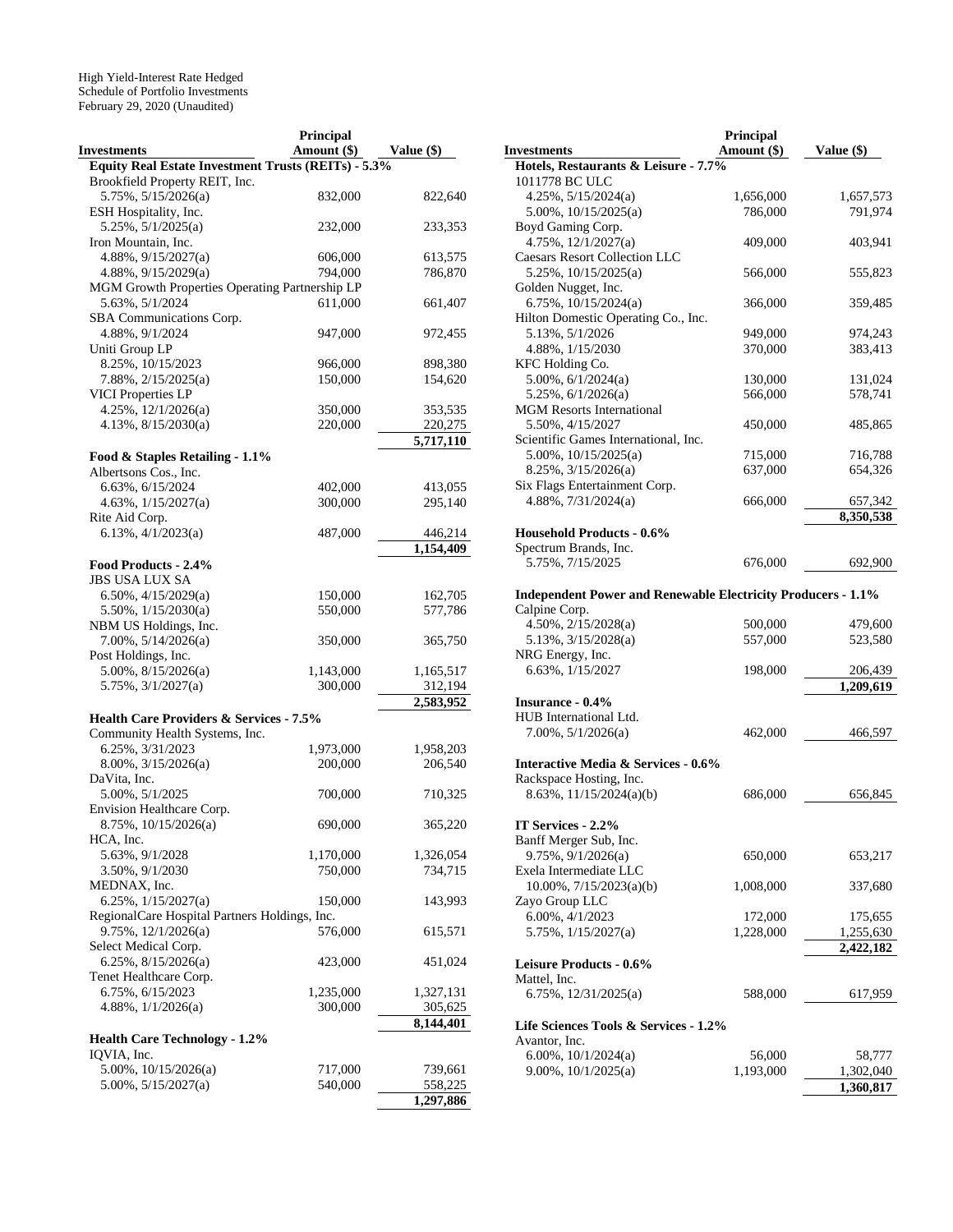|                                        | Principal   |              |
|----------------------------------------|-------------|--------------|
| <b>Investments</b>                     | Amount (\$) | Value $(\$)$ |
| Machinery - 0.6%                       |             |              |
| Navistar International Corp.           |             |              |
| 6.63%, 11/1/2025(a)                    | 623,000     | 645,322      |
|                                        |             |              |
| <b>Media - 10.3%</b>                   |             |              |
| AMC Networks, Inc.                     |             |              |
| 5.00%, 4/1/2024                        | 600,000     | 603,000      |
| Clear Channel Worldwide Holdings, Inc. |             |              |
| $9.25\%, 2/15/2024(a)$                 | 773,000     | 821,954      |
| $5.13\%, \frac{8}{15}/2027(a)$         | 498,000     | 499,355      |
|                                        |             |              |
| <b>CSC Holdings LLC</b>                |             |              |
| $6.50\%$ , $2/1/2029(a)$               | 453,000     | 500,520      |
| 5.75%, 1/15/2030(a)                    | 1,000,000   | 1,057,500    |
| Diamond Sports Group LLC               |             |              |
| $5.38\%, 8/15/2026(a)$                 | 1,000,000   | 922,020      |
| 6.63%, 8/15/2027(a)(b)                 | 1,016,000   | 819,556      |
| DISH DBS Corp.                         |             |              |
| 7.75%, 7/1/2026                        | 1,121,000   | 1,204,582    |
| iHeartCommunications, Inc.             |             |              |
| 8.38%, 5/1/2027                        | 660,000     | 716,727      |
| Meredith Corp.                         |             |              |
| 6.88%, 2/1/2026                        | 730,000     | 731,971      |
| Nexstar Broadcasting, Inc.             |             |              |
| 5.63%, 7/15/2027(a)                    | 594,000     | 614,820      |
| Sirius XM Radio, Inc.                  |             |              |
| $4.63\%, 7/15/2024(a)$                 | 350,000     | 360,832      |
| 5.00%, 8/1/2027(a)                     | 792,000     | 825,763      |
| TEGNA, Inc.                            |             |              |
| 4.63%, 3/15/2028(a)                    | 150,000     | 145,222      |
| 5.00%, 9/15/2029(a)                    | 950,000     | 938,125      |
|                                        |             |              |
| Terrier Media Buyer, Inc.              |             |              |
| 8.88%, 12/15/2027(a)                   | 466,000     | 462,505      |
|                                        |             | 11,224,452   |
| Metals & Mining - 2.3%                 |             |              |
| First Quantum Minerals Ltd.            |             |              |
| $7.25\%, \frac{4}{1/2023(a)}$          | 712,000     | 683,520      |
| $7.50\%, \frac{4}{1/2025(a)}$          | 506,000     | 480,700      |
| Novelis Corp.                          |             |              |
| 5.88%, 9/30/2026(a)                    | 732,000     | 756,050      |
| 4.75%, 1/30/2030(a)                    | 638,000     | 629,227      |
|                                        |             | 2,549,497    |
| Oil, Gas & Consumable Fuels - 5.0%     |             |              |
| Cheniere Energy Partners LP            |             |              |
| 5.25%, 10/1/2025                       | 350,000     | 350,766      |
| $4.50\%, 10/1/2029(a)$                 | 1,162,000   | 1,113,916    |
| Chesapeake Energy Corp.                |             |              |
| $11.50\%, \frac{1}{1/2025(a)}$         | 500,000     | 285,000      |
| CrownRock LP                           |             |              |
|                                        |             |              |
| 5.63%, 10/15/2025(a)                   | 746,000     | 718,025      |
| <b>Endeavor Energy Resources LP</b>    |             |              |
| 5.75%, 1/30/2028(a)                    | 454,000     | 443,649      |
| Matador Resources Co.                  |             |              |
| 5.88%, 9/15/2026                       | 550,000     | 492,250      |
| MEG Energy Corp.                       |             |              |
| 7.13%, 2/1/2027(a)                     | 500,000     | 471,635      |
| PBF Holding Co. LLC                    |             |              |
| $6.00\%, 2/15/2028(a)$                 | 500,000     | 493,750      |
| Targa Resources Partners LP            |             |              |
| 5.88%, 4/15/2026                       | 959,000     | 987,866      |
| $5.50\%, \frac{3}{1/2030(a)}$          | 100,000     | 98,970       |
|                                        |             | 5,455,827    |

|                                                                 | Principal   |                      |
|-----------------------------------------------------------------|-------------|----------------------|
| <b>Investments</b>                                              | Amount (\$) | Value (\$)           |
| Pharmaceuticals - 3.1%                                          |             |                      |
| Bausch Health Cos., Inc.                                        |             |                      |
| $7.00\%$ , $3/15/2024(a)$                                       | 500,000     | 514,790              |
| 6.13%, $4/15/2025(a)$                                           | 1,593,000   | 1,624,382            |
| Endo Dac<br>6.00%, $7/15/2023(a)$                               |             |                      |
| Par Pharmaceutical, Inc.                                        | 737,000     | 578,619              |
| $7.50\%, \frac{4}{1/2027(a)}$                                   | 630,000     | 665,280              |
|                                                                 |             | 3,383,071            |
| <b>Professional Services - 0.6%</b>                             |             |                      |
| Jaguar Holding Co. II                                           |             |                      |
| 6.38%, $8/1/2023(a)$                                            | 616,000     | 635,638              |
|                                                                 |             |                      |
| Real Estate Management & Development - 0.5%                     |             |                      |
| Howard Hughes Corp. (The)                                       |             |                      |
| 5.38%, 3/15/2025(a)                                             | 569,000     | 575,942              |
|                                                                 |             |                      |
| Road & Rail - 1.0%                                              |             |                      |
| Uber Technologies, Inc.                                         |             |                      |
| 8.00%, 11/1/2026(a)                                             | 690,000     | 717,845              |
| $7.50\%$ , $9/15/2027(a)$                                       | 323,000     | 336,727              |
|                                                                 |             | 1,054,572            |
| Software - 3.0%                                                 |             |                      |
| Change Healthcare Holdings LLC<br>$5.75\%, \frac{3}{1/2025(a)}$ |             |                      |
| Infor US, Inc.                                                  | 525,000     | 530,906              |
| 6.50%, 5/15/2022                                                | 680,000     | 680,979              |
| NortonLifeLock, Inc.                                            |             |                      |
| $5.00\%$ , $4/15/2025(a)$                                       | 150,000     | 152,016              |
| Solera LLC                                                      |             |                      |
| 10.50%, 3/1/2024(a)                                             | 936,000     | 989,586              |
| SS&C Technologies, Inc.                                         |             |                      |
| $5.50\%$ , $9/30/2027(a)$                                       | 923,000     | 966,566              |
|                                                                 |             | 3,320,053            |
| <b>Specialty Retail - 2.4%</b>                                  |             |                      |
| PetSmart, Inc.                                                  |             |                      |
| 7.13%, 3/15/2023(a)                                             | 924,000     | 900,623              |
| 5.88%, 6/1/2025(a)                                              | 234,000     | 235,474              |
| Staples, Inc.                                                   |             |                      |
| $7.50\%, \frac{4}{15}{2026(a)}$                                 | 1,000,000   | 996,252              |
| $10.75\%, \frac{4}{15}{2027(a)}$                                | 500,000     | 478,600              |
|                                                                 |             | 2,610,949            |
| Technology Hardware, Storage & Peripherals - 1.2%               |             |                      |
| Dell International LLC                                          |             |                      |
| 5.88%, $6/15/2021(a)$                                           | 703,000     | 707,183              |
| 7.13%, 6/15/2024(a)                                             | 242,000     | 253,192              |
| Xerox Corp.                                                     |             |                      |
| 4.12%, 3/15/2023(c)                                             | 291,000     | 296,733<br>1,257,108 |
| Thrifts & Mortgage Finance - 1.0%                               |             |                      |
| Quicken Loans, Inc.                                             |             |                      |
| 5.75%, 5/1/2025(a)                                              | 350,000     | 358,603              |
| 5.25%, 1/15/2028(a)                                             | 668,000     | 691,180              |
|                                                                 |             | 1,049,783            |
| <b>Trading Companies &amp; Distributors - 2.6%</b>              |             |                      |
| Beacon Roofing Supply, Inc.                                     |             |                      |
| 4.88%, 11/1/2025(a)                                             | 702,000     | 677,220              |
| Herc Holdings, Inc.                                             |             |                      |
| 5.50%, 7/15/2027(a)                                             | 500,000     | 518,700              |
| United Rentals North America, Inc.                              |             |                      |
| 6.50%, 12/15/2026                                               | 237,000     | 252,713              |
|                                                                 |             |                      |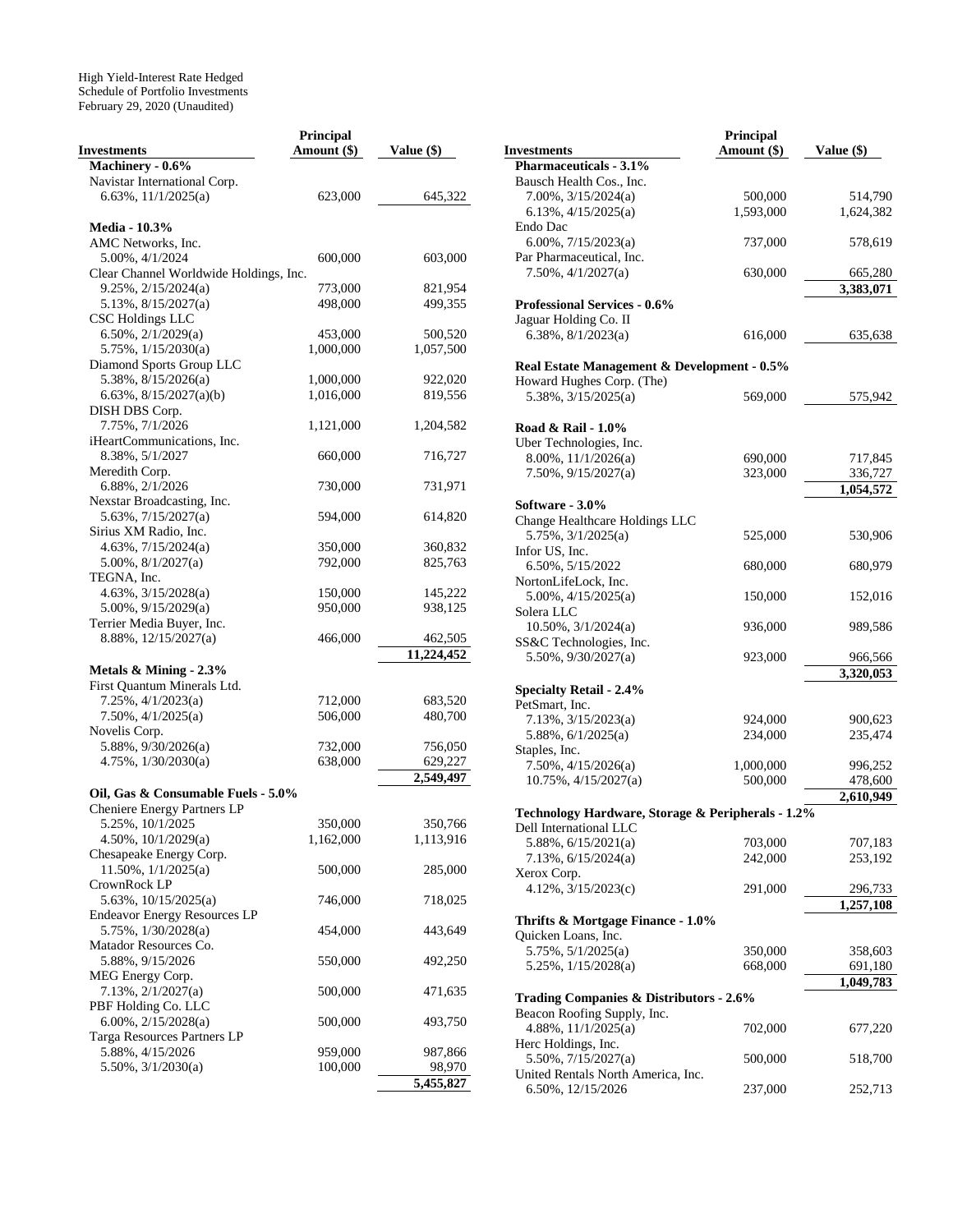| <b>Investments</b>                                | <b>Principal</b><br>Amount (\$) | Value (\$)  |
|---------------------------------------------------|---------------------------------|-------------|
| 4.88%, 1/15/2028                                  | 1.334,000                       | 1,369,084   |
|                                                   |                                 | 2,817,717   |
| <b>Wireless Telecommunication Services - 2.2%</b> |                                 |             |
| Sprint Corp.                                      |                                 |             |
| 7.63%, 3/1/2026                                   | 359,000                         | 423,516     |
| $7.25\%, 2/1/2028(a)$                             | 400,000                         | 400,960     |
| T-Mobile USA. Inc.                                |                                 |             |
| 6.50%, $1/15/2026$                                | 1,278,000                       | 1,345,478   |
| 4.75%, 2/1/2028                                   | 244,000                         | 254,065     |
|                                                   |                                 | 2,424,019   |
| <b>TOTAL CORPORATE BONDS</b>                      |                                 |             |
| (Cost \$106, 642, 721)                            |                                 | 104,827,075 |
| <b>Investments</b>                                | <b>Shares</b>                   | Value (\$)  |

#### **SECURITIES LENDING REINVESTMENTS(d) - 1.1%**

#### **INVESTMENT COMPANIES - 1.1%**

| BlackRock Liquidity FedFund, Institutional Class |           |           |
|--------------------------------------------------|-----------|-----------|
| 1.49% (Cost \$1,159,350)                         | 1.159.350 | 1.159.350 |

|                    | <b>Principal</b> |            |
|--------------------|------------------|------------|
| <b>Investments</b> | Amount (\$)      | Value (\$) |

# **SHORT-TERM INVESTMENTS - 0.2%**

#### **REPURCHASE AGREEMENTS(e) - 0.2%**

| Repurchase Agreements with various |         |         |
|------------------------------------|---------|---------|
| counterparties, rates 1.58% -      |         |         |
| 1.59%, dated 2/28/2020, due        |         |         |
| $3/2/2020$ , total to be received  |         |         |
| \$210,834                          |         |         |
| (Cost \$210,806)                   | 210,806 | 210,806 |
|                                    |         |         |

| Total Investments - 97.6%                   |             |
|---------------------------------------------|-------------|
| (Cost \$108.012.877)                        | 106,197,231 |
| <b>Other Assets Less Liabilities - 2.4%</b> | 2,659,332   |
| <b>Net Assets - 100.0%</b>                  | 108,856,563 |

- (a) Securities exempt from registration under Rule 144A or section 4(2), of the Securities Act of 1933. Under procedures approved by the Board of Trustees, such securities have been determined to be liquid by the investment adviser and may be resold, normally to qualified institutional buyers in transactions exempt from registration.
- (b) The security or a portion of this security is on loan at February 29, 2020. The total value of securities on loan at February 29, 2020 was \$1,095,069, collateralized in the form of cash with a value of \$1,159,350 that was reinvested in the securities shown in the Securities Lending Reinvestment section of the Schedule of Investments.
- (c) Step bond. Interest rate is a fixed rate for an initial period that either resets at a specific date or may reset in the future at a contingent upon predetermined trigger. The interest rate shown was the current rate as of February 29, 2020.
- (d) The security was purchased with cash collateral held from securities on loan at February 29, 2020. The total value of securities purchased was \$1,159,350.
- (e) The Fund invests in Repurchase Agreements jointly with other funds in the Trust. See "Repurchase Agreements" in the Notes to Schedules of Portfolio of Investments to view the details of each individual agreement and counterparty as well as a description of the securities subject to repurchase.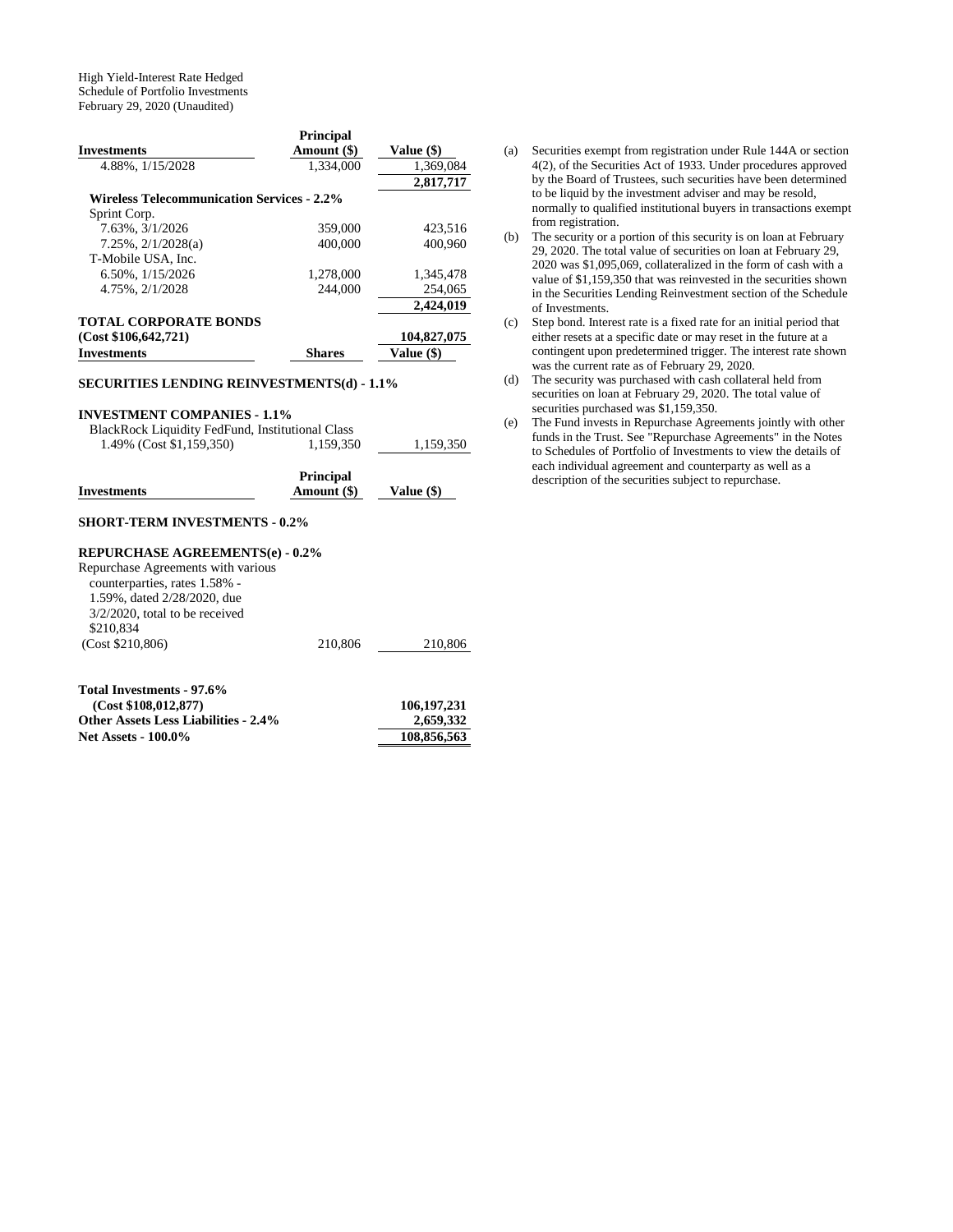#### **Futures Contracts Sold**

High Yield-Interest Rate Hedged had the following open short futures contracts as of February 29, 2020:

|                            | Number of<br>Contracts | <b>Expiration</b><br>Date | Trading<br>Currencv | <b>Notional Amount</b> | <b>Value and</b><br>Unrealized<br><b>Depreciation</b> |
|----------------------------|------------------------|---------------------------|---------------------|------------------------|-------------------------------------------------------|
| U.S. Treasury 10 Year Note | 155                    | 6/19/2020                 | USD                 | 20,886,250             | (181,275)                                             |
| U.S. Treasury 2 Year Note  | 250                    | 6/30/2020                 | USD                 | 54,582,031             | (163, 463)                                            |
| U.S. Treasury 5 Year Note  | 342                    | 6/30/2020                 | USD                 | 41,980,500             | (316, 127)                                            |
|                            |                        |                           |                     |                        | (660.865)                                             |

## **Abbreviations**

USD U.S. Dollar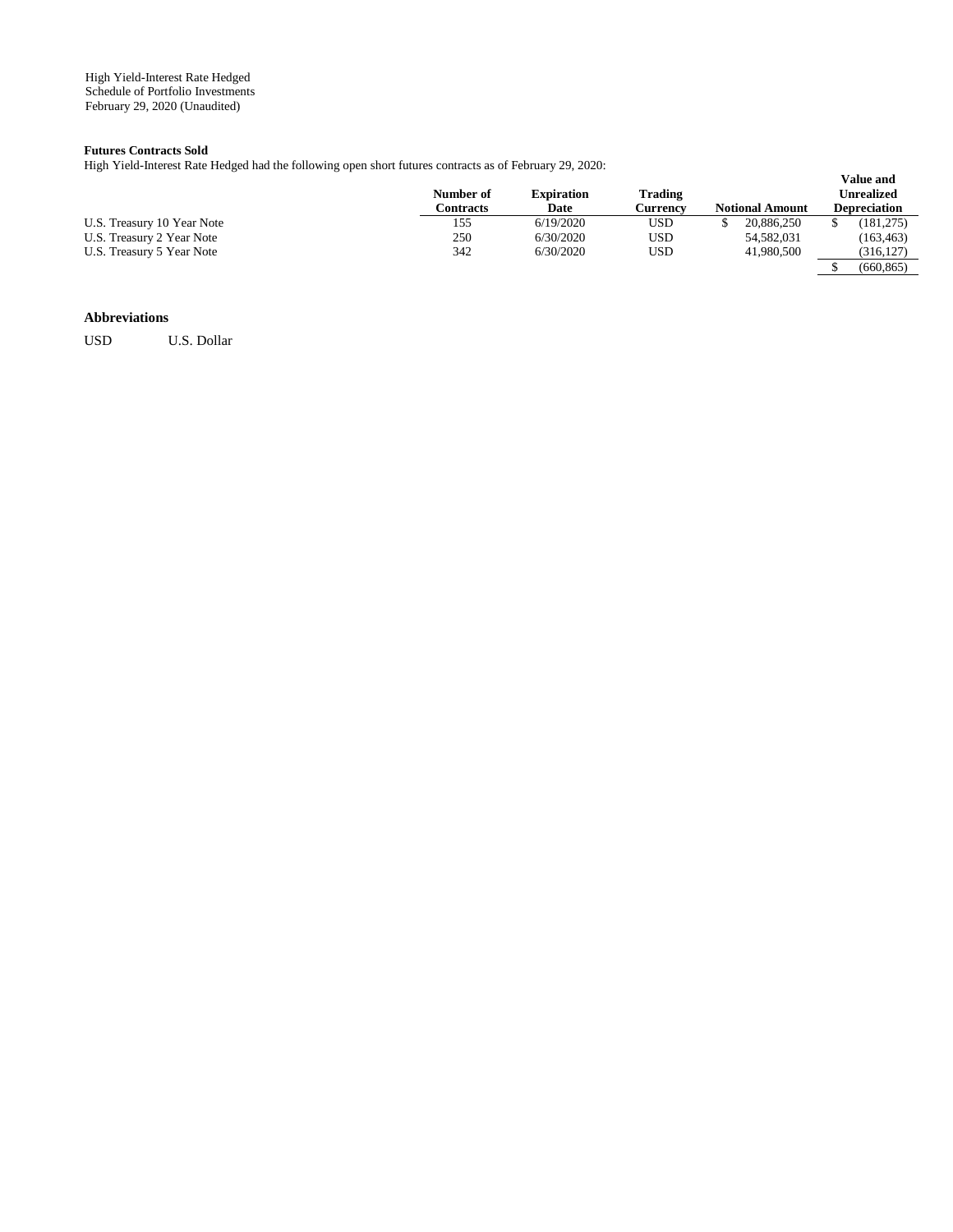Inflation Expectations ETF Schedule of Portfolio Investments February 29, 2020 (Unaudited)

| <b>Investments</b>                                                   | <b>Principal</b><br>Amount (\$) | Value (\$) |
|----------------------------------------------------------------------|---------------------------------|------------|
| <b>U.S. TREASURY OBLIGATIONS - 81.7%</b>                             |                                 |            |
| U.S. Treasury Inflation Linked Bonds<br>$0.25\%$ , $2/15/2050$ (Cost |                                 |            |
| \$6,019,970)                                                         | 5,743,472                       | 6,017,452  |
|                                                                      |                                 |            |
| <b>SHORT-TERM INVESTMENTS - 30.5%</b>                                |                                 |            |
| <b>REPURCHASE AGREEMENTS(a) - 30.5%</b>                              |                                 |            |
| Repurchase Agreements with various<br>counterparties, rates 1.58% -  |                                 |            |
| 1.59%, dated 2/28/2020, due                                          |                                 |            |
| $3/2/2020$ , total to be received<br>\$2,248,306                     |                                 |            |

| $1.9991 1.00991 1.0001 1.000 1.0000 1.0000 0.0000 0.0000 0.0000 0.0000 0.0000 0.0000 0.0000 0.0000 0.0000 0.0000 0.0000 0.0000 0.0000 0.0000 0.0000 0.0000 0.0000 0.0000 0.0000 0.0000 0.0000 0.0000 0.0000 0.0000 0.0000 0.0$ |            |
|--------------------------------------------------------------------------------------------------------------------------------------------------------------------------------------------------------------------------------|------------|
| (Cost \$8,267,980)                                                                                                                                                                                                             | 8,265,462  |
| Liabilities in excess of other assets $-(12.2\%)$                                                                                                                                                                              | (899, 844) |
| <b>Net Assets - 100.0%</b>                                                                                                                                                                                                     | 7.365.618  |
|                                                                                                                                                                                                                                |            |

(a) The Fund invests in Repurchase Agreements jointly with other funds in the Trust. See "Repurchase Agreements" in the Notes to Schedules of Portfolio of Investments to view the details of each individual agreement and counterparty as well as a description of the securities subject to repurchase.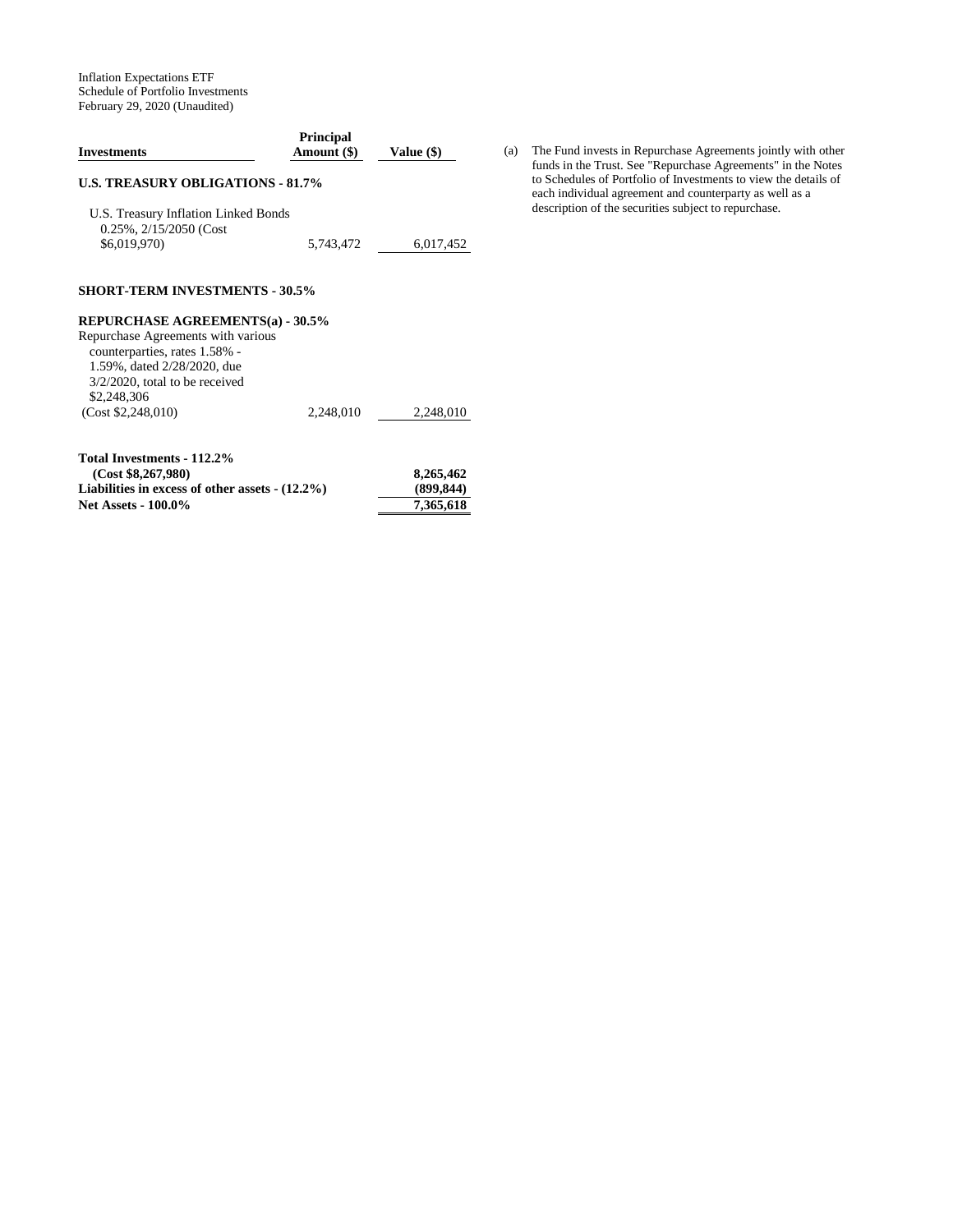#### **Swap Agreements**

Inflation Expectations ETF had the following open non-exchange traded total return swap agreements as of February 29, 2020:

| <b>Notional</b> | <b>Termination</b> |                  | <b>Rate Paid</b> | Underlying                                 | Value and<br><b>Unrealized</b><br>Appreciation/<br>(Depreciation) |
|-----------------|--------------------|------------------|------------------|--------------------------------------------|-------------------------------------------------------------------|
| Amount (\$)     | Date <sup>1</sup>  | Counterparty     | $(Received)^2$   | <b>Instrument</b>                          | $($)$                                                             |
|                 |                    |                  |                  | FTSE 30-Year TIPS                          |                                                                   |
|                 |                    |                  |                  | (Treasury Rate-                            |                                                                   |
|                 |                    |                  |                  | Hedged) Index (long                        |                                                                   |
|                 |                    |                  |                  | exposure to 30-year<br>Treasury Inflation- |                                                                   |
|                 |                    |                  |                  | <b>Protected Securities</b>                |                                                                   |
| 1,985,828       | 11/8/2021          | Citibank NA      | 1.41%            | (TIPS) bond) <sup>3</sup>                  | 341,435                                                           |
|                 |                    |                  |                  | FTSE 30-Year TIPS                          |                                                                   |
|                 |                    |                  |                  | (Treasury Rate-                            |                                                                   |
|                 |                    |                  |                  | Hedged) Index (long                        |                                                                   |
|                 |                    |                  |                  | exposure to 30-year                        |                                                                   |
|                 |                    |                  |                  | <b>Treasury Bond</b>                       |                                                                   |
| 4,399,079       | 11/8/2021          | Citibank NA      | 1.32%            | inverse index $)^4$                        | (1,252,678)                                                       |
|                 |                    |                  |                  | FTSE 30-Year TIPS                          |                                                                   |
|                 |                    |                  |                  | (Treasury Rate-                            |                                                                   |
|                 |                    |                  |                  | Hedged) Index (long<br>exposure to 30-year |                                                                   |
|                 |                    |                  |                  | Treasury Inflation-                        |                                                                   |
|                 |                    |                  |                  | <b>Protected Securities</b>                |                                                                   |
| 729,504         | 11/8/2021          | Societe Generale | 1.72%            | $(TIPS) bond)^3$                           | 72,625                                                            |
|                 |                    |                  |                  | FTSE 30-Year TIPS                          |                                                                   |
|                 |                    |                  |                  | (Treasury Rate-                            |                                                                   |
|                 |                    |                  |                  | Hedged) Index (long                        |                                                                   |
|                 |                    |                  |                  | exposure to 30-year                        |                                                                   |
|                 |                    |                  |                  | <b>Treasury Bond</b>                       |                                                                   |
| 5,479,495       | 11/8/2021          | Societe Generale | 1.17%            | inverse index $)^4$                        | (336, 504)                                                        |
| 12,593,906      |                    |                  |                  |                                            | (1, 175, 122)                                                     |
|                 |                    |                  |                  | <b>Total Unrealized</b>                    |                                                                   |
|                 |                    |                  |                  | Appreciation                               | 414,060                                                           |
|                 |                    |                  |                  | <b>Total Unrealized</b>                    |                                                                   |
|                 |                    |                  |                  | Depreciation                               | (1,589,182)                                                       |

<sup>1</sup> Agreements may be terminated at will by either party without penalty. Payment is due at termination/maturity.<br><sup>2</sup> Pethots the floating financing rate as of February 20, 2020, on the potional amount of the sugn agreeme <sup>2</sup> Reflects the floating financing rate, as of February 29, 2020, on the notional amount of the swap agreement paid to the

counterparty or received from the counterparty, excluding any commissions. This amount is included as part of the unrealized appreciation/(depreciation).

3 See the U.S. Treasury Obligations section of the preceding Schedule of Portfolio Investments for the representative components of the underlying reference instrument and their relative weightings.

Certain underlying component disclosures related to this index may be found on the website at www.proshares.com/media/FTSE30-Year\_TIPS\_February.pdf.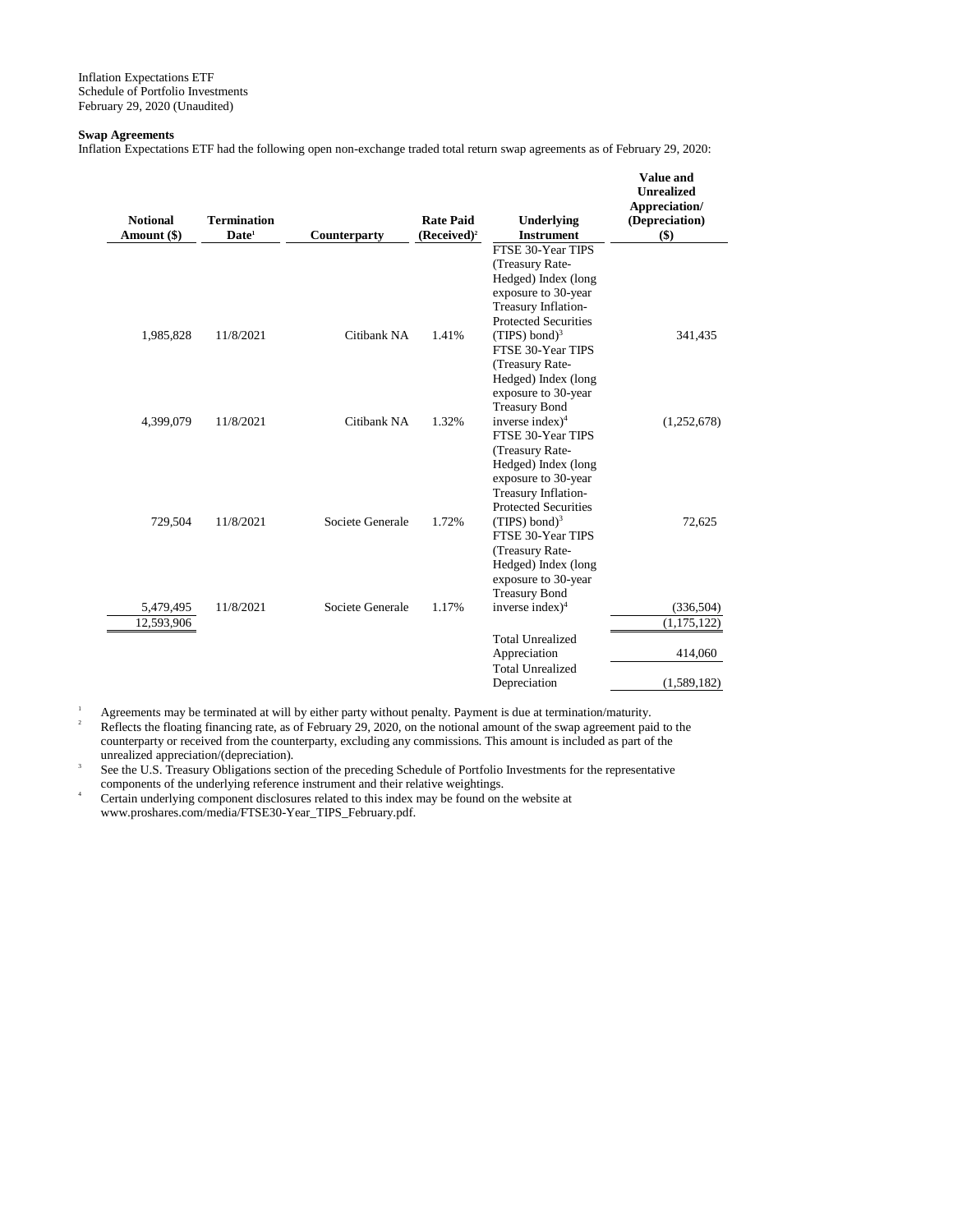|                                           | <b>Principal</b> |            | <b>Investments</b>                               | Principal<br>Amount (\$) | Value (\$)           |
|-------------------------------------------|------------------|------------|--------------------------------------------------|--------------------------|----------------------|
| Investments                               | Amount (\$)      | Value (\$) | Fifth Third Bancorp                              |                          |                      |
| <b>CORPORATE BONDS - 96.5%</b>            |                  |            | 8.25%, 3/1/2038                                  | 523,000                  | 871,860              |
|                                           |                  |            | HSBC Holdings plc                                |                          |                      |
| Aerospace & Defense - 1.5%                |                  |            | 4.30%, 3/8/2026                                  | 617,000                  | 685,698              |
| Lockheed Martin Corp.                     |                  |            | 3.90%, 5/25/2026                                 | 1,014,000                | 1,110,260            |
| 4.07%, 12/15/2042                         | 605,000          | 746,870    | 4.38%, 11/23/2026                                | 500,000                  | 543,341              |
| United Technologies Corp.                 |                  |            | 6.50%, 5/2/2036                                  | 992,000                  | 1,359,700            |
| 6.13%, 7/15/2038                          | 415,000          | 617,727    | 6.80%, 6/1/2038                                  | 478,000                  | 687,191              |
| 5.70%, 4/15/2040                          | 1,599,000        | 2,334,782  | 5.25%, 3/14/2044                                 | 1,888,000                | 2,392,617            |
| 4.50%, 6/1/2042                           | 75,000           | 96,227     | <b>ING Groep NV</b>                              |                          |                      |
|                                           |                  |            | 3.95%, 3/29/2027                                 | 2,243,000                | 2,513,585            |
|                                           |                  | 3,795,606  | 4.05%, 4/9/2029                                  | 122,000                  | 138,932              |
| Air Freight & Logistics - 0.5%            |                  |            | JPMorgan Chase & Co.                             |                          |                      |
| United Parcel Service, Inc.               |                  |            | 4.25%, 10/1/2027                                 | 455,000                  | 514,484              |
| 6.20%, $1/15/2038$                        | 816,000          | 1,197,945  | 6.40%, 5/15/2038                                 | 604,000                  | 896,261              |
|                                           |                  |            | 5.50%, 10/15/2040                                | 1,476,000                | 2,047,085            |
| <b>Automobiles - 1.3%</b>                 |                  |            | 5.60%, 7/15/2041                                 | 1,283,000                | 1,817,069            |
| Daimler Finance North America LLC         |                  |            | 5.40%, 1/6/2042                                  | 748,000                  | 1,040,602            |
| 8.50%, 1/18/2031                          | 518,000          | 799,729    | 4.95%, 6/1/2045                                  | 962,000                  | 1,282,523            |
| Ford Motor Co.                            |                  |            | Lloyds Banking Group plc                         |                          |                      |
| 7.45%, 7/16/2031                          | 107,000          | 121,446    | 4.58%, 12/10/2025                                | 769,000                  | 840,075              |
| 4.75%, $1/15/2043$                        | 1,500,000        | 1,290,182  | 4.65%, 3/24/2026                                 | 204,000                  | 223,409              |
| General Motors Co.                        |                  |            | 3.75%, $1/11/2027$                               | 473,000                  | 512,721              |
| 6.25%, 10/2/2043                          | 121,000          | 136,197    | 4.55%, 8/16/2028                                 | 924,000                  | 1,062,572            |
| 5.20%, 4/1/2045                           | 1,103,000        | 1,100,857  | 4.34%, $1/9/2048$                                | 1,450,000                | 1,641,475            |
|                                           |                  | 3,448,411  | Mitsubishi UFJ Financial Group, Inc.             |                          |                      |
| <b>Banks</b> - 30.2%                      |                  |            | 3.85%, 3/1/2026                                  | 2,561,000                | 2,847,725            |
| <b>Banco Santander SA</b>                 |                  |            | 2.76%, 9/13/2026                                 | 714,000                  | 751,875              |
| 4.25%, 4/11/2027                          | 949,000          | 1,056,527  | 3.68%, 2/22/2027                                 | 1,646,000                | 1,817,404            |
| 3.80%, 2/23/2028                          | 572,000          | 618,531    | 3.29%, 7/25/2027                                 | 300,000                  | 324,522              |
| 4.38%, 4/12/2028                          | 576,000          | 651,384    | 3.96%, 3/2/2028                                  | 300,000                  | 338,582              |
| 3.31%, 6/27/2029                          | 760,000          | 819,080    | 4.05%, 9/11/2028                                 | 300,000                  | 340,356              |
| Bank of America Corp.                     |                  |            | 3.74%, 3/7/2029                                  | 300,000                  | 336,596              |
| 4.45%, 3/3/2026                           | 156,000          | 175,970    |                                                  |                          |                      |
| 3.50%, 4/19/2026                          | 463,000          | 505,859    | 3.75%, 7/18/2039                                 | 256,000                  | 298,709              |
| 4.25%, 10/22/2026                         | 985,000          | 1,099,939  | Mizuho Financial Group, Inc.                     |                          |                      |
| $6.11\%, 1/29/2037$                       | 976,000          | 1,343,044  | 2.84%, 9/13/2026                                 | 419,000<br>1,321,000     | 442,593<br>1,424,108 |
| 7.75%, 5/14/2038                          | 902,000          | 1,460,180  | 3.17%, 9/11/2027                                 |                          |                      |
| 5.88%, 2/7/2042                           | 442,000          | 650,155    | National Australia Bank Ltd.<br>2.50%, 7/12/2026 | 672,000                  | 700,054              |
| 5.00%, $1/21/2044$                        | 891,000          | 1,207,337  | PNC Bank NA                                      |                          |                      |
| Bank of America NA                        |                  |            |                                                  | 610,000                  | 693,778              |
| 6.00%, 10/15/2036                         | 420,000          | 589,381    | 4.05%, 7/26/2028<br>Royal Bank of Canada         |                          |                      |
| Bank of Nova Scotia (The)                 |                  |            | 4.65%, 1/27/2026                                 | 329,000                  |                      |
| 4.50%, 12/16/2025                         | 485,000          | 548,052    |                                                  |                          | 380,516              |
| 2.70%, 8/3/2026                           | 500,000          | 525,635    | Royal Bank of Scotland Group plc                 | 629,000                  | 719,222              |
| Barclays plc                              |                  |            | 4.80%, 4/5/2026                                  |                          |                      |
| 4.38%, 1/12/2026                          | 2,279,000        | 2,514,763  | Sumitomo Mitsui Financial Group, Inc.            |                          |                      |
| 5.25%, 8/17/2045                          | 140,000          | 177,850    | 3.78%, 3/9/2026                                  | 1,661,000                | 1,834,918            |
| 4.95%, $1/10/2047$                        | 252,000          | 314,352    | 2.63%, 7/14/2026                                 | 1,584,000                | 1,654,106            |
| Citigroup, Inc.                           |                  |            | 3.01%, 10/19/2026                                | 29,000                   | 30,764               |
| 5.50%, 9/13/2025                          | 606,000          | 710,764    | 3.45%, $1/11/2027$                               | 426,000                  | 465,113              |
| 3.70%, $1/12/2026$                        | 1,595,000        | 1,748,062  | 3.36%, 7/12/2027                                 | 438,000                  | 479,356              |
| 4.60%, 3/9/2026                           | 442,000          | 501,067    | 3.04%, 7/16/2029                                 | 1,143,000                | 1,215,135            |
| 3.40%, 5/1/2026                           | 691,000          | 748,465    | Wells Fargo & Co.                                |                          |                      |
| 4.30%, 11/20/2026                         | 931,000          | 1,032,468  | 3.55%, 9/29/2025                                 | 806,000                  | 876,506              |
| 4.45%, 9/29/2027                          | 2,651,000        | 2,993,998  | 3.00%, 4/22/2026                                 | 1,867,000                | 1,978,449            |
| 5.88%, $1/30/2042$                        | 63,000           | 93,590     | 4.10%, 6/3/2026                                  | 1,588,000                | 1,752,837            |
| Cooperatieve Rabobank UA                  |                  |            | 3.00%, 10/23/2026                                | 1,299,000                | 1,376,035            |
| 3.75%, 7/21/2026                          | 133,000          | 144,195    | 5.38%, 11/2/2043                                 | 182,000                  | 239,619              |
| 5.25%, 8/4/2045                           | 1,925,000        | 2,547,566  | 5.61%, $1/15/2044$                               | 28,000                   | 38,083               |
| Credit Suisse Group Funding Guernsey Ltd. |                  |            | 4.65%, 11/4/2044                                 | 328,000                  | 400,299              |
| 4.55%, 4/17/2026                          | 1,803,000        | 2,034,181  | 4.40%, 6/14/2046                                 | 468,000                  | 554,642              |
| 4.88%, 5/15/2045                          | 390,000          | 509,183    | 4.75%, 12/7/2046                                 | 204,000                  | 257,303              |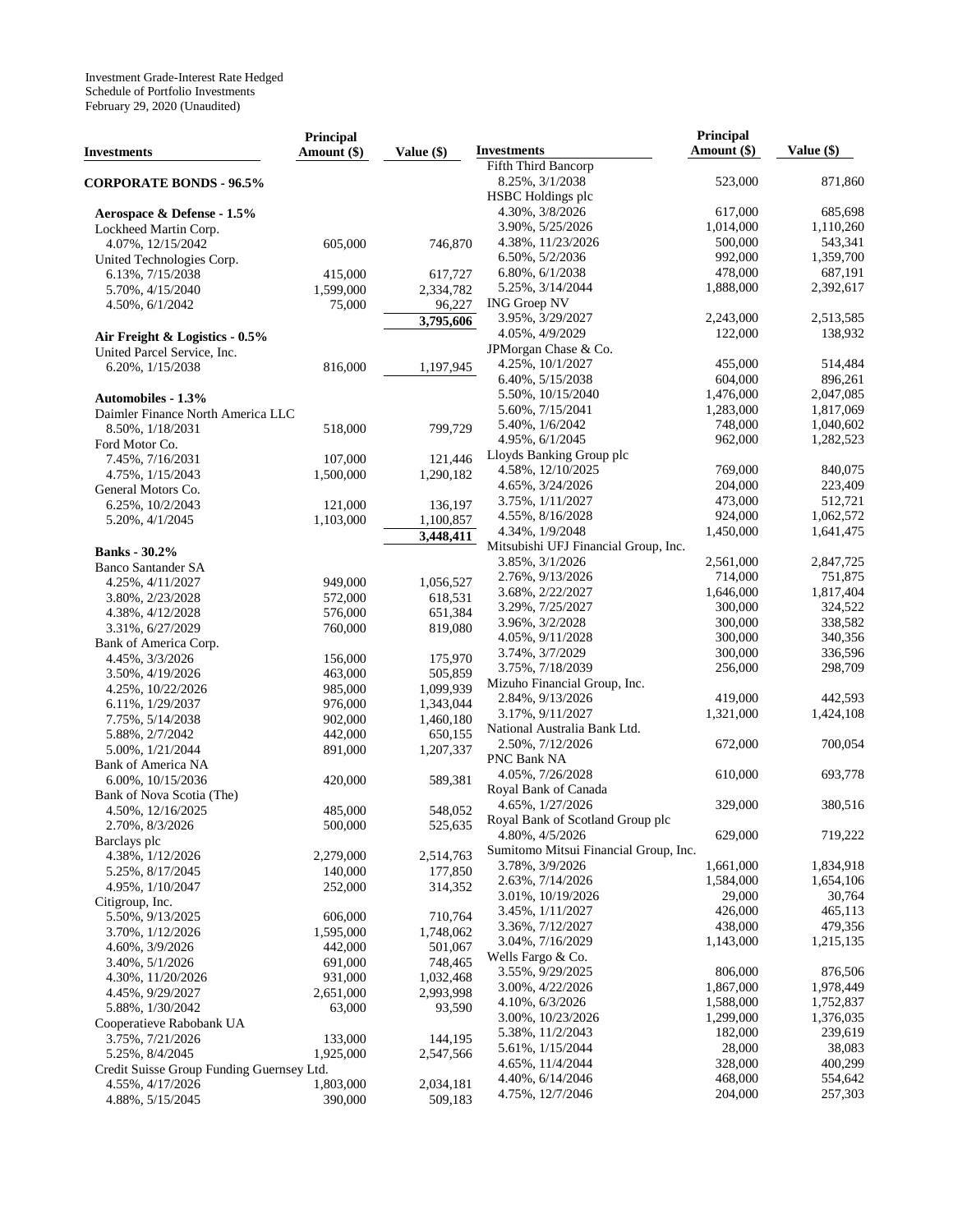|                                                    | Principal   |              |                                                      | Principal   |            |
|----------------------------------------------------|-------------|--------------|------------------------------------------------------|-------------|------------|
| <b>Investments</b>                                 | Amount (\$) | Value $(\$)$ | <b>Investments</b>                                   | Amount (\$) | Value (\$) |
| Wells Fargo Bank NA                                |             |              | Shell International Finance BV                       |             |            |
| 6.60%, 1/15/2038                                   | 517,000     | 785,500      | 2.50%, 9/12/2026                                     | 107,000     | 111,108    |
| Westpac Banking Corp.                              |             |              | 4.13%, 5/11/2035                                     | 1,150,000   | 1,384,732  |
| 2.85%, 5/13/2026                                   | 1,880,000   | 1,988,494    | 6.38%, 12/15/2038                                    | 1,358,000   | 2,046,746  |
| 2.70%, 8/19/2026                                   | 523,000     | 550,853      | 5.50%, 3/25/2040                                     | 440,000     | 610,306    |
| 3.40%, 1/25/2028                                   | 150,000     | 166,878      | 4.55%, 8/12/2043                                     | 559,000     | 698,066    |
| 4.42%, 7/24/2039                                   | 154,000     | 179,986      | 4.38%, 5/11/2045                                     | 1,842,000   | 2,270,007  |
|                                                    |             | 77,743,954   | 4.00%, 5/10/2046                                     | 575,000     | 672,945    |
| Beverages - 1.4%                                   |             |              | 3.75%, 9/12/2046                                     | 115,000     | 131,321    |
| Anheuser-Busch InBev Worldwide, Inc.               |             |              |                                                      |             | 13,164,672 |
|                                                    |             |              | <b>Diversified Telecommunication Services - 5.7%</b> |             |            |
| 4.95%, 1/15/2042                                   | 338,000     | 424,103      |                                                      |             |            |
| 3.75%, 7/15/2042                                   | 973,000     | 1,045,245    | AT&T, Inc.                                           |             |            |
| Coca-Cola Co. (The)                                |             |              | 5.35%, 9/1/2040                                      | 1,450,000   | 1,844,421  |
| 2.88%, 10/27/2025                                  | 525,000     | 567,089      | 5.55%, 8/15/2041                                     | 220,000     | 284,720    |
| 2.25%, 9/1/2026                                    | 768,000     | 810,258      | Telefonica Emisiones SA                              |             |            |
| Molson Coors Beverage Co.                          |             |              | 4.10%, 3/8/2027                                      | 237,000     | 263,238    |
| 5.00%, 5/1/2042                                    | 660,000     | 747,529      | 7.05%, 6/20/2036                                     | 1,805,000   | 2,602,350  |
|                                                    |             | 3,594,224    | 5.21%, $3/8/2047$                                    | 195,000     | 239,593    |
| Biotechnology - 0.6%                               |             |              | 4.90%, 3/6/2048                                      | 1,271,000   | 1,546,029  |
| AbbVie, Inc.                                       |             |              | Verizon Communications, Inc.                         |             |            |
| 4.40%, 11/6/2042                                   | 1,250,000   | 1,441,451    | 4.13%, 3/16/2027                                     | 908,000     | 1,032,967  |
|                                                    |             |              | 4.50%, 8/10/2033                                     | 1,140,000   | 1,397,822  |
| Capital Markets - 5.7%                             |             |              | 4.27%, 1/15/2036                                     | 1,355,000   | 1,627,521  |
| Goldman Sachs Group, Inc. (The)                    |             |              | 5.25%, 3/16/2037                                     | 450,000     | 601,141    |
| 4.25%, $10/21/2025$                                | 4,000       | 4,369        | 4.13%, 8/15/2046                                     | 582,000     | 703,391    |
| 6.75%, 10/1/2037                                   | 3,630,000   | 5,151,525    | 4.86%, 8/21/2046                                     | 1,752,000   | 2,312,729  |
| 6.25%, 2/1/2041                                    | 1,563,000   | 2,296,052    | 4.52%, 9/15/2048                                     | 29,000      | 37,506     |
| 5.15%, 5/22/2045                                   | 5,000       | 6,436        | 5.01%, 4/15/2049                                     | 43,000      | 59,356     |
| Jefferies Group LLC                                |             |              |                                                      |             | 14,552,784 |
| 4.15%, 1/23/2030                                   | 493,000     | 536,631      | <b>Electric Utilities - 0.9%</b>                     |             |            |
| Morgan Stanley                                     |             |              | Duke Energy Florida LLC                              |             |            |
| 5.00%, 11/24/2025                                  | 1,196,000   | 1,380,268    | 6.40%, 6/15/2038                                     | 836,000     | 1,260,905  |
| 3.88%, 1/27/2026                                   | 1,785,000   | 1,972,944    | FirstEnergy Corp.                                    |             |            |
|                                                    | 119,000     | 126,853      | Series C, 7.38%,                                     |             |            |
| 3.13%, 7/27/2026                                   |             |              | 11/15/2031                                           | 658,000     | 961,409    |
| 4.35%, 9/8/2026                                    | 569,000     | 636,626      |                                                      |             |            |
| 3.63%, 1/20/2027                                   | 274,000     | 299,740      |                                                      |             | 2,222,314  |
| 4.30%, $1/27/2045$                                 | 1,336,000   | 1,648,601    | <b>Energy Equipment &amp; Services - 0.4%</b>        |             |            |
| 4.38%, 1/22/2047                                   | 569,000     | 718,438      | Baker Hughes a GE Co. LLC                            |             |            |
|                                                    |             | 14,778,483   | 5.13%, 9/15/2040                                     | 303,000     | 368,566    |
| Chemicals - 0.2%                                   |             |              | Halliburton Co.                                      |             |            |
| Dow Chemical Co. (The)                             |             |              | 7.45%, 9/15/2039                                     | 411,000     | 609,770    |
| 7.38%, 11/1/2029                                   | 389,000     | 534,562      |                                                      |             | 978,336    |
|                                                    |             |              | Entertainment - 1.4%                                 |             |            |
| <b>Communications Equipment - 1.1%</b>             |             |              | NBCUniversal Media LLC                               |             |            |
| Cisco Systems, Inc.                                |             |              | 4.45%, $1/15/2043$                                   | 1,232,000   | 1,515,546  |
| 5.90%, 2/15/2039                                   | 889,000     | 1,322,778    | TWDC Enterprises 18 Corp.                            |             |            |
| 5.50%, $1/15/2040$                                 | 1,056,000   | 1,536,362    | 3.00%, 2/13/2026                                     | 104,000     | 113,013    |
|                                                    |             | 2,859,140    | 1.85%, 7/30/2026                                     | 972,000     | 992,397    |
| <b>Consumer Finance - 1.4%</b>                     |             |              | $2.95\%, 6/15/2027(a)$                               | 486,000     | 531,584    |
| Ally Financial, Inc.                               |             |              | 4.13%, 6/1/2044                                      | 292,000     | 366,727    |
| 8.00%, 11/1/2031                                   | 1,086,000   | 1,506,879    |                                                      |             | 3,519,267  |
| American Express Co.                               |             |              | Equity Real Estate Investment Trusts (REITs) - 0.4%  |             |            |
| 4.05%, 12/3/2042                                   | 429,000     | 542,023      | Weyerhaeuser Co.                                     |             |            |
|                                                    |             |              |                                                      | 680,000     | 987,612    |
| Ford Motor Credit Co. LLC                          |             |              | 7.38%, 3/15/2032                                     |             |            |
| 4.39%, $1/8/2026$                                  | 1,685,000   | 1,687,470    |                                                      |             |            |
|                                                    |             | 3,736,372    | Food & Staples Retailing - 0.9%                      |             |            |
| <b>Diversified Financial Services - 5.1%</b>       |             |              | Walmart, Inc.                                        |             |            |
| Berkshire Hathaway, Inc.                           |             |              | 5.25%, $9/1/2035$                                    | 387,000     | 544,245    |
| 4.50%, 2/11/2043                                   | 423,000     | 540,468      | 6.50%, 8/15/2037                                     | 1,088,000   | 1,697,617  |
| GE Capital International Funding Co. Unlimited Co. |             |              |                                                      |             | 2,241,862  |
| 3.37%, 11/15/2025                                  | 1,850,000   | 1,972,494    |                                                      |             |            |
| 4.42%, 11/15/2035                                  | 2,385,000   | 2,726,479    |                                                      |             |            |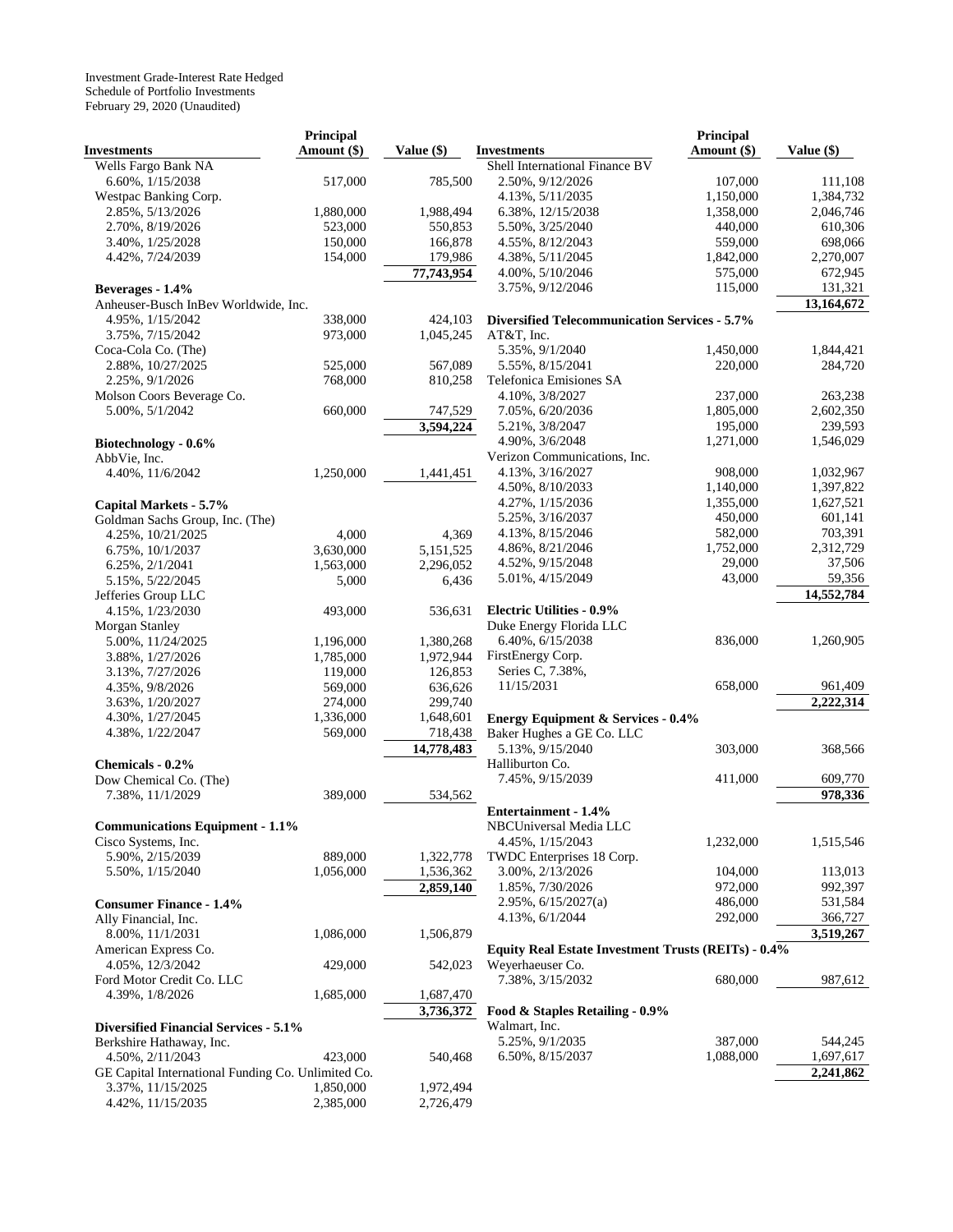|                                                    | Principal            |                        |                                                         | Principal          |                        |
|----------------------------------------------------|----------------------|------------------------|---------------------------------------------------------|--------------------|------------------------|
| <b>Investments</b>                                 | Amount (\$)          | Value $(\$)$           | <b>Investments</b>                                      | Amount $(\$)$      | Value $(\$)$           |
| Food Products - 0.5%                               |                      |                        | ViacomCBS, Inc.                                         |                    |                        |
| Kraft Heinz Foods Co.                              |                      |                        | 6.88%, 4/30/2036                                        | 35,000             | 47,881                 |
| 5.00%, 6/4/2042                                    | 1,041,000            | 1,037,305              | 4.38%, 3/15/2043                                        | 1,495,000          | 1,605,478              |
| Unilever Capital Corp.                             |                      |                        |                                                         |                    | 8,216,333              |
| 5.90%, 11/15/2032                                  | 171,000              | 241,287                | Metals & Mining - 3.3%                                  |                    |                        |
|                                                    |                      | 1,278,592              | BHP Billiton Finance USA Ltd.                           |                    |                        |
| Health Care Equipment & Supplies - 0.9%            |                      |                        | 4.13%, 2/24/2042                                        | 1,786,000          | 2,188,081              |
| Medtronic, Inc.                                    |                      |                        | 5.00%, 9/30/2043                                        | 373,000            | 502,276                |
| 4.38%, 3/15/2035                                   | 232,000              | 295.314                | Rio Tinto Finance USA Ltd.                              |                    |                        |
| 4.63%, 3/15/2045                                   | 1,486,000            | 2,011,011              | 5.20%, 11/2/2040                                        | 512,000            | 709,856                |
|                                                    |                      | 2,306,325              | Southern Copper Corp.                                   |                    |                        |
| <b>Health Care Providers &amp; Services - 1.9%</b> |                      |                        | 6.75%, 4/16/2040                                        | 669,000            | 918,796                |
| Anthem, Inc.                                       |                      |                        | 5.25%, 11/8/2042                                        | 629,000            | 731,528                |
| 4.65%, 1/15/2043                                   | 468,000              | 548,561                | 5.88%, 4/23/2045                                        | 587,000            | 752,266                |
| Ascension Health                                   |                      |                        | Vale Overseas Ltd.                                      |                    |                        |
| 3.95%, 11/15/2046                                  | 258,000              | 320,066                | 6.25%, 8/10/2026                                        | 882,000            | 1,034,860              |
| UnitedHealth Group, Inc.                           |                      |                        | 6.88%, 11/21/2036                                       | 194,000            | 255,554                |
| 3.85%, 6/15/2028                                   | 750,000              | 850,072                | 6.88%, 11/10/2039                                       | 1,043,000          | 1,382,632              |
| 4.63%, 7/15/2035                                   | 839,000              | 1,048,794              |                                                         |                    | 8,475,849              |
| 6.88%, 2/15/2038                                   | 112,000              | 171,263                | <b>Multiline Retail - 0.6%</b>                          |                    |                        |
| 4.75%, 7/15/2045                                   | 1,476,000            | 1,894,112              | Target Corp.                                            |                    |                        |
|                                                    |                      | 4,832,868              | 4.00%, 7/1/2042<br>3.63%, 4/15/2046                     | 349,000<br>940,000 | 425,895                |
| <b>Industrial Conglomerates - 1.2%</b>             |                      |                        |                                                         |                    | 1,078,818<br>1,504,713 |
| General Electric Co.                               |                      |                        |                                                         |                    |                        |
| 6.75%, 3/15/2032                                   | 553,000<br>560,000   | 752,527<br>728,238     | Multi-Utilities - 0.5%<br>Berkshire Hathaway Energy Co. |                    |                        |
| 5.88%, $1/14/2038$<br>6.88%, 1/10/2039             | 1,100,000            | 1,532,876              | 6.13%, 4/1/2036                                         | 980,000            | 1,397,067              |
|                                                    |                      | 3,013,641              |                                                         |                    |                        |
| Insurance - 1.3%                                   |                      |                        | Oil, Gas & Consumable Fuels - 6.4%                      |                    |                        |
| AXA SA                                             |                      |                        | Canadian Natural Resources Ltd.                         |                    |                        |
| 8.60%, 12/15/2030                                  | 481,000              | 711,279                | 6.25%, 3/15/2038                                        | 596,000            | 777,255                |
| Manulife Financial Corp.                           |                      |                        | Cenovus Energy, Inc.                                    |                    |                        |
| 4.15%, 3/4/2026                                    | 552,000              | 627,351                | 6.75%, 11/15/2039                                       | 631,000            | 780,635                |
| MetLife, Inc.                                      |                      |                        | CNOOC Finance 2015 USA LLC                              |                    |                        |
| 4.05%, $3/1/2045$                                  | 1,751,000            | 2,098,237              | 4.38%, 5/2/2028                                         | 475,000            | 546,104                |
|                                                    |                      | 3,436,867              | ConocoPhillips                                          |                    |                        |
| IT Services - 2.5%                                 |                      |                        | 6.50%, 2/1/2039                                         | 1,244,000          | 1,842,039              |
| International Business Machines Corp.              |                      |                        | ConocoPhillips Holding Co.                              |                    |                        |
| 3.45%, 2/19/2026                                   | 87,000               | 95,204                 | 6.95%, 4/15/2029                                        | 892,000            | 1,217,196              |
| 3.30%, 5/15/2026                                   | 11,000               | 12,024                 | Ecopetrol SA                                            |                    |                        |
| 3.50%, 5/15/2029                                   | 1,657,000            | 1,858,889              | 5.88%, 5/28/2045                                        | 907,000            | 1,083,865              |
| 4.15%, 5/15/2039                                   | 1,455,000            | 1,759,021              | Hess Corp.                                              |                    |                        |
| 4.00%, 6/20/2042                                   | 1,712,000            | 2,033,203              | 5.60%, 2/15/2041                                        | 645,000            | 695,996                |
| 4.25%, 5/15/2049                                   | 538,000              | 670,887                | Kinder Morgan Energy Partners LP                        |                    |                        |
|                                                    |                      | 6,429,228              | 6.95%, $1/15/2038$                                      | 512,000            | 686,225                |
| Machinery - 0.4%                                   |                      |                        | Kinder Morgan, Inc.                                     |                    |                        |
| Caterpillar, Inc.                                  |                      |                        | 7.75%, 1/15/2032                                        | 577,000            | 841,147                |
| 3.80%, 8/15/2042                                   | 978,000              | 1,165,166              | Nexen, Inc.<br>6.40%, 5/15/2037                         |                    |                        |
|                                                    |                      |                        |                                                         | 833,000            | 1,220,745              |
| <b>Media - 3.2%</b>                                |                      |                        | Occidental Petroleum Corp.<br>6.45%, 9/15/2036          | 830,000            | 981,965                |
| Comcast Corp.                                      |                      |                        | Phillips 66                                             |                    |                        |
| 4.25%, 1/15/2033                                   | 734,000              | 882,925                | 5.88%, 5/1/2042                                         | 726,000            | 986,687                |
| 6.50%, 11/15/2035                                  | 38,000               | 57,237                 | Suncor Energy, Inc.                                     |                    |                        |
| 4.65%, 7/15/2042                                   | 817,000              | 1,025,182              | 6.50%, 6/15/2038                                        | 476,000            | 677,736                |
| 4.75%, 3/1/2044                                    | 803,000              | 1,036,852              | <b>Total Capital SA</b>                                 |                    |                        |
| Time Warner Cable LLC                              |                      |                        | 3.88%, 10/11/2028                                       | 1,100,000          | 1,257,865              |
| 6.55%, 5/1/2037                                    | 425,000              | 553,338                | TransCanada PipeLines Ltd.                              |                    |                        |
| 7.30%, 7/1/2038<br>6.75%, 6/15/2039                | 927,000<br>1,187,000 | 1,269,847<br>1,537,495 | 6.20%, 10/15/2037                                       | 277,000            | 375,507                |
| Time Warner Entertainment Co. LP                   |                      |                        | 7.63%, 1/15/2039                                        | 500,000            | 781,702                |
| 8.38%, 7/15/2033                                   | 136,000              | 200,098                | Valero Energy Corp.                                     |                    |                        |
|                                                    |                      |                        | 6.63%, 6/15/2037                                        | 768,000            | 1,043,129              |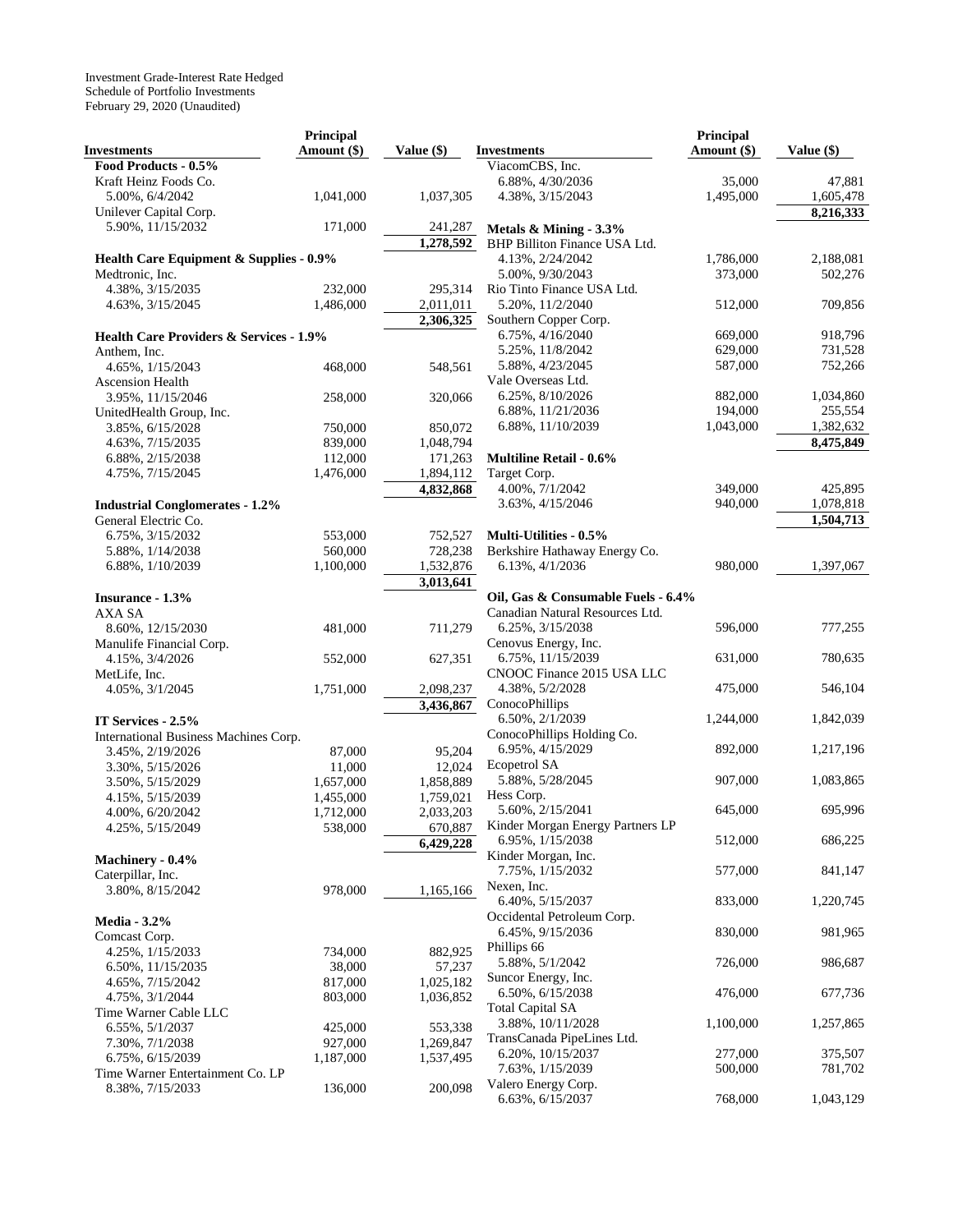|                                                   | <b>Principal</b> |               |                                                                   | Principal        |               |
|---------------------------------------------------|------------------|---------------|-------------------------------------------------------------------|------------------|---------------|
| <b>Investments</b>                                | Amount (\$)      | Value (\$)    | <b>Investments</b>                                                | Amount (\$)      | Value (\$)    |
| Williams Cos., Inc. (The)                         |                  |               | 6.15%, 2/27/2037                                                  | 1,080,000        | 1,498,187     |
| 6.30%, 4/15/2040                                  | 585,000          | 721,275       | 5.00%, 5/30/2038                                                  | 804,000          | 984,627       |
|                                                   |                  | 16,517,073    | 5.25%, 5/30/2048                                                  | 1,840,000        | 2,319,628     |
| <b>Pharmaceuticals - 6.0%</b>                     |                  |               | 4.25%, 9/17/2050                                                  | 644,000          | 708,755       |
| AstraZeneca plc                                   |                  |               |                                                                   |                  | 9,206,559     |
| 3.38%, 11/16/2025                                 | 905,000          |               | 991,482 TOTAL CORPORATE BONDS                                     |                  |               |
| 6.45%, 9/15/2037                                  | 1,109,000        |               | 1,642,077 (Cost \$218,603,250)                                    |                  | 248, 372, 573 |
|                                                   | 421,000          |               | 503,357 Investments                                               |                  |               |
| 4.00%, 9/18/2042                                  |                  |               |                                                                   | <b>Shares</b>    | Value (\$)    |
| 4.38%, 11/16/2045                                 | 600,000          | 777,876       |                                                                   |                  |               |
| GlaxoSmithKline Capital, Inc.                     |                  |               | <b>SECURITIES LENDING REINVESTMENTS(b) - 0.2%</b>                 |                  |               |
| 3.88%, 5/15/2028                                  | 693,000          | 794,867       |                                                                   |                  |               |
| 6.38%, 5/15/2038                                  | 1,328,000        |               | 2,052,791 INVESTMENT COMPANIES - 0.2%                             |                  |               |
| Johnson & Johnson                                 |                  |               | BlackRock Liquidity FedFund, Institutional Class                  |                  |               |
| 5.95%, 8/15/2037                                  | 500,000          | 759,133       | 1.49% (Cost \$472,813)                                            | 472,813          | 472,813       |
| Merck & Co., Inc.                                 |                  |               |                                                                   |                  |               |
| 4.15%, 5/18/2043                                  | 848,000          | 1,074,847     |                                                                   | <b>Principal</b> |               |
| Novartis Capital Corp.                            |                  |               | <b>Investments</b>                                                | Amount (\$)      | Value (\$)    |
| 4.40%, 5/6/2044                                   | 743,000          | 953,579       |                                                                   |                  |               |
| Pfizer, Inc.                                      |                  |               | <b>SHORT-TERM INVESTMENTS - 2.8%</b>                              |                  |               |
| 3.00%, 12/15/2026                                 | 396,000          | 431,231       |                                                                   |                  |               |
| 4.00%, 12/15/2036                                 | 114,000          |               | 138,791 REPURCHASE AGREEMENTS(c) - 2.8%                           |                  |               |
| 7.20%, 3/15/2039                                  | 2,547,000        |               | 4,319,042 Repurchase Agreements with various                      |                  |               |
| Wyeth LLC                                         |                  |               | counterparties, rates 1.58% -                                     |                  |               |
| 5.95%, 4/1/2037                                   | 677,000          | 992,830       | 1.59%, dated 2/28/2020, due                                       |                  |               |
|                                                   |                  | 15,431,903    | $3/2/2020$ , total to be received                                 |                  |               |
| Software - 1.8%                                   |                  |               |                                                                   |                  |               |
| Microsoft Corp.                                   |                  |               | \$7,117,163                                                       |                  |               |
|                                                   |                  |               | (Cost \$7,116,225)                                                | 7,116,225        | 7,116,225     |
| 4.50%, 10/1/2040                                  | 662,000          | 864,633       |                                                                   |                  |               |
| 5.30%, 2/8/2041                                   | 394,000          | 568,533       |                                                                   |                  |               |
| Oracle Corp.                                      |                  |               | <b>Total Investments - 99.5%</b>                                  |                  |               |
| 6.50%, 4/15/2038                                  | 57,000           | 86,636        | (Cost \$226,192,288)                                              |                  | 255,961,611   |
| 6.13%, 7/8/2039                                   | 1,027,000        |               | 1,531,844 Other Assets Less Liabilities - 0.5%                    |                  | 1,267,428     |
| 5.38%, 7/15/2040                                  | 1,144,000        |               | 1,572,656 Net Assets - 100.0%                                     |                  | 257,229,039   |
|                                                   |                  | 4,624,302     |                                                                   |                  |               |
| <b>Specialty Retail - 0.8%</b>                    |                  |               |                                                                   |                  |               |
| Home Depot, Inc. (The)                            |                  | (a)           | The security or a portion of this security is on loan at February |                  |               |
| 5.88%, 12/16/2036                                 | 1,478,000        | 2,134,487     | 29, 2020. The total value of securities on loan at February 29,   |                  |               |
|                                                   |                  |               | 2020 was \$464,862, collateralized in the form of cash with a     |                  |               |
| Technology Hardware, Storage & Peripherals - 1.8% |                  |               | value of \$472,813 that was reinvested in the securities shown in |                  |               |
| Apple, Inc.                                       |                  |               | the Securities Lending Reinvestment section of the Schedule of    |                  |               |
| 3.85%, 5/4/2043                                   | 1,745,000        | 2,087,876     | Investments.                                                      |                  |               |
| 4.45%, 5/6/2044                                   | 320,000          | $412,527$ (b) | The security was purchased with cash collateral held from         |                  |               |
| 3.45%, 2/9/2045                                   | 1,443,000        | 1,626,783     | securities on loan at February 29, 2020. The total value of       |                  |               |
| 4.38%, 5/13/2045                                  | 100,000          | 127,718       | securities purchased was \$472,813.                               |                  |               |
| HP, Inc.                                          |                  | (c)           | The Fund invests in Repurchase Agreements jointly with other      |                  |               |
| 6.00%, 9/15/2041                                  | 415,000          | 475,772       | funds in the Trust. See "Repurchase Agreements" in the Notes      |                  |               |
|                                                   |                  | 4,730,676     | to Schedules of Portfolio of Investments to view the details of   |                  |               |
|                                                   |                  |               | each individual agreement and counterparty as well as a           |                  |               |
| Tobacco - $1.1\%$                                 |                  |               | description of the securities subject to repurchase.              |                  |               |
| Altria Group, Inc.                                |                  |               |                                                                   |                  |               |
| 5.38%, 1/31/2044                                  | 894,000          | 1,053,855     |                                                                   |                  |               |
| Philip Morris International, Inc.                 |                  |               |                                                                   |                  |               |
| 6.38%, 5/16/2038                                  | 800,000          | 1,154,784     |                                                                   |                  |               |
| 4.25%, 11/10/2044                                 | 575,000          | 665,290       |                                                                   |                  |               |
|                                                   |                  | 2,873,929     |                                                                   |                  |               |
| <b>Wireless Telecommunication Services - 3.6%</b> |                  |               |                                                                   |                  |               |
| America Movil SAB de CV                           |                  |               |                                                                   |                  |               |
| 6.13%, 3/30/2040                                  | 1,174,000        | 1,707,522     |                                                                   |                  |               |
| 4.38%, 7/16/2042                                  | 514,000          | 626,879       |                                                                   |                  |               |
| Telefonica Europe BV                              |                  |               |                                                                   |                  |               |
| 8.25%, 9/15/2030                                  | 103,000          | 152,275       |                                                                   |                  |               |
| Vodafone Group plc                                |                  |               |                                                                   |                  |               |
| 4.38%, 5/30/2028                                  | 1,052,000        | 1,208,686     |                                                                   |                  |               |
|                                                   |                  |               |                                                                   |                  |               |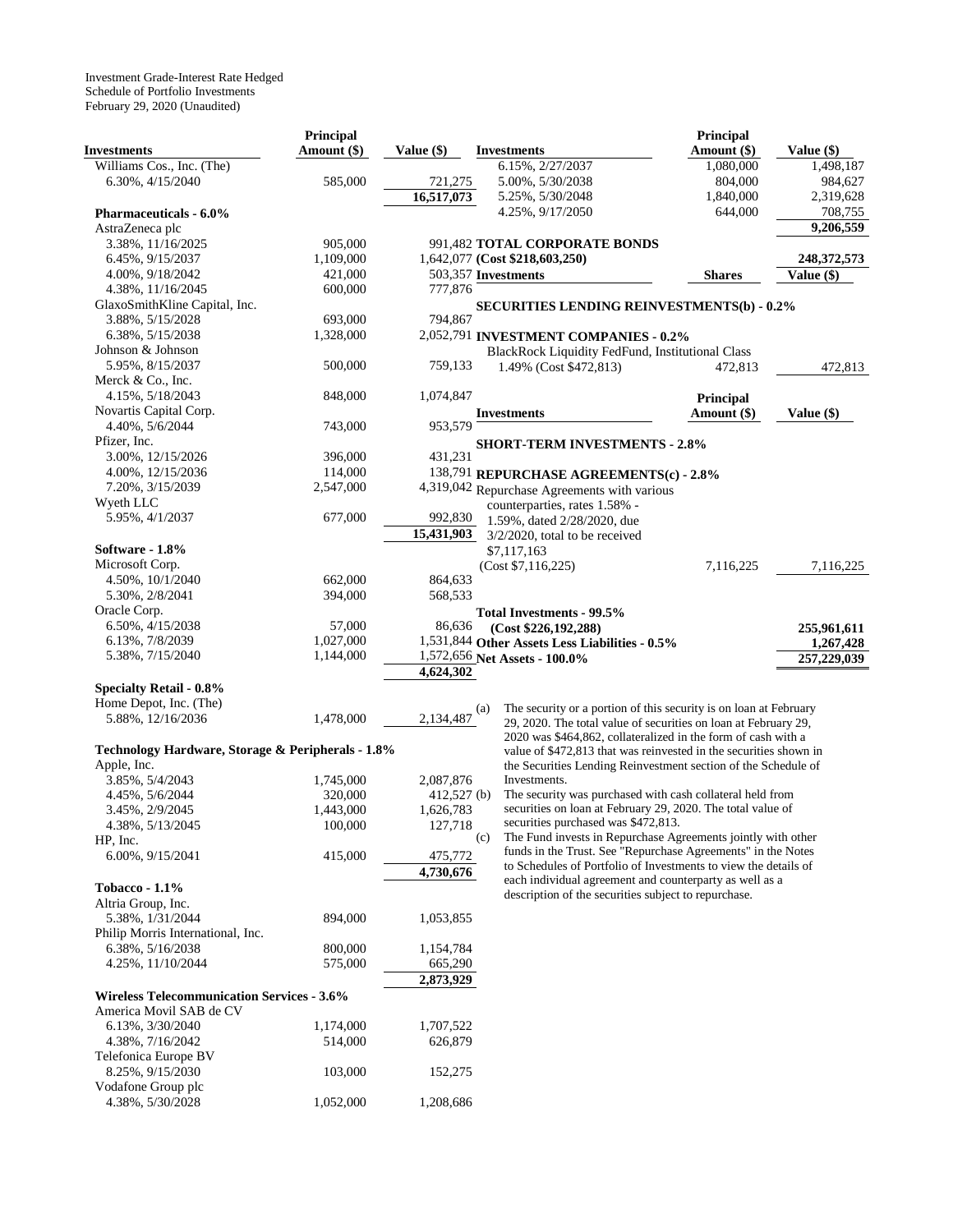# **Futures Contracts Sold**

Investment Grade-Interest Rate Hedged had the following open short futures contracts as of February 29, 2020:

|                            | Number of<br>Contracts | <b>Expiration</b><br>Date | Trading<br>Currencv | <b>Notional Amount</b> | <b>Value and</b><br>Unrealized<br><b>Depreciation</b> |
|----------------------------|------------------------|---------------------------|---------------------|------------------------|-------------------------------------------------------|
| U.S. Treasury 10 Year Note | 630                    | 6/19/2020                 | USD                 | 84.892.500             | (871.106)                                             |
| U.S. Treasury Long Bond    | 797                    | 6/19/2020                 | USD                 | 135,689,250            | (2,103,463)                                           |
| U.S. Treasury Ultra Bond   | 167                    | 6/19/2020                 | USD                 | 34,652,500             | (741, 745)                                            |
|                            |                        |                           |                     |                        | (3,716,314)                                           |

## **Abbreviations**

USD U.S. Dollar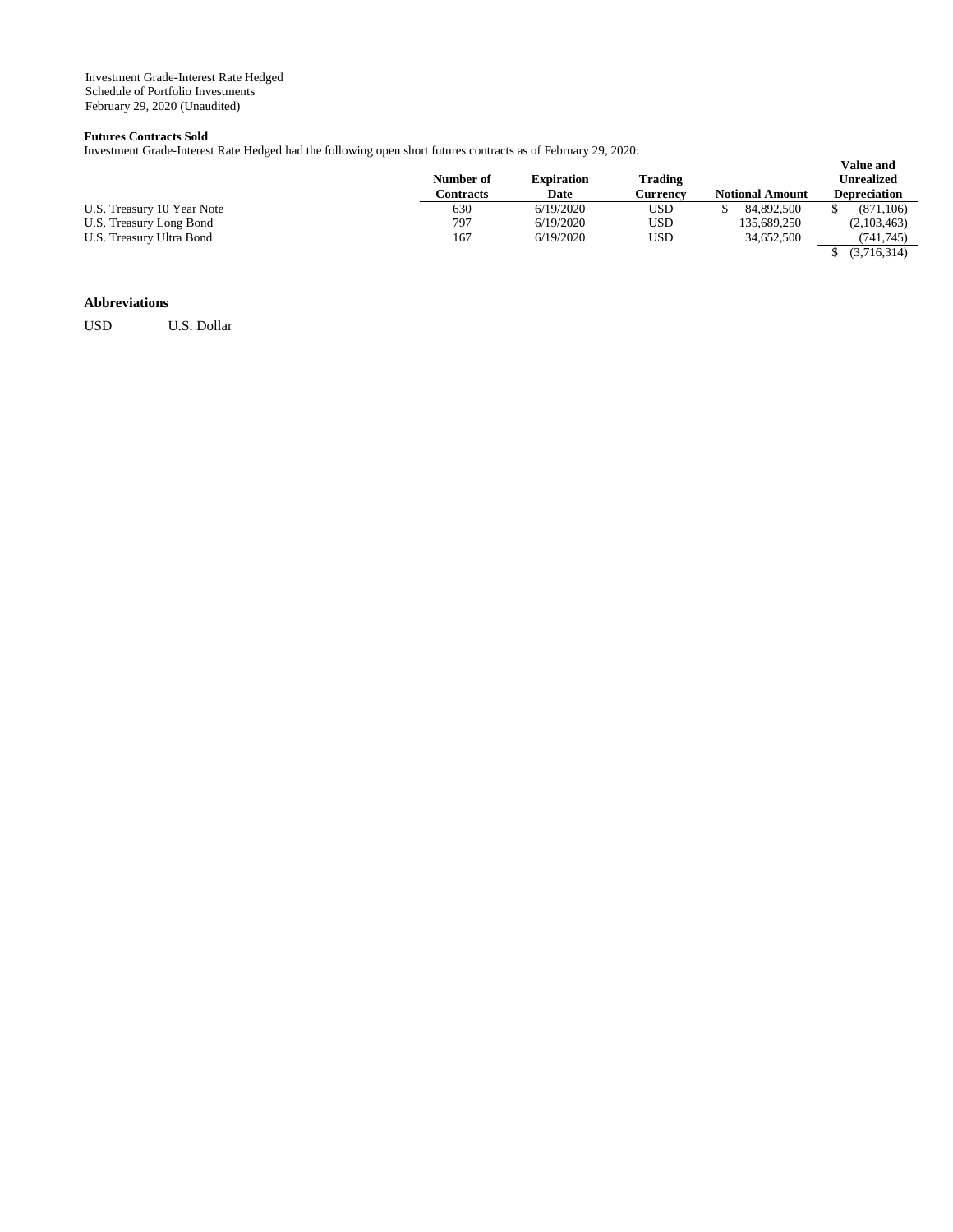K-1 Free Crude Oil Strategy ETF Consolidated Schedule of Portfolio Investments February 29, 2020 (Unaudited)

| <b>Investments</b>                                                                                                                                      | <b>Principal</b><br>Amount (\$) | Value (\$) |
|---------------------------------------------------------------------------------------------------------------------------------------------------------|---------------------------------|------------|
| <b>SHORT-TERM INVESTMENTS - 87.1%</b>                                                                                                                   |                                 |            |
| <b>REPURCHASE AGREEMENTS(a) - 87.1%</b>                                                                                                                 |                                 |            |
| Repurchase Agreements with various<br>counterparties, rates 1.58% -<br>1.59%, dated 2/28/2020, due<br>$3/2/2020$ , total to be received<br>\$13,691,996 |                                 |            |
| (Cost \$13,690,190)                                                                                                                                     | 13.690.190                      | 13.690.190 |
| Total Investments - 87.1%<br>(Cost \$13,690,190)                                                                                                        |                                 | 13,690,190 |
| <b>Other Assets Less Liabilities - 12.9%</b>                                                                                                            |                                 | 2.035.174  |

Net Assets - 100.0% 15,725,364

(a) The Fund invests in Repurchase Agreements jointly with other funds in the Trust. See "Repurchase Agreements" in the Notes to Schedules of Portfolio of Investments to view the details of each individual agreement and counterparty as well as a description of the securities subject to repurchase.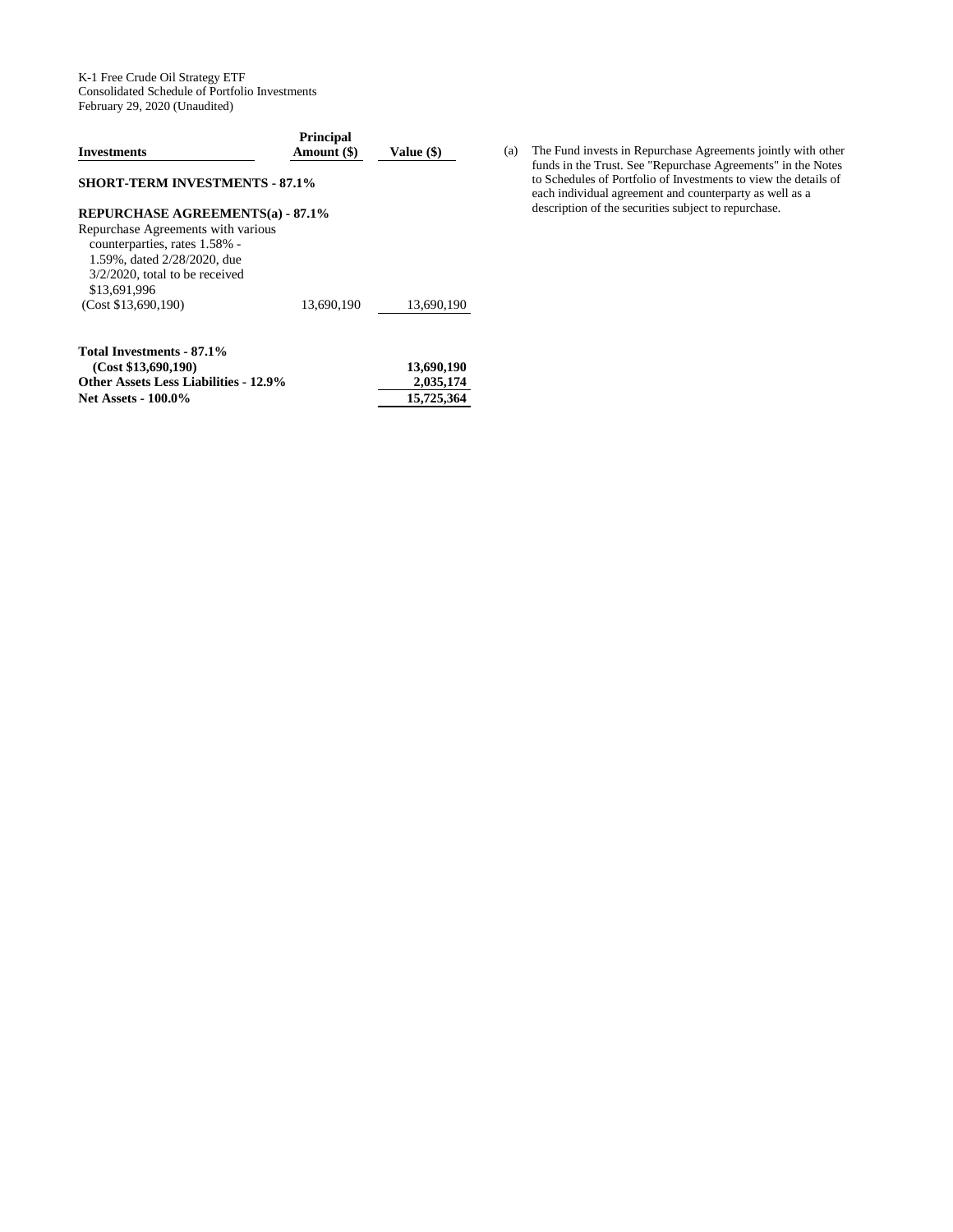K-1 Free Crude Oil Strategy ETF Consolidated Schedule of Portfolio Investments February 29, 2020 (Unaudited)

#### **Futures Contracts Purchased**

K-1 Free Crude Oil Strategy ETF had the following open long futures contracts as of February 29, 2020:

|               | Number of        | Expiration | <b>Trading</b> |                        | Unrealized          |
|---------------|------------------|------------|----------------|------------------------|---------------------|
|               | <b>Contracts</b> | Date       | ∴urrencv       | <b>Notional Amount</b> | <b>Depreciation</b> |
| WTI Crude Oil | 350              | 4/21/2020  | USD            | 15,729,000             | (2,223,352)         |

**Value and** 

# **Abbreviations**

USD U.S. Dollar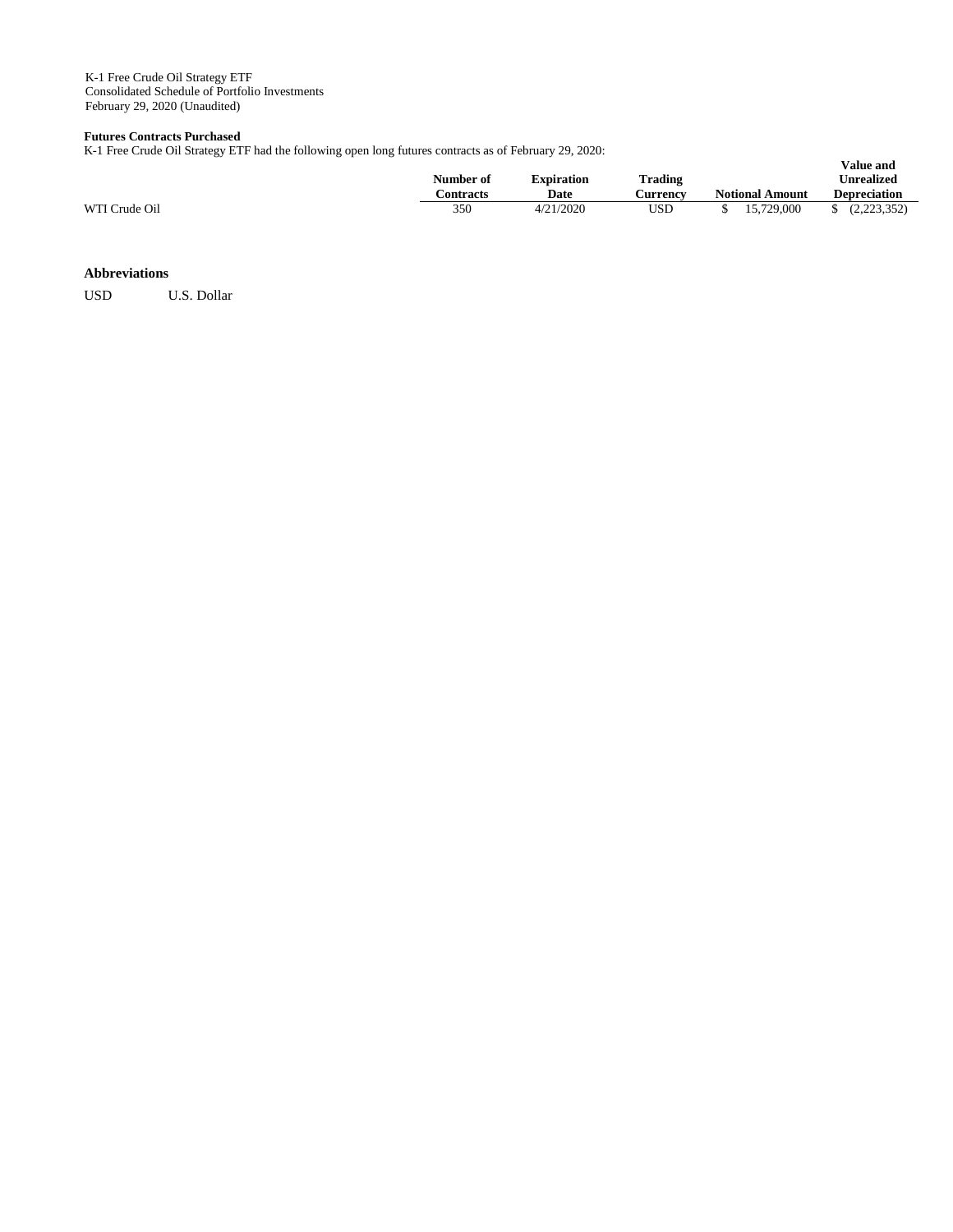| <b>Investments</b>                                                    | <b>Shares</b> | Value (\$)              |
|-----------------------------------------------------------------------|---------------|-------------------------|
| <b>COMMON STOCKS(a) - 94.2%</b>                                       |               |                         |
| Aerospace & Defense - 2.8%                                            |               |                         |
| Arconic, Inc.                                                         | 30,445        | 893,561                 |
| Boeing Co. (The)                                                      | 4,138         | 1,138,405               |
|                                                                       | 7,822         | 1,249,095               |
| General Dynamics Corp.                                                |               |                         |
| L3Harris Technologies, Inc.                                           | 14,011        | 2,770,395               |
| Lockheed Martin Corp.                                                 | 10,049        | 3,716,824               |
| Northrop Grumman Corp.                                                | 6,904         | 2,270,311               |
| Raytheon Co.                                                          | 14,283        | 2,693,203               |
| Textron, Inc.                                                         | 12,322        | 500,273                 |
| United Technologies Corp.                                             | 26,500        | 3,460,635               |
| Air Freight & Logistics - $0.0\%$ (b)                                 |               | 18,692,702              |
| CH Robinson Worldwide, Inc.                                           | 3,784         | 260,718                 |
| <b>Airlines - 0.9%</b>                                                |               |                         |
| Alaska Air Group, Inc.                                                | 13,637        | 688,123                 |
| American Airlines Group, Inc.                                         | 65,987        | 1,257,052               |
| Delta Air Lines, Inc.                                                 | 42,998        | 1,983,498               |
| United Airlines Holdings, Inc.*                                       | 31,241        | 1,924,133               |
|                                                                       |               | 5,852,806               |
| <b>Auto Components - 0.2%</b>                                         |               |                         |
| BorgWarner, Inc.                                                      | 33,823        | 1,068,807               |
| <b>Automobiles - 0.7%</b>                                             |               |                         |
| Ford Motor Co.                                                        | 192,701       | 1,341,199               |
| General Motors Co.                                                    | 77,485        | 2,363,293               |
| Harley-Davidson, Inc.                                                 | 31,850        | 970,469                 |
|                                                                       |               | 4,674,961               |
| <b>Banks</b> - 4.3%                                                   |               |                         |
| Bank of America Corp.                                                 | 96,824        | 2,759,484               |
| Citigroup, Inc.                                                       | 17,844        | 1,132,380               |
| Citizens Financial Group, Inc.                                        | 62,463        | 1,979,453               |
| Comerica, Inc.                                                        | 38,236        | 2,012,743               |
| Fifth Third Bancorp                                                   | 85,888        | 2,095,667               |
| Huntington Bancshares, Inc.                                           | 168,680       | 2,069,704               |
| JPMorgan Chase & Co.                                                  | 46,328        | 5,379,144               |
| KeyCorp                                                               | 129,244       | 2,113,139               |
| People's United Financial, Inc.<br>PNC Financial Services Group, Inc. | 111,408       | 1,558,598               |
| (The)                                                                 | 14,335        | 1,811,944               |
| Regions Financial Corp.                                               | 149,747       | 2,024,579               |
| SVB Financial Group*                                                  | 9,393         | 1,955,247               |
| Wells Fargo & Co.                                                     | 32,905        | 1,344,169               |
|                                                                       |               | 28,236,251              |
| Beverages - 1.0%                                                      |               |                         |
| Coca-Cola Co. (The)                                                   | 41,171        | 2,202,237               |
| Constellation Brands, Inc., Class A                                   | 10,793        | 1,860,497               |
| Monster Beverage Corp.*                                               | 11,373        | 709,789                 |
| PepsiCo, Inc.                                                         | 13,811        | 1,823,466               |
|                                                                       |               | $\overline{6}$ ,595,989 |
| Biotechnology - 1.7%                                                  |               |                         |
| AbbVie, Inc.                                                          | 6,188         | 530,373                 |
| Alexion Pharmaceuticals, Inc.*                                        | 21,922        | 2,061,326               |
| Amgen, Inc.                                                           | 3,509         | 700,853                 |
| Biogen, Inc.*                                                         | 7,344         | 2,264,816               |
| Gilead Sciences, Inc.                                                 | 4,138         | 287,012                 |
| Incyte Corp.*                                                         | 32,813        | 2,474,428               |
| Vertex Pharmaceuticals, Inc.*                                         | 14,405        | 3,227,152               |
|                                                                       |               | 11,545,960              |

| Investments                                      | <b>Shares</b> | Value (\$) |
|--------------------------------------------------|---------------|------------|
| <b>Building Products - 0.4%</b>                  |               |            |
| AO Smith Corp.                                   | 14,378        | 568,650    |
| Johnson Controls International plc               | 35,634        | 1,303,135  |
| Masco Corp.                                      | 14,617        | 603,975    |
|                                                  |               | 2,475,760  |
| Capital Markets - 3.1%                           |               |            |
| Ameriprise Financial, Inc.                       | 14,925        | 2,108,902  |
| Cboe Global Markets, Inc.                        | 20,175        | 2,299,950  |
| Charles Schwab Corp. (The)                       | 19,690        | 802,368    |
| CME Group, Inc.                                  | 10,393        | 2,066,336  |
| Franklin Resources, Inc.                         | 12,762        | 277,701    |
| Intercontinental Exchange, Inc.                  | 34,444        | 3,073,094  |
| Invesco Ltd.                                     | 128,757       | 1,854,101  |
| MarketAxess Holdings, Inc.                       | 7,391         | 2,397,123  |
| Morgan Stanley                                   | 48,898        | 2,201,877  |
| Nasdaq, Inc.                                     | 21,748        | 2,230,257  |
| T. Rowe Price Group, Inc.                        | 11,800        | 1,392,518  |
|                                                  |               | 20,704,227 |
| Chemicals - 1.3%                                 |               |            |
| Air Products & Chemicals, Inc.                   | 2,538         | 557,370    |
| CF Industries Holdings, Inc.                     | 32,602        | 1,201,710  |
| DuPont de Nemours, Inc.                          | 6,769         | 290,390    |
| International Flavors & Fragrances,              |               |            |
| Inc.(c)                                          | 16,573        | 1,985,114  |
| Linde plc                                        | 20,853        | 3,983,132  |
| PPG Industries, Inc.                             | 2,376         | 248,173    |
| Sherwin-Williams Co. (The)                       | 472           | 243,906    |
|                                                  |               | 8,509,795  |
| <b>Commercial Services &amp; Supplies - 1.0%</b> |               |            |
| Copart, Inc.*                                    | 21,474        | 1,814,124  |
| Republic Services, Inc.                          | 26,134        | 2,358,855  |
| Waste Management, Inc.                           | 24,077        | 2,667,972  |
|                                                  |               | 6,840,951  |
| <b>Communications Equipment - 0.9%</b>           |               |            |
| Arista Networks, Inc.*                           | 9,115         | 1,760,289  |
| Cisco Systems, Inc.                              | 52,760        | 2,106,707  |
| Motorola Solutions, Inc.                         | 14,152        | 2,344,703  |
|                                                  |               | 6,211,699  |
| <b>Construction Materials - 0.4%</b>             |               |            |
| Martin Marietta Materials, Inc.                  | 9,012         | 2,050,501  |
| Vulcan Materials Co.                             | 5,555         | 668,044    |
|                                                  |               | 2,718,545  |
| <b>Consumer Finance - 0.8%</b>                   |               |            |
| Capital One Financial Corp.                      | 15,900        | 1,403,334  |
| <b>Discover Financial Services</b>               | 30,773        | 2,018,093  |
| <b>Synchrony Financial</b>                       | 72,125        | 2,098,838  |
|                                                  |               | 5,520,265  |
| <b>Containers &amp; Packaging - 1.0%</b>         |               |            |
| International Paper Co.                          | 52,127        | 1,926,614  |
| Packaging Corp. of America                       | 17,824        | 1,615,211  |
| Sealed Air Corp.                                 | 38,153        | 1,156,417  |
| Westrock Co.                                     | 52,939        | 1,760,222  |
|                                                  |               | 6,458,464  |
| Distributors - 0.3%                              |               |            |
| LKQ Corp.*                                       | 68,147        | 2,015,788  |
|                                                  |               |            |
| <b>Diversified Consumer Services - 0.3%</b>      |               |            |
| H&R Block, Inc.                                  | 85,268        | 1,762,489  |
|                                                  |               |            |
| <b>Diversified Financial Services - 0.9%</b>     |               |            |
| Berkshire Hathaway, Inc., Class B*               | 29,743        | 6,137,171  |
|                                                  |               |            |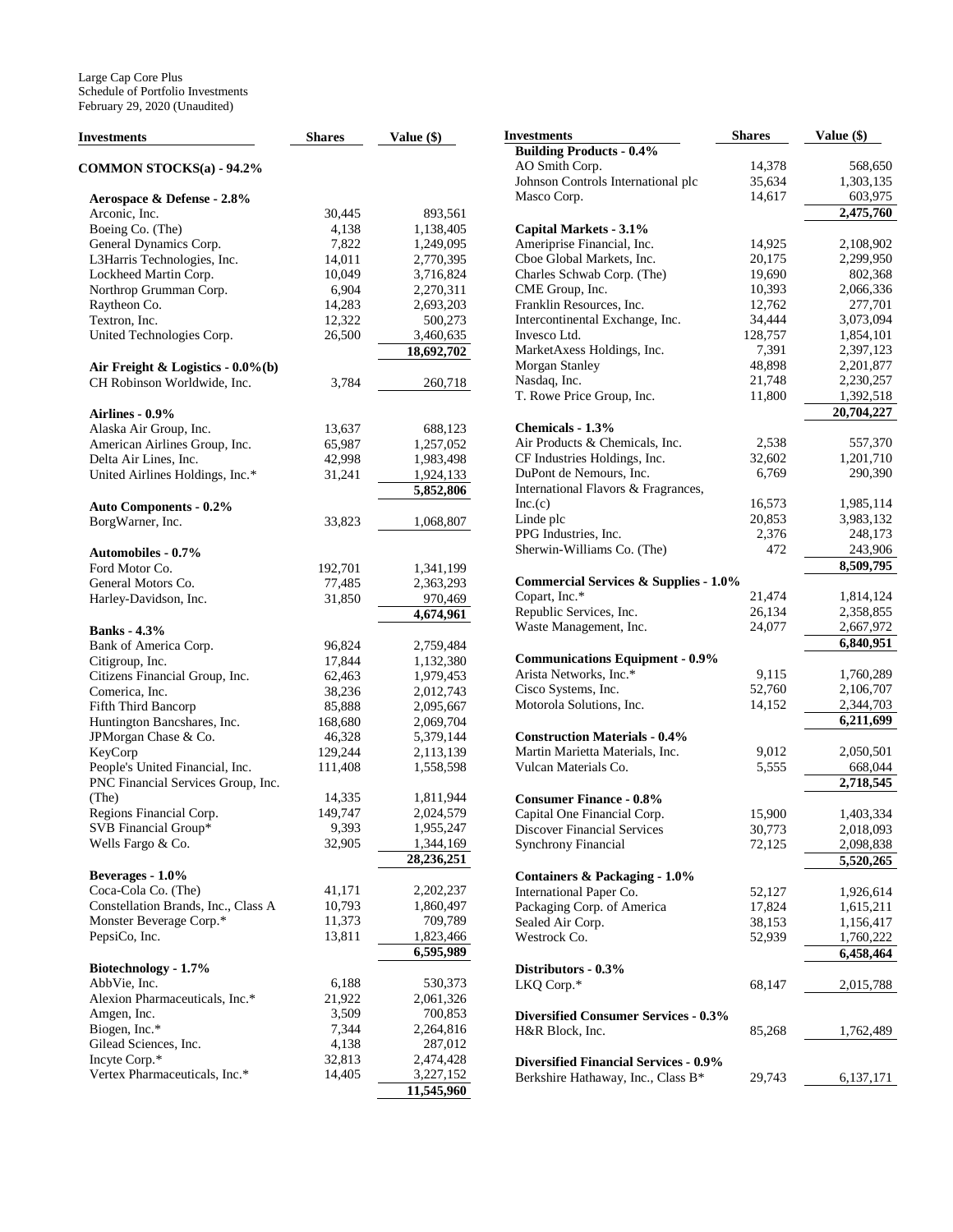| <b>Investments</b>                                    | <b>Shares</b> | Value (\$) |
|-------------------------------------------------------|---------------|------------|
| <b>Diversified Telecommunication Services - 0.9%</b>  |               |            |
| AT&T, Inc.                                            | 91,873        | 3,235,767  |
| CenturyLink, Inc.                                     | 20,448        | 246,808    |
| Verizon Communications, Inc.                          | 49,202        | 2,664,780  |
|                                                       |               | 6,147,355  |
| <b>Electric Utilities - 2.2%</b>                      |               |            |
| American Electric Power Co., Inc.                     | 30,768        | 2,746,352  |
| Entergy Corp.                                         | 20,620        | 2,410,684  |
| Evergy, Inc.                                          | 28,036        | 1,832,153  |
| Exelon Corp.                                          | 60,386        | 2,603,240  |
| NextEra Energy, Inc.                                  | 1,584         | 400,372    |
| Southern Co. (The)                                    | 36,740        | 2,217,626  |
| Xcel Energy, Inc.                                     | 39,138        | 2,439,080  |
|                                                       |               | 14,649,507 |
| <b>Electrical Equipment - 0.5%</b>                    |               |            |
| AMETEK, Inc.                                          | 25,212        | 2,168,232  |
| Emerson Electric Co.                                  | 13,474        | 863,818    |
|                                                       |               | 3,032,050  |
| Electronic Equipment, Instruments & Components - 0.7% |               |            |
| Corning, Inc.                                         | 43,405        | 1,035,643  |
| Keysight Technologies, Inc.*                          | 24,496        | 2,321,241  |
| Knowles Corp.*                                        |               |            |
| TE Connectivity Ltd.                                  | 17,445        | 1,445,667  |
|                                                       |               | 4,802,560  |
| <b>Energy Equipment &amp; Services - 0.7%</b>         |               |            |
| Baker Hughes Co.                                      | 85,804        | 1,380,586  |
| Helmerich & Payne, Inc.                               | 48,289        | 1,781,381  |
| TechnipFMC plc                                        | 109,838       | 1,629,996  |
|                                                       |               | 4,791,963  |
| Entertainment - 1.1%                                  |               |            |
| Electronic Arts, Inc.*                                | 17,731        | 1,797,391  |
| Netflix, Inc.*<br>Take-Two Interactive Software,      | 7,421         | 2,738,572  |
| Inc.*                                                 | 2,428         | 260,961    |
| Walt Disney Co. (The)                                 | 21,527        | 2,532,652  |
|                                                       |               | 7,329,576  |
| Equity Real Estate Investment Trusts (REITs) - 5.9%   |               |            |
| American Tower Corp.                                  | 1,227         | 278,283    |
| Apartment Investment &                                |               |            |
| Management Co., Class A                               | 44,002        | 2,105,056  |
| AvalonBay Communities, Inc.                           | 12,647        | 2,536,862  |
| Crown Castle International Corp.                      | 5,622         | 805,576    |
| Duke Realty Corp.                                     | 65,872        | 2,138,864  |
| <b>Equity Residential</b>                             | 33,120        | 2,487,312  |
| Essex Property Trust, Inc.                            | 7,249         | 2,054,077  |
| <b>Federal Realty Investment Trust</b>                | 19,309        | 2,246,409  |
| Healthpeak Properties, Inc.                           | 70,190        | 2,220,812  |
| Host Hotels & Resorts, Inc.                           | 124,439       | 1,801,877  |
| Iron Mountain, Inc.                                   | 47,654        | 1,449,158  |
| Kimco Realty Corp.                                    | 53,646        | 930,758    |
| Mid-America Apartment                                 |               |            |
| Communities, Inc.                                     | 17,847        | 2,306,903  |
| Prologis, Inc.                                        | 34,839        | 2,936,231  |
| Public Storage                                        | 10,693        | 2,236,120  |
| Simon Property Group, Inc.                            | 19,747        | 2,430,461  |
| UDR, Inc.                                             | 46,845        | 2,107,088  |
| Ventas, Inc.                                          | 34,071        | 1,831,998  |
| Vornado Realty Trust                                  | 36,078        | 1,933,059  |
| Welltower, Inc.                                       | 33,825        | 2,530,786  |
|                                                       |               | 39,367,690 |
| Food & Staples Retailing - 0.9%                       |               |            |
| Costco Wholesale Corp.                                | 8,450         | 2,375,633  |
| Kroger Co. (The)                                      | 66,751        | 1,877,706  |

| Investments                                        | <b>Shares</b>   | Value (\$)             |
|----------------------------------------------------|-----------------|------------------------|
| Sysco Corp.                                        | 10,155          | 676,831                |
| Walmart, Inc.                                      | 11,986          | 1,290,652              |
|                                                    |                 | 6,220,822              |
| Food Products - 1.1%                               |                 |                        |
| Campbell Soup Co.                                  | 6,887           | 310,741                |
| Conagra Brands, Inc.                               | 30,761          | 821,011                |
| General Mills, Inc.                                | 19,369          | 949,081                |
| Hershey Co. (The)                                  | 15,147          | 2,181,017              |
| Lamb Weston Holdings, Inc.                         | 6,934           | 602,495                |
| Tyson Foods, Inc., Class A                         | 33,509          | 2,272,916              |
|                                                    |                 | 7,137,261              |
| Health Care Equipment & Supplies - 3.5%            |                 |                        |
| <b>Abbott Laboratories</b>                         | 12,309          | 948,162                |
| ABIOMED, Inc.*                                     | 5,832           | 876,316                |
| Align Technology, Inc.*                            | 8,664           | 1,891,784              |
| Baxter International, Inc.                         | 34,469          | 2,877,127              |
| Boston Scientific Corp.*                           | 80,494          | 3,009,671              |
| Cooper Cos., Inc. (The)                            | 3,872           | 1,256,735              |
| Edwards Lifesciences Corp.*                        | 13,774          | 2,821,466              |
| IDEXX Laboratories, Inc.*                          | 9,560           | 2,433,116              |
| Intuitive Surgical, Inc.*                          | 3,439<br>43,979 | 1,836,289              |
| Medtronic plc<br>Teleflex, Inc.                    |                 | 4,427,366              |
|                                                    | 2,982           | 999,030                |
| <b>Health Care Providers &amp; Services - 3.1%</b> |                 | 23,377,062             |
| AmerisourceBergen Corp.                            | 23,855          | 2,011,454              |
| Cardinal Health, Inc.                              | 25,446          | 1,326,245              |
| Centene Corp.*                                     | 25,176          | 1,334,831              |
| Cigna Corp.                                        | 17,165          | 3,140,165              |
| CVS Health Corp.                                   | 56,000          | 3,314,080              |
| HCA Healthcare, Inc.                               | 12,391          | 1,573,781              |
| Humana, Inc.                                       | 8,467           | 2,706,731              |
| McKesson Corp.                                     | 11,581          | 1,619,719              |
| UnitedHealth Group, Inc.                           | 11,879          | 3,028,670              |
| Universal Health Services, Inc.,                   |                 |                        |
| Class B                                            | 2,091           | 258,740                |
|                                                    |                 | 20,314,416             |
| Hotels, Restaurants & Leisure - 2.0%               |                 |                        |
| Carnival Corp.                                     | 58,139          | 1,945,331              |
| Chipotle Mexican Grill, Inc.*                      | 2,958           | 2,288,250              |
| Darden Restaurants, Inc.                           | 15,851          | 1,545,472              |
| Hilton Worldwide Holdings, Inc.                    | 24,484          | 2,379,845              |
| McDonald's Corp.                                   | 4,669           | 906,580                |
| Norwegian Cruise Line Holdings                     |                 |                        |
| Ltd.*                                              | 39,382          | 1,467,373              |
| Royal Caribbean Cruises Ltd.                       | 20,657          | 1,661,029              |
| Starbucks Corp.                                    | 14,805          | 1,161,156              |
|                                                    |                 | 13,355,036             |
| <b>Household Durables - 1.5%</b>                   |                 |                        |
| DR Horton, Inc.                                    | 42,728          | 2,276,121              |
| Garmin Ltd.                                        | 24,032          | 2,124,188              |
| Leggett & Platt, Inc.                              | 26,487          | 1,050,474              |
| Lennar Corp., Class A                              | 37,157          | 2,242,053              |
| PulteGroup, Inc.                                   | 20,109          | 808,382                |
| Whirlpool Corp.                                    | 8,931           | 1,141,918              |
|                                                    |                 | 9,643,136              |
| <b>Household Products - 1.2%</b>                   |                 |                        |
| Church & Dwight Co., Inc.                          | 30,308          | 2,107,012              |
| Clorox Co. (The)                                   | 12,050          | 1,921,011              |
| Procter & Gamble Co. (The)                         | 33,703          | 3,816,191<br>7,844,214 |
|                                                    |                 |                        |
| <b>Industrial Conglomerates - 0.3%</b><br>3M Co.   | 2,650           | 395,486                |
|                                                    |                 |                        |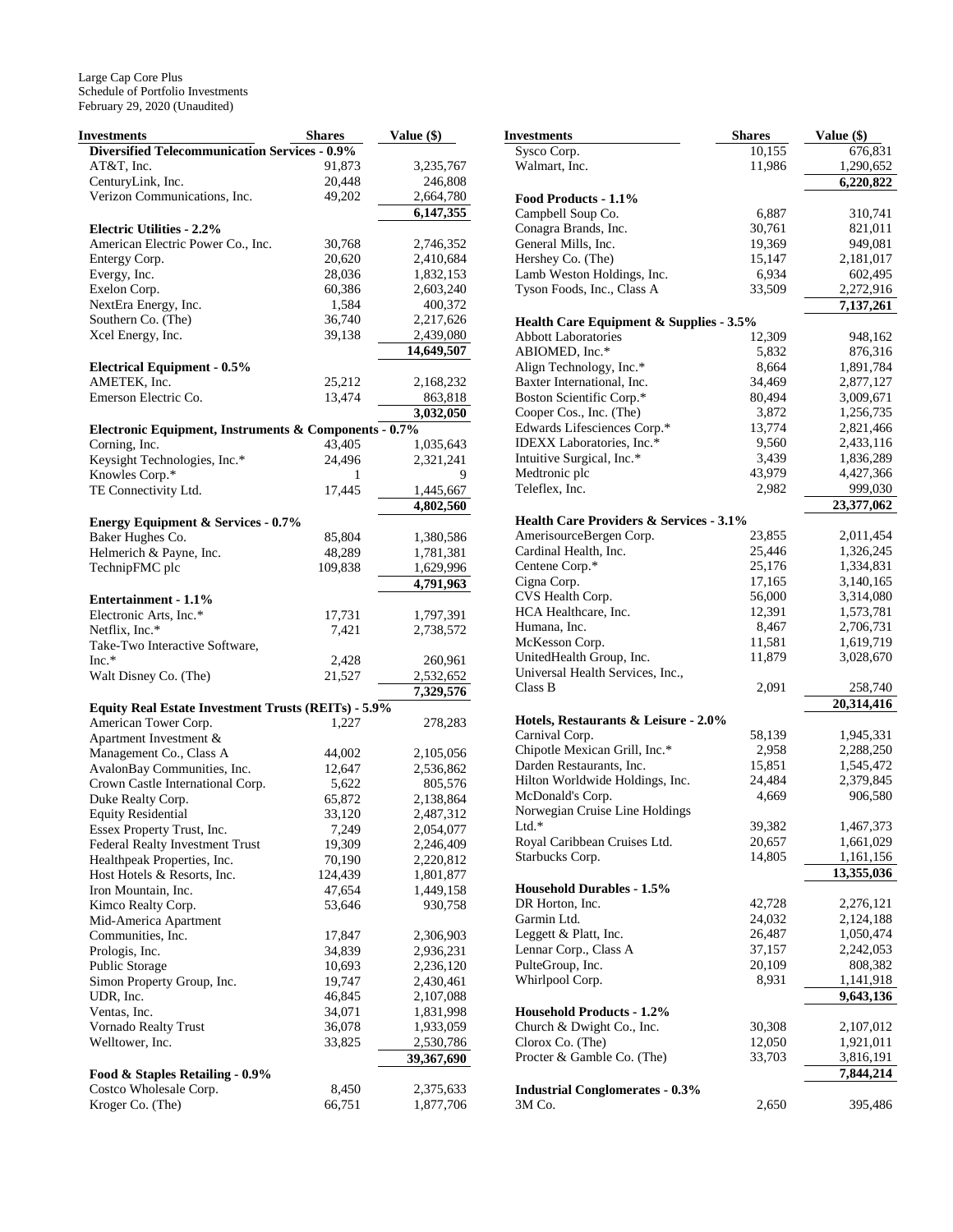| Investments                                                                | <b>Shares</b> | Value (\$)            |
|----------------------------------------------------------------------------|---------------|-----------------------|
| General Electric Co.                                                       | 42,919        | 466,959               |
| Honeywell International, Inc.                                              | 3,008         | 487,807               |
| Roper Technologies, Inc.                                                   | 1,157         | 406,917               |
|                                                                            |               | 1,757,169             |
| <b>Insurance - 3.8%</b>                                                    |               |                       |
| Allstate Corp. (The)                                                       | 24,443        | 2,572,626             |
| Arthur J Gallagher & Co.                                                   | 24,534        | 2,391,820             |
| Assurant, Inc.                                                             | 16,867        | 2,033,992             |
| Everest Re Group Ltd.                                                      | 8,556         | 2,120,861             |
| Globe Life, Inc.                                                           | 22,072        | 2,045,191             |
| Hartford Financial Services Group,                                         |               |                       |
| Inc. (The)                                                                 | 43,407        | 2,168,180             |
| Loews Corp.                                                                | 42,813        | 1,953,557             |
| Principal Financial Group, Inc.                                            | 34,924        | 1,550,276             |
| Progressive Corp. (The)                                                    | 29,679        | 2,171,316             |
| Prudential Financial, Inc.                                                 | 30,621        | 2,310,354             |
| Unum Group                                                                 | 69,216        | 1,613,425             |
| WR Berkley Corp.                                                           | 31,117        | 2,089,195             |
|                                                                            |               | 25,020,793            |
| <b>Interactive Media &amp; Services - 2.9%</b><br>Alphabet, Inc., Class A* | 4,460         | 5,973,055             |
| Alphabet, Inc., Class C*                                                   | 4,456         | 5,968,054             |
| Facebook, Inc., Class A*                                                   | 37,204        |                       |
| Twitter, Inc.*                                                             |               | 7,160,654             |
|                                                                            | 7,895         | 262,114<br>19,363,877 |
| <b>Internet &amp; Direct Marketing Retail - 2.4%</b>                       |               |                       |
| Amazon.com, Inc.*                                                          | 7,209         | 13,579,954            |
| eBay, Inc.                                                                 | 73,700        | 2,552,968             |
|                                                                            |               | 16,132,922            |
| IT Services - 4.7%                                                         |               |                       |
| Accenture plc, Class A                                                     | 9,957         | 1,798,135             |
| Akamai Technologies, Inc.*                                                 | 22,054        | 1,907,892             |
| Alliance Data Systems Corp.                                                | 20,212        | 1,735,807             |
| Broadridge Financial Solutions,                                            |               |                       |
| Inc.                                                                       | 4,470         | 466,489               |
| DXC Technology Co.                                                         | 62,653        | 1,510,564             |
| Fiserv, Inc.*                                                              | 23,381        | 2,556,946             |
| Gartner, Inc.*                                                             | 11,801        | 1,526,931             |
| <b>International Business Machines</b>                                     |               |                       |
| Corp.                                                                      | 3,116         | 405,547               |
| Jack Henry & Associates, Inc.                                              | 14,633        | 2,220,411             |
| Leidos Holdings, Inc.                                                      | 9,313         | 955,979               |
| Mastercard, Inc., Class A                                                  | 10,858        | 3,151,535             |
| Paychex, Inc.                                                              | 28,120        | 2,178,738             |
| PayPal Holdings, Inc.*                                                     | 20,250        | 2,186,798             |
| VeriSign, Inc.*                                                            | 11,187        | 2,122,733             |
| Visa, Inc., Class A                                                        | 22,786        | 4, 141, 583           |
| Western Union Co. (The)                                                    | 93,934        | 2,103,182             |
|                                                                            |               | 30,969,270            |
| Leisure Products - 0.0%(b)                                                 |               |                       |
| Hasbro, Inc.                                                               | 2,825         | 218,231               |
| Life Sciences Tools & Services - 1.1%                                      |               |                       |
| Agilent Technologies, Inc.                                                 | 28,669        | 2,209,520             |
| IQVIA Holdings, Inc.*                                                      | 16,423        | 2,290,844             |
| Mettler-Toledo International, Inc.*                                        | 3,139         | 2,202,636             |
| Thermo Fisher Scientific, Inc.                                             | 1,461         | 424,859               |
| Waters Corp.*                                                              | 1,241         | 241,859               |
|                                                                            |               | 7,369,718             |
| Machinery - 2.5%                                                           |               |                       |
| Cummins, Inc.                                                              | 15,097        | 2,284,025             |
| Dover Corp.                                                                | 21,269        | 2,185,177             |
| <b>IDEX</b> Corp.                                                          | 13,986        | 2,069,928             |
|                                                                            |               |                       |

| Investments                                        | <b>Shares</b>    | Value (\$)             |
|----------------------------------------------------|------------------|------------------------|
| Illinois Tool Works, Inc.                          | 17,445           | 2,926,922              |
| PACCAR, Inc.                                       | 31,761           | 2,124,811              |
| Parker-Hannifin Corp.                              | 12,492           | 2,308,147              |
| Pentair plc                                        | 36,766           | 1,448,213              |
| Snap-on, Inc.                                      | 2,905            | 420,499                |
| Westinghouse Air Brake                             |                  |                        |
| Technologies Corp.                                 | 8,733            | 599,957                |
|                                                    |                  | 16,367,679             |
| <b>Media - 1.8%</b>                                |                  |                        |
| Charter Communications, Inc.,                      |                  |                        |
| Class $A^*$                                        | 5,319            | 2,623,171              |
| Comcast Corp., Class A                             | 105,122          | 4,250,083              |
| Discovery, Inc., Class A*                          | 76,239           | 1,959,342              |
| DISH Network Corp., Class A*                       | 19,438           | 651,562                |
| Fox Corp., Class A                                 | 10,896           | 334,943                |
| News Corp., Class A                                | 90,863           | 1,097,171              |
| Omnicom Group, Inc.<br>ViacomCBS, Inc.             | 3,515            | 243,519                |
|                                                    | 18,658           | 459,173<br>11,618,964  |
|                                                    |                  |                        |
| Metals $&$ Mining - 0.7%<br>Freeport-McMoRan, Inc. | 203,365          | 2,025,516              |
| Newmont Corp.                                      | 35,256           | 1,573,475              |
| Nucor Corp.                                        | 20,104           | 831,300                |
|                                                    |                  | 4,430,291              |
| <b>Multiline Retail - 0.6%</b>                     |                  |                        |
| Dollar General Corp.                               | 4,210            | 632,763                |
| Macy's, Inc.                                       | 16,901           | 223,600                |
| Nordstrom, Inc.                                    | 10,544           | 365,877                |
| Target Corp.                                       | 24,808           | 2,555,224              |
|                                                    |                  | 3,777,464              |
| <b>Multi-Utilities - 1.3%</b>                      |                  |                        |
| CenterPoint Energy, Inc.                           | 91,778           | 2,112,730              |
| DTE Energy Co.                                     | 18,615           | 2,078,737              |
| Public Service Enterprise Group,                   |                  |                        |
| Inc.                                               | 48,117           | 2,468,883              |
| Sempra Energy                                      | 1,862            | 260,271                |
| WEC Energy Group, Inc.                             | 17,595           | 1,624,546              |
|                                                    |                  | 8,545,167              |
| Oil, Gas & Consumable Fuels - 3.6%                 |                  |                        |
| Cabot Oil & Gas Corp.                              | 123,296          | 1,717,513              |
| Chevron Corp.                                      | 44,796           | 4,181,259              |
| Cimarex Energy Co.                                 | 6,788            | 224,343                |
| Devon Energy Corp.                                 | 84,631           | 1,374,408              |
| Diamondback Energy, Inc.                           | 32,973           | 2,044,326              |
| EOG Resources, Inc.<br>Exxon Mobil Corp.           | 24,684<br>58,646 | 1,561,510              |
| Hess Corp.                                         | 42,682           | 3,016,750<br>2,397,875 |
| HollyFrontier Corp.                                | 7,840            | 264,051                |
| Marathon Petroleum Corp.                           | 48,182           | 2,284,790              |
| ONEOK, Inc.                                        | 11,015           | 734,921                |
| Phillips 66                                        | 11,021           | 825,032                |
| Valero Energy Corp.                                | 12,129           | 803,546                |
| Williams Cos., Inc. (The)                          | 115,910          | 2,208,086              |
|                                                    |                  | 23,638,410             |
| <b>Personal Products - 0.1%</b>                    |                  |                        |
| Estee Lauder Cos., Inc. (The), Class               |                  |                        |
| A                                                  | 3,921            | 719,896                |
|                                                    |                  |                        |
| Pharmaceuticals - 3.0%                             |                  |                        |
| Bristol-Myers Squibb Co.                           | 56,638           | 3,345,040              |
| Eli Lilly & Co.                                    | 4,008            | 505,529                |
| Johnson & Johnson                                  | 39,125           | 5,261,530              |
| Merck & Co., Inc.                                  | 58,421           | 4,472,712              |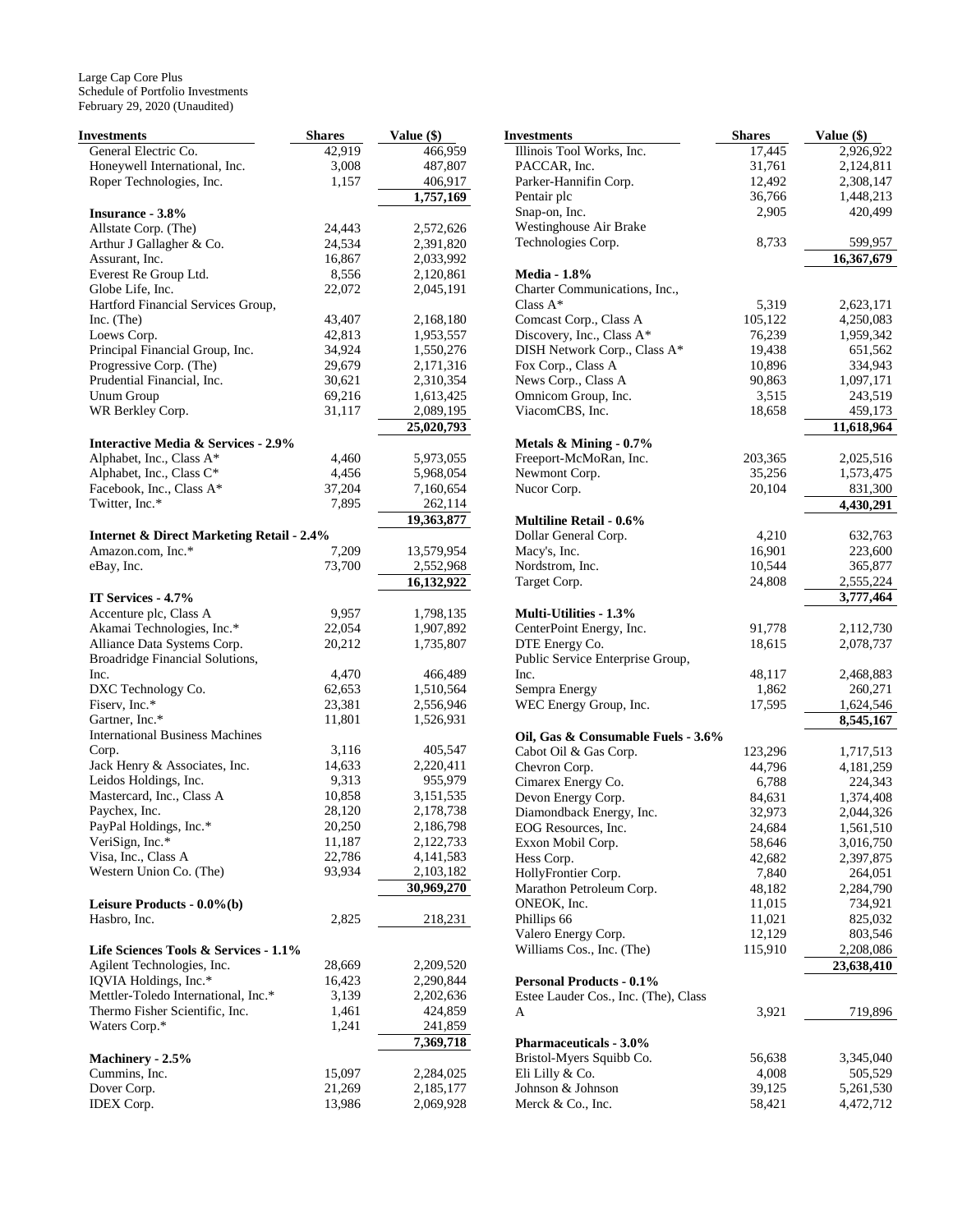| <b>Investments</b>                                               | <b>Shares</b>    | Value (\$)             |
|------------------------------------------------------------------|------------------|------------------------|
| Perrigo Co. plc                                                  | 5,478            | 277,680                |
| Pfizer, Inc.                                                     | 78,959           | 2,638,810              |
| Zoetis, Inc.                                                     | 24,751           | 3,297,575              |
|                                                                  |                  | 19,798,876             |
| <b>Professional Services - 0.2%</b>                              |                  |                        |
| Robert Half International, Inc.                                  | 27,763           | 1,399,533              |
| Road & Rail - 0.7%                                               |                  |                        |
| CSX Corp.                                                        | 20,693           | 1,457,822              |
| Norfolk Southern Corp.                                           | 15,011           | 2,737,256              |
| Union Pacific Corp.                                              | 2,522            | 403,040                |
|                                                                  |                  | 4,598,118              |
| Semiconductors & Semiconductor Equipment - 3.4%                  |                  |                        |
| Advanced Micro Devices, Inc.*                                    | 43,186           | 1,964,099              |
| Applied Materials, Inc.                                          | 27,529           | 1,599,986              |
| Broadcom, Inc.                                                   | 7,139            | 1,946,234              |
| Intel Corp.                                                      | 101,996          | 5,662,818              |
| KLA Corp.                                                        | 10,003           | 1,537,561              |
| NVIDIA Corp.                                                     | 3,831            | 1,034,638              |
| Qorvo, Inc.*                                                     | 19,880           | 1,999,531              |
| OUALCOMM, Inc.                                                   | 43,283           | 3,389,059              |
| Texas Instruments, Inc.<br>Xilinx, Inc.                          | 19,952<br>17,321 | 2,277,321<br>1,446,130 |
|                                                                  |                  | 22,857,377             |
| Software - 6.9%                                                  |                  |                        |
| Adobe, Inc.*                                                     | 6,379            | 2,201,521              |
| Autodesk, Inc.*                                                  | 15,059           | 2,874,462              |
| Cadence Design Systems, Inc.*                                    | 34,275           | 2,266,949              |
| Citrix Systems, Inc.                                             | 20,628           | 2,132,729              |
| Fortinet, Inc.*                                                  | 21,707           | 2,215,416              |
| Intuit, Inc.                                                     | 12,097           | 3,215,987              |
| Microsoft Corp.                                                  | 139,564          | 22,610,764             |
| NortonLifeLock, Inc.                                             | 119,074          | 2,265,978              |
| Oracle Corp.                                                     | 38,051           | 1,882,003              |
| Paycom Software, Inc.*                                           | 3,102            | 876,780                |
| salesforce.com, Inc.*                                            | 7,545            | 1,285,668              |
| Synopsys, Inc.*                                                  | 16,624           | 2,292,948              |
|                                                                  |                  | 46,121,205             |
| <b>Specialty Retail - 1.1%</b>                                   |                  |                        |
| AutoZone, Inc.*                                                  | 458              | 472,890                |
| Best Buy Co., Inc.                                               | 8,472            | 640,907                |
| Gap, Inc. (The)                                                  | 27,252           | 390,521                |
| Home Depot, Inc. (The)<br>Ross Stores, Inc.                      | 15,567           | 3,391,115              |
|                                                                  | 24,887           | 2,707,208              |
|                                                                  |                  | 7,602,641              |
| Technology Hardware, Storage & Peripherals - 3.9%<br>Apple, Inc. | 74,388           | 20,334,704             |
| Hewlett Packard Enterprise Co.                                   | 44,869           | 573,874                |
| HP, Inc.                                                         | 85,545           | 1,778,480              |
| NetApp, Inc.                                                     | 26,112           | 1,219,953              |
| Xerox Holdings Corp.                                             | 61,745           | 1,988,189              |
|                                                                  |                  | 25,895,200             |
| Textiles, Apparel & Luxury Goods - 1.0%                          |                  |                        |
| Hanesbrands, Inc.                                                | 117,559          | 1,556,481              |
| NIKE, Inc., Class B                                              | 19,618           | 1,753,457              |
| Ralph Lauren Corp.                                               | 18,900           | 1,994,139              |
| Under Armour, Inc., Class A*                                     | 106,502          | 1,511,263              |
|                                                                  |                  | 6,815,340              |
| <b>Tobacco - 0.2%</b>                                            |                  |                        |
| Altria Group, Inc.                                               | 14,235           | 574,667                |
| Philip Morris International, Inc.                                | 12,383           | 1,013,796              |
|                                                                  |                  | 1,588,463              |

| <b>Investments</b>                                | <b>Shares</b> | Value (\$)  |
|---------------------------------------------------|---------------|-------------|
| Trading Companies & Distributors - 0.3%           |               |             |
| United Rentals, Inc.*                             | 13,376        | 1,772,052   |
| WW Grainger, Inc.                                 | 1,390         | 385,781     |
|                                                   |               | 2,157,833   |
| <b>Wireless Telecommunication Services - 0.4%</b> |               |             |
| T-Mobile US, Inc.*                                | 29.404        | 2,651,065   |
| <b>TOTAL COMMON STOCKS</b>                        |               |             |
| (Cost \$633,385,456)                              |               | 625,711,498 |
| <b>SECURITIES LENDING REINVESTMENTS(d) - 0.2%</b> |               |             |
| <b>INVESTMENT COMPANIES - 0.2%</b>                |               |             |

| <b>BlackRock Liquidity FedFund, Institutional Class</b> |           |           |
|---------------------------------------------------------|-----------|-----------|
| 1.49% (Cost \$1,161,797)                                | 1.161.797 | 1.161.797 |

|             | <b>Principal</b> |            |
|-------------|------------------|------------|
| Investments | Amount (\$)      | Value (\$) |

#### **SHORT-TERM INVESTMENTS - 5.2%**

#### **REPURCHASE AGREEMENTS(e) - 5.2%**

| counterparties, rates 1.58% -<br>1.59%, dated 2/28/2020, due<br>$3/2/2020$ , total to be received |  |
|---------------------------------------------------------------------------------------------------|--|
|                                                                                                   |  |
|                                                                                                   |  |
|                                                                                                   |  |
| \$34,270,523                                                                                      |  |
| (Cost \$34,266,004)<br>34.266.004<br>34.266.004                                                   |  |
|                                                                                                   |  |

| Total Investments - 99.6%                   |             |
|---------------------------------------------|-------------|
| (Cost \$668.813.257)                        | 661,139,299 |
| <b>Other Assets Less Liabilities - 0.4%</b> | 2.816.926   |
| <b>Net Assets - 100.0%</b>                  | 663,956,225 |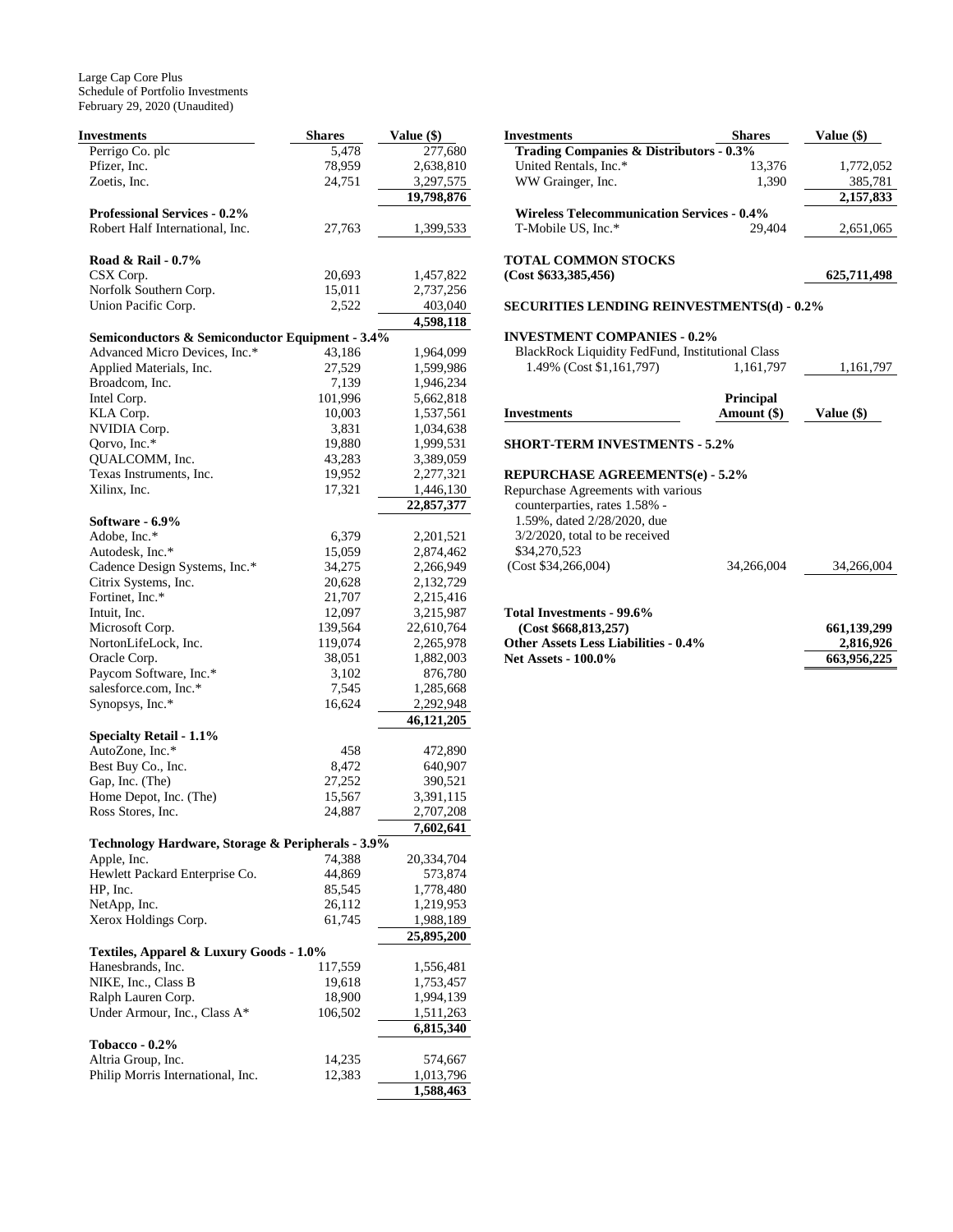- \* Non-income producing security.
- (a) All or a portion of these securities are segregated in connection with obligations for swaps with a total value of \$63,454,165.
- (b) Represents less than 0.05% of net assets.
- (c) The security or a portion of this security is on loan at February 29, 2020. The total value of securities on loan at February 29, 2020 was \$1,609,843, collateralized in the form of cash with a value of \$1,161,797 that was reinvested in the securities shown in the Securities Lending Reinvestment section of the Schedule of Investments and \$543,344 of collateral in the form of U.S. Government Treasury Securities, interest rates ranging from 0.00% – 6.13%, and maturity dates ranging from March 19, 2020 – November 15, 2049; a total value of \$1,705,141.
- (d) The security was purchased with cash collateral held from securities on loan at February 29, 2020. The total value of securities purchased was \$1,161,797.
- (e) The Fund invests in Repurchase Agreements jointly with other funds in the Trust. See "Repurchase Agreements" in the Notes to Schedules of Portfolio of Investments to view the details of each individual agreement and counterparty as well as a description of the securities subject to repurchase.

#### **Swap Agreements**

Large Cap Core Plus had the following open non-exchange traded total return swap agreements as of February 29, 2020:

| <b>Notional</b><br>Amount (\$) | <b>Termination</b><br>Date <sup>1</sup> | Counterparty     | <b>Rate Paid</b><br>$(Received)^2$ | Underlying<br><b>Instrument</b>                       | <b>Value and</b><br><b>Unrealized</b><br>Appreciation/<br>(Depreciation)<br>$($ \$) |
|--------------------------------|-----------------------------------------|------------------|------------------------------------|-------------------------------------------------------|-------------------------------------------------------------------------------------|
|                                |                                         |                  |                                    | Credit Suisse 130/30                                  |                                                                                     |
|                                |                                         | Goldman Sachs    |                                    | Large Cap Index                                       |                                                                                     |
| (39, 569, 740)                 | 12/7/2020                               | International    | (1.67)%                            | (short portion) $3$                                   | 2,600,146                                                                           |
|                                |                                         |                  |                                    | Credit Suisse 130/30                                  |                                                                                     |
|                                |                                         |                  |                                    | Large Cap Index                                       |                                                                                     |
| (40, 330, 237)                 | 1/6/2021                                | Societe Generale | (1.72)%                            | $(\text{short portion})^3$                            | 3,758,436                                                                           |
|                                |                                         |                  |                                    | Credit Suisse 130/30                                  |                                                                                     |
|                                |                                         |                  |                                    | Large Cap Index                                       |                                                                                     |
| 143,685,253                    | 1/6/2021                                | Societe Generale | 2.12%                              | $(long$ portion) <sup>4</sup><br>Credit Suisse 130/30 | (8,644,219)                                                                         |
|                                |                                         |                  |                                    | Large Cap Index                                       |                                                                                     |
| (121, 277, 276)                | 11/8/2021                               | <b>UBS AG</b>    | (1.77)%                            | $(\text{short portion})^3$                            | 10,705,331                                                                          |
|                                |                                         |                  |                                    | Credit Suisse 130/30                                  |                                                                                     |
|                                |                                         |                  |                                    | Large Cap Index                                       |                                                                                     |
| 95,297,097                     | 11/8/2021                               | <b>UBS AG</b>    | 2.22%                              | $(long$ portion) <sup>4</sup>                         | (6,588,710)                                                                         |
| 37,805,097                     |                                         |                  |                                    |                                                       | 1,830,984                                                                           |
|                                |                                         |                  |                                    | <b>Total Unrealized</b>                               |                                                                                     |
|                                |                                         |                  |                                    | Appreciation                                          | 17,063,913                                                                          |
|                                |                                         |                  |                                    | <b>Total Unrealized</b>                               |                                                                                     |
|                                |                                         |                  |                                    | Depreciation                                          | (15,232,929)                                                                        |
|                                |                                         |                  |                                    |                                                       |                                                                                     |

<sup>1</sup> Agreements may be terminated at will by either party without penalty. Payment is due at termination/maturity.

<sup>2</sup> Reflects the floating financing rate, as of February 29, 2020, on the notional amount of the swap agreement paid to the counterparty or received from the counterparty, excluding any commissions. This amount is included as part of the unrealized appreciation/(depreciation).

Certain underlying short component disclosures related to this index may be found on the website at www.proshares.com/media/Large\_Cap\_Short\_February.pdf

4 See the Common Stocks section of the preceding Schedule of Portfolio Investments for the representative long components of the underlying reference instrument and their relative weightings.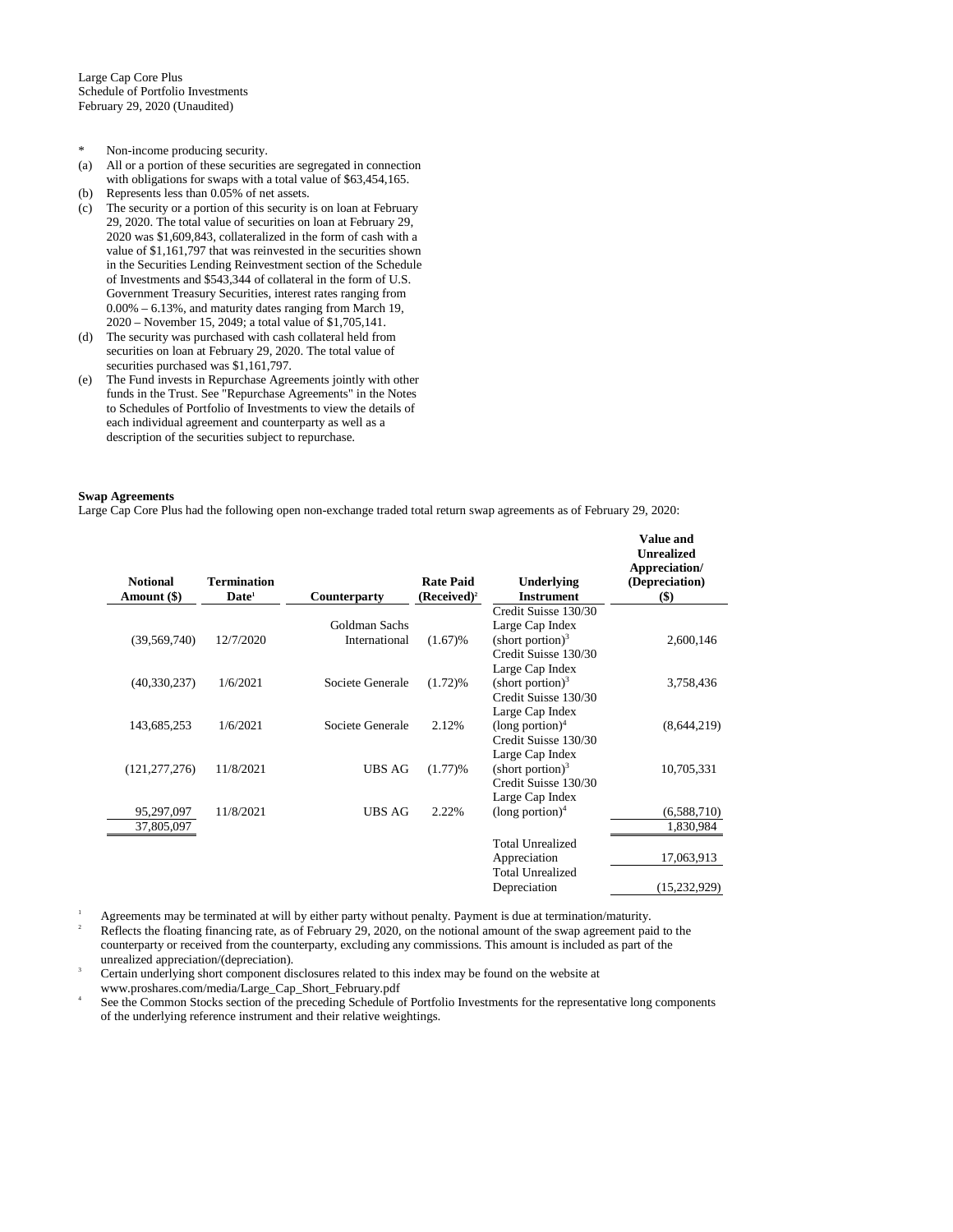| <b>Investments</b>                                    | <b>Shares</b> | Value (\$) |
|-------------------------------------------------------|---------------|------------|
| <b>COMMON STOCKS(a) - 89.7%</b>                       |               |            |
| <b>Internet &amp; Direct Marketing Retail - 89.7%</b> |               |            |
| 1-800-Flowers.com, Inc., Class A*                     | 51,975        | 937,629    |
| Alibaba Group Holding Ltd., ADR*                      | 19,673        | 4,091,984  |
| Amazon.com, Inc.*                                     | 3.916         | 7,376,765  |
| Baozun, Inc., ADR*                                    | 7,738         | 245,449    |
| Chewy, Inc., Class $A^*$                              | 49,112        | 1,453,715  |
| eBay, Inc.                                            | 39,688        | 1,374,792  |
| Etsy, Inc.*                                           | 29,040        | 1,678,803  |
| Farfetch Ltd., Class A*                               | 37,462        | 418,451    |
| Fiverr International Ltd.*                            | 4,518         | 142,227    |
| Groupon, Inc.*                                        | 822.509       | 1,102,162  |
| Grubhub, Inc.*                                        | 27,857        | 1,340,200  |
| JD.com, Inc., ADR*                                    | 19,545        | 752,678    |
| Jumia Technologies AG, ADR*                           | 11,429        | 46,973     |
| MercadoLibre, Inc.*                                   | 1,205         | 742,316    |
| Pinduoduo, Inc., ADR*                                 | 23.131        | 827,627    |
| Quotient Technology, Inc.*                            | 129,361       | 1,157,781  |
| Qurate Retail, Inc., Series A*                        | 169,392       | 1,155,254  |
| Shutterstock, Inc.*                                   | 35,110        | 1,353,139  |
| Stamps.com, Inc.*                                     | 9,772         | 1,378,927  |
| Stitch Fix, Inc., Class $A^*(b)$                      | 55,747        | 1,339,601  |
| Uxin Ltd., ADR*                                       | 40,808        | 68,149     |
| Vipshop Holdings Ltd., ADR*                           | 59,719        | 766,195    |
| Wayfair, Inc., Class A*                               | 20,194        | 1,276,463  |
| Yunji, Inc., ADR*                                     | 17,615        | 73,102     |

#### **TOTAL COMMON STOCKS (Cost \$32,677,929) 31,100,382**

#### **SECURITIES LENDING REINVESTMENTS(c) - 4.0%**

#### **INVESTMENT COMPANIES - 4.0%**

| <b>BlackRock Liquidity FedFund, Institutional Class</b> |                    |           |
|---------------------------------------------------------|--------------------|-----------|
| 1.49% (Cost \$1,388,146)                                | 1.388.146          | 1.388.146 |
|                                                         | <b>D.J., J., J</b> |           |

| <b>Investments</b>                                                                                                                                   | Principal<br>Amount (\$) | Value (\$)              |
|------------------------------------------------------------------------------------------------------------------------------------------------------|--------------------------|-------------------------|
| <b>SHORT-TERM INVESTMENTS - 0.9%</b>                                                                                                                 |                          |                         |
| <b>REPURCHASE AGREEMENTS(d) - 0.9%</b>                                                                                                               |                          |                         |
| Repurchase Agreements with various<br>counterparties, rates 1.58% -<br>1.59%, dated 2/28/2020, due<br>$3/2/2020$ , total to be received<br>\$296,567 |                          |                         |
| (Cost \$296,529)                                                                                                                                     | 296,529                  | 296,529                 |
| Total Investments - 94.6%<br>(Cost \$34,362,604)<br><b>Other Assets Less Liabilities - 5.4%</b>                                                      |                          | 32,785,057<br>1,876,795 |
| <b>Net Assets - 100.0%</b>                                                                                                                           |                          | 34,661,852              |

\* Non-income producing security.

- (a) All or a portion of these securities are segregated in connection with obligations for swaps with a total value of \$1,874,493.
- (b) The security or a portion of this security is on loan at February 29, 2020. The total value of securities on loan at February 29, 2020 was \$1,339,600, collateralized in the form of cash with a value of \$1,388,146 that was reinvested in the securities shown in the Securities Lending Reinvestment section of the Schedule of Investments.
- (c) The security was purchased with cash collateral held from securities on loan at February 29, 2020. The total value of securities purchased was \$1,388,146.
- (d) The Fund invests in Repurchase Agreements jointly with other funds in the Trust. See "Repurchase Agreements" in the Notes to Schedules of Portfolio of Investments to view the details of each individual agreement and counterparty as well as a description of the securities subject to repurchase.

#### **Abbreviations**

ADR American Depositary Receipt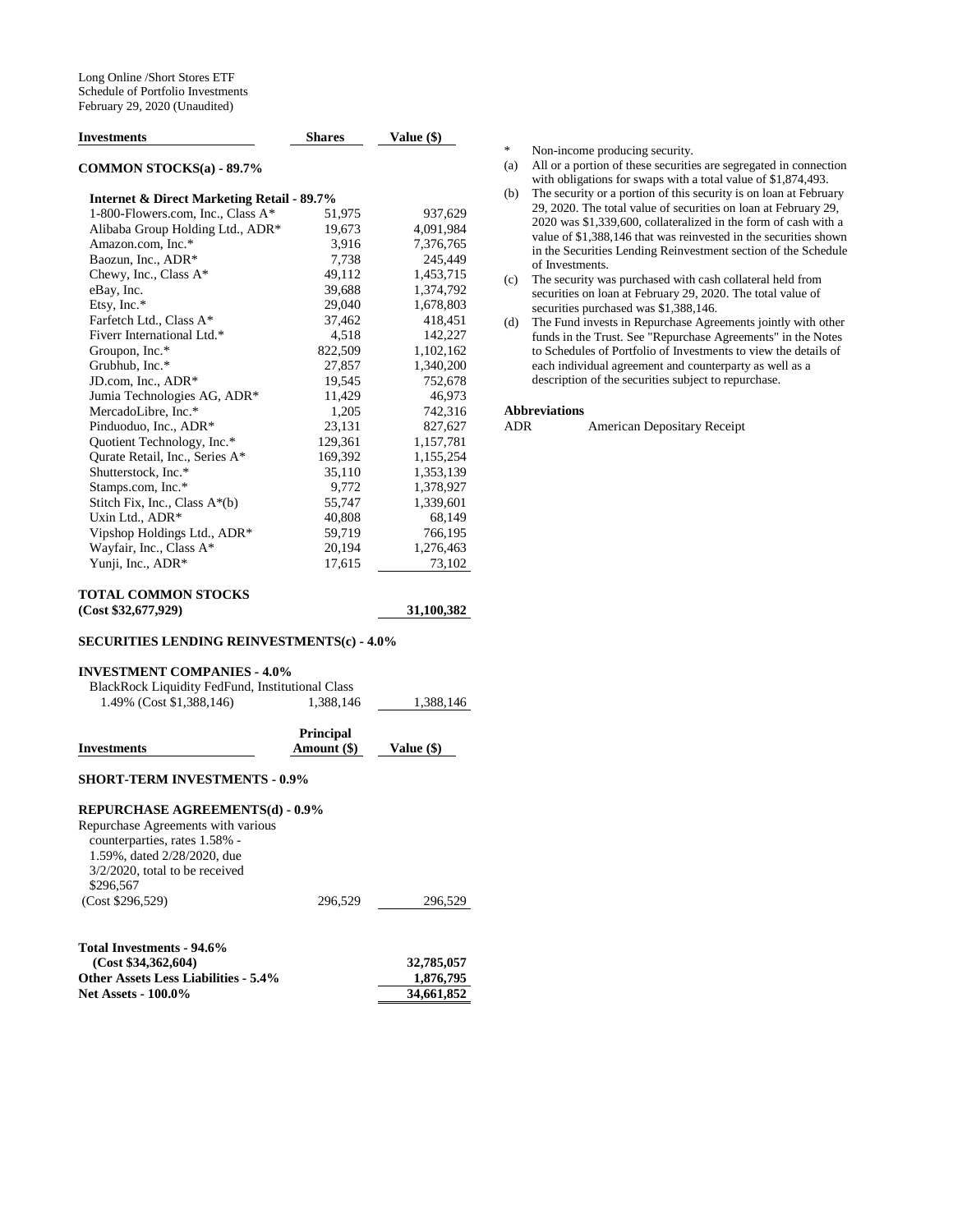Long Online /Short Stores ETF Schedule of Portfolio Investments February 29, 2020 (Unaudited)

# **Swap Agreements**

Long Online /Short Stores ETF had the following open non-exchange traded total return swap agreements as of February 29, 2020:

| <b>Notional</b><br>Amount (\$) | <b>Termination</b><br>$\mathbf{Date}^1$ | <b>Counterparty</b> | <b>Rate Paid</b><br>$(Received)^2$ | Underlying<br><b>Instrument</b> | Value and<br><b>Unrealized</b><br>Appreciation<br>(\$) |
|--------------------------------|-----------------------------------------|---------------------|------------------------------------|---------------------------------|--------------------------------------------------------|
|                                |                                         |                     |                                    | Solactive-ProShares             |                                                        |
|                                |                                         | Credit Suisse       |                                    | <b>Bricks and Mortar</b>        |                                                        |
| (10,011,979)                   | 11/8/2021                               | International       | (1.67)%                            | Retail Store Index              | 1.081.488                                              |
|                                |                                         | Credit Suisse       |                                    | ProShares Online                |                                                        |
| 2,699,285                      | 11/8/2021                               | International       | 1.87%                              | Retail Index                    | 121,701                                                |
|                                |                                         |                     |                                    | Solactive-ProShares             |                                                        |
|                                |                                         |                     |                                    | <b>Bricks and Mortar</b>        |                                                        |
| (7, 288, 788)                  | 1/6/2021                                | Societe Generale    | $(0.47)$ %                         | Retail Store Index              | 1,292,463                                              |
|                                |                                         |                     |                                    | ProShares Online                |                                                        |
| 871,243                        | 1/6/2021                                | Societe Generale    | 2.02%                              | Retail Index                    | 48,943                                                 |
| (13,730,239)                   |                                         |                     |                                    |                                 | 2,544,595                                              |
|                                |                                         |                     |                                    | Total Unrealized                |                                                        |
|                                |                                         |                     |                                    | Appreciation                    | 2.544.595                                              |
|                                |                                         |                     |                                    |                                 |                                                        |

<sup>1</sup> Agreements may be terminated at will by either party without penalty. Payment is due at termination/maturity.<br><sup>2</sup> Beflects the fleating financing rate as of February 20, 2020, on the potional smount of the sump genero

Reflects the floating financing rate, as of February 29, 2020, on the notional amount of the swap agreement paid to the counterparty or received from the counterparty, excluding any commissions. This amount is included as part of the unrealized appreciation/(depreciation).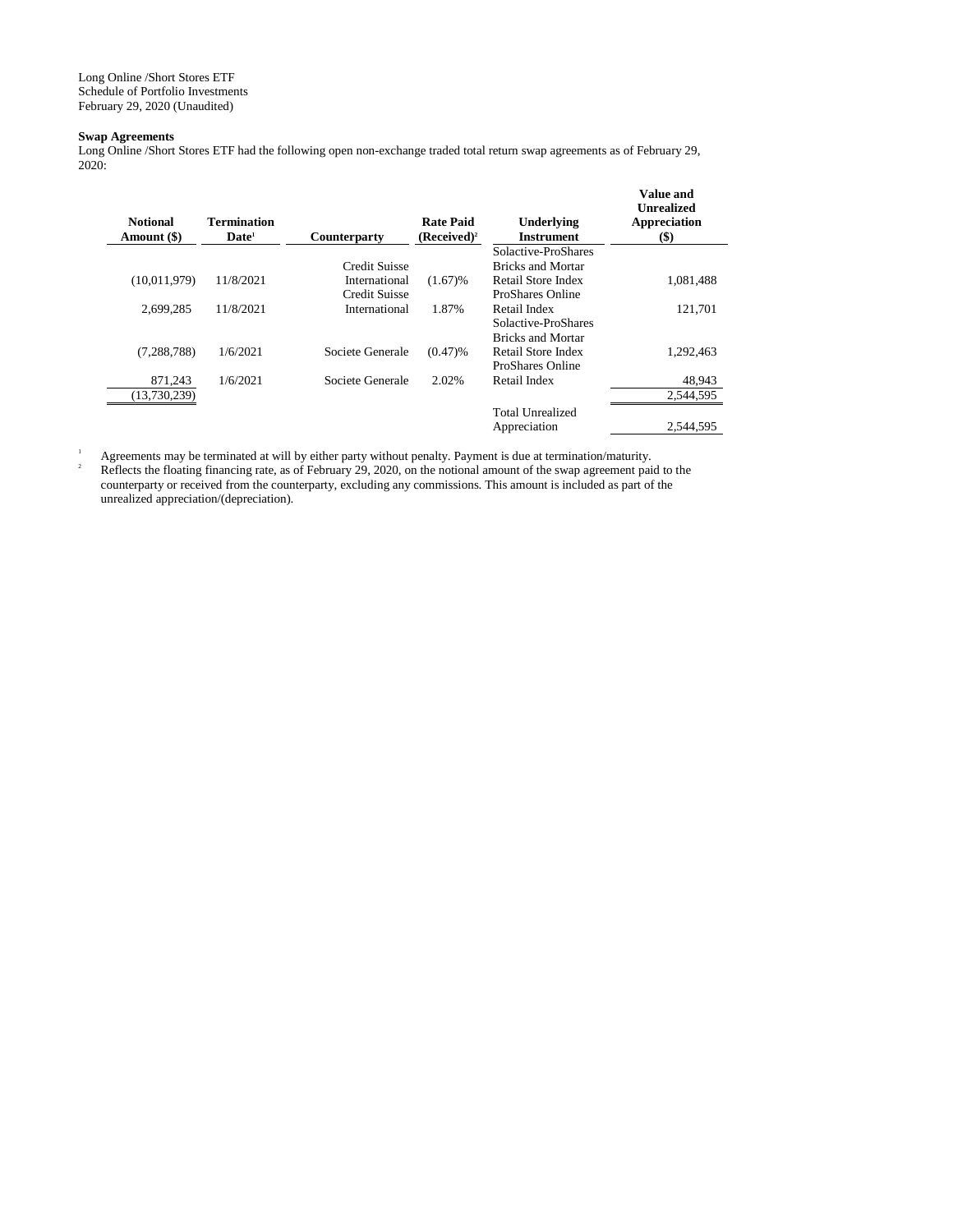Managed Futures Strategy ETF Consolidated Schedule of Portfolio Investments February 29, 2020 (Unaudited)

| <b>Investments</b>                                                                                                                                                                                                      | <b>Principal</b><br>Amount (\$) | Value (\$)                       |
|-------------------------------------------------------------------------------------------------------------------------------------------------------------------------------------------------------------------------|---------------------------------|----------------------------------|
| <b>SHORT-TERM INVESTMENTS - 96.1%</b>                                                                                                                                                                                   |                                 |                                  |
| <b>REPURCHASE AGREEMENTS(a) - 96.1%</b><br>Repurchase Agreements with various<br>counterparties, rates 1.58% -<br>1.59%, dated 2/28/2020, due<br>$3/2/2020$ , total to be received<br>\$2,420,876<br>(Cost \$2,420,557) | 2,420,557                       | 2,420,557                        |
| Total Investments - 96.1%<br>(Cost \$2,420,557)<br><b>Other Assets Less Liabilities - 3.9%</b><br><b>Net Assets - 100.0%</b>                                                                                            |                                 | 2,420,557<br>99,461<br>2,520,018 |

(a) The Fund invests in Repurchase Agreements jointly with other funds in the Trust. See "Repurchase Agreements" in the Notes to Schedules of Portfolio of Investments to view the details of each individual agreement and counterparty as well as a description of the securities subject to repurchase.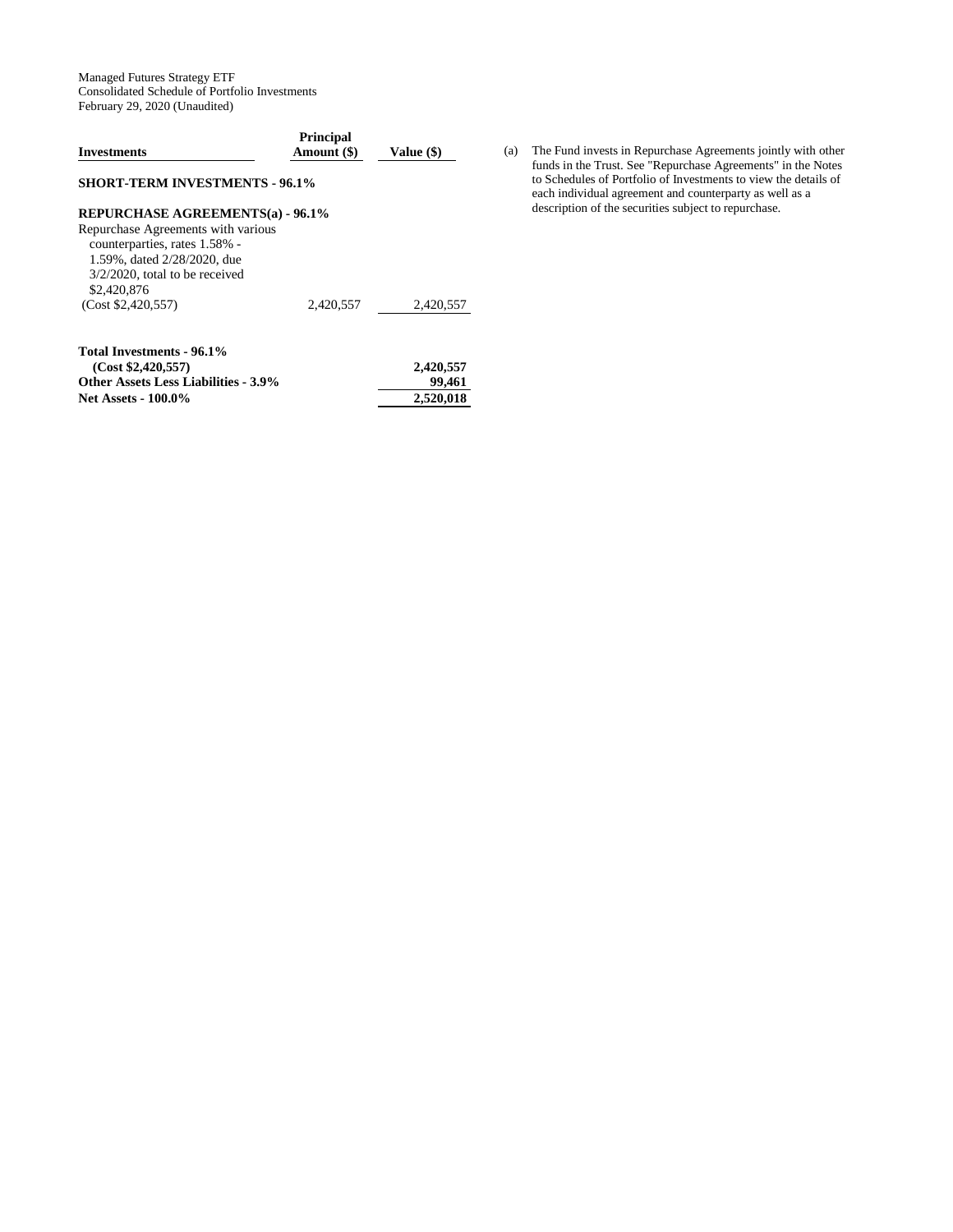Managed Futures Strategy ETF had the following open long and short futures contracts as of February 29, 2020: **Futures Contracts Purchased** 

|                            | Number of<br><b>Contracts</b> | <b>Expiration</b><br>Date | <b>Trading</b><br><b>Currency</b> | <b>Notional Amount</b> | <b>Unrealized</b><br>Appreciation/<br>(Depreciation) |
|----------------------------|-------------------------------|---------------------------|-----------------------------------|------------------------|------------------------------------------------------|
| Cocoa                      |                               | 5/13/2020                 | <b>USD</b>                        | 80,160<br>\$           | \$<br>(5,038)                                        |
| Cotton No. 2               | ◠                             | 5/6/2020                  | <b>USD</b>                        | 61,490                 | (6,826)                                              |
| Foreign Exchange CHF/USD   |                               | 3/16/2020                 | <b>USD</b>                        | 129.588                | 197                                                  |
| Foreign Exchange GBP/USD   | ◠                             | 3/16/2020                 | <b>USD</b>                        | 159,975                | (4,761)                                              |
| Gold                       |                               | 4/28/2020                 | <b>USD</b>                        | 50.134                 | (462)                                                |
| Silver                     | 3                             | 5/27/2020                 | <b>USD</b>                        | 49,371                 | (3.918)                                              |
| Sugar No. 11               | 4                             | 4/30/2020                 | <b>USD</b>                        | 63.347                 | (1,960)                                              |
| U.S. Treasury 10 Year Note | 3                             | 6/19/2020                 | <b>USD</b>                        | 404,250                | 10,881                                               |
| U.S. Treasury Long Bond    |                               | 6/19/2020                 | <b>USD</b>                        | 170,250                | 10,092                                               |
| Wheat                      | $\gamma$                      | 12/14/2020                | <b>USD</b>                        | 54,350                 | (2,680)                                              |
|                            |                               |                           |                                   |                        | (4, 475)                                             |

## **Futures Contracts Sold**

|                          |                  |                   |                 |                        | <b>Unrealized</b> |
|--------------------------|------------------|-------------------|-----------------|------------------------|-------------------|
|                          | Number of        | <b>Expiration</b> | <b>Trading</b>  |                        | Appreciation/     |
|                          | <b>Contracts</b> | Date              | <b>Currency</b> | <b>Notional Amount</b> | (Depreciation)    |
| Coffee 'C'               |                  | 5/18/2020         | USD             | 41,756<br>\$           | \$<br>(4,147)     |
| Copper                   |                  | 5/27/2020         | <b>USD</b>      | 63,500                 | 523               |
| Corn                     |                  | 5/14/2020         | <b>USD</b>      | 55,237                 | 2,730             |
| E-Mini Crude Oil         |                  | 3/19/2020         | <b>USD</b>      | 22,380                 | 3,030             |
| E-Mini Euro              | 3                | 3/16/2020         | USD             | 206,991                | (773)             |
| E-Mini Natural Gas       | 11               | 3/26/2020         | USD             | 46,310                 | 5,589             |
| Foreign Exchange AUD/USD | 2                | 3/16/2020         | USD             | 130,480                | 3,665             |
| Foreign Exchange CAD/USD | $\Omega$         | 3/17/2020         | <b>USD</b>      | 149,230                | 1,165             |
| Foreign Exchange JPY/USD | ◠                | 3/16/2020         | <b>USD</b>      | 232,050                | (355)             |
| Lean Hogs                | $\bigcap$        | 4/15/2020         | USD             | 49,820                 | 10,495            |
| Live Cattle              | 3                | 4/30/2020         | <b>USD</b>      | 129,090                | 14,392            |
| NY Harbor ULSD           |                  | 3/31/2020         | <b>USD</b>      | 62,047                 | 6,802             |
| Soybean                  |                  | 5/14/2020         | USD             | 44,637                 | 110               |
|                          |                  |                   |                 |                        | 43,226            |

 $\frac{1}{38}$  38,751

**Value and** 

**Value and** 

# **Abbreviations**

| <b>AUD</b> | Australian Dollar    |
|------------|----------------------|
| CAD        | Canadian Dollar      |
| <b>CHF</b> | <b>Swiss Franc</b>   |
| <b>GBP</b> | <b>British Pound</b> |
| JPY        | Japanese Yen         |
| <b>USD</b> | U.S. Dollar          |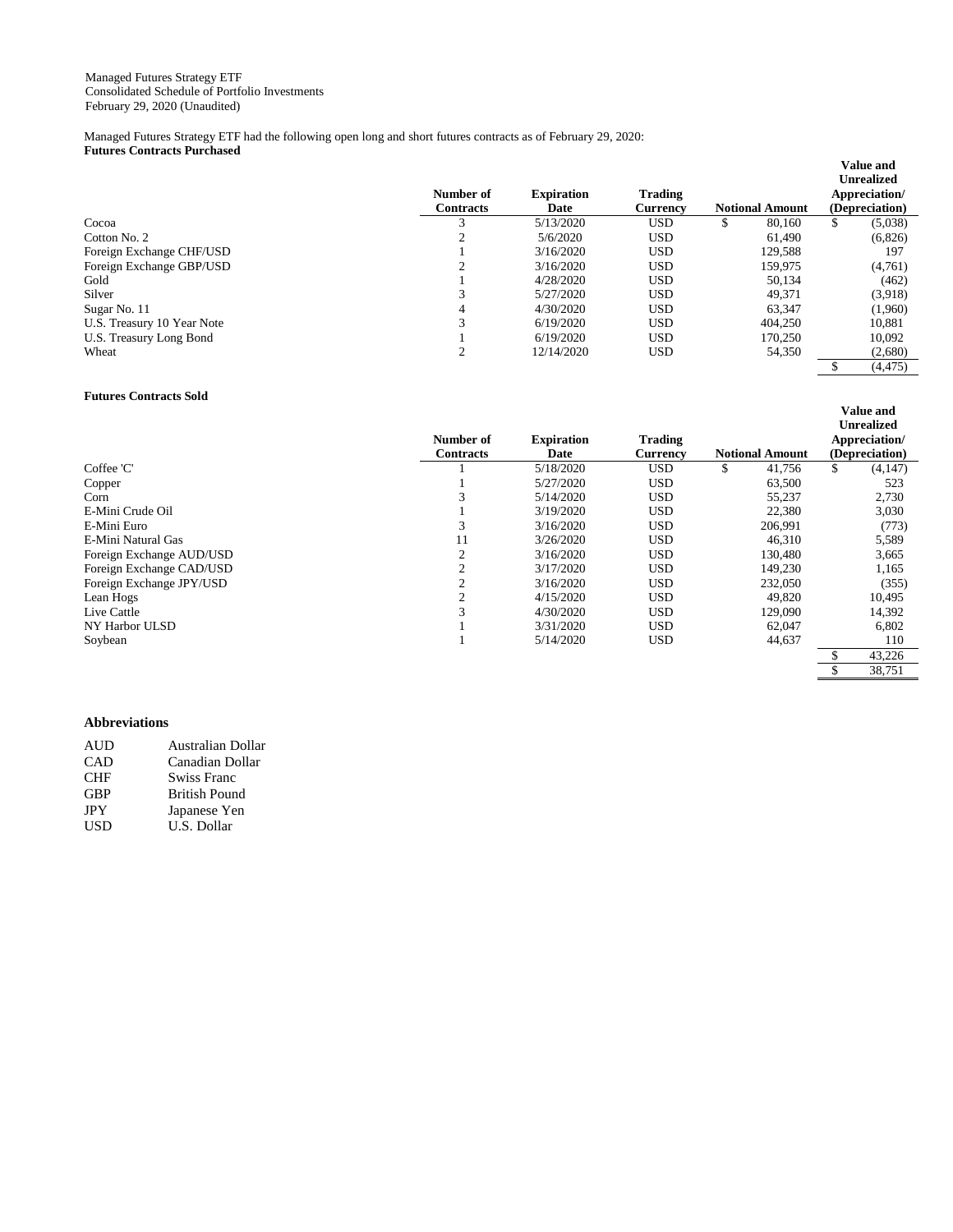Merger ETF Schedule of Portfolio Investments February 29, 2020 (Unaudited)

| <b>Investments</b>                                                  | <b>Shares</b> | Value (\$)         |  |  |
|---------------------------------------------------------------------|---------------|--------------------|--|--|
| <b>COMMON STOCKS - 87.9%</b>                                        |               |                    |  |  |
| <b>Auto Components - 2.6%</b>                                       |               |                    |  |  |
| Delphi Technologies plc*                                            | 9,028         | 127,475            |  |  |
| Biotechnology - 2.9%                                                |               |                    |  |  |
| Ra Pharmaceuticals, Inc.*                                           | 2,986         | 139,625            |  |  |
| Capital Markets - 7.7%                                              |               |                    |  |  |
| E*TRADE Financial Corp.                                             | 2,600         | 119,028            |  |  |
| Legg Mason, Inc.                                                    | 2,810         | 139,994            |  |  |
| TD Ameritrade Holding Corp.                                         | 2,670         | 112,754<br>371,776 |  |  |
| <b>Commercial Services &amp; Supplies - 2.9%</b>                    |               |                    |  |  |
| Advanced Disposal Services, Inc.*                                   | 4,214         | 139,315            |  |  |
|                                                                     |               |                    |  |  |
| <b>Communications Equipment - 3.9%</b>                              |               |                    |  |  |
| Acacia Communications, Inc.*                                        | 2,747         | 188,197            |  |  |
|                                                                     |               |                    |  |  |
| <b>Diversified Financial Services - 2.8%</b><br><b>FGL Holdings</b> |               |                    |  |  |
|                                                                     | 11,675        | 133,562            |  |  |
| <b>Diversified Telecommunication Services - 3.5%</b>                |               |                    |  |  |
| Zayo Group Holdings, Inc.*                                          | 4,797         | 167,847            |  |  |
|                                                                     |               |                    |  |  |
| <b>Electric Utilities - 2.9%</b>                                    |               |                    |  |  |
| El Paso Electric Co.                                                | 2,055         | 139,473            |  |  |
|                                                                     |               |                    |  |  |
| <b>Electrical Equipment - 3.3%</b><br>OSRAM Licht AG*               | 3,128         | 161,090            |  |  |
|                                                                     |               |                    |  |  |
| Electronic Equipment, Instruments & Components - 11.6%              |               |                    |  |  |
| Fitbit, Inc., Class A*                                              | 19,678        | 125,742            |  |  |
| Ingenico Group SA                                                   | 1,045         | 147,607            |  |  |
| KEMET Corp.                                                         | 5,329         | 138,980            |  |  |
| Tech Data Corp.*                                                    | 1,056         | 150,364<br>562,693 |  |  |
| Health Care Equipment & Supplies - 3.0%                             |               |                    |  |  |
| Wright Medical Group NV*                                            | 4,716         | 142,659            |  |  |
|                                                                     |               | 142,659            |  |  |
| Hotels, Restaurants & Leisure - 6.1%                                |               |                    |  |  |
| Caesars Entertainment Corp.*                                        | 11,226        | 142,683            |  |  |
| Stars Group, Inc. (The)*                                            | 6,712         | 153,817            |  |  |
| IT Services - 5.5%                                                  |               | 296,500            |  |  |
| Altran Technologies SA                                              | 8,370         | 134,258            |  |  |
| InterXion Holding NV*                                               | 1,551         | 131,664            |  |  |
|                                                                     |               | 265,922            |  |  |
| Metals & Mining - 2.1%                                              |               |                    |  |  |
| AK Steel Holding Corp.*                                             | 44,161        | 102,012            |  |  |
|                                                                     |               |                    |  |  |
| Oil, Gas & Consumable Fuels - 2.9%                                  |               |                    |  |  |
| Tallgrass Energy LP, Class A                                        | 6,315         | 139,372            |  |  |
| <b>Pharmaceuticals - 3.5%</b>                                       |               |                    |  |  |
| Allergan plc                                                        | 886           | 168,934            |  |  |
|                                                                     |               |                    |  |  |
| Real Estate Management & Development - 3.4%                         |               |                    |  |  |
| Unizo Holdings Co. Ltd.                                             | 2,970         | 163,287            |  |  |

| Investments                                                                                                                                                                                                                                                                                                                                                                                                                                                                                                                                                                                                                                                                 | <b>Shares</b>              | Value (\$)                       |
|-----------------------------------------------------------------------------------------------------------------------------------------------------------------------------------------------------------------------------------------------------------------------------------------------------------------------------------------------------------------------------------------------------------------------------------------------------------------------------------------------------------------------------------------------------------------------------------------------------------------------------------------------------------------------------|----------------------------|----------------------------------|
| Semiconductors & Semiconductor Equipment - 2.9%<br>Cypress Semiconductor Corp.                                                                                                                                                                                                                                                                                                                                                                                                                                                                                                                                                                                              | 6,109                      | 141,057                          |
| Software - 8.7%                                                                                                                                                                                                                                                                                                                                                                                                                                                                                                                                                                                                                                                             |                            |                                  |
| ForeScout Technologies, Inc.*                                                                                                                                                                                                                                                                                                                                                                                                                                                                                                                                                                                                                                               | 4,275                      | 139,108                          |
| LogMeIn, Inc.                                                                                                                                                                                                                                                                                                                                                                                                                                                                                                                                                                                                                                                               | 1,624                      | 138,422                          |
| <b>RIB Software SE</b>                                                                                                                                                                                                                                                                                                                                                                                                                                                                                                                                                                                                                                                      | 4,510                      | 144,286                          |
|                                                                                                                                                                                                                                                                                                                                                                                                                                                                                                                                                                                                                                                                             |                            | 421,816                          |
| <b>Specialty Retail - 2.9%</b><br>Tiffany & Co.                                                                                                                                                                                                                                                                                                                                                                                                                                                                                                                                                                                                                             | 1,037                      | 138,533                          |
| <b>Trading Companies &amp; Distributors - 2.8%</b><br>Aircastle Ltd.                                                                                                                                                                                                                                                                                                                                                                                                                                                                                                                                                                                                        | 4,290                      | 136,636                          |
| TOTAL COMMON STOCKS<br>(Cost \$4,253,627)                                                                                                                                                                                                                                                                                                                                                                                                                                                                                                                                                                                                                                   |                            |                                  |
|                                                                                                                                                                                                                                                                                                                                                                                                                                                                                                                                                                                                                                                                             |                            | 4,247,781                        |
| Investments                                                                                                                                                                                                                                                                                                                                                                                                                                                                                                                                                                                                                                                                 | Number of<br><b>Rights</b> | Value (\$)                       |
| <b>RIGHTS - 0.1%</b>                                                                                                                                                                                                                                                                                                                                                                                                                                                                                                                                                                                                                                                        |                            |                                  |
| Chemicals - 0.1%<br>Schulman A, Inc., CVR*(a)(b)<br>$(Cost$ \$–)                                                                                                                                                                                                                                                                                                                                                                                                                                                                                                                                                                                                            | 4,250                      | 2,223                            |
|                                                                                                                                                                                                                                                                                                                                                                                                                                                                                                                                                                                                                                                                             | Principal                  |                                  |
| Investments                                                                                                                                                                                                                                                                                                                                                                                                                                                                                                                                                                                                                                                                 | Amount (\$)                | Value (\$)                       |
| <b>SHORT-TERM INVESTMENTS - 10.4%</b>                                                                                                                                                                                                                                                                                                                                                                                                                                                                                                                                                                                                                                       |                            |                                  |
| REPURCHASE AGREEMENTS(c) - 10.4%<br>Repurchase Agreements with various<br>counterparties, rates 1.58% -<br>1.59%, dated 2/28/2020, due<br>3/2/2020, total to be received                                                                                                                                                                                                                                                                                                                                                                                                                                                                                                    |                            |                                  |
| \$504,903<br>(Cost \$504,837)                                                                                                                                                                                                                                                                                                                                                                                                                                                                                                                                                                                                                                               | 504,837                    | 504,837                          |
| Total Investments - 98.4%<br>(Cost \$4,758,464)<br><b>Other Assets Less Liabilities - 1.6%</b><br><b>Net Assets - 100.0%</b>                                                                                                                                                                                                                                                                                                                                                                                                                                                                                                                                                |                            | 4,754,841<br>78,748<br>4,833,589 |
| *<br>Non-income producing security.<br>Security fair valued as of February 29, 2020 in accordance with<br>(a)<br>procedures approved by the Board of Trustees. Total value of all<br>such securities at February 29, 2020 amounted to \$2,223, which<br>represents approximately 0.05% of net assets of the Fund.<br>Illiquid security.<br>(b)<br>(c)<br>The Fund invests in Repurchase Agreements jointly with other<br>funds in the Trust. See "Repurchase Agreements" in the Notes<br>to Schedules of Portfolio of Investments to view the details of<br>each individual agreement and counterparty as well as a<br>description of the securities subject to repurchase. |                            |                                  |

# **Abbreviations**

Contingent Value Rights - No defined expiration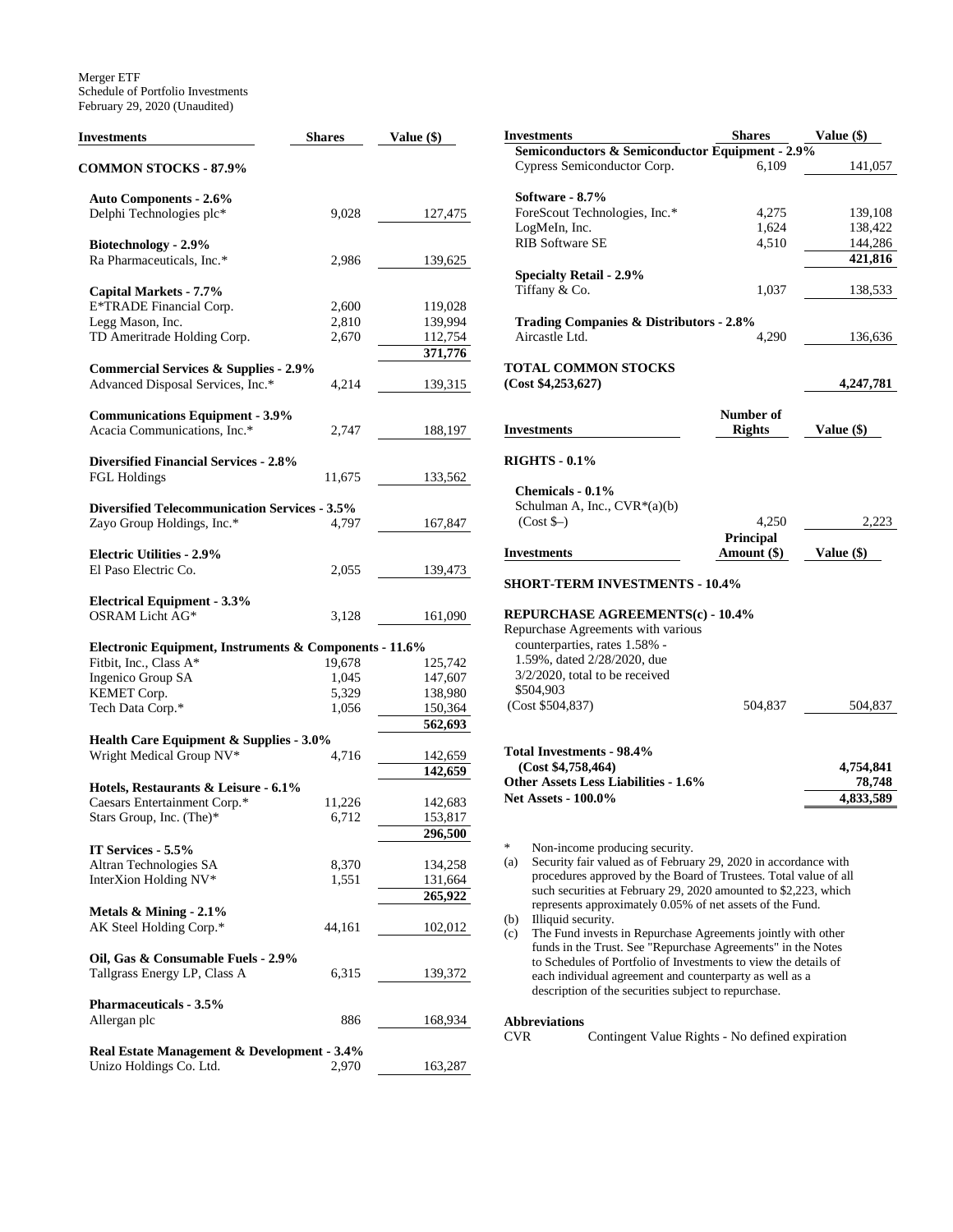# **Forward Currency Contracts**

Merger ETF had the following open forward currency contracts as of February 29, 2020:

| <b>Currency</b>               | <b>Counterparty</b>         | <b>Delivery</b><br>Date | Foreign<br><b>Currency</b><br>to Receive<br>(Pay) | U.S.<br><b>Dollars</b> to<br>Receive<br>(Pay) | <b>Market</b><br><b>Value</b> | <b>Net</b><br><b>Unrealized</b><br>Appreciation/<br>(Depreciation) |
|-------------------------------|-----------------------------|-------------------------|---------------------------------------------------|-----------------------------------------------|-------------------------------|--------------------------------------------------------------------|
| U.S. Dollar vs. Canadian      |                             |                         |                                                   |                                               |                               |                                                                    |
| Dollar                        | Goldman Sachs International | 05/12/20                | (381,000)                                         | \$288,062                                     | \$283,844 \$                  | 4,218                                                              |
| U.S. Dollar vs. Euro          | Goldman Sachs International | 0.5/12/20               | (265,000)                                         | 295.299                                       | 293,775                       | 1,524                                                              |
| U.S. Dollar vs. British Pound | Goldman Sachs International | 05/12/20                | (238,000)                                         | 314.259                                       | 305,694                       | 8,565                                                              |
| <b>Total Appreciation</b>     |                             |                         |                                                   |                                               |                               | 14,307                                                             |
| U.S. Dollar vs. Canadian      |                             |                         |                                                   |                                               |                               |                                                                    |
| Dollar                        | Goldman Sachs International | 0.5/12/20               | 168,000                                           | \$(126, 665)                                  | $$125,159$ \, \$              | (1,506)                                                            |
| U.S. Dollar vs. British Pound | Goldman Sachs International | 0.5/12/20               | 238,000                                           | (308, 239)                                    | 305.692                       | (2,547)                                                            |
| U.S. Dollar vs. Euro          | Goldman Sachs International | 05/12/20                | (416,000)                                         | 457,637                                       | 461.171                       | (3,534)                                                            |
| U.S. Dollar vs. Japanese Yen  | Goldman Sachs International | 05/12/20                | (16,543,000)                                      | 153,267                                       | 153,947                       | (680)                                                              |
| <b>Total Depreciation</b>     |                             |                         |                                                   |                                               |                               | (8,267)                                                            |
|                               |                             |                         |                                                   |                                               |                               | 6.040                                                              |

#### **Swap Agreements**

Merger ETF had the following open non-exchange traded total return swap agreements as of February 29, 2020:

| <b>Notional</b><br>Amount (\$) | <b>Termination</b><br>Date <sup>1</sup> | Counterparty     | <b>Rate Paid</b><br>$(Received)^2$ | Underlying<br><b>Instrument</b>                            | <b>Value and</b><br><b>Unrealized</b><br>Appreciation/<br>(Depreciation)<br>\$) |
|--------------------------------|-----------------------------------------|------------------|------------------------------------|------------------------------------------------------------|---------------------------------------------------------------------------------|
|                                |                                         |                  |                                    | S&P Merger                                                 |                                                                                 |
|                                |                                         |                  |                                    | Arbitrage Index (short)<br>exposure to                     |                                                                                 |
| (4,769)                        | 11/9/2021                               | Citibank NA      | (0.87)%                            | Acquirers $)^3$                                            | 49                                                                              |
|                                |                                         |                  |                                    | S&P Merger                                                 |                                                                                 |
| 6,062                          | 11/9/2021                               | Citibank NA      | 2.02%                              | Arbitrage Index (long<br>exposure to Targets) <sup>4</sup> | 92                                                                              |
|                                |                                         |                  |                                    | S&P Merger                                                 |                                                                                 |
|                                |                                         |                  |                                    | Arbitrage Index (short                                     |                                                                                 |
|                                |                                         |                  |                                    | exposure to                                                |                                                                                 |
| (1,066,588)                    | 11/6/2020                               | Societe Generale | $(0.97)$ %                         | Acquirers $)^3$<br>S&P Merger                              | (130, 434)                                                                      |
|                                |                                         |                  |                                    | Arbitrage Index (long                                      |                                                                                 |
| 72,748                         | 11/9/2021                               | Societe Generale | 2.12%                              | exposure to Targets $)^4$                                  | 36,073                                                                          |
| (992, 547)                     |                                         |                  |                                    |                                                            | (94,220)                                                                        |
|                                |                                         |                  |                                    | <b>Total Unrealized</b>                                    |                                                                                 |
|                                |                                         |                  |                                    | Appreciation                                               | 36,214                                                                          |
|                                |                                         |                  |                                    | <b>Total Unrealized</b>                                    |                                                                                 |
|                                |                                         |                  |                                    | Depreciation                                               | (130, 434)                                                                      |

<sup>1</sup> Agreements may be terminated at will by either party without penalty. Payment is due at termination/maturity.

 $2<sup>2</sup>$  Reflects the floating financing rate, as of February 29, 2020, on the notional amount of the swap agreement paid to the counterparty or received from the counterparty, excluding any commissions. This amount is included as part of the unrealized appreciation/(depreciation).

Certain underlying short component disclosures related to this index may be found on the website at www.proshares.com/media/Merger\_Acquirers\_February.pdf.

4 See the Common Stocks section of the preceding Schedule of Portfolio Investments for the representative long components of the underlying reference instrument and their relative weightings.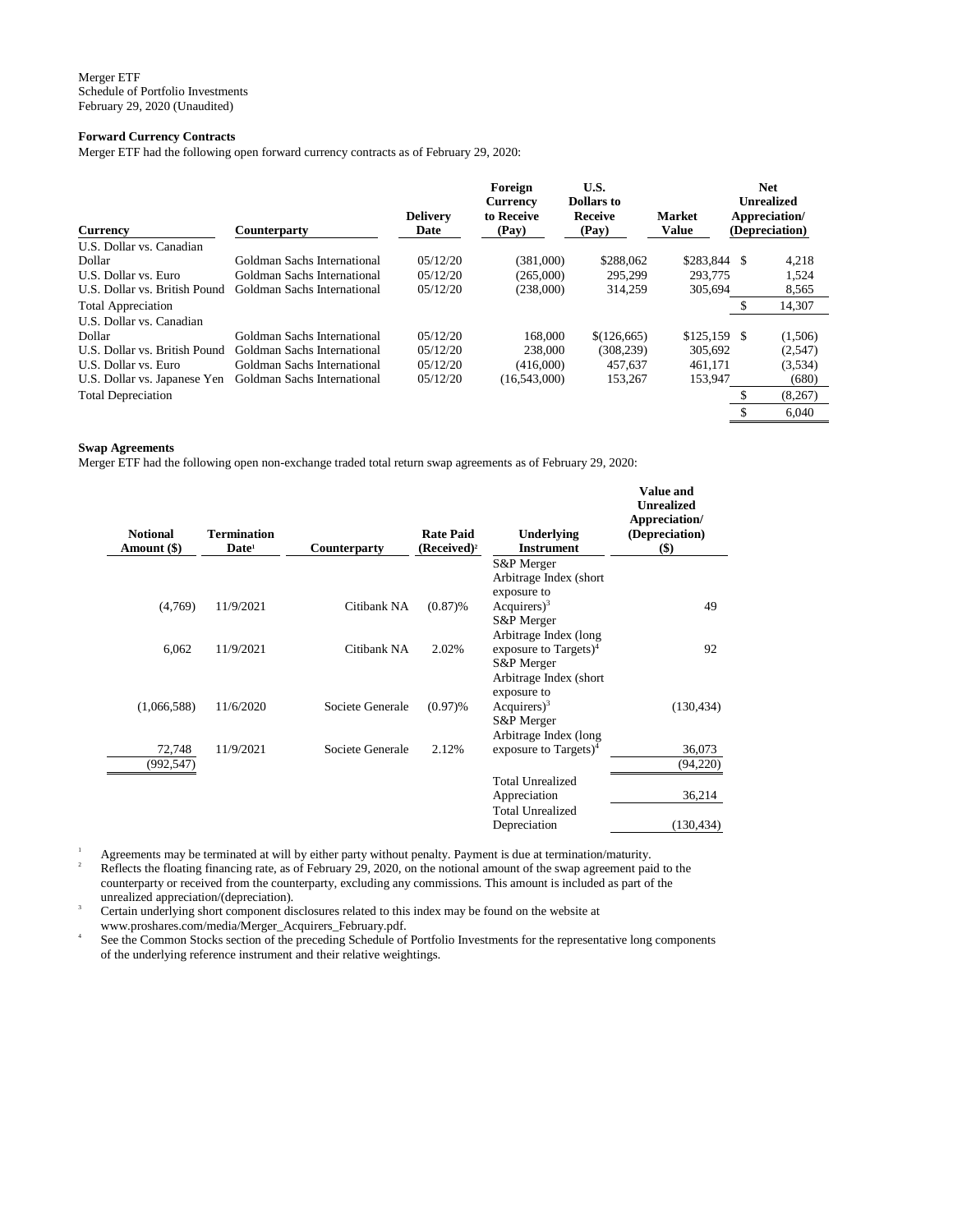Merger ETF Schedule of Portfolio Investments February 29, 2020 (Unaudited)

Merger ETF invested, as a percentage of net assets, in the following countries as of February 29, 2020:

| <b>United States</b> | 66.5%  |
|----------------------|--------|
| Germany              | 6.3%   |
| France               | 5.9%   |
| Japan                | 3.4%   |
| Canada               | 3.2%   |
| Netherlands          | 2.7%   |
| Other $1$            | 12.0%  |
|                      | 100.0% |

1 Includes any non-equity securities and net other assets (liabilities).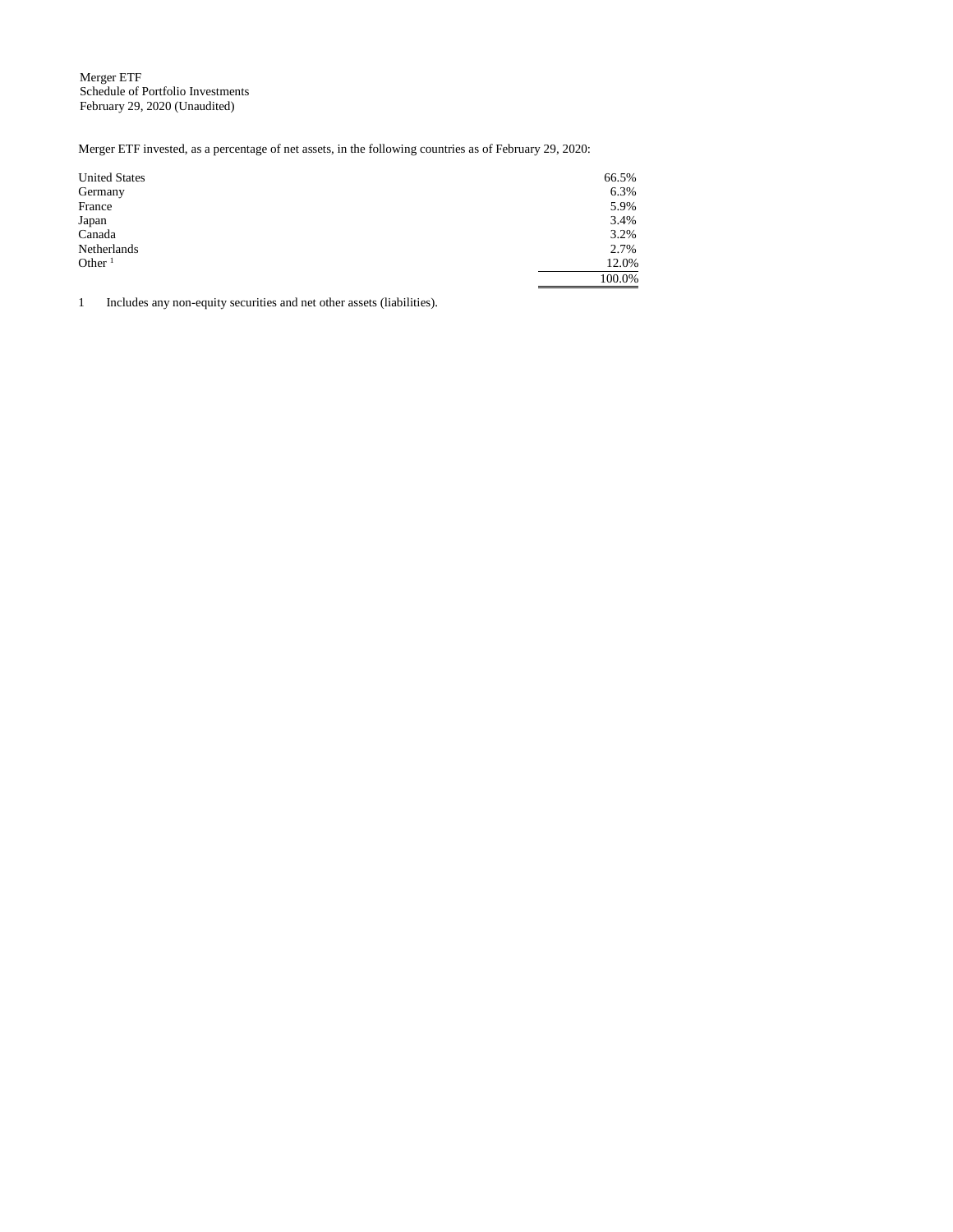| <b>Investments</b>                                 | <b>Shares</b>                   | Value (\$) |  |  |
|----------------------------------------------------|---------------------------------|------------|--|--|
| <b>EXCHANGE TRADED FUNDS - 100.0%</b>              |                                 |            |  |  |
| ProShares DJ Brookfield                            |                                 |            |  |  |
| Global Infrastructure                              |                                 |            |  |  |
| ETF(a)(b)                                          | 32,391                          | 1,413,057  |  |  |
| ProShares Global Listed                            |                                 |            |  |  |
| Private Equity ETF(a)                              | 28,208                          | 876,987    |  |  |
| ProShares Hedge Replication                        |                                 |            |  |  |
| ETF(a)(b)                                          | 39,329                          | 1,782,784  |  |  |
| <b>ProShares Inflation</b>                         |                                 |            |  |  |
| Expectations ETF(a)                                | 6,826                           | 172,664    |  |  |
| <b>ProShares Managed Futures</b>                   |                                 |            |  |  |
| Strategy $ETF(a)$                                  | 18,803                          | 729,744    |  |  |
| ProShares Merger ETF(a)                            | 43,589                          | 1,682,099  |  |  |
| ProShares RAFITM                                   |                                 |            |  |  |
| Long/Short(a)                                      | 19,037                          | 635,360    |  |  |
| <b>TOTAL EXCHANGE TRADED FUNDS</b>                 |                                 |            |  |  |
| (Cost \$7,358,822)                                 |                                 | 7,292,695  |  |  |
| <b>SECURITIES LENDING REINVESTMENTS(c) - 19.7%</b> |                                 |            |  |  |
| <b>INVESTMENT COMPANIES - 19.7%</b>                |                                 |            |  |  |
| BlackRock Liquidity FedFund, Institutional Class   |                                 |            |  |  |
| 1.49% (Cost \$1,439,056)                           | 1,439,056                       | 1,439,056  |  |  |
| <b>Investments</b>                                 | <b>Principal</b><br>Amount (\$) | Value (\$) |  |  |
| <b>SHORT-TERM INVESTMENTS - 0.2%</b>               |                                 |            |  |  |
| <b>REPURCHASE AGREEMENTS(d) - 0.2%</b>             |                                 |            |  |  |
| Repurchase Agreements with various                 |                                 |            |  |  |
| counterparties, rates 1.58% -                      |                                 |            |  |  |
| 1.59%, dated 2/28/2020, due                        |                                 |            |  |  |
| $3/2/2020$ , total to be received                  |                                 |            |  |  |
| \$13,466                                           |                                 |            |  |  |
| (Cost \$13,465)                                    | 13,465                          | 13,465     |  |  |
|                                                    |                                 |            |  |  |
| <b>Total Investments - 119.9%</b>                  |                                 |            |  |  |
| (Cost \$8.811.343)                                 |                                 | 8 745 216  |  |  |

| 8,745,216   |
|-------------|
| (1,448,732) |
| 7.296.484   |
|             |

- (a) Affiliated company as defined under the Investment Company Act of 1940.
- (b) The security or a portion of this security is on loan at February 29, 2020. The total value of securities on loan at February 29, 2020 was \$1,394,816, collateralized in the form of cash with a value of \$1,439,056 that was reinvested in the securities shown in the Securities Lending Reinvestment section of the Schedule of Investments.
- (c) The security was purchased with cash collateral held from securities on loan at February 29, 2020. The total value of securities purchased was \$1,439,056.
- (d) The Fund invests in Repurchase Agreements jointly with other funds in the Trust. See "Repurchase Agreements" in the Notes to Schedules of Portfolio of Investments to view the details of each individual agreement and counterparty as well as a description of the securities subject to repurchase.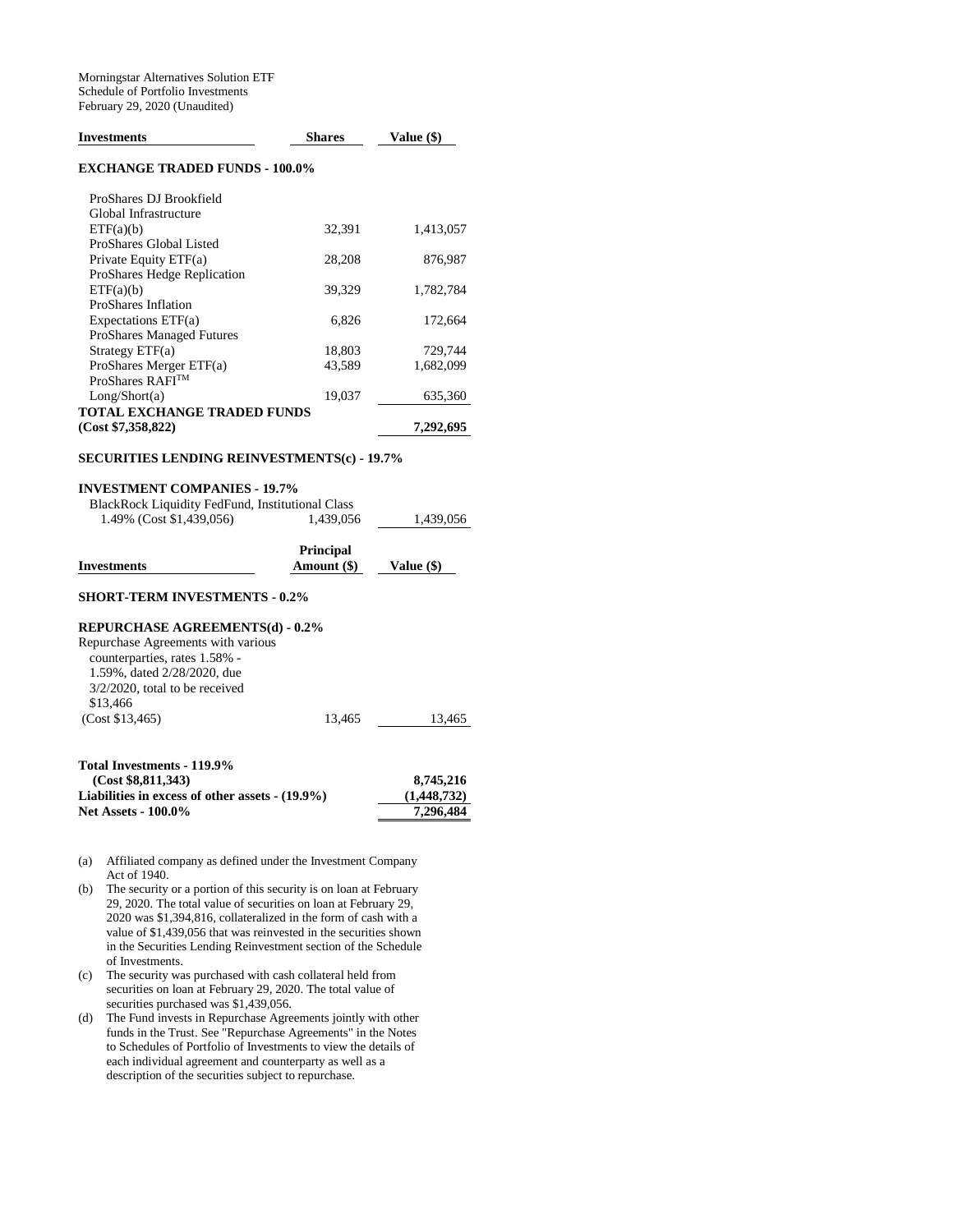*Investment in a company which was affiliated for the period ending February 29, 2020, was as follows:*

| <b>Exchange Traded</b><br>Value<br><b>May 31, 2019</b><br>Funds | Purchases at<br>Cost | Sales at<br>Value | <b>Shares</b><br><b>February 29, 2020</b> | Value<br><b>February 29, 2020</b> | Change in<br><b>Unrealized</b><br>Appreciation<br>(Depreciation) | <b>Dividend</b><br><b>Income</b> | <b>Net Realized</b><br>Gain / (Loss) |
|-----------------------------------------------------------------|----------------------|-------------------|-------------------------------------------|-----------------------------------|------------------------------------------------------------------|----------------------------------|--------------------------------------|
| ProShares DJ Brookfield                                         |                      |                   |                                           |                                   |                                                                  |                                  |                                      |
| Global                                                          |                      |                   |                                           |                                   |                                                                  |                                  |                                      |
| 973,414<br>\$<br><b>Infrastructure ETF</b>                      | 548,472<br>\$        | \$<br>76,501      | 32,391                                    | \$<br>1,413,057                   | (33, 488)<br>\$                                                  | 31,598<br>\$                     | 1,160<br>\$.                         |
| ProShares Global Listed                                         |                      |                   |                                           |                                   |                                                                  |                                  |                                      |
| 110,381<br>Private Equity ETF                                   | 892,616              | 38,733            | 28,208                                    | 876,987                           | (86,309)                                                         | 53,946                           | (968)                                |
| ProShares Hedge                                                 |                      |                   |                                           |                                   |                                                                  |                                  |                                      |
| <b>Replication ETF</b><br>1,199,242                             | 583,654              | 12,580            | 39,329                                    | 1,782,784                         | 11,927                                                           | 11,724                           | 541                                  |
| ProShares Inflation                                             |                      |                   |                                           |                                   |                                                                  |                                  |                                      |
| 143,720<br><b>Expectations ETF</b>                              | 51,345               | 10,609            | 6,826                                     | 172,664                           | (10,980)                                                         | 2,906                            | (812)                                |
| ProShares Managed                                               |                      |                   |                                           |                                   |                                                                  |                                  |                                      |
| <b>Futures Strategy</b>                                         |                      |                   |                                           |                                   |                                                                  |                                  |                                      |
| <b>ETF</b><br>1,340,718                                         | 273,276              | 863,047           | 18,803                                    | 729,744                           | (5,399)                                                          | 9,632                            | (15,804)                             |
| <b>ProShares Merger ETF</b><br>1,990,503                        | 219,310              | 578,197           | 43,589                                    | .682,099                          | 44,852                                                           | 11,975                           | 5,631                                |
| ProShares RAFI™                                                 |                      |                   |                                           |                                   |                                                                  |                                  |                                      |
| Long/Short<br>892,220                                           | 378,763              | 607,778           | 19,037                                    | 635,360                           | 21,731                                                           | 8,532                            | (49, 576)                            |
| 6,650,198                                                       | 2,947,436            | 2,187,445         | 188,183                                   | 7,292,695                         | (57,666)                                                         | \$130,313                        | (59, 828)                            |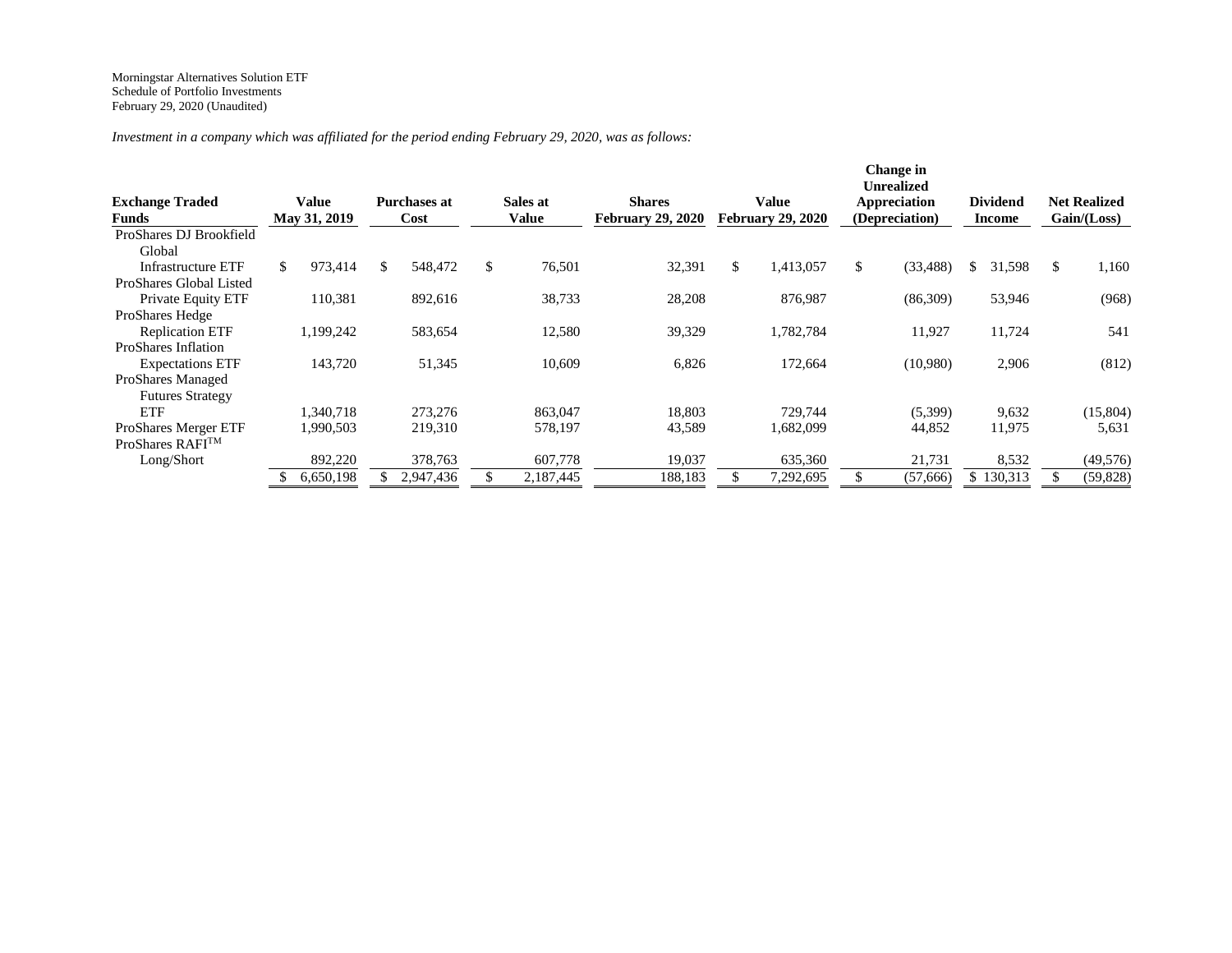MSCI EAFE Dividend Growers ETF Schedule of Portfolio Investments February 29, 2020 (Unaudited)

| <b>Investments</b>                                         | <b>Shares</b> | Value (\$) | <b>Investments</b>                                   | <b>Shares</b> | Value (\$)             |
|------------------------------------------------------------|---------------|------------|------------------------------------------------------|---------------|------------------------|
|                                                            |               |            | Sundrug Co. Ltd.                                     | 54,630        | 1,709,324              |
| <b>COMMON STOCKS - 99.5%</b>                               |               |            |                                                      |               | 3,213,464              |
|                                                            |               |            | Food Products - 4.6%<br>Associated British Foods plc | 48,593        | 1,399,630              |
| Aerospace & Defense - 3.4%                                 | 199,179       | 1,547,839  | Chocoladefabriken Lindt &                            |               |                        |
| <b>BAE</b> Systems plc                                     | 200,374       | 1,387,182  | Spruengli AG, Class PC                               | 191           | 1,485,852              |
| Meggitt plc<br>Safran SA                                   | 10,662        |            | Kerry Group plc, Class A                             | 12,579        | 1,589,001              |
|                                                            |               | 1,453,419  | Nestle SA (Registered)                               | 15,070        |                        |
|                                                            |               | 4,388,440  |                                                      |               | 1,538,994<br>6,013,477 |
| Air Freight & Logistics - 1.1%<br><b>DSV PANALPINA A/S</b> | 14,774        | 1,480,625  | Gas Utilities - 3.6%                                 |               |                        |
|                                                            |               |            | APA Group                                            | 216,667       | 1,500,336              |
|                                                            |               |            | Enagas SA                                            | 60,434        | 1,553,379              |
| <b>Auto Components - 1.2%</b>                              |               |            |                                                      |               |                        |
| Koito Manufacturing Co. Ltd.                               | 38,979        | 1,539,429  | Hong Kong & China Gas Co. Ltd.                       | 847,571       | 1,631,398<br>4,685,113 |
|                                                            |               |            |                                                      |               |                        |
| <b>Banks</b> - 1.2%                                        |               |            | Health Care Equipment & Supplies - 3.6%              |               |                        |
| Skandinaviska Enskilda Banken                              |               |            | Asahi Intecc Co. Ltd.                                | 65,316        | 1,565,913              |
| AB, Class A                                                | 159,619       | 1,505,457  | Coloplast A/S, Class B                               | 11,650        | 1,549,417              |
|                                                            |               |            | Sysmex Corp.                                         | 24,454        | 1,568,602              |
| Beverages - 2.2%                                           |               |            |                                                      |               | 4,683,932              |
| Asahi Group Holdings Ltd.                                  | 38,362        | 1,475,940  | Health Care Providers & Services - 5.6%              |               |                        |
| Diageo plc                                                 | 40,829        | 1,442,233  | Alfresa Holdings Corp.                               | 82,942        | 1,457,915              |
|                                                            |               | 2,918,173  | Fresenius Medical Care AG & Co.                      |               |                        |
| <b>Building Products - 1.2%</b>                            |               |            | <b>KGaA</b>                                          | 20.670        | 1,573,908              |
| Kingspan Group plc                                         | 24,953        | 1,563,719  | Fresenius SE & Co. KGaA                              | 31,493        | 1,467,283              |
|                                                            |               |            | Ramsay Health Care Ltd.                              | 31,298        | 1,372,400              |
| Capital Markets - 2.2%                                     |               |            | Ryman Healthcare Ltd.                                | 151,715       | 1,435,044              |
| Partners Group Holding AG                                  | 1,712         | 1,469,778  |                                                      |               | 7,306,550              |
| St James's Place plc                                       | 109,898       | 1,425,485  | Hotels, Restaurants & Leisure - 3.3%                 |               |                        |
|                                                            |               | 2,895,263  | Carnival plc                                         | 41,154        | 1,279,982              |
| Chemicals - 3.4%                                           |               |            | Compass Group plc                                    | 65,232        | 1,425,203              |
| Croda International plc                                    | 24,976        | 1,452,810  | Flutter Entertainment plc                            | 14,710        | 1,550,864              |
| FUCHS PETROLUB SE                                          |               |            |                                                      |               | 4,256,049              |
| (Preference)                                               | 37,571        | 1,424,636  | <b>Household Durables - 3.7%</b>                     |               |                        |
| Novozymes A/S, Class B                                     | 29,833        | 1,504,553  | Rinnai Corp.                                         | 23,559        | 1,609,696              |
|                                                            |               | 4,381,999  | <b>SEB SA</b>                                        | 12,930        | 1,692,993              |
| <b>Diversified Financial Services - 5.7%</b>               |               |            | Sekisui Chemical Co. Ltd.                            | 100,300       | 1,496,154              |
| Eurazeo SE                                                 | 23,245        | 1,547,328  |                                                      |               | 4,798,843              |
| Groupe Bruxelles Lambert SA                                | 16,304        | 1,466,399  | <b>Industrial Conglomerates - 1.2%</b>               |               |                        |
| L E Lundbergforetagen AB, Class                            |               |            | Jardine Strategic Holdings Ltd.                      | 52,680        | 1,512,443              |
| B                                                          | 36,170        | 1,481,108  |                                                      |               |                        |
| Mitsubishi UFJ Lease & Finance                             |               |            | <b>Insurance - 3.2%</b>                              |               |                        |
| Co. Ltd.                                                   | 265,173       | 1,516,820  | Legal & General Group plc                            | 402,146       | 1,335,519              |
| Tokyo Century Corp.                                        | 35,547        | 1,476,388  | Prudential plc                                       | 85,815        | 1,388,778              |
|                                                            |               | 7,488,043  | Sampo OYJ, Class A                                   | 37,196        | 1,506,841              |
| <b>Diversified Telecommunication Services - 1.1%</b>       |               |            |                                                      |               | 4,231,138              |
| Telenor ASA                                                | 94,147        | 1,494,436  | Interactive Media & Services - 1.1%                  |               |                        |
|                                                            |               |            | REA Group Ltd.                                       | 21,979        | 1,393,289              |
| <b>Electric Utilities - 3.5%</b>                           |               |            |                                                      |               |                        |
| CK Infrastructure Holdings Ltd.                            | 233,621       | 1,591,838  | Life Sciences Tools & Services - 1.2%                |               |                        |
| Red Electrica Corp. SA                                     | 78,986        | 1,504,890  | Sartorius Stedim Biotech                             | 8,275         | 1,560,697              |
| SSE plc                                                    | 75,320        | 1,470,993  |                                                      |               |                        |
|                                                            |               | 4,567,721  | Machinery - 3.4%                                     |               |                        |
| Electronic Equipment, Instruments & Components - 2.3%      |               |            | Kurita Water Industries Ltd.                         | 56,982        | 1,476,519              |
| Halma plc                                                  | 57,671        | 1,420,963  | Spirax-Sarco Engineering plc                         | 13,791        | 1,478,800              |
| Hexagon AB, Class B                                        | 28,804        | 1,522,927  | Techtronic Industries Co. Ltd.                       | 188,404       | 1,524,290              |
|                                                            |               | 2,943,890  |                                                      |               | 4,479,609              |
| Equity Real Estate Investment Trusts (REITs) - 2.3%        |               |            | <b>Multiline Retail - 1.2%</b>                       |               |                        |
| Link REIT                                                  | 164,627       | 1,525,214  | Pan Pacific International Holdings                   |               |                        |
| Mirvac Group                                               | 750,760       | 1,471,520  | Corp.                                                | 94,458        | 1,565,762              |
|                                                            |               | 2,996,734  |                                                      |               |                        |
| Food & Staples Retailing - 2.5%                            |               |            | Multi-Utilities - 1.1%                               |               |                        |
| Koninklijke Ahold Delhaize NV                              | 64,652        | 1,504,140  | AGL Energy Ltd.                                      | 117,395       | 1,448,715              |
|                                                            |               |            |                                                      |               |                        |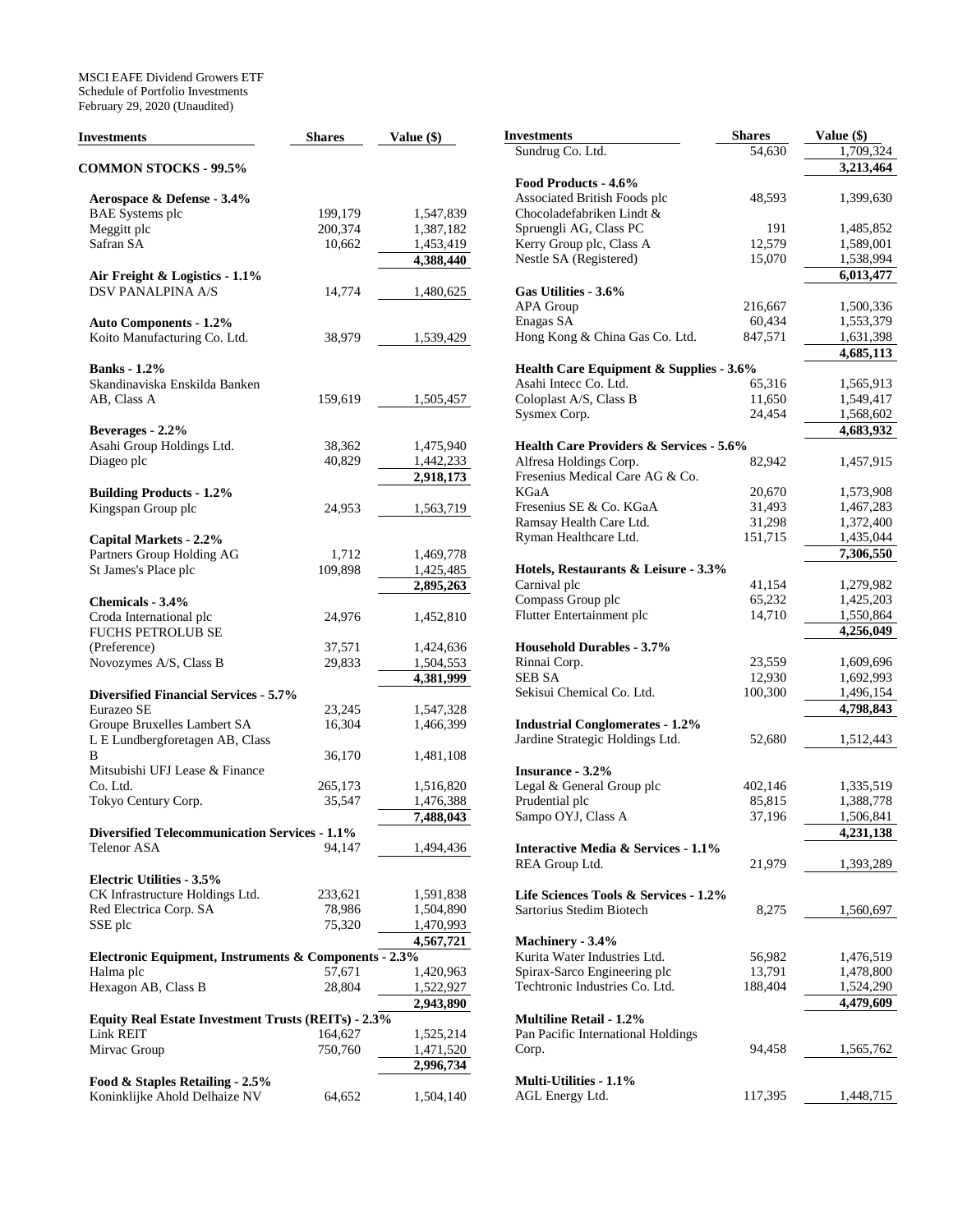MSCI EAFE Dividend Growers ETF Schedule of Portfolio Investments February 29, 2020 (Unaudited)

| <b>Investments</b>                                | <b>Shares</b> | Value (\$)  |
|---------------------------------------------------|---------------|-------------|
| Oil, Gas & Consumable Fuels - 1.0%                |               |             |
| Washington H Soul Pattinson &                     |               |             |
| Co. Ltd.                                          | 109,051       | 1,372,463   |
| <b>Personal Products - 2.3%</b>                   |               |             |
| Kobayashi Pharmaceutical Co. Ltd.                 | 21,195        | 1,542,491   |
| L'Oreal SA                                        | 5,697         | 1,508,146   |
|                                                   |               | 3,050,637   |
| <b>Pharmaceuticals - 5.7%</b>                     |               |             |
| Novartis AG (Registered)                          | 17,017        | 1,428,412   |
| Novo Nordisk A/S, Class B                         | 25,804        | 1,501,249   |
| Roche Holding AG                                  | 4,698         | 1,503,147   |
| Sanofi                                            | 16,310        | 1,503,666   |
| <b>UCB SA</b>                                     | 17,211        | 1,579,737   |
|                                                   |               | 7,516,211   |
| <b>Professional Services - 2.3%</b>               |               |             |
| Intertek Group plc                                | 21,570        | 1,451,957   |
| <b>Wolters Kluwer NV</b>                          | 22,153        | 1,613,828   |
|                                                   |               | 3,065,785   |
| Real Estate Management & Development - 1.1%       |               |             |
| Daito Trust Construction Co. Ltd.                 | 14,537        | 1,479,104   |
|                                                   |               |             |
| Road & Rail - 1.2%<br>MTR Corp. Ltd.              | 284,589       |             |
|                                                   |               | 1,601,328   |
| Software - 2.2%                                   |               |             |
| <b>AVEVA</b> Group plc                            | 24,190        | 1,355,799   |
| Micro Focus International plc                     | 161,360       | 1,526,621   |
|                                                   |               | 2,882,420   |
| <b>Specialty Retail - 2.2%</b>                    |               |             |
| JD Sports Fashion plc                             | 149,267       | 1,405,155   |
| USS Co. Ltd.                                      | 96,773        | 1,530,568   |
|                                                   |               | 2,935,723   |
| Textiles, Apparel & Luxury Goods - 4.5%           |               |             |
| <b>Burberry Group plc</b>                         | 64,128        | 1,350,707   |
| Cie Financiere Richemont SA                       |               |             |
| (Registered)                                      | 22,454        | 1,517,115   |
| EssilorLuxottica SA                               | 10,913        | 1,475,647   |
| <b>LVMH Moet Hennessy Louis</b>                   |               |             |
| Vuitton SE                                        | 3,738         | 1,522,713   |
|                                                   |               | 5,866,182   |
| <b>Tobacco - 1.1%</b>                             |               |             |
| Imperial Brands plc                               | 70,362        | 1,397,351   |
| Trading Companies & Distributors - 3.5%           |               |             |
| Ashtead Group plc                                 | 46,974        | 1,433,397   |
| Bunzl plc                                         | 66,376        | 1,585,425   |
| ITOCHU Corp.                                      | 70,244        | 1,602,982   |
|                                                   |               | 4,621,804   |
| <b>Transportation Infrastructure - 1.1%</b>       |               |             |
| <b>Transurban Group</b>                           | 152,847       | 1,463,439   |
|                                                   |               |             |
| <b>Wireless Telecommunication Services - 1.2%</b> |               |             |
| KDDI Corp.                                        | 53,653        | 1,521,076   |
|                                                   |               |             |
| <b>TOTAL COMMON STOCKS</b>                        |               |             |
| (Cost \$128, 210, 797)                            |               | 130,086,533 |

| Investments                                                                                                                                          | <b>Principal</b><br>Amount (\$) | Value (\$)            |
|------------------------------------------------------------------------------------------------------------------------------------------------------|---------------------------------|-----------------------|
| <b>SHORT-TERM INVESTMENTS - 0.4%</b>                                                                                                                 |                                 |                       |
| REPURCHASE AGREEMENTS(a) - 0.4%                                                                                                                      |                                 |                       |
| Repurchase Agreements with various<br>counterparties, rates 1.58% -<br>1.59%, dated 2/28/2020, due<br>$3/2/2020$ , total to be received<br>\$543,330 |                                 |                       |
| (Cost \$543,258)                                                                                                                                     | 543.258                         | 543,258               |
| Total Investments - 99.9%<br>(Cost \$128,754,055)<br>Other Assets Less Liabilities - 0.1%                                                            |                                 | 130,629,791<br>84,338 |
| <b>Net Assets - 100.0%</b>                                                                                                                           |                                 | 130,714,129           |

(a) The Fund invests in Repurchase Agreements jointly with other funds in the Trust. See "Repurchase Agreements" in the Notes to Schedules of Portfolio of Investments to view the details of each individual agreement and counterparty as well as a description of the securities subject to repurchase.

# **Abbreviations**

OYJ Public Limited Company<br>Preference A special type of equity in A special type of equity investment that shares in the earnings of the company, has limited voting rights, and may have a dividend preference. Preference shares may also have liquidation preference.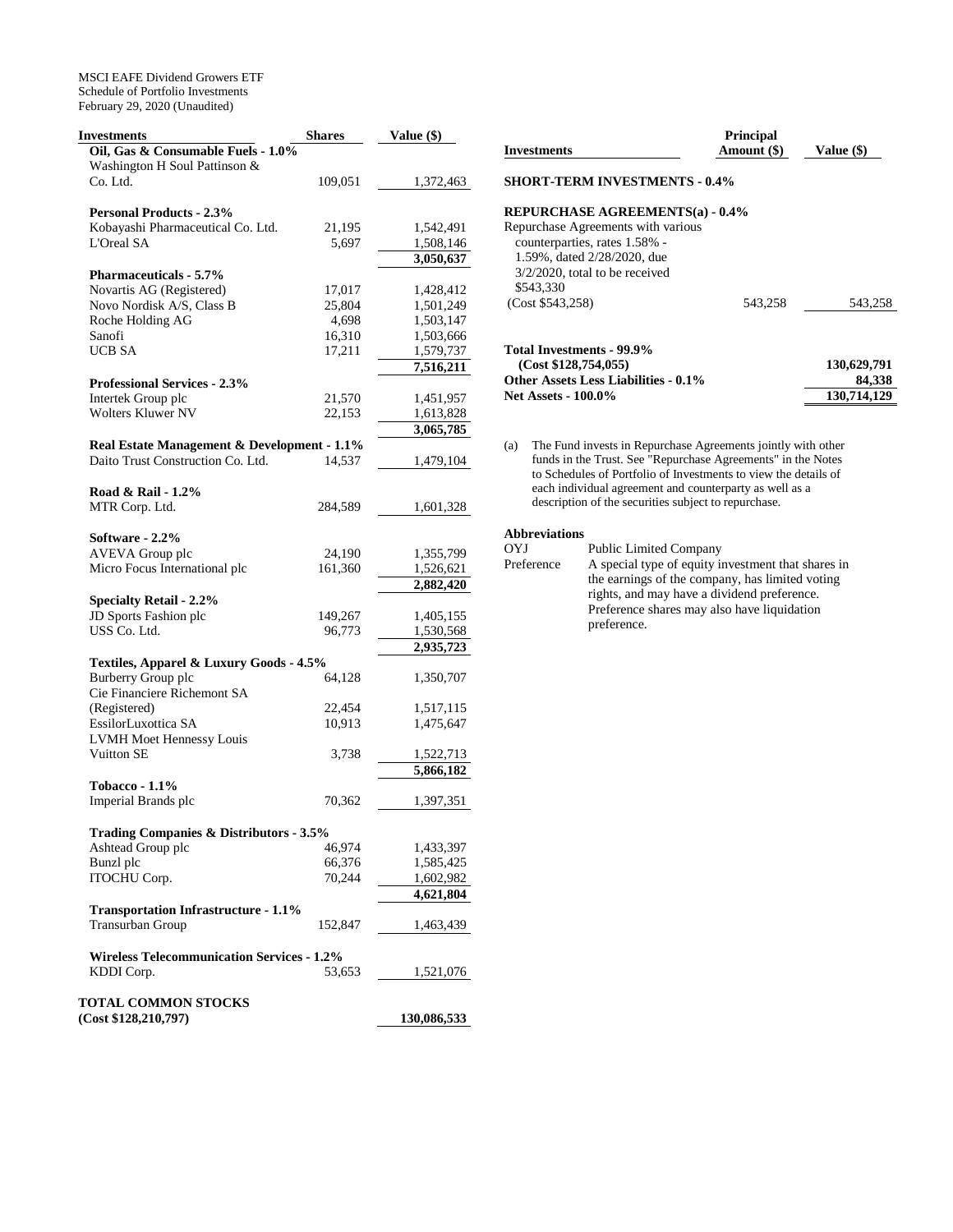MSCI EAFE Dividend Growers ETF Schedule of Portfolio Investments February 29, 2020 (Unaudited)

MSCI EAFE Dividend Growers ETF invested, as a percentage of net assets, in the following countries as of February 29, 2020:

| United Kingdom | 22.9%  |
|----------------|--------|
| Japan          | 20.0%  |
| France         | 9.4%   |
| Australia      | 7.7%   |
| Switzerland    | 6.8%   |
| Hong Kong      | 6.0%   |
| Denmark        | 4.6%   |
| Ireland        | 3.6%   |
| Sweden         | 3.5%   |
| Germany        | 3.4%   |
| Netherlands    | 2.4%   |
| Spain          | 2.3%   |
| Belgium        | 2.3%   |
| China          | 1.2%   |
| Finland        | 1.2%   |
| Norway         | 1.1%   |
| New Zealand    | 1.1%   |
| Other $1$      | 0.5%   |
|                | 100.0% |

1 Includes any non-equity securities and net other assets (liabilities).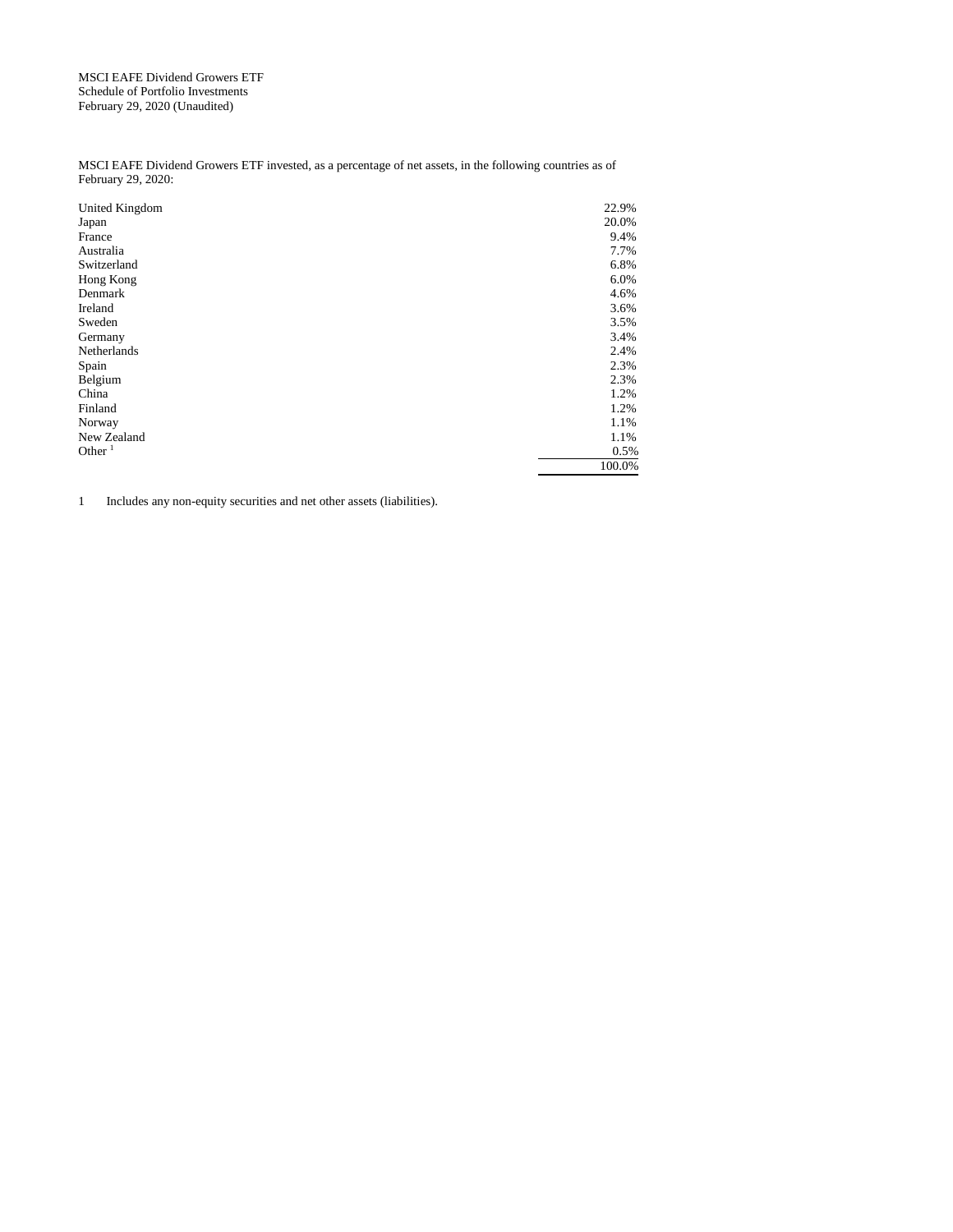MSCI Emerging Markets Dividend Growers ETF Schedule of Portfolio Investments February 29, 2020 (Unaudited)

| Investments                                           | <b>Shares</b> | Value (\$) |
|-------------------------------------------------------|---------------|------------|
| <b>COMMON STOCKS - 100.0%</b>                         |               |            |
| <b>Banks</b> - 13.2%                                  |               |            |
| Absa Group Ltd.                                       | 43,271        | 366,971    |
| Bancolombia SA, ADR                                   | 7,697         | 365,454    |
| Bank Central Asia Tbk. PT                             | 171,722       | 376,418    |
| Bank Rakyat Indonesia Persero                         |               |            |
| Tbk. PT                                               | 1,306,450     | 381,532    |
| Capitec Bank Holdings Ltd.                            | 4,384         | 365,331    |
| E.Sun Financial Holding Co. Ltd.                      | 475,170       | 455,876    |
| Grupo Financiero Inbursa SAB de                       |               |            |
| CV, Class O                                           | 341,694       | 366,640    |
| Itau Unibanco Holding SA, ADR                         | 54,173        | 383,003    |
| Nedbank Group Ltd.                                    | 31,481        | 356,401    |
| Public Bank Bhd.                                      | 98,725        | 400,521    |
|                                                       |               | 3,818,147  |
|                                                       |               |            |
| Chemicals - 4.2%                                      |               |            |
| Asian Paints Ltd.                                     | 16,151        | 402,379    |
| Berger Paints India Ltd.                              | 51,942        | 407,770    |
| Pidilite Industries Ltd.                              | 19,053        | 399,475    |
|                                                       |               | 1,209,624  |
| Construction & Engineering - $2.7\%$                  |               |            |
| China Railway Group Ltd., Class H                     | 699,708       | 394,960    |
| Larsen & Toubro Ltd., GDR(a)                          | 23,837        | 388,067    |
|                                                       |               | 783,027    |
| <b>Construction Materials - 1.2%</b>                  |               |            |
| Grupo Argos SA                                        | 81,833        | 348,799    |
|                                                       |               |            |
| <b>Consumer Finance - 1.4%</b>                        |               |            |
| Bajaj Finance Ltd.                                    | 6,326         | 391,464    |
|                                                       |               |            |
| <b>Diversified Financial Services - 4.9%</b>          |               |            |
| FirstRand Ltd.                                        | 102,135       | 360,877    |
| PSG Group Ltd.                                        | 28,867        | 345,294    |
| Remgro Ltd.                                           | 34,176        | 350,523    |
| RMB Holdings Ltd.                                     | 79,853        | 358,622    |
|                                                       |               | 1,415,316  |
| Electronic Equipment, Instruments & Components - 3.0% |               |            |
| Hangzhou Hikvision Digital                            |               |            |
| Technology Co. Ltd., Class A                          | 80,000        | 400,572    |
| Leyard Optoelectronic Co. Ltd.,                       |               |            |
| Class A                                               | 432,987       | 456,525    |
|                                                       |               | 857,097    |
| Food & Staples Retailing - 4.0%                       |               |            |
| <b>BIM Birlesik Magazalar A/S</b>                     | 53,794        | 414,760    |
| Clicks Group Ltd.                                     | 24,309        | 366,972    |
| SPAR Group Ltd. (The)                                 | 35,836        | 376,737    |
|                                                       |               | 1,158,469  |
| Food Products - 4.1%                                  |               |            |
| Indofood CBP Sukses Makmur                            |               |            |
| Tbk. PT                                               | 529,805       | 379,421    |
| Nestle Malaysia Bhd.                                  | 12,056        | 409,017    |
| Ottogi Corp.                                          | 949           | 388,352    |
|                                                       |               | 1,176,790  |
| Gas Utilities - 2.8%                                  |               |            |
| China Gas Holdings Ltd.                               | 110,393       | 403,618    |
| China Resources Gas Group Ltd.                        | 81,083        | 404,635    |
|                                                       |               | 808,253    |
| <b>Health Care Providers &amp; Services - 4.0%</b>    |               |            |
| <b>Bangkok Dusit Medical Services</b>                 |               |            |
| PCL, Class F                                          | 567,092       | 398,968    |
|                                                       |               |            |

| Investments                                          | <b>Shares</b> | Value (\$) |
|------------------------------------------------------|---------------|------------|
| Shanghai Pharmaceuticals Holding                     |               |            |
| Co. Ltd., Class A                                    | 141,300       | 377,407    |
| Sinopharm Group Co. Ltd., Class H                    | 122,800       | 378,876    |
|                                                      |               | 1,155,251  |
| Hotels, Restaurants & Leisure - 1.3%                 |               |            |
| Jollibee Foods Corp.                                 | 115,035       | 383,638    |
| <b>Household Durables - 2.9%</b>                     |               |            |
| Haier Electronics Group Co. Ltd.                     | 139,345       | 398,639    |
| Zhejiang Supor Co. Ltd., Class A                     | 41,900        | 440,280    |
|                                                      |               | 838,919    |
| <b>Household Products - 2.7%</b>                     |               |            |
| Hindustan Unilever Ltd.                              | 13,471        | 405,945    |
| Unilever Indonesia Tbk. PT                           | 776,808       | 369,522    |
|                                                      |               | 775,467    |
| <b>Industrial Conglomerates - 3.9%</b>               |               |            |
| Alfa SAB de CV, Class A                              | 619,539       | 395,651    |
| Ayala Corp.                                          | 28,331        | 368,206    |
| SK Holdings Co. Ltd.                                 | 2,239         | 353,963    |
|                                                      |               | 1,117,820  |
| <b>Insurance - 2.6%</b>                              |               |            |
| Ping An Insurance Group Co. of                       |               |            |
| China Ltd., Class H                                  | 36,106        | 401,358    |
| Sanlam Ltd.                                          | 85,423        | 355,819    |
|                                                      |               | 757,177    |
| <b>Interactive Media &amp; Services - 1.4%</b>       |               |            |
| Tencent Holdings Ltd.                                | 8,005         | 396,399    |
|                                                      |               |            |
| <b>Internet &amp; Direct Marketing Retail - 1.2%</b> |               |            |
| Naspers Ltd., Class N                                | 2,330         | 355,615    |
|                                                      |               |            |
| IT Services - 2.7%                                   |               |            |
| Infosys Ltd., ADR                                    | 38,616        | 388,863    |
| Tata Consultancy Services Ltd.                       | 13,585        | 376,514    |
|                                                      |               | 765,377    |
| <b>Media - 1.4%</b>                                  |               |            |
| China South Publishing & Media                       |               |            |
| Group Co. Ltd., Class A                              | 242,000       | 389,139    |
|                                                      |               |            |
| Oil, Gas & Consumable Fuels - 3.4%                   |               |            |
| LUKOIL PJSC, ADR                                     | 4,204         | 362,973    |
| Reliance Industries Ltd.                             | 20,513        | 377,658    |
| Rosneft Oil Co. PJSC, GDR(a)                         | 38,778        | 234,607    |
|                                                      |               | 975,238    |
| <b>Personal Products - 2.7%</b>                      |               |            |
| Godrej Consumer Products Ltd.                        | 48,491        | 376,613    |
| Marico Ltd.                                          | 100,419       | 415,702    |
|                                                      |               | 792,315    |
| <b>Pharmaceuticals - 2.7%</b>                        |               |            |
| China Medical System Holdings                        |               |            |
| Ltd.                                                 | 303,684       | 374,005    |
| Yunnan Baiyao Group Co. Ltd.,                        |               |            |
| Class A                                              | 35,600        | 400,767    |
|                                                      |               | 774,772    |
| Real Estate Management & Development - 11.1%         |               |            |
| <b>Aldar Properties PJSC</b>                         | 694,330       | 400,773    |
| Ayala Land, Inc.                                     | 518,359       | 396,587    |
| China Fortune Land Development                       |               |            |
| Co. Ltd., Class A                                    | 119,332       | 402,724    |
| China Overseas Land & Investment                     |               |            |
| Ltd.                                                 | 116,493       | 390,801    |
| China Resources Land Ltd.                            | 92,437        | 426,313    |
| China Vanke Co. Ltd., Class H                        | 107,488       | 413,680    |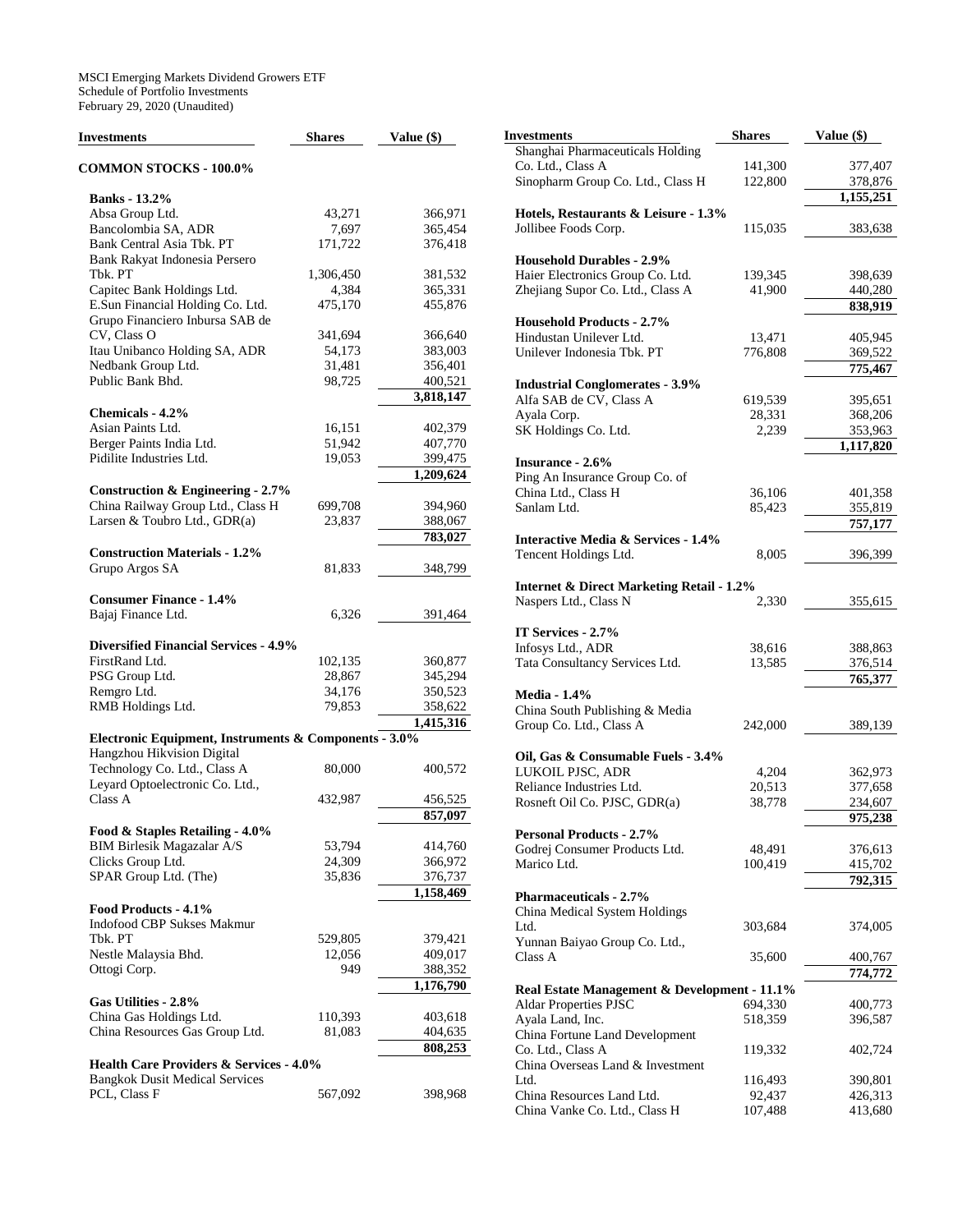MSCI Emerging Markets Dividend Growers ETF Schedule of Portfolio Investments February 29, 2020 (Unaudited)

| Investments                                                                          | <b>Shares</b>    | Value (\$)              |
|--------------------------------------------------------------------------------------|------------------|-------------------------|
| Longfor Group Holdings Ltd.(a)<br>Shanghai Lujiazui Finance & Trade                  | 88,077           | 407.335                 |
| Zone Development Co. Ltd., Class<br>B                                                | 475,305          | 376,442                 |
|                                                                                      |                  | 3,214,655               |
| <b>Specialty Retail - 2.7%</b>                                                       |                  |                         |
| China International Travel Service                                                   |                  |                         |
| Corp. Ltd., Class A<br>Foschini Group Ltd. (The)                                     | 36,700<br>45,635 | 412,153<br>364,875      |
|                                                                                      |                  | 777,028                 |
| Textiles, Apparel & Luxury Goods - 1.4%                                              |                  |                         |
| Page Industries Ltd.                                                                 | 1,321            | 405,377                 |
| Thrifts & Mortgage Finance - 2.6%<br>Housing Development Finance                     |                  |                         |
| Corp. Ltd.                                                                           | 12,981           | 391,359                 |
| LIC Housing Finance Ltd.                                                             | 82,705           | 367,011                 |
| <b>Tobacco - 1.4%</b>                                                                |                  | 758,370                 |
| ITC Ltd.                                                                             | 147,661          | 404,204                 |
| <b>Transportation Infrastructure - 3.7%</b><br>Grupo Aeroportuario del Pacifico      |                  |                         |
| SAB de CV, Class B<br>Grupo Aeroportuario del Sureste                                | 32,583           | 353,690                 |
| SAB de CV, Class B<br><b>International Container Terminal</b>                        | 21,447           | 354,007                 |
| Services, Inc.                                                                       | 178,132          | 370,417                 |
|                                                                                      |                  | 1,078,114               |
| Water Utilities - 1.4%                                                               |                  |                         |
| Guangdong Investment Ltd.                                                            | 207,601          | 389,901                 |
| <b>Wireless Telecommunication Services - 1.3%</b><br>America Movil SAB de CV, Series |                  |                         |
| L                                                                                    | 473,082          | 373,024                 |
| <b>TOTAL COMMON STOCKS</b>                                                           |                  |                         |
| (Cost \$30,122,885)                                                                  |                  | 28,844,786              |
|                                                                                      | Principal        |                         |
| <b>Investments</b>                                                                   | Amount (\$)      | Value (\$)              |
| <b>SHORT-TERM INVESTMENTS - 0.3%</b>                                                 |                  |                         |
| REPURCHASE AGREEMENTS(b) - 0.3%                                                      |                  |                         |
| Repurchase Agreements with various                                                   |                  |                         |
| counterparties, rates 1.58% -<br>1.59%, dated 2/28/2020, due                         |                  |                         |
| 3/2/2020, total to be received                                                       |                  |                         |
| \$79,464                                                                             |                  |                         |
| (Cost \$79,453)                                                                      | 79,453           | 79,453                  |
|                                                                                      |                  |                         |
| Total Investments - 100.3%                                                           |                  |                         |
| (Cost \$30,202,338)<br>Liabilities in excess of other assets $-(0.3\%)$              |                  | 28,924,239<br>(79, 052) |
| <b>Net Assets - 100.0%</b>                                                           | 28,845,187       |                         |

(a) Security exempt from registration pursuant to Regulation S under the Securities Act of 1933. Regulation S applies to securities offerings that are made outside of the United States and do not involve direct selling efforts in the United States and as such may have restrictions on resale.

(b) The Fund invests in Repurchase Agreements jointly with other funds in the Trust. See "Repurchase Agreements" in the Notes to Schedules of Portfolio of Investments to view the details of each individual agreement and counterparty as well as a description of the securities subject to repurchase.

# **Abbreviations**

.

| ADR  | American Depositary Receipt       |
|------|-----------------------------------|
| GDR  | Global Depositary Receipt         |
| PJSC | <b>Public Joint Stock Company</b> |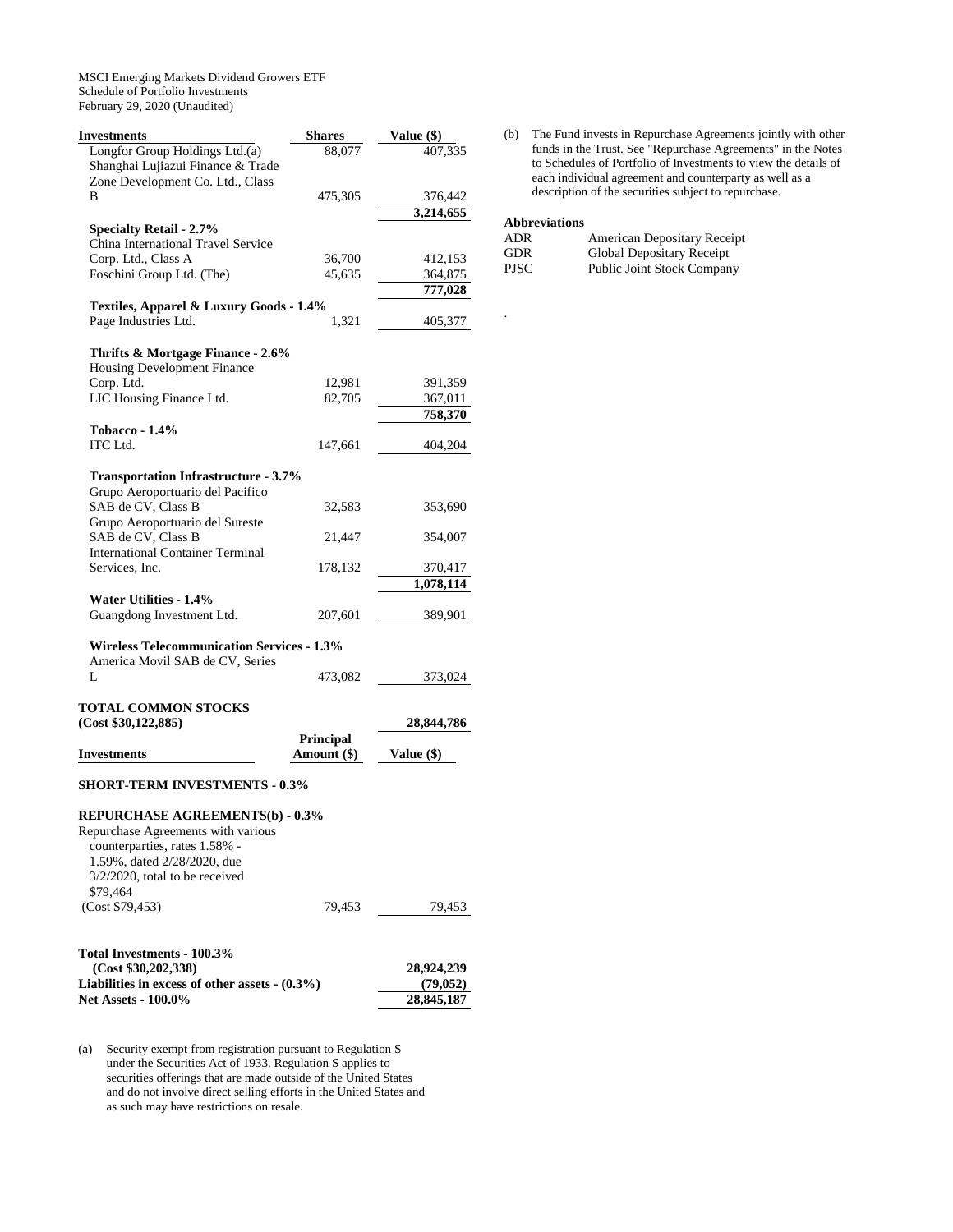MSCI Emerging Markets Dividend Growers ETF Schedule of Portfolio Investments February 29, 2020 (Unaudited)

MSCI Emerging Markets Dividend Growers ETF invested, as a percentage of net assets, in the following countries as of February 29, 2020:

| China                       | 30.6%   |
|-----------------------------|---------|
| India                       | 20.4%   |
| South Africa                | 15.0%   |
| Mexico                      | 6.4%    |
| Philippines                 | 5.3%    |
| Indonesia                   | 5.2%    |
| Malaysia                    | 2.8%    |
| South Korea                 | 2.6%    |
| Colombia                    | 2.5%    |
| Russia                      | 2.1%    |
| Taiwan                      | 1.6%    |
| Turkey                      | 1.4%    |
| <b>United Arab Emirates</b> | 1.4%    |
| Thailand                    | 1.4%    |
| Brazil                      | 1.3%    |
| Other $1$                   | $0.0\%$ |
|                             | 100.0%  |

1 Includes any non-equity securities and net other assets (liabilities).<br>
Amount represents less than 0.05%

Amount represents less than 0.05%.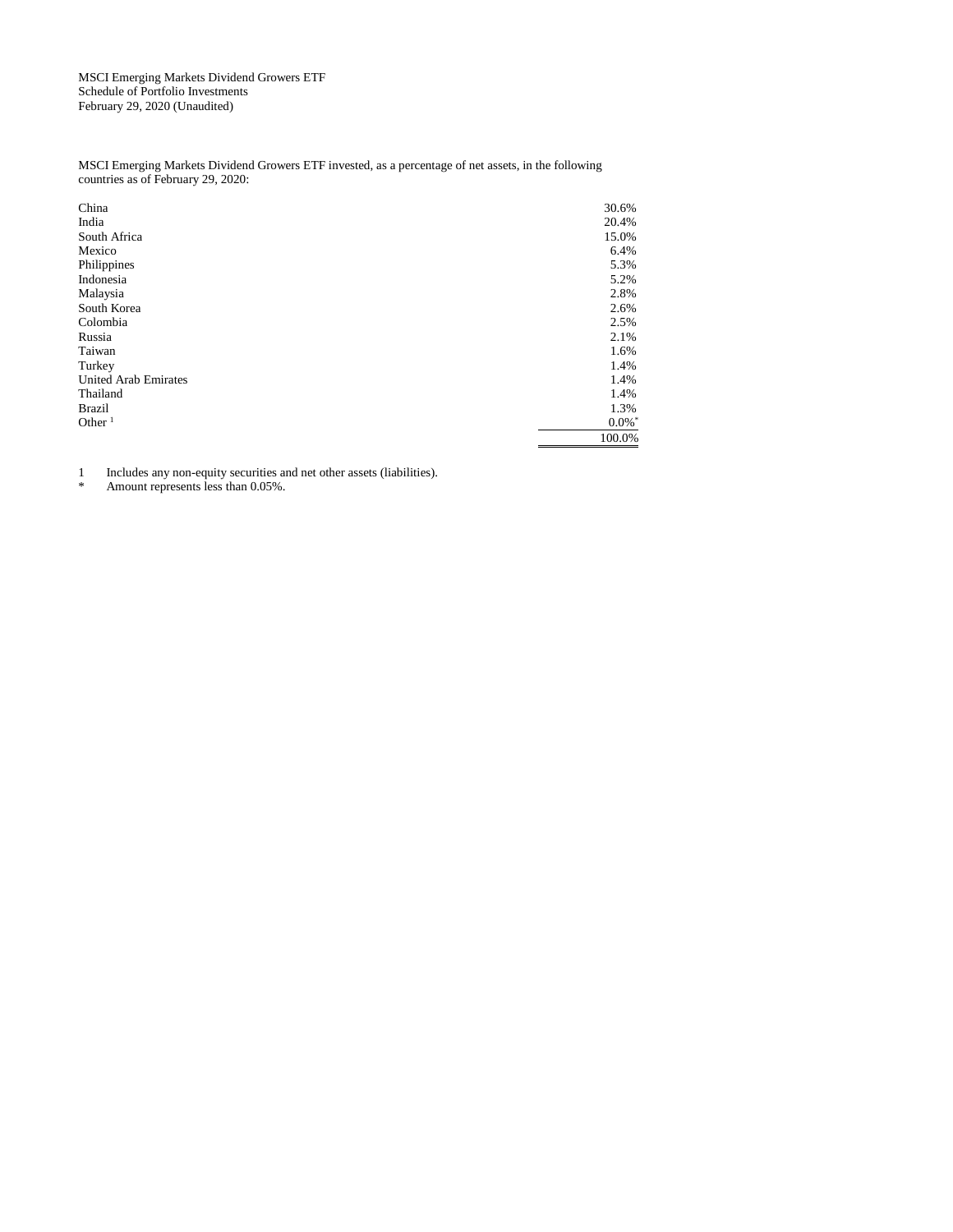MSCI Europe Dividend Growers ETF Schedule of Portfolio Investments February 29, 2020 (Unaudited)

| <b>Investments</b>                                    | <b>Shares</b> | Value (\$) | <b>Investments</b>                                                | <b>Shares</b> | Value (\$) |
|-------------------------------------------------------|---------------|------------|-------------------------------------------------------------------|---------------|------------|
| <b>COMMON STOCKS - 99.2%</b>                          |               |            | Health Care Equipment & Supplies - 1.8%<br>Coloplast A/S, Class B | 1,104         | 146,829    |
| Aerospace & Defense - 5.2%                            |               |            | <b>Health Care Providers &amp; Services - 3.6%</b>                |               |            |
| <b>BAE</b> Systems plc                                | 18,869        | 146,633    | Fresenius Medical Care AG & Co.                                   |               |            |
| Meggitt plc                                           | 18,982        | 131,411    | <b>KGaA</b>                                                       | 1,958         | 149,091    |
| Safran SA                                             | 1,010         | 137,681    | Fresenius SE & Co. KGaA                                           | 2,983         | 138,980    |
|                                                       |               | 415,725    |                                                                   |               | 288,071    |
| Air Freight & Logistics - 1.8%                        |               |            | Hotels, Restaurants & Leisure - 5.1%                              |               |            |
| DSV PANALPINA A/S                                     | 1,400         | 140,306    | Carnival plc                                                      | 3,899         | 121,268    |
|                                                       |               |            | Compass Group plc                                                 | 6,180         | 135,022    |
| <b>Banks</b> - 1.8%                                   |               |            | Flutter Entertainment plc                                         | 1,394         | 146,968    |
| Skandinaviska Enskilda Banken                         |               |            |                                                                   |               | 403,258    |
| AB, Class A                                           | 15,149        | 142,879    | <b>Household Durables - 2.0%</b>                                  |               |            |
|                                                       |               |            | <b>SEB SA</b>                                                     | 1,225         | 160,396    |
| Beverages - 1.7%                                      |               |            |                                                                   |               |            |
| Diageo plc                                            | 3,868         | 136,632    | <b>Insurance - 5.0%</b>                                           |               |            |
|                                                       |               |            | Legal & General Group plc                                         | 38,097        | 126,520    |
| <b>Building Products - 1.9%</b>                       |               |            | Prudential plc                                                    | 8,130         | 131,571    |
| Kingspan Group plc                                    | 2,364         | 148,144    | Sampo OYJ, Class A                                                | 3,524         | 142,760    |
|                                                       |               |            |                                                                   |               | 400,851    |
| Capital Markets - 3.5%                                |               |            | Life Sciences Tools & Services - 1.9%                             |               |            |
| Partners Group Holding AG                             | 162           | 139,079    | Sartorius Stedim Biotech                                          | 784           | 147,865    |
| St James's Place plc                                  | 10,411        | 135,041    |                                                                   |               |            |
|                                                       |               | 274,120    | Machinery - 1.8%                                                  |               |            |
| Chemicals - 5.2%                                      |               |            | Spirax-Sarco Engineering plc                                      | 1,306         | 140,042    |
| Croda International plc                               | 2,365         | 137,568    |                                                                   |               |            |
| <b>FUCHS PETROLUB SE</b>                              |               |            | <b>Personal Products - 1.8%</b>                                   |               |            |
| (Preference)                                          | 3,559         | 134,952    | L'Oreal SA                                                        | 540           | 142,952    |
| Novozymes A/S, Class B                                | 2,826         | 142,522    |                                                                   |               |            |
|                                                       |               | 415,042    | <b>Pharmaceuticals - 9.0%</b>                                     |               |            |
| <b>Diversified Financial Services - 5.4%</b>          |               |            | Novartis AG (Registered)                                          | 1,612         | 135,312    |
| Eurazeo SE                                            | 2,202         | 146,578    | Novo Nordisk A/S, Class B                                         | 2,445         | 142,247    |
| Groupe Bruxelles Lambert SA                           | 1,545         | 138,959    | Roche Holding AG                                                  | 445           | 142,380    |
| L E Lundbergforetagen AB, Class                       |               |            | Sanofi                                                            | 1,545         | 142,438    |
| B                                                     | 3,427         | 140,331    | <b>UCB SA</b>                                                     | 1,631         | 149,704    |
|                                                       |               | 425,868    |                                                                   |               | 712,081    |
| <b>Diversified Telecommunication Services - 1.8%</b>  |               |            | <b>Professional Services - 3.7%</b>                               |               |            |
| <b>Telenor ASA</b>                                    | 8,919         | 141,575    | Intertek Group plc                                                | 2,043         | 137,522    |
|                                                       |               |            | <b>Wolters Kluwer NV</b>                                          | 2,098         | 152,838    |
| <b>Electric Utilities - 3.5%</b>                      |               |            |                                                                   |               | 290,360    |
| Red Electrica Corp. SA                                | 7,483         | 142,571    | Software - 3.4%                                                   |               |            |
| SSE plc                                               | 7,135         | 139,346    | AVEVA Group plc                                                   | 2,292         | 128,462    |
|                                                       |               | 281,917    | Micro Focus International plc                                     | 15,286        | 144,620    |
| Electronic Equipment, Instruments & Components - 3.5% |               |            |                                                                   |               | 273,082    |
| Halma plc                                             | 5,463         | 134,603    | <b>Specialty Retail - 1.7%</b>                                    |               |            |
| Hexagon AB, Class B                                   | 2,729         | 144,288    | JD Sports Fashion plc                                             | 14,141        | 133,119    |
|                                                       |               | 278,891    |                                                                   |               |            |
| Food & Staples Retailing - 1.8%                       |               |            | Textiles, Apparel & Luxury Goods - 7.0%                           |               |            |
| Koninklijke Ahold Delhaize NV                         | 6,125         | 142,499    | Burberry Group plc                                                | 6,075         | 127,956    |
|                                                       |               |            | Cie Financiere Richemont SA                                       |               |            |
| Food Products - 7.2%                                  |               |            | (Registered)                                                      | 2,127         | 143,712    |
| Associated British Foods plc                          | 4,603         | 132,581    | EssilorLuxottica SA                                               | 1,034         | 139,817    |
| Chocoladefabriken Lindt &                             |               |            | <b>LVMH Moet Hennessy Louis</b>                                   |               |            |
| Spruengli AG, Class PC                                | 18            | 140,028    | Vuitton SE                                                        | 354           | 144,205    |
| Kerry Group plc, Class A                              | 1,192         | 150,575    |                                                                   |               | 555,690    |
| Nestle SA (Registered)                                | 1,427         | 145,730    | <b>Tobacco - 1.7%</b>                                             |               |            |
|                                                       |               | 568,914    | Imperial Brands plc                                               | 6,666         | 132,383    |
| Gas Utilities - 1.8%                                  |               |            |                                                                   |               |            |
| Enagas SA                                             | 5,725         | 147,154    | <b>Trading Companies &amp; Distributors - 3.6%</b>                |               |            |
|                                                       |               |            | Ashtead Group plc                                                 | 4,450         | 135,790    |
|                                                       |               |            |                                                                   |               |            |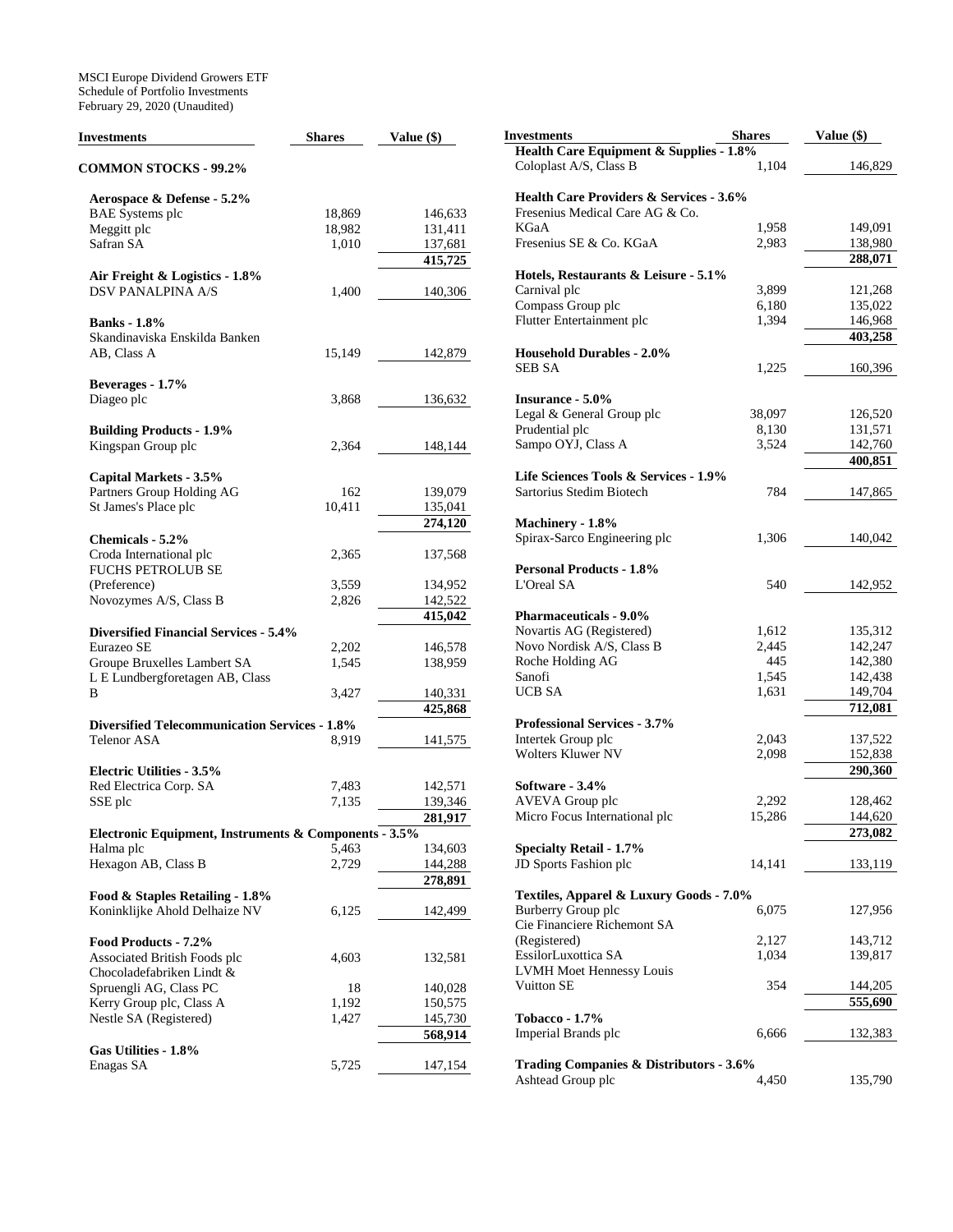MSCI Europe Dividend Growers ETF Schedule of Portfolio Investments February 29, 2020 (Unaudited)

| <b>Investments</b>         | <b>Shares</b>    | Value (\$) |
|----------------------------|------------------|------------|
| Bunzl plc                  | 6.288            | 150.192    |
|                            |                  | 285,982    |
| <b>TOTAL COMMON STOCKS</b> |                  |            |
| (Cost \$7,826,492)         |                  | 7,872,627  |
|                            | <b>Principal</b> |            |
| <b>Investments</b>         | Amount (\$)      | Value (\$) |

## **SHORT-TERM INVESTMENTS - 0.3%**

## **REPURCHASE AGREEMENTS(a) - 0.3%**

| Repurchase Agreements with various |        |        |
|------------------------------------|--------|--------|
| counterparties, rates 1.58% -      |        |        |
| 1.59%, dated 2/28/2020, due        |        |        |
| $3/2/2020$ , total to be received  |        |        |
| \$23.631                           |        |        |
| (Cost \$23,628)                    | 23.628 | 23.628 |
|                                    |        |        |

| Total Investments - 99.5%                   |           |
|---------------------------------------------|-----------|
| (Cost \$7.850.120)                          | 7.896.255 |
| <b>Other Assets Less Liabilities - 0.5%</b> | 37,600    |
| <b>Net Assets - 100.0%</b>                  | 7.933.855 |

(a) The Fund invests in Repurchase Agreements jointly with other funds in the Trust. See "Repurchase Agreements" in the Notes to Schedules of Portfolio of Investments to view the details of each individual agreement and counterparty as well as a description of the securities subject to repurchase.

## **Abbreviations**

Mi

| OYJ        | <b>Public Limited Company</b>                      |
|------------|----------------------------------------------------|
| Preference | A special type of equity investment that shares in |
|            | the earnings of the company, has limited voting    |
|            | rights, and may have a dividend preference.        |
|            | Preference shares may also have liquidation        |
|            | preference.                                        |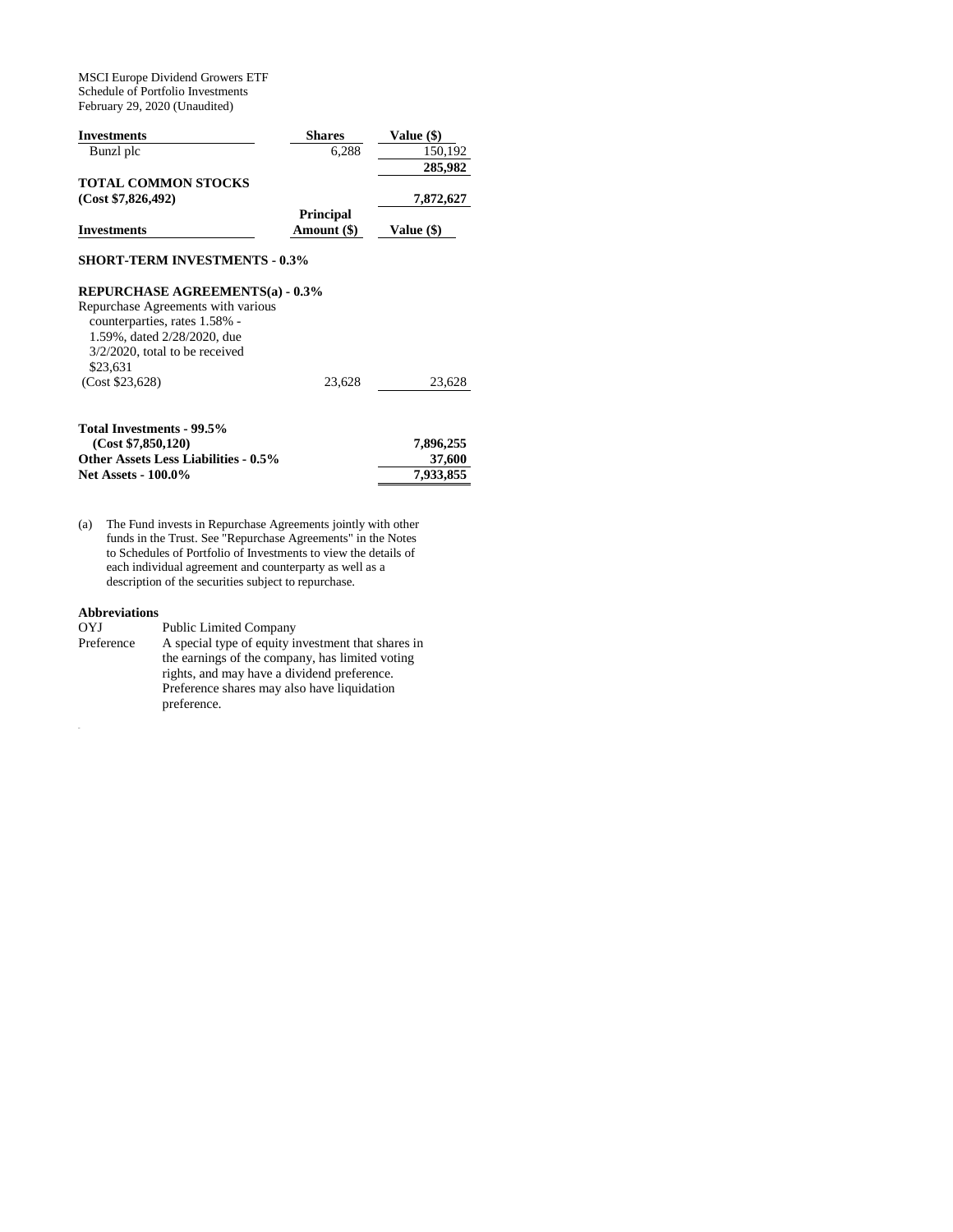MSCI Europe Dividend Growers ETF Schedule of Portfolio Investments February 29, 2020 (Unaudited)

MSCI Europe Dividend Growers ETF invested, as a percentage of net assets, in the following countries as of February 29, 2020:

| United Kingdom | 35.8%  |
|----------------|--------|
| France         | 14.6%  |
| Switzerland    | 10.7%  |
| Denmark        | 7.2%   |
| Ireland        | 5.6%   |
| Sweden         | 5.4%   |
| Germany        | 5.3%   |
| Netherlands    | 3.7%   |
| Belgium        | 3.6%   |
| Spain          | 3.7%   |
| Finland        | 1.8%   |
| Norway         | 1.8%   |
| Other $1$      | 0.8%   |
|                | 100.0% |

1 Includes any non-equity securities and net other assets (liabilities).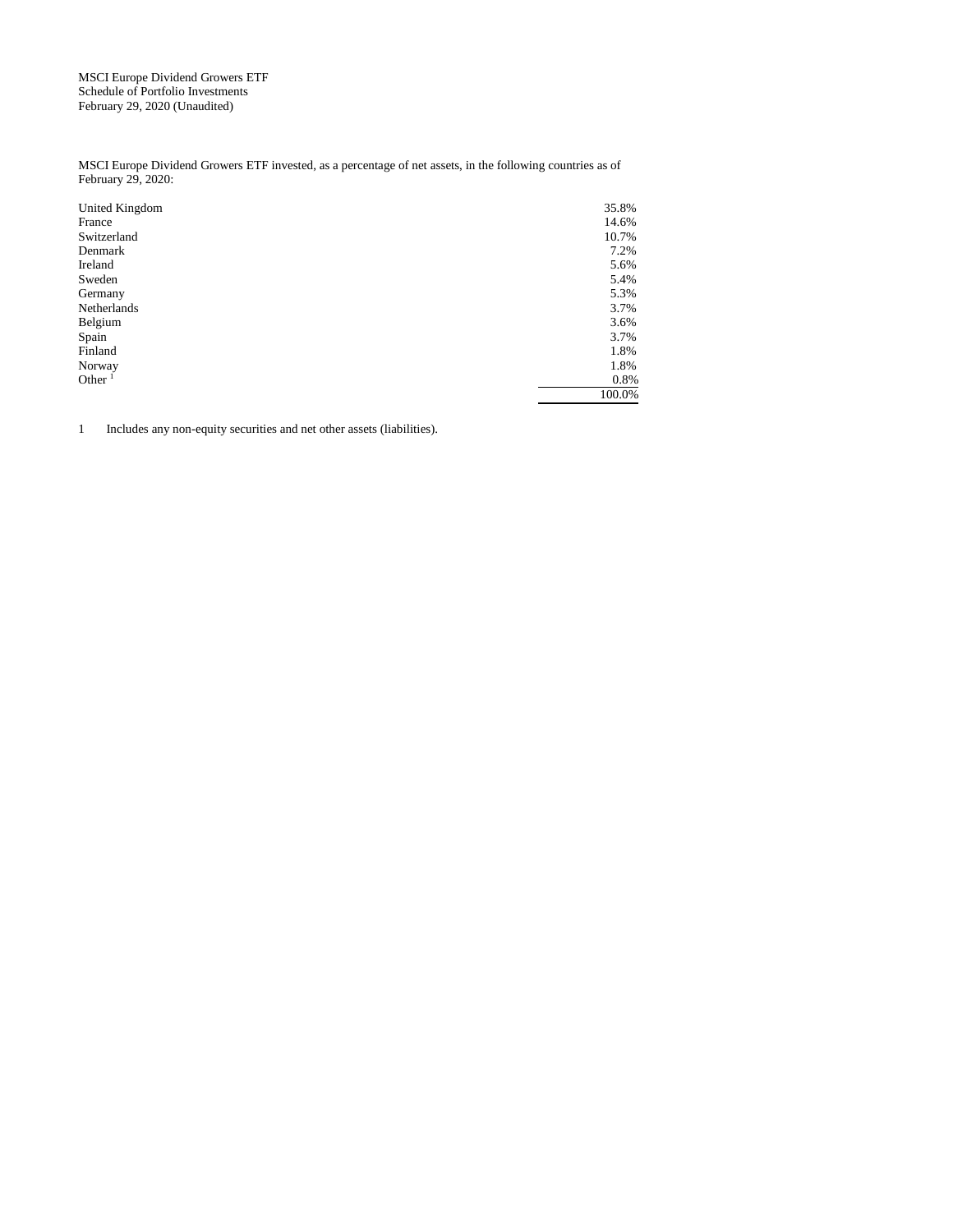| Investments                                           | <b>Shares</b>            | Value (\$) |
|-------------------------------------------------------|--------------------------|------------|
| <b>COMMON STOCKS - 99.8%</b>                          |                          |            |
| <b>Internet &amp; Direct Marketing Retail - 99.8%</b> |                          |            |
| 1-800-Flowers.com, Inc., Class A*                     | 42,113                   | 759,719    |
| Alibaba Group Holding Ltd., ADR*                      | 15,958                   | 3,319,264  |
| Amazon.com, Inc.*                                     | 3,171                    | 5,973,372  |
| Baozun, Inc., ADR*                                    | 6,270                    | 198,884    |
| Chewy, Inc., Class A*                                 | 39,793                   | 1,177,873  |
| eBay, Inc.                                            | 32,181                   | 1,114,750  |
| Etsy, Inc.*                                           | 23,501                   | 1,358,593  |
| Farfetch Ltd., Class A*                               | 30,354                   | 339,054    |
| Fiverr International Ltd.*                            | 3,661                    | 115,248    |
| Groupon, Inc.*                                        | 666,447                  | 893,039    |
| Grubhub, Inc.*                                        | 22,572                   | 1,085,939  |
| JD.com, Inc., ADR*                                    | 15,828                   | 609,536    |
| Jumia Technologies AG, ADR*                           | 9,261                    | 38,063     |
| MercadoLibre, Inc.*                                   | 977                      | 601,861    |
| Pinduoduo, Inc., ADR*                                 | 18,758                   | 671,161    |
| Quotient Technology, Inc.*                            | 104,816                  | 938,103    |
| Qurate Retail, Inc., Series A*                        | 137,252                  | 936,059    |
| Shutterstock, Inc.*                                   | 28,449                   | 1,096,424  |
| Stamps.com, Inc.*                                     | 7,918                    | 1,117,309  |
| Stitch Fix, Inc., Class A*(a)                         | 45,169                   | 1,085,411  |
| Uxin Ltd., ADR*                                       | 33,065                   | 55,219     |
| Vipshop Holdings Ltd., ADR*                           | 48,407                   | 621,062    |
| Wayfair, Inc., Class A*                               | 16,378                   | 1,035,253  |
| Yunji, Inc., ADR*                                     | 14,272                   | 59,229     |
| TOTAL COMMON STOCKS                                   |                          |            |
| (Cost \$25,659,703)                                   |                          | 25,200,425 |
| <b>SECURITIES LENDING REINVESTMENTS(b) - 4.5%</b>     |                          |            |
| <b>INVESTMENT COMPANIES - 4.5%</b>                    |                          |            |
| BlackRock Liquidity FedFund, Institutional Class      |                          |            |
| 1.49% (Cost \$1,143,415)                              | 1,143,415                | 1,143,415  |
| Investments                                           | Principal<br>Amount (\$) | Value (\$) |
| <b>SHORT-TERM INVESTMENTS - 0.2%</b>                  |                          |            |
| <b>REPURCHASE AGREEMENTS(c) - 0.2%</b>                |                          |            |
| Repurchase Agreements with various                    |                          |            |

counterparties, rates 1.58% - 1.59%, dated 2/28/2020, due 3/2/2020, total to be received \$52,942 (Cost \$52,936) 52,936 52,936 **Total Investments - 104.5% (Cost \$26,856,054)** 26,396,776<br>abilities in excess of other assets -  $(4.5\%)$  26,396,776<br>(1,138,894) **Liabilities in excess of other assets - (4.5%)** (1,138,894)<br>Net Assets - 100.0% (25,257,882) **Net Assets - 100.0%** 

\* Non-income producing security.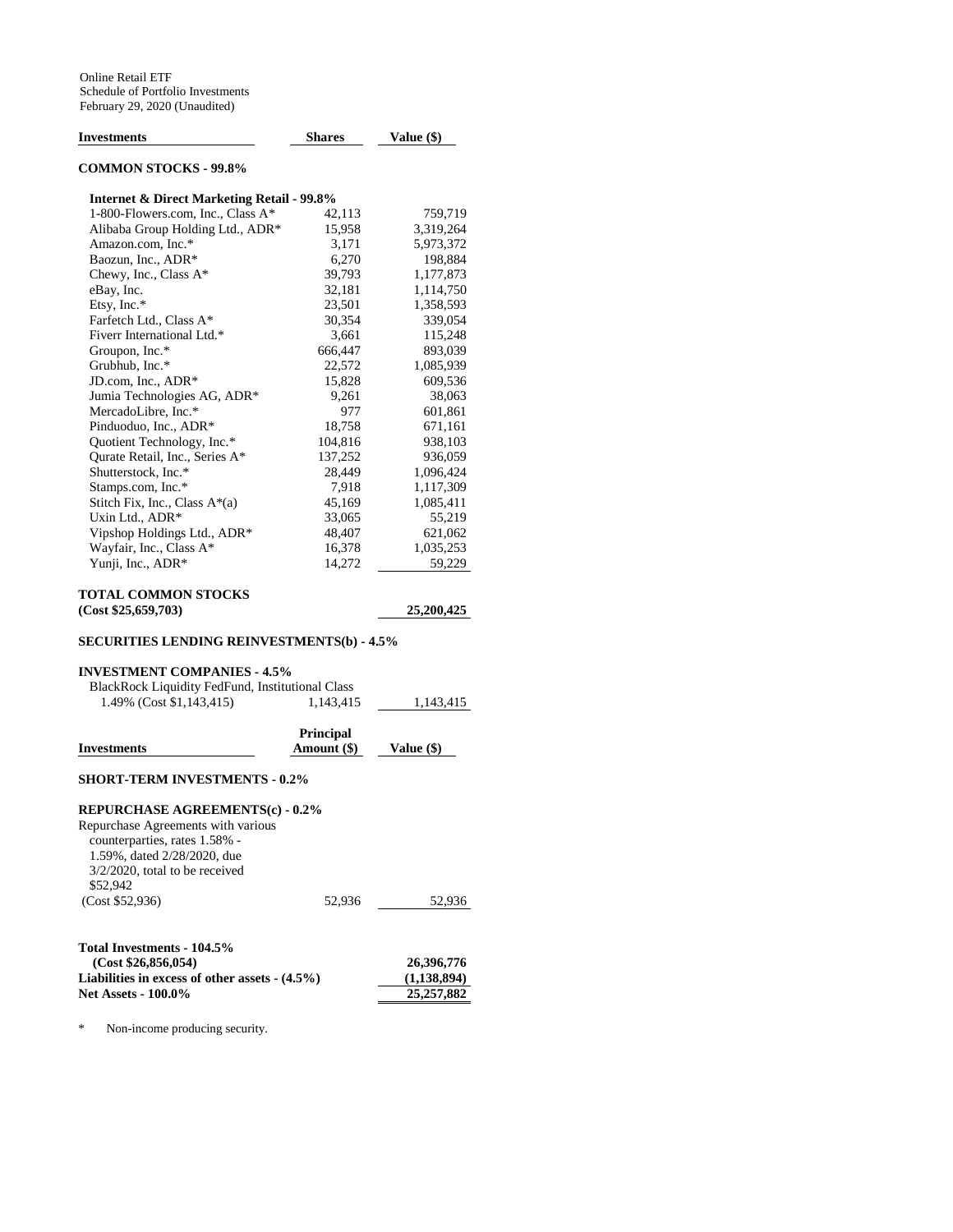Online Retail ETF Schedule of Portfolio Investments February 29, 2020 (Unaudited)

- (a) The security or a portion of this security is on loan at February 29, 2020. The total value of securities on loan at February 29, 2020 was \$1,085,411, collateralized in the form of cash with a value of \$1,143,415 that was reinvested in the securities shown in the Securities Lending Reinvestment section of the Schedule of Investments.
- (b) The security was purchased with cash collateral held from securities on loan at February 29, 2020. The total value of securities purchased was \$1,143,415.
- (c) The Fund invests in Repurchase Agreements jointly with other funds in the Trust. See "Repurchase Agreements" in the Notes to Schedules of Portfolio of Investments to view the details of each individual agreement and counterparty as well as a description of the securities subject to repurchase.

# **Abbreviations**

ADR American Depositary Receipt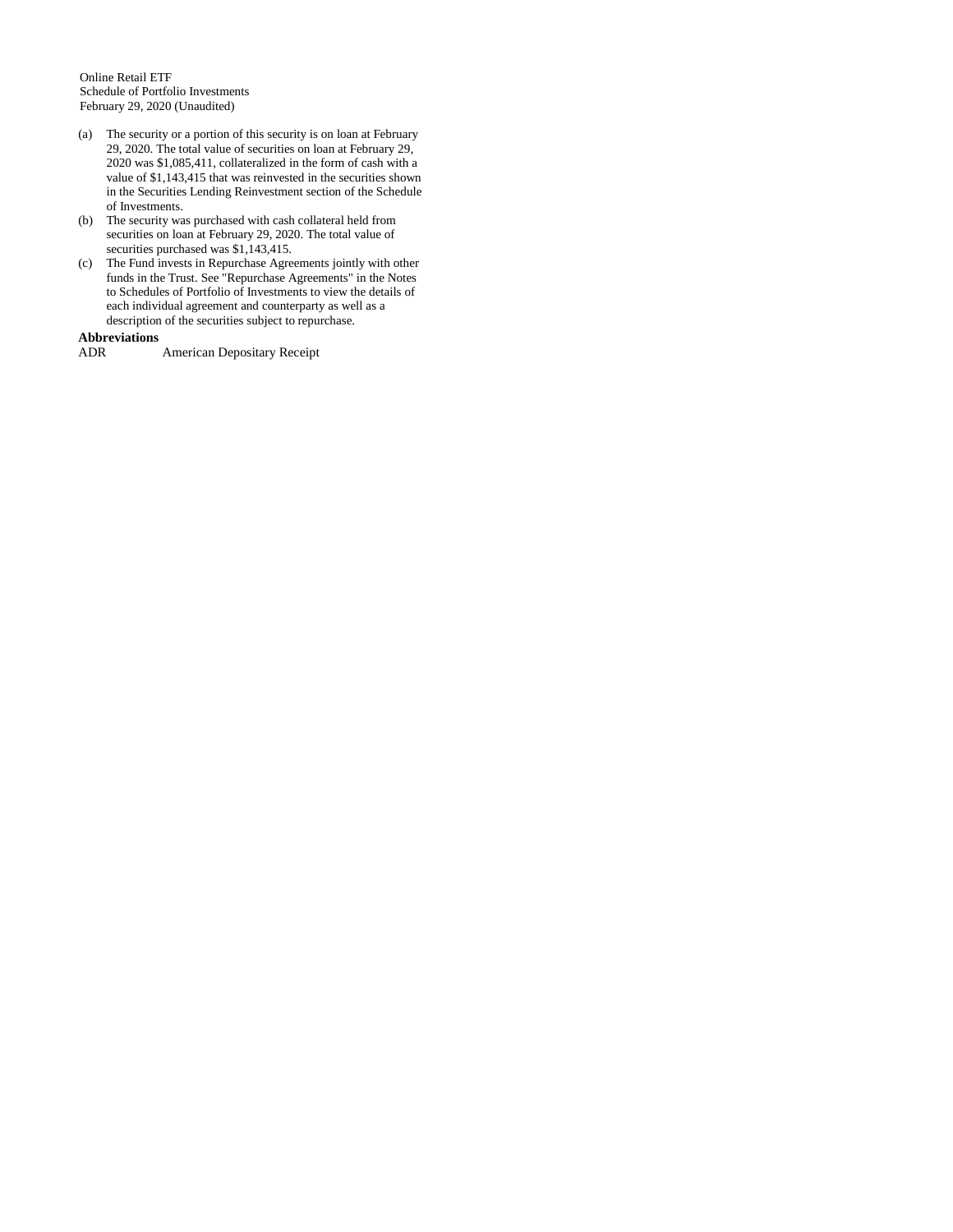Pet Care ETF Schedule of Portfolio Investments February 29, 2020 (Unaudited)

| <b>Investments</b>                                    | <b>Shares</b> | Value (\$) |
|-------------------------------------------------------|---------------|------------|
| <b>COMMON STOCKS - 99.9%</b>                          |               |            |
| Biotechnology - 2.2%                                  |               |            |
| Kindred Biosciences, Inc.*                            | 102,708       | 1,116,436  |
| Distributors - $0.0\%$ (a)                            |               |            |
| Arata Corp.                                           | 360           | 13,785     |
| Food Products - 15.1%                                 |               |            |
| Freshpet, Inc.*                                       | 76,527        | 5,085,984  |
| JM Smucker Co. (The)                                  | 3,028         | 311,854    |
| Nestle SA (Registered)                                | 22,747        | 2,330,577  |
|                                                       |               | 7,728,415  |
| <b>Health Care Equipment &amp; Supplies - 13.2%</b>   |               |            |
| Heska Corp.*                                          | 19,610        | 1,872,167  |
| IDEXX Laboratories, Inc.*                             | 19,184        | 4,882,520  |
|                                                       |               | 6,754,687  |
| <b>Health Care Providers &amp; Services - 12.6%</b>   |               |            |
| Covetrus, Inc.*                                       | 196,348       | 2,181,426  |
| CVS Group plc                                         | 160,292       | 2,190,826  |
| Patterson Cos., Inc.                                  | 2,397         | 57,025     |
| PetIQ, Inc.*                                          | 64,195        | 1,996,464  |
|                                                       |               | 6,425,741  |
| <b>Household Products - 7.4%</b>                      |               |            |
| Central Garden & Pet Co., Class A*                    | 86,638        | 2,192,808  |
| Colgate-Palmolive Co.                                 | 23,353        | 1,577,962  |
|                                                       |               | 3,770,770  |
| <b>Insurance - 4.8%</b>                               |               |            |
| Trupanion, Inc.*                                      | 79,321        | 2,438,328  |
| <b>Internet &amp; Direct Marketing Retail - 12.6%</b> |               |            |
| Chewy, Inc., Class A*                                 | 111,418       | 3,297,973  |
| PetMed Express, Inc.                                  | 53,902        | 1,423,013  |
| zooplus AG*                                           | 16,980        | 1,685,182  |
|                                                       |               | 6,406,168  |
| <b>Pharmaceuticals - 23.8%</b>                        |               |            |
| Dechra Pharmaceuticals plc                            | 150,305       | 5,099,200  |
| Elanco Animal Health, Inc.*                           | 10,866        | 297,728    |
| Merck & Co., Inc.                                     | 30,162        | 2,309,203  |
| RaQualia Pharma, Inc.*                                | 50,453        | 470,102    |
| Virbac SA*                                            | 9,972         | 2,262,265  |
| Zoetis, Inc.                                          | 13,020        | 1,734,655  |
|                                                       |               | 12,173,153 |
| <b>Specialty Retail - 8.2%</b>                        |               |            |
| Pets at Home Group plc                                | 1,173,815     | 3,873,888  |
| Tractor Supply Co.                                    | 3,217         | 284,736    |
|                                                       |               | 4,158,624  |
| TOTAL COMMON STOCKS                                   |               |            |
| (Cost \$46,387,828)                                   |               | 50,986,107 |

| <b>Investments</b>                                                                                 | <b>Principal</b><br>Amount (\$) | Value (\$)          |
|----------------------------------------------------------------------------------------------------|---------------------------------|---------------------|
| <b>SHORT-TERM INVESTMENTS - 0.1%</b>                                                               |                                 |                     |
| <b>REPURCHASE AGREEMENTS(b) - 0.1%</b>                                                             |                                 |                     |
| Repurchase Agreements with various<br>counterparties, rates 1.58% -<br>1.59%, dated 2/28/2020, due |                                 |                     |
| $3/2/2020$ , total to be received<br>\$75.718                                                      |                                 |                     |
| (Cost \$75,707)                                                                                    | 75,707                          | 75,707              |
| Total Investments - 100.0%                                                                         |                                 |                     |
| (Cost \$46,463,535)<br>Liabilities in excess of other assets $-0.0\%$ (a)                          |                                 | 51,061,814<br>(955) |
| <b>Net Assets - 100.0%</b>                                                                         |                                 | 51,060,859          |

\* Non-income producing security.<br>
(a) Represents less than 0.05% of ne

Represents less than 0.05% of net assets.

(b) The Fund invests in Repurchase Agreements jointly with other funds in the Trust. See "Repurchase Agreements" in the Notes to Schedules of Portfolio of Investments to view the details of each individual agreement and counterparty as well as a description of the securities subject to repurchase.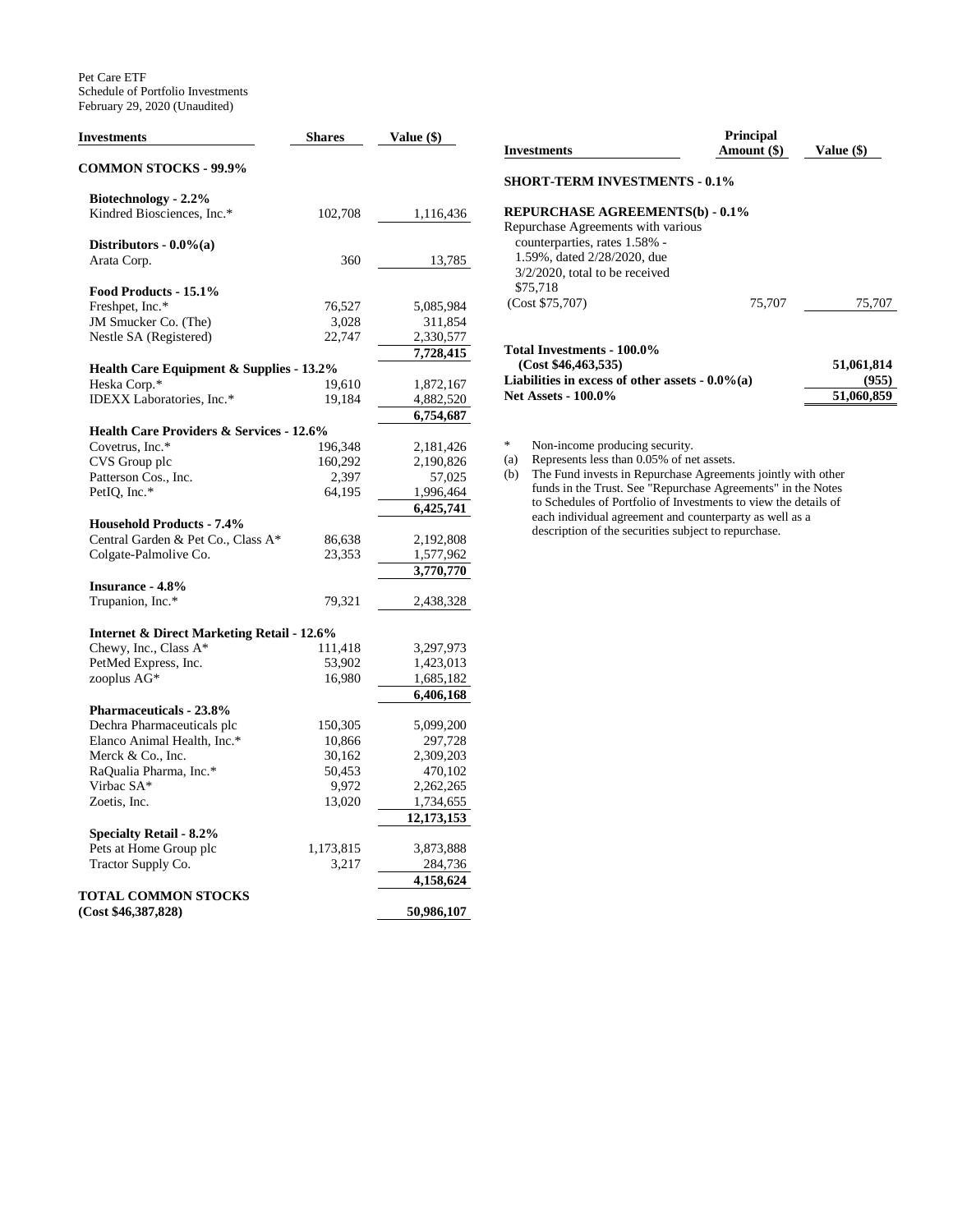Pet Care ETF Schedule of Portfolio Investments February 29, 2020 (Unaudited)

Pet Care ETF invested, as a percentage of net assets, in the following countries as of February 29, 2020:

| <b>United States</b> | 64.8%  |
|----------------------|--------|
| United Kingdom       | 21.9%  |
| Switzerland          | 4.6%   |
| France               | 4.4%   |
| Germany              | 3.3%   |
| Japan                | 0.9%   |
| Other $1$            | 0.1%   |
|                      | 100.0% |

1 Includes any non-equity securities and net other assets (liabilities).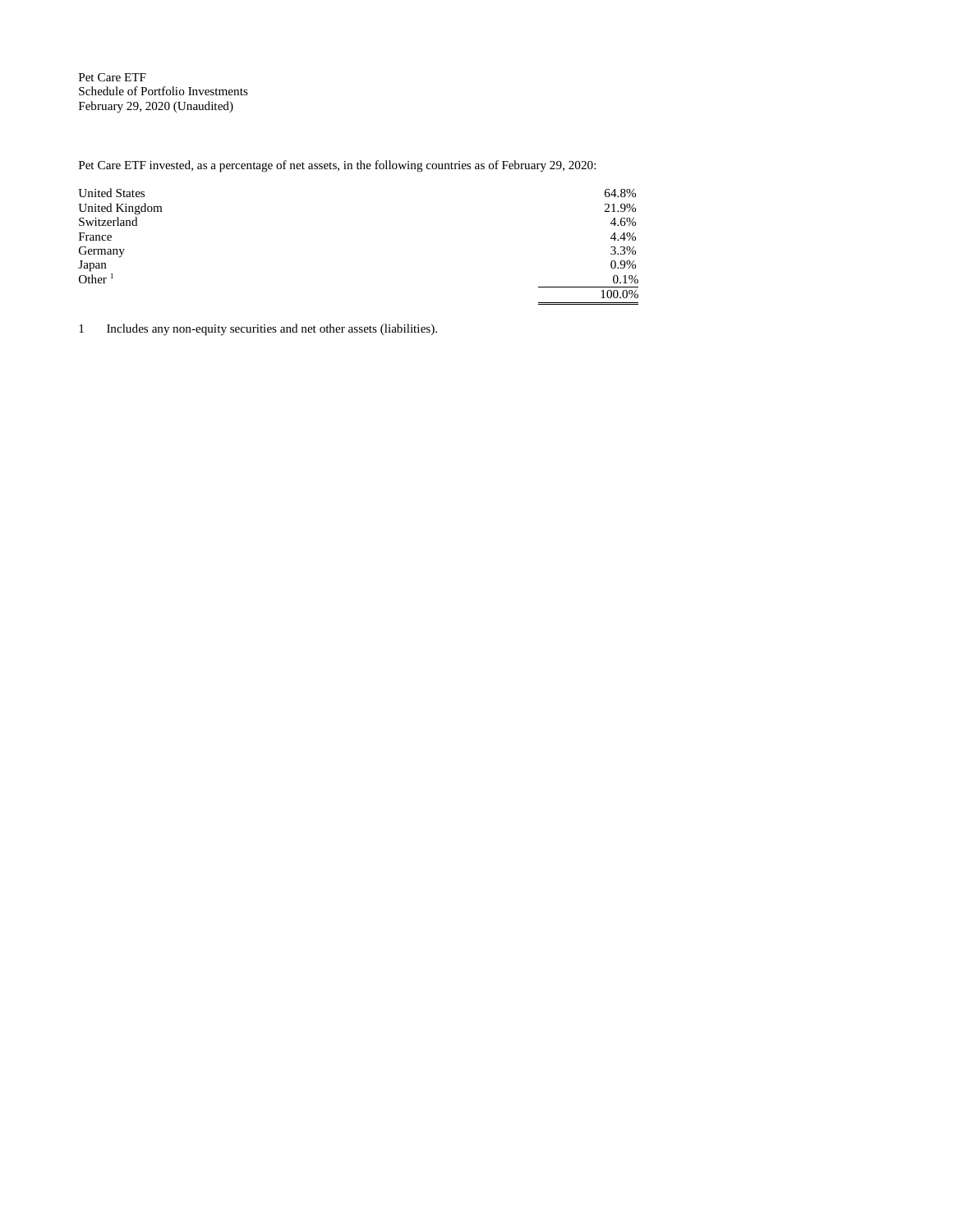| Investments                          | <b>Shares</b> | Value $(\$)$ | <b>Investments</b>                  | <b>Shares</b> | Value (\$) |
|--------------------------------------|---------------|--------------|-------------------------------------|---------------|------------|
|                                      |               |              | <b>Banks</b> - 6.8%                 |               |            |
| COMMON STOCKS(a) - 85.1%             |               |              | Associated Banc-Corp.               | 34            | 576        |
|                                      |               |              | Bank of America Corp.               | 2,219         | 63,241     |
| Aerospace & Defense - 1.8%           |               |              | Bank of Hawaii Corp.                | 6             | 446        |
| Arconic, Inc.                        | 156           | 4,579        | Bank OZK                            | 21            | 533        |
| Boeing Co. (The)                     | 48            | 13,205       | BankUnited, Inc.                    | 26            | 772        |
| Curtiss-Wright Corp.                 | 9             | 1,079        | CIT Group, Inc.                     | 42            | 1,668      |
| General Dynamics Corp.               | 50            | 7,985        | Citigroup, Inc.                     | 816           | 51,783     |
| Hexcel Corp.                         | 8             | 517          | Citizens Financial Group, Inc.      | 148           | 4,690      |
| Huntington Ingalls Industries, Inc.  | 6             | 1,233        | Comerica, Inc.                      | 27            | 1,421      |
| L3Harris Technologies, Inc.          | 32            | 6,327        | Commerce Bancshares, Inc.           | 14            | 855        |
|                                      | 37            |              | Cullen/Frost Bankers, Inc.          | 9             | 705        |
| Lockheed Martin Corp.                |               | 13,685       | East West Bancorp, Inc.             | 21            | 814        |
| Moog, Inc., Class A                  | 6             | 463          | Fifth Third Bancorp                 | 228           | 5,563      |
| Northrop Grumman Corp.               | 21            | 6,906        |                                     | 18            | 431        |
| Raytheon Co.                         | 48            | 9,051        | First Hawaiian, Inc.                |               |            |
| Spirit AeroSystems Holdings, Inc.,   |               |              | First Horizon National Corp.        | 58            | 773        |
| Class A                              | 13            | 687          | First Republic Bank                 | 19            | 1,911      |
| Teledyne Technologies, Inc.*         | 6             | 2,024        | FNB Corp.                           | 85            | 858        |
| Textron, Inc.                        | 53            | 2,152        | Fulton Financial Corp.              | 37            | 535        |
| TransDigm Group, Inc.                | 6             | 3,347        | Hancock Whitney Corp.               | 19            | 636        |
| United Technologies Corp.            | 160           | 20,894       | Huntington Bancshares, Inc.         | 219           | 2,687      |
|                                      |               | 94,134       | <b>IBERIABANK</b> Corp.             | 10            | 602        |
| Air Freight & Logistics - 0.5%       |               |              | Investors Bancorp, Inc.             | 51            | 537        |
| CH Robinson Worldwide, Inc.          | 29            | 1,998        | JPMorgan Chase & Co.                | 779           | 90,450     |
| Expeditors International of          |               |              | KeyCorp                             | 233           | 3,810      |
| Washington, Inc.                     | 21            | 1,479        | M&T Bank Corp.                      | 28            | 3,931      |
| FedEx Corp.                          | 62            | 8,753        | PacWest Bancorp                     | 32            | 1,012      |
| Hub Group, Inc., Class A*            | 15            | 693          | People's United Financial, Inc.     | 97            | 1,357      |
| United Parcel Service, Inc., Class B | 135           | 12,216       | Pinnacle Financial Partners, Inc.   | 11            | 579        |
| XPO Logistics, Inc.*                 | 38            | 2,811        | PNC Financial Services Group, Inc.  |               |            |
|                                      |               |              | (The)                               | 118           | 14,915     |
|                                      |               | 27,950       | Popular, Inc.                       | 21            | 1,008      |
| Airlines - 0.1%                      |               |              | Prosperity Bancshares, Inc.         | 13            | 840        |
| American Airlines Group, Inc.        | 56            | 1,067        | Regions Financial Corp.             | 290           | 3,921      |
| Delta Air Lines, Inc.                | 53            | 2,445        | Signature Bank                      | 8             | 1,001      |
| JetBlue Airways Corp.*               | 31            | 489          | <b>Sterling Bancorp</b>             | 31            | 514        |
| Southwest Airlines Co.               | 25            | 1,155        | SVB Financial Group*                | 9             | 1,873      |
| United Airlines Holdings, Inc.*      | 30            | 1,847        |                                     | 19            | 551        |
|                                      |               | 7,003        | Synovus Financial Corp.             |               |            |
| <b>Auto Components - 0.4%</b>        |               |              | TCF Financial Corp.                 | 31            | 1,130      |
| Adient plc*                          | 136           | 3,255        | Texas Capital Bancshares, Inc.*     | 11            | 518        |
| American Axle & Manufacturing        |               |              | Truist Financial Corp.              | 322           | 14,857     |
| Holdings, Inc.*                      | 73            | 462          | UMB Financial Corp.                 | 7             | 407        |
| Aptiv plc                            | 43            | 3,359        | Umpqua Holdings Corp.               | 61            | 939        |
| Autoliv, Inc.                        | 23            | 1,535        | United Bankshares, Inc.             | 19            | 549        |
| BorgWarner, Inc.                     | 53            | 1,675        | <b>US</b> Bancorp                   | 339           | 15.743     |
| Cooper Tire & Rubber Co.             | 19            | 484          | Webster Financial Corp.             | 15            | 570        |
| Cooper-Standard Holdings, Inc.*      | 10            | 173          | Wells Fargo & Co.                   | 1,387         | 56,659     |
| Dana, Inc.                           | 59            | 848          | Western Alliance Bancorp            | 14            | 645        |
| Delphi Technologies plc*             | 52            | 734          | Wintrust Financial Corp.            | 9             | 481        |
|                                      | 38            |              | Zions Bancorp NA                    | 34            | 1,358      |
| Garrett Motion, Inc.*                |               | 264          |                                     |               | 361,655    |
| Gentex Corp.                         | 46            | 1,228        | Beverages - 1.4%                    |               |            |
| Goodyear Tire & Rubber Co. (The)     | 189           | 1,830        | Brown-Forman Corp., Class B         | 34            | 2,088      |
| Lear Corp.                           | 20            | 2,224        | Coca-Cola Co. (The)                 | 588           | 31,452     |
| Tenneco, Inc., Class A               | 17            | 156          | Coca-Cola European Partners plc     | 32            | 1,631      |
| Visteon Corp.*                       | 21            | 1,366        | Constellation Brands, Inc., Class A | 18            | 3,103      |
|                                      |               | 19,593       | Molson Coors Beverage Co., Class    |               |            |
| Automobiles - 1.1%                   |               |              | В                                   | 55            | 2,728      |
| Ford Motor Co.                       | 3,953         | 27,513       |                                     | 20            |            |
| General Motors Co.                   | 777           | 23,699       | Monster Beverage Corp.*             |               | 1,248      |
| Harley-Davidson, Inc.                | 62            | 1,889        | PepsiCo, Inc.                       | 230           | 30,367     |
| Tesla, Inc.*                         | 6             | 4,008        |                                     |               | 72,617     |
| Thor Industries, Inc.                | 15            | 1,131        | Biotechnology - 1.3%                |               |            |
|                                      |               | 58,240       | AbbVie, Inc.                        | 225           | 19,285     |
|                                      |               |              | Alexion Pharmaceuticals, Inc.*      | 20            | 1,881      |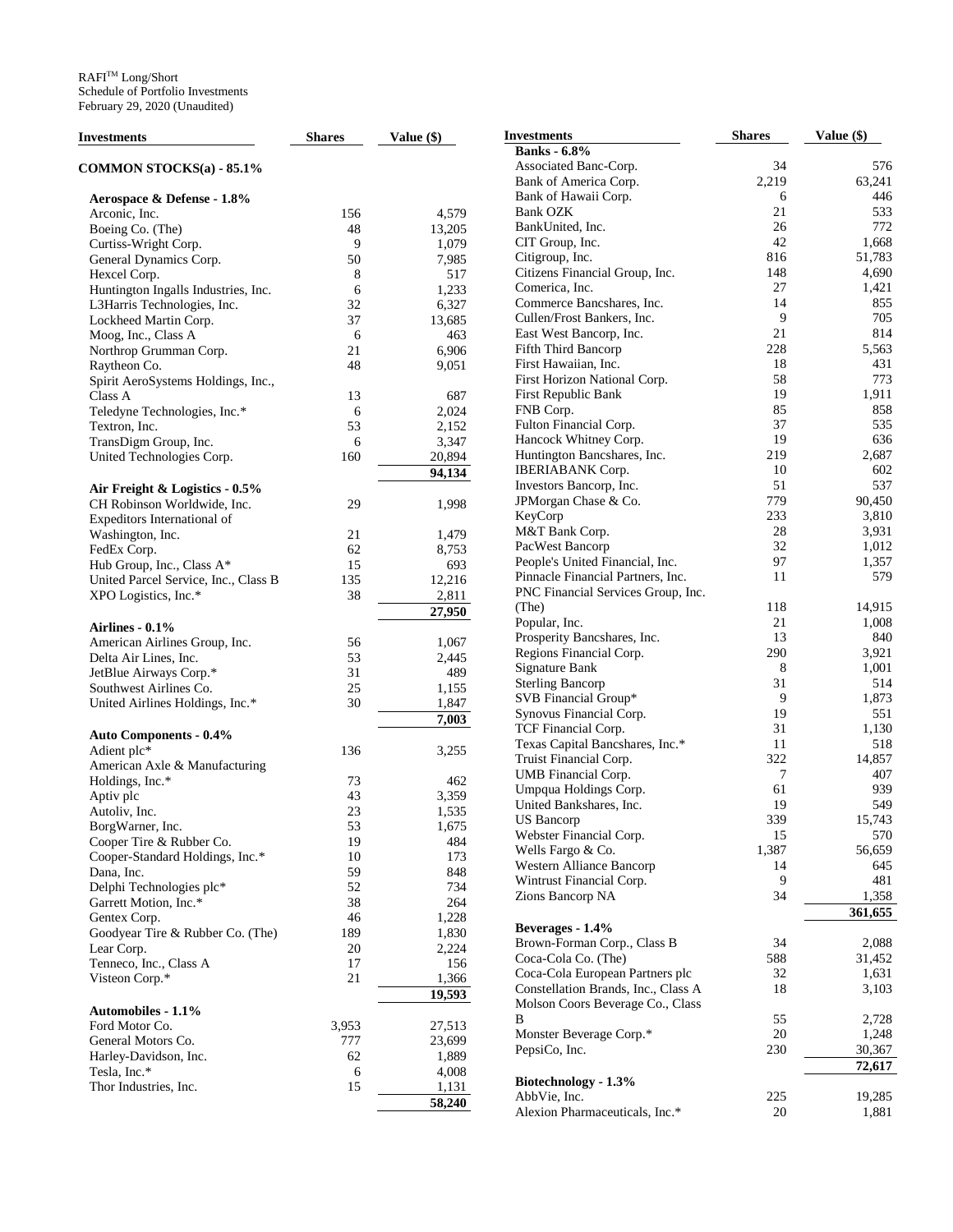| Investments                        | <b>Shares</b> | Value (\$) | <b>Investments</b>                               | <b>Shares</b> | Value (\$) |
|------------------------------------|---------------|------------|--------------------------------------------------|---------------|------------|
| Amgen, Inc.                        | 97            | 19,374     | Dow, Inc.                                        | 213           | 8,607      |
| Biogen, Inc.*                      | 19            | 5,859      | DuPont de Nemours, Inc.                          | 213           | 9,138      |
| BioMarin Pharmaceutical, Inc.*     | 9             | 813        | Eastman Chemical Co.                             | 42            | 2,584      |
| Gilead Sciences, Inc.              | 243           | 16,854     | Ecolab, Inc.                                     | 26            | 4,692      |
| Regeneron Pharmaceuticals, Inc.*   | 7             | 3,112      | Element Solutions, Inc.*                         | 74            | 769        |
| United Therapeutics Corp.*         | 8             | 824        | FMC Corp.                                        | 12            | 1,117      |
|                                    |               | 68,002     | Huntsman Corp.                                   | 83            | 1,572      |
| <b>Building Products - 0.3%</b>    |               |            | International Flavors & Fragrances,              |               |            |
| Allegion plc                       | 9             | 1,035      | Inc(b)                                           | 9             | 1,078      |
| AO Smith Corp.                     | 14            | 554        | Linde plc                                        | 93            | 17,764     |
| Builders FirstSource, Inc.*        | 47            | 1,067      | LyondellBasell Industries NV,                    |               |            |
| Fortune Brands Home & Security,    |               |            | Class A                                          | 120           | 8,575      |
| Inc.                               | 30            | 1,852      | Mosaic Co. (The)                                 | 112           | 1,907      |
| Johnson Controls International plc | 218           | 7,972      | Olin Corp.                                       | 44            | 712        |
| Lennox International, Inc.         | 4             | 913        | PolyOne Corp.                                    | 18            | 446        |
| Masco Corp.                        | 43            | 1,777      | PPG Industries, Inc.                             | 42            | 4,387      |
| <b>Owens Corning</b>               | 33            | 1,864      | RPM International, Inc.                          | 23            | 1,475      |
| Resideo Technologies, Inc.*        | 47            | 505        | Scotts Miracle-Gro Co. (The)                     | 8             | 848        |
|                                    |               | 17,539     | Sherwin-Williams Co. (The)                       | 8             | 4,134      |
| Capital Markets - 2.3%             |               |            | Trinseo SA                                       | 16            | 350        |
| Affiliated Managers Group, Inc.    | 11            | 827        | Westlake Chemical Corp.                          | 6             | 335        |
| Ameriprise Financial, Inc.         | 33            | 4,663      |                                                  |               | 91,743     |
| Bank of New York Mellon Corp.      |               |            | <b>Commercial Services &amp; Supplies - 0.3%</b> |               |            |
| (The)                              | 207           | 8,259      | ABM Industries, Inc.                             | 21            | 691        |
| BlackRock, Inc.                    | 20            | 9,260      | Cintas Corp.                                     | 6             | 1,600      |
| Cboe Global Markets, Inc.          | 9             | 1,026      | Clean Harbors, Inc.*                             | 15            | 1,043      |
| Charles Schwab Corp. (The)         | 102           | 4,156      | Covanta Holding Corp.                            | 38            | 508        |
| CME Group, Inc.                    | 39            | 7,754      | Deluxe Corp.                                     | 13            | 433        |
| E*TRADE Financial Corp.            | 40            | 1,831      | IAA, Inc.*                                       | 21            | 897        |
| Eaton Vance Corp.                  | 19            | 784        | KAR Auction Services, Inc.                       | 20            | 385        |
| Federated Hermes, Inc., Class B    | 22            | 635        | Pitney Bowes, Inc.                               | 175           | 599        |
| Franklin Resources, Inc.           | 102           | 2,220      | Republic Services, Inc.                          | 38            | 3,430      |
| Goldman Sachs Group, Inc. (The)    | 108           | 21,683     | Stericycle, Inc.*                                | 21            | 1,206      |
| Intercontinental Exchange, Inc.    | 58            | 5,175      | Waste Management, Inc.                           | 62            | 6,870      |
| Invesco Ltd.                       | 190           | 2,736      |                                                  |               | 17,662     |
| Janus Henderson Group plc          | 60            | 1,272      | <b>Communications Equipment - 0.6%</b>           |               |            |
| Legg Mason, Inc.                   | 39            | 1,943      | Ciena Corp.*                                     | 19            | 730        |
| LPL Financial Holdings, Inc.       | 14            | 1,113      | Cisco Systems, Inc.                              | 683           | 27,272     |
| Moody's Corp.                      | 9             | 2,160      | CommScope Holding Co., Inc.*                     | 56            | 617        |
| Morgan Stanley                     | 368           | 16,571     | EchoStar Corp., Class A*                         | 17            | 594        |
| MSCI, Inc.                         | 6             | 1,773      | F5 Networks, Inc.*                               | 8             | 960        |
| Nasdaq, Inc.                       | 16            | 1,641      | Juniper Networks, Inc.                           | 63            | 1,337      |
| Northern Trust Corp.               | 34            | 2,984      | Motorola Solutions, Inc.                         | 15            | 2,485      |
| Raymond James Financial, Inc.      | 21            | 1,756      | ViaSat, Inc.*                                    | 7             | 402        |
| S&P Global, Inc.                   | 15            | 3,989      |                                                  |               | 34,397     |
| SEI Investments Co.                | 11            | 602        | <b>Construction &amp; Engineering - 0.3%</b>     |               |            |
| State Street Corp.                 | 93            | 6,334      | AECOM*                                           | 96            | 4,314      |
| Stifel Financial Corp.             | 18            | 980        | Arcosa, Inc.                                     | 21            | 902        |
| T. Rowe Price Group, Inc.          | 41            | 4,838      | Dycom Industries, Inc.*                          | 8             | 236        |
| TD Ameritrade Holding Corp.        | 29            | 1,225      | EMCOR Group, Inc.                                | 17            | 1,308      |
| Waddell & Reed Financial, Inc.,    |               |            | Fluor Corp.                                      | 88            | 820        |
| Class A                            | 46            | 633        | Jacobs Engineering Group, Inc.                   | 34            | 3,140      |
|                                    |               | 120,823    | MasTec, Inc.*                                    | 20            | 982        |
| Chemicals - 1.7%                   |               |            | Quanta Services, Inc.                            | 56            | 2,135      |
| Air Products & Chemicals, Inc.     | 31            | 6,808      | Tutor Perini Corp.*                              | 44            | 638        |
| Albemarle Corp.                    | 19            | 1,555      | Valmont Industries, Inc.                         | 8             | 930        |
| Ashland Global Holdings, Inc.      | 13            | 930        |                                                  |               | 15,405     |
| Axalta Coating Systems Ltd.*       | 39            | 972        | <b>Construction Materials - 0.1%</b>             |               |            |
| Cabot Corp.                        | 18            | 673        | Martin Marietta Materials, Inc.                  | $\tau$        | 1,593      |
| Celanese Corp.                     | 20            | 1,875      | Vulcan Materials Co.                             | 15            | 1,804      |
| CF Industries Holdings, Inc.       | 62            | 2,285      |                                                  |               | 3,397      |
| Chemours Co. (The)                 | 28            | 416        | <b>Consumer Finance - 1.0%</b>                   |               |            |
| Corteva, Inc.                      | 211           | 5,739      | Ally Financial, Inc.                             | 199           | 4,989      |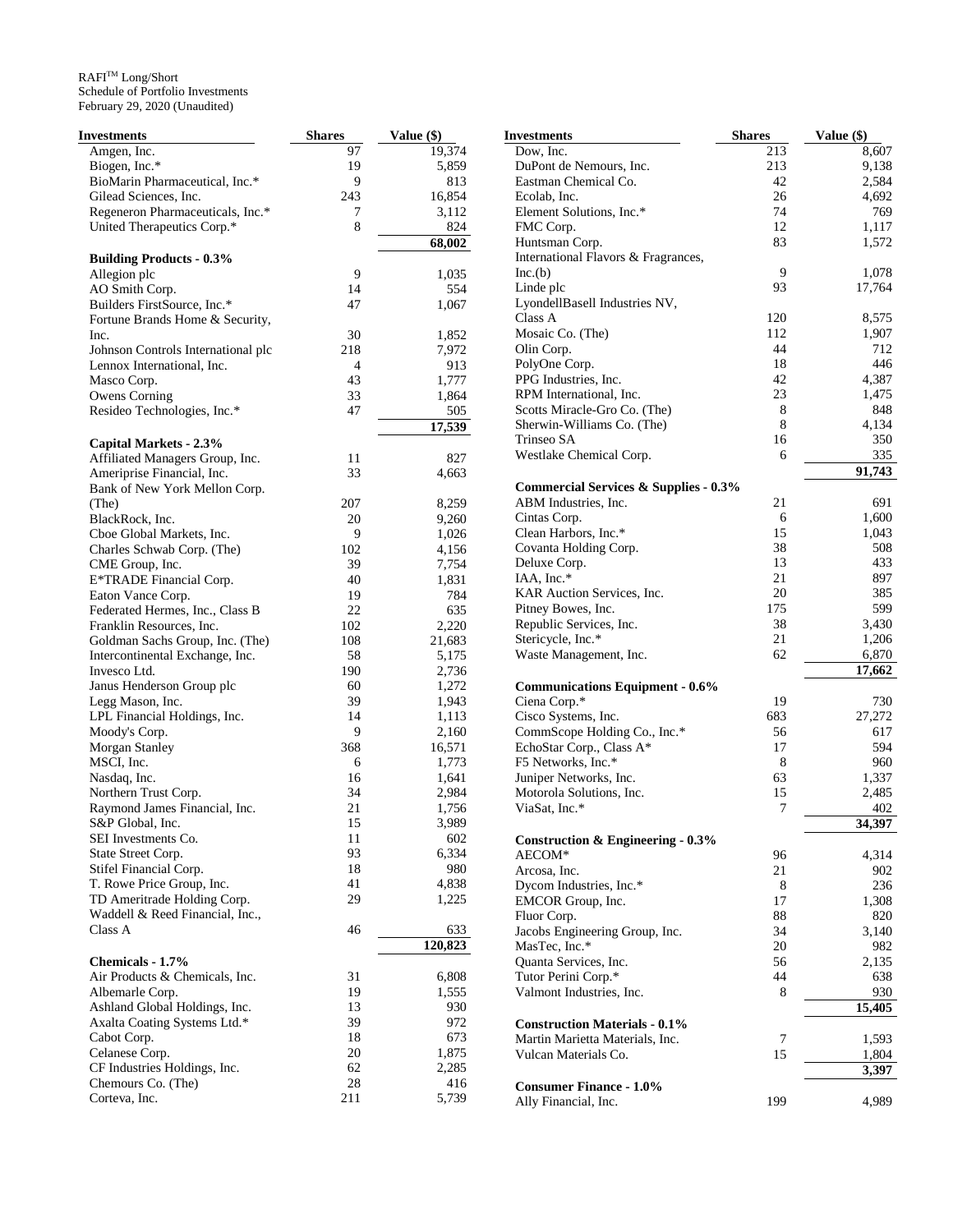| <b>Investments</b>                                   | <b>Shares</b> | Value (\$)   |
|------------------------------------------------------|---------------|--------------|
| American Express Co.                                 | 110           | 12,093       |
| Capital One Financial Corp.                          | 220           | 19,417       |
| <b>Discover Financial Services</b>                   | 92            | 6,034        |
| Navient Corp.                                        | 236           | 2,650        |
| OneMain Holdings, Inc.                               | 31            | 1,139        |
| Santander Consumer USA                               |               |              |
| Holdings, Inc.                                       | 48            | 1,171        |
| SLM Corp.                                            | 71            | 736          |
| <b>Synchrony Financial</b>                           | 240           | 6,984        |
|                                                      |               | 55,213       |
| Containers & Packaging - 0.5%                        |               |              |
| AptarGroup, Inc.                                     | 7             | 708          |
| Avery Dennison Corp.                                 | 15            | 1,717        |
| Ball Corp.                                           | 41            | 2,889        |
| Berry Global Group, Inc.*                            | 30            | 1,139        |
| Crown Holdings, Inc.*                                | 36            | 2,538        |
| Graphic Packaging Holding Co.                        | 81            | 1,095        |
| International Paper Co.                              | 140           | 5,174        |
| O-I Glass, Inc.                                      | 88            | 950          |
| Packaging Corp. of America                           | 23            | 2,084        |
| Sealed Air Corp.                                     | 36            | 1,091        |
| Silgan Holdings, Inc.                                | 19            | 544          |
| Sonoco Products Co.                                  | 22            | 1,061        |
| Westrock Co.                                         | 100           | 3,325        |
|                                                      |               | 24,315       |
| Distributors - 0.1%                                  |               |              |
| Core-Mark Holding Co., Inc.                          | 37            | 851          |
| Genuine Parts Co.                                    | 35            | 3,054        |
| LKQ Corp.*                                           | 85            | 2,514        |
|                                                      |               | 6,419        |
| <b>Diversified Consumer Services - 0.1%</b>          |               |              |
| Graham Holdings Co., Class B                         | 2             | 1,006        |
| H&R Block, Inc.                                      | 61            | 1,261        |
| Service Corp. International                          | 22            | 1,051        |
| ServiceMaster Global Holdings,                       |               |              |
| $Inc.*$                                              | 15            | 537<br>3,855 |
| <b>Diversified Financial Services - 1.3%</b>         |               |              |
| Berkshire Hathaway, Inc., Class B*                   | 299           | 61,696       |
| Equitable Holdings, Inc.                             | 97            | 2,076        |
| Jefferies Financial Group, Inc.                      | 122           | 2,404        |
| Voya Financial, Inc.                                 | 64            | 3,369        |
|                                                      |               | 69,545       |
| <b>Diversified Telecommunication Services - 3.4%</b> |               |              |
| AT&T, Inc.                                           | 2,962         | 104,322      |
| CenturyLink, Inc.                                    | 779           | 9,402        |
| Frontier Communications Corp.*(b)                    | 308           | 166          |
| Verizon Communications, Inc.                         | 1,248         | 67,592       |
| Zayo Group Holdings, Inc.*                           | 35            | 1,225        |
|                                                      |               | 182,707      |
| <b>Electric Utilities - 2.8%</b>                     |               |              |
| ALLETE, Inc.                                         | 11            | 759          |
| Alliant Energy Corp.                                 | 50            | 2,606        |
| American Electric Power Co., Inc.                    | 124           | 11,068       |
| Avangrid, Inc.                                       | 13            | 646          |
| Duke Energy Corp.                                    | 224           | 20,541       |
| Edison International                                 | 105           | 7,055        |
| Entergy Corp.                                        | 64            | 7,482        |
| Evergy, Inc.                                         | 11            | 719          |
| <b>Eversource Energy</b>                             | 76            | 6,571        |
| Exelon Corp.                                         | 309           | 13,321       |
| FirstEnergy Corp.                                    | 105           | 4,676        |
| Hawaiian Electric Industries, Inc.                   | 33            | 1,414        |

| Investments                                                                      | <b>Shares</b> | Value (\$)   |
|----------------------------------------------------------------------------------|---------------|--------------|
| IDACORP, Inc.                                                                    | 9             | 870          |
| NextEra Energy, Inc.                                                             | 76            | 19,210       |
| OGE Energy Corp.                                                                 | 43            | 1,638        |
| PG&E Corp.*                                                                      | 797           | 12,353       |
| Pinnacle West Capital Corp.                                                      | 29            | 2,595        |
| PNM Resources, Inc.                                                              | 20            | 942          |
| Portland General Electric Co.                                                    | 21            | 1,143        |
| PPL Corp.                                                                        | 232           | 6,962        |
| Southern Co. (The)                                                               | 300           | 18,108       |
| Xcel Energy, Inc.                                                                | 120           | 7,478        |
|                                                                                  |               | 148,157      |
| <b>Electrical Equipment - 0.5%</b>                                               |               |              |
| Acuity Brands, Inc.                                                              | 9             | 926          |
| AMETEK, Inc.                                                                     | 20            | 1,720        |
| Eaton Corp. plc                                                                  | 114           | 10,342       |
| Emerson Electric Co.                                                             | 127           | 8,142        |
| EnerSys                                                                          | 7             | 431          |
| Hubbell, Inc.                                                                    | 10            | 1,332        |
| nVent Electric plc                                                               | 36            | 864          |
| Regal Beloit Corp.                                                               | 11            | 854          |
| Rockwell Automation, Inc.                                                        | 15            | 2,753        |
| Sensata Technologies Holding plc*                                                | 24            | 979          |
|                                                                                  |               | 28,343       |
| Electronic Equipment, Instruments & Components - 0.8%<br>Amphenol Corp., Class A | 26            | 2,384        |
| Anixter International, Inc.*                                                     | 16            | 1,560        |
| Arrow Electronics, Inc.*                                                         | 55            | 3,688        |
| Avnet, Inc.                                                                      | 75            | 2,301        |
| Belden, Inc.                                                                     | 10            | 399          |
| Benchmark Electronics, Inc.                                                      | 20            | 544          |
| CDW Corp.                                                                        | 20            | 2,284        |
| Corning, Inc.                                                                    | 159           | 3,794        |
| Flex Ltd.*                                                                       | 442           | 4,911        |
| FLIR Systems, Inc.                                                               | 15            | 637          |
| Insight Enterprises, Inc.*                                                       | 19            | 1,047        |
| Jabil, Inc.                                                                      | 94            | 3,013        |
| Keysight Technologies, Inc.*                                                     | 15            | 1,421        |
| Plexus Corp.*                                                                    | 10            | 664          |
| Sanmina Corp.*                                                                   | 38            | 999          |
| SYNNEX Corp.                                                                     | 15            | 1,875        |
| TE Connectivity Ltd.                                                             | 62            | 5,138        |
| Tech Data Corp.*                                                                 | 42            | 5,980        |
| Trimble, Inc.*                                                                   | 25            | 987          |
| Vishay Intertechnology, Inc.                                                     | 24            | 449          |
| Zebra Technologies Corp., Class                                                  |               |              |
| A*                                                                               | 6             | 1,266        |
|                                                                                  |               | 45,341       |
| <b>Energy Equipment &amp; Services - 0.6%</b>                                    |               |              |
| Baker Hughes Co.                                                                 | 335           | 5,390        |
| Diamond Offshore Drilling,                                                       |               |              |
| $Inc.*(b)$<br>Halliburton Co.                                                    | 74<br>198     | 226<br>3,358 |
| Helmerich & Payne, Inc.                                                          | 34            | 1,254        |
| Nabors Industries Ltd.                                                           | 413           | 727          |
| National Oilwell Varco, Inc.                                                     | 171           | 3,199        |
| Noble Corp. plc*                                                                 | 610           | 428          |
| Oceaneering International, Inc.*                                                 | 59            | 622          |
| Patterson-UTI Energy, Inc.                                                       | 76            | 436          |
| Schlumberger Ltd.                                                                | 435           | 11,784       |
| Transocean Ltd.*                                                                 | 372           | 1,246        |
| Valaris plc                                                                      | 189           | 697          |
|                                                                                  |               | 29,367       |
|                                                                                  |               |              |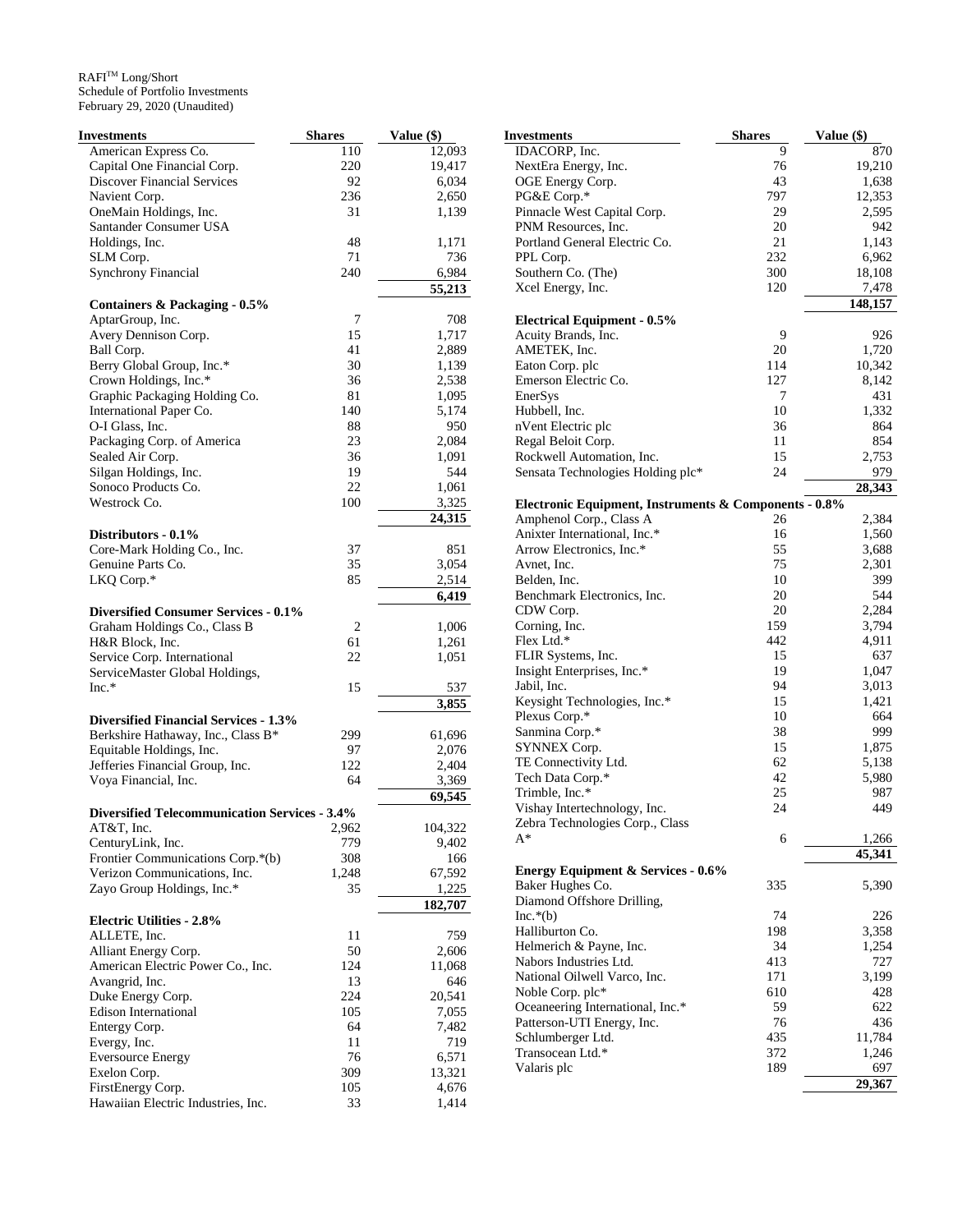| Investments                                                | <b>Shares</b> | <b>Value (\$)</b> |
|------------------------------------------------------------|---------------|-------------------|
| Entertainment - 0.8%                                       |               |                   |
| Activision Blizzard, Inc.                                  | 75            | 4,360             |
| Cinemark Holdings, Inc.                                    | 27            | 701               |
| Electronic Arts, Inc.*                                     | 23            | 2,331             |
| Liberty Media Corp.-Liberty                                |               |                   |
| Formula One, Class A*                                      | 6             | 225               |
| Liberty Media Corp.-Liberty                                |               |                   |
| Formula One, Class C*                                      | 36            | 1,406             |
| Lions Gate Entertainment Corp.,                            |               |                   |
| Class $A^*$                                                | 9             | 72                |
| Lions Gate Entertainment Corp.,                            |               |                   |
| Class $B^*$                                                | 22            | 163               |
| Live Nation Entertainment, Inc.*                           | 20            | 1,215             |
| Netflix, Inc.*                                             | 8             | 2,952             |
| Take-Two Interactive Software,                             |               |                   |
| $Inc.*$                                                    | 6             | 645               |
| Walt Disney Co. (The)                                      | 251           | 29,530            |
|                                                            |               | 43,600            |
| <b>Equity Real Estate Investment Trusts (REITs) - 2.7%</b> |               |                   |
| Alexandria Real Estate Equities,                           | 14            |                   |
| Inc.                                                       |               | 2,126             |
| American Campus Communities,<br>Inc.                       | 28            |                   |
| American Homes 4 Rent, Class A                             | 31            | 1,216<br>803      |
| American Tower Corp.                                       | 28            | 6,350             |
| Apartment Investment &                                     |               |                   |
| Management Co., Class A                                    | 18            | 861               |
| Apple Hospitality REIT, Inc.                               | 74            | 967               |
| AvalonBay Communities, Inc.                                | 21            | 4,212             |
| Boston Properties, Inc.                                    | 28            | 3,610             |
| <b>Brandywine Realty Trust</b>                             | 45            | 611               |
| Brixmor Property Group, Inc.                               | 85            | 1,548             |
| Brookfield Property REIT, Inc.,                            |               |                   |
| Class A                                                    | 29            | 473               |
| <b>Camden Property Trust</b>                               | 15            | 1,590             |
| CBL & Associates Properties,                               |               |                   |
| Inc.(b)                                                    | 421           | 223               |
| Colony Capital, Inc.                                       | 244           | 966               |
| Columbia Property Trust, Inc.                              | 37            | 698               |
| CoreCivic, Inc.                                            | 74            | 1,096             |
| Corporate Office Properties Trust                          | 23            | 583               |
| Cousins Properties, Inc.                                   | 15            | 535               |
| Crown Castle International Corp.                           | 47            | 6,735             |
| CubeSmart                                                  | 22            | 666               |
| CyrusOne, Inc.                                             | 10            | 606               |
| DiamondRock Hospitality Co.                                | 61            | 556               |
| Digital Realty Trust, Inc.(b)                              | 30            | 3,603             |
| Diversified Healthcare Trust                               | 109           | 686               |
| Douglas Emmett, Inc.                                       | 21            | 802               |
| Duke Realty Corp.                                          | 53            | 1,721             |
| <b>EPR</b> Properties                                      | 11<br>6       | 652               |
| Equinix, Inc.<br><b>Equity Commonwealth</b>                | 20            | 3,437             |
| Equity LifeStyle Properties, Inc.                          | 15            | 629<br>1,025      |
| <b>Equity Residential</b>                                  | 62            | 4,656             |
| Essex Property Trust, Inc.                                 | 7             | 1,984             |
| Extra Space Storage, Inc.                                  | 12            | 1,204             |
| Federal Realty Investment Trust                            | 8             | 931               |
| Gaming and Leisure Properties, Inc.                        | 29            | 1,295             |
| GEO Group, Inc. (The)                                      | 45            | 659               |
| Healthcare Realty Trust, Inc.                              | 18            | 617               |
| Healthcare Trust of America, Inc.,                         |               |                   |
| Class A                                                    | 34            | 1,059             |
| Healthpeak Properties, Inc.                                | 97            | 3,069             |

| <b>Investments</b>                                     | <b>Shares</b> | Value (\$)     |
|--------------------------------------------------------|---------------|----------------|
| Highwoods Properties, Inc.                             | 19            | 853            |
| Host Hotels & Resorts, Inc.                            | 200           | 2,896          |
| Hudson Pacific Properties, Inc.                        | 23            | 742            |
| Invitation Homes, Inc.                                 | 37            | 1,062          |
| Iron Mountain, Inc.                                    | 77            | 2,342          |
| Kilroy Realty Corp.                                    | 15            | 1,090          |
| Kimco Realty Corp.                                     | 102           | 1,770          |
| Lamar Advertising Co., Class A                         | 15            | 1,256          |
| <b>Lexington Realty Trust</b>                          | 59            | 612            |
| Life Storage, Inc.                                     | 6             | 647            |
| Macerich Co. (The)(b)<br>Mack-Cali Realty Corp.        | 38<br>24      | 776<br>456     |
| Medical Properties Trust, Inc.                         | 55            | 1,162          |
| Mid-America Apartment                                  |               |                |
| Communities, Inc.                                      | 21            | 2,714          |
| National Retail Properties, Inc.                       | 21            | 1,068          |
| Omega Healthcare Investors, Inc.                       | 34            | 1,346          |
| Outfront Media, Inc.                                   | 58            | 1,528          |
| Paramount Group, Inc.                                  | 56            | 680            |
| Park Hotels & Resorts, Inc.                            | 50            | 913            |
| Piedmont Office Realty Trust, Inc.,                    |               |                |
| Class A                                                | 37            | 799            |
| Prologis, Inc.                                         | 85            | 7,164          |
| Public Storage                                         | 15            | 3,137          |
| Rayonier, Inc.                                         | 32            | 849            |
| Realty Income Corp.                                    | 33            | 2,389          |
| Regency Centers Corp.                                  | 21            | 1,206          |
| Retail Properties of America, Inc.,                    |               |                |
| Class A                                                | 61            | 639            |
| <b>RLJ</b> Lodging Trust                               | 58            | 766            |
| Ryman Hospitality Properties, Inc.                     | 6             | 417            |
| Sabra Health Care REIT, Inc.                           | 33<br>7       | 645            |
| SBA Communications Corp.                               | 62            | 1,856          |
| Service Properties Trust<br>Simon Property Group, Inc. | 36            | 1,121<br>4,431 |
| SITE Centers Corp.                                     | 67            | 771            |
| SL Green Realty Corp.                                  | 21            | 1,647          |
| Spirit Realty Capital, Inc.                            | 25            | 1,138          |
| STORE Capital Corp.                                    | 19            | 624            |
| Sun Communities, Inc.                                  | 7             | 1,070          |
| Sunstone Hotel Investors, Inc.                         | 65            | 712            |
| Taubman Centers, Inc.                                  | 15            | 781            |
| UDR, Inc.                                              | 34            | 1,529          |
| Uniti Group, Inc.                                      | 46            | 449            |
| Ventas, Inc.                                           | 78            | 4,194          |
| VEREIT, Inc.                                           | 289           | 2,503          |
| VICI Properties, Inc.                                  | 38            | 952            |
| Vornado Realty Trust                                   | 32            | 1,715          |
| Washington Prime Group, Inc.(b)                        | 156           | 429            |
| <b>Weingarten Realty Investors</b>                     | 25            | 673            |
| Welltower, Inc.                                        | 82            | 6,135          |
| Weyerhaeuser Co.                                       | 178           | 4,624<br>1,626 |
| WP Carey, Inc.<br>Xenia Hotels & Resorts, Inc.         | 21<br>37      | 554            |
|                                                        |               |                |
| Food & Staples Retailing - 2.3%                        |               | 146,518        |
| BJ's Wholesale Club Holdings,                          |               |                |
| $Inc.*$                                                | 60            | 1,156          |
| Casey's General Stores, Inc.                           | 8             | 1,304          |
| Costco Wholesale Corp.                                 | 103           | 28,957         |
| Kroger Co. (The)                                       | 521           | 14,656         |
| Performance Food Group Co.*                            | 46            | 1,950          |
| Rite Aid Corp.*(b)                                     | 101           | 1,376          |
| Sprouts Farmers Market, Inc.*                          | 28            | 447            |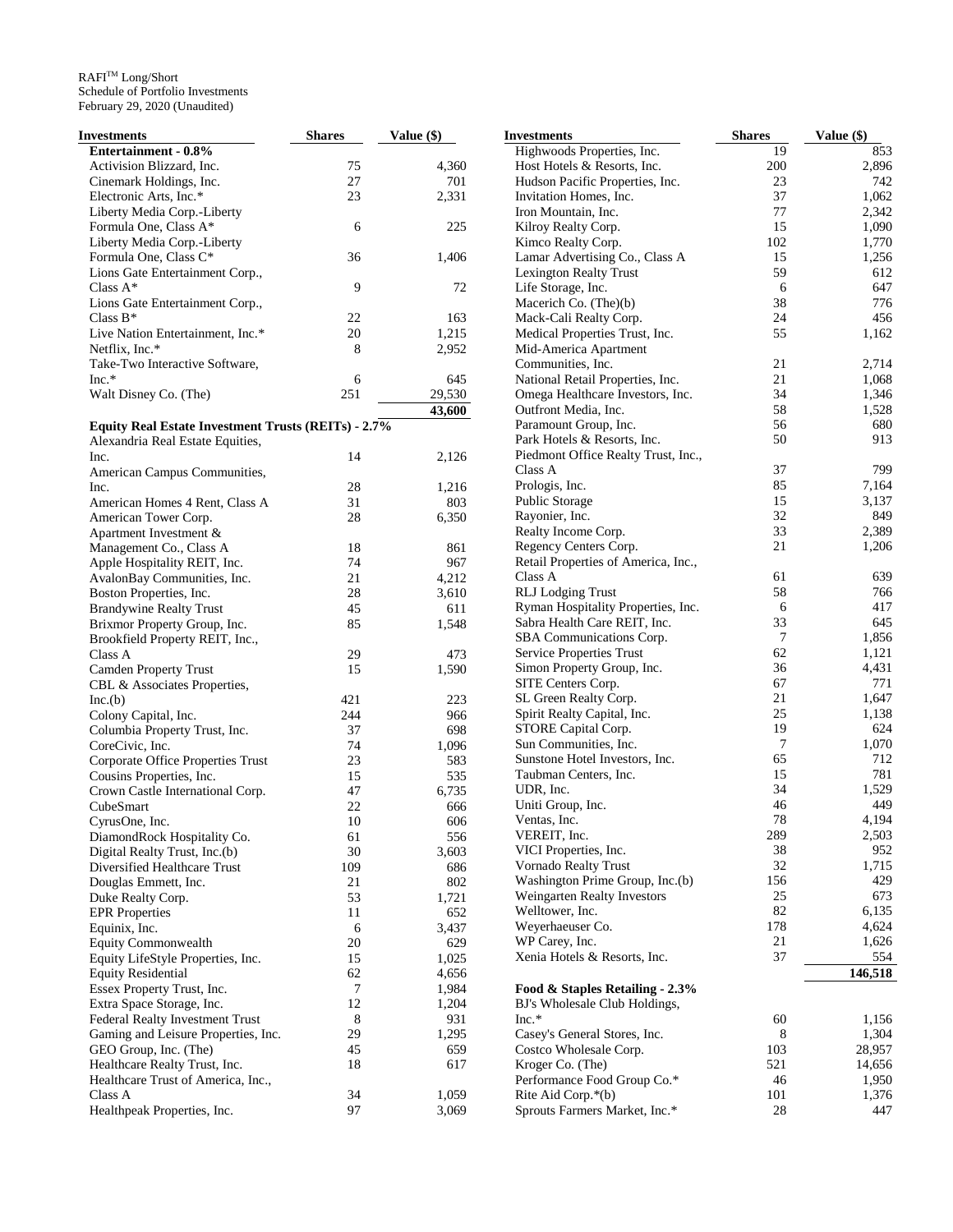| <b>Investments</b>                      | <b>Shares</b> | Value (\$) | <b>Investments</b>                                            | <b>Shares</b>            | Value (\$)   |
|-----------------------------------------|---------------|------------|---------------------------------------------------------------|--------------------------|--------------|
| Sysco Corp.                             | 114           | 7,598      | <b>Health Care Providers &amp; Services - 3.4%</b>            |                          |              |
| United Natural Foods, Inc.*             | 94            | 608        | Acadia Healthcare Co., Inc.*                                  | 31                       | 918          |
| US Foods Holding Corp.*                 | 111           | 3,734      | AmerisourceBergen Corp.                                       | 119                      | 10,034       |
| Walgreens Boots Alliance, Inc.          | 238           | 10,891     | Anthem, Inc.                                                  | 50                       | 12,855       |
| Walmart, Inc.                           | 457           | 49,210     | Brookdale Senior Living, Inc.*                                | 156                      | 1,025        |
|                                         |               | 121,887    | Cardinal Health, Inc.                                         | 253                      | 13,186       |
| Food Products - 1.4%                    |               |            | Centene Corp.*                                                | 107                      | 5,673        |
| Archer-Daniels-Midland Co.              | 303           | 11,408     | Cigna Corp.                                                   | 35                       | 6,403        |
| B&G Foods, Inc.(b)                      | 17            | 252        | Community Health Systems, Inc.*                               | 244                      | 1,203        |
| Bunge Ltd.                              | 134           | 6,291      | CVS Health Corp.                                              | 502                      | 29,708       |
| Campbell Soup Co.                       | 49            | 2,211      | DaVita, Inc.*                                                 | 51                       | 3,959        |
| Conagra Brands, Inc.                    | 117           | 3,123      | Encompass Health Corp.                                        | 16                       | 1,197        |
| Darling Ingredients, Inc.*              | 46            | 1,182      | HCA Healthcare, Inc.                                          | 69                       | 8,764        |
| Flowers Foods, Inc.                     | 43            | 926        | Henry Schein, Inc.*                                           | 40                       | 2,438        |
| General Mills, Inc.                     | 164           | 8,036      | Humana, Inc.                                                  | 26                       | 8,312        |
| Hershey Co. (The)                       | 21            | 3,024      | Laboratory Corp. of America                                   |                          |              |
| Hormel Foods Corp.                      | 32            | 1,331      | Holdings*                                                     | 21                       | 3,689        |
| Ingredion, Inc.                         | 22            | 1,832      | Magellan Health, Inc.*                                        | 15                       | 900          |
| JM Smucker Co. (The)                    | 32            | 3,296      | McKesson Corp.                                                | 161                      | 22,517       |
| Kellogg Co.                             | 62            | 3,749      | MEDNAX, Inc.*                                                 | 33                       | 564          |
| Kraft Heinz Co. (The)                   | 199           | 4,929      | Molina Healthcare, Inc.*                                      | 16                       | 1,961        |
| Lamb Weston Holdings, Inc.              | 10            | 869        | Owens & Minor, Inc.                                           | 169                      | 1,154        |
| McCormick & Co., Inc. (Non-             |               |            | Patterson Cos., Inc.                                          | 37                       | 880          |
| Voting)                                 | 12            | 1,754      | Quest Diagnostics, Inc.                                       | 34                       | 3,606        |
| Mondelez International, Inc., Class     |               |            | Select Medical Holdings Corp.*                                | 34                       | 814          |
| A                                       | 255           | 13,464     | Tenet Healthcare Corp.*                                       | 115                      | 3,022        |
| Nomad Foods Ltd.*                       | 37            | 683        | UnitedHealth Group, Inc.                                      | 128                      | 32,635       |
| Post Holdings, Inc.*                    | 11            | 1,114      | Universal Health Services, Inc.,                              |                          |              |
| Sanderson Farms, Inc.                   | 9             | 1,112      | Class B                                                       | 17                       | 2,104        |
| TreeHouse Foods, Inc.*                  | 17            | 648        |                                                               |                          | 179,521      |
| Tyson Foods, Inc., Class A              | 90            | 6,105      | Health Care Technology - 0.0%(c)                              |                          |              |
|                                         |               | 77,339     | Cerner Corp.                                                  | 35                       | 2,424        |
| Gas Utilities - 0.1%                    |               |            |                                                               |                          |              |
| Atmos Energy Corp.                      | 19            | 1,962      | Hotels, Restaurants & Leisure - 1.4%                          |                          |              |
| National Fuel Gas Co.                   | 16            | 586        | Aramark                                                       | 76                       | 2,640        |
| New Jersey Resources Corp.              | 17            | 600        | Bloomin' Brands, Inc.                                         | 24                       | 432          |
| ONE Gas, Inc.                           | 8             | 657        | Brinker International, Inc.                                   | 15                       | 515          |
| South Jersey Industries, Inc.           | 18            | 487        | Caesars Entertainment Corp.*                                  | 134                      | 1,703        |
| Southwest Gas Holdings, Inc.            | 11            | 711        | Carnival Corp.                                                | 107                      | 3,580        |
| Spire, Inc.                             | 10            | 750        | Chipotle Mexican Grill, Inc.*                                 | 3                        | 2,321        |
| UGI Corp.                               | 41            | 1,478      | Cracker Barrel Old Country Store,                             |                          |              |
|                                         |               | 7,231      | Inc.                                                          | 7                        | 1,003        |
| Health Care Equipment & Supplies - 1.5% |               |            | Darden Restaurants, Inc.                                      | 22                       | 2,145        |
| <b>Abbott Laboratories</b>              | 167           | 12,864     | Domino's Pizza, Inc.                                          | $\overline{\mathcal{A}}$ | 1,358        |
| Baxter International, Inc.              | 52            | 4,340      | Dunkin' Brands Group, Inc.                                    | 7                        | 466          |
| Becton Dickinson and Co.                | 23            | 5,470      | Extended Stay America, Inc.                                   | 46                       | 505          |
| Boston Scientific Corp.*                | 74            | 2,767      | Hilton Worldwide Holdings, Inc.                               | $22\,$                   | 2,138        |
| Cooper Cos., Inc. (The)                 | 5             | 1,623      | Hyatt Hotels Corp., Class A                                   | 7                        | 536          |
| Danaher Corp.                           | 59            | 8,530      | International Game Technology plc                             | 44                       | 468          |
| DENTSPLY SIRONA, Inc.                   | 33            | 1,625      | Las Vegas Sands Corp.                                         | 76                       | 4,432        |
| Edwards Lifesciences Corp.*             | 7             | 1,434      | Marriott International, Inc., Class A                         | 26                       | 3,224        |
| Hill-Rom Holdings, Inc.                 | 9             | 864        | McDonald's Corp.                                              | 98                       | 19,029       |
| Hologic, Inc.*                          | 30            | 1,414      | <b>MGM Resorts International</b>                              | 105                      | 2,579        |
| Intuitive Surgical, Inc.*               | 5             | 2,670      | Norwegian Cruise Line Holdings<br>Ltd.*                       |                          |              |
| Medtronic plc                           | 201           | 20,235     | Penn National Gaming, Inc.*                                   | 45<br>25                 | 1,677<br>739 |
| ResMed, Inc.                            | 11            | 1,749      |                                                               | 29                       |              |
| STERIS plc                              | 7             | 1,110      | Royal Caribbean Cruises Ltd.<br>Six Flags Entertainment Corp. | 14                       | 2,332<br>354 |
| Stryker Corp.                           | 24            | 4,574      | Starbucks Corp.                                               | 108                      | 8,470        |
| Teleflex, Inc.                          | 5             | 1,675      | Vail Resorts, Inc.                                            | 6                        | 1,276        |
| Varian Medical Systems, Inc.*           | 6             | 738        | Wyndham Destinations, Inc.                                    | 17                       | 678          |
| Zimmer Biomet Holdings, Inc.            | 28            | 3,812      | Wyndham Hotels & Resorts, Inc.                                | 14                       | 713          |
|                                         |               | 77,494     | Wynn Resorts Ltd.                                             | 23                       | 2,484        |
|                                         |               |            | Yum China Holdings, Inc.                                      | 35                       | 1,533        |
|                                         |               |            |                                                               |                          |              |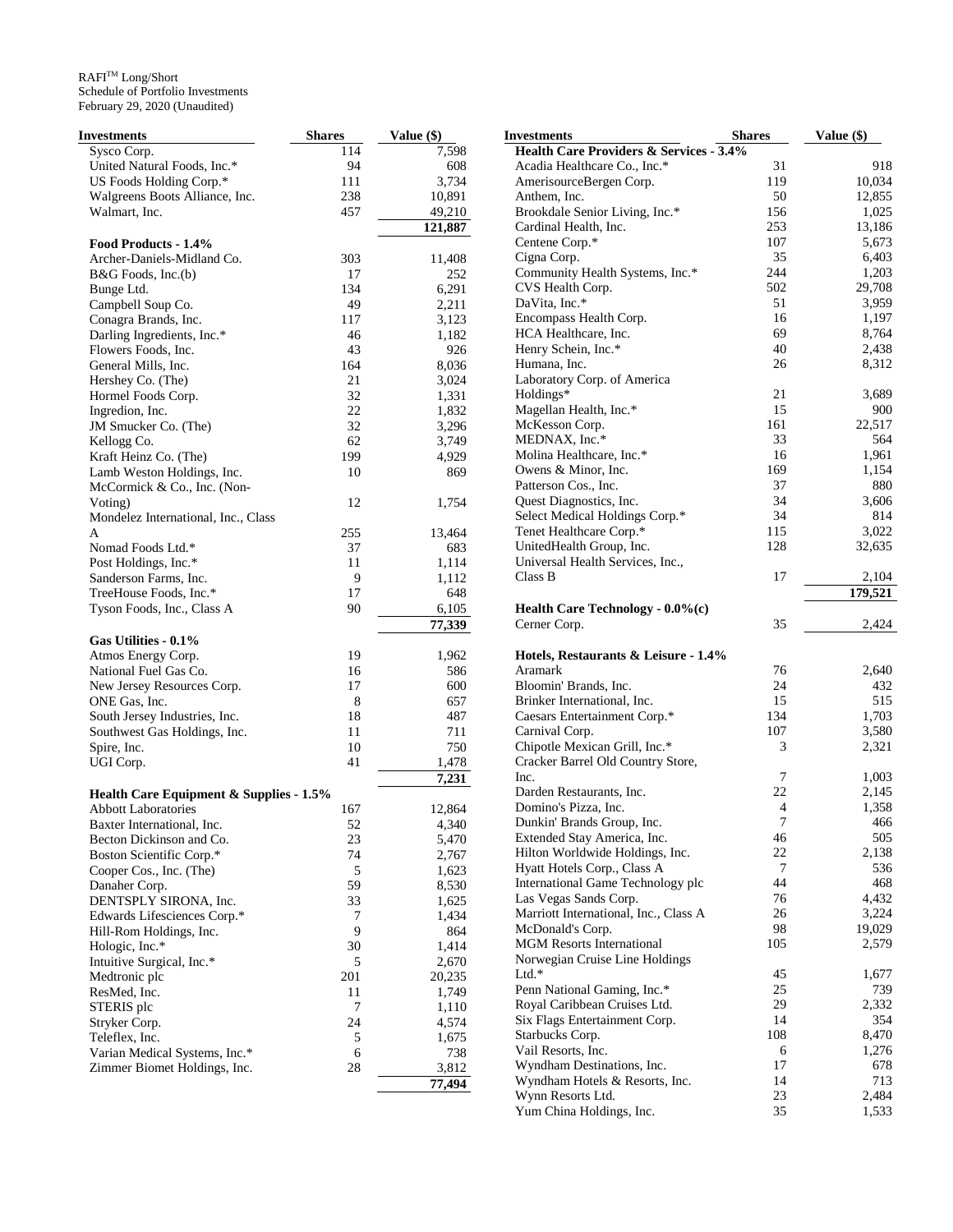| Investments                                                         | <b>Shares</b> | <b>Value (\$)</b> |
|---------------------------------------------------------------------|---------------|-------------------|
| Yum! Brands, Inc.                                                   | 44            | 3,927             |
|                                                                     |               | 73,257            |
| <b>Household Durables - 0.6%</b>                                    |               |                   |
| DR Horton, Inc.                                                     | 65            | 3,463             |
| Garmin Ltd.                                                         | 22            | 1,945             |
| KB Home                                                             | 24            | 782               |
| Leggett & Platt, Inc.                                               | 28            | 1,110             |
| Lennar Corp., Class A                                               | 50            | 3,017             |
| Meritage Homes Corp.*                                               | 17            | 1,079             |
| Mohawk Industries, Inc.*                                            | 22            | 2,665             |
| Newell Brands, Inc.                                                 | 219           | 3,379             |
| NVR, Inc.*                                                          | 1             | 3,667             |
|                                                                     | 69            |                   |
| PulteGroup, Inc.                                                    |               | 2,774             |
| Taylor Morrison Home Corp., Class<br>$A^*$                          | 51            | 1,149             |
|                                                                     | 10            | 747               |
| Tempur Sealy International, Inc.*                                   | 32            |                   |
| Toll Brothers, Inc.                                                 |               | 1,185             |
| TRI Pointe Group, Inc.*                                             | 51            | 782               |
| Tupperware Brands Corp.                                             | 25            | 71                |
| Whirlpool Corp.                                                     | 31            | 3,964             |
|                                                                     |               | 31,779            |
| <b>Household Products - 1.4%</b>                                    |               |                   |
| Church & Dwight Co., Inc.                                           | 23            | 1,599             |
| Clorox Co. (The)                                                    | 16            | 2,551             |
| Colgate-Palmolive Co.                                               | 117           | 7,906             |
| Kimberly-Clark Corp.                                                | 65            | 8,527             |
| Procter & Gamble Co. (The)                                          | 446           | 50,500            |
| Spectrum Brands Holdings, Inc.                                      | 21            | 1,132             |
|                                                                     |               | 72,215            |
| <b>Independent Power and Renewable Electricity Producers - 0.1%</b> |               |                   |
| AES Corp.                                                           | 257           | 4,300             |
| NRG Energy, Inc.                                                    | 48            | 1,594             |
| Vistra Energy Corp.                                                 | 101           | 1,942             |
|                                                                     |               | 7,836             |
| <b>Industrial Conglomerates - 1.6%</b>                              |               |                   |
| 3M Co.                                                              | 77            | 11,492            |
| Carlisle Cos., Inc.                                                 | 9             | 1,308             |
| General Electric Co.                                                | 5,020         | 54,618            |
| Honeywell International, Inc.                                       | 95            | 15,406            |
| Roper Technologies, Inc.                                            | 6             | 2,110             |
|                                                                     |               | 84,934            |
| <b>Insurance - 3.8%</b>                                             |               |                   |
| Aflac, Inc.                                                         | 199           | 8,527             |
| Alleghany Corp.*                                                    |               |                   |
|                                                                     | 6             | 4,033             |
| Allstate Corp. (The)                                                | 106           | 11,156            |
| American Equity Investment Life                                     |               |                   |
| Holding Co.                                                         | 33            | 834               |
| American Financial Group, Inc.                                      | 21            | 1,941             |
| American International Group, Inc.                                  | 542           | 22,851            |
| Aon plc                                                             | 20            | 4,160             |
| Arch Capital Group Ltd.*                                            | 80            | 3,234             |
| Arthur J Gallagher & Co.                                            | 26            | 2,535             |
| Assurant, Inc.                                                      | 20            | 2,412             |
| Assured Guaranty Ltd.                                               | 43            | 1,755             |
| Athene Holding Ltd., Class A*                                       | 54            | 2,227             |
| Axis Capital Holdings Ltd.                                          | 29            | 1,627             |
| Brighthouse Financial, Inc.*                                        | 76            | 2,724             |
| Brown & Brown, Inc.                                                 | 28            | 1,204             |
| Chubb Ltd.                                                          | 105           | 15,228            |
| Cincinnati Financial Corp.                                          | 35            | 3,263             |
| CNO Financial Group, Inc.                                           | 86            | 1,378             |
| Everest Re Group Ltd.                                               | 12            | 2,975             |
| Fidelity National Financial, Inc.                                   | 67            | 2,597             |

| Investments                                          | <b>Shares</b> | Value (\$) |
|------------------------------------------------------|---------------|------------|
| First American Financial Corp.                       | 30            | 1,713      |
| Genworth Financial, Inc., Class A*                   | 552           | 2,153      |
| Globe Life, Inc.                                     | 22            | 2,039      |
| Hanover Insurance Group, Inc.                        |               |            |
| (The)                                                | 11            | 1,304      |
| Hartford Financial Services Group,                   |               |            |
| Inc. (The)                                           | 136           | 6,793      |
| Kemper Corp.                                         | 7             | 482        |
| Lincoln National Corp.                               | 81            | 3,677      |
| Loews Corp.                                          | 104           | 4,746      |
| Markel Corp.*                                        | 4             | 4,726      |
| Marsh & McLennan Cos., Inc.                          | 63            | 6,587      |
| MetLife, Inc.                                        | 393           | 16,789     |
| Old Republic International Corp.                     | 102           | 2,011      |
| Primerica, Inc.                                      | 9             | 1,002      |
| Principal Financial Group, Inc.                      | 104           | 4,617      |
| ProAssurance Corp.                                   | 21            | 570        |
| Progressive Corp. (The)                              | 87            | 6,365      |
| Prudential Financial, Inc.                           | 198           | 14,939     |
| Reinsurance Group of America,                        |               |            |
| Inc.                                                 | 21            | 2,563      |
| RenaissanceRe Holdings Ltd.                          | 7             | 1,193      |
| Selective Insurance Group, Inc.                      | 10            | 558        |
| Travelers Cos., Inc. (The)                           | 103           | 12,340     |
| Unum Group                                           | 89            | 2,075      |
| White Mountains Insurance Group                      |               |            |
| Ltd.                                                 | 1             | 990        |
| Willis Towers Watson plc                             | 20            | 3,785      |
| WR Berkley Corp.                                     | 36            | 2,417      |
|                                                      |               | 203,095    |
| Interactive Media & Services - 1.5%                  |               |            |
| Alphabet, Inc., Class A*                             | 20            | 26,785     |
| Alphabet, Inc., Class C*                             | 20            | 26,787     |
| Facebook, Inc., Class A*                             | 120           | 23,096     |
| IAC/InterActiveCorp*                                 | 6             | 1,224      |
| Twitter, Inc.*                                       | 33            | 1,095      |
| Yandex NV, Class A*                                  | 18            | 731        |
|                                                      |               | 79,718     |
| <b>Internet &amp; Direct Marketing Retail - 0.8%</b> |               |            |
| Amazon.com, Inc.*                                    | 14            | 26,372     |
| Booking Holdings, Inc.*                              | 5             | 8,478      |
| eBay, Inc.                                           | 103           | 3,568      |
| Expedia Group, Inc.                                  | 22            | 2,170      |
| Qurate Retail, Inc., Series A*                       | 156           | 1,064      |
|                                                      |               | 41,652     |
| IT Services - 2.5%                                   |               |            |
| Accenture plc, Class A                               | 71            | 12,822     |
| Akamai Technologies, Inc.*                           | 21            | 1,817      |
| Alliance Data Systems Corp.                          | 8             | 687        |
| Amdocs Ltd.                                          | 26            | 1,658      |
| Automatic Data Processing, Inc.                      | 34            | 5,261      |
| Black Knight, Inc.*                                  | 14            | 934        |
| Booz Allen Hamilton Holding                          |               |            |
| Corp.                                                | 24            | 1,711      |
| Broadridge Financial Solutions,                      |               |            |
| Inc.                                                 | 11            | 1,148      |
| CACI International, Inc., Class A*                   | 9             | 2,205      |
| <b>Cognizant Technology Solutions</b>                |               |            |
| Corp., Class A                                       | 54            | 3,290      |
| Conduent, Inc.*                                      | 116           | 379        |
| CoreLogic, Inc.                                      | 16            | 726        |
| DXC Technology Co.                                   | 62            | 1,495      |
| Euronet Worldwide, Inc.*                             | 7             | 868        |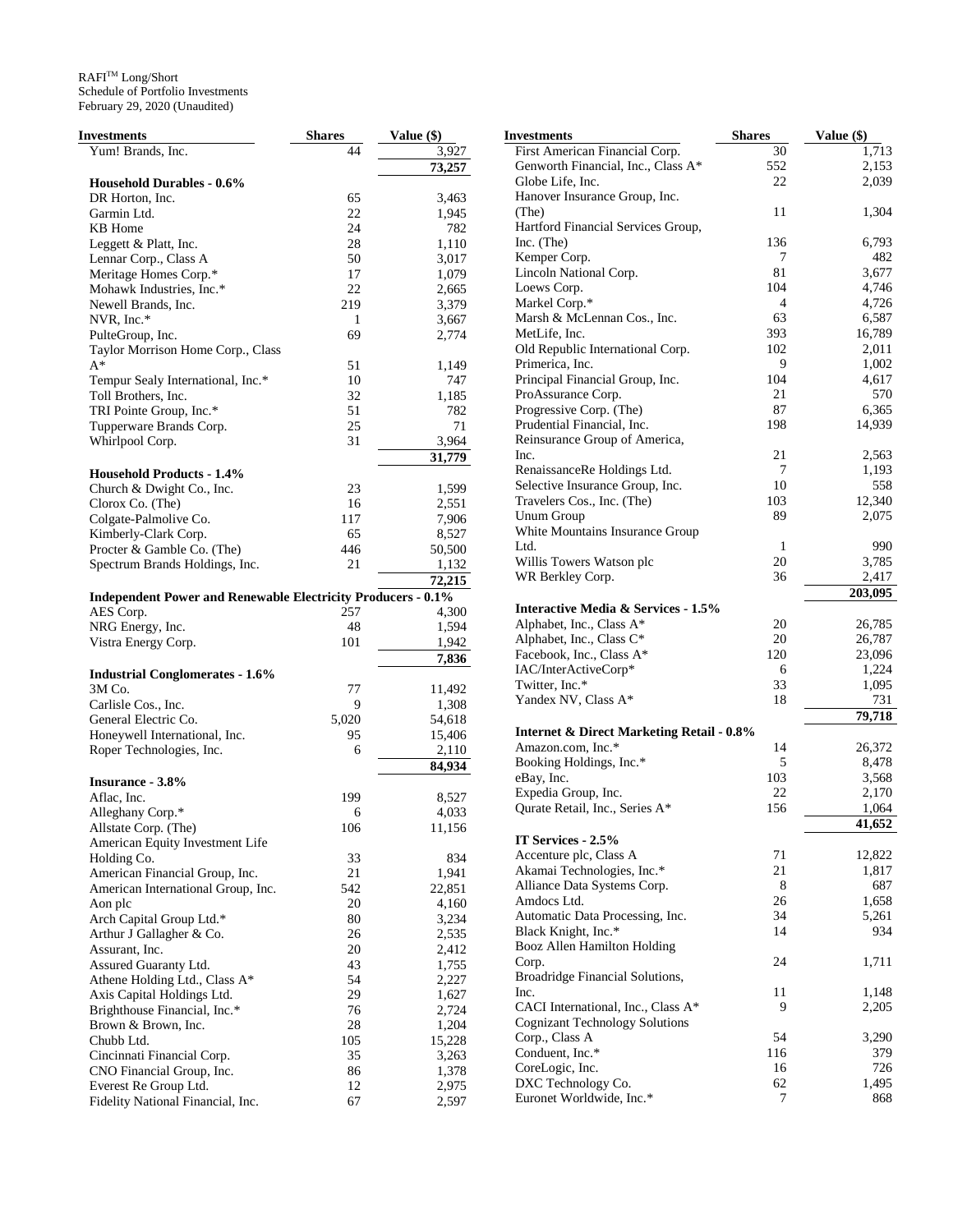| Investments                            | <b>Shares</b>  | Value (\$) | <b>Investments</b>                 | <b>Shares</b>  | Value (\$) |
|----------------------------------------|----------------|------------|------------------------------------|----------------|------------|
| <b>Fidelity National Information</b>   |                |            | Middleby Corp. (The)*              | 9              | 1,006      |
| Services, Inc.                         | 50             | 6,986      | Mueller Industries, Inc.           | 18             | 504        |
| Fiserv, Inc.*                          | 50             | 5,468      | Navistar International Corp.*      | 19             | 690        |
| FleetCor Technologies, Inc.*           | 9              | 2,392      | Nordson Corp.                      | $\,8\,$        | 1,163      |
| Gartner, Inc.*                         | $\overline{7}$ | 906        | Oshkosh Corp.                      | 19             | 1,371      |
| Global Payments, Inc.                  | 20             | 3,679      | PACCAR, Inc.                       | 91             | 6,088      |
| <b>International Business Machines</b> |                |            | Parker-Hannifin Corp.              | 20             | 3,695      |
| Corp.                                  | 260            | 33,839     | Pentair plc                        | 33             | 1,300      |
| Jack Henry & Associates, Inc.          | 9              | 1,366      | Rexnord Corp.                      | 23             | 671        |
| KBR, Inc.                              | 46             | 1,194      |                                    | 9              | 1,303      |
|                                        |                |            | Snap-on, Inc.                      | 30             |            |
| Leidos Holdings, Inc.                  | 36             | 3,695      | Stanley Black & Decker, Inc.       |                | 4,311      |
| Mastercard, Inc., Class A              | 30             | 8,708      | Terex Corp.                        | 24             | 528        |
| Paychex, Inc.                          | 35             | 2,712      | Timken Co. (The)                   | 18             | 807        |
| PayPal Holdings, Inc.*                 | 60             | 6,479      | Toro Co. (The)                     | 10             | 714        |
| Perspecta, Inc.                        | 44             | 1,099      | Trinity Industries, Inc.           | 51             | 1,038      |
| Sabre Corp.                            | 45             | 613        | WABCO Holdings, Inc.*              | 7              | 946        |
| Science Applications International     |                |            | Westinghouse Air Brake             |                |            |
| Corp.                                  | 7              | 561        | Technologies Corp.                 | 12             | 824        |
| Visa, Inc., Class A                    | 86             | 15,631     | Xylem, Inc.                        | $20\,$         | 1,547      |
| Western Union Co. (The)                | 117            | 2,620      |                                    |                | 82,664     |
| WEX, Inc.*                             | 6              | 1,123      | Marine - $0.0\%$ (c)               |                |            |
|                                        |                | 134,072    | Kirby Corp.*                       | 15             | 956        |
| Leisure Products - 0.1%                |                |            |                                    |                |            |
|                                        | 19             | 1,011      |                                    |                |            |
| Brunswick Corp.                        | 22             | 1,700      | <b>Media - 1.7%</b>                |                |            |
| Hasbro, Inc.                           |                |            | Altice USA, Inc., Class A*         | 108            | 2,793      |
| Mattel, Inc.*(b)                       | 182            | 2,146      | AMC Networks, Inc., Class A*       | 8              | 248        |
| Polaris, Inc.                          | 16             | 1,320      | Charter Communications, Inc.,      |                |            |
|                                        |                | 6,177      | Class $A^*$                        | 28             | 13,809     |
| Life Sciences Tools & Services - 0.4%  |                |            | Comcast Corp., Class A             | 992            | 40,107     |
| Agilent Technologies, Inc.             | 21             | 1,619      | Discovery, Inc., Class A*          | 21             | 540        |
| Bio-Rad Laboratories, Inc., Class      |                |            | Discovery, Inc., Class C*          | 50             | 1,255      |
| $A^*$                                  | 4              | 1,408      | DISH Network Corp., Class A*       | 74             | 2,480      |
| <b>Charles River Laboratories</b>      |                |            | Fox Corp., Class A                 | 35             | 1,076      |
| International, Inc.*                   | 7              | 1,089      | Fox Corp., Class B                 | 17             | 518        |
| ICON plc*                              | 7              | 1,093      | Interpublic Group of Cos., Inc.    |                |            |
| Illumina, Inc.*                        | 6              | 1,594      | (The)                              | 88             | 1,880      |
| IQVIA Holdings, Inc.*                  | 17             | 2,371      | Liberty Broadband Corp., Class A*  | $\overline{4}$ | 495        |
| Mettler-Toledo International, Inc.*    | 2              | 1,403      | Liberty Broadband Corp., Class C*  | 11             | 1,385      |
| PerkinElmer, Inc.                      | 7              | 605        | Liberty Global plc, Class A*       | 86             | 1,679      |
| Thermo Fisher Scientific, Inc.         | 32             | 9,306      | Liberty Global plc, Class C*       | 226            | 4,201      |
|                                        |                |            | Liberty Latin America Ltd., Class  |                |            |
| Waters Corp.*                          | $\overline{7}$ | 1,364      | $A^*$                              |                |            |
|                                        |                | 21,852     |                                    | 14             | 212        |
| Machinery - 1.5%                       |                |            | Liberty Latin America Ltd., Class  |                |            |
| AGCO Corp.                             | 21             | 1,269      | $C^*$                              | 42             | 638        |
| Allison Transmission Holdings,         |                |            | Liberty Media Corp.-Liberty        |                |            |
| Inc.                                   | 17             | 690        | SiriusXM, Class A*                 | 23             | 1,027      |
| Caterpillar, Inc.                      | 109            | 13,542     | Liberty Media Corp.-Liberty        |                |            |
| Colfax Corp.*                          | 37             | 1,238      | SiriusXM, Class C*                 | 47             | 2,097      |
| Crane Co.                              | $\tau$         | 476        | Meredith Corp.                     | 7              | 184        |
| Cummins, Inc.                          | 34             | 5,144      | News Corp., Class A                | 121            | 1,461      |
| Deere & Co.                            | 63             | 9,858      | News Corp., Class B                | 34             | 423        |
| Donaldson Co., Inc.                    | 17             | 766        | Nexstar Media Group, Inc., Class A | 9              | 1,035      |
| Dover Corp.                            | 22             | 2,260      | Omnicom Group, Inc.                | 61             | 4,226      |
| Flowserve Corp.                        | 26             | 1,045      | Sinclair Broadcast Group, Inc.,    |                |            |
|                                        | 20             | 1,383      | Class A                            | 18             | 418        |
| Fortive Corp.                          |                |            | TEGNA, Inc.                        | 61             | 873        |
| Graco, Inc.                            | 13             | 641        |                                    | 166            |            |
| IDEX Corp.                             | 6              | 888        | ViacomCBS, Inc.                    |                | 4,085      |
| Illinois Tool Works, Inc.              | 45             | 7,550      |                                    |                | 89,145     |
| Ingersoll-Rand plc                     | 38             | 4,904      | Metals & Mining - 0.5%             |                |            |
| ITT, Inc.                              | 14             | 842        | AK Steel Holding Corp.*            | 358            | 827        |
| Kennametal, Inc.                       | 15             | 417        | Alcoa Corp.*                       | 91             | 1,262      |
| Lincoln Electric Holdings, Inc.        | $\,8\,$        | 655        | Allegheny Technologies, Inc.*      | 21             | 359        |
| Meritor, Inc.*                         | 26             | 590        | Carpenter Technology Corp.         | 12             | 441        |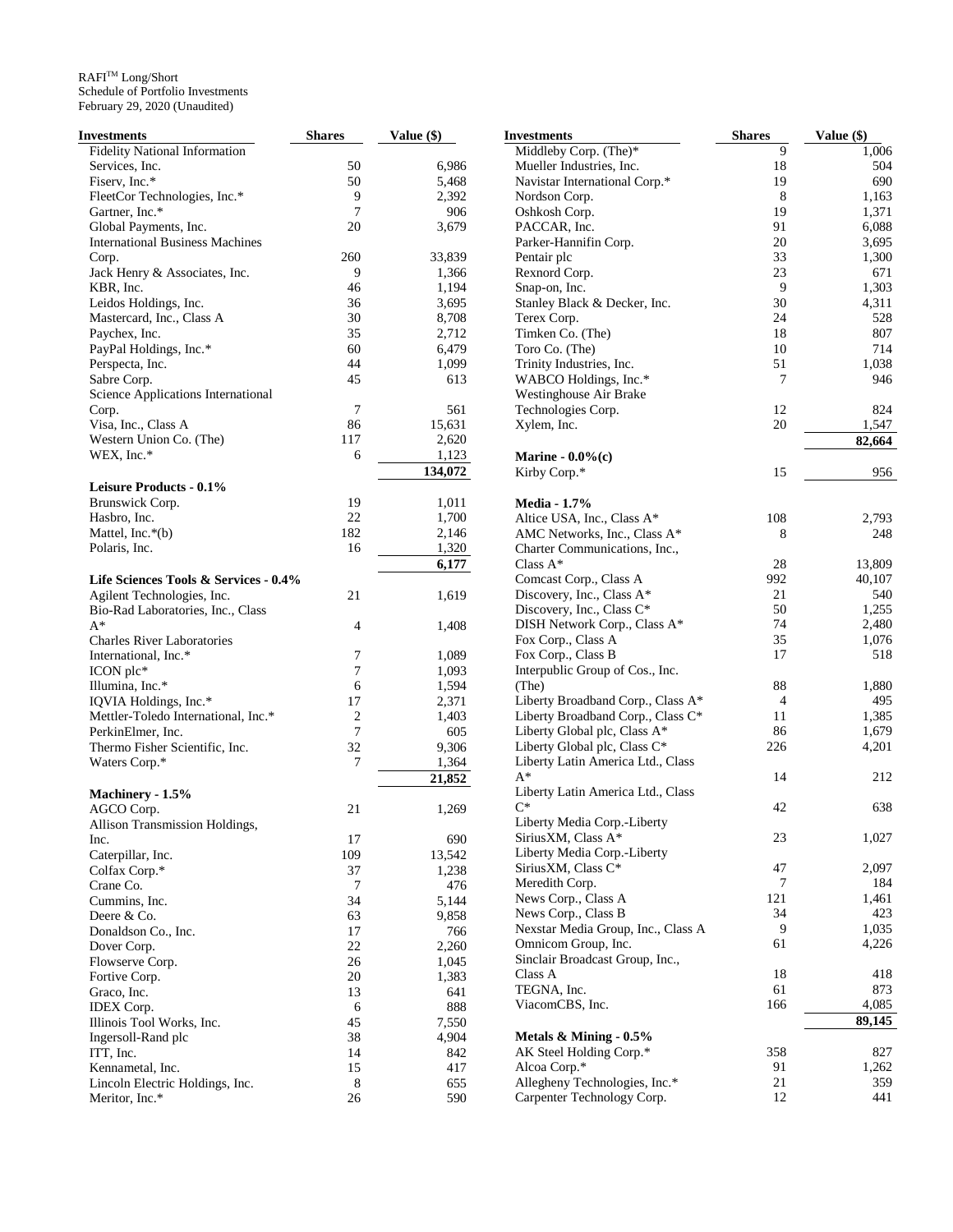| Investments                                                  | <b>Shares</b> | Value (\$) |
|--------------------------------------------------------------|---------------|------------|
| Cleveland-Cliffs, Inc.(b)                                    | 62            | 360        |
| Commercial Metals Co.                                        | 61            | 1,114      |
| Compass Minerals International,                              |               |            |
| Inc.                                                         | 11            | 600        |
| Constellium SE, Class A*                                     | 78            | 967        |
| Freeport-McMoRan, Inc.                                       | 520           | 5,179      |
| Newmont Corp.                                                | 94            | 4,195      |
| Nucor Corp.                                                  | 91            | 3,763      |
| Reliance Steel & Aluminum Co.                                | 26            | 2,660      |
| Royal Gold, Inc.                                             | 9             | 868        |
| Steel Dynamics, Inc.                                         | 49            | 1,305      |
| United States Steel Corp.(b)                                 | 76            | 610        |
| Warrior Met Coal, Inc.                                       | 18            | 319        |
|                                                              |               | 24,829     |
| <b>Mortgage Real Estate Investment Trusts (REITs) - 0.3%</b> |               |            |
| AGNC Investment Corp.                                        | 134           | 2,283      |
| Annaly Capital Management, Inc.                              | 431           | 3,818      |
| Blackstone Mortgage Trust, Inc.,                             |               |            |
| Class A                                                      | 22            | 793        |
| Chimera Investment Corp.                                     | 75            | 1,474      |
| Invesco Mortgage Capital, Inc.                               | 46            | 740        |
| MFA Financial, Inc.                                          | 129           | 933        |
| New Residential Investment Corp.                             | 105           | 1,634      |
| PennyMac Mortgage Investment                                 |               |            |
| Trust                                                        | 31            | 642        |
| Starwood Property Trust, Inc.                                | 77            | 1,708      |
| Two Harbors Investment Corp.                                 | 74            | 1,003      |
|                                                              |               | 15,028     |
| <b>Multiline Retail - 0.8%</b>                               |               |            |
| Big Lots, Inc.                                               | 24            | 380        |
| Dollar General Corp.                                         | 36            | 5,411      |
| Dollar Tree, Inc.*                                           | 45            | 3,736      |
| JC Penney Co., Inc.*(b)                                      | 1,289         | 889        |
| Kohl's Corp.                                                 | 75            | 2,936      |
| Macy's, Inc.                                                 | 254           | 3,360      |
| Nordstrom, Inc.                                              | 58            | 2,013      |
| Target Corp.                                                 | 225           | 23,175     |
|                                                              |               | 41,900     |
| Multi-Utilities - 1.1%                                       |               |            |
| Ameren Corp.                                                 | 57            | 4,503      |
| Avista Corp.                                                 | 21            | 990        |
| Black Hills Corp.                                            | 10            | 722        |
| CenterPoint Energy, Inc.                                     | 124           | 2,854      |
| CMS Energy Corp.                                             | 62            | 3,746      |
| Consolidated Edison, Inc.                                    | 96            | 7,567      |
| Dominion Energy, Inc.                                        | 143           | 11,180     |
| DTE Energy Co.                                               | 45            | 5,025      |
| NiSource, Inc.                                               | 75            | 2,027      |
| NorthWestern Corp.                                           | 12            | 844        |
| Public Service Enterprise Group,                             |               |            |
| Inc.                                                         | 130           | 6,670      |
| Sempra Energy                                                | 57            | 7,967      |
| WEC Energy Group, Inc.                                       | 60            | 5,540      |
|                                                              |               | 59,635     |
| Oil, Gas & Consumable Fuels - 4.6%                           |               |            |
| Antero Resources Corp.*                                      | 195           | 312        |
| Apache Corp.                                                 | 85            | 2,118      |
| Cabot Oil & Gas Corp.                                        | 32            | 446        |
| Chesapeake Energy Corp.*(b)                                  | 612           | 168        |
| Chevron Corp.                                                | 601           | 56,097     |
| Cimarex Energy Co.                                           | 9             | 297        |
| CNX Resources Corp.*                                         | 80            | 425        |
| Concho Resources, Inc.                                       | 21            | 1,428      |

| Investments                                            | <b>Shares</b> | Value (\$)       |
|--------------------------------------------------------|---------------|------------------|
| ConocoPhillips                                         | 295           | 14,284           |
| Continental Resources, Inc.                            | 9             | 171              |
| Cosan Ltd., Class A*                                   | 83            | 1,516            |
| Delek US Holdings, Inc.                                | 28            | 599              |
| Devon Energy Corp.                                     | 120           | 1,949            |
| Diamondback Energy, Inc.                               | 10            | 620              |
| EOG Resources, Inc.                                    | 64            | 4,049            |
| EQT Corp.                                              | 74            | 434              |
| Exxon Mobil Corp.                                      | 1,415         | 72,788           |
| Gulfport Energy Corp.*                                 | 73            | 60               |
| Hess Corp.<br>HollyFrontier Corp.                      | 65<br>62      | 3,652<br>2,088   |
| Kinder Morgan, Inc.                                    | 653           | 12,518           |
| Marathon Oil Corp.                                     | 270           | 2,236            |
| Marathon Petroleum Corp.                               | 204           | 9,674            |
| Murphy Oil Corp.                                       | 75            | 1,414            |
| Noble Energy, Inc.                                     | 139           | 2,200            |
| Oasis Petroleum, Inc.*                                 | 157           | 257              |
| Occidental Petroleum Corp.                             | 227           | 7,432            |
| ONEOK, Inc.                                            | 62            | 4,137            |
| Parsley Energy, Inc., Class A                          | 43            | 576              |
| PBF Energy, Inc., Class A                              | 74            | 1,657            |
| PDC Energy, Inc.*                                      | 18            | 342              |
| Peabody Energy Corp.                                   | 24            | 140              |
| Phillips 66                                            | 182           | 13,624           |
| Pioneer Natural Resources Co.                          | 20            | 2,456            |
| QEP Resources, Inc.                                    | 120           | 270              |
| Range Resources Corp.(b)                               | 107           | 296              |
| SM Energy Co.                                          | 44            | 289              |
| Targa Resources Corp.                                  | 61            | 1,976            |
| Valero Energy Corp.                                    | 219           | 14,509           |
| Whiting Petroleum Corp.*(b)                            | 31<br>259     | 57<br>4,934      |
| Williams Cos., Inc. (The)<br>World Fuel Services Corp. | 55            | 1,555            |
| WPX Energy, Inc.*                                      | 86            | 802              |
|                                                        |               | 246,852          |
| Paper & Forest Products - 0.0%(c)                      |               |                  |
| Domtar Corp.                                           | 25            | 719              |
| Louisiana-Pacific Corp.                                | 26            | 740              |
|                                                        |               | 1,459            |
| <b>Personal Products - 0.1%</b>                        |               |                  |
| Coty, Inc., Class A                                    | 85            | 785              |
| Edgewell Personal Care Co.*                            | 15            | 455              |
| Estee Lauder Cos., Inc. (The), Class                   |               |                  |
| A<br>Herbalife Nutrition Ltd.*                         | 15            | 2,754            |
| Nu Skin Enterprises, Inc., Class A                     | 11<br>10      | 356<br>245       |
|                                                        |               | 4,595            |
| <b>Pharmaceuticals - 3.2%</b>                          |               |                  |
| Allergan plc                                           | 80            | 15,254           |
| Bristol-Myers Squibb Co.                               | 302           | 17,836           |
| Catalent, Inc.*                                        | 16            | 824              |
| Eli Lilly & Co.                                        | 91            | 11,478           |
| Jazz Pharmaceuticals plc*                              | 7             | 802              |
| Johnson & Johnson                                      | 388           | 52,178           |
| Mallinckrodt plc*                                      | 90            | 385              |
| Merck & Co., Inc.                                      | 387           | 29,629           |
| Mylan NV*                                              | 159           | 2,733            |
| Perrigo Co. plc                                        | 32            | 1,622            |
| Pfizer, Inc.                                           | 1,078         | 36,027           |
| Zoetis, Inc.                                           | 21            | 2,798<br>171,566 |
|                                                        |               |                  |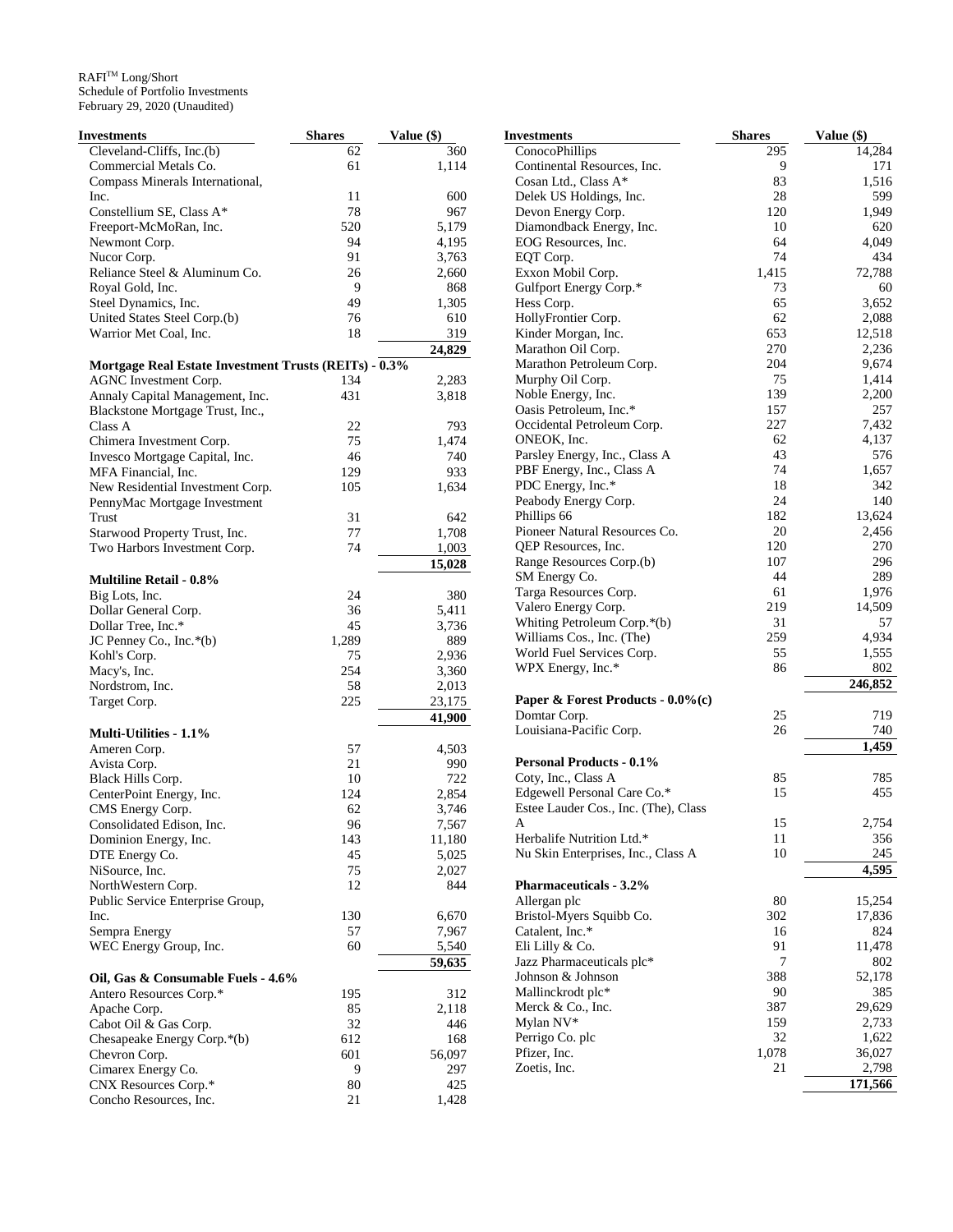| Investments                                     | <b>Shares</b> | Value (\$) |
|-------------------------------------------------|---------------|------------|
| <b>Professional Services - 0.3%</b>             |               |            |
| CoStar Group, Inc.*                             | 2             | 1,335      |
| Equifax, Inc.                                   | 15            | 2,131      |
| IHS Markit Ltd.                                 | 34            | 2,422      |
| ManpowerGroup, Inc.                             | 34            | 2,582      |
| Nielsen Holdings plc                            | 120           | 2,185      |
| Robert Half International, Inc.                 | 20            | 1,008      |
| TransUnion                                      | 14            | 1,245      |
| Verisk Analytics, Inc.                          | 9             | 1,396      |
|                                                 |               | 14,304     |
| Real Estate Management & Development - 0.1%     |               |            |
| CBRE Group, Inc., Class A*                      | 54            | 3,032      |
| Howard Hughes Corp. (The)*                      | 9             | 971        |
| Jones Lang LaSalle, Inc.                        | 7             | 1,034      |
| Realogy Holdings Corp.(b)                       | 70            | 649        |
|                                                 |               | 5,686      |
| Road & Rail - 0.8%                              |               |            |
| Avis Budget Group, Inc.*                        | 97            | 3,140      |
| CSX Corp.                                       | 103           | 7,256      |
| Hertz Global Holdings, Inc.*                    | 175           | 2,238      |
| JB Hunt Transport Services, Inc.                | 11            | 1,061      |
| Kansas City Southern                            | 18            | 2,712      |
| Knight-Swift Transportation                     |               |            |
| Holdings, Inc.                                  | 27            | 862        |
| Landstar System, Inc.                           | 9             | 909        |
| Norfolk Southern Corp.                          | 42            | 7,659      |
| Old Dominion Freight Line, Inc.                 | 8             | 1,551      |
| Ryder System, Inc.                              | 35            | 1,332      |
| Union Pacific Corp.                             | 95            | 15,182     |
| YRC Worldwide, Inc.*(b)                         | 102           | 216        |
|                                                 |               | 44,118     |
| Semiconductors & Semiconductor Equipment - 2.8% |               |            |
| Advanced Micro Devices, Inc.*                   | 29            | 1,319      |
| Analog Devices, Inc.                            | 33            | 3,599      |
| Applied Materials, Inc.                         | 126           | 7,323      |
| Broadcom, Inc.                                  | 24            | 6,543      |
| Cree, Inc.*                                     | 14            | 626        |
| Cypress Semiconductor Corp.                     | 42            | 970        |
| First Solar, Inc.*                              | 28            | 1,281      |
| Intel Corp.                                     | 806           | 44,749     |
| KLA Corp.                                       | 34            | 5,226      |
| Lam Research Corp.                              | 14            | 4,108      |
| Marvell Technology Group Ltd.                   | 56            | 1,193      |
| Maxim Integrated Products, Inc.                 | 35            | 1,947      |
| Microchip Technology, Inc.                      | 21            | 1,905      |
| Micron Technology, Inc.*                        | 214           | 11,248     |
| NVIDIA Corp.                                    | 22            | 5,941      |
| <b>NXP Semiconductors NV</b>                    | 52            | 5,912      |
| ON Semiconductor Corp.*                         | 60            | 1,120      |
| Qorvo, Inc.*                                    | 21            | 2,112      |
| QUALCOMM, Inc.                                  | 363           | 28,423     |
| Skyworks Solutions, Inc.                        | 21            | 2,104      |
| Teradyne, Inc.                                  | 20            | 1,175      |
| Texas Instruments, Inc.                         | 97            | 11,072     |
| Xilinx, Inc.                                    | 17            | 1,419      |
|                                                 |               | 151,315    |
| Software - 2.6%                                 |               |            |
| Adobe, Inc.*                                    | 12            | 4,141      |
| ANSYS, Inc.*                                    | 7             | 1,695      |
| Avaya Holdings Corp.*                           | 31            | 402        |
| Cadence Design Systems, Inc.*                   | 12            | 794        |
| CDK Global, Inc.                                | 9             | 414        |
| Cerence, Inc.*                                  | 3             | 65         |

| Investments                                                 | Shares   | Value $(\$)$   |
|-------------------------------------------------------------|----------|----------------|
| Check Point Software Technologies                           |          |                |
| Ltd.*                                                       | 8        | 830            |
| Citrix Systems, Inc.                                        | 7        | 724            |
| Intuit, Inc.                                                | 8        | 2,127          |
| Microsoft Corp.                                             | 625      | 101,256        |
| NortonLifeLock, Inc.                                        | 167      | 3,178          |
| Nuance Communications, Inc.*                                | 46       | 995            |
| Oracle Corp.                                                | 345      | 17,064         |
| salesforce.com, Inc.*                                       | 20       | 3,408          |
| SS&C Technologies Holdings, Inc.                            | 10       | 555            |
| Synopsys, Inc.*                                             | 11       | 1,517          |
| Teradata Corp.*                                             | 14       | 279            |
| VMware, Inc., Class A*                                      | 5        | 603            |
|                                                             |          | 140,047        |
| <b>Specialty Retail - 2.1%</b>                              |          |                |
| Aaron's, Inc.<br>Abercrombie & Fitch Co., Class A           | 13<br>35 | 511<br>460     |
| Advance Auto Parts, Inc.                                    | 10       | 1,330          |
| American Eagle Outfitters, Inc.                             | 43       | 554            |
| Asbury Automotive Group, Inc.*                              | 15       | 1,330          |
| Ascena Retail Group, Inc.*                                  | 14       | 53             |
| AutoNation, Inc.*                                           | 58       | 2,478          |
| AutoZone, Inc.*                                             | 5        | 5,163          |
| Bed Bath & Beyond, Inc.(b)                                  | 138      | 1,492          |
| Best Buy Co., Inc.                                          | 95       | 7,187          |
| Burlington Stores, Inc.*                                    | 9        | 1,946          |
| CarMax, Inc.*                                               | 53       | 4,627          |
| Designer Brands, Inc., Class A                              | 16       | 216            |
| Dick's Sporting Goods, Inc.                                 | 31       | 1,129          |
| Foot Locker, Inc.                                           | 33       | 1,196          |
| GameStop Corp., Class A(b)                                  | 166      | 598            |
| Gap, Inc. (The)                                             | 92       | 1,318          |
| Genesco, Inc.*                                              | 12       | 413            |
| Group 1 Automotive, Inc.                                    | 20       | 1,705          |
| Home Depot, Inc. (The)                                      | 134      | 29,191         |
| L Brands, Inc.                                              | 149      | 3,227          |
| Lithia Motors, Inc., Class A                                | 11       | 1,311          |
| Lowe's Cos., Inc.                                           | 131      | 13,961         |
| Michaels Cos., Inc. (The)*                                  | 51       | 219            |
| Murphy USA, Inc.*                                           | 23       | 2,242          |
| Office Depot, Inc.                                          | 467<br>9 | 1,097          |
| O'Reilly Automotive, Inc.*<br>Penske Automotive Group, Inc. | 23       | 3,318<br>1,058 |
| Ross Stores, Inc.                                           | 34       | 3,699          |
| Sally Beauty Holdings, Inc.*                                | 45       | 560            |
| Signet Jewelers Ltd.                                        | 57       | 1,329          |
| Tiffany & Co.                                               | 19       | 2,538          |
| TJX Cos., Inc. (The)                                        | 159      | 9,508          |
| Tractor Supply Co.                                          | 16       | 1,416          |
| Ulta Beauty, Inc.*                                          | 6        | 1,543          |
| Urban Outfitters, Inc.*                                     | 20       | 470            |
| Williams-Sonoma, Inc.                                       | 24       | 1,497          |
|                                                             |          | 111,890        |
| Technology Hardware, Storage & Peripherals - 4.0%           |          |                |
| Apple, Inc.                                                 | 653      | 178,504        |
| Dell Technologies, Inc., Class C*                           | 49       | 1,983          |
| Diebold Nixdorf, Inc.*                                      | 74       | 519            |
| Hewlett Packard Enterprise Co.                              | 585      | 7,482          |
| HP, Inc.                                                    | 348      | 7,235          |
| NCR Corp.*                                                  | 54       | 1,361          |
| NetApp, Inc.                                                | 32       | 1,495          |
| Seagate Technology plc                                      | 103      | 4,939          |
| Western Digital Corp.                                       | 120      | 6,667          |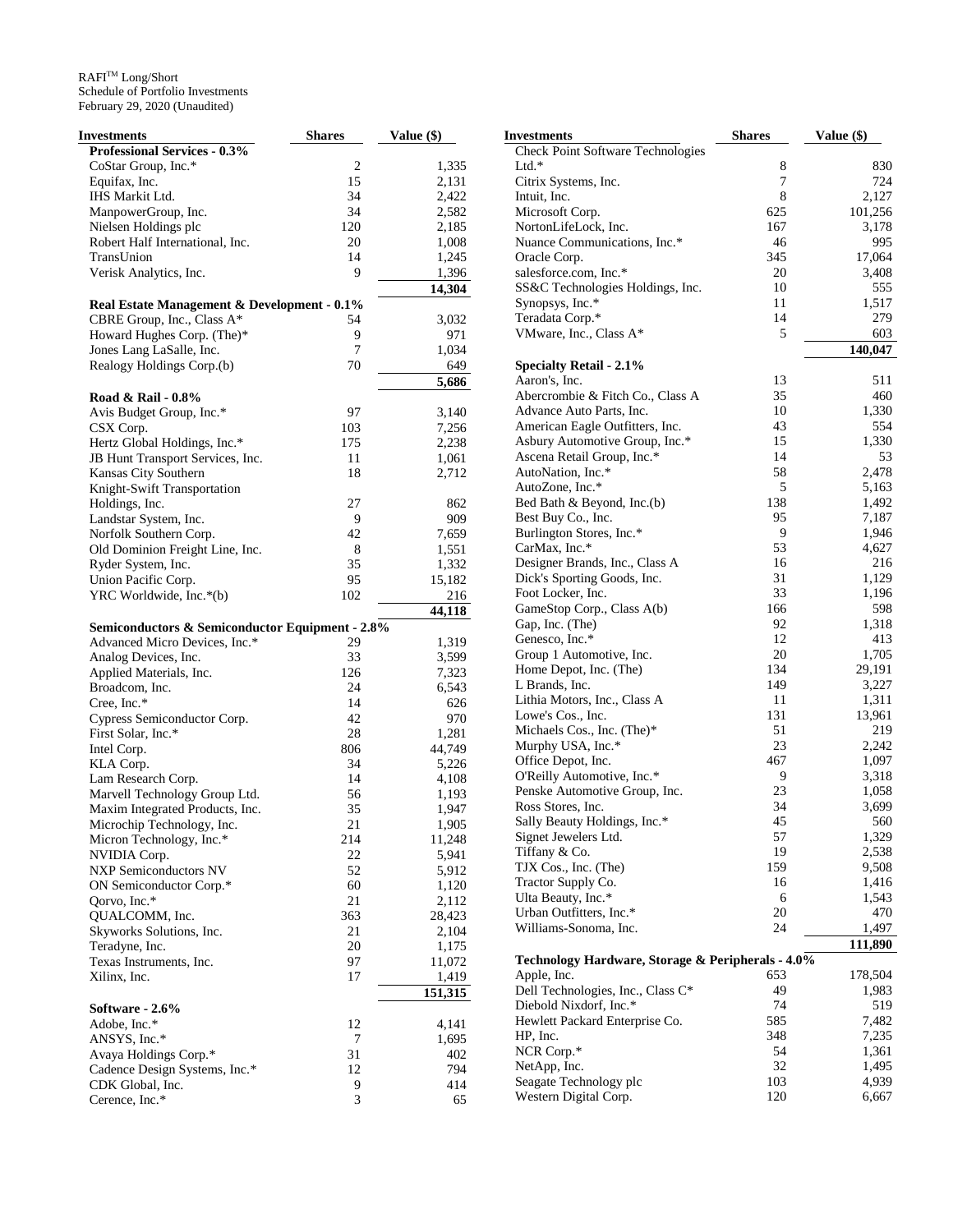| Investments                                       | <b>Shares</b> | Value (\$)     |
|---------------------------------------------------|---------------|----------------|
| Xerox Holdings Corp.                              | 83            | 2,673          |
|                                                   |               | 212,858        |
| Textiles, Apparel & Luxury Goods - 0.4%           |               |                |
| Capri Holdings Ltd.*                              | 35            | 904            |
| Carter's, Inc.                                    | 7             | 640            |
| Fossil Group, Inc.*                               | 44            | 202            |
| Hanesbrands, Inc.                                 | 74            | 980            |
| Kontoor Brands, Inc.(b)                           | 6<br>7        | 202            |
| Lululemon Athletica, Inc.*<br>NIKE, Inc., Class B | 97            | 1,522<br>8,670 |
| PVH Corp.                                         | 20            | 1,482          |
| Ralph Lauren Corp.                                | 11            | 1,161          |
| Skechers U.S.A., Inc., Class A*                   | 21            | 695            |
| Tapestry, Inc.                                    | 70            | 1,641          |
| Under Armour, Inc., Class A*                      | 18            | 255            |
| Under Armour, Inc., Class C*                      | 19            | 237            |
| VF Corp.                                          | 40            | 2,880          |
|                                                   |               | 21,471         |
| Thrifts & Mortgage Finance - 0.1%                 |               |                |
| MGIC Investment Corp.                             | 75            | 902            |
| New York Community Bancorp,                       |               |                |
| Inc.                                              | 200           | 2,162          |
| Radian Group, Inc.                                | 31            | 658            |
| Washington Federal, Inc.                          | 21            | 630            |
|                                                   |               | 4,352          |
| <b>Tobacco - 0.9%</b>                             |               |                |
| Altria Group, Inc.                                | 446           | 18,005         |
| Philip Morris International, Inc.                 | 344           | 28,163         |
| Universal Corp.                                   | 11            | 543            |
|                                                   |               | 46,711         |
| Trading Companies & Distributors - 0.4%           |               |                |
| AerCap Holdings NV*                               | 63            | 3,281          |
| Air Lease Corp.                                   | 22            | 844            |
| Beacon Roofing Supply, Inc.*                      | 20            | 594            |
| Fastenal Co.                                      | 65            | 2,224          |
| GATX Corp.                                        | 11<br>32      | 787            |
| HD Supply Holdings, Inc.*<br>MRC Global, Inc.*    | 38            | 1,217<br>331   |
| MSC Industrial Direct Co., Inc.,                  |               |                |
| Class A                                           | 9             | 556            |
| NOW, Inc.*                                        | 35            | 309            |
| Rush Enterprises, Inc., Class A                   | 15            | 629            |
| United Rentals, Inc.*                             | 23            | 3,047          |
| Univar Solutions, Inc.*                           | 57            | 968            |
| Watsco, Inc.                                      | 9             | 1,413          |
| WESCO International, Inc.*                        | 31            | 1,258          |
| WW Grainger, Inc.                                 | 6             | 1,665          |
|                                                   |               | 19,123         |
| Transportation Infrastructure - $0.0\%$ (c)       |               |                |
| Macquarie Infrastructure Corp.                    | 35            | 1,374          |
|                                                   |               |                |
| Water Utilities - 0.1%                            |               |                |
| American Water Works Co., Inc.                    | 26            | 3,215          |
| Essential Utilities, Inc.                         | 24            | 1,032          |
|                                                   |               | 4,247          |
| <b>Wireless Telecommunication Services - 0.2%</b> |               |                |
| Sprint Corp.*                                     | 367           | 3,373          |
| Telephone & Data Systems, Inc.                    | 40            | 806            |
| T-Mobile US, Inc.*                                | 71            | 6,401          |
| <b>TOTAL COMMON STOCKS</b>                        |               | 10,580         |
| (Cost \$3,869,692)                                |               | 4,542,728      |
|                                                   |               |                |

| <b>Investments</b>                                                                         | Shares           | <b>Value (\$)</b> |
|--------------------------------------------------------------------------------------------|------------------|-------------------|
| <b>SECURITIES LENDING REINVESTMENTS(d) - 0.2%</b>                                          |                  |                   |
| <b>INVESTMENT COMPANIES - 0.2%</b>                                                         |                  |                   |
| <b>BlackRock Liquidity FedFund, Institutional Class</b>                                    |                  |                   |
| 1.49% (Cost \$8,588)                                                                       | 8,588            | 8,588             |
|                                                                                            | <b>Principal</b> |                   |
| <b>Investments</b>                                                                         |                  |                   |
|                                                                                            | Amount (\$)      | Value (\$)        |
| <b>SHORT-TERM INVESTMENTS - 14.0%</b>                                                      |                  |                   |
|                                                                                            |                  |                   |
|                                                                                            |                  |                   |
| counterparties, rates 1.58% -                                                              |                  |                   |
| 1.59%, dated 2/28/2020, due                                                                |                  |                   |
| $3/2/2020$ , total to be received                                                          |                  |                   |
| <b>REPURCHASE AGREEMENTS(e) - 14.0%</b><br>Repurchase Agreements with various<br>\$749,092 |                  |                   |

| $10(a)$ Investments - $22.3/0$       |           |
|--------------------------------------|-----------|
| (Cost \$4.627.274)                   | 5.300.310 |
| Other Assets Less Liabilities - 0.7% | 36,404    |
| <b>Net Assets - 100.0%</b>           | 5.336.714 |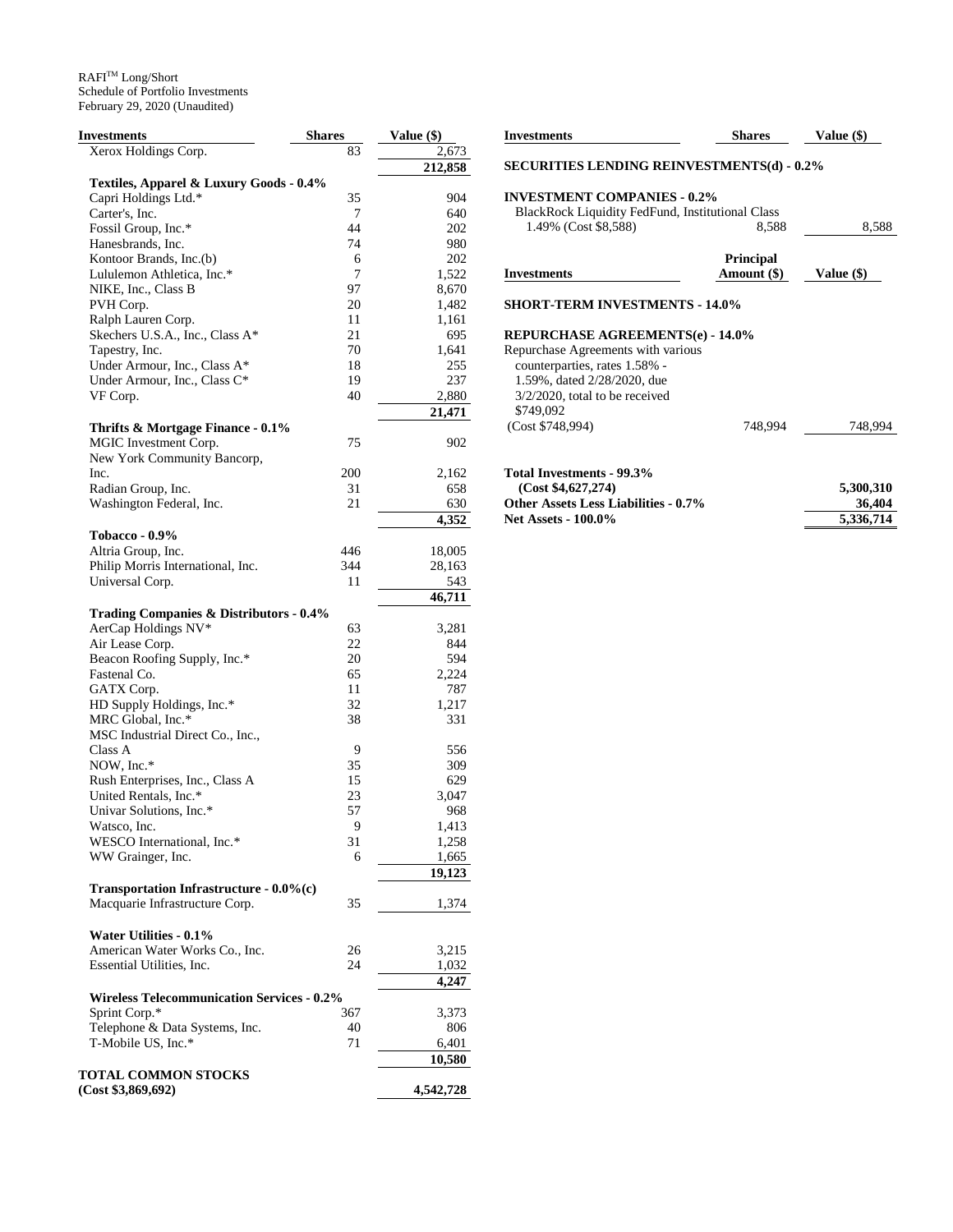$\mathbb{R}\mathsf{A}\mathsf{F}\mathsf{I}^{\mathsf{TM}}$  Long/Short Schedule of Portfolio Investments February 29, 2020 (Unaudited)

- \* Non-income producing security.
- (a) All or a portion of these securities are segregated in connection with obligations for swaps with a total value of \$114,940.
- (b) The security or a portion of this security is on loan at February 29, 2020. The total value of securities on loan at February 29, 2020 was \$12,675, collateralized in the form of cash with a value of \$8,588 that was reinvested in the securities shown in the Securities Lending Reinvestment section of the Schedule of Investments and \$4,526 of collateral in the form of U.S. Government Treasury Securities, interest rates ranging from 0.00% – 6.13%, and maturity dates ranging from March 19, 2020 – November 15, 2049; a total value of \$13,114.
- (c) Represents less than 0.05% of net assets.
- (d) The security was purchased with cash collateral held from securities on loan at February 29, 2020. The total value of securities purchased was \$8,588.
- (e) The Fund invests in Repurchase Agreements jointly with other funds in the Trust. See "Repurchase Agreements" in the Notes to Schedules of Portfolio of Investments to view the details of each individual agreement and counterparty as well as a description of the securities subject to repurchase.

### **Swap Agreements**

RAFI<sup>TM</sup> Long/Short had the following open non-exchange traded total return swap agreements as of February 29, 2020:

| <b>Notional</b><br>Amount (\$) | Termination<br>$\mathbf{Date}^1$ | Counterparty     | <b>Rate Paid</b><br>$(Received)^2$ | Underlying<br><b>Instrument</b> | <b>Value and</b><br><b>Unrealized</b><br>Appreciation/<br>(Depreciation)<br>$($)$ |
|--------------------------------|----------------------------------|------------------|------------------------------------|---------------------------------|-----------------------------------------------------------------------------------|
|                                |                                  | Goldman Sachs    |                                    | Russell 1000 Total              |                                                                                   |
| (462, 357)                     | 12/7/2020                        | International    | (1.77)%                            | Return Index                    | (63, 615)                                                                         |
|                                |                                  | Goldman Sachs    |                                    | FTSE RAFI US 1000               |                                                                                   |
| 46.153                         | 12/7/2020                        | International    | 2.02%                              | <b>Total Return Index</b>       | 31,449                                                                            |
|                                |                                  |                  |                                    | Russell 1000 Total              |                                                                                   |
| (4,305,508)                    | 1/6/2021                         | Societe Generale | $(1.37)\%$                         | Return Index                    | 113,379                                                                           |
|                                |                                  |                  |                                    | FTSE RAFI US 1000               |                                                                                   |
| 125,044                        | 1/6/2021                         | Societe Generale | 1.87%                              | <b>Total Return Index</b>       | (13, 643)                                                                         |
| (4,596,668)                    |                                  |                  |                                    |                                 | 67,570                                                                            |
|                                |                                  |                  |                                    | <b>Total Unrealized</b>         |                                                                                   |
|                                |                                  |                  |                                    | Appreciation                    | 144,828                                                                           |
|                                |                                  |                  |                                    | Total Unrealized                |                                                                                   |
|                                |                                  |                  |                                    | Depreciation                    | (77, 258)                                                                         |

<sup>1</sup> Agreements may be terminated at will by either party without penalty. Payment is due at termination/maturity. <sup>2</sup> Reflects the floating financing rate, as of February 29, 2020, on the notional amount of the swap agreement paid to the counterparty or received from the counterparty, excluding any commissions. This amount is included as part of the unrealized appreciation/(depreciation).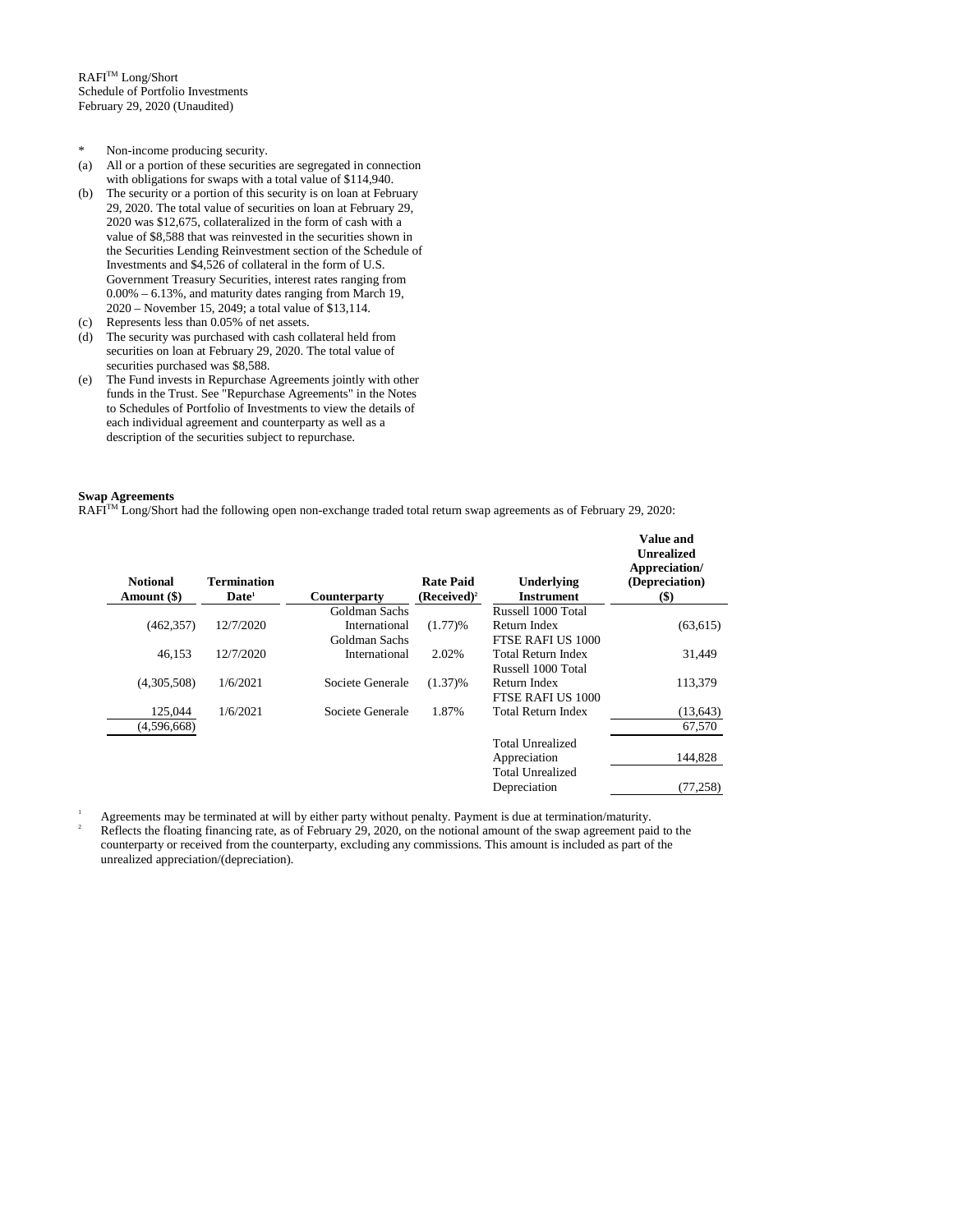| Investments                                           | <b>Shares</b> | Value (\$)   |
|-------------------------------------------------------|---------------|--------------|
| <b>COMMON STOCKS - 99.6%</b>                          |               |              |
| <b>Banks</b> - 9.3%                                   |               |              |
| BancFirst Corp.                                       | 213,055       | 10,929,722   |
| Community Bank System, Inc.                           | 187,680       | 11,412,821   |
| Southside Bancshares, Inc.                            | 356,153       | 11,475,250   |
| Tompkins Financial Corp.                              | 145,413       | 11,557,425   |
| UMB Financial Corp.                                   | 188,341       | 10,952,029   |
| United Bankshares, Inc.                               | 336,080       | 9,705,990    |
|                                                       |               | 66,033,237   |
| Capital Markets - 1.5%                                |               |              |
| Westwood Holdings Group, Inc.                         | 425,933       | 10,810,180   |
| Chemicals - 7.9%                                      |               |              |
| Balchem Corp.                                         | 124,489       | 11,759,231   |
| HB Fuller Co.                                         | 249,523       | 9,788,787    |
| Quaker Chemical Corp.                                 | 83,608        | 13, 174, 113 |
| Sensient Technologies Corp.                           | 198,834       | 9,778,656    |
| Stepan Co.                                            | 130,518       | 11,463,396   |
|                                                       |               | 55,964,183   |
| <b>Commercial Services &amp; Supplies - 9.7%</b>      |               |              |
| ABM Industries, Inc.                                  | 334,598       | 11,014,966   |
| Brady Corp., Class A                                  | 220,651       | 10,445,618   |
| Healthcare Services Group, Inc.                       | 500,438       | 13,782,063   |
| Matthews International Corp., Class                   |               |              |
| A                                                     | 326,701       | 9,657,282    |
| McGrath RentCorp                                      | 166,902       | 11,591,344   |
| MSA Safety, Inc.                                      | 100,947       | 12,282,221   |
|                                                       |               | 68,773,494   |
| <b>Electric Utilities - 3.3%</b>                      |               |              |
| ALLETE, Inc.                                          | 160,876       | 11,098,835   |
| Portland General Electric Co.                         | 230,645       | 12,549,395   |
|                                                       |               | 23,648,230   |
| Electronic Equipment, Instruments & Components - 1.8% |               |              |
| Badger Meter, Inc.                                    | 208,014       | 12,524,523   |
| Equity Real Estate Investment Trusts (REITs) - 6.3%   |               |              |
| National Health Investors, Inc.                       | 156,235       | 12,769,086   |
| Tanger Factory Outlet Centers,                        |               |              |
| Inc.(a)                                               | 815,406       | 9,768,564    |
| Universal Health Realty Income                        |               |              |
| Trust                                                 | 104,604       | 11,267,943   |
| Urstadt Biddle Properties, Inc.,                      |               |              |
| Class A                                               | 520,862       | 10,734,966   |
|                                                       |               | 44,540,559   |
| Food & Staples Retailing - 1.4%                       |               |              |
| Andersons, Inc. (The)                                 | 534,369       | 9,816,358    |
|                                                       |               |              |
| Food Products - 6.2%                                  |               |              |
| Calavo Growers, Inc.                                  | 143,533       | 10,398,966   |
| J&J Snack Foods Corp.                                 | 67,601        | 10,871,593   |
| Lancaster Colony Corp.                                | 80,668        | 11,652,492   |
| Tootsie Roll Industries, Inc.(a)                      | 357,352       | 11,463,867   |
|                                                       |               | 44,386,918   |
| Gas Utilities - 9.6%                                  |               |              |
| Chesapeake Utilities Corp.                            | 137,152       | 11,726,496   |
| New Jersey Resources Corp.                            | 298,722       | 10,547,874   |
| Northwest Natural Holding Co.                         | 187,014       | 12,299,911   |
| South Jersey Industries, Inc.                         | 411,770       | 11,138,378   |
| Southwest Gas Holdings, Inc.                          | 169,810       | 10,983,311   |
| Spire, Inc.                                           | 160,419       | 12,039,446   |
|                                                       |               | 68,735,416   |

| Investments                                        | <b>Shares</b> | Value (\$)   |
|----------------------------------------------------|---------------|--------------|
| Health Care Equipment & Supplies - 3.0%            |               |              |
| Atrion Corp.                                       | 18,081        | 11,143,501   |
| Utah Medical Products, Inc.                        | 119,798       | 10,470,345   |
|                                                    |               | 21,613,846   |
| <b>Health Care Providers &amp; Services - 5.2%</b> |               |              |
| Ensign Group, Inc. (The)                           | 293,172       | 13,046,154   |
| National HealthCare Corp.                          | 149,666       | 11,106,714   |
| Pennant Group, Inc. (The)*                         | 487,249       | 13,238,555   |
|                                                    |               | 37,391,423   |
| Insurance - 3.1%                                   |               |              |
| American Equity Investment Life                    |               |              |
| Holding Co.                                        | 429,951       | 10,869,161   |
| RLI Corp.                                          | 139,186       | 11,187,771   |
|                                                    |               | 22,056,932   |
| IT Services - 1.5%                                 |               |              |
| Cass Information Systems, Inc.                     | 224,696       | 10,549,477   |
|                                                    |               |              |
| Machinery - 6.4%                                   |               |              |
| Franklin Electric Co., Inc.                        | 228,232       | 11,797,312   |
| Gorman-Rupp Co. (The)                              | 345,823       | 11,062,878   |
| Hillenbrand, Inc.                                  | 388,699       | 9,095,556    |
| Lindsay Corp.                                      | 139,858       | 13,850,138   |
|                                                    |               | 45,805,884   |
| <b>Media - 1.3%</b>                                |               |              |
| Meredith Corp.                                     | 360,787       | 9,506,737    |
| <b>Multi-Utilities - 5.2%</b>                      |               |              |
| Avista Corp.                                       | 269,555       | 12,709,518   |
| Black Hills Corp.                                  | 166,347       | 12,010,253   |
| NorthWestern Corp.                                 | 177,961       | 12,517,777   |
|                                                    |               | 37, 237, 548 |
| <b>Personal Products - 1.5%</b>                    |               |              |
| Inter Parfums, Inc.                                | 175,226       | 10,524,074   |
|                                                    |               |              |
| <b>Specialty Retail - 2.7%</b>                     |               |              |
| Aaron's, Inc.                                      | 216,113       | 8,499,724    |
| Group 1 Automotive, Inc.                           | 123,120       | 10,493,518   |
|                                                    |               | 18,993,242   |
| Thrifts & Mortgage Finance - 1.5%                  |               |              |
| Northwest Bancshares, Inc.                         | 769,195       | 10,684,119   |
|                                                    |               |              |
| Tobacco - $3.2\%$                                  |               |              |
| Universal Corp.                                    | 239,184       | 11,803,730   |
| Vector Group Ltd.                                  | 952,298       | 11,065,703   |
|                                                    |               | 22,869,433   |
| Trading Companies & Distributors - 1.6%            |               |              |
| GATX Corp.                                         | 155,694       | 11,136,792   |
|                                                    |               |              |
| Water Utilities - 6.4%                             |               |              |
| American States Water Co.                          | 147,382       | 11,287,987   |
| California Water Service Group                     | 245,912       | 11,793,940   |
| Middlesex Water Co.                                | 201,383       | 11,976,247   |
| SJW Group                                          | 178,223       | 10,903,683   |
| TOTAL COMMON STOCKS                                |               | 45,961,857   |
| (Cost \$754,070,897)                               |               | 709,564,462  |
|                                                    |               |              |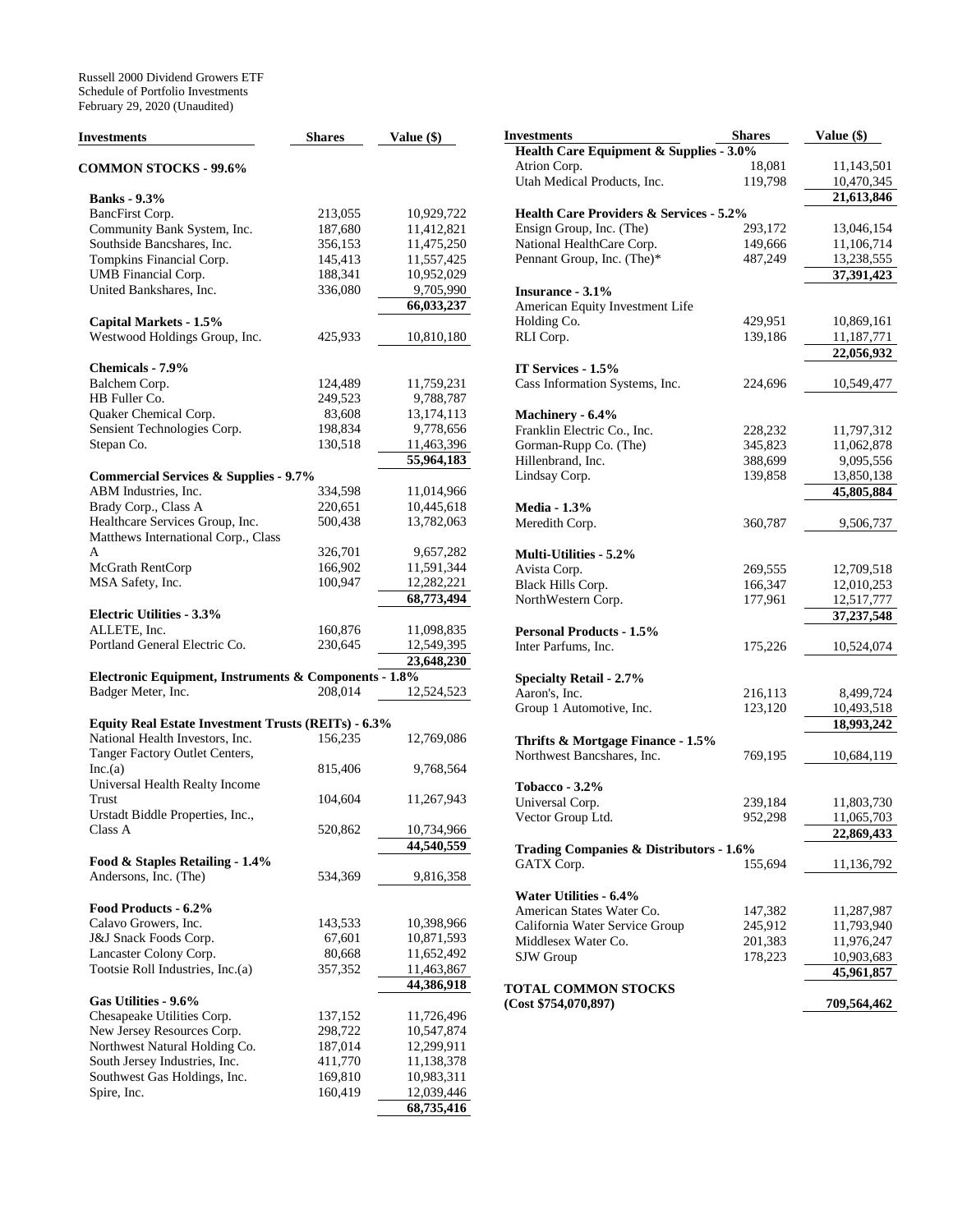| <b>Investments</b>                                                                                                                                     | <b>Shares</b>                   | <b>Value (\$)</b> |
|--------------------------------------------------------------------------------------------------------------------------------------------------------|---------------------------------|-------------------|
| <b>SECURITIES LENDING REINVESTMENTS(b) - 2.0%</b>                                                                                                      |                                 |                   |
| <b>INVESTMENT COMPANIES - 2.0%</b><br>BlackRock Liquidity FedFund, Institutional Class                                                                 |                                 |                   |
| 1.49% (Cost \$14,092,926)                                                                                                                              | 14,092,926                      | 14,092,926        |
| <b>Investments</b>                                                                                                                                     | <b>Principal</b><br>Amount (\$) | Value (\$)        |
| <b>SHORT-TERM INVESTMENTS - 0.2%</b>                                                                                                                   |                                 |                   |
| <b>REPURCHASE AGREEMENTS(c) - 0.2%</b>                                                                                                                 |                                 |                   |
| Repurchase Agreements with various<br>counterparties, rates 1.58% -<br>1.59%, dated 2/28/2020, due<br>$3/2/2020$ , total to be received<br>\$1,631,571 |                                 |                   |
| (Cost \$1,631,356)                                                                                                                                     | 1,631,356                       | 1,631,356         |
| Total Investments - 101.8%                                                                                                                             |                                 |                   |
| (Cost \$769,795,179)                                                                                                                                   |                                 | 725.288.744       |

|                                                  | $1.40$ $1.77$ |
|--------------------------------------------------|---------------|
| Liabilities in excess of other assets $-(1.8\%)$ | (13,044,590)  |
| <b>Net Assets - 100.0%</b>                       | 712,244,154   |

\* Non-income producing security.<br>(a) The security or a portion of this s

- The security or a portion of this security is on loan at February 29, 2020. The total value of securities on loan at February 29, 2020 was \$13,495,422, collateralized in the form of cash with a value of \$14,092,926 that was reinvested in the securities shown in the Securities Lending Reinvestment section of the Schedule of Investments.
- (b) The security was purchased with cash collateral held from securities on loan at February 29, 2020. The total value of securities purchased was \$14,092,926.
- (c) The Fund invests in Repurchase Agreements jointly with other funds in the Trust. See "Repurchase Agreements" in the Notes to Schedules of Portfolio of Investments to view the details of each individual agreement and counterparty as well as a description of the securities subject to repurchase.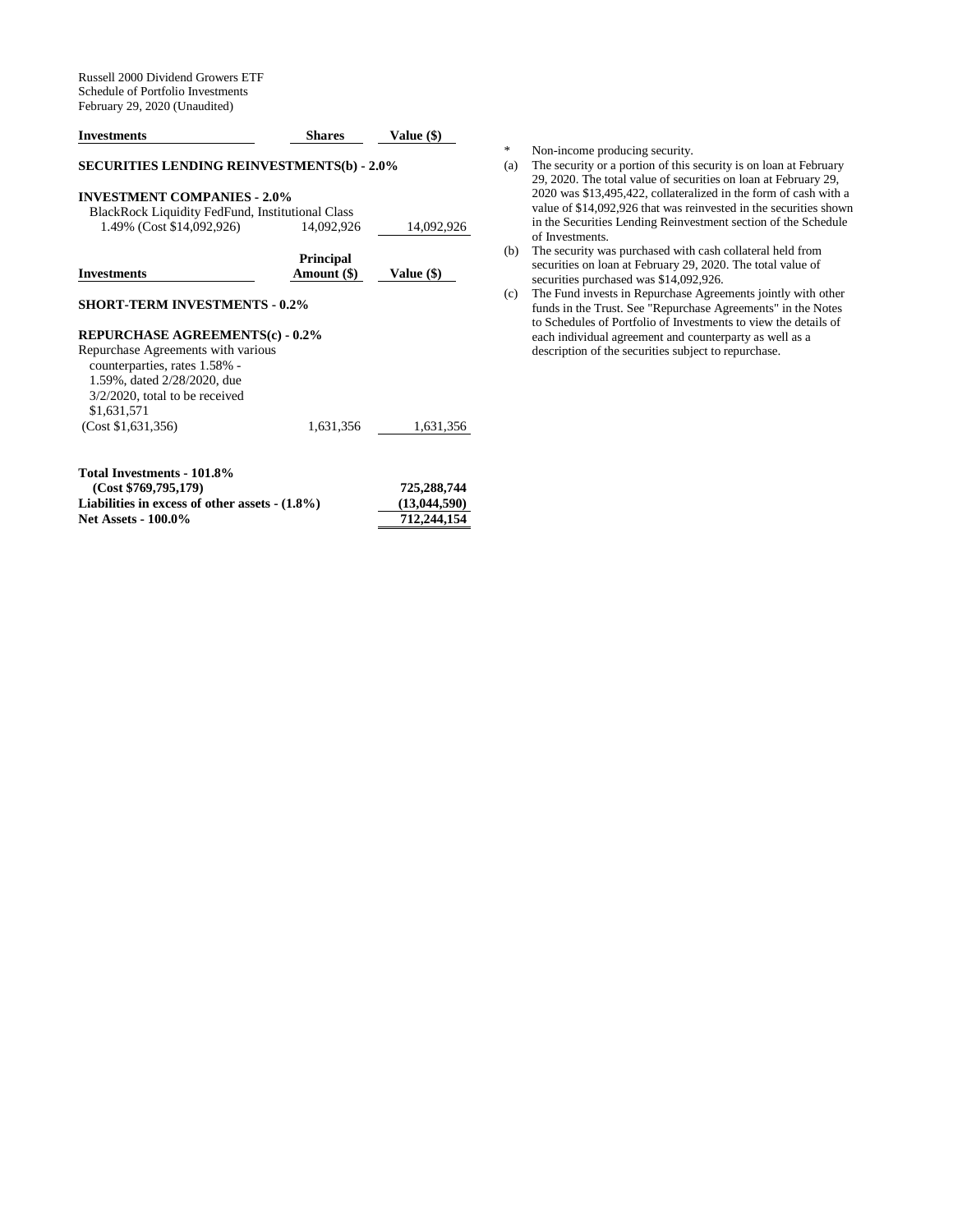Russell U.S. Dividend Growers ETF Schedule of Portfolio Investments February 29, 2020 (Unaudited)

| Investments                                         | <b>Shares</b> | Value (\$) |
|-----------------------------------------------------|---------------|------------|
| <b>COMMON STOCKS - 99.6%</b>                        |               |            |
| <b>Banks</b> - 2.9%                                 |               |            |
|                                                     | 5,533         |            |
| Commerce Bancshares, Inc.                           |               | 337,734    |
| United Bankshares, Inc.                             | 9,407         | 271,674    |
|                                                     |               | 609,408    |
| Beverages - 3.3%                                    |               |            |
| Coca-Cola Co. (The)                                 | 6,560         | 350,894    |
| PepsiCo, Inc.                                       | 2,604         | 343,806    |
|                                                     |               | 694,700    |
| Capital Markets - 4.4%                              |               |            |
| Eaton Vance Corp.                                   | 7,559         | 311,884    |
| Franklin Resources, Inc.                            | 13,229        | 287,863    |
| S&P Global, Inc.                                    | 1,303         | 346,481    |
|                                                     |               | 946,228    |
| Chemicals - 8.6%                                    |               |            |
| Air Products & Chemicals, Inc.                      | 1,541         | 338,419    |
| HB Fuller Co.                                       | 6,982         | 273,904    |
| PPG Industries, Inc.                                | 2,694         | 281,388    |
| RPM International, Inc.                             | 4,800         | 307,728    |
| Sherwin-Williams Co. (The)                          | 615           | 317,801    |
| Stepan Co.                                          | 3,649         | 320,492    |
|                                                     |               | 1,839,732  |
| <b>Commercial Services &amp; Supplies - 4.8%</b>    |               |            |
| ABM Industries, Inc.                                | 9,363         | 308,230    |
| Cintas Corp.                                        | 1,391         | 371,035    |
| MSA Safety, Inc.                                    | 2,821         | 343,231    |
|                                                     |               | 1,022,496  |
| Containers & Packaging - 1.3%                       |               |            |
| Sonoco Products Co.                                 | 5,812         | 280,197    |
|                                                     |               |            |
| Distributors - 1.4%                                 |               |            |
| Genuine Parts Co.                                   | 3,447         | 300,716    |
|                                                     |               |            |
| <b>Electric Utilities - 1.5%</b>                    |               |            |
| MGE Energy, Inc.                                    | 4,621         | 329,662    |
|                                                     |               |            |
| <b>Electrical Equipment - 1.4%</b>                  |               |            |
| Emerson Electric Co.                                | 4,759         | 305,099    |
|                                                     |               |            |
| <b>Energy Equipment &amp; Services - 1.5%</b>       |               |            |
| Helmerich & Payne, Inc.                             | 8,786         | 324,116    |
|                                                     |               |            |
| Equity Real Estate Investment Trusts (REITs) - 1.5% |               |            |
| Federal Realty Investment Trust                     | 2,714         | 315,747    |
|                                                     |               |            |
| Food & Staples Retailing - 4.2%                     |               |            |
| Sysco Corp.                                         | 4,320         | 287,928    |
| Walgreens Boots Alliance, Inc.                      | 6,090         | 278,678    |
| Walmart, Inc.                                       | 2,983         | 321,210    |
|                                                     |               | 887,816    |
| Food Products - 6.0%                                |               |            |
| Archer-Daniels-Midland Co.                          | 8,139         | 306,433    |
| Hormel Foods Corp.                                  | 7,875         | 327,600    |
| Lancaster Colony Corp.                              | 2,259         | 326,313    |
| Tootsie Roll Industries, Inc.                       | 10,002        | 320,864    |
|                                                     |               | 1,281,210  |
| Gas Utilities - 3.0%                                |               |            |
| National Fuel Gas Co.                               | 7,917         | 289,842    |
| Northwest Natural Holding Co.                       | 5,238         | 344,503    |
|                                                     |               | 634,345    |

| Investments                             | <b>Shares</b> | Value (\$) |
|-----------------------------------------|---------------|------------|
| Health Care Equipment & Supplies - 4.5% |               |            |
| <b>Abbott Laboratories</b>              | 4,179         | 321,908    |
| Becton Dickinson and Co.                | 1,370         | 325,814    |
| Medtronic plc                           | 3,160         | 318,117    |
|                                         |               | 965,839    |
| Hotels, Restaurants & Leisure - 1.7%    |               |            |
|                                         |               |            |
| McDonald's Corp.                        | 1,831         | 355,525    |
|                                         |               |            |
| <b>Household Durables - 1.3%</b>        |               |            |
| Leggett & Platt, Inc.                   | 6,732         | 266,991    |
|                                         |               |            |
| <b>Household Products - 6.6%</b>        |               |            |
| Clorox Co. (The)                        | 2,356         | 375,593    |
| Colgate-Palmolive Co.                   | 5,237         | 353,864    |
| Kimberly-Clark Corp.                    | 2,610         | 342,406    |
| Procter & Gamble Co. (The)              | 2,876         | 325,649    |
|                                         |               | 1,397,512  |
| <b>Industrial Conglomerates - 1.5%</b>  |               |            |
| 3M Co.                                  | 2,084         | 311,016    |
|                                         |               |            |
| <b>Insurance - 5.8%</b>                 |               |            |
| Aflac, Inc.                             | 6,738         | 288,723    |
| Cincinnati Financial Corp.              | 3,392         | 316,270    |
| Old Republic International Corp.        | 15,879        | 313,134    |
| RLI Corp.                               | 3,901         | 313,563    |
|                                         |               | 1,231,690  |
| IT Services - 1.5%                      |               |            |
| Automatic Data Processing, Inc.         | 2,100         | 324,954    |
|                                         |               |            |
|                                         |               |            |
| Machinery - 9.1%                        |               |            |
| Dover Corp.                             | 3,172         | 325,891    |
| Gorman-Rupp Co. (The)                   | 9,685         | 309,823    |
| Illinois Tool Works, Inc.               | 2,046         | 343,278    |
| Nordson Corp.                           | 2,132         | 309,780    |
| Stanley Black & Decker, Inc.            | 2,250         | 323,325    |
| Tennant Co.                             | 4,511         | 322,717    |
|                                         |               | 1,934,814  |
| Metals & Mining - 1.2%                  |               |            |
| Nucor Corp.                             | 6,202         | 256,453    |
|                                         |               |            |
| <b>Multiline Retail - 1.4%</b>          |               |            |
| Target Corp.                            | 2,858         | 294,374    |
|                                         |               |            |
| <b>Multi-Utilities - 3.1%</b>           |               |            |
| Black Hills Corp.                       | 4,656         | 336,163    |
| Consolidated Edison, Inc.               | 4,115         | 324,344    |
|                                         |               | 660,507    |
| Oil, Gas & Consumable Fuels - 1.2%      |               |            |
| Exxon Mobil Corp.                       | 5,135         | 264,144    |
|                                         |               |            |
| <b>Pharmaceuticals - 1.6%</b>           |               |            |
| Johnson & Johnson                       | 2,547         | 342,521    |
|                                         |               |            |
| <b>Specialty Retail - 1.5%</b>          |               |            |
| Lowe's Cos., Inc.                       |               |            |
|                                         | 3,075         | 327,703    |
|                                         |               |            |
| Textiles, Apparel & Luxury Goods - 1.3% |               |            |
| VF Corp.                                | 3,946         | 284,112    |
|                                         |               |            |
| <b>Tobacco - 1.6%</b>                   |               |            |
| Universal Corp.                         | 6,700         | 330,645    |
|                                         |               |            |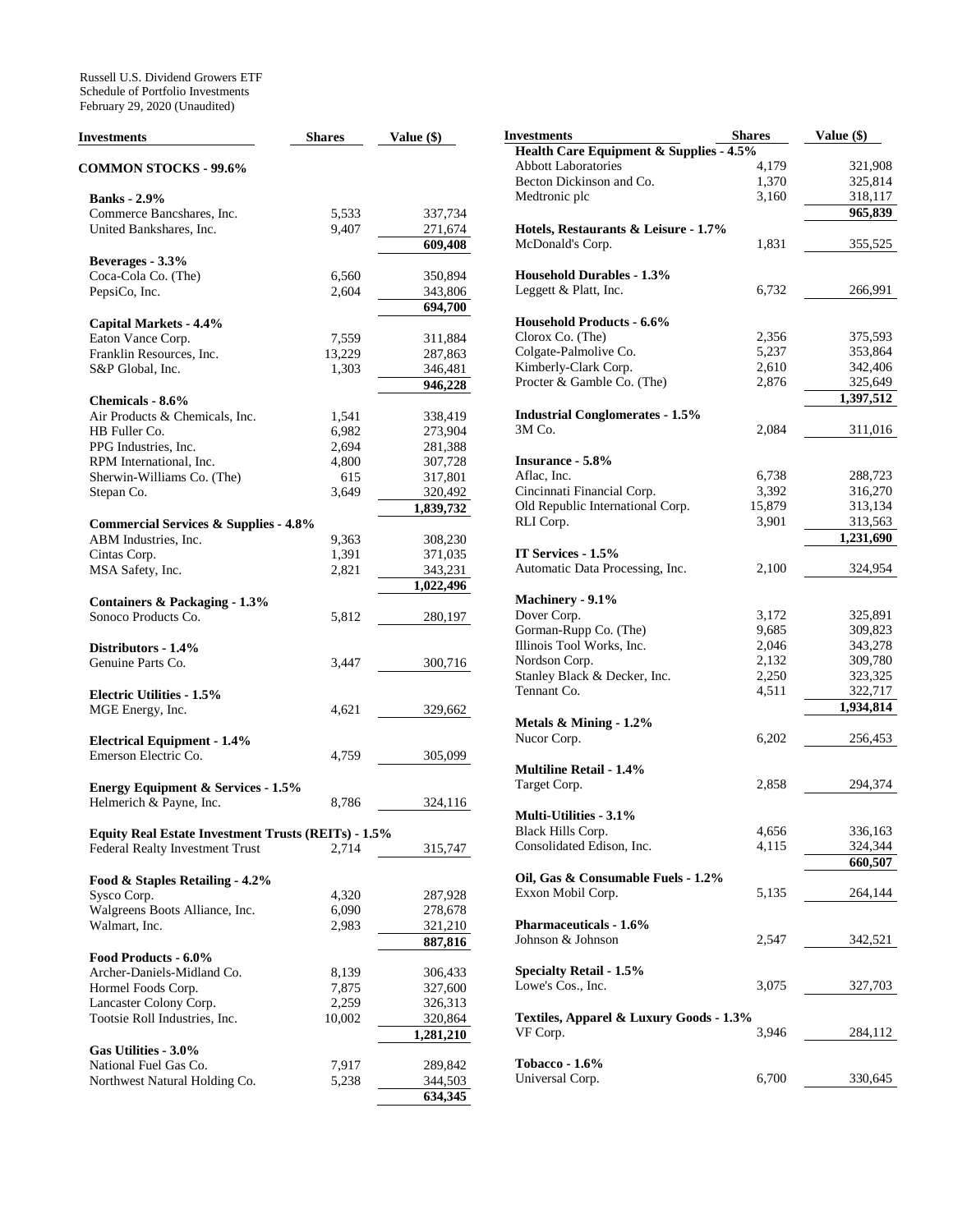Russell U.S. Dividend Growers ETF Schedule of Portfolio Investments February 29, 2020 (Unaudited)

| <b>Investments</b>                                | <b>Shares</b>    | Value (\$) |
|---------------------------------------------------|------------------|------------|
| Trading Companies & Distributors - 1.5%           |                  |            |
| WW Grainger, Inc.                                 | 1,114            | 309,180    |
|                                                   |                  |            |
| Water Utilities - 6.0%                            |                  |            |
| American States Water Co.                         | 4,121            | 315,627    |
| California Water Service Group                    | 6,888            | 330,349    |
| Middlesex Water Co.                               | 5,641            | 335,470    |
| <b>SJW</b> Group                                  | 4,992            | 305,411    |
|                                                   |                  | 1,286,857  |
| <b>Wireless Telecommunication Services - 1.4%</b> |                  |            |
| Telephone & Data Systems, Inc.                    | 14,523           | 292,493    |
|                                                   |                  |            |
| TOTAL COMMON STOCKS                               |                  |            |
|                                                   |                  |            |
| (Cost \$24,064,059)                               |                  | 21,208,802 |
|                                                   | <b>Principal</b> |            |
| <b>Investments</b>                                | Amount (\$)      | Value (\$) |
|                                                   |                  |            |
| <b>SHORT-TERM INVESTMENTS - 0.2%</b>              |                  |            |
|                                                   |                  |            |
| <b>REPURCHASE AGREEMENTS(a) - 0.2%</b>            |                  |            |
| Repurchase Agreements with various                |                  |            |
| counterparties, rates 1.58% -                     |                  |            |
| 1.59%, dated 2/28/2020, due                       |                  |            |
| $3/2/2020$ , total to be received                 |                  |            |
| \$49,656<br>(Cost \$49,650)                       | 49.650           | 49,650     |

| Total Investments - 99.8%                   |            |
|---------------------------------------------|------------|
| (Cost \$24,113,709)                         | 21,258,452 |
| <b>Other Assets Less Liabilities - 0.2%</b> | 40.981     |
| <b>Net Assets - 100.0%</b>                  | 21.299.433 |

(a) The Fund invests in Repurchase Agreements jointly with other funds in the Trust. See "Repurchase Agreements" in the Notes to Schedules of Portfolio of Investments to view the details of each individual agreement and counterparty as well as a description of the securities subject to repurchase.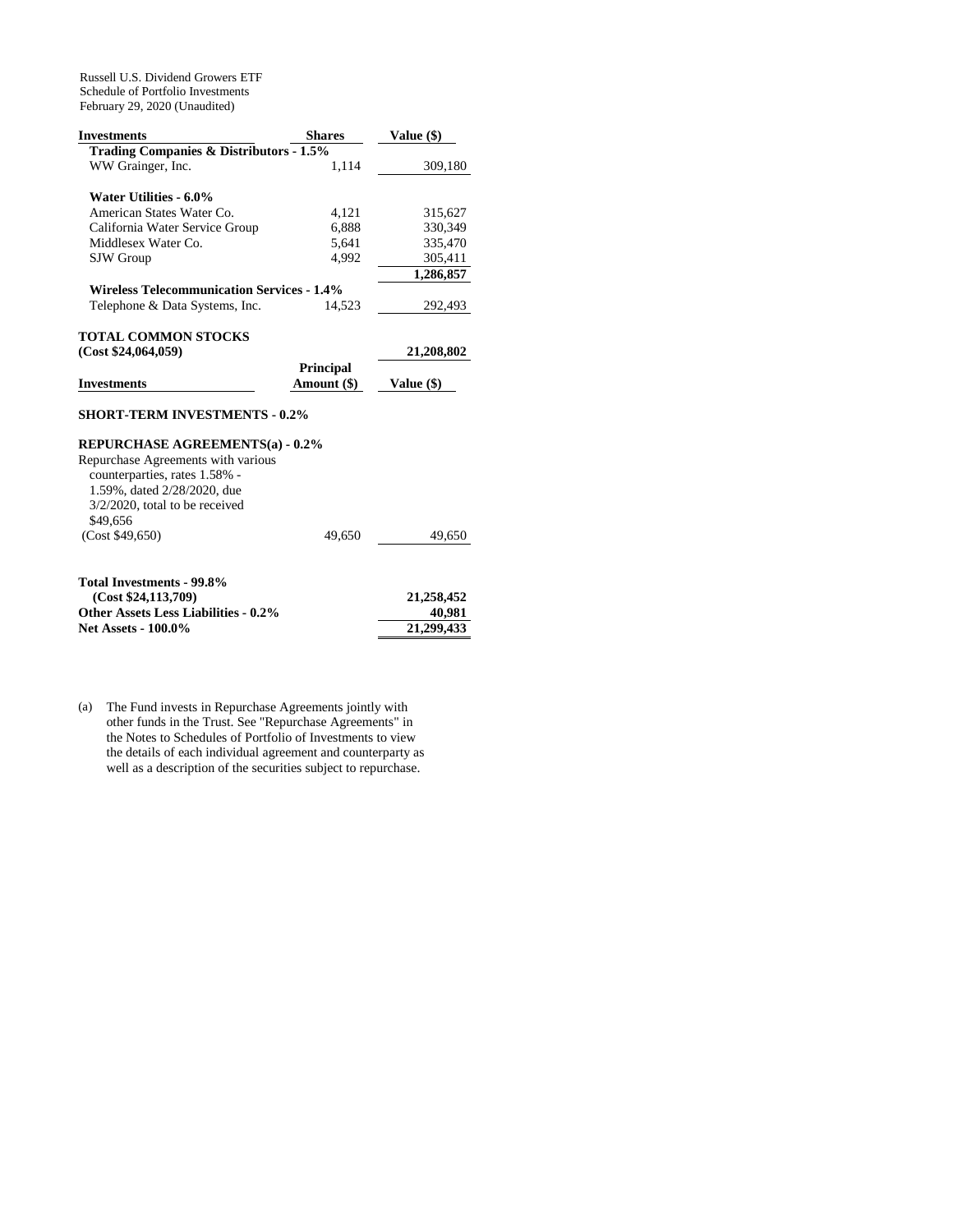| <b>Investments</b>                        | Principal<br>Amount (\$) | Value (\$)           |
|-------------------------------------------|--------------------------|----------------------|
| <b>CORPORATE BONDS - 98.4%</b>            |                          |                      |
| Aerospace & Defense - 3.3%                |                          |                      |
| Boeing Co. (The)                          |                          |                      |
| 2.70%, 2/1/2027                           | 115,000                  | 118,224              |
| Lockheed Martin Corp.<br>4.70%, 5/15/2046 |                          |                      |
| Northrop Grumman Corp.                    | 100,000                  | 134,701              |
| 3.25%, 1/15/2028                          | 200,000                  | 215,803              |
| United Technologies Corp.                 |                          |                      |
| 4.50%, 6/1/2042                           | 240,000                  | 307,925              |
| 4.63%, 11/16/2048                         | 150,000                  | 201,244              |
|                                           |                          | 977,897              |
| Air Freight & Logistics - 0.3%            |                          |                      |
| FedEx Corp.                               |                          |                      |
| 4.05%, 2/15/2048                          | 100,000                  | 101,543              |
| <b>Automobiles - 0.7%</b>                 |                          |                      |
| General Motors Co.                        |                          |                      |
| 4.88%, 10/2/2023                          | 200,000                  | 217,431              |
| <b>Banks</b> - 15.5%                      |                          |                      |
| Bank of America Corp.                     |                          |                      |
| 2.63%, 4/19/2021                          | 200,000                  | 202,283              |
| 2.50%, 10/21/2022                         | 200,000                  | 203,053              |
| 3.30%, 1/11/2023                          | 115,000                  | 120,654              |
| 4.00%, 4/1/2024                           | 100,000                  | 108,852              |
| 3.25%, 10/21/2027                         | 100,000                  | 107,344              |
| Citigroup, Inc.                           |                          |                      |
| 2.35%, 8/2/2021                           | 640,000                  | 648,157              |
| 4.40%, 6/10/2025                          | 100,000                  | 111,476              |
| 3.20%, 10/21/2026                         | 100,000                  | 106,487              |
| JPMorgan Chase & Co.                      |                          |                      |
| 2.40%, 6/7/2021                           | 200,000                  | 202,069              |
| 2.30%, 8/15/2021                          | 150,000                  | 150,354              |
| 3.88%, 9/10/2024                          | 150,000                  | 162,414              |
| 3.90%, 7/15/2025<br>2.95%, 10/1/2026      | 400,000                  | 441,308              |
| PNC Financial Services Group, Inc. (The)  | 202,000                  | 214,214              |
| 3.50%, 1/23/2024                          | 282,000                  | 301,055              |
| <b>US</b> Bancorp                         |                          |                      |
| Series X, 3.15%,                          |                          |                      |
| 4/27/2027                                 | 200,000                  | 218,895              |
| Wells Fargo & Co.                         |                          |                      |
| 2.50%, 3/4/2021                           | 150,000                  | 151,167              |
| 2.63%, 7/22/2022                          | 100,000                  | 102,506              |
| 3.30%, 9/9/2024                           | 168,000                  | 179,580              |
| 3.55%, 9/29/2025                          | 168,000                  | 182,696              |
| 3.00%, 4/22/2026                          | 200,000                  | 211,939              |
| 3.00%, 10/23/2026                         | 250,000                  | 264,826              |
| 4.75%, 12/7/2046                          | 150,000                  | 189,193<br>4,580,522 |
| Beverages - 0.9%                          |                          |                      |
| PepsiCo, Inc.                             |                          |                      |
| 4.00%, 5/2/2047                           | 220,000                  | 274,423              |
| Biotechnology - 4.0%                      |                          |                      |
| AbbVie, Inc.                              |                          |                      |
| 2.30%, 5/14/2021                          | 100,000                  | 100,586              |
| 3.20%, 5/14/2026                          | 200,000                  | 211,169              |
| 4.45%, 5/14/2046                          | 140,000                  | 161,518              |

|                                                      | Principal          |            |
|------------------------------------------------------|--------------------|------------|
| <b>Investments</b>                                   | Amount (\$)        | Value (\$) |
| 4.88%, 11/14/2048                                    | 115,000            | 141,497    |
| Amgen, Inc.                                          |                    |            |
| 2.65%, 5/11/2022                                     | 200,000            | 204,566    |
| Gilead Sciences, Inc.                                |                    |            |
| 2.95%, 3/1/2027                                      | 150,000            | 160,076    |
| 4.75%, 3/1/2046                                      | 150,000            | 193,453    |
|                                                      |                    | 1,172,865  |
| Capital Markets - 6.6%                               |                    |            |
| Goldman Sachs Group, Inc. (The)                      |                    |            |
| 4.00%, 3/3/2024                                      | 105,000            | 114,161    |
| 3.50%, 11/16/2026                                    | 100,000            | 107,409    |
| 3.85%, 1/26/2027                                     | 250,000            | 274,622    |
| 6.75%, 10/1/2037                                     | 200,000            | 283,831    |
| 5.15%, 5/22/2045                                     | 100,000            | 128,717    |
| Morgan Stanley                                       |                    |            |
| 3.13%, 1/23/2023                                     | 200,000            | 208,845    |
| 4.10%, 5/22/2023                                     | 120,000            | 128,272    |
| Series F, 3.88%, 4/29/2024                           | 100,000            | 108,572    |
| 3.13%, 7/27/2026                                     | 100,000            | 106,599    |
| 3.63%, 1/20/2027                                     | 200,000            | 218,789    |
| 4.30%, 1/27/2045                                     | 100,000            | 123,398    |
| 4.38%, 1/22/2047                                     | 115,000            | 145,203    |
|                                                      |                    | 1,948,418  |
| Chemicals - 0.6%                                     |                    |            |
| DuPont de Nemours, Inc.                              |                    |            |
| 4.73%, 11/15/2028                                    | 150,000            | 174,414    |
|                                                      |                    |            |
| <b>Communications Equipment - 0.5%</b>               |                    |            |
| Cisco Systems, Inc.                                  |                    |            |
| 2.20%, 2/28/2021                                     | 150,000            | 150,992    |
|                                                      |                    |            |
| <b>Consumer Finance - 2.2%</b>                       |                    |            |
| American Express Co.                                 |                    |            |
| 3.40%, 2/27/2023                                     | 100,000            | 105,286    |
| American Express Credit Corp.                        |                    |            |
| 3.30%, 5/3/2027                                      | 100,000            | 109,780    |
| Capital One Financial Corp.                          |                    |            |
| 3.30%, 10/30/2024<br>3.80%, 1/31/2028                | 100,000<br>100,000 | 106,436    |
| General Motors Financial Co., Inc.                   |                    | 109,185    |
| 3.20%, 7/6/2021                                      | 100,000            | 101,181    |
| 3.45%, $1/14/2022$                                   | 100,000            | 102,167    |
|                                                      |                    | 634,035    |
| <b>Containers &amp; Packaging - 0.4%</b>             |                    |            |
| International Paper Co.                              |                    |            |
| 4.40%, 8/15/2047                                     | 100,000            | 112,527    |
|                                                      |                    |            |
| <b>Diversified Financial Services - 1.1%</b>         |                    |            |
| Berkshire Hathaway, Inc.                             |                    |            |
| 2.75%, 3/15/2023                                     | 100,000            | 103,936    |
| GE Capital International Funding Co. Unlimited Co.   |                    |            |
| 4.42%, 11/15/2035                                    | 200,000            | 228,636    |
|                                                      |                    | 332,572    |
| <b>Diversified Telecommunication Services - 8.0%</b> |                    |            |
| AT&T, Inc.                                           |                    |            |
| 2.80%, 2/17/2021                                     | 100,000            | 100,811    |
| 3.60%, 2/17/2023                                     | 100,000            | 105,557    |
| 3.40%, 5/15/2025                                     | 450,000            | 479,374    |
| 5.25%, 3/1/2037                                      | 400,000            | 494,997    |
| 4.35%, 6/15/2045                                     | 150,000            | 169,042    |
| Verizon Communications, Inc.                         |                    |            |
| 3.50%, 11/1/2024                                     | 202,000            | 218,700    |
|                                                      |                    |            |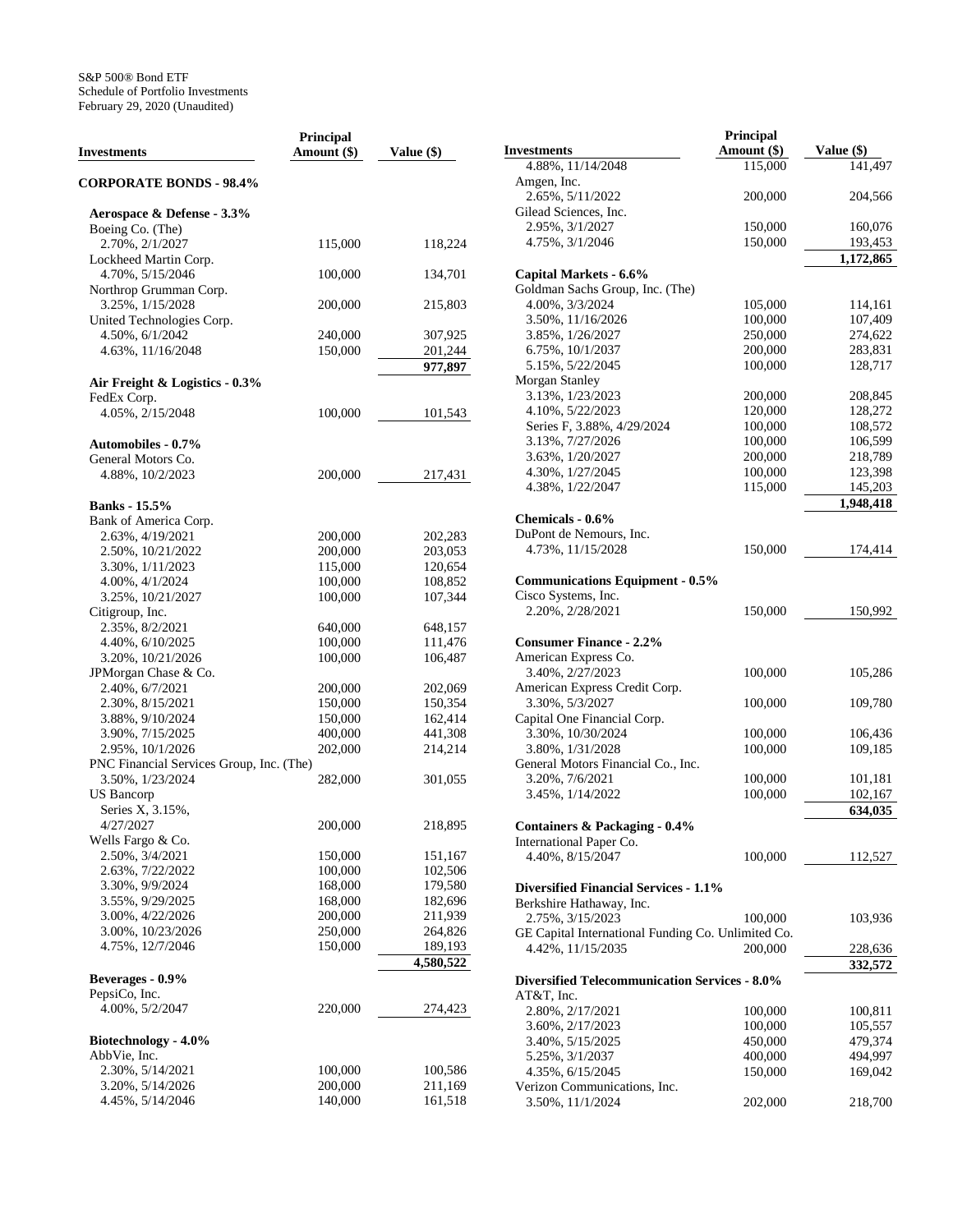|                                                     | <b>Principal</b> |                    |
|-----------------------------------------------------|------------------|--------------------|
| <b>Investments</b>                                  | Amount (\$)      | Value (\$)         |
| 5.25%, 3/16/2037                                    | 300,000          | 400,761            |
| 4.86%, 8/21/2046                                    | 150,000          | 198,008            |
| 4.52%, 9/15/2048                                    | 150,000          | 193,997            |
|                                                     |                  | 2,361,247          |
| <b>Electric Utilities - 1.3%</b>                    |                  |                    |
| Duke Energy Corp.                                   |                  |                    |
| 3.75%, 4/15/2024                                    | 100,000          | 107,465            |
| Southern California Edison Co.                      |                  |                    |
| 4.00%, 4/1/2047                                     | 150,000          | 171,415            |
| Southern Co. (The)<br>3.25%, 7/1/2026               | 110,000          |                    |
|                                                     |                  | 117,991<br>396,871 |
| <b>Energy Equipment &amp; Services - 0.7%</b>       |                  |                    |
| Baker Hughes a GE Co. LLC                           |                  |                    |
| 3.34%, 12/15/2027                                   | 100,000          | 105,068            |
| Halliburton Co.                                     |                  |                    |
| 5.00%, 11/15/2045                                   | 100,000          | 108,524            |
|                                                     |                  | 213,592            |
| <b>Entertainment - 0.9%</b>                         |                  |                    |
| NBCUniversal Media LLC                              |                  |                    |
| 4.38%, 4/1/2021                                     | 100,000          | 103,059            |
| Walt Disney Co. (The)                               |                  |                    |
| 2.75%, 9/1/2049                                     | 150,000          | 152,005            |
|                                                     |                  | 255,064            |
| Equity Real Estate Investment Trusts (REITs) - 0.4% |                  |                    |
| American Tower Corp.                                |                  |                    |
| 3.80%, 8/15/2029                                    | 100,000          | 110,162            |
|                                                     |                  |                    |
| Food & Staples Retailing - 2.6%<br>Kroger Co. (The) |                  |                    |
| 4.45%, 2/1/2047                                     | 100,000          | 113,215            |
| Walgreens Boots Alliance, Inc.                      |                  |                    |
| 3.45%, 6/1/2026                                     | 130,000          | 136,719            |
| Walmart, Inc.                                       |                  |                    |
| 3.55%, 6/26/2025                                    | 465,000          | 512,081            |
|                                                     |                  | 762,015            |
| Food Products - 2.1%                                |                  |                    |
| Campbell Soup Co.                                   |                  |                    |
| 4.15%, 3/15/2028                                    | 100,000          | 111,464            |
| Conagra Brands, Inc.                                |                  |                    |
| 5.40%, 11/1/2048                                    | 150,000          | 189,644            |
| Kraft Heinz Foods Co.                               |                  |                    |
| 3.00%, 6/1/2026                                     | 120,000          | 119,833            |
| Tyson Foods, Inc.                                   |                  |                    |
| 5.10%, 9/28/2048                                    | 150,000          | 195,435<br>616,376 |
| Health Care Equipment & Supplies - 1.2%             |                  |                    |
| <b>Abbott Laboratories</b>                          |                  |                    |
| 4.90%, 11/30/2046                                   | 110,000          | 153,208            |
| Medtronic, Inc.                                     |                  |                    |
| 4.63%, 3/15/2045                                    | 150,000          | 202,996            |
|                                                     |                  | 356,204            |
| <b>Health Care Providers &amp; Services - 5.2%</b>  |                  |                    |
| Anthem, Inc.                                        |                  |                    |
| 3.65%, 12/1/2027                                    | 120,000          | 131,289            |
| Cigna Corp.                                         |                  |                    |
| 4.38%, 10/15/2028                                   | 250,000          | 284,650            |
| CVS Health Corp.                                    |                  |                    |
| 3.35%, 3/9/2021                                     | 320,000          | 325,284            |
| 3.50%, 7/20/2022                                    | 120,000          | 124,627            |
| 3.70%, 3/9/2023                                     | 170,000          | 179,586            |
| 4.10%, 3/25/2025                                    | 160,000          | 175,411            |

|                                                           | Principal   |            |
|-----------------------------------------------------------|-------------|------------|
| <b>Investments</b>                                        | Amount (\$) | Value (\$) |
| 5.05%, 3/25/2048                                          | 150,000     | 184,445    |
| UnitedHealth Group, Inc.                                  |             |            |
| 3.88%, 8/15/2059                                          | 115,000     | 130,968    |
|                                                           |             | 1,536,260  |
| Hotels, Restaurants & Leisure - 0.9%                      |             |            |
| McDonald's Corp.                                          |             |            |
| 4.88%, 12/9/2045                                          | 100,000     | 129,413    |
| 4.45%, 3/1/2047                                           | 100,000     | 121,557    |
|                                                           |             | 250,970    |
| <b>Industrial Conglomerates - 1.1%</b>                    |             |            |
| General Electric Co.                                      |             |            |
| 2.70%, 10/9/2022                                          | 100,000     | 102,178    |
| 6.88%, 1/10/2039                                          | 150,000     | 209,029    |
|                                                           |             | 311,207    |
| <b>Insurance - 1.2%</b>                                   |             |            |
| American International Group, Inc.                        |             |            |
| 4.75%, 4/1/2048                                           | 150,000     | 192,147    |
| Prudential Financial, Inc.                                |             |            |
| 3.70%, 3/13/2051                                          | 150,000     | 159,531    |
|                                                           |             | 351,678    |
| <b>Internet &amp; Direct Marketing Retail - 1.5%</b>      |             |            |
| Amazon.com, Inc.                                          |             |            |
| 3.88%, 8/22/2037                                          | 150,000     | 180,448    |
| 4.25%, 8/22/2057                                          | 200,000     | 268,557    |
|                                                           |             | 449,005    |
| IT Services - 2.8%                                        |             |            |
| Fiserv, Inc.                                              |             |            |
| 4.40%, 7/1/2049                                           | 150,000     | 179,480    |
| International Business Machines Corp.<br>4.25%, 5/15/2049 |             |            |
| Mastercard, Inc.                                          | 135,000     | 168,345    |
| 2.95%, 6/1/2029                                           | 300,000     | 325,217    |
| Visa, Inc.                                                |             |            |
| 3.15%, 12/14/2025                                         | 150,000     | 162,919    |
|                                                           |             | 835,961    |
| <b>Media - 3.0%</b>                                       |             |            |
| Comcast Corp.                                             |             |            |
| 3.00%, 2/1/2024                                           | 150,000     | 158,428    |
| 3.15%, 2/15/2028                                          | 100,000     | 108,624    |
| 4.00%, 3/1/2048                                           | 100,000     | 118,545    |
| 4.70%, 10/15/2048                                         | 220,000     | 289,240    |
| Discovery Communications LLC                              |             |            |
| 2.95%, 3/20/2023                                          | 100,000     | 103,420    |
| ViacomCBS, Inc.                                           |             |            |
| 4.38%, 3/15/2043                                          | 100,000     | 107,390    |
|                                                           |             | 885,647    |
| <b>Multiline Retail - 0.4%</b>                            |             |            |
| Dollar Tree, Inc.                                         |             |            |
| 3.70%, 5/15/2023                                          | 100,000     | 106,104    |
|                                                           |             |            |
| <b>Multi-Utilities - 0.7%</b>                             |             |            |
| Berkshire Hathaway Energy Co.                             |             |            |
| 6.13%, 4/1/2036                                           | 150,000     | 213,837    |
|                                                           |             |            |
| Oil, Gas & Consumable Fuels - 5.7%                        |             |            |
| Apache Corp.                                              |             |            |
| 4.75%, 4/15/2043                                          | 150,000     | 141,665    |
| Chevron Corp.                                             |             |            |
| 2.36%, 12/5/2022                                          | 150,000     | 153,696    |
| 3.19%, 6/24/2023                                          | 100,000     | 104,904    |
| Exxon Mobil Corp.                                         |             |            |
| 3.04%, 3/1/2026                                           | 248,000     | 266,051    |
|                                                           |             |            |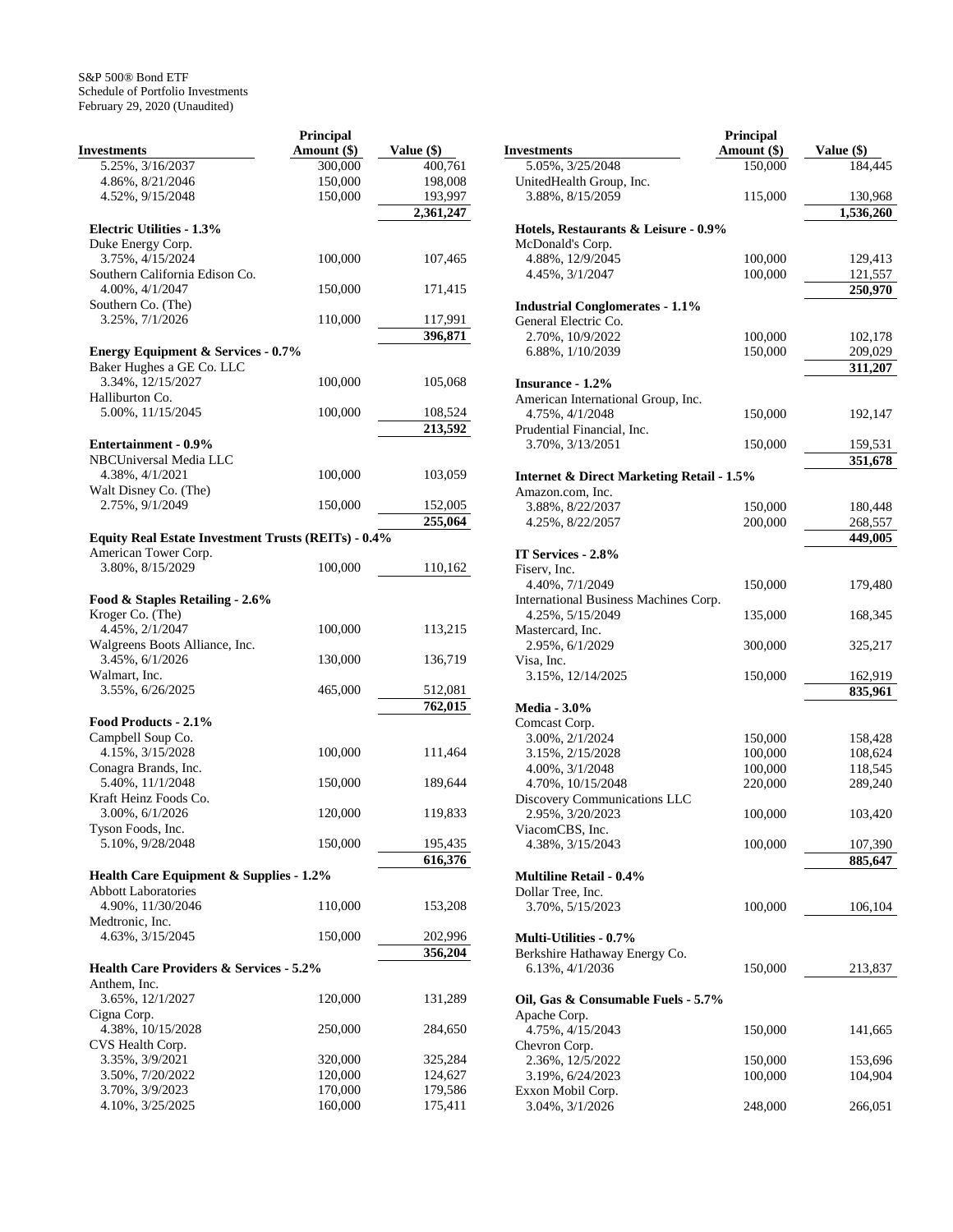|                                                 | Principal   |            |
|-------------------------------------------------|-------------|------------|
| <b>Investments</b>                              | Amount (\$) | Value (\$) |
| Kinder Morgan, Inc.                             |             |            |
| 4.30%, 3/1/2028                                 | 100,000     | 111,571    |
| 5.20%, 3/1/2048                                 | 100,000     | 118,422    |
| MPLX LP                                         |             |            |
| 4.00%, 3/15/2028                                | 150,000     | 157,976    |
| 4.50%, 4/15/2038                                | 100,000     | 101,756    |
| Occidental Petroleum Corp.                      |             |            |
| 6.45%, 9/15/2036<br>Phillips 66                 | 150,000     | 177,464    |
| 4.88%, 11/15/2044                               | 100,000     | 120,252    |
| Valero Energy Corp.                             |             |            |
| 6.63%, 6/15/2037                                | 100,000     | 135,824    |
| Williams Cos., Inc. (The)                       |             |            |
| 3.60%, 3/15/2022                                | 100,000     | 103,125    |
|                                                 |             | 1,692,706  |
| <b>Pharmaceuticals - 3.9%</b>                   |             |            |
| Allergan Funding SCS                            |             |            |
| 3.80%, 3/15/2025                                | 100,000     | 109,283    |
| 4.55%, 3/15/2035                                | 80,000      | 95,698     |
| Eli Lilly & Co.                                 |             |            |
| 3.38%, 3/15/2029                                | 350,000     | 393,024    |
| Johnson & Johnson                               |             |            |
| 3.70%, 3/1/2046                                 | 100,000     | 121,467    |
| Merck & Co., Inc.                               |             |            |
| 2.75%, 2/10/2025                                | 120,000     | 126,424    |
| Mylan NV                                        |             |            |
| 3.95%, 6/15/2026                                | 120,000     | 130,497    |
| Pfizer, Inc.                                    |             |            |
| 7.20%, 3/15/2039                                | 100,000     | 169,574    |
|                                                 |             | 1,145,967  |
| Road & Rail - 0.4%                              |             |            |
| CSX Corp.                                       |             |            |
| 4.30%, 3/1/2048                                 | 100,000     | 121,020    |
| Semiconductors & Semiconductor Equipment - 3.0% |             |            |
| Applied Materials, Inc.                         |             |            |
| 3.30%, 4/1/2027                                 | 100,000     | 109,611    |
| Broadcom Corp.                                  |             |            |
| 3.00%, 1/15/2022                                | 100,000     | 101,935    |
| 3.63%, 1/15/2024                                | 100,000     | 104,965    |
| 3.88%, 1/15/2027                                | 100,000     | 104,517    |
| 3.50%, 1/15/2028                                | 160,000     | 164,633    |
| QUALCOMM, Inc.                                  |             |            |
| 3.25%, 5/20/2027                                | 150,000     | 161,684    |
| 4.80%, 5/20/2045                                | 100,000     | 126,988    |
|                                                 |             | 874,333    |
| Software - 6.9%                                 |             |            |
| Microsoft Corp.                                 |             |            |
| 1.55%, 8/8/2021                                 | 115,000     | 115,564    |
| 2.38%, 2/12/2022                                | 392,000     | 400,900    |
| 2.40%, 8/8/2026                                 | 100,000     | 105,210    |
| 3.30%, 2/6/2027                                 | 100,000     | 110,775    |
| 4.45%, 11/3/2045                                | 150,000     | 200,554    |
| 4.25%, 2/6/2047                                 | 150,000     | 196,736    |
| 3.95%, 8/8/2056                                 | 150,000     | 190,756    |
| Oracle Corp.                                    |             |            |
| 2.40%, 9/15/2023                                | 248,000     | 255,941    |
| 2.65%, 7/15/2026                                | 148,000     | 156,288    |
| 3.80%, 11/15/2037                               | 268,000     | 309,764    |
|                                                 |             | 2,042,488  |

|                                                   | <b>Principal</b> |            |
|---------------------------------------------------|------------------|------------|
| <b>Investments</b>                                | Amount (\$)      | Value (\$) |
| <b>Specialty Retail - 1.5%</b>                    |                  |            |
| Home Depot, Inc. (The)                            |                  |            |
| 2.63%, 6/1/2022                                   | 160,000          | 164,469    |
| 3.75%, 2/15/2024                                  | 160,000          | 174,733    |
| Lowe's Cos., Inc.                                 |                  |            |
| 4.05%, 5/3/2047                                   | 100,000          | 112,564    |
|                                                   |                  | 451,766    |
| Technology Hardware, Storage & Peripherals - 4.8% |                  |            |
| Apple, Inc.                                       |                  |            |
| 2.25%, 2/23/2021                                  | 200,000          | 201,390    |
| 2.85%, 5/6/2021                                   | 200,000          | 203,471    |
| 2.40%, 5/3/2023                                   | 150,000          | 154,885    |
| 3.35%, 2/9/2027                                   | 100,000          | 110,152    |
| 2.90%, 9/12/2027                                  | 100,000          | 107,651    |
| 3.45%, 2/9/2045                                   | 100,000          | 112,736    |
| 4.65%, 2/23/2046                                  | 100,000          | 133,225    |
| 3.75%, 11/13/2047                                 | 100,000          | 118,326    |
| Hewlett Packard Enterprise Co.                    |                  |            |
| 4.90%, $10/15/2025(a)$                            | 120,000          | 136,379    |
| 6.35%, 10/15/2045(a)                              | 100.000          | 125,031    |
|                                                   |                  | 1,403,246  |
| Tobacco - $2.1\%$                                 |                  |            |
| Altria Group, Inc.                                |                  |            |
| 4.00%, 1/31/2024                                  | 300,000          | 323,986    |
| 4.40%, 2/14/2026                                  | 150,000          | 167,835    |
| Philip Morris International, Inc.                 |                  |            |
| 4.25%, 11/10/2044                                 | 100,000          | 115,703    |
|                                                   |                  | 607,524    |
| <b>TOTAL CORPORATE BONDS</b>                      |                  |            |
| (Cost \$26,652,104)                               |                  | 29,028,889 |
|                                                   |                  |            |
| <b>SHORT-TERM INVESTMENTS - 0.7%</b>              |                  |            |
|                                                   |                  |            |
| <b>REPURCHASE AGREEMENTS(b) - 0.7%</b>            |                  |            |

| REI URCHASE AGREEMEN 1909 - 0.7 70 |         |         |
|------------------------------------|---------|---------|
| Repurchase Agreements with various |         |         |
| counterparties, rates 1.58% -      |         |         |
| 1.59%, dated 2/28/2020, due        |         |         |
| $3/2/2020$ , total to be received  |         |         |
| \$209,875                          |         |         |
| (Cost \$209,847)                   | 209,847 | 209,847 |
|                                    |         |         |

# **Total Investments - 99.1%**

| (Cost \$26.861.951)                         | 29, 238, 736 |
|---------------------------------------------|--------------|
| <b>Other Assets Less Liabilities - 0.9%</b> | 272.631      |
| <b>Net Assets - 100.0%</b>                  | 29,511,367   |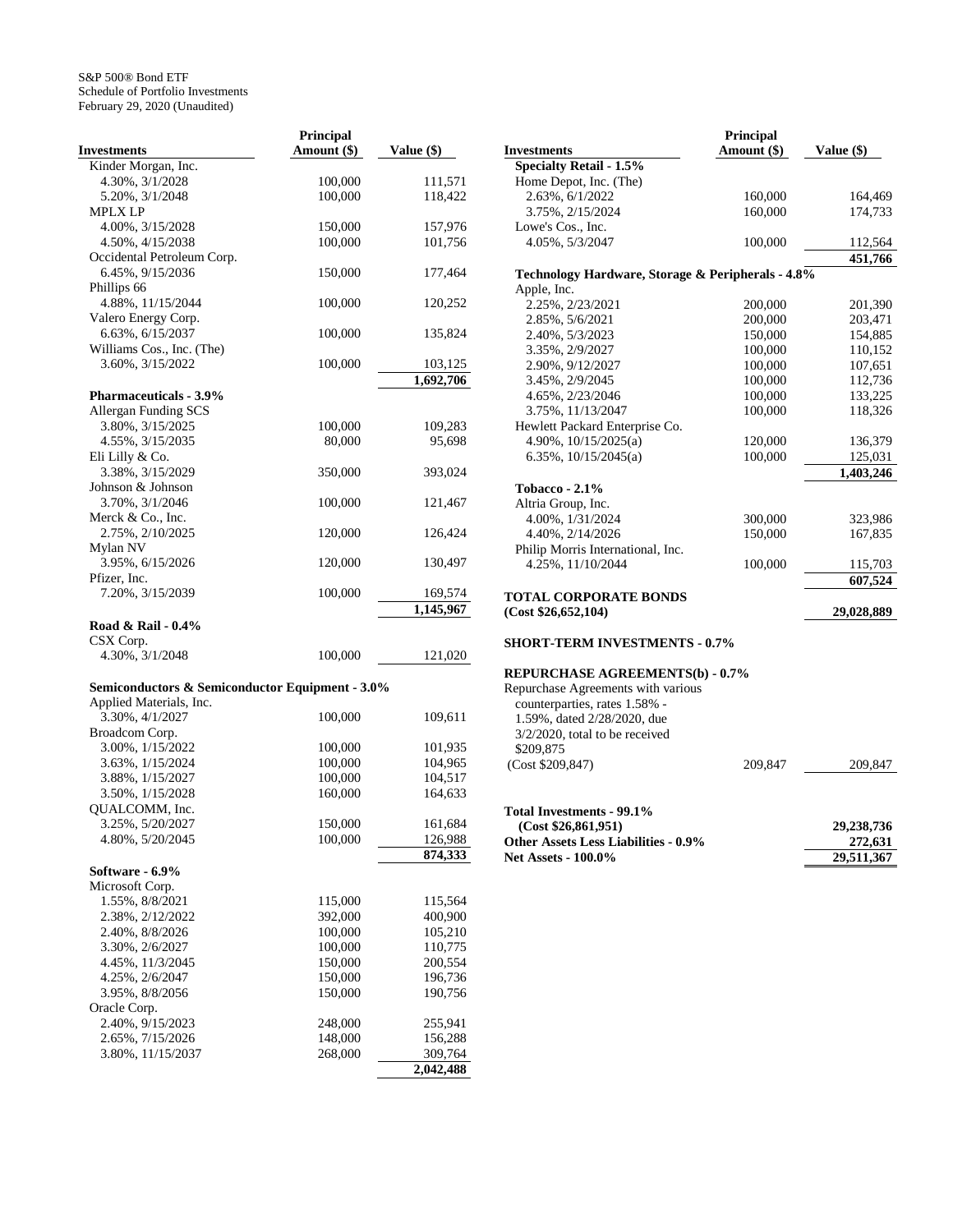- (a) Step bond. Interest rate is a fixed rate for an initial period that either resets at a specific date or may reset in the future at a contingent upon predetermined trigger. The interest rate shown was the current rate as of February 29, 2020.
- (b) The Fund invests in Repurchase Agreements jointly with other funds in the Trust. See "Repurchase Agreements" in the Notes to Schedules of Portfolio of Investments to view the details of each individual agreement and counterparty as well as a description of the securities subject to repurchase.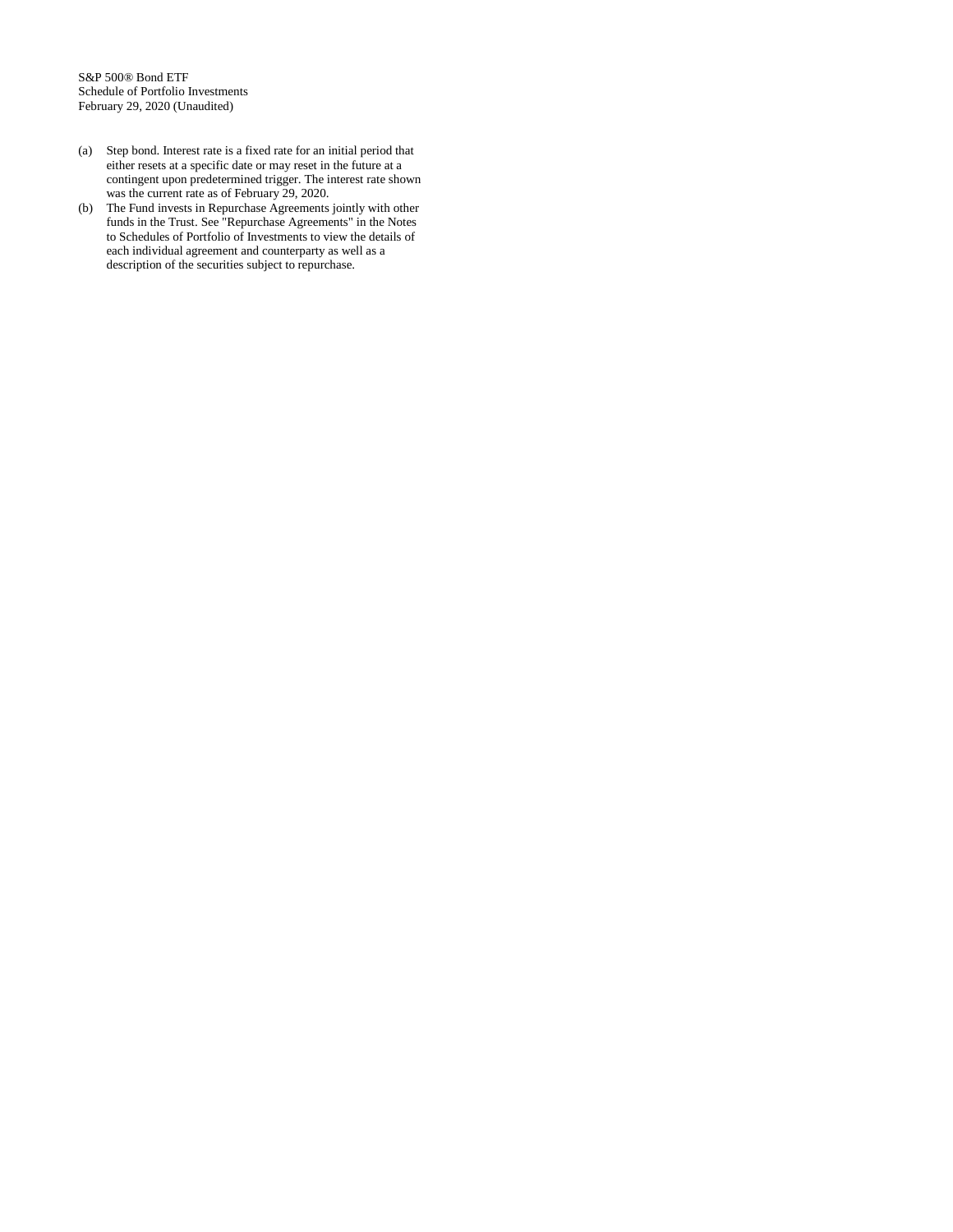S&P 500® Dividend Aristocrats ETF Schedule of Portfolio Investments February 29, 2020 (Unaudited)

| <b>Investments</b>                                         | <b>Shares</b> | Value (\$)    |
|------------------------------------------------------------|---------------|---------------|
| <b>COMMON STOCKS - 99.7%</b>                               |               |               |
| Aerospace & Defense - 3.0%                                 |               |               |
| General Dynamics Corp.                                     | 566,229       | 90,421,109    |
| United Technologies Corp.                                  | 684,070       | 89,332,701    |
|                                                            |               | 179,753,810   |
| Air Freight & Logistics - 1.7%                             |               |               |
| Expeditors International of                                |               |               |
| Washington, Inc.                                           | 1,409,638     | 99,266,708    |
|                                                            |               |               |
| <b>Banks</b> - 1.5%                                        |               |               |
| People's United Financial, Inc.                            | 6,611,510     | 92,495,025    |
| Beverages - 4.7%                                           |               |               |
| Brown-Forman Corp., Class B                                | 1,458,883     | 89,590,005    |
| Coca-Cola Co. (The)                                        | 1,816,791     | 97,180,151    |
| PepsiCo, Inc.                                              | 733,248       | 96,810,733    |
|                                                            |               | 283,580,889   |
| Biotechnology - 1.8%                                       |               |               |
| AbbVie, Inc.                                               | 1,254,400     | 107,514,625   |
|                                                            |               |               |
| <b>Building Products - 1.5%</b>                            |               |               |
| AO Smith Corp.                                             | 2,306,677     | 91,229,075    |
| Capital Markets - 4.7%                                     |               |               |
| Franklin Resources, Inc.                                   | 4,148,552     | 90,272,492    |
| S&P Global, Inc.                                           | 355,434       | 94,513,455    |
| T. Rowe Price Group, Inc.                                  | 798,843       | 94,271,462    |
|                                                            |               | 279,057,409   |
| Chemicals - 9.5%                                           |               |               |
| Air Products & Chemicals, Inc.                             | 429,567       | 94,337,209    |
| Albemarle Corp.                                            | 1,290,865     | 105,657,300   |
| Ecolab, Inc.                                               | 529,230       | 95,499,554    |
| Linde plc                                                  | 499,037       | 95,321,057    |
| PPG Industries, Inc.                                       | 832,943       | 87,000,896    |
| Sherwin-Williams Co. (The)                                 | 176,169       | 91,035,331    |
|                                                            |               | 568,851,347   |
| <b>Commercial Services &amp; Supplies - 1.7%</b>           |               |               |
| Cintas Corp.                                               | 369,717       | 98,618,313    |
| Containers & Packaging - 1.6%                              |               |               |
| Amcor plc                                                  | 9,989,746     | 93,104,433    |
|                                                            |               |               |
| Distributors - 1.6%                                        |               |               |
| Genuine Parts Co.                                          | 1,068,547     | 93,220,040    |
| <b>Diversified Telecommunication Services - 1.6%</b>       |               |               |
| AT&T, Inc.                                                 | 2,721,882     | 95,864,684    |
|                                                            |               |               |
| <b>Electrical Equipment - 1.5%</b>                         |               |               |
| Emerson Electric Co.                                       | 1,366,266     | 87,591,313    |
|                                                            |               |               |
| <b>Equity Real Estate Investment Trusts (REITs) - 4.8%</b> |               |               |
| Essex Property Trust, Inc.                                 | 338,617       | 95,950,513    |
| <b>Federal Realty Investment Trust</b>                     | 807,275       | 93,918,374    |
| Realty Income Corp.                                        | 1,358,646     | 98,352,384    |
|                                                            |               | 288,221,271   |
| Food & Staples Retailing - 4.6%<br>Sysco Corp.             |               |               |
| Walgreens Boots Alliance, Inc.                             | 1,268,211     | 84,526,263    |
| Walmart, Inc.                                              | 2,013,692     | 92,146,546    |
|                                                            | 916,256       | 98,662,446    |
|                                                            |               | 275, 335, 255 |

| Investments                                        | <b>Shares</b>      | Value (\$)    |
|----------------------------------------------------|--------------------|---------------|
| Food Products - 4.5%                               |                    |               |
| Archer-Daniels-Midland Co.                         | 2,365,518          | 89,061,753    |
| Hormel Foods Corp.                                 | 2,218,769          | 92,300,790    |
| McCormick & Co., Inc. (Non-                        |                    |               |
| Voting)                                            | 607,076            | 88,748,441    |
|                                                    |                    | 270,110,984   |
| Gas Utilities - 1.5%                               |                    |               |
| Atmos Energy Corp.                                 | 892,762            | 92,177,676    |
|                                                    |                    |               |
| <b>Health Care Equipment &amp; Supplies - 4.5%</b> |                    |               |
| Abbott Laboratories                                |                    | 89,293,792    |
| Becton Dickinson and Co.                           | 1,159,208          |               |
|                                                    | 376,613<br>878,688 | 89,566,104    |
| Medtronic plc                                      |                    | 88,457,521    |
|                                                    |                    | 267, 317, 417 |
| <b>Health Care Providers &amp; Services - 1.7%</b> |                    |               |
| Cardinal Health, Inc.                              | 1,947,090          | 101,482,331   |
|                                                    |                    |               |
| Hotels, Restaurants & Leisure - 1.6%               |                    |               |
| McDonald's Corp.                                   | 496,082            | 96,324,242    |
|                                                    |                    |               |
| <b>Household Durables - 1.4%</b>                   |                    |               |
| Leggett & Platt, Inc.                              | 2,059,598          | 81,683,657    |
|                                                    |                    |               |
| <b>Household Products - 6.6%</b>                   |                    |               |
| Clorox Co. (The)                                   | 662,068            | 105,546,881   |
| Colgate-Palmolive Co.                              | 1,490,644          | 100,722,815   |
| Kimberly-Clark Corp.                               | 730,668            | 95,856,335    |
| Procter & Gamble Co. (The)                         | 837,544            | 94,835,107    |
|                                                    |                    | 396,961,138   |
| <b>Industrial Conglomerates - 3.1%</b>             |                    |               |
| 3M Co.                                             | 588,227            | 87,786,997    |
| Roper Technologies, Inc.                           | 278,080            | 97,800,736    |
|                                                    |                    |               |
|                                                    |                    | 185,587,733   |
| <b>Insurance - 4.6%</b>                            |                    |               |
| Aflac, Inc.                                        | 2,000,237          | 85,710,156    |
| Chubb Ltd.                                         | 689,380            | 99,980,781    |
| Cincinnati Financial Corp.                         | 988,468            | 92,164,756    |
|                                                    |                    | 277,855,693   |
| IT Services - 1.5%                                 |                    |               |
| Automatic Data Processing, Inc.                    | 591,348            | 91,505,189    |
|                                                    |                    |               |
| Machinery - 7.8%                                   |                    |               |
| Caterpillar, Inc.                                  | 746,492            | 92,744,166    |
| Dover Corp.                                        | 894,819            | 91,933,704    |
| Illinois Tool Works, Inc.                          | 594,397            | 99,727,929    |
| Pentair plc                                        | 2,268,237          | 89,345,856    |
| Stanley Black & Decker, Inc.                       | 629,459            | 90,453,258    |
|                                                    |                    | 464,204,913   |
| Metals & Mining - 1.4%                             |                    |               |
| Nucor Corp.                                        | 2,082,106          | 86,095,083    |
|                                                    |                    |               |
| <b>Multiline Retail - 1.6%</b>                     |                    |               |
| Target Corp.                                       | 916,661            | 94,416,083    |
|                                                    |                    |               |
| <b>Multi-Utilities - 1.5%</b>                      |                    |               |
|                                                    |                    |               |
| Consolidated Edison, Inc.                          | 1,119,460          | 88,235,837    |
|                                                    |                    |               |
| Oil, Gas & Consumable Fuels - 2.8%                 |                    |               |
| Chevron Corp.                                      | 936,902            | 87,450,432    |
| Exxon Mobil Corp.                                  | 1,580,104          | 81,280,550    |
|                                                    |                    | 168,730,982   |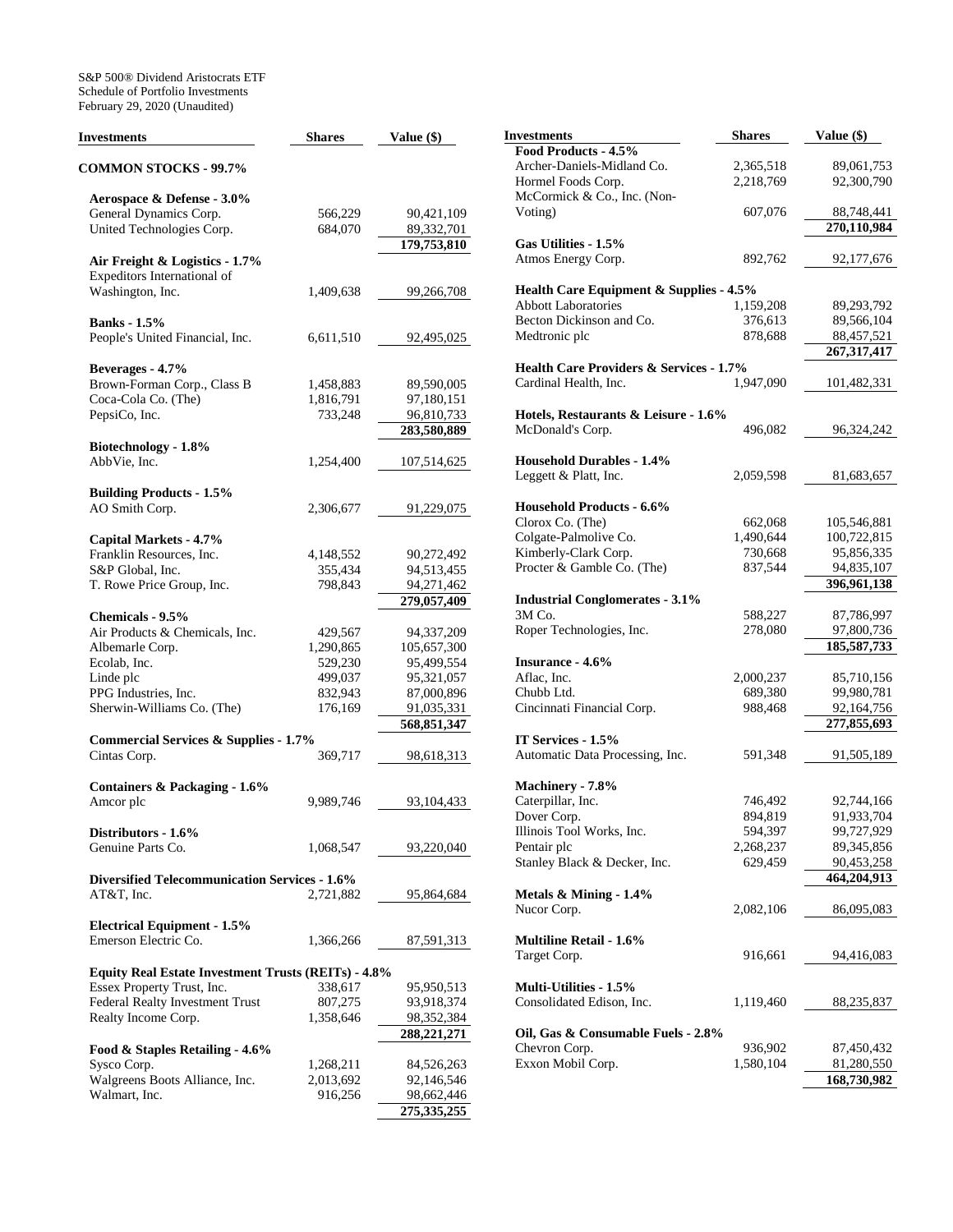S&P 500® Dividend Aristocrats ETF Schedule of Portfolio Investments February 29, 2020 (Unaudited)

| Investments                             | <b>Shares</b>    | Value (\$)        |
|-----------------------------------------|------------------|-------------------|
| <b>Pharmaceuticals - 1.6%</b>           |                  |                   |
| Johnson & Johnson                       | 706,527          | 95,013,751        |
| <b>Specialty Retail - 3.2%</b>          |                  |                   |
| Lowe's Cos., Inc.                       | 871,668          | 92,893,659        |
| Ross Stores, Inc.                       | 905,255          | 98,473,639        |
|                                         |                  | 191, 367, 298     |
| Textiles, Apparel & Luxury Goods - 1.5% |                  |                   |
| VF Corp.                                | 1.239.706        | 89,258,832        |
| Trading Companies & Distributors - 1.5% |                  |                   |
| WW Grainger, Inc.                       | 318,517          | 88,401,208        |
| TOTAL COMMON STOCKS                     |                  |                   |
| (Cost \$5,680,582,685)                  |                  | 5,960,434,244     |
|                                         | <b>Principal</b> |                   |
| <b>Investments</b>                      | Amount (\$)      | <b>Value</b> (\$) |

### **SHORT-TERM INVESTMENTS - 0.1%**

# **REPURCHASE AGREEMENTS(a) - 0.1%**

Repurchase Agreements with various counterparties, rates 1.58% - 1.59%, dated 2/28/2020, due 3/2/2020, total to be received \$6,903,935 (Cost \$6,903,025) 6,903,025 6,903,025 **Total Investments - 99.8%** 

| (Cost \$5,687,485,710)                      | 5,967,337,269 |
|---------------------------------------------|---------------|
| <b>Other Assets Less Liabilities - 0.2%</b> | 10.419.383    |
| <b>Net Assets - 100.0%</b>                  | 5,977,756,652 |
|                                             |               |

(a) The Fund invests in Repurchase Agreements jointly with other funds in the Trust. See "Repurchase Agreements" in the Notes to Schedules of Portfolio of Investments to view the details of each individual agreement and counterparty as well as a description of the securities subject to repurchase.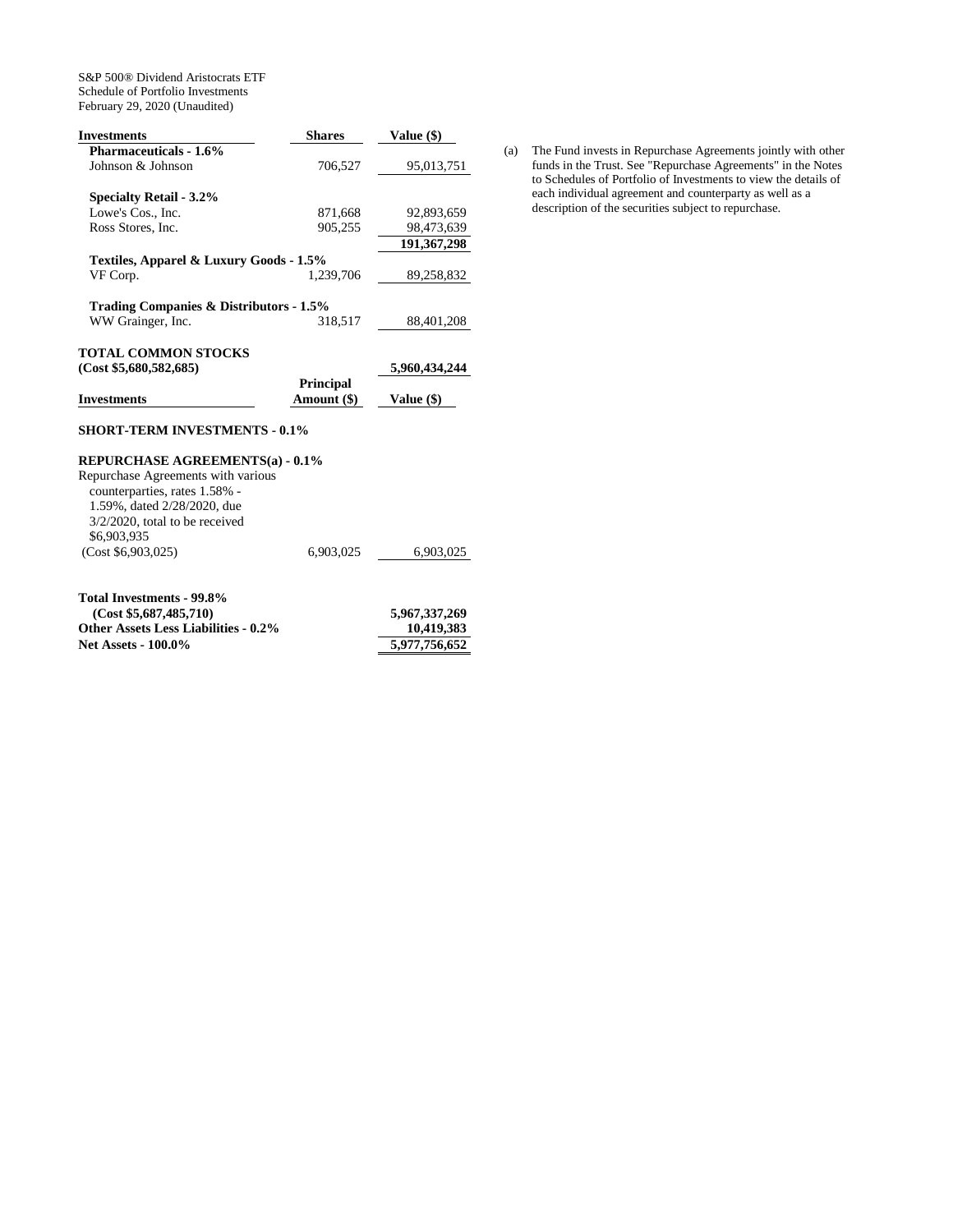| <b>Investments</b>                                  | <b>Shares</b> | Value (\$)     | Investments                |
|-----------------------------------------------------|---------------|----------------|----------------------------|
|                                                     |               |                | Constellatio               |
| <b>COMMON STOCKS - 99.7%</b>                        |               |                | Molson Coo<br>B            |
| Aerospace & Defense - 2.5%                          |               |                | Monster Bev                |
| Arconic, Inc.                                       | 221           | 6,486          | PepsiCo, Inc               |
| Boeing Co. (The)                                    | 307           | 84,459         |                            |
| General Dynamics Corp.                              | 134           | 21,399         | <b>Biotechnolo</b>         |
| Huntington Ingalls Industries, Inc.                 | 23            | 4,727          | AbbVie, Inc                |
| L3Harris Technologies, Inc.                         | 128           | 25,309         | Alexion Pha                |
| Lockheed Martin Corp.                               | 145           | 53,631         | Amgen, Inc.                |
| Northrop Grumman Corp.                              | 90            | 29,596         | Biogen, Inc.               |
| Raytheon Co.                                        | 160           | 30,170         | Gilead Scier               |
| Textron, Inc.                                       | 130           | 5,278          | Incyte Corp.               |
| TransDigm Group, Inc.                               | 27            | 15,061         | Regeneron I                |
| United Technologies Corp.                           | 468           | 61,116         | Vertex Phar                |
|                                                     |               | 337,232        |                            |
| Air Freight & Logistics - 0.5%                      |               |                | <b>Building Pr</b>         |
| CH Robinson Worldwide, Inc.                         | 80            | 5,512          | Allegion plc               |
| Expeditors International of                         |               |                | AO Smith C                 |
| Washington, Inc.                                    | 100           | 7,042          | Fortune Bra                |
| FedEx Corp.                                         | 137           | 19,340         | Inc.                       |
| United Parcel Service, Inc., Class B                | 404           | 36,558         | Johnson Cor                |
|                                                     |               | 68,452         | Masco Corp                 |
| Airlines - 0.3%                                     |               |                |                            |
| Alaska Air Group, Inc.                              | 69            | 3,482          | <b>Capital Ma</b>          |
| American Airlines Group, Inc.                       | 223           | 4,248          | Ameriprise l               |
| Delta Air Lines, Inc.                               | 330           | 15,223         | Bank of Nev                |
| Southwest Airlines Co.                              | 274           | 12,656         | (The)                      |
| United Airlines Holdings, Inc.*                     | 126           | 7,760          | BlackRock,                 |
|                                                     |               | 43,369         | Cboe Globa                 |
| <b>Auto Components - 0.1%</b>                       |               |                | Charles Sch                |
| Aptiv plc                                           | 148           | 11,560         | <b>CME</b> Group           |
| BorgWarner, Inc.                                    | 120           | 3,792          | E*TRADE I                  |
|                                                     |               | 15,352         | Franklin Re:               |
| <b>Automobiles - 0.3%</b>                           |               |                | Goldman Sa                 |
| Ford Motor Co.                                      | 2,246         | 15,632         | Intercontine               |
| General Motors Co.                                  | 725           | 22,113         | Invesco Ltd.<br>MarketAxes |
| Harley-Davidson, Inc.                               | 87            | 2,651          | Moody's Co                 |
|                                                     |               | 40,396         | Morgan Star                |
| <b>Banks</b> - 5.1%                                 |               |                | MSCI, Inc.                 |
| Bank of America Corp.                               | 4,668         | 133,038        | Nasdaq, Inc.               |
| Citigroup, Inc.                                     | 1,260         | 79,960         | Northern Tr                |
| Citizens Financial Group, Inc.                      | 251           | 7,954          | Raymond Ja                 |
| Comerica, Inc.                                      | 84            | 4,422          | S&P Global                 |
| Fifth Third Bancorp                                 | 407           | 9,931          | <b>State Street</b>        |
| First Republic Bank                                 | 99<br>595     | 9,956<br>7,301 | T. Rowe Pri                |
| Huntington Bancshares, Inc.<br>JPMorgan Chase & Co. | 1,809         | 210,043        |                            |
| KeyCorp                                             | 566           | 9,254          | Chemicals -                |
| M&T Bank Corp.                                      | 78            | 10,950         | Air Products               |
| People's United Financial, Inc.                     | 256           | 3,581          | Albemarle C                |
| PNC Financial Services Group, Inc.                  |               |                | Celanese Co                |
| (The)                                               | 254           | 32,106         | CF Industrie               |
| Regions Financial Corp.                             | 555           | 7,504          | Corteva, Inc               |
| SVB Financial Group*                                | 28            | 5,828          | Dow, Inc.                  |
| Truist Financial Corp.                              | 772           | 35,620         | DuPont de N                |
| US Bancorp                                          | 818           | 37,988         | Eastman Ch                 |
| Wells Fargo & Co.                                   | 2,218         | 90,605         | Ecolab, Inc.               |
| Zions Bancorp NA                                    | 99            | 3,955          | FMC Corp.                  |
|                                                     |               | 699,996        | Internationa               |
| Beverages - 2.0%                                    |               |                | Inc.(a)                    |
| Brown-Forman Corp., Class B                         | 105           | 6,448          | Linde plc                  |
| Coca-Cola Co. (The)                                 | 2,224         | 118,962        |                            |

| Investments                                                             | <b>Shares</b> | Value (\$)        |
|-------------------------------------------------------------------------|---------------|-------------------|
| Constellation Brands, Inc., Class A<br>Molson Coors Beverage Co., Class | 98            | 16,893            |
| В                                                                       | 107           | 5,308             |
| Monster Beverage Corp.*                                                 | 218           | 13,606            |
| PepsiCo, Inc.                                                           | 804           | 106,152           |
|                                                                         |               | 267,369           |
| Biotechnology - 2.2%                                                    |               |                   |
| AbbVie, Inc.                                                            | 854           | 73,196            |
| Alexion Pharmaceuticals, Inc.*                                          | 128           | 12,036            |
| Amgen, Inc.                                                             | 343           | 68,507            |
| Biogen, Inc.*                                                           | 105           | 32,381            |
| Gilead Sciences, Inc.                                                   | 729           | 50,563            |
| Incyte Corp.*                                                           | 104           | 7,843             |
| Regeneron Pharmaceuticals, Inc.*                                        | 46            | 20,450            |
| Vertex Pharmaceuticals, Inc.*                                           | 149           | 33,381            |
|                                                                         |               | 298,357           |
| <b>Building Products - 0.3%</b>                                         |               |                   |
| Allegion plc                                                            | 53            | 6,094             |
| AO Smith Corp.                                                          | 79            | 3,124             |
| Fortune Brands Home & Security,<br>Inc.                                 | 80            | 4,940             |
| Johnson Controls International plc                                      | 444           | 16,237            |
| Masco Corp.                                                             | 164           | 6,777             |
|                                                                         |               | 37,172            |
| <b>Capital Markets - 2.8%</b>                                           |               |                   |
| Ameriprise Financial, Inc.                                              | 72            | 10,174            |
| Bank of New York Mellon Corp.                                           |               |                   |
| (The)                                                                   | 485           | 19,351            |
| BlackRock, Inc.                                                         | 67            | 31,022            |
| Cboe Global Markets, Inc.                                               | 64            | 7,296             |
| Charles Schwab Corp. (The)                                              | 659           | 26,854            |
| CME Group, Inc.                                                         | 208           | 41,355            |
| E*TRADE Financial Corp.                                                 | 129           | 5,906             |
| Franklin Resources, Inc.                                                | 160           | 3,482             |
| Goldman Sachs Group, Inc. (The)                                         | 186           | 37,343            |
| Intercontinental Exchange, Inc.                                         | 321           | 28,640            |
| Invesco Ltd.                                                            | 214           | 3,082             |
| MarketAxess Holdings, Inc.                                              | 22            | 7,135             |
| Moody's Corp.                                                           | 92            | 22,083            |
| Morgan Stanley                                                          | 708           | 31,881            |
| MSCI, Inc.                                                              | 48            | 14,181            |
| Nasdaq, Inc.                                                            | 66            | 6,768             |
| Northern Trust Corp.                                                    | 124           | 10,882            |
| Raymond James Financial, Inc.                                           | 70            | 5,854             |
| S&P Global, Inc.                                                        | 143           | 38,025            |
| State Street Corp.                                                      | 210           | 14,303            |
| T. Rowe Price Group, Inc.                                               | 134           | 15,813<br>381,430 |
| Chemicals - 1.8%                                                        |               |                   |
| Air Products & Chemicals, Inc.                                          | 128           | 28,110            |
| Albemarle Corp.                                                         | 62            | 5,075             |
| Celanese Corp.                                                          | 69            | 6,468             |
| CF Industries Holdings, Inc.                                            | 125           | 4,607             |
| Corteva, Inc.                                                           | 430           | 11,696            |
| Dow, Inc.                                                               | 427           | 17,255            |
| DuPont de Nemours, Inc.                                                 | 427           | 18,318            |
| Eastman Chemical Co.                                                    | 80            | 4,921             |
| Ecolab, Inc.                                                            | 146           | 26,346            |
| FMC Corp.                                                               | 73            | 6,796             |
| International Flavors & Fragrances,                                     |               |                   |
| Inc.(a)                                                                 | 62            | 7,426             |
| Linde plc                                                               | 308           | 58,831            |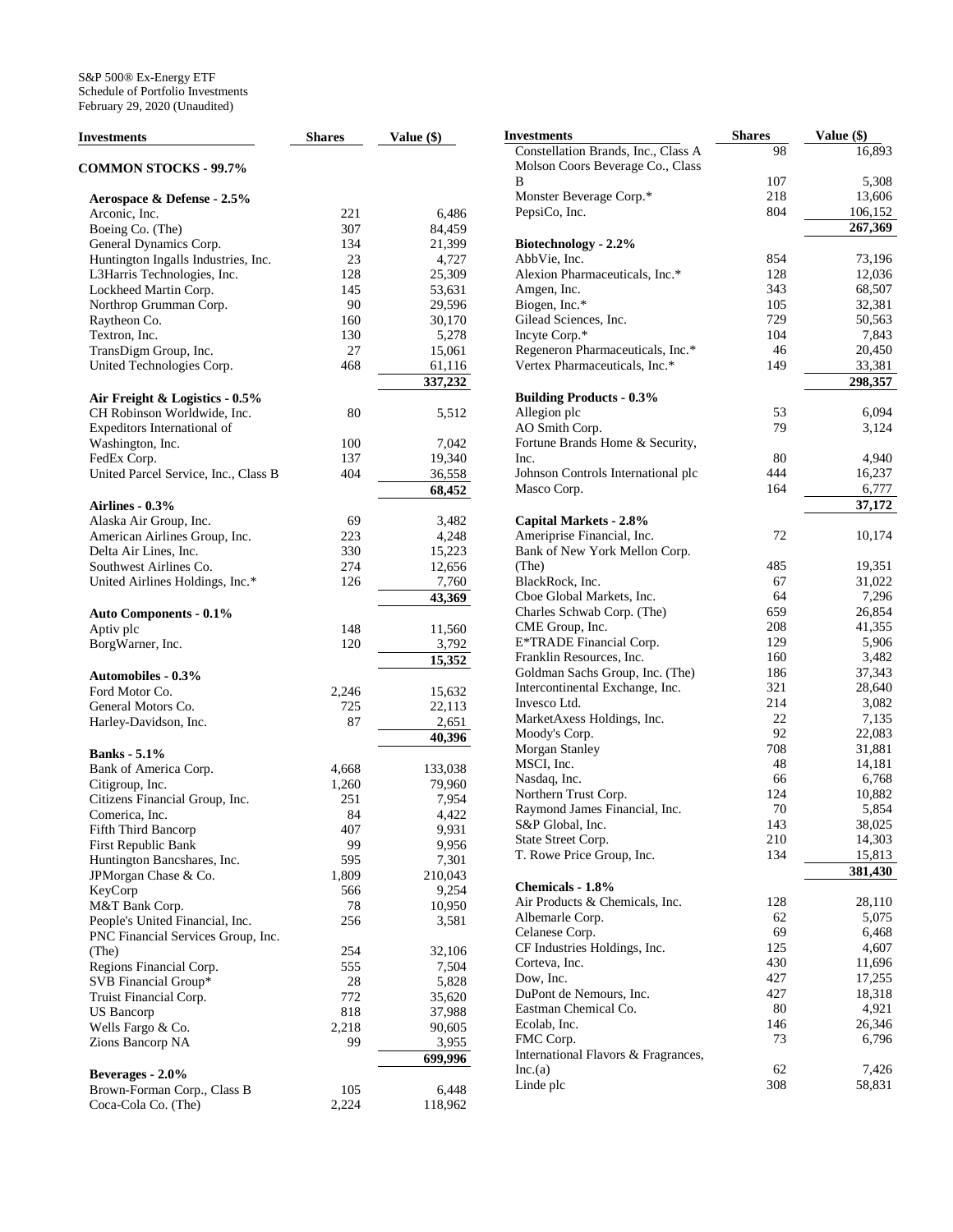| <b>Investments</b>                                   | <b>Shares</b> | Value (\$) |
|------------------------------------------------------|---------------|------------|
| LyondellBasell Industries NV,                        |               |            |
| Class A                                              | 149           | 10,648     |
| Mosaic Co. (The)                                     | 199           | 3,389      |
| PPG Industries, Inc.                                 | 135           | 14,101     |
| Sherwin-Williams Co. (The)                           | 47            | 24,287     |
|                                                      |               | 248,274    |
| <b>Commercial Services &amp; Supplies - 0.5%</b>     |               |            |
| Cintas Corp.                                         | 47            | 12,537     |
| Copart, Inc.*                                        | 118           | 9,969      |
| Republic Services, Inc.                              | 123           | 11,102     |
| Rollins, Inc.                                        | 81            | 3,032      |
| Waste Management, Inc.                               | 224           | 24,821     |
|                                                      |               | 61,461     |
| <b>Communications Equipment - 0.9%</b>               |               |            |
| Arista Networks, Inc.*                               | 29            | 5,600      |
| Cisco Systems, Inc.                                  | 2,445         | 97,629     |
| F5 Networks, Inc.*                                   | 37            | 4,438      |
| Juniper Networks, Inc.                               | 192           | 4,074      |
| Motorola Solutions, Inc.                             | 101           | 16,734     |
|                                                      |               | 128,475    |
| Construction & Engineering $-0.1\%$                  |               |            |
| Jacobs Engineering Group, Inc.                       | 80            | 7,387      |
| Quanta Services, Inc.                                | 82            | 3,127      |
|                                                      |               | 10,514     |
| <b>Construction Materials - 0.1%</b>                 |               |            |
| Martin Marietta Materials, Inc.                      | 37            | 8,419      |
| Vulcan Materials Co.                                 | 78            | 9,380      |
|                                                      |               | 17,799     |
| <b>Consumer Finance - 0.6%</b>                       |               |            |
| American Express Co.                                 | 386           | 42,433     |
| Capital One Financial Corp.                          | 271           | 23,918     |
| <b>Discover Financial Services</b>                   | 179           | 11,739     |
| <b>Synchrony Financial</b>                           | 342           | 9,952      |
|                                                      |               | 88,042     |
| Containers & Packaging - 0.4%                        |               |            |
| Amcor plc                                            | 934           | 8,705      |
| Avery Dennison Corp.                                 | 47            | 5,381      |
| Ball Corp.                                           | 189           | 13,317     |
| International Paper Co.                              | 227           | 8,390      |
| Packaging Corp. of America                           | 56            | 5,075      |
| Sealed Air Corp.                                     | 88            | 2,667      |
| Westrock Co.                                         | 148           | 4,921      |
|                                                      |               | 48,456     |
| Distributors - 0.1%                                  |               |            |
| Genuine Parts Co.                                    | 84            | 7,328      |
| LKQ Corp.*                                           | 175           | 5,177      |
|                                                      |               | 12,505     |
| Diversified Consumer Services - 0.0%(b)              |               |            |
| H&R Block, Inc.                                      | 111           | 2.294      |
|                                                      |               |            |
| <b>Diversified Financial Services - 1.7%</b>         |               |            |
| Berkshire Hathaway, Inc., Class B*                   | 1,129         | 232,958    |
|                                                      |               |            |
| <b>Diversified Telecommunication Services - 2.1%</b> |               |            |
| AT&T, Inc.                                           | 4,210         | 148,276    |
| CenturyLink, Inc.                                    | 563           | 6,796      |
| Verizon Communications, Inc.                         | 2,383         | 129,063    |
|                                                      |               | 284,135    |
| <b>Electric Utilities - 2.2%</b>                     |               |            |
| Alliant Energy Corp.                                 | 136           | 7,088      |
| American Electric Power Co., Inc.                    | 283           | 25,261     |
| Duke Energy Corp.                                    | 422           | 38,697     |
| <b>Edison International</b>                          | 207           | 13,908     |

| Investments                                                                             | Shares    | Value (\$) |
|-----------------------------------------------------------------------------------------|-----------|------------|
| Entergy Corp.                                                                           | 114       | 13,328     |
| Evergy, Inc.                                                                            | 130       | 8,496      |
| <b>Eversource Energy</b>                                                                | 187       | 16,168     |
| Exelon Corp.                                                                            | 559       | 24,099     |
| FirstEnergy Corp.                                                                       | 313       | 13,938     |
| NextEra Energy, Inc.                                                                    | 282       | 71,278     |
| Pinnacle West Capital Corp.                                                             | 65        | 5,817      |
| PPL Corp.                                                                               | 414       | 12,424     |
| Southern Co. (The)                                                                      | 604       | 36,457     |
| Xcel Energy, Inc.                                                                       | 301       | 18,758     |
|                                                                                         |           | 305,717    |
| <b>Electrical Equipment - 0.5%</b>                                                      |           |            |
| AMETEK, Inc.                                                                            | 131       | 11,266     |
| Eaton Corp. plc                                                                         | 238       | 21,591     |
| Emerson Electric Co.                                                                    | 349       | 22,375     |
| Rockwell Automation, Inc.                                                               | 66        | 12,111     |
|                                                                                         |           | 67,343     |
| Electronic Equipment, Instruments & Components - 0.5%                                   |           |            |
| Amphenol Corp., Class A                                                                 | 171       | 15,677     |
| CDW Corp.                                                                               | 84        | 9,595      |
| Corning, Inc.                                                                           | 443       | 10,570     |
| FLIR Systems, Inc.                                                                      | 78        | 3,313      |
| IPG Photonics Corp.*                                                                    | 21        | 2,680      |
| Keysight Technologies, Inc.*                                                            | 108       | 10,234     |
| TE Connectivity Ltd.                                                                    | 193       | 15,994     |
| Zebra Technologies Corp., Class                                                         |           |            |
| A*                                                                                      | 29        | 6,118      |
|                                                                                         |           | 74,181     |
| <b>Entertainment - 2.0%</b>                                                             |           |            |
| Activision Blizzard, Inc.                                                               | 444       | 25,810     |
| Electronic Arts, Inc.*                                                                  | 169       | 17,132     |
| Live Nation Entertainment, Inc.*                                                        |           |            |
| Netflix, Inc.*                                                                          | 81<br>254 | 4,922      |
|                                                                                         |           | 93,734     |
| Take-Two Interactive Software,<br>$Inc.*$                                               |           |            |
|                                                                                         | 65        | 6,986      |
| Walt Disney Co. (The)                                                                   | 1,039     | 122,238    |
|                                                                                         |           | 270,822    |
| Equity Real Estate Investment Trusts (REITs) - 3.1%<br>Alexandria Real Estate Equities, |           |            |
| Inc.                                                                                    | 70        | 10,632     |
| American Tower Corp.                                                                    | 256       | 58,061     |
| Apartment Investment &                                                                  |           |            |
| Management Co., Class A                                                                 | 85        | 4,066      |
| AvalonBay Communities, Inc.                                                             | 82        | 16,448     |
| Boston Properties, Inc.                                                                 | 84        | 10,831     |
| Crown Castle International Corp.                                                        | 239       | 34,246     |
| Digital Realty Trust, Inc.                                                              | 122       | 14,653     |
| Duke Realty Corp.                                                                       | 212       | 6,884      |
| Equinix, Inc.                                                                           | 48        | 27,494     |
|                                                                                         |           |            |
| <b>Equity Residential</b>                                                               | 199       | 14,945     |
| Essex Property Trust, Inc.                                                              | 39        | 11,051     |
| Extra Space Storage, Inc.                                                               | 73        | 7,326      |
| Federal Realty Investment Trust                                                         | 41        | 4,770      |
| Healthpeak Properties, Inc.                                                             | 284       | 8,986      |
| Host Hotels & Resorts, Inc.                                                             | 411       | 5,951      |
| Iron Mountain, Inc.                                                                     | 166       | 5,048      |
| Kimco Realty Corp.                                                                      | 241       | 4,181      |
| Mid-America Apartment                                                                   |           |            |
| Communities, Inc.                                                                       | 66        | 8,531      |
| Prologis, Inc.                                                                          | 426       | 35,903     |
| Public Storage                                                                          | 87        | 18,194     |
| Realty Income Corp.                                                                     | 188       | 13,609     |
| Regency Centers Corp.                                                                   | 97        | 5,572      |
|                                                                                         |           |            |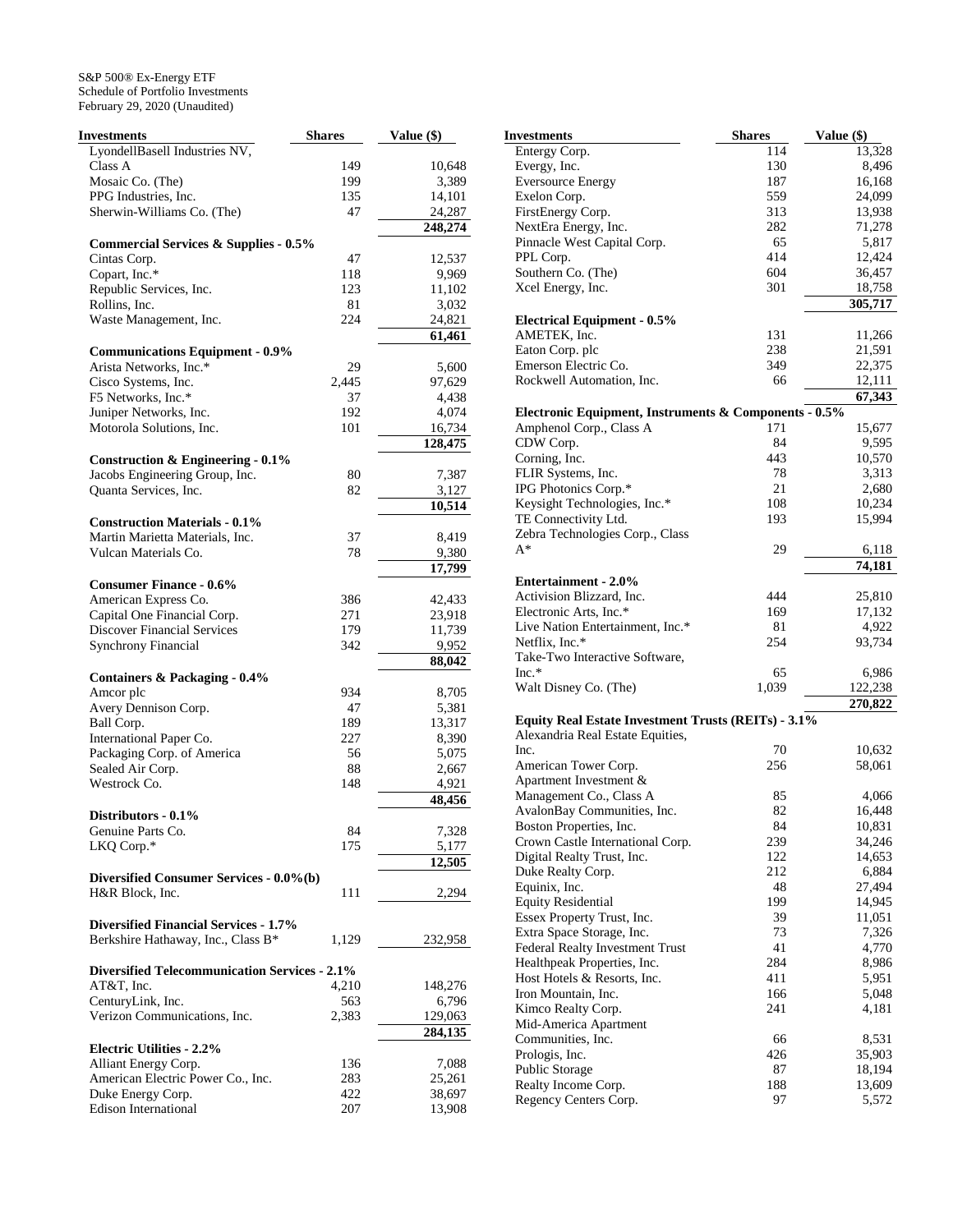| Investments                             | <b>Shares</b> | Value (\$) |
|-----------------------------------------|---------------|------------|
| SBA Communications Corp.                | 65            | 17,231     |
| Simon Property Group, Inc.              | 176           | 21,662     |
| SL Green Realty Corp.                   | 46            | 3,608      |
| UDR, Inc.                               | 169           | 7,602      |
| Ventas, Inc.                            | 214           | 11,507     |
| Vornado Realty Trust                    | 89            | 4,769      |
| Welltower, Inc.                         | 234           | 17,508     |
| Weyerhaeuser Co.                        | 428           | 11,120     |
|                                         |               | 422,389    |
| Food & Staples Retailing - 1.6%         |               |            |
| Costco Wholesale Corp.                  | 256           | 71,972     |
| Kroger Co. (The)                        | 463           | 13,024     |
| Sysco Corp.                             | 295           | 19,662     |
| Walgreens Boots Alliance, Inc.          | 431           | 19,723     |
| Walmart, Inc.                           | 818           | 88,082     |
|                                         |               | 212,463    |
| Food Products - 1.2%                    |               |            |
| Archer-Daniels-Midland Co.              | 321           | 12,085     |
| Campbell Soup Co.                       | 98            | 4,422      |
| Conagra Brands, Inc.                    | 280           | 7,473      |
| General Mills, Inc.                     | 347           | 17,003     |
| Hershey Co. (The)                       | 86            | 12,383     |
| Hormel Foods Corp.                      | 158           | 6,573      |
| JM Smucker Co. (The)                    | 66            | 6,797      |
| Kellogg Co.                             | 144           | 8,708      |
| Kraft Heinz Co. (The)                   | 360           | 8,917      |
| Lamb Weston Holdings, Inc.              | 85            | 7,386      |
| McCormick & Co., Inc. (Non-             |               |            |
| Voting)                                 | 70            | 10,233     |
| Mondelez International, Inc., Class     |               |            |
| A                                       | 831           | 43,877     |
| Tyson Foods, Inc., Class A              | 171           | 11,599     |
|                                         |               | 157,456    |
| Gas Utilities - 0.1%                    |               |            |
| Atmos Energy Corp.                      | 68            | 7,021      |
| Health Care Equipment & Supplies - 3.6% |               |            |
| <b>Abbott Laboratories</b>              | 1,018         | 78,417     |
| ABIOMED, Inc.*                          | 25            | 3,757      |
| Align Technology, Inc.*                 | 42            | 9,171      |
| Baxter International, Inc.              | 295           | 24,624     |
| Becton Dickinson and Co.                | 155           | 36,862     |
| Boston Scientific Corp.*                | 802           | 29,987     |
| Cooper Cos., Inc. (The)                 | 27            | 8,763      |
| Danaher Corp.                           | 368           | 53,205     |
| DENTSPLY SIRONA, Inc.                   | 128           | 6,303      |
| Edwards Lifesciences Corp.*             | 122           | 24,990     |
| Hologic, Inc.*                          | 153           | 7,209      |
| IDEXX Laboratories, Inc.*               | 48            | 12,216     |
| Intuitive Surgical, Inc.*               | 66            | 35,241     |
| Medtronic plc                           | 773           | 77,818     |
| ResMed, Inc.                            | 84            | 13,353     |
| STERIS plc                              | 48            | 7,614      |
| Stryker Corp.                           | 187           | 35,640     |
| Teleflex, Inc.                          | 26            | 8,711      |
| Varian Medical Systems, Inc.*           | 51            | 6,271      |
| Zimmer Biomet Holdings, Inc.            | 121           | 16,474     |
|                                         |               | 496,626    |
| Health Care Providers & Services - 2.8% |               |            |
| AmerisourceBergen Corp.                 | 87            | 7,336      |
| Anthem, Inc.                            | 147           | 37,792     |
| Cardinal Health, Inc.                   | 168           | 8,756      |
| Centene Corp.*                          | 336           | 17,815     |

| Investments                                                         | <b>Shares</b> | Value (\$)      |
|---------------------------------------------------------------------|---------------|-----------------|
| Cigna Corp.                                                         | 215           | 39,332          |
| CVS Health Corp.                                                    | 750           | 44,385          |
| DaVita, Inc.*                                                       | 50            | 3,881           |
| HCA Healthcare, Inc.                                                | 152           | 19,306          |
| Henry Schein, Inc.*                                                 | 84            | 5,119           |
| Humana, Inc.                                                        | 78            | 24,935          |
| Laboratory Corp. of America                                         |               |                 |
| Holdings*                                                           | 58            | 10,190          |
| McKesson Corp.<br>Quest Diagnostics, Inc.                           | 105<br>79     | 14,685<br>8,379 |
| UnitedHealth Group, Inc.                                            | 545           | 138,953         |
| Universal Health Services, Inc.,                                    |               |                 |
| Class B                                                             | 46            | 5,692           |
|                                                                     |               | 386,556         |
| <b>Health Care Technology - 0.1%</b>                                |               |                 |
| Cerner Corp.                                                        | 179           | 12,399          |
|                                                                     |               |                 |
| Hotels, Restaurants & Leisure - 1.9%                                |               |                 |
| Carnival Corp.                                                      | 231           | 7,729           |
| Chipotle Mexican Grill, Inc.*                                       | 16            | 12,377          |
| Darden Restaurants, Inc.                                            | 70            | 6,825           |
| Hilton Worldwide Holdings, Inc.                                     | 165           | 16,038          |
| Las Vegas Sands Corp.                                               | 194           | 11,312          |
| Marriott International, Inc., Class A                               | 156           | 19,344          |
| McDonald's Corp.                                                    | 433           | 84,076          |
| <b>MGM Resorts International</b>                                    | 297           | 7,294           |
| Norwegian Cruise Line Holdings<br>$Ltd.*$                           |               |                 |
| Royal Caribbean Cruises Ltd.                                        | 123<br>101    | 4,583<br>8,122  |
| Starbucks Corp.                                                     | 682           | 53,489          |
| Wynn Resorts Ltd.                                                   | 57            | 6,155           |
| Yum! Brands, Inc.                                                   | 174           | 15,530          |
|                                                                     |               | 252,874         |
| <b>Household Durables - 0.4%</b>                                    |               |                 |
| DR Horton, Inc.                                                     | 193           | 10,281          |
| Garmin Ltd.                                                         | 84            | 7,425           |
| Leggett & Platt, Inc.                                               | 77            | 3,054           |
| Lennar Corp., Class A                                               | 163           | 9,836           |
| Mohawk Industries, Inc.*                                            | 36            | 4,361           |
| Newell Brands, Inc.                                                 | 218           | 3,364           |
| NVR, Inc.*                                                          | 2             | 7,334           |
| PulteGroup, Inc.                                                    | 147           | 5,909           |
| Whirlpool Corp.                                                     | 38            | 4,859           |
|                                                                     |               | 56,423          |
| <b>Household Products - 1.8%</b><br>Church & Dwight Co., Inc.       |               |                 |
| Clorox Co. (The)                                                    | 142<br>71     | 9,872<br>11,319 |
| Colgate-Palmolive Co.                                               | 494           | 33,379          |
| Kimberly-Clark Corp.                                                | 197           | 25,844          |
| Procter & Gamble Co. (The)                                          | 1,438         | 162,825         |
|                                                                     |               | 243,239         |
| <b>Independent Power and Renewable Electricity Producers - 0.1%</b> |               |                 |
| AES Corp.                                                           | 382           | 6,391           |
| NRG Energy, Inc.                                                    | 145           | 4,815           |
|                                                                     |               | 11,206          |
| <b>Industrial Conglomerates - 1.4%</b>                              |               |                 |
| 3M Co.                                                              | 330           | 49,249          |
| General Electric Co.                                                | 5,035         | 54,781          |
| Honeywell International, Inc.                                       | 411           | 66,652          |
| Roper Technologies, Inc.                                            | 61            | 21,454          |
|                                                                     |               | 192,136         |
| Insurance - 2.3%                                                    |               |                 |
| Aflac, Inc.                                                         | 424           | 18,168          |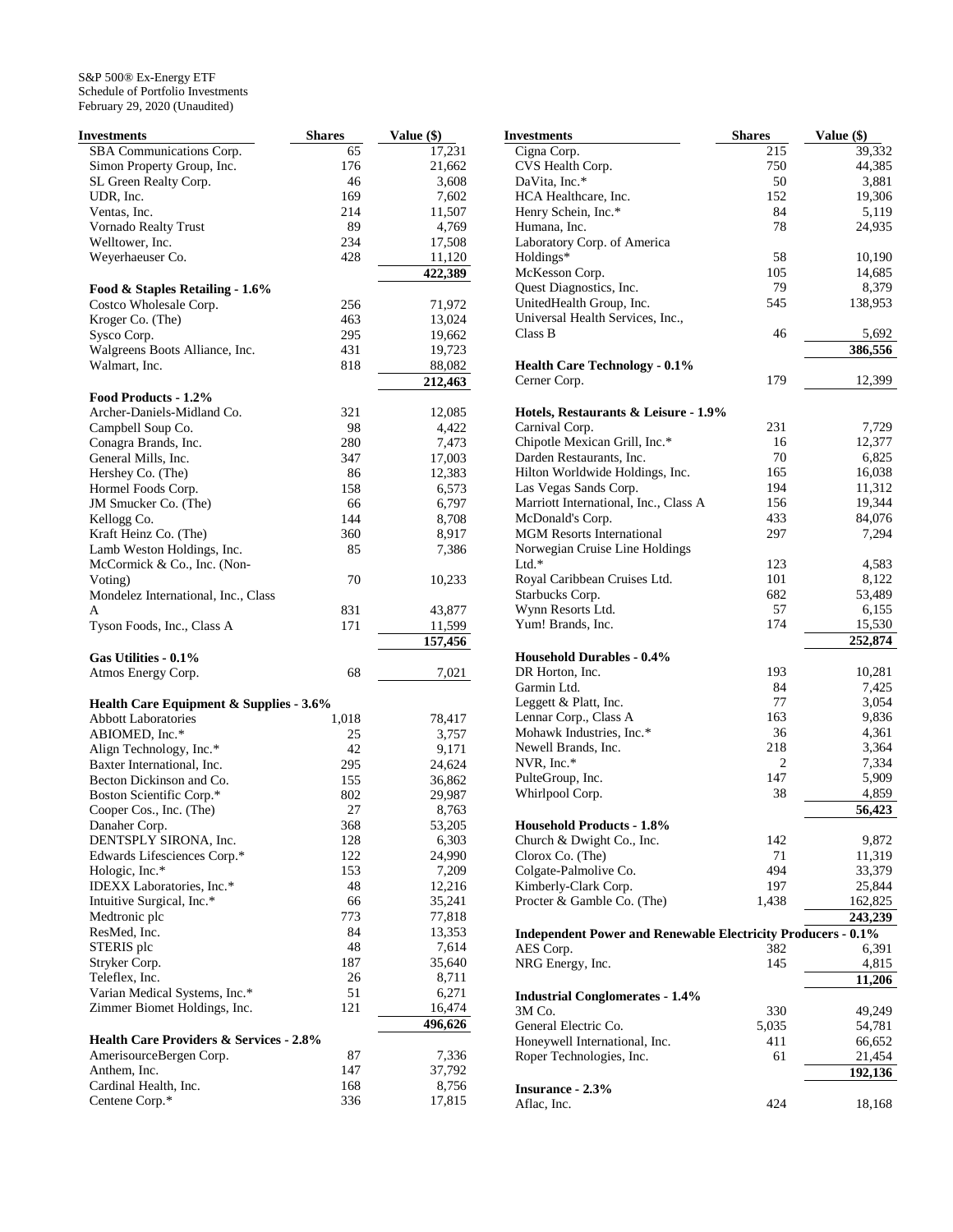| Investments                                          | <b>Shares</b> | Value (\$) |
|------------------------------------------------------|---------------|------------|
| Allstate Corp. (The)                                 | 188           | 19,787     |
| American International Group, Inc.                   | 500           | 21,080     |
| Aon plc                                              | 134           | 27,872     |
| Arthur J Gallagher & Co.                             | 108           | 10,529     |
| Assurant, Inc.                                       | 36            | 4,341      |
| Chubb Ltd.                                           | 261           | 37,853     |
| Cincinnati Financial Corp.                           | 87            | 8,112      |
| Everest Re Group Ltd.                                | 23            | 5,701      |
| Globe Life, Inc.                                     | 59            | 5,467      |
| Hartford Financial Services Group,                   |               |            |
| Inc. (The)                                           | 208           | 10,389     |
| Lincoln National Corp.                               | 112           | 5,084      |
| Loews Corp.                                          | 147           | 6,708      |
| Marsh & McLennan Cos., Inc.                          | 293           | 30,636     |
| MetLife, Inc.                                        | 450           | 19,224     |
| Principal Financial Group, Inc.                      | 148           | 6,570      |
| Progressive Corp. (The)                              | 338           | 24,728     |
| Prudential Financial, Inc.                           | 233           | 17,580     |
| Travelers Cos., Inc. (The)                           | 149           | 17,852     |
| Unum Group                                           | 120           | 2,797      |
| Willis Towers Watson plc                             | 72            | 13,626     |
| WR Berkley Corp.                                     | 83            | 5,573      |
|                                                      |               | 319,677    |
| <b>Interactive Media &amp; Services - 5.4%</b>       |               |            |
| Alphabet, Inc., Class A*                             | 173           | 231,690    |
| Alphabet, Inc., Class C*                             | 172           | 230,365    |
| Facebook, Inc., Class A*                             | 1,389         | 267,341    |
| Twitter, Inc.*                                       | 447           | 14,840     |
|                                                      |               | 744,236    |
| <b>Internet &amp; Direct Marketing Retail - 3.8%</b> |               |            |
| Amazon.com, Inc.*                                    | 240           | 452,100    |
| Booking Holdings, Inc.*                              | 24            |            |
|                                                      | 441           | 40,696     |
| eBay, Inc.                                           | 82            | 15,276     |
| Expedia Group, Inc.                                  |               | 8,087      |
|                                                      |               | 516,159    |
| IT Services - 5.8%                                   |               |            |
| Accenture plc, Class A                               | 366           | 66,096     |
| Akamai Technologies, Inc.*                           | 92            | 7,959      |
| Alliance Data Systems Corp.                          | 23            | 1,975      |
| Automatic Data Processing, Inc.                      | 251           | 38,840     |
| Broadridge Financial Solutions,                      |               |            |
| Inc.                                                 | 66            | 6,888      |
| <b>Cognizant Technology Solutions</b>                |               |            |
| Corp., Class A                                       | 316           | 19,254     |
| DXC Technology Co.                                   | 147           | 3,544      |
| <b>Fidelity National Information</b>                 |               |            |
| Services, Inc.                                       | 357           | 49,880     |
| Fiserv, Inc.*                                        | 328           | 35,870     |
| FleetCor Technologies, Inc.*                         | 49            | 13,024     |
| Gartner, Inc.*                                       | 50            | 6,469      |
| Global Payments, Inc.                                | 173           | 31,827     |
| <b>International Business Machines</b>               |               |            |
| Corp.                                                | 511           | 66,507     |
| Jack Henry & Associates, Inc.                        | 44            | 6,676      |
| Leidos Holdings, Inc.                                | 79            | 8,109      |
| Mastercard, Inc., Class A                            | 512           | 148,608    |
| Paychex, Inc.                                        | 186           | 14,411     |
| PayPal Holdings, Inc.*                               | 679           | 73,325     |
| VeriSign, Inc.*                                      | 61            | 11,575     |
| Visa, Inc., Class A                                  | 987           | 179,397    |
| Western Union Co. (The)                              | 240           | 5,374      |
|                                                      |               | 795,608    |

| Investments                                  | <b>Shares</b> | Value (\$) |
|----------------------------------------------|---------------|------------|
| Leisure Products - 0.0%(b)                   |               |            |
| Hasbro, Inc.                                 | 72            | 5,562      |
|                                              |               |            |
| Life Sciences Tools & Services - 1.0%        |               |            |
| Agilent Technologies, Inc.                   | 177           | 13,641     |
| Illumina, Inc.*                              | 85            | 22,582     |
| IQVIA Holdings, Inc.*                        | 105           | 14,646     |
| Mettler-Toledo International, Inc.*          | 15            | 10,526     |
| PerkinElmer, Inc.                            | 64            | 5,532      |
| Thermo Fisher Scientific, Inc.               | 232           | 67,466     |
| Waters Corp.*                                | 38            | 7,406      |
|                                              |               | 141,799    |
| Machinery - 1.6%                             |               |            |
| Caterpillar, Inc.                            | 320           | 39,757     |
| Cummins, Inc.                                | 88            | 13,314     |
| Deere & Co.                                  | 180           | 28,166     |
| Dover Corp.                                  | 84            | 8,630      |
| Flowserve Corp.                              | 76            | 3,054      |
| Fortive Corp.                                | 170           | 11,757     |
| <b>IDEX</b> Corp.                            | 44            | 6,512      |
| Illinois Tool Works, Inc.                    | 169           | 28,355     |
| Ingersoll-Rand plc                           | 137           | 17,679     |
| PACCAR, Inc.                                 | 198           | 13,246     |
| Parker-Hannifin Corp.                        | 72            | 13,303     |
| Pentair plc                                  | 98            | 3,860      |
| Snap-on, Inc.                                | 30            | 4,343      |
| Stanley Black & Decker, Inc.                 | 87            | 12,502     |
| Westinghouse Air Brake                       |               |            |
| Technologies Corp.                           | 106           | 7,282      |
| Xylem, Inc.                                  | 105           | 8,121      |
|                                              |               | 219,881    |
|                                              |               |            |
| <b>Media - 1.4%</b>                          |               |            |
| Charter Communications, Inc.,<br>Class $A^*$ | 90            |            |
|                                              |               | 44,385     |
| Comcast Corp., Class A                       | 2,617         | 105,805    |
| Discovery, Inc., Class A*                    | 89            | 2,287      |
| Discovery, Inc., Class C*                    | 193           | 4,844      |
| DISH Network Corp., Class A*                 | 148           | 4,961      |
| Fox Corp., Class A                           | 206           | 6,333      |
| Fox Corp., Class B                           | 91            | 2,771      |
| Interpublic Group of Cos., Inc.              |               |            |
| (The)                                        | 221           | 4,721      |
| News Corp., Class A                          | 222           | 2,681      |
| News Corp., Class B                          | 68            | 846        |
| Omnicom Group, Inc.                          | 126           | 8,729      |
| ViacomCBS, Inc.                              | 313           | 7,703      |
|                                              |               | 196,066    |
| Metals & Mining - 0.3%                       |               |            |
| Freeport-McMoRan, Inc.                       | 836           | 8,327      |
| Newmont Corp.                                | 471           | 21,021     |
| Nucor Corp.                                  | 173           | 7,153      |
|                                              |               | 36,501     |
| <b>Multiline Retail - 0.5%</b>               |               |            |
| Dollar General Corp.                         | 148           | 22,244     |
| Dollar Tree, Inc.*                           | 135           | 11,209     |
| Kohl's Corp.                                 | 89            | 3,484      |
| Macy's, Inc.                                 | 176           | 2,329      |
| Nordstrom, Inc.                              | 61            | 2,117      |
| Target Corp.                                 | 294           | 30,282     |
|                                              |               | 71,665     |
| <b>Multi-Utilities - 1.1%</b>                |               |            |
| Ameren Corp.                                 | 143           | 11,297     |
| CenterPoint Energy, Inc.                     | 289           | 6,653      |
|                                              |               |            |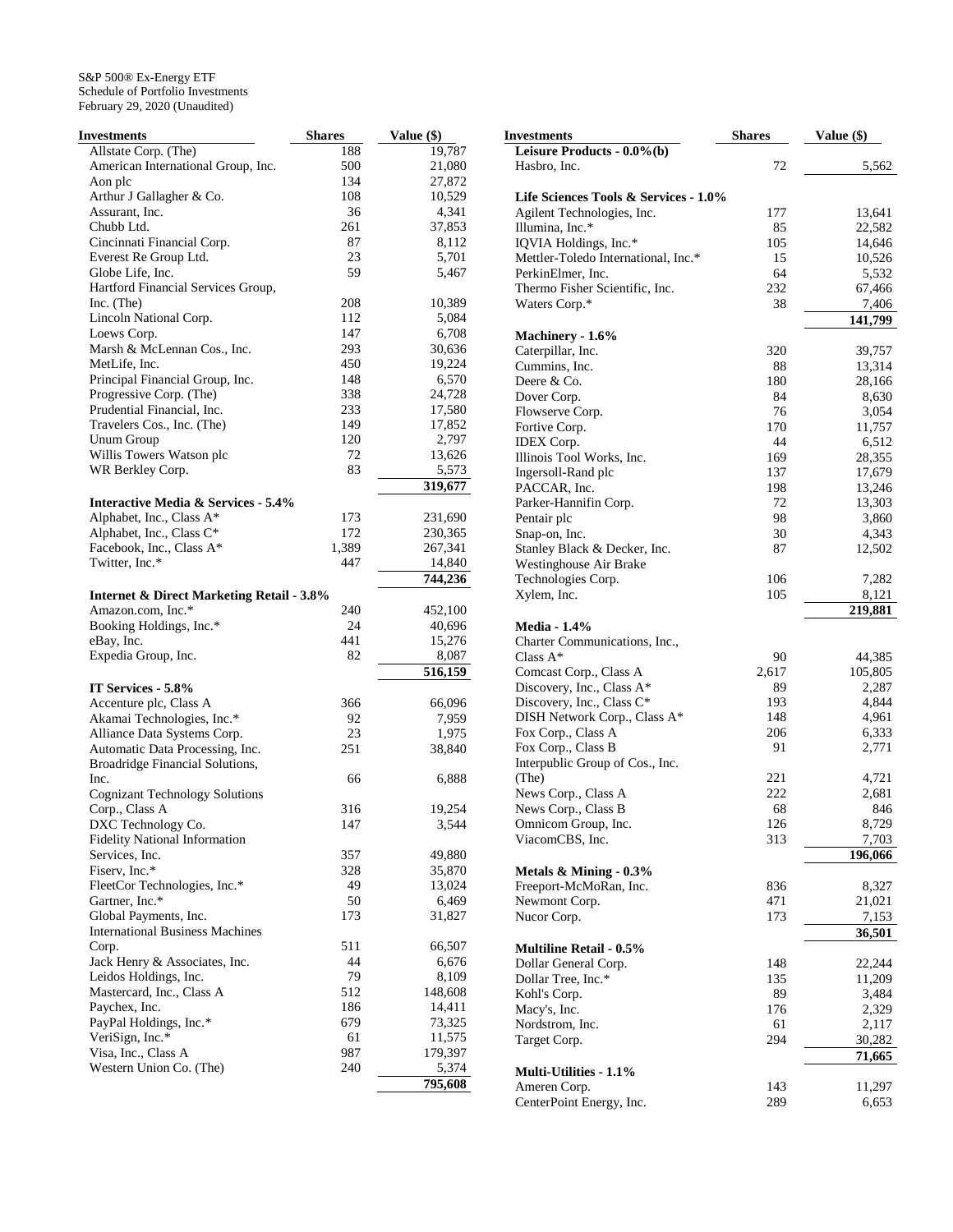| Investments                                     | <b>Shares</b> | Value (\$) |
|-------------------------------------------------|---------------|------------|
| CMS Energy Corp.                                | 164           | 9,909      |
| Consolidated Edison, Inc.                       | 192           | 15,133     |
| Dominion Energy, Inc.                           | 474           | 37,057     |
| DTE Energy Co.                                  | 110           | 12,284     |
| NiSource, Inc.                                  | 215           | 5,809      |
| Public Service Enterprise Group,                |               |            |
| Inc.                                            | 293           | 15,034     |
| Sempra Energy                                   | 164           | 22,924     |
| WEC Energy Group, Inc.                          | 181           | 16,712     |
|                                                 |               | 152,812    |
| <b>Personal Products - 0.2%</b>                 |               |            |
| Coty, Inc., Class A                             | 170           | 1,569      |
| Estee Lauder Cos., Inc. (The), Class            |               |            |
| A                                               | 129           | 23,685     |
|                                                 |               | 25,254     |
| <b>Pharmaceuticals - 4.7%</b>                   |               |            |
| Allergan plc                                    | 190           | 36,227     |
| Bristol-Myers Squibb Co.                        | 1,351         | 79,790     |
| Eli Lilly & Co.                                 | 488           | 61,551     |
| Johnson & Johnson                               | 1,519         | 204,275    |
| Merck & Co., Inc.                               | 1,467         | 112,314    |
| Mylan NV*                                       | 298           | 5,123      |
| Perrigo Co. plc                                 | 79            | 4,005      |
| Pfizer, Inc.                                    | 3,191         | 106,643    |
| Zoetis, Inc.                                    | 276           | 36,771     |
|                                                 |               |            |
|                                                 |               | 646,699    |
| <b>Professional Services - 0.4%</b>             |               |            |
| Equifax, Inc.                                   | 69            | 9,801      |
| IHS Markit Ltd.                                 | 231           | 16,457     |
| Nielsen Holdings plc                            | 206           | 3,751      |
| Robert Half International, Inc.                 | 66            | 3,327      |
| Verisk Analytics, Inc.                          | 93            | 14,425     |
|                                                 |               | 47,761     |
| Real Estate Management & Development - 0.1%     |               |            |
| CBRE Group, Inc., Class A*                      | 192           | 10,779     |
|                                                 |               |            |
| Road & Rail - 1.1%                              |               |            |
| CSX Corp.                                       | 448           | 31,562     |
| JB Hunt Transport Services, Inc.                | 48            | 4,629      |
| Kansas City Southern                            | 59            | 8,890      |
| Norfolk Southern Corp.                          | 151           | 27,535     |
| Old Dominion Freight Line, Inc.                 | 38            | 7,364      |
| Union Pacific Corp.                             | 401           | 64,084     |
|                                                 |               | 144,064    |
| Semiconductors & Semiconductor Equipment - 4.5% |               |            |
| Advanced Micro Devices, Inc.*                   | 674           | 30,653     |
| Analog Devices, Inc.                            | 213           | 23,228     |
| Applied Materials, Inc.                         | 533           | 30,978     |
| Broadcom, Inc.                                  | 230           | 62,703     |
| Intel Corp.                                     | 2,508         | 139,244    |
| KLA Corp.                                       | 90            | 13,834     |
| Lam Research Corp.                              | 84            | 24,648     |
| Maxim Integrated Products, Inc.                 | 154           | 8,565      |
| Microchip Technology, Inc.                      | 136           | 12,337     |
| Micron Technology, Inc.*                        | 638           | 33,533     |
| NVIDIA Corp.                                    | 352           | 95,065     |
| Qorvo, Inc.*                                    | 67            | 6,739      |
| QUALCOMM, Inc.                                  | 660           | 51,678     |
| Skyworks Solutions, Inc.                        | 100           | 10,018     |
| Texas Instruments, Inc.                         | 538           | 61,407     |
| Xilinx, Inc.                                    | 146           | 12,190     |
|                                                 |               | 616,820    |

| Investments                                        | <b>Shares</b> | Value (\$)    |
|----------------------------------------------------|---------------|---------------|
| Software - 8.2%                                    |               |               |
| Adobe, Inc.*                                       | 279           | 96,288        |
| ANSYS, Inc.*                                       | 48            | 11,625        |
| Autodesk, Inc.*                                    | 127           | 24,242        |
| Cadence Design Systems, Inc.*                      | 163           | 10,781        |
| Citrix Systems, Inc.                               | 70            | 7,237         |
| Fortinet, Inc.*                                    | 83            | 8,471         |
| Intuit, Inc.                                       | 150           | 39,878        |
| Microsoft Corp.                                    | 4,400         | 712,844       |
| NortonLifeLock, Inc.                               | 328           | 6,242         |
| Oracle Corp.                                       | 1,248         | 61,726        |
| Paycom Software, Inc.*                             | 28            | 7,914         |
| salesforce.com, Inc.*                              | 512           | 87,245        |
| ServiceNow, Inc.*                                  | 109           | 35,544        |
| Synopsys, Inc.*                                    | 87            | 12,000        |
|                                                    |               | 1,122,037     |
| <b>Specialty Retail - 2.4%</b>                     |               |               |
| Advance Auto Parts, Inc.                           | 41            | 5,452         |
| AutoZone, Inc.*                                    | 15            | 15,488        |
| Best Buy Co., Inc.                                 | 131           | 9,910         |
| CarMax, Inc.*                                      | 93            | 8,120         |
| Gap, Inc. (The)                                    | 123           | 1,763         |
| Home Depot, Inc. (The)                             | 628           | 136,803       |
| L Brands, Inc.                                     | 132           | 2,859         |
| Lowe's Cos., Inc.                                  | 443           | 47,210        |
| O'Reilly Automotive, Inc.*                         | 44            | 16,224        |
| Ross Stores, Inc.                                  | 210           | 22,844        |
| Tiffany & Co.                                      | 63            | 8,416         |
| TJX Cos., Inc. (The)                               | 701           | 41,920        |
| Tractor Supply Co.                                 | 68            | 6,019         |
| Ulta Beauty, Inc.*                                 | 35            | 8,998         |
|                                                    |               | 332,026       |
| Technology Hardware, Storage & Peripherals - 5.2%  |               |               |
| Apple, Inc.                                        | 2,408         | 658,251       |
| Hewlett Packard Enterprise Co.                     | 746           | 9,541         |
| HP, Inc.                                           | 854           | 17,755        |
| NetApp, Inc.                                       | 130           | 6,074         |
| Seagate Technology plc                             | 132           | 6,329         |
| Western Digital Corp.                              | 171           | 9,501         |
| Xerox Holdings Corp.                               | 106           | 3,413         |
|                                                    |               | 710,864       |
| Textiles, Apparel & Luxury Goods - 0.7%            |               |               |
| Capri Holdings Ltd.*                               | 86            | 2,220         |
| Hanesbrands, Inc.                                  | 209           | 2,767         |
| NIKE, Inc., Class B                                | 718           | 64,175        |
| PVH Corp.                                          | 43            | 3,187         |
| Ralph Lauren Corp.                                 | 27            | 2,849         |
| Tapestry, Inc.                                     | 157           | 3,682         |
| Under Armour, Inc., Class A*                       | 107           | 1,518         |
| Under Armour, Inc., Class C*                       | 110           | 1,373         |
| VF Corp.                                           | 190           | 13,680        |
|                                                    |               | 95,451        |
| <b>Tobacco - 0.9%</b>                              |               |               |
| Altria Group, Inc.                                 | 1,076         | 43,438        |
| Philip Morris International, Inc.                  | 898           | <u>73,519</u> |
|                                                    |               | 116,957       |
| <b>Trading Companies &amp; Distributors - 0.2%</b> |               |               |
| Fastenal Co.                                       | 328           | 11,224        |
| United Rentals, Inc.*                              | 43            | 5,697         |
| WW Grainger, Inc.                                  | 25            | 6,938         |
|                                                    |               | 23,859        |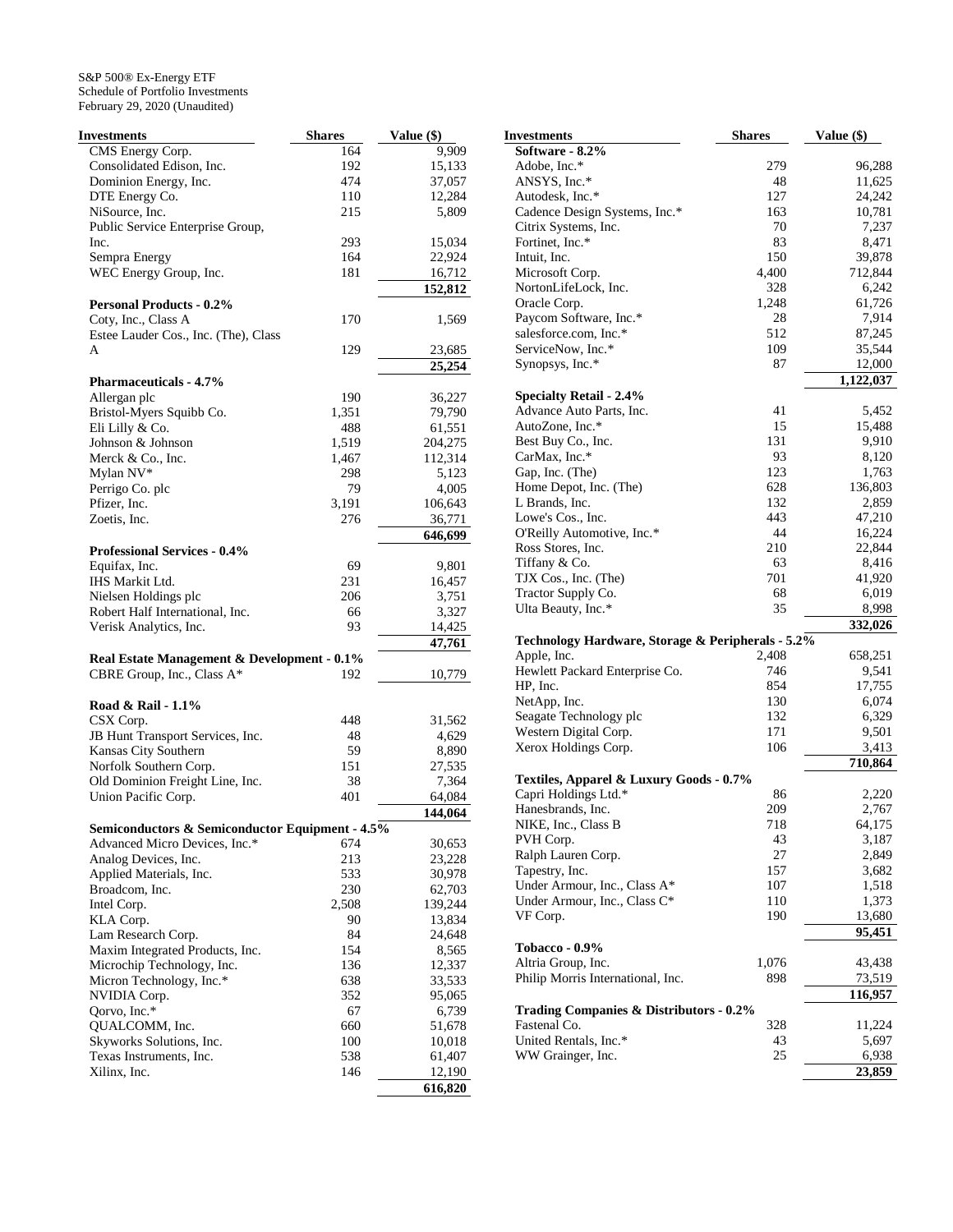| <b>Investments</b>                                      | <b>Shares</b>    | <b>Value</b> (\$) |
|---------------------------------------------------------|------------------|-------------------|
| Water Utilities - 0.1%                                  |                  |                   |
| American Water Works Co., Inc.                          | 105              | 12,984            |
| <b>Wireless Telecommunication Services - 0.1%</b>       |                  |                   |
| T-Mobile US, Inc.*                                      | 183              | 16,499            |
| <b>TOTAL COMMON STOCKS</b>                              |                  |                   |
| (Cost \$13,901,890)                                     |                  | 13,614,909        |
| <b>SECURITIES LENDING REINVESTMENTS(c) - 0.0%(b)</b>    |                  |                   |
| <b>INVESTMENT COMPANIES - 0.0%(b)</b>                   |                  |                   |
| <b>BlackRock Liquidity FedFund, Institutional Class</b> |                  |                   |
| 1.49% (Cost \$6,612)                                    | 6,612            | 6,612             |
|                                                         |                  |                   |
|                                                         | <b>Principal</b> |                   |
| <b>Investments</b>                                      | Amount (\$)      | Value $(\$)$      |
| <b>SHORT-TERM INVESTMENTS - 0.2%</b>                    |                  |                   |
| <b>REPURCHASE AGREEMENTS(d) - 0.2%</b>                  |                  |                   |
| Repurchase Agreements with various                      |                  |                   |
| counterparties, rates 1.58% -                           |                  |                   |
| 1.59%, dated 2/28/2020, due                             |                  |                   |
| $3/2/2020$ , total to be received                       |                  |                   |
| \$27.414                                                |                  |                   |
| (Cost \$27,410)                                         | 27,410           | 27,410            |
|                                                         |                  |                   |
| Total Investments - 99.9%                               |                  |                   |
| (Cost \$13,935,912)                                     |                  | 13,648,931        |
| <b>Other Assets Less Liabilities - 0.1%</b>             |                  | 12,430            |
| <b>Net Assets - 100.0%</b>                              |                  | 13,661,361        |

\* Non-income producing security.<br>(a) The security or a portion of this s

- The security or a portion of this security is on loan at February 29, 2020. The total value of securities on loan at February 29, 2020 was \$6,348, collateralized in the form of cash with a value of \$6,612 that was reinvested in the securities shown in the Securities Lending Reinvestment section of the Schedule of Investments.
- (b) Represents less than 0.05% of net assets.
- (c) The security was purchased with cash collateral held from securities on loan at February 29, 2020. The total value of securities purchased was \$6,612.
- (d) The Fund invests in Repurchase Agreements jointly with other funds in the Trust. See "Repurchase Agreements" in the Notes to Schedules of Portfolio of Investments to view the details of each individual agreement and counterparty as well as a description of the securities subject to repurchase.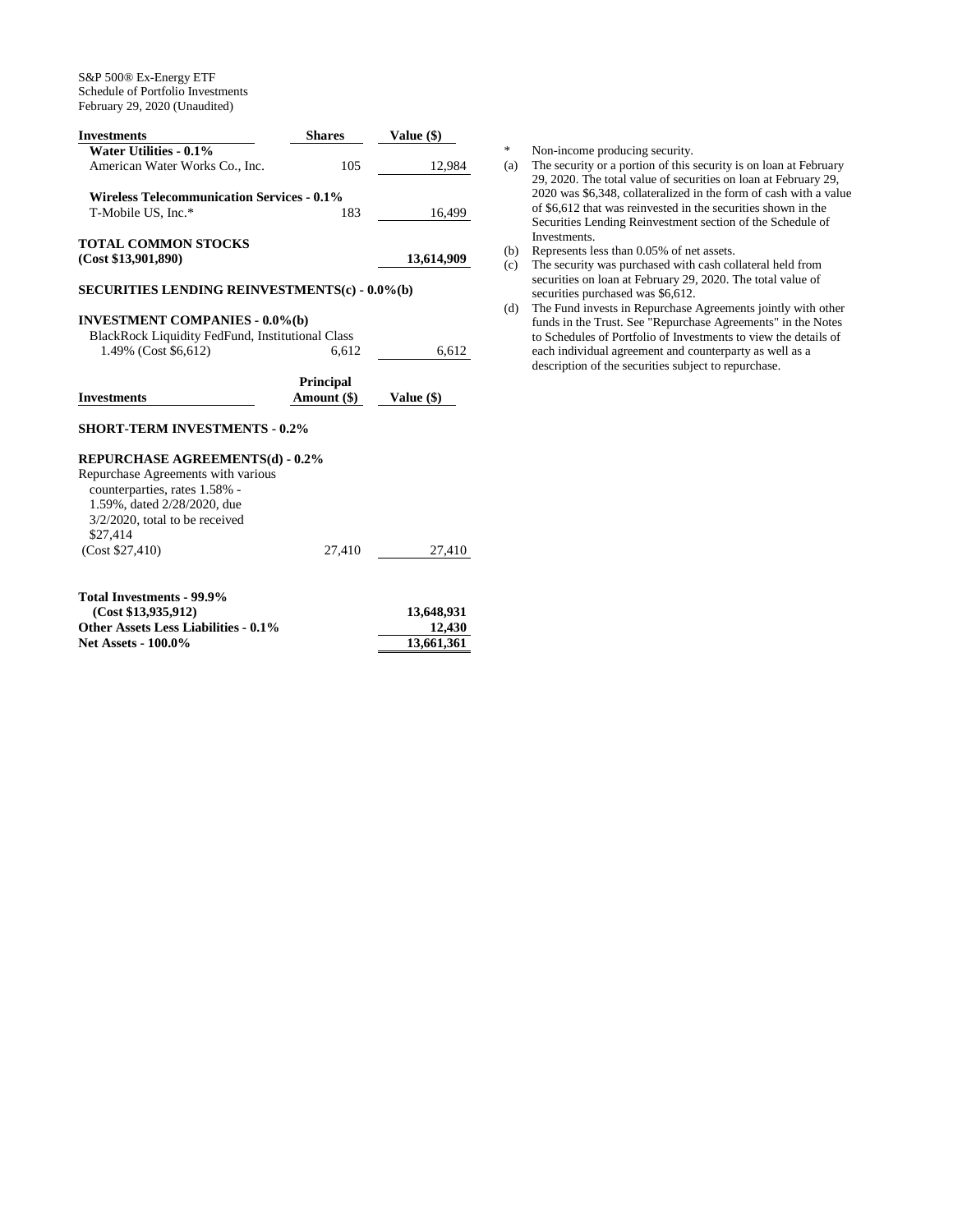| <b>Investments</b>                                                      | <b>Shares</b> | Value (\$)       | I |
|-------------------------------------------------------------------------|---------------|------------------|---|
| <b>COMMON STOCKS - 99.6%</b>                                            |               |                  |   |
| Aerospace & Defense - 2.8%                                              |               |                  |   |
| Arconic, Inc.                                                           | 40            | 1,174            |   |
| Boeing Co. (The)                                                        | 55            | 15,131           |   |
| General Dynamics Corp.                                                  | 24            | 3,833            |   |
| Huntington Ingalls Industries, Inc.                                     | 4             | 822              |   |
| L3Harris Technologies, Inc.                                             | 23            | 4,548            |   |
| Lockheed Martin Corp.                                                   | 26            | 9,617            |   |
| Northrop Grumman Corp.                                                  | 16            | 5,261            |   |
| Raytheon Co.                                                            | 29            | 5,468            |   |
| Textron, Inc.                                                           | 24            | 974              |   |
| TransDigm Group, Inc.                                                   | 5             | 2,789            |   |
| United Technologies Corp.                                               | 84            | 10,970<br>60,587 |   |
| Air Freight & Logistics - 0.6%                                          |               |                  |   |
| CH Robinson Worldwide, Inc.                                             | 14            | 965              |   |
| Expeditors International of                                             |               |                  |   |
| Washington, Inc.                                                        | 18            | 1,267            |   |
| FedEx Corp.                                                             | 25            | 3,529            |   |
| United Parcel Service, Inc., Class B                                    | 73            | 6,606            |   |
|                                                                         |               | 12,367           |   |
| Airlines - 0.4%                                                         |               |                  |   |
| Alaska Air Group, Inc.                                                  | 13            | 656              |   |
| American Airlines Group, Inc.                                           | 40            | 762              |   |
| Delta Air Lines, Inc.                                                   | 60            | 2,768            |   |
| Southwest Airlines Co.                                                  | 48            | 2,217            |   |
| United Airlines Holdings, Inc.*                                         | 23            | 1,416            |   |
|                                                                         |               | 7,819            |   |
| <b>Auto Components - 0.1%</b>                                           |               |                  |   |
| Aptiv plc                                                               | 26            | 2,031            |   |
| BorgWarner, Inc.                                                        | 21            | 663              |   |
|                                                                         |               | 2,694            |   |
| <b>Automobiles - 0.3%</b>                                               |               |                  |   |
| Ford Motor Co.                                                          | 405           | 2,819            |   |
| General Motors Co.                                                      | 130           | 3,965            |   |
| Harley-Davidson, Inc.                                                   | 16            | 487              |   |
|                                                                         |               | 7,271            |   |
| Beverages - 2.2%                                                        |               |                  |   |
| Brown-Forman Corp., Class B                                             | 19            | 1,167            |   |
| Coca-Cola Co. (The)                                                     | 399           | 21,343           |   |
| Constellation Brands, Inc., Class A<br>Molson Coors Beverage Co., Class | 17            | 2,930            |   |
| в                                                                       | 19            | 943              |   |
| Monster Beverage Corp.*                                                 | 40            | 2,496            |   |
| PepsiCo, Inc.                                                           | 144           | 19,012           |   |
|                                                                         |               | 47,891           |   |
| Biotechnology - 2.5%                                                    |               |                  |   |
| AbbVie, Inc.                                                            | 153           | 13,114           |   |
| Alexion Pharmaceuticals, Inc.*                                          | 23            | 2,163            |   |
| Amgen, Inc.                                                             | 61            | 12,183           |   |
| Biogen, Inc.*                                                           | 19            | 5,859            |   |
| Gilead Sciences, Inc.                                                   | 130           | 9,017            |   |
| Incyte Corp.*                                                           | 19            | 1,433            |   |
| Regeneron Pharmaceuticals, Inc.*                                        | 8             | 3,556            |   |
| Vertex Pharmaceuticals, Inc.*                                           | 27            | 6,049            |   |
|                                                                         |               | 53,374           |   |
| <b>Building Products - 0.3%</b>                                         |               |                  |   |
| Allegion plc                                                            | 10            | 1,150            |   |
| AO Smith Corp.                                                          | 14            | 554              |   |
| Fortune Brands Home & Security,                                         |               |                  |   |
| Inc.                                                                    | 14            | 864              |   |

| Investments                                          | <b>Shares</b> | Value (\$)   |
|------------------------------------------------------|---------------|--------------|
| Johnson Controls International plc                   | 80            | 2,926        |
| Masco Corp.                                          | 29            | 1,198        |
|                                                      |               | 6,692        |
| Chemicals - 2.1%                                     |               |              |
| Air Products & Chemicals, Inc.                       | 23            | 5,051        |
| Albemarle Corp.                                      | 11            | 900          |
| Celanese Corp.                                       | 13            | 1,219        |
| CF Industries Holdings, Inc.                         | 23            | 848          |
| Corteva, Inc.                                        | 77            | 2,094        |
| Dow, Inc.                                            | 77            | 3,112        |
| DuPont de Nemours, Inc.                              | 78<br>14      | 3,346        |
| Eastman Chemical Co.<br>Ecolab, Inc.                 | 26            | 861<br>4,692 |
| FMC Corp.                                            | 13            | 1,210        |
| International Flavors & Fragrances,                  |               |              |
| Inc.                                                 | 11            | 1,318        |
| Linde plc                                            | 56            | 10,696       |
| LyondellBasell Industries NV,                        |               |              |
| Class A                                              | 27            | 1,929        |
| Mosaic Co. (The)                                     | 36            | 613          |
| PPG Industries, Inc.                                 | 24            | 2,507        |
| Sherwin-Williams Co. (The)                           | 9             | 4,651        |
|                                                      |               | 45,047       |
| Commercial Services & Supplies - 0.5%                |               |              |
| Cintas Corp.                                         | 9             | 2,401        |
| Copart, Inc.*                                        | 21            | 1,774        |
| Republic Services, Inc.                              | 22            | 1,986        |
| Rollins, Inc.                                        | 15            | 561          |
| Waste Management, Inc.                               | 40            | 4,432        |
|                                                      |               | 11,154       |
| <b>Communications Equipment - 1.1%</b>               |               |              |
| Arista Networks, Inc.*                               | 6             | 1,159        |
| Cisco Systems, Inc.                                  | 438           | 17,489       |
| F5 Networks, Inc.*                                   | 6             | 720          |
| Juniper Networks, Inc.                               | 35            | 743          |
| Motorola Solutions, Inc.                             | 18            | 2,982        |
|                                                      |               | 23,093       |
| Construction $\&$ Engineering - 0.1%                 |               |              |
| Jacobs Engineering Group, Inc.                       | 14            | 1,293        |
| Quanta Services, Inc.                                | 15            | 572          |
|                                                      |               | 1,865        |
| <b>Construction Materials - 0.1%</b>                 |               |              |
| Martin Marietta Materials, Inc.                      | 6             | 1,365        |
| Vulcan Materials Co.                                 | 14            | 1,684        |
|                                                      |               | 3,049        |
| <b>Containers &amp; Packaging - 0.4%</b>             |               |              |
| Amcor plc                                            | 168           | 1,566        |
| Avery Dennison Corp.                                 | 9             | 1,030        |
| Ball Corp.                                           | 34            | 2,396        |
| International Paper Co.                              | 41            | 1,515        |
| Packaging Corp. of America                           | 10            | 906          |
| Sealed Air Corp.                                     | 16            | 485          |
| Westrock Co.                                         | 27            | 898          |
|                                                      |               | 8,796        |
| Distributors - 0.1%                                  |               |              |
| Genuine Parts Co.                                    | 15            | 1,309        |
| LKQ Corp.*                                           | 32            | 946          |
|                                                      |               | 2,255        |
| Diversified Consumer Services - 0.0%(a)              |               |              |
| H&R Block, Inc.                                      | 20            | 413          |
|                                                      |               |              |
| <b>Diversified Telecommunication Services - 2.4%</b> |               |              |
| AT&T, Inc.                                           | 755           | 26,591       |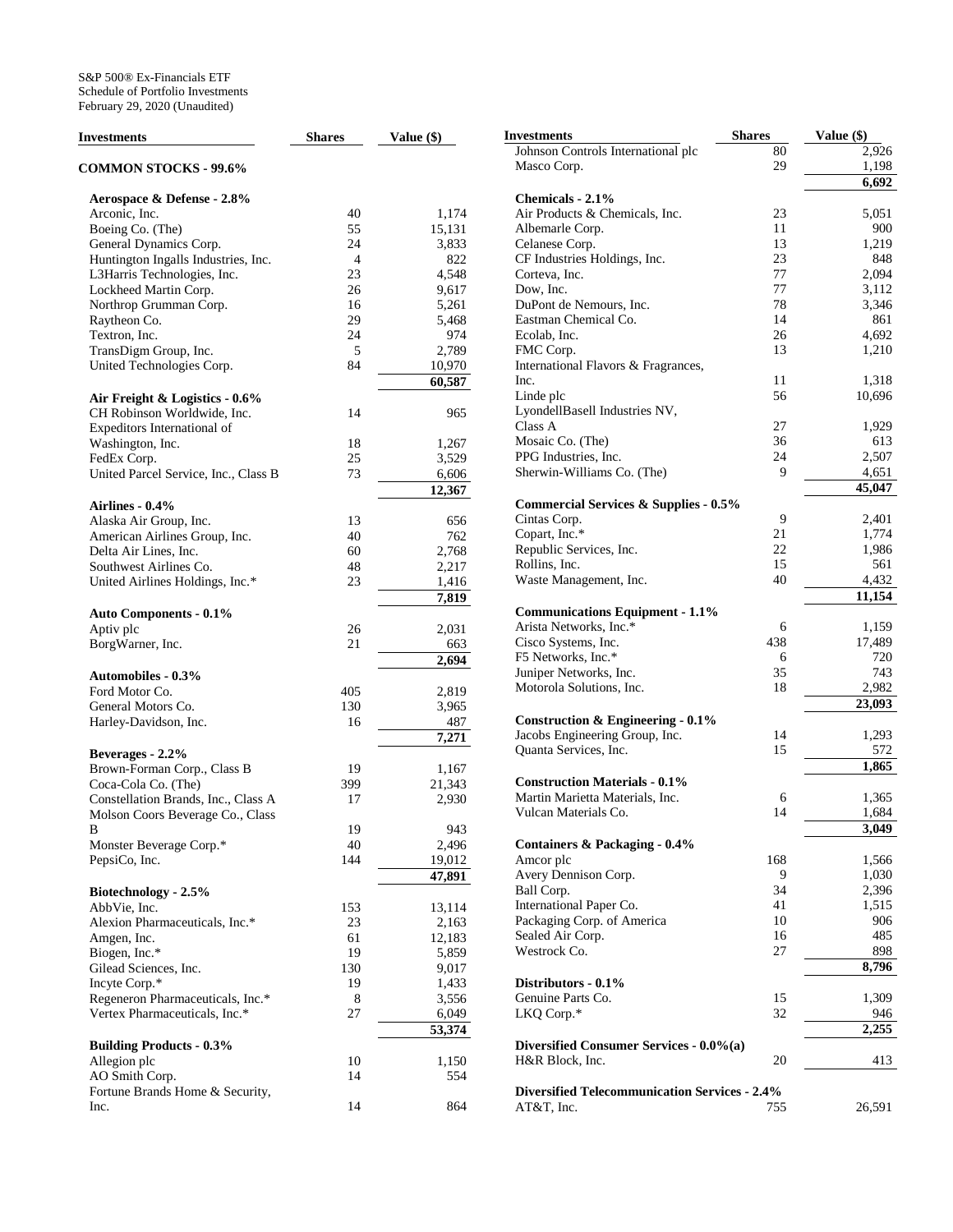| Investments                                           | <b>Shares</b> | <b>Value</b> (\$) |
|-------------------------------------------------------|---------------|-------------------|
| CenturyLink, Inc.                                     | 102           | 1,231             |
| Verizon Communications, Inc.                          | 428           | 23,181            |
|                                                       |               | 51,003            |
| <b>Electric Utilities - 2.6%</b>                      |               |                   |
| Alliant Energy Corp.                                  | 25            | 1,303             |
| American Electric Power Co., Inc.                     | 51            | 4,552             |
| Duke Energy Corp.                                     | 75            | 6,878             |
| <b>Edison International</b>                           | 37            | 2,486             |
| Entergy Corp.                                         | 21            | 2,455             |
| Evergy, Inc.                                          | 24            | 1,568             |
| <b>Eversource Energy</b>                              | 34            | 2,940             |
| Exelon Corp.                                          | 101           | 4,354             |
| FirstEnergy Corp.                                     | 55            | 2,449             |
| NextEra Energy, Inc.                                  | 51            | 12,891            |
| Pinnacle West Capital Corp.                           | 12            | 1,074             |
|                                                       | 75            | 2,251             |
| PPL Corp.<br>Southern Co. (The)                       | 108           |                   |
|                                                       |               | 6,519             |
| Xcel Energy, Inc.                                     | 54            | 3,365             |
|                                                       |               | 55,085            |
| <b>Electrical Equipment - 0.6%</b>                    |               |                   |
| AMETEK, Inc.                                          | 24            | 2,064             |
| Eaton Corp. plc                                       | 43            | 3,901             |
| Emerson Electric Co.                                  | 63            | 4,039             |
| Rockwell Automation, Inc.                             | 12            | 2,202             |
|                                                       |               | 12,206            |
| Electronic Equipment, Instruments & Components - 0.6% |               |                   |
| Amphenol Corp., Class A                               | 31            | 2,842             |
| CDW Corp.                                             | 15            | 1,713             |
| Corning, Inc.                                         | 80            | 1,909             |
| FLIR Systems, Inc.                                    | 14            | 595               |
| IPG Photonics Corp.*                                  | 4             | 511               |
| Keysight Technologies, Inc.*                          | 19            | 1,800             |
| TE Connectivity Ltd.                                  | 35            | 2,900             |
| Zebra Technologies Corp., Class                       |               |                   |
| $A^*$                                                 | 6             | 1,266             |
|                                                       |               |                   |
|                                                       |               | 13,536            |
| <b>Energy Equipment &amp; Services - 0.4%</b>         |               |                   |
| Baker Hughes Co.                                      | 67            | 1,078             |
| Halliburton Co.                                       | 91            | 1,543             |
| Helmerich & Payne, Inc.                               | 11            | 406               |
| National Oilwell Varco, Inc.                          | 40            | 749               |
| Schlumberger Ltd.                                     | 143           | 3,874             |
| TechnipFMC plc                                        | 43            | 638               |
|                                                       |               | 8,288             |
| <b>Entertainment - 2.3%</b>                           |               |                   |
| Activision Blizzard, Inc.                             | 79            | 4,592             |
| Electronic Arts, Inc.*                                | 30            | 3,041             |
| Live Nation Entertainment, Inc.*                      | 15            | 912               |
| Netflix, Inc.*                                        | 45            | 16,606            |
| Take-Two Interactive Software,                        |               |                   |
| $Inc.*$                                               | 12            | 1,290             |
| Walt Disney Co. (The)                                 | 187           | 22,001            |
|                                                       |               | 48,442            |
| Food & Staples Retailing - 1.8%                       |               |                   |
| Costco Wholesale Corp.                                | 46            | 12,932            |
|                                                       |               |                   |
| Kroger Co. (The)                                      | 83            | 2,335             |
| Sysco Corp.                                           | 53            | 3,533             |
| Walgreens Boots Alliance, Inc.                        | 78            | 3,569             |
| Walmart, Inc.                                         | 147           | 15,829            |
|                                                       |               | 38,198            |
| Food Products - 1.3%                                  |               |                   |
| Archer-Daniels-Midland Co.                            | 58            | 2,184             |
| Campbell Soup Co.                                     | 16            | 722               |

| Investments                                                                      | Shares | Value (\$) |
|----------------------------------------------------------------------------------|--------|------------|
| Conagra Brands, Inc.                                                             | 50     | 1,335      |
| General Mills, Inc.                                                              | 62     | 3,038      |
| Hershey Co. (The)                                                                | 15     | 2,160      |
| Hormel Foods Corp.                                                               | 29     | 1,206      |
| JM Smucker Co. (The)                                                             | 12     | 1,236      |
| Kellogg Co.                                                                      | 26     | 1,572      |
| Kraft Heinz Co. (The)                                                            | 64     | 1,585      |
| Lamb Weston Holdings, Inc.                                                       | 15     | 1,303      |
| McCormick & Co., Inc. (Non-                                                      |        |            |
| Voting)                                                                          | 13     | 1,901      |
| Mondelez International, Inc., Class                                              |        |            |
| A                                                                                | 149    | 7,867      |
| Tyson Foods, Inc., Class A                                                       | 31     | 2,103      |
|                                                                                  |        | 28,212     |
| Gas Utilities - 0.1%                                                             |        |            |
| Atmos Energy Corp.                                                               | 12     | 1,239      |
|                                                                                  |        |            |
| <b>Health Care Equipment &amp; Supplies - 4.2%</b><br><b>Abbott Laboratories</b> | 182    | 14,019     |
| ABIOMED, Inc.*                                                                   |        | 751        |
|                                                                                  | 5<br>7 |            |
| Align Technology, Inc.*                                                          |        | 1,528      |
| Baxter International, Inc.                                                       | 53     | 4,424      |
| Becton Dickinson and Co.                                                         | 28     | 6,659      |
| Boston Scientific Corp.*                                                         | 144    | 5,384      |
| Cooper Cos., Inc. (The)                                                          | 5      | 1,623      |
| Danaher Corp.                                                                    | 66     | 9,542      |
| DENTSPLY SIRONA, Inc.                                                            | 23     | 1,133      |
| Edwards Lifesciences Corp.*                                                      | 22     | 4,507      |
| Hologic, Inc.*                                                                   | 28     | 1,319      |
| IDEXX Laboratories, Inc.*                                                        | 9      | 2,291      |
| Intuitive Surgical, Inc.*                                                        | 12     | 6,408      |
| Medtronic plc                                                                    | 139    | 13,993     |
| ResMed, Inc.                                                                     | 15     | 2,384      |
| STERIS plc                                                                       | 9      | 1,428      |
| Stryker Corp.                                                                    | 33     | 6,289      |
| Teleflex, Inc.                                                                   | 5      | 1,675      |
| Varian Medical Systems, Inc.*                                                    | 9      | 1,107      |
| Zimmer Biomet Holdings, Inc.                                                     | 21     | 2,859      |
| <b>Health Care Providers &amp; Services - 3.2%</b>                               |        | 89,323     |
| AmerisourceBergen Corp.                                                          | 16     | 1,349      |
| Anthem, Inc.                                                                     | 26     | 6,684      |
| Cardinal Health, Inc.                                                            | 29     | 1,511      |
| Centene Corp.*                                                                   | 60     | 3,181      |
| Cigna Corp.                                                                      | 39     | 7,135      |
| CVS Health Corp.                                                                 | 134    | 7,930      |
| DaVita, Inc.*                                                                    | 9      | 699        |
| HCA Healthcare, Inc.                                                             | 27     | 3,429      |
| Henry Schein, Inc.*                                                              | 15     | 914        |
| Humana, Inc.                                                                     | 14     | 4,476      |
| Laboratory Corp. of America                                                      |        |            |
| Holdings*                                                                        | 10     | 1,757      |
| McKesson Corp.                                                                   | 19     | 2,657      |
|                                                                                  |        | 1,485      |
| Quest Diagnostics, Inc.                                                          | 14     |            |
| UnitedHealth Group, Inc.                                                         | 98     | 24,986     |
| Universal Health Services, Inc.,<br>Class B                                      | 8      | 990        |
|                                                                                  |        | 69,183     |
| <b>Health Care Technology - 0.1%</b>                                             |        |            |
| Cerner Corp.                                                                     | 33     | 2,286      |
|                                                                                  |        |            |
| Hotels, Restaurants & Leisure - 2.1%                                             |        |            |
| Carnival Corp.                                                                   | 41     | 1,372      |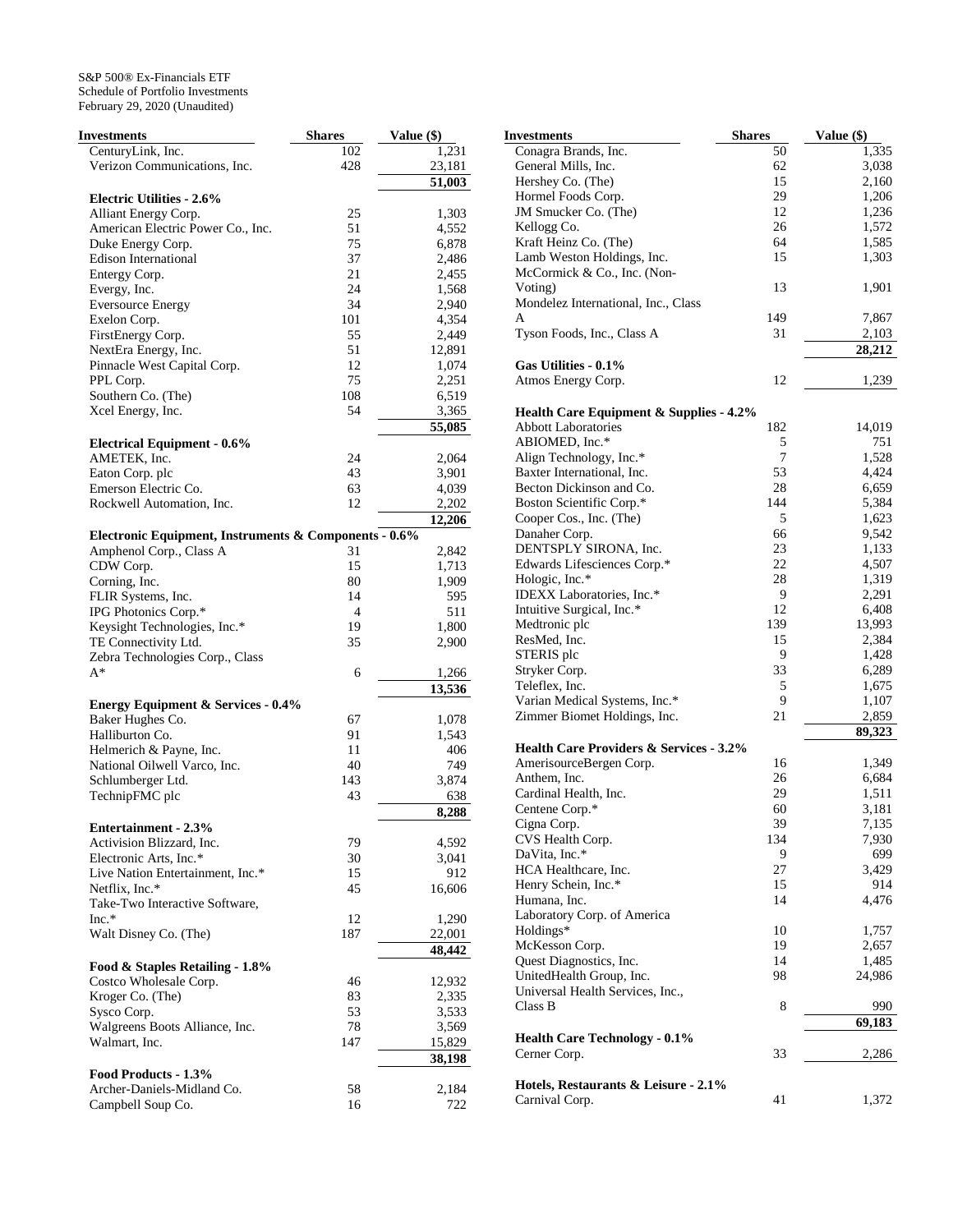| Investments                                                         | <b>Shares</b> | <b>Value</b> (\$) |
|---------------------------------------------------------------------|---------------|-------------------|
| Chipotle Mexican Grill, Inc.*                                       | 3             | 2,321             |
| Darden Restaurants, Inc.                                            | 13            | 1,267             |
| Hilton Worldwide Holdings, Inc.                                     | 29            | 2,819             |
| Las Vegas Sands Corp.                                               | 35            | 2,041             |
| Marriott International, Inc., Class A                               | 28            | 3,472             |
| McDonald's Corp.                                                    | 78            | 15,145            |
| <b>MGM Resorts International</b>                                    | 53            | 1,302             |
| Norwegian Cruise Line Holdings                                      |               |                   |
| $Ltd.*$                                                             | 23            | 857               |
| Royal Caribbean Cruises Ltd.                                        | 18            | 1,447             |
| Starbucks Corp.                                                     | 122           | 9,568             |
| Wynn Resorts Ltd.                                                   | 10            | 1,080             |
| Yum! Brands, Inc.                                                   | 31            | 2,767             |
|                                                                     |               | 45,458            |
| <b>Household Durables - 0.4%</b>                                    |               |                   |
| DR Horton, Inc.                                                     | 34            | 1,811             |
| Garmin Ltd.                                                         | 15            | 1,326             |
| Leggett & Platt, Inc.                                               | 15<br>29      | 595               |
| Lennar Corp., Class A<br>Mohawk Industries, Inc.*                   | 6             | 1,750<br>727      |
| Newell Brands, Inc.                                                 | 39            | 602               |
| PulteGroup, Inc.                                                    | 26            | 1,045             |
| Whirlpool Corp.                                                     | 7             | 895               |
|                                                                     |               | 8,751             |
| <b>Household Products - 2.0%</b>                                    |               |                   |
| Church & Dwight Co., Inc.                                           | 25            | 1,738             |
| Clorox Co. (The)                                                    | 13            | 2,072             |
| Colgate-Palmolive Co.                                               | 89            | 6,014             |
| Kimberly-Clark Corp.                                                | 35            | 4,592             |
| Procter & Gamble Co. (The)                                          | 258           | 29,213            |
|                                                                     |               | 43,629            |
| <b>Independent Power and Renewable Electricity Producers - 0.1%</b> |               |                   |
| AES Corp.                                                           | 69            | 1,154             |
| NRG Energy, Inc.                                                    | 26            | 864               |
|                                                                     |               | 2,018             |
| <b>Industrial Conglomerates - 1.6%</b>                              |               |                   |
| 3M Co.                                                              | 60            | 8,954             |
| General Electric Co.                                                | 904           | 9,835             |
| Honeywell International, Inc.                                       | 74            | 12,001            |
| Roper Technologies, Inc.                                            | 11            | 3,869             |
|                                                                     |               | 34,659            |
| <b>Interactive Media &amp; Services - 6.2%</b>                      |               |                   |
| Alphabet, Inc., Class A*                                            | 31            | 41,517            |
| Alphabet, Inc., Class C*                                            | 31            | 41,519            |
| Facebook, Inc., Class A*                                            | 249           | 47,925            |
| Twitter, Inc.*                                                      | 80            | 2,656             |
|                                                                     |               | 133,617           |
| <b>Internet &amp; Direct Marketing Retail - 4.3%</b>                |               |                   |
| Amazon.com, Inc.*                                                   | 43            | 81,001            |
| Booking Holdings, Inc.*<br>eBay, Inc.                               | 4<br>79       | 6,783<br>2,736    |
| Expedia Group, Inc.                                                 | 14            | 1,381             |
|                                                                     |               | 91,901            |
| IT Services - 6.6%                                                  |               |                   |
| Accenture plc, Class A                                              | 66            | 11,919            |
| Akamai Technologies, Inc.*                                          | 17            | 1,471             |
| Alliance Data Systems Corp.                                         | 4             | 344               |
| Automatic Data Processing, Inc.                                     | 45            | 6,963             |
| Broadridge Financial Solutions,                                     |               |                   |
| Inc.                                                                | 12            | 1,252             |
| <b>Cognizant Technology Solutions</b>                               |               |                   |
| Corp., Class A                                                      | 57            | 3,473             |
| DXC Technology Co.                                                  | 26            | 627               |

| Investments                            | <b>Shares</b> | Value (\$)     |
|----------------------------------------|---------------|----------------|
| <b>Fidelity National Information</b>   |               |                |
| Services, Inc.                         | 64            | 8,942          |
| Fiserv, Inc.*                          | 59            | 6,452          |
| FleetCor Technologies, Inc.*           | 9             | 2,392          |
| Gartner, Inc.*                         | 9             | 1,164          |
| Global Payments, Inc.                  | 31            | 5,703          |
| <b>International Business Machines</b> |               |                |
| Corp.                                  | 92            | 11,974         |
| Jack Henry & Associates, Inc.          | 8             | 1,214          |
| Leidos Holdings, Inc.                  | 14            | 1,437          |
| Mastercard, Inc., Class A              | 92            | 26,703         |
| Paychex, Inc.                          | 33            | 2,557          |
| PayPal Holdings, Inc.*                 | 122           | 13,175         |
| VeriSign, Inc.*                        | 11            | 2,087          |
| Visa, Inc., Class A                    | 177           | 32,172         |
| Western Union Co. (The)                | 43            |                |
|                                        |               | 963<br>142,984 |
| Leisure Products - $0.0\%$ (a)         |               |                |
| Hasbro, Inc.                           | 13            | 1,004          |
|                                        |               |                |
| Life Sciences Tools & Services - 1.2%  |               |                |
| Agilent Technologies, Inc.             | 32            | 2,466          |
| Illumina, Inc.*                        | 15            | 3,985          |
| IOVIA Holdings, Inc.*                  | 19            | 2,651          |
| Mettler-Toledo International, Inc.*    | 3             | 2,105          |
| PerkinElmer, Inc.                      | 11            | 951            |
| Thermo Fisher Scientific, Inc.         | 41            | 11,923         |
| Waters Corp.*                          | 7             | 1,364          |
|                                        |               | 25,445         |
| Machinery - 1.8%                       |               |                |
| Caterpillar, Inc.                      | 57            | 7,082          |
| Cummins, Inc.                          | 16            | 2,421          |
| Deere & Co.                            | 33            | 5,164          |
| Dover Corp.                            | 15            | 1,541          |
| Flowserve Corp.                        | 14            | 563            |
| Fortive Corp.                          | 31            | 2,144          |
| <b>IDEX</b> Corp.                      | 8             | 1,184          |
| Illinois Tool Works, Inc.              | 30            | 5,033          |
| Ingersoll-Rand plc                     | 25            | 3,226          |
| PACCAR, Inc.                           | 36            | 2,408          |
| Parker-Hannifin Corp.                  | 13            | 2,402          |
| Pentair plc                            | 17            | 670            |
| Snap-on, Inc.                          | 6             | 869            |
| Stanley Black & Decker, Inc.           | 16            | 2,299          |
| Westinghouse Air Brake                 |               |                |
| Technologies Corp.                     | 19            | 1,305          |
| Xylem, Inc.                            | 19            | 1,469          |
|                                        |               | 39,780         |
| <b>Media - 1.6%</b>                    |               |                |
| Charter Communications, Inc.,          |               |                |
| Class A*                               | 16            | 7,891          |
| Comcast Corp., Class A                 | 469           | 18,962         |
| Discovery, Inc., Class A*              | 16            | 411            |
| Discovery, Inc., Class C*              | 35            | 879            |
| DISH Network Corp., Class A*           | 27            | 905            |
| Fox Corp., Class A                     | 37            | 1,137          |
| Fox Corp., Class B                     | 17            | 518            |
| Interpublic Group of Cos., Inc.        |               |                |
|                                        | 40            | 854            |
| (The)                                  |               |                |
| News Corp., Class A                    | 40            | 483            |
| News Corp., Class B                    | 13            | 162            |
| Omnicom Group, Inc.                    | 23            | 1,593          |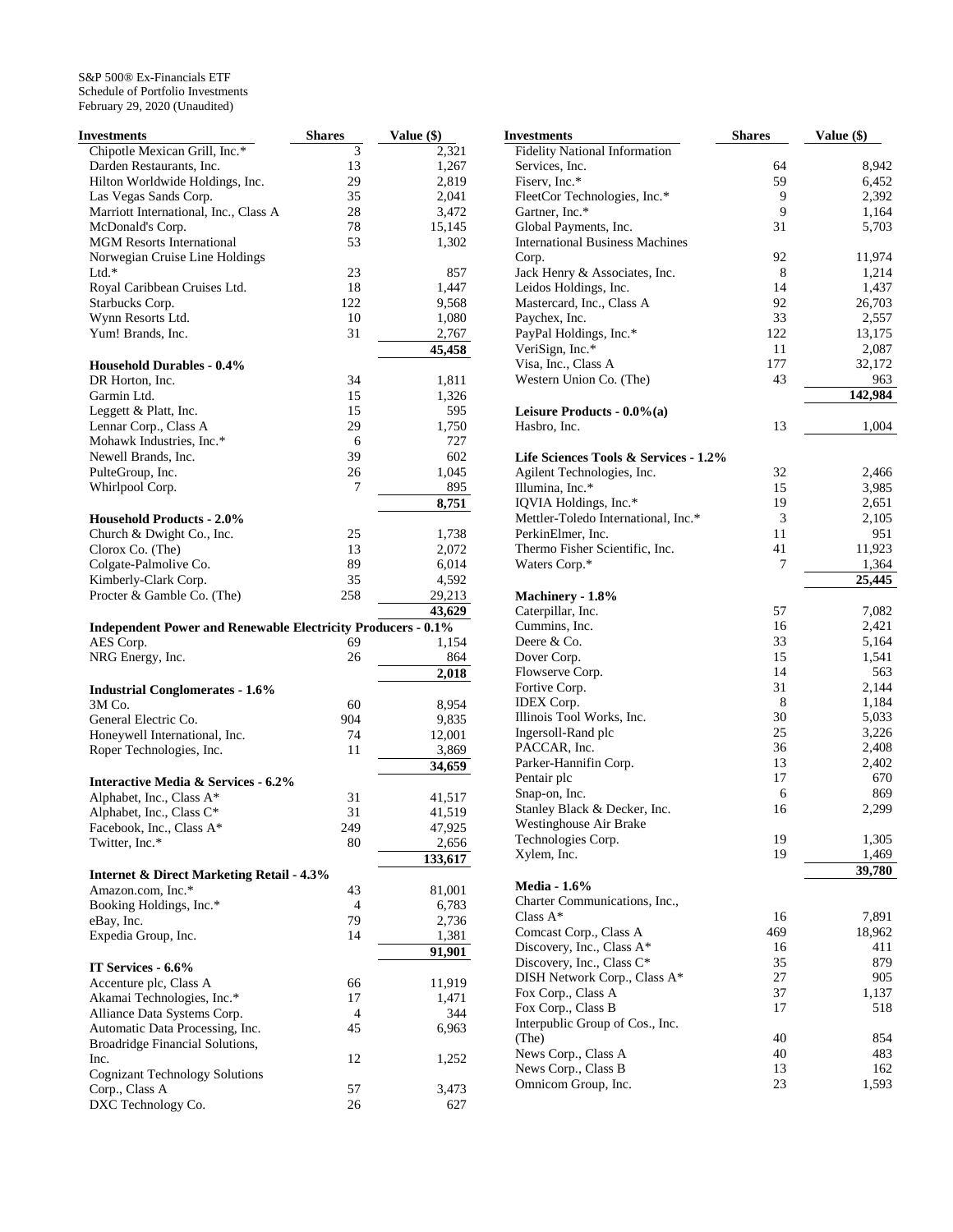| Investments                          | <b>Shares</b> | Value (\$) |
|--------------------------------------|---------------|------------|
| ViacomCBS, Inc.                      | 56            | 1,378      |
|                                      |               | 35,173     |
| Metals $\&$ Mining - 0.3%            |               |            |
| Freeport-McMoRan, Inc.               | 150           | 1,494      |
| Newmont Corp.                        | 85            | 3,794      |
| Nucor Corp.                          | 32            | 1,323      |
|                                      |               | 6,611      |
| <b>Multiline Retail - 0.6%</b>       |               |            |
| Dollar General Corp.                 | 26            | 3,908      |
|                                      | 24            |            |
| Dollar Tree, Inc.*                   |               | 1,993      |
| Kohl's Corp.                         | 16            | 626        |
| Macy's, Inc.                         | 32            | 423        |
| Nordstrom, Inc.                      | 11            | 382        |
| Target Corp.                         | 52            | 5,356      |
|                                      |               | 12,688     |
| <b>Multi-Utilities - 1.3%</b>        |               |            |
| Ameren Corp.                         | 25            | 1,975      |
| CenterPoint Energy, Inc.             | 52            | 1,197      |
| CMS Energy Corp.                     | 29            | 1,752      |
| Consolidated Edison, Inc.            | 34            | 2,680      |
| Dominion Energy, Inc.                | 85            | 6,645      |
| DTE Energy Co.                       | 20            | 2,233      |
| NiSource, Inc.                       | 39            | 1,054      |
| Public Service Enterprise Group,     |               |            |
| Inc.                                 | 52            | 2,668      |
| Sempra Energy                        | 29            | 4,054      |
| WEC Energy Group, Inc.               | 33            |            |
|                                      |               | 3,047      |
|                                      |               | 27,305     |
| Oil, Gas & Consumable Fuels - 3.8%   |               |            |
| Apache Corp.                         | 39            | 972        |
| Cabot Oil & Gas Corp.                | 42            | 585        |
| Chevron Corp.                        | 195           | 18,201     |
| Cimarex Energy Co.                   | 12            | 397        |
| Concho Resources, Inc.               | 21            | 1,428      |
| ConocoPhillips                       | 114           | 5,520      |
| Devon Energy Corp.                   | 40            | 650        |
| Diamondback Energy, Inc.             | 17            | 1,054      |
| EOG Resources, Inc.                  | 60            | 3,796      |
| Exxon Mobil Corp.                    | 438           | 22,531     |
| Hess Corp.                           | 27            | 1,517      |
| HollyFrontier Corp.                  | 16            | 539        |
| Kinder Morgan, Inc.                  | 201           | 3,853      |
| Marathon Oil Corp.                   | 83            | 687        |
| Marathon Petroleum Corp.             | 67            | 3,177      |
|                                      | 49            |            |
| Noble Energy, Inc.                   |               | 776        |
| Occidental Petroleum Corp.           | 92            | 3,012      |
| ONEOK, Inc.                          | 43            | 2,869      |
| Phillips 66                          | 46            | 3,444      |
| Pioneer Natural Resources Co.        | 17            | 2,087      |
| Valero Energy Corp.                  | 42            | 2,782      |
| Williams Cos., Inc. (The)            | 125           | 2,381      |
|                                      |               | 82,258     |
| <b>Personal Products - 0.2%</b>      |               |            |
| Coty, Inc., Class A                  | 31            | 286        |
| Estee Lauder Cos., Inc. (The), Class |               |            |
| A                                    | 23            | 4,223      |
|                                      |               | 4,509      |
| <b>Pharmaceuticals - 5.4%</b>        |               |            |
| Allergan plc                         | 34            | 6,483      |
|                                      |               |            |
| Bristol-Myers Squibb Co.             | 243           | 14,352     |
| Eli Lilly & Co.                      | 87            | 10,973     |
| Johnson & Johnson                    | 272           | 36,578     |
| Merck & Co., Inc.                    | 263           | 20,135     |

| <b>Investments</b>                                    | <b>Shares</b>  | Value (\$)     |
|-------------------------------------------------------|----------------|----------------|
| Mylan NV*                                             | 53             | 911            |
| Perrigo Co. plc                                       | 14             | 710            |
| Pfizer, Inc.                                          | 573            | 19,150         |
| Zoetis, Inc.                                          | 49             | 6,528          |
|                                                       |                | 115,820        |
| <b>Professional Services - 0.4%</b>                   |                |                |
| Equifax, Inc.                                         | 13             | 1,846          |
| IHS Markit Ltd.                                       | 41             | 2,921          |
| Nielsen Holdings plc                                  | 37             | 674            |
| Robert Half International, Inc.                       | 12             | 605            |
| Verisk Analytics, Inc.                                | 17             | 2,637          |
|                                                       |                | 8,683          |
| Road & Rail - 1.2%                                    |                |                |
| CSX Corp.                                             | 80             | 5,636          |
| JB Hunt Transport Services, Inc.                      | 9              | 868            |
| Kansas City Southern                                  | 10             | 1,507          |
| Norfolk Southern Corp.                                | 27             | 4,923          |
| Old Dominion Freight Line, Inc.                       | 7              | 1,357          |
| Union Pacific Corp.                                   | 72             | 11,506         |
|                                                       |                | 25,797         |
| Semiconductors & Semiconductor Equipment - 5.1%       |                |                |
| Advanced Micro Devices, Inc.*                         | 122            | 5,549          |
| Analog Devices, Inc.                                  | 38             | 4,144          |
| Applied Materials, Inc.                               | 95             | 5,521          |
| Broadcom, Inc.                                        | 41             | 11,178         |
| Intel Corp.                                           | 450            | 24,984         |
| KLA Corp.                                             | 16<br>15       | 2,459          |
| Lam Research Corp.<br>Maxim Integrated Products, Inc. | 28             | 4,402<br>1,557 |
| Microchip Technology, Inc.                            | 25             | 2,268          |
| Micron Technology, Inc.*                              | 115            | 6,044          |
| NVIDIA Corp.                                          | 63             | 17,014         |
| Qorvo, Inc.*                                          | 12             | 1,207          |
| QUALCOMM, Inc.                                        | 118            | 9,239          |
| Skyworks Solutions, Inc.                              | 18             | 1,803          |
| Texas Instruments, Inc.                               | 97             | 11,072         |
| Xilinx, Inc.                                          | 26             | 2,171          |
|                                                       |                | 110,612        |
| Software - 9.4%                                       |                |                |
| Adobe, Inc.*                                          | 50             | 17,256         |
| ANSYS, Inc.*                                          | 9              | 2,179          |
| Autodesk, Inc.*                                       | 23             | 4,390          |
| Cadence Design Systems, Inc.*                         | 29             | 1,918          |
| Citrix Systems, Inc.                                  | 13             | 1,344          |
| Fortinet, Inc.*                                       | 15             | 1,531          |
| Intuit, Inc.                                          | 27             | 7,178          |
| Microsoft Corp.                                       | 789            | 127,826        |
| NortonLifeLock, Inc.                                  | 59             | 1,123          |
| Oracle Corp.                                          | 224            | 11,079         |
| Paycom Software, Inc.*                                | 5              | 1,413          |
| salesforce.com, Inc.*                                 | 92             | 15,677         |
| ServiceNow, Inc.*                                     | 20             | 6,522          |
| Synopsys, Inc.*                                       | 16             | 2,207          |
|                                                       |                | 201,643        |
| <b>Specialty Retail - 2.7%</b>                        |                |                |
| Advance Auto Parts, Inc.                              | 7              | 931            |
| AutoZone, Inc.*                                       | $\overline{c}$ | 2,065          |
| Best Buy Co., Inc.                                    | 24             | 1,816          |
| CarMax, Inc.*                                         | 17             | 1,484          |
| Gap, Inc. (The)                                       | 22             | 315            |
| Home Depot, Inc. (The)                                | 113            | 24,616         |
| L Brands, Inc.                                        | 24             | 520            |
| Lowe's Cos., Inc.                                     | 79             | 8,419          |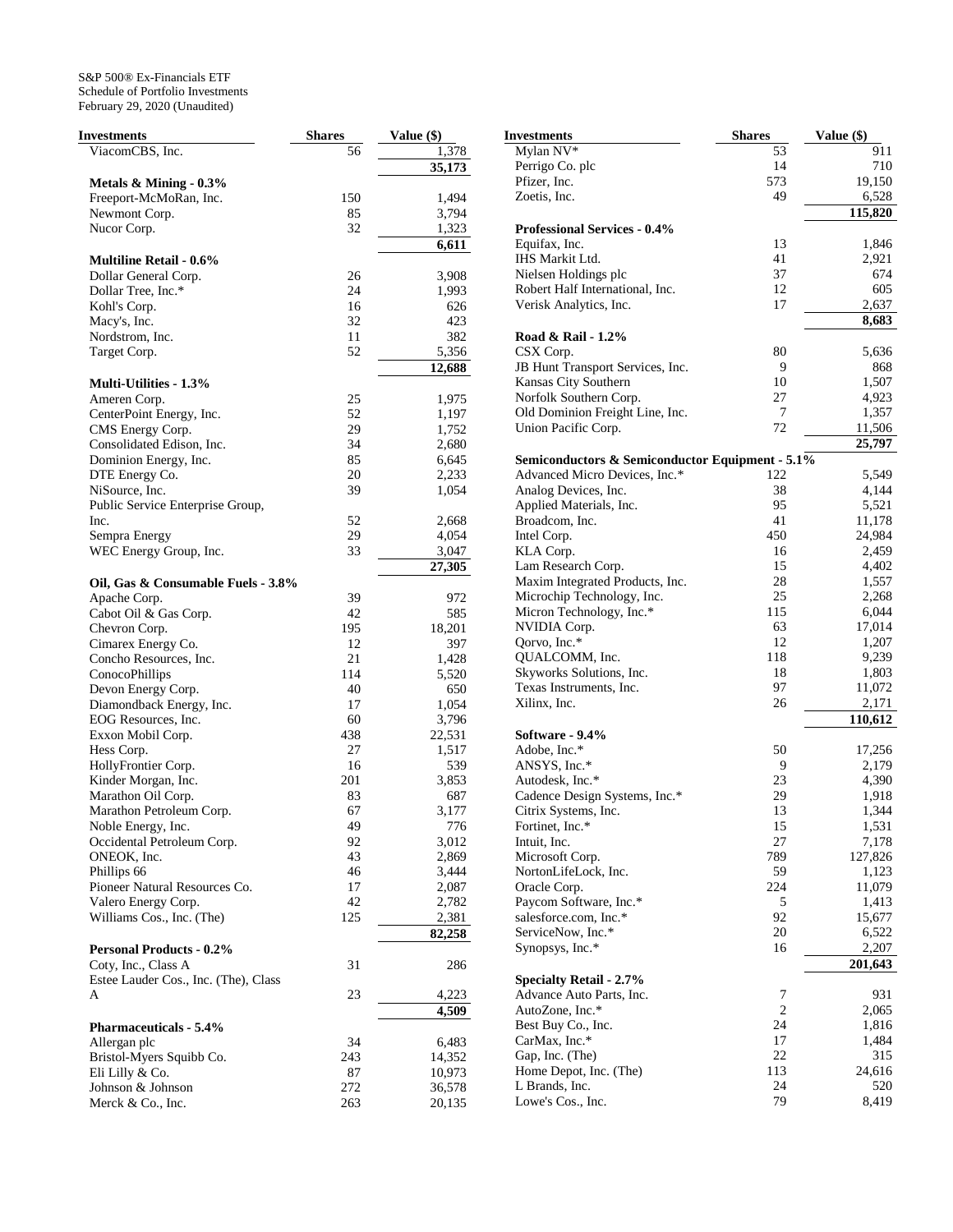**Net Assets - 100.0%** 

| <b>Investments</b>                                | <b>Shares</b> | Value (\$) |
|---------------------------------------------------|---------------|------------|
| O'Reilly Automotive, Inc.*                        | 8             | 2,950      |
| Ross Stores, Inc.                                 | 37            | 4,025      |
| Tiffany & Co.                                     | 11            | 1,469      |
| TJX Cos., Inc. (The)                              | 124           | 7,415      |
| Tractor Supply Co.                                | 12            | 1,062      |
| Ulta Beauty, Inc.*                                | 6             | 1,543      |
|                                                   |               | 58,630     |
| Technology Hardware, Storage & Peripherals - 5.9% |               |            |
| Apple, Inc.                                       | 432           | 118,091    |
| Hewlett Packard Enterprise Co.                    | 134           | 1,714      |
| HP, Inc.                                          | 153           | 3,181      |
| NetApp, Inc.                                      | 24            | 1,121      |
| Seagate Technology plc                            | 24            | 1,151      |
| Western Digital Corp.                             | 31            | 1,722      |
| Xerox Holdings Corp.                              | 19            | 612        |
|                                                   |               | 127,592    |
| Textiles, Apparel & Luxury Goods - 0.8%           |               |            |
| Capri Holdings Ltd.*                              | 16            | 413        |
| Hanesbrands, Inc.                                 | 37            | 490        |
| NIKE, Inc., Class B                               | 129           | 11,530     |
| PVH Corp.                                         | 8             | 593        |
| Ralph Lauren Corp.                                | 5             | 527        |
| Tapestry, Inc.                                    | 29            | 680        |
| Under Armour, Inc., Class A*                      | 19            | 270        |
| Under Armour, Inc., Class C*                      | 20            | 250        |
| VF Corp.                                          | 34            | 2,448      |
|                                                   |               | 17,201     |
| <b>Tobacco - 1.0%</b>                             |               |            |
| Altria Group, Inc.                                | 193           | 7,791      |
| Philip Morris International, Inc.                 | 161           | 13,181     |
|                                                   |               | 20,972     |
| Trading Companies & Distributors - 0.2%           |               |            |
| Fastenal Co.                                      | 59            | 2,019      |
| United Rentals, Inc.*                             | 8             | 1,060      |
| WW Grainger, Inc.                                 | 5             | 1,388      |
|                                                   |               | 4,467      |
| Water Utilities - 0.1%                            |               |            |
| American Water Works Co., Inc.                    | 19            | 2,350      |
|                                                   |               |            |
| <b>Wireless Telecommunication Services - 0.1%</b> |               |            |
| T-Mobile US, Inc.*                                | 33            | 2,975      |
| <b>TOTAL COMMON STOCKS</b>                        |               |            |
| (Cost \$1,890,901)                                |               | 2,145,900  |
|                                                   | Principal     |            |
| <b>Investments</b>                                | Amount (\$)   | Value (\$) |
|                                                   |               |            |
| <b>SHORT-TERM INVESTMENTS - 0.2%</b>              |               |            |
|                                                   |               |            |
| REPURCHASE AGREEMENTS(b) - 0.2%                   |               |            |
| Repurchase Agreements with various                |               |            |
| counterparties, rates 1.58% -                     |               |            |
| 1.59%, dated 2/28/2020, due                       |               |            |
| $3/2/2020$ , total to be received                 |               |            |
| \$4,001                                           |               |            |
| (Cost \$4,001)                                    | 4,001         | 4,001      |
|                                                   |               |            |
| Total Investments - 99.8%                         |               |            |
| (Cost \$1,894,902)                                |               | 2,149,901  |
| <b>Other Assets Less Liabilities - 0.2%</b>       |               | 3,915      |
| <b>Net Assets - 100.0%</b>                        |               | 2,153,816  |

\* Non-income producing security.<br>(a) Represents less than 0.05% of ne (a) Represents less than 0.05% of net assets.

(b) The Fund invests in Repurchase Agreements jointly with other funds in the Trust. See "Repurchase Agreements" in the Notes to Schedules of Portfolio of Investments to view the details of each individual agreement and counterparty as well as a description of the securities subject to repurchase.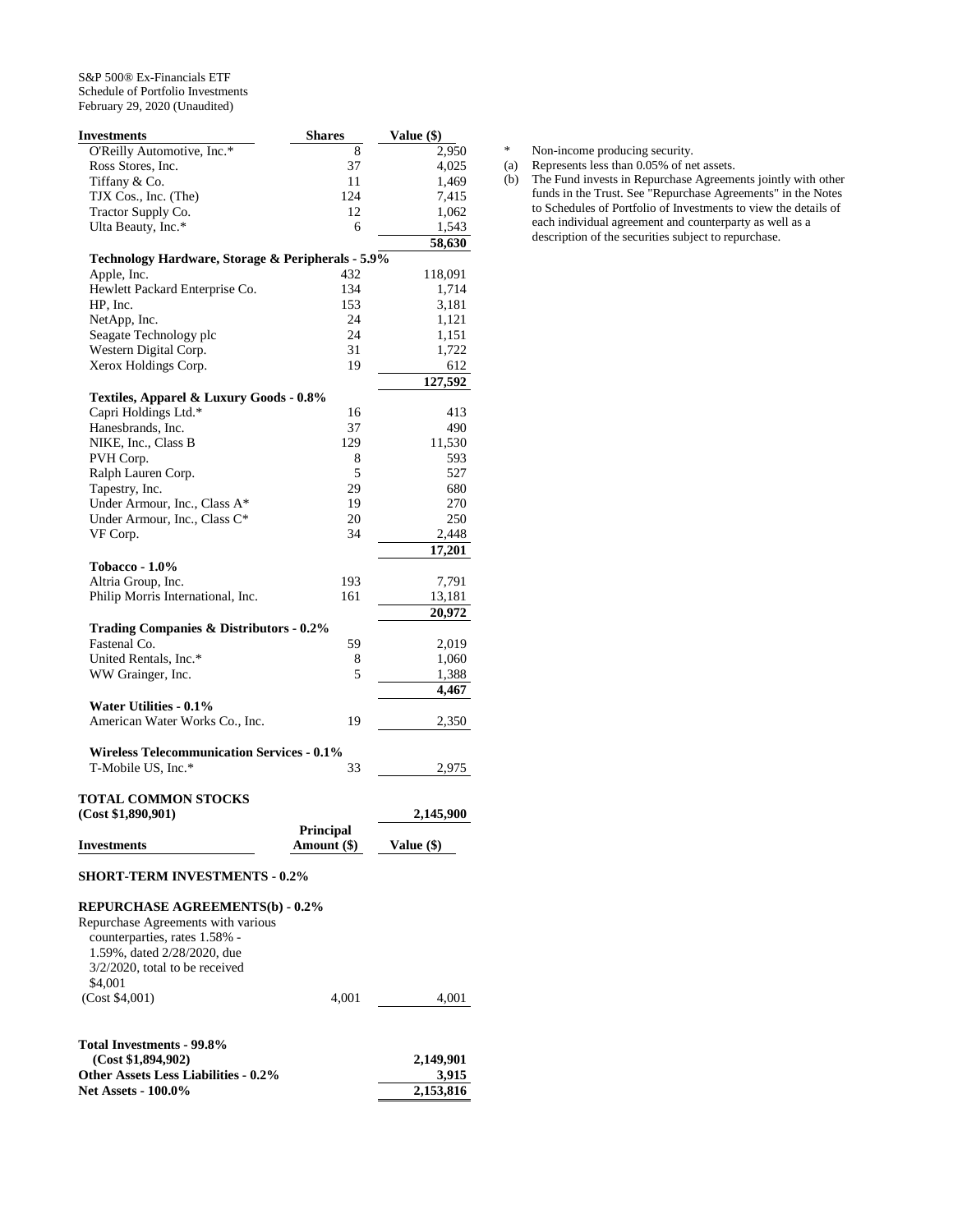| <b>Investments</b>                   | <b>Shares</b>  | Value (\$)       |
|--------------------------------------|----------------|------------------|
| <b>COMMON STOCKS - 99.5%</b>         |                |                  |
| Aerospace & Defense - 2.8%           |                |                  |
| Arconic, Inc.                        | 39             | 1,145            |
| Boeing Co. (The)                     | 55             | 15,131           |
| General Dynamics Corp.               | 24             | 3,833            |
| Huntington Ingalls Industries, Inc.  | $\overline{4}$ | 822              |
| L3Harris Technologies, Inc.          | 22             | 4,350            |
| Lockheed Martin Corp.                | 25             | 9,247            |
| Northrop Grumman Corp.               | 16             | 5,261            |
| Raytheon Co.                         | 28             | 5,280            |
| Textron, Inc.                        | 24             | 974              |
| TransDigm Group, Inc.                | 5              | 2,789            |
| United Technologies Corp.            | 83             | 10,839<br>59,671 |
| Air Freight & Logistics - 0.6%       |                |                  |
| CH Robinson Worldwide, Inc.          | 14             | 965              |
| Expeditors International of          |                |                  |
| Washington, Inc.                     | 17             | 1,197            |
| FedEx Corp.                          | 25             | 3,529            |
| United Parcel Service, Inc., Class B | 72             | 6,515            |
|                                      |                | 12,206           |
| <b>Airlines - 0.4%</b>               |                |                  |
| Alaska Air Group, Inc.               | 13             | 656              |
| American Airlines Group, Inc.        | 39             | 743              |
| Delta Air Lines, Inc.                | 59             | 2,722            |
| Southwest Airlines Co.               | 49             | 2,263            |
| United Airlines Holdings, Inc.*      | 22             | 1,355            |
|                                      |                | 7,739            |
| <b>Auto Components - 0.1%</b>        |                |                  |
| Aptiv plc                            | 26             | 2,031            |
| BorgWarner, Inc.                     | 21             | 663<br>2,694     |
| <b>Automobiles - 0.3%</b>            |                |                  |
| Ford Motor Co.                       | 399            | 2,777            |
| General Motors Co.                   | 129            | 3,934            |
| Harley-Davidson, Inc.                | 16             | 488              |
|                                      |                | 7,199            |
| <b>Banks</b> - 5.8%                  |                |                  |
| Bank of America Corp.                | 830            | 23,655           |
| Citigroup, Inc.                      | 224            | 14,215           |
| Citizens Financial Group, Inc.       | 45             | 1,426            |
| Comerica, Inc.                       | 15             | 790              |
| Fifth Third Bancorp                  | 73             | 1,781            |
| First Republic Bank                  | 17             | 1,710            |
| Huntington Bancshares, Inc.          | 105            | 1,289            |
| JPMorgan Chase & Co.                 | 321            | 37,271           |
| KeyCorp                              | 101            | 1,651            |
| M&T Bank Corp.                       | 14             | 1,965            |
| People's United Financial, Inc.      | 45             | 630              |
| PNC Financial Services Group, Inc.   |                | 5,688            |
| (The)                                | 45             |                  |
| Regions Financial Corp.              | 98             | 1,325            |
| SVB Financial Group*                 | 6              | 1,249            |
| Truist Financial Corp.               | 137            | 6,321            |
| <b>US Bancorp</b>                    | 146            | 6,780            |
| Wells Fargo & Co.                    | 394            | 16,095           |
| Zions Bancorp NA                     | 17             | 679              |
| Beverages - 2.2%                     |                | 124,520          |
| Brown-Forman Corp., Class B          | 18             | 1,105            |
| Coca-Cola Co. (The)                  | 395            | 21,129           |

| Investments                                                      | Shares   | Value (\$)   |
|------------------------------------------------------------------|----------|--------------|
| Constellation Brands, Inc., Class A                              | 17       | 2,931        |
| Molson Coors Beverage Co., Class                                 |          |              |
| В                                                                | 20       | 992          |
| Monster Beverage Corp.*                                          | 39       | 2,434        |
| PepsiCo, Inc.                                                    | 143      | 18,880       |
|                                                                  |          | 47,471       |
| <b>Building Products - 0.3%</b>                                  |          |              |
| Allegion plc                                                     | 10       | 1,150        |
| AO Smith Corp.                                                   | 14       | 554          |
| Fortune Brands Home & Security,                                  |          |              |
| Inc.                                                             | 14       | 864          |
| Johnson Controls International plc                               | 79       | 2,889        |
| Masco Corp.                                                      | 29       | 1,198        |
|                                                                  |          | 6,655        |
| Capital Markets - 3.1%                                           |          |              |
| Ameriprise Financial, Inc.                                       | 13       | 1,837        |
| Bank of New York Mellon Corp.<br>(The)                           | 86       | 3,431        |
| BlackRock, Inc.                                                  | 12       | 5,556        |
| Cboe Global Markets, Inc.                                        | 11       | 1,254        |
| Charles Schwab Corp. (The)                                       | 118      | 4,808        |
| CME Group, Inc.                                                  | 37       | 7,356        |
| E*TRADE Financial Corp.                                          | 24       | 1,099        |
| Franklin Resources, Inc.                                         | 28       | 609          |
| Goldman Sachs Group, Inc. (The)                                  | 32       | 6,425        |
| Intercontinental Exchange, Inc.                                  | 57       | 5,086        |
| Invesco Ltd.                                                     | 38       | 547          |
| MarketAxess Holdings, Inc.                                       | 4        | 1,297        |
| Moody's Corp.                                                    | 17       | 4,081        |
| Morgan Stanley                                                   | 126      | 5,674        |
| MSCI, Inc.                                                       | 8        | 2,364        |
| Nasdaq, Inc.                                                     | 11       | 1,128        |
| Northern Trust Corp.                                             | 21       | 1,843        |
| Raymond James Financial, Inc.                                    | 13       | 1,087        |
| S&P Global, Inc.                                                 | 25       | 6,648        |
| State Street Corp.                                               | 38       | 2,588        |
| T. Rowe Price Group, Inc.                                        | 24       | 2,832        |
|                                                                  |          | 67,550       |
| Chemicals - 2.0%                                                 |          |              |
| Air Products & Chemicals, Inc.                                   | 22<br>11 | 4,832        |
| Albemarle Corp.<br>Celanese Corp.                                | 13       | 900<br>1,219 |
| CF Industries Holdings, Inc.                                     | 22       | 811          |
| Corteva, Inc.                                                    | 77       | 2,094        |
| Dow, Inc.                                                        | 76       | 3,071        |
| DuPont de Nemours, Inc.                                          | 76       | 3,260        |
| Eastman Chemical Co.                                             | 14       | 861          |
| Ecolab, Inc.                                                     | 25       | 4,511        |
| FMC Corp.                                                        | 13       | 1,210        |
| International Flavors & Fragrances,                              |          |              |
| Inc.(a)                                                          | 11       | 1,318        |
| Linde plc                                                        | 55       | 10,506       |
| LyondellBasell Industries NV,                                    |          |              |
| Class A                                                          | 27       | 1,929        |
| Mosaic Co. (The)                                                 | 36       | 613          |
| PPG Industries, Inc.                                             | 24       | 2,507        |
| Sherwin-Williams Co. (The)                                       | 8        | 4,134        |
|                                                                  |          | 43,776       |
| <b>Commercial Services &amp; Supplies - 0.5%</b><br>Cintas Corp. | 8        | 2,134        |
| Copart, Inc.*                                                    | 21       | 1,774        |
| Republic Services, Inc.                                          | 21       | 1,896        |
| Rollins, Inc.                                                    | 14       | 524          |
|                                                                  |          |              |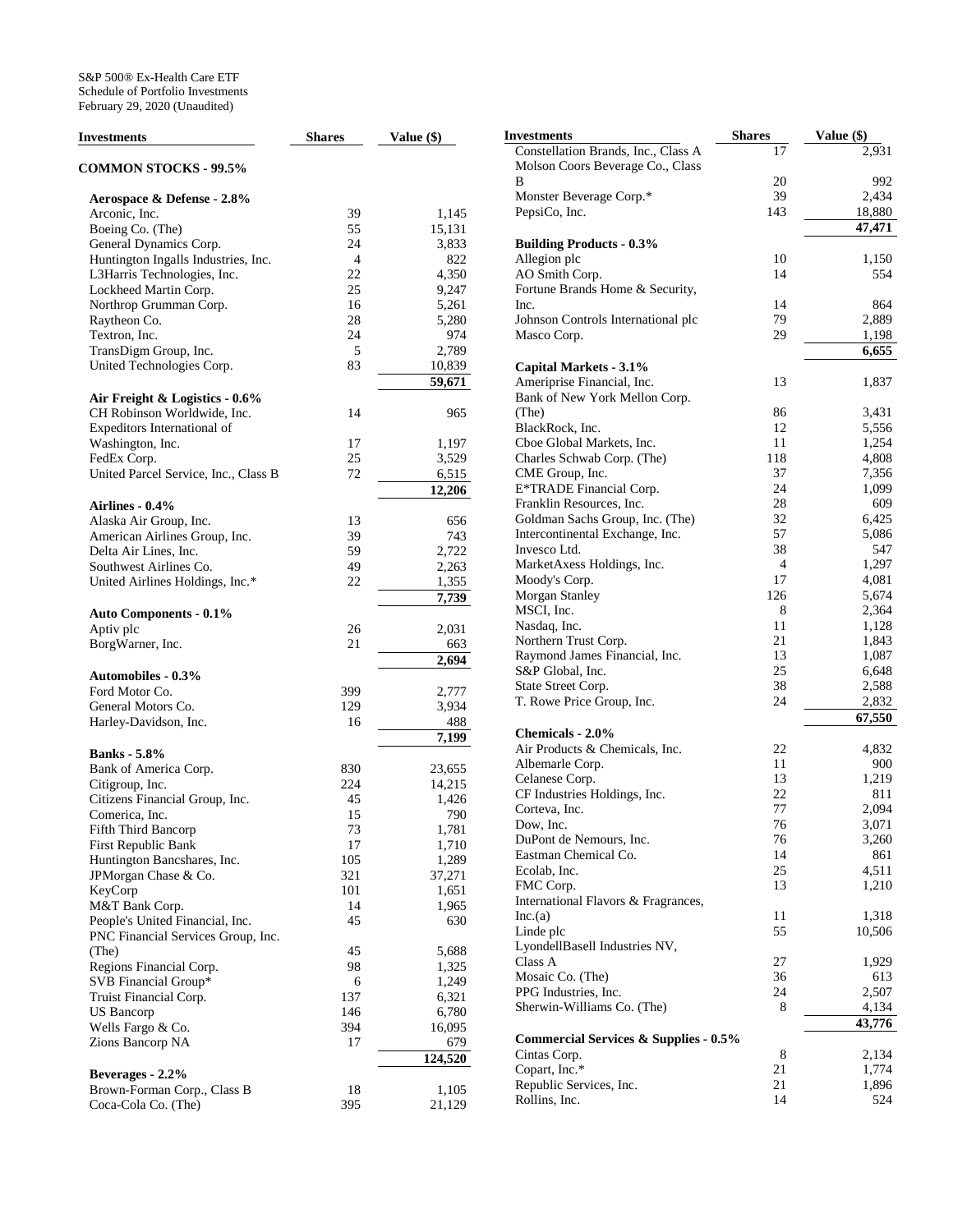| <b>Investments</b>                                   | <b>Shares</b> | Value (\$) |
|------------------------------------------------------|---------------|------------|
| Waste Management, Inc.                               | 40            | 4,432      |
|                                                      |               | 10,760     |
| <b>Communications Equipment - 1.1%</b>               |               |            |
| Arista Networks, Inc.*                               | 6             | 1,159      |
| Cisco Systems, Inc.                                  | 434           | 17,330     |
| F5 Networks, Inc.*                                   | 6             | 720        |
| Juniper Networks, Inc.                               | 34            | 721        |
| Motorola Solutions, Inc.                             | 18            | 2,982      |
|                                                      |               | 22,912     |
| Construction & Engineering $-0.1\%$                  |               |            |
| Jacobs Engineering Group, Inc.                       | 14            | 1,293      |
| Quanta Services, Inc.                                | 14            | 534        |
|                                                      |               | 1,827      |
| <b>Construction Materials - 0.1%</b>                 |               |            |
| Martin Marietta Materials, Inc.                      | 7             | 1,593      |
| Vulcan Materials Co.                                 | 14            | 1,683      |
|                                                      |               | 3,276      |
| <b>Consumer Finance - 0.7%</b>                       |               |            |
| American Express Co.                                 | 69            | 7,585      |
| Capital One Financial Corp.                          | 48            | 4,236      |
| <b>Discover Financial Services</b>                   | 32            | 2,099      |
| <b>Synchrony Financial</b>                           | 60            | 1,746      |
|                                                      |               | 15,666     |
|                                                      |               |            |
| Containers & Packaging - 0.4%<br>Amcor plc           | 166           | 1,547      |
| Avery Dennison Corp.                                 | 8             | 916        |
| Ball Corp.                                           | 34            | 2,396      |
| International Paper Co.                              | 41            | 1,515      |
|                                                      | 10            | 906        |
| Packaging Corp. of America<br>Sealed Air Corp.       | 16            | 485        |
| Westrock Co.                                         | 27            |            |
|                                                      |               | 898        |
|                                                      |               | 8,663      |
| Distributors - 0.1%                                  |               |            |
| Genuine Parts Co.                                    | 15            | 1,309      |
| LKQ Corp.*                                           | 31            | 917        |
|                                                      |               | 2,226      |
| Diversified Consumer Services - 0.0%(b)              |               |            |
| H&R Block, Inc.                                      | 20            | 413        |
|                                                      |               |            |
| <b>Diversified Financial Services - 1.9%</b>         |               |            |
| Berkshire Hathaway, Inc., Class B*                   | 200           | 41,268     |
|                                                      |               |            |
| <b>Diversified Telecommunication Services - 2.3%</b> |               |            |
| AT&T, Inc.                                           | 748           | 26,344     |
| CenturyLink, Inc.                                    | 101           | 1,219      |
| Verizon Communications, Inc.                         | 423           | 22,910     |
|                                                      |               | 50,473     |
| <b>Electric Utilities - 2.5%</b>                     |               |            |
| Alliant Energy Corp.                                 | 25            | 1,303      |
| American Electric Power Co., Inc.                    | 50            | 4,463      |
| Duke Energy Corp.                                    | 74            | 6,786      |
| <b>Edison International</b>                          | 37            | 2,486      |
| Entergy Corp.                                        | 21            | 2,455      |
| Evergy, Inc.                                         | 24            | 1,569      |
| <b>Eversource Energy</b>                             | 33            | 2,853      |
| Exelon Corp.                                         | 100           | 4,311      |
| FirstEnergy Corp.                                    | 55            | 2,449      |
| NextEra Energy, Inc.                                 | 50            | 12,638     |
| Pinnacle West Capital Corp.                          | 11            | 984        |
| PPL Corp.                                            | 74            | 2,221      |
| Southern Co. (The)                                   | 108           | 6,519      |
| Xcel Energy, Inc.                                    | 53            | 3,303      |
|                                                      |               | 54,340     |

| Investments                                           | <b>Shares</b>  | Value (\$) |        |
|-------------------------------------------------------|----------------|------------|--------|
| <b>Electrical Equipment - 0.5%</b>                    |                |            |        |
| AMETEK, Inc.                                          | 24             |            | 2,064  |
| Eaton Corp. plc                                       | 42             |            | 3,810  |
| Emerson Electric Co.                                  | 63             |            | 4,039  |
| Rockwell Automation, Inc.                             | 11             |            | 2,019  |
|                                                       |                |            | 11,932 |
| Electronic Equipment, Instruments & Components - 0.6% |                |            |        |
| Amphenol Corp., Class A                               | 31             |            | 2,842  |
| CDW Corp.                                             | 15             |            | 1,713  |
| Corning, Inc.                                         | 79             |            | 1,885  |
| FLIR Systems, Inc.                                    | 14             |            | 595    |
| IPG Photonics Corp.*                                  | $\overline{4}$ |            | 510    |
| Keysight Technologies, Inc.*                          | 20             |            | 1,895  |
| TE Connectivity Ltd.                                  | 34             |            | 2,818  |
| Zebra Technologies Corp., Class                       |                |            |        |
| $A^*$                                                 | 6              |            |        |
|                                                       |                |            | 1,266  |
|                                                       |                |            | 13,524 |
| <b>Energy Equipment &amp; Services - 0.4%</b>         |                |            |        |
| Baker Hughes Co.                                      | 66             |            | 1,062  |
| Halliburton Co.                                       | 90             |            | 1,526  |
| Helmerich & Payne, Inc.                               | 11             |            | 406    |
| National Oilwell Varco, Inc.                          | 39             |            | 730    |
| Schlumberger Ltd.                                     | 142            |            | 3,847  |
| TechnipFMC plc                                        | 43             |            | 638    |
|                                                       |                |            | 8,209  |
| Entertainment - 2.2%                                  |                |            |        |
| Activision Blizzard, Inc.                             | 79             |            | 4,592  |
| Electronic Arts, Inc.*                                | 30             |            | 3,041  |
| Live Nation Entertainment, Inc.*                      | 14             |            | 851    |
| Netflix, Inc.*                                        | 45             |            | 16,607 |
| Take-Two Interactive Software,                        |                |            |        |
| $Inc.*$                                               | 11             |            | 1,182  |
| Walt Disney Co. (The)                                 | 185            |            | 21,765 |
|                                                       |                |            | 48,038 |
| Equity Real Estate Investment Trusts (REITs) - 3.5%   |                |            |        |
| Alexandria Real Estate Equities,                      |                |            |        |
| Inc.                                                  | 13             |            | 1,974  |
| American Tower Corp.                                  | 45             |            | 10,206 |
| Apartment Investment &                                |                |            |        |
| Management Co., Class A                               | 15             |            | 718    |
| AvalonBay Communities, Inc.                           | 14             |            | 2,808  |
| Boston Properties, Inc.                               | 15             |            | 1,934  |
| Crown Castle International Corp.                      | 42             |            | 6,018  |
| Digital Realty Trust, Inc.                            | 21             |            | 2,522  |
| Duke Realty Corp.                                     | 38             |            | 1,234  |
| Equinix, Inc.                                         | 9              |            | 5,155  |
| <b>Equity Residential</b>                             | 36             |            | 2,704  |
| Essex Property Trust, Inc.                            | 7              |            | 1,984  |
| Extra Space Storage, Inc.                             | 13             |            | 1,305  |
| Federal Realty Investment Trust                       | 7              |            | 814    |
| Healthpeak Properties, Inc.                           | 51             |            | 1,614  |
| Host Hotels & Resorts, Inc.                           | 73             |            | 1,057  |
| Iron Mountain, Inc.                                   | 29             |            | 882    |
| Kimco Realty Corp.                                    | 43             |            | 746    |
| Mid-America Apartment                                 |                |            |        |
| Communities, Inc.                                     | 11             |            | 1,422  |
| Prologis, Inc.                                        | 76             |            | 6,405  |
| Public Storage                                        | 15             |            | 3,137  |
| Realty Income Corp.                                   | 34             |            | 2,461  |
| Regency Centers Corp.                                 | 17             |            | 977    |
| SBA Communications Corp.                              | 11             |            | 2,916  |
| Simon Property Group, Inc.                            | 31             |            | 3,816  |
| SL Green Realty Corp.                                 | 8              |            | 628    |
|                                                       |                |            |        |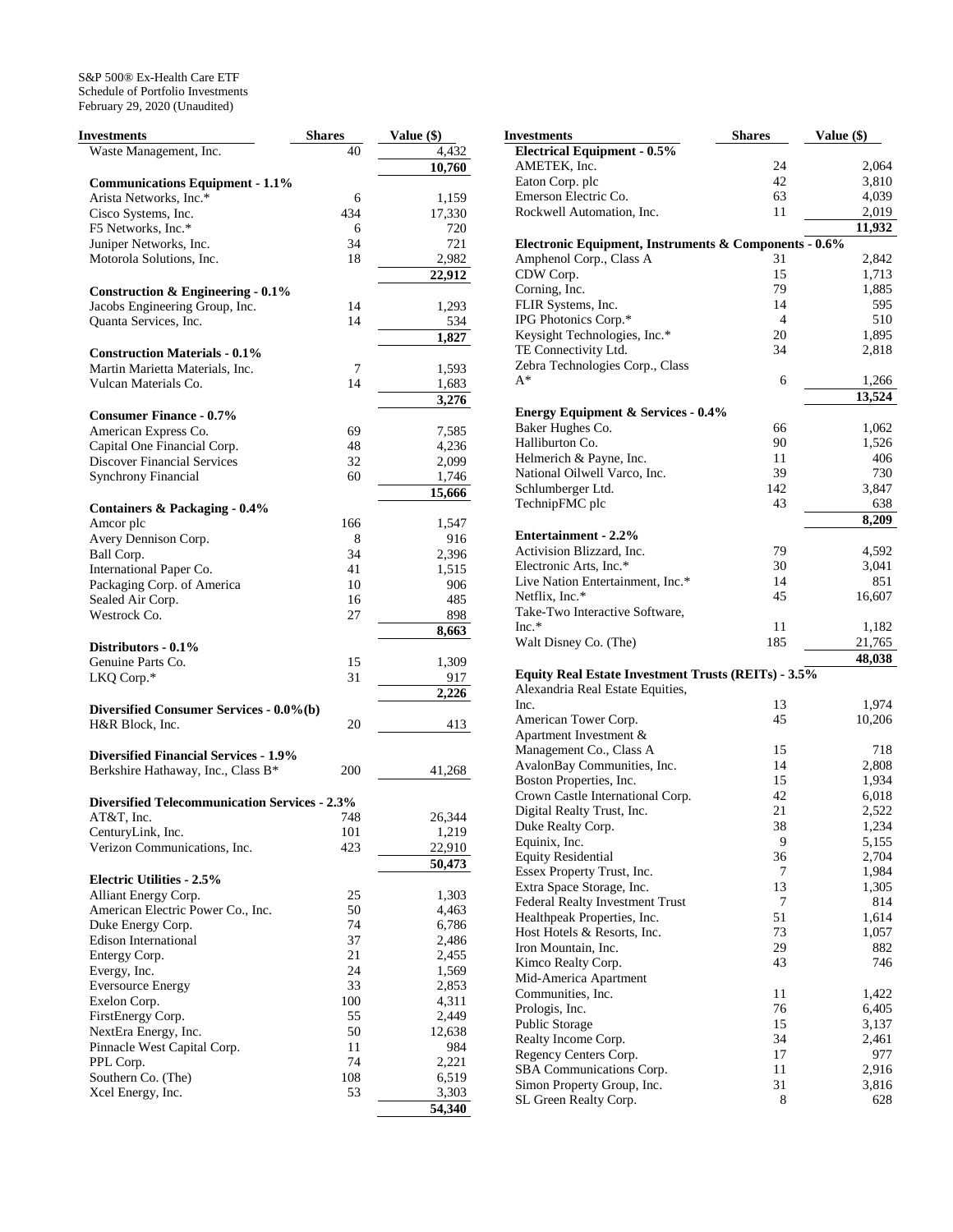| Investments                                | <b>Shares</b> | Value (\$)     |
|--------------------------------------------|---------------|----------------|
| UDR, Inc.                                  | 30            | 1,349          |
| Ventas, Inc.                               | 38            | 2,043          |
| Vornado Realty Trust                       | 17            | 911            |
| Welltower, Inc.                            | 42            | 3,142          |
| Weyerhaeuser Co.                           | 76            | 1,974          |
|                                            |               | 74,856         |
| Food & Staples Retailing - 1.7%            |               |                |
| Costco Wholesale Corp.                     | 45            | 12,651         |
| Kroger Co. (The)                           | 83            | 2,335          |
| Sysco Corp.                                | 52            | 3,466          |
| Walgreens Boots Alliance, Inc.             | 77            | 3,524          |
| Walmart, Inc.                              | 146           | 15,721         |
|                                            |               | 37,697         |
| Food Products - 1.3%                       |               |                |
| Archer-Daniels-Midland Co.                 | 57            | 2,146          |
| Campbell Soup Co.                          | 17            | 767            |
| Conagra Brands, Inc.                       | 50            | 1,334          |
| General Mills, Inc.                        | 62            | 3,038          |
| Hershey Co. (The)                          | 15<br>28      | 2,160          |
| Hormel Foods Corp.<br>JM Smucker Co. (The) | 11            | 1,165          |
| Kellogg Co.                                | 25            | 1,133<br>1,512 |
| Kraft Heinz Co. (The)                      | 64            | 1,585          |
| Lamb Weston Holdings, Inc.                 | 15            | 1,303          |
| McCormick & Co., Inc. (Non-                |               |                |
| Voting)                                    | 13            | 1,900          |
| Mondelez International, Inc., Class        |               |                |
| A                                          | 147           | 7,762          |
| Tyson Foods, Inc., Class A                 | 31            | 2,103          |
|                                            |               | 27,908         |
| Gas Utilities - 0.1%                       |               |                |
| Atmos Energy Corp.                         | 13            | 1,342          |
|                                            |               |                |
| Hotels, Restaurants & Leisure - 2.1%       |               |                |
| Carnival Corp.                             | 41            | 1,372          |
| Chipotle Mexican Grill, Inc.*              | 3             | 2,321          |
| Darden Restaurants, Inc.                   | 13            | 1,267          |
| Hilton Worldwide Holdings, Inc.            | 29            | 2,819          |
| Las Vegas Sands Corp.                      | 35            | 2,041          |
| Marriott International, Inc., Class A      | 28            | 3,472          |
| McDonald's Corp.                           | 77            | 14,951         |
| <b>MGM Resorts International</b>           | 53            | 1,301          |
| Norwegian Cruise Line Holdings             |               |                |
| $Ltd.*$                                    | 22            | 820            |
| Royal Caribbean Cruises Ltd.               | 18            | 1,447          |
| Starbucks Corp.                            | 121           | 9,490          |
| Wynn Resorts Ltd.                          | 10<br>31      | 1,080          |
| Yum! Brands, Inc.                          |               | 2,767          |
| <b>Household Durables - 0.4%</b>           |               | 45,148         |
| DR Horton, Inc.                            | 35            | 1,864          |
| Garmin Ltd.                                | 15            | 1,326          |
| Leggett & Platt, Inc.                      | 14            | 555            |
| Lennar Corp., Class A                      | 28            | 1,690          |
| Mohawk Industries, Inc.*                   | 6             | 727            |
| Newell Brands, Inc.                        | 39            | 602            |
| PulteGroup, Inc.                           | 26            | 1,045          |
| Whirlpool Corp.                            | 7             | 895            |
|                                            |               | 8,704          |
| <b>Household Products - 2.0%</b>           |               |                |
| Church & Dwight Co., Inc.                  | 25            | 1,738          |
| Clorox Co. (The)                           | 13            | 2,072          |
| Colgate-Palmolive Co.                      | 88            | 5,946          |

| Investments                                                         | <b>Shares</b>  | Value (\$)     |
|---------------------------------------------------------------------|----------------|----------------|
| Kimberly-Clark Corp.                                                | 35             | 4,592          |
| Procter & Gamble Co. (The)                                          | 255            | 28,874         |
|                                                                     |                | 43,222         |
| <b>Independent Power and Renewable Electricity Producers - 0.1%</b> |                |                |
| AES Corp.                                                           | 68             | 1,138          |
| NRG Energy, Inc.                                                    | 25             | 830            |
|                                                                     |                | 1,968          |
| <b>Industrial Conglomerates - 1.6%</b>                              |                |                |
| 3M Co.                                                              | 59             | 8,805          |
| General Electric Co.                                                | 894            | 9,727          |
| Honeywell International, Inc.                                       | 73             | 11,838         |
| Roper Technologies, Inc.                                            | 11             | 3,869          |
|                                                                     |                | 34,239         |
| Insurance - 2.6%                                                    |                |                |
| Aflac, Inc.                                                         | 76             | 3,257          |
| Allstate Corp. (The)                                                | 34             | 3,578          |
| American International Group, Inc.                                  | 90             | 3,794          |
| Aon plc                                                             | 24             | 4,992          |
| Arthur J Gallagher & Co.                                            | 19             | 1,852          |
| Assurant, Inc.                                                      | 6              | 724            |
| Chubb Ltd.                                                          | 46             | 6,671          |
| Cincinnati Financial Corp.                                          | 15             | 1,399          |
| Everest Re Group Ltd.                                               | $\overline{4}$ | 991            |
| Globe Life, Inc.                                                    | 10             | 927            |
| Hartford Financial Services Group,                                  |                |                |
| Inc. (The)                                                          | 37             | 1,848          |
| Lincoln National Corp.                                              | 20             | 908            |
| Loews Corp.                                                         | 27             | 1,232          |
| Marsh & McLennan Cos., Inc.                                         | 52             |                |
| MetLife, Inc.                                                       | 80             | 5,437<br>3,418 |
|                                                                     | 27             |                |
| Principal Financial Group, Inc.                                     |                | 1,199          |
| Progressive Corp. (The)                                             | 60             | 4,390          |
| Prudential Financial, Inc.                                          | 41             | 3,093          |
| Travelers Cos., Inc. (The)                                          | 27             | 3,235          |
| <b>Unum Group</b>                                                   | 21             | 489            |
| Willis Towers Watson plc                                            | 13             | 2,460          |
| WR Berkley Corp.                                                    | 15             | 1,007          |
|                                                                     |                | 56,901         |
| <b>Interactive Media &amp; Services - 6.2%</b>                      |                |                |
| Alphabet, Inc., Class A*                                            | 31             | 41,517         |
| Alphabet, Inc., Class C*                                            | 31             | 41,519         |
| Facebook, Inc., Class A*                                            | 247            | 47,540         |
| Twitter, Inc.*                                                      | 80             | 2,656          |
|                                                                     |                | 133,232        |
| <b>Internet &amp; Direct Marketing Retail - 4.2%</b>                |                |                |
| Amazon.com, Inc.*                                                   | 42             | 79,117         |
| Booking Holdings, Inc.*                                             | 4              | 6,783          |
| eBay, Inc.                                                          | 78             | 2,702          |
| Expedia Group, Inc.                                                 | 14             | 1,381          |
|                                                                     |                | 89,983         |
| IT Services - 6.5%                                                  |                |                |
| Accenture plc, Class A                                              | 65             | 11,738         |
| Akamai Technologies, Inc.*                                          | 17             | 1,471          |
| Alliance Data Systems Corp.                                         | 4              | 344            |
| Automatic Data Processing, Inc.                                     | 45             | 6,963          |
| Broadridge Financial Solutions,                                     |                |                |
| Inc.                                                                | 11             | 1,148          |
| <b>Cognizant Technology Solutions</b>                               |                |                |
| Corp., Class A                                                      | 56             | 3,412          |
| DXC Technology Co.                                                  | 27             | 651            |
| <b>Fidelity National Information</b>                                |                |                |
| Services, Inc.                                                      | 63             | 8,802          |
| Fiserv, Inc.*                                                       | 59             | 6,452          |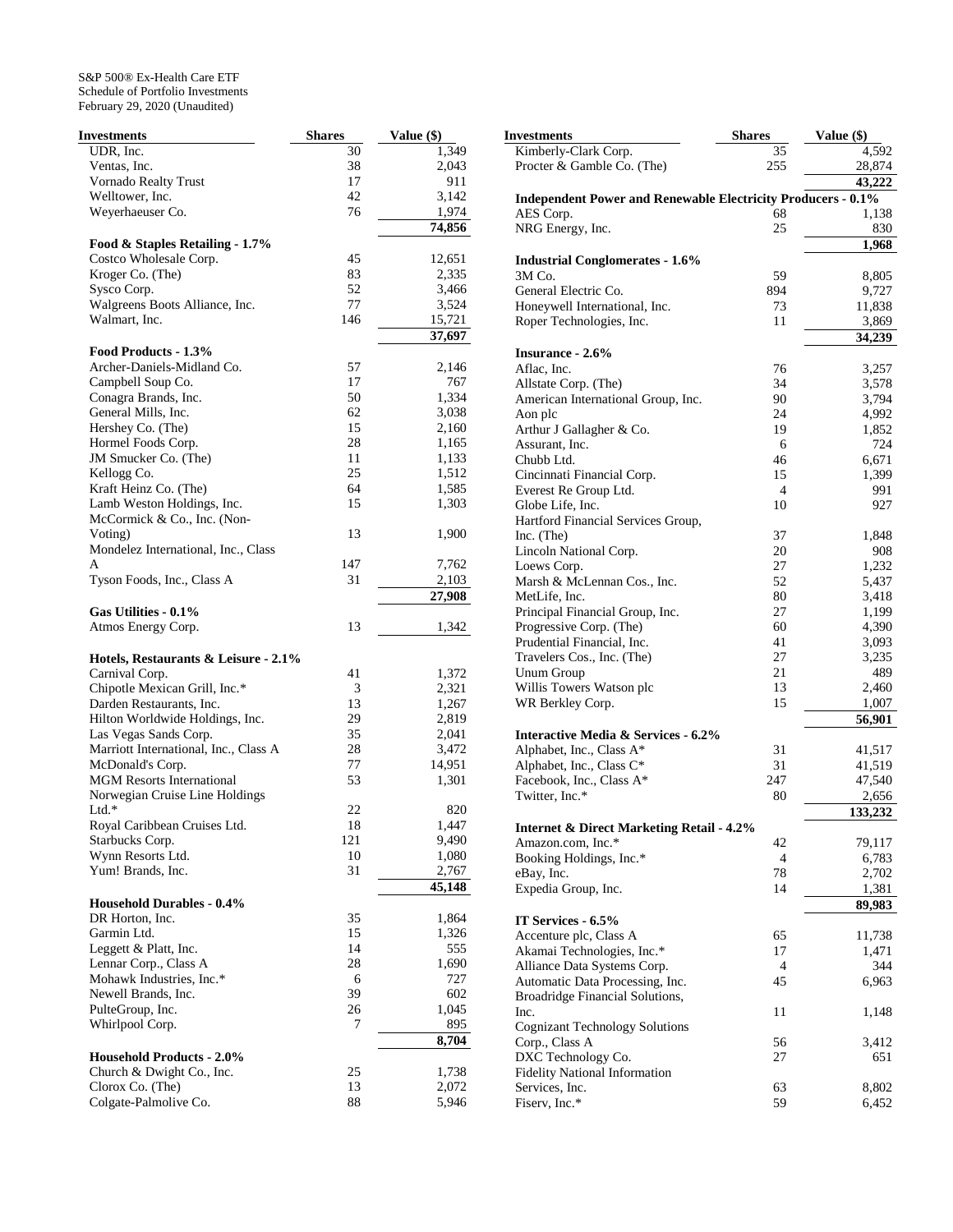| Investments                            | <b>Shares</b> | <b>Value</b> (\$) |
|----------------------------------------|---------------|-------------------|
| FleetCor Technologies, Inc.*           | 9             | 2,392             |
| Gartner, Inc.*                         | 10            | 1,294             |
| Global Payments, Inc.                  | 31            | 5,703             |
| <b>International Business Machines</b> |               |                   |
| Corp.                                  | 91            | 11,844            |
|                                        | 8             | 1,214             |
| Jack Henry & Associates, Inc.          | 14            |                   |
| Leidos Holdings, Inc.                  |               | 1,437             |
| Mastercard, Inc., Class A              | 91            | 26,413            |
| Paychex, Inc.                          | 32            | 2,479             |
| PayPal Holdings, Inc.*                 | 120           | 12,959            |
| VeriSign, Inc.*                        | 11            | 2,087             |
| Visa, Inc., Class A                    | 175           | 31,808            |
| Western Union Co. (The)                | 43            | 963               |
|                                        |               | 141,574           |
| Leisure Products - 0.0%(b)             |               |                   |
| Hasbro, Inc.                           | 13            | 1,004             |
|                                        |               |                   |
| Machinery - 1.8%                       |               |                   |
| Caterpillar, Inc.                      | 56            | 6,957             |
| Cummins, Inc.                          | 15            | 2,269             |
| Deere & Co.                            | 32            | 5,007             |
|                                        |               |                   |
| Dover Corp.                            | 15            | 1,541             |
| Flowserve Corp.                        | 14            | 563               |
| Fortive Corp.                          | 31            | 2,144             |
| <b>IDEX</b> Corp.                      | 8             | 1,184             |
| Illinois Tool Works, Inc.              | 30            | 5,033             |
| Ingersoll-Rand plc                     | 25            | 3,226             |
| PACCAR, Inc.                           | 35            | 2,342             |
| Parker-Hannifin Corp.                  | 13            | 2,402             |
| Pentair plc                            | 17            | 670               |
| Snap-on, Inc.                          | 6             | 868               |
| Stanley Black & Decker, Inc.           | 15            | 2,156             |
|                                        |               |                   |
| Westinghouse Air Brake                 |               |                   |
| Technologies Corp.                     | 18            | 1,237             |
| Xylem, Inc.                            | 18            | 1,392<br>38,991   |
|                                        |               |                   |
| <b>Media - 1.6%</b>                    |               |                   |
| Charter Communications, Inc.,          |               |                   |
| Class $A^*$                            | 16            | 7,891             |
| Comcast Corp., Class A                 | 465           | 18,800            |
| Discovery, Inc., Class A*              | 17            | 437               |
| Discovery, Inc., Class C*              | 35            | 878               |
| DISH Network Corp., Class A*           | 27            | 905               |
| Fox Corp., Class A                     | 36            | 1,107             |
| Fox Corp., Class B                     | 17            | 518               |
| Interpublic Group of Cos., Inc.        |               |                   |
| (The)                                  | 39            | 833               |
| News Corp., Class A                    | 39            | 471               |
| News Corp., Class B                    | 13            | 162               |
| Omnicom Group, Inc.                    | 22            |                   |
|                                        |               | 1,524             |
| ViacomCBS, Inc.                        | 55            | 1,353             |
|                                        |               | 34,879            |
| Metals $\&$ Mining - 0.3%              |               |                   |
| Freeport-McMoRan, Inc.                 | 149           | 1,484             |
| Newmont Corp.                          | 84            | 3,749             |
| Nucor Corp.                            | 31            | 1,282             |
|                                        |               | 6,515             |
| <b>Multiline Retail - 0.6%</b>         |               |                   |
| Dollar General Corp.                   | 26            | 3,908             |
| Dollar Tree, Inc.*                     | 24            | 1,993             |
| Kohl's Corp.                           | 16            | 626               |
| Macy's, Inc.                           | 32            | 423               |
| Nordstrom, Inc.                        | 11            | 382               |
|                                        |               |                   |

| Investments                                                 | <b>Shares</b> | Value (\$) |
|-------------------------------------------------------------|---------------|------------|
| Target Corp.                                                | 52            | 5,356      |
|                                                             |               | 12,688     |
| <b>Multi-Utilities - 1.2%</b>                               |               |            |
| Ameren Corp.                                                | 25            | 1,975      |
| CenterPoint Energy, Inc.                                    | 52            | 1,197      |
| CMS Energy Corp.                                            | 29            | 1,752      |
| Consolidated Edison, Inc.                                   | 34            | 2,680      |
| Dominion Energy, Inc.                                       | 84            | 6,567      |
| DTE Energy Co.                                              | 20            | 2,233      |
| NiSource, Inc.                                              | 38            | 1,027      |
| Public Service Enterprise Group,<br>Inc.                    | 52            | 2,668      |
| Sempra Energy                                               | 29            | 4,054      |
| WEC Energy Group, Inc.                                      | 32            | 2,955      |
|                                                             |               | 27,108     |
| Oil, Gas & Consumable Fuels - 3.8%                          |               |            |
| Apache Corp.                                                | 38            | 947        |
| Cabot Oil & Gas Corp.                                       | 42            | 585        |
| Chevron Corp.                                               | 193           | 18,015     |
| Cimarex Energy Co.                                          | 10            | 330        |
| Concho Resources, Inc.                                      | 21            | 1,428      |
| ConocoPhillips                                              | 112           | 5,423      |
| Devon Energy Corp.                                          | 39            | 633        |
| Diamondback Energy, Inc.                                    | 17            | 1,054      |
| EOG Resources, Inc.                                         | 60            | 3,796      |
| Exxon Mobil Corp.                                           | 433           | 22,274     |
| Hess Corp.                                                  | 27            | 1,517      |
| HollyFrontier Corp.                                         | 15            | 505        |
| Kinder Morgan, Inc.                                         | 199           | 3,815      |
| Marathon Oil Corp.                                          | 81            | 671        |
| Marathon Petroleum Corp.                                    | 66            | 3,130      |
| Noble Energy, Inc.                                          | 49            | 776        |
| Occidental Petroleum Corp.                                  | 91            | 2,979      |
| ONEOK, Inc.                                                 | 42            | 2,802      |
| Phillips 66                                                 | 45            | 3,369      |
| Pioneer Natural Resources Co.                               | 17            | 2,087      |
| Valero Energy Corp.                                         | 42            | 2,782      |
| Williams Cos., Inc. (The)                                   | 125           | 2,381      |
|                                                             |               | 81,299     |
| <b>Personal Products - 0.2%</b>                             | 31            | 286        |
| Coty, Inc., Class A<br>Estee Lauder Cos., Inc. (The), Class |               |            |
| A                                                           | 23            | 4,223      |
|                                                             |               | 4,509      |
| <b>Professional Services - 0.4%</b>                         |               |            |
| Equifax, Inc.                                               | 13            | 1,846      |
| IHS Markit Ltd.                                             | 41            | 2,921      |
| Nielsen Holdings plc                                        | 36            | 656        |
| Robert Half International, Inc.                             | 12            | 605        |
| Verisk Analytics, Inc.                                      | 17            | 2,637      |
|                                                             |               | 8,665      |
| Real Estate Management & Development - 0.1%                 |               |            |
| CBRE Group, Inc., Class A*                                  | 34            | 1,909      |
|                                                             |               |            |
| Road & Rail - 1.2%                                          |               |            |
| CSX Corp.                                                   | 80            | 5,636      |
| JB Hunt Transport Services, Inc.                            | 9             | 868        |
| Kansas City Southern                                        | 10            | 1,507      |
| Norfolk Southern Corp.                                      | 27            | 4,923      |
| Old Dominion Freight Line, Inc.                             | 7             | 1,357      |
| Union Pacific Corp.                                         | 71            | 11,346     |
|                                                             |               | 25,637     |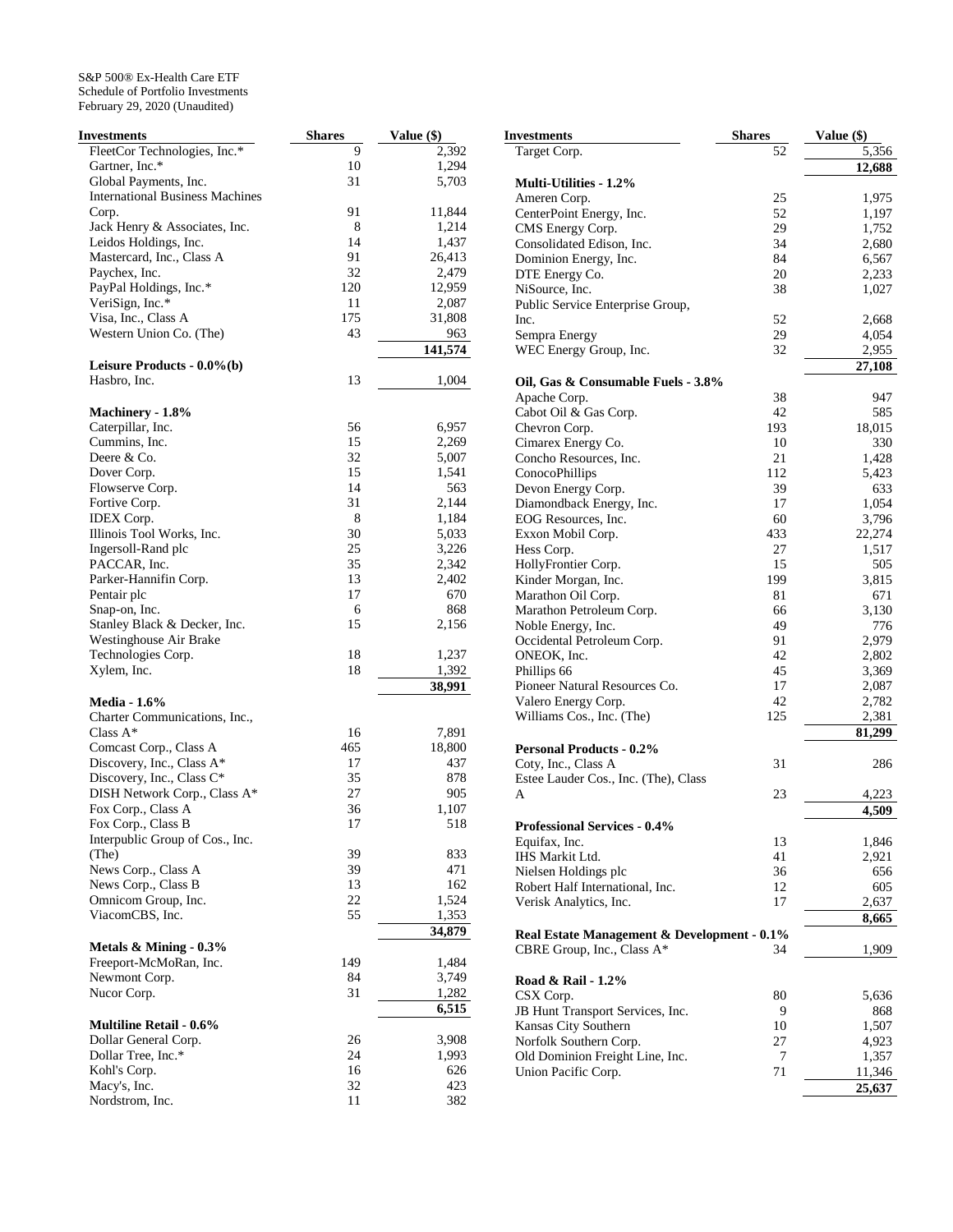| Investments                                       | <b>Shares</b> | Value (\$) |
|---------------------------------------------------|---------------|------------|
| Semiconductors & Semiconductor Equipment - 5.1%   |               |            |
| Advanced Micro Devices, Inc.*                     | 120           | 5,458      |
| Analog Devices, Inc.                              | 38            | 4,144      |
| Applied Materials, Inc.                           | 95            | 5,521      |
| Broadcom, Inc.                                    | 41            | 11,178     |
| Intel Corp.                                       | 446           | 24,762     |
| KLA Corp.                                         | 17            | 2,613      |
| Lam Research Corp.                                | 15            | 4,402      |
| Maxim Integrated Products, Inc.                   | 28            | 1,557      |
| Microchip Technology, Inc.                        | 24            | 2,177      |
| Micron Technology, Inc.*                          | 113           | 5,939      |
| NVIDIA Corp.                                      | 63            | 17,015     |
| Qorvo, Inc.*                                      | 11            | 1,106      |
| QUALCOMM, Inc.                                    | 117           | 9,161      |
| Skyworks Solutions, Inc.                          | 17            | 1,703      |
| Texas Instruments, Inc.                           | 95            | 10,843     |
| Xilinx, Inc.                                      | 25            | 2,087      |
|                                                   |               | 109,666    |
| Software - 9.2%                                   |               |            |
| Adobe, Inc.*                                      | 49            | 16,911     |
| ANSYS, Inc.*                                      | 9             | 2,180      |
| Autodesk, Inc.*                                   | 22            | 4,199      |
| Cadence Design Systems, Inc.*                     | 29            | 1,918      |
| Citrix Systems, Inc.                              | 13            | 1,344      |
| Fortinet, Inc.*                                   | 14            | 1,429      |
| Intuit, Inc.                                      | 27            | 7,178      |
| Microsoft Corp.                                   | 782           | 126,691    |
| NortonLifeLock, Inc.                              | 59            | 1,123      |
| Oracle Corp.                                      | 222           | 10,980     |
| Paycom Software, Inc.*                            | 5             | 1,413      |
| salesforce.com, Inc.*                             | 91            | 15,506     |
| ServiceNow, Inc.*                                 | 20            | 6,522      |
| Synopsys, Inc.*                                   | 15            | 2,069      |
|                                                   |               | 199,463    |
| <b>Specialty Retail - 2.7%</b>                    |               |            |
| Advance Auto Parts, Inc.                          | 7             | 931        |
| AutoZone, Inc.*                                   | 3             | 3,098      |
| Best Buy Co., Inc.                                | 24            | 1,816      |
| CarMax, Inc.*                                     | 17            | 1,484      |
| Gap, Inc. (The)                                   | 22            | 315        |
| Home Depot, Inc. (The)                            | 112           | 24,398     |
| L Brands, Inc.                                    | 24            | 520        |
| Lowe's Cos., Inc.                                 | 78            | 8,312      |
| O'Reilly Automotive, Inc.*                        | 8             | 2,950      |
| Ross Stores, Inc.                                 | 37            | 4,025      |
| Tiffany & Co.                                     | 11            | 1,469      |
| TJX Cos., Inc. (The)                              | 125           | 7,475      |
| Tractor Supply Co.                                | 12            | 1,062      |
| Ulta Beauty, Inc.*                                | 6             | 1,543      |
|                                                   |               | 59,398     |
| Technology Hardware, Storage & Peripherals - 5.8% |               |            |
| Apple, Inc.                                       | 428           | 116,998    |
| Hewlett Packard Enterprise Co.                    | 133           | 1,701      |
| HP, Inc.                                          | 151           | 3,139      |
| NetApp, Inc.                                      | 24            | 1,121      |
| Seagate Technology plc                            | 24            | 1,151      |
| Western Digital Corp.                             | 31            | 1,723      |
| Xerox Holdings Corp.                              | 19            | 612        |
|                                                   |               | 126,445    |
| Textiles, Apparel & Luxury Goods - 0.8%           |               |            |
| Capri Holdings Ltd.*                              |               |            |
|                                                   | 15            | 387        |
| Hanesbrands, Inc.                                 | 37            | 490        |
| NIKE, Inc., Class B                               | 128           | 11,441     |

| 7<br>PVH Corp.<br>519<br>5<br>Ralph Lauren Corp.<br>527<br>Tapestry, Inc.<br>28<br>657<br>Under Armour, Inc., Class A*<br>20<br>284<br>Under Armour, Inc., Class C*<br>20<br>249<br>VF Corp.<br>34<br>2,448<br>17,002<br>Tobacco - $1.0\%$<br>Altria Group, Inc.<br>192<br>7,751<br>Philip Morris International, Inc.<br>160<br>13,099<br>20,850<br>Trading Companies & Distributors - 0.2%<br>Fastenal Co.<br>59<br>2,019<br>United Rentals, Inc.*<br>928<br>7<br>$\overline{4}$<br>WW Grainger, Inc.<br>1,110<br>4,057<br>Water Utilities - 0.1%<br>American Water Works Co., Inc.<br>18<br>2,226<br><b>Wireless Telecommunication Services - 0.1%</b><br>T-Mobile US, Inc.*<br>32<br>2,885<br><b>TOTAL COMMON STOCKS</b><br>(Cost \$2,031,150)<br>2,154,978<br>Principal<br>Amount (\$)<br>Value (\$)<br><b>Investments</b><br><b>SHORT-TERM INVESTMENTS - 0.3%</b><br><b>REPURCHASE AGREEMENTS(c) - 0.3%</b><br>Repurchase Agreements with various<br>counterparties, rates 1.58% -<br>1.59%, dated 2/28/2020, due<br>$3/2/2020$ , total to be received<br>\$5,666 | <b>Investments</b> | <b>Shares</b> | Value (\$) |
|------------------------------------------------------------------------------------------------------------------------------------------------------------------------------------------------------------------------------------------------------------------------------------------------------------------------------------------------------------------------------------------------------------------------------------------------------------------------------------------------------------------------------------------------------------------------------------------------------------------------------------------------------------------------------------------------------------------------------------------------------------------------------------------------------------------------------------------------------------------------------------------------------------------------------------------------------------------------------------------------------------------------------------------------------------------------|--------------------|---------------|------------|
|                                                                                                                                                                                                                                                                                                                                                                                                                                                                                                                                                                                                                                                                                                                                                                                                                                                                                                                                                                                                                                                                        |                    |               |            |
|                                                                                                                                                                                                                                                                                                                                                                                                                                                                                                                                                                                                                                                                                                                                                                                                                                                                                                                                                                                                                                                                        |                    |               |            |
|                                                                                                                                                                                                                                                                                                                                                                                                                                                                                                                                                                                                                                                                                                                                                                                                                                                                                                                                                                                                                                                                        |                    |               |            |
|                                                                                                                                                                                                                                                                                                                                                                                                                                                                                                                                                                                                                                                                                                                                                                                                                                                                                                                                                                                                                                                                        |                    |               |            |
|                                                                                                                                                                                                                                                                                                                                                                                                                                                                                                                                                                                                                                                                                                                                                                                                                                                                                                                                                                                                                                                                        |                    |               |            |
|                                                                                                                                                                                                                                                                                                                                                                                                                                                                                                                                                                                                                                                                                                                                                                                                                                                                                                                                                                                                                                                                        |                    |               |            |
|                                                                                                                                                                                                                                                                                                                                                                                                                                                                                                                                                                                                                                                                                                                                                                                                                                                                                                                                                                                                                                                                        |                    |               |            |
|                                                                                                                                                                                                                                                                                                                                                                                                                                                                                                                                                                                                                                                                                                                                                                                                                                                                                                                                                                                                                                                                        |                    |               |            |
|                                                                                                                                                                                                                                                                                                                                                                                                                                                                                                                                                                                                                                                                                                                                                                                                                                                                                                                                                                                                                                                                        |                    |               |            |
|                                                                                                                                                                                                                                                                                                                                                                                                                                                                                                                                                                                                                                                                                                                                                                                                                                                                                                                                                                                                                                                                        |                    |               |            |
|                                                                                                                                                                                                                                                                                                                                                                                                                                                                                                                                                                                                                                                                                                                                                                                                                                                                                                                                                                                                                                                                        |                    |               |            |
|                                                                                                                                                                                                                                                                                                                                                                                                                                                                                                                                                                                                                                                                                                                                                                                                                                                                                                                                                                                                                                                                        |                    |               |            |
|                                                                                                                                                                                                                                                                                                                                                                                                                                                                                                                                                                                                                                                                                                                                                                                                                                                                                                                                                                                                                                                                        |                    |               |            |
|                                                                                                                                                                                                                                                                                                                                                                                                                                                                                                                                                                                                                                                                                                                                                                                                                                                                                                                                                                                                                                                                        |                    |               |            |
|                                                                                                                                                                                                                                                                                                                                                                                                                                                                                                                                                                                                                                                                                                                                                                                                                                                                                                                                                                                                                                                                        |                    |               |            |
|                                                                                                                                                                                                                                                                                                                                                                                                                                                                                                                                                                                                                                                                                                                                                                                                                                                                                                                                                                                                                                                                        |                    |               |            |
|                                                                                                                                                                                                                                                                                                                                                                                                                                                                                                                                                                                                                                                                                                                                                                                                                                                                                                                                                                                                                                                                        |                    |               |            |
|                                                                                                                                                                                                                                                                                                                                                                                                                                                                                                                                                                                                                                                                                                                                                                                                                                                                                                                                                                                                                                                                        |                    |               |            |
|                                                                                                                                                                                                                                                                                                                                                                                                                                                                                                                                                                                                                                                                                                                                                                                                                                                                                                                                                                                                                                                                        |                    |               |            |
|                                                                                                                                                                                                                                                                                                                                                                                                                                                                                                                                                                                                                                                                                                                                                                                                                                                                                                                                                                                                                                                                        |                    |               |            |
|                                                                                                                                                                                                                                                                                                                                                                                                                                                                                                                                                                                                                                                                                                                                                                                                                                                                                                                                                                                                                                                                        |                    |               |            |
|                                                                                                                                                                                                                                                                                                                                                                                                                                                                                                                                                                                                                                                                                                                                                                                                                                                                                                                                                                                                                                                                        |                    |               |            |
|                                                                                                                                                                                                                                                                                                                                                                                                                                                                                                                                                                                                                                                                                                                                                                                                                                                                                                                                                                                                                                                                        |                    |               |            |
|                                                                                                                                                                                                                                                                                                                                                                                                                                                                                                                                                                                                                                                                                                                                                                                                                                                                                                                                                                                                                                                                        |                    |               |            |
|                                                                                                                                                                                                                                                                                                                                                                                                                                                                                                                                                                                                                                                                                                                                                                                                                                                                                                                                                                                                                                                                        |                    |               |            |
|                                                                                                                                                                                                                                                                                                                                                                                                                                                                                                                                                                                                                                                                                                                                                                                                                                                                                                                                                                                                                                                                        |                    |               |            |
|                                                                                                                                                                                                                                                                                                                                                                                                                                                                                                                                                                                                                                                                                                                                                                                                                                                                                                                                                                                                                                                                        |                    |               |            |
|                                                                                                                                                                                                                                                                                                                                                                                                                                                                                                                                                                                                                                                                                                                                                                                                                                                                                                                                                                                                                                                                        |                    |               |            |
|                                                                                                                                                                                                                                                                                                                                                                                                                                                                                                                                                                                                                                                                                                                                                                                                                                                                                                                                                                                                                                                                        |                    |               |            |
|                                                                                                                                                                                                                                                                                                                                                                                                                                                                                                                                                                                                                                                                                                                                                                                                                                                                                                                                                                                                                                                                        |                    |               |            |
|                                                                                                                                                                                                                                                                                                                                                                                                                                                                                                                                                                                                                                                                                                                                                                                                                                                                                                                                                                                                                                                                        |                    |               |            |
|                                                                                                                                                                                                                                                                                                                                                                                                                                                                                                                                                                                                                                                                                                                                                                                                                                                                                                                                                                                                                                                                        |                    |               |            |
|                                                                                                                                                                                                                                                                                                                                                                                                                                                                                                                                                                                                                                                                                                                                                                                                                                                                                                                                                                                                                                                                        |                    |               |            |
|                                                                                                                                                                                                                                                                                                                                                                                                                                                                                                                                                                                                                                                                                                                                                                                                                                                                                                                                                                                                                                                                        |                    |               |            |
|                                                                                                                                                                                                                                                                                                                                                                                                                                                                                                                                                                                                                                                                                                                                                                                                                                                                                                                                                                                                                                                                        |                    |               |            |
|                                                                                                                                                                                                                                                                                                                                                                                                                                                                                                                                                                                                                                                                                                                                                                                                                                                                                                                                                                                                                                                                        | (Cost \$5,666)     | 5,666         | 5,666      |

| Total Investments - 99.8%                   |           |
|---------------------------------------------|-----------|
| (Cost \$2.036.816)                          | 2.160.644 |
| <b>Other Assets Less Liabilities - 0.2%</b> | 3.718     |
| <b>Net Assets - 100.0%</b>                  | 2,164,362 |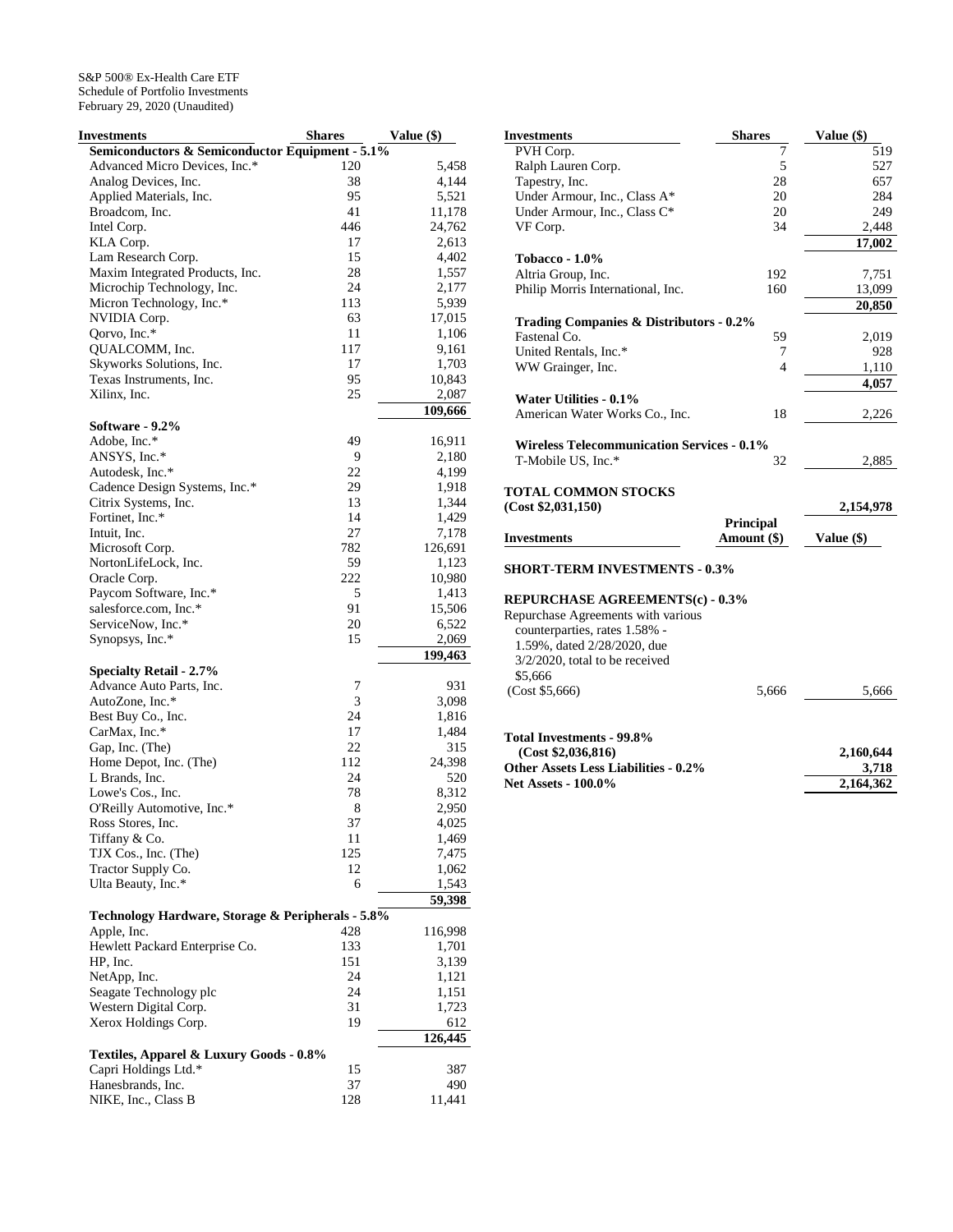- 
- \* Non-income producing security. The security or a portion of this security is on loan at February 29, 2020. The total value of securities on loan at February 29, 2020 was \$240, collateralized in the form of U.S. Government Treasury Securities, interest rates ranging from 0.00% – 6.13%, and maturity dates ranging from March 19, 2020 – November 15, 2049; a total value of \$263.
- (b) Represents less than 0.05% of net assets.
- (c) The Fund invests in Repurchase Agreements jointly with other funds in the Trust. See "Repurchase Agreements" in the Notes to Schedules of Portfolio of Investments to view the details of each individual agreement and counterparty as well as a description of the securities subject to repurchase.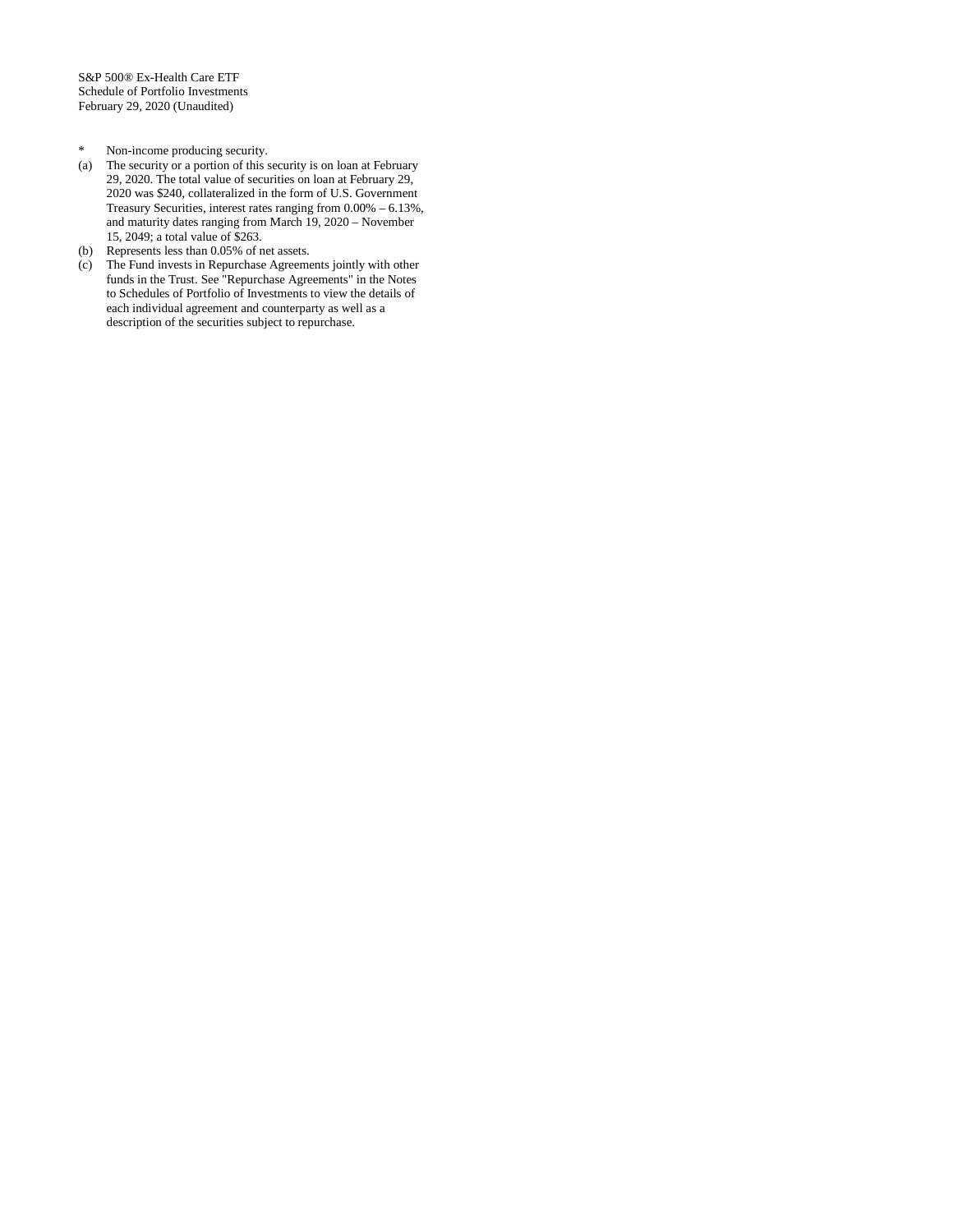| <b>Investments</b>                   | <b>Shares</b> | Value (\$)        | <b>Investments</b>                                                      | <b>Shares</b> | Value (\$)              |
|--------------------------------------|---------------|-------------------|-------------------------------------------------------------------------|---------------|-------------------------|
| <b>COMMON STOCKS - 99.6%</b>         |               |                   | Constellation Brands, Inc., Class A<br>Molson Coors Beverage Co., Class | 34            | 5                       |
|                                      |               |                   | B                                                                       | 38            | 1                       |
| Aerospace & Defense - 3.2%           |               |                   | Monster Beverage Corp.*                                                 | 76            | $\overline{4}$          |
| Arconic, Inc.                        | 78            | 2,289             | PepsiCo, Inc.                                                           | 282           | 37                      |
| Boeing Co. (The)                     | 108           | 29,712            |                                                                         |               | 93                      |
| General Dynamics Corp.               | 47            | 7,505             | Biotechnology - 2.8%                                                    |               |                         |
| Huntington Ingalls Industries, Inc.  | 8             | 1,644             | AbbVie, Inc.                                                            | 299           | 25                      |
| L3Harris Technologies, Inc.          | 45            | 8,898             | Alexion Pharmaceuticals, Inc.*                                          | 45            | $\overline{4}$          |
| Lockheed Martin Corp.                | 50            | 18,494            | Amgen, Inc.                                                             | 120           | 23                      |
| Northrop Grumman Corp.               | 32            | 10,523            | Biogen, Inc.*                                                           | 37            | 11                      |
| Raytheon Co.                         | 56            | 10,559            | Gilead Sciences, Inc.                                                   | 256           | 17                      |
| Textron, Inc.                        | 46            | 1,868             | Incyte Corp.*                                                           | 36            | $\overline{\mathbf{c}}$ |
| TransDigm Group, Inc.                | 10            | 5,578             | Regeneron Pharmaceuticals, Inc.*                                        | 16            | $\overline{7}$          |
| United Technologies Corp.            | 164           | 21,417<br>118,487 | Vertex Pharmaceuticals, Inc.*                                           | 52            | 11<br>104               |
| Air Freight & Logistics - 0.6%       |               |                   | <b>Building Products - 0.3%</b>                                         |               |                         |
| CH Robinson Worldwide, Inc.          | 27            | 1,860             | Allegion plc                                                            | 19            | $\overline{c}$          |
| Expeditors International of          |               |                   | AO Smith Corp.                                                          | 28            | 1                       |
| Washington, Inc.                     | 34            | 2,394             | Fortune Brands Home & Security,                                         |               |                         |
| FedEx Corp.                          | 49            | 6,917             | Inc.                                                                    | 28            | 1                       |
| United Parcel Service, Inc., Class B | 142           | 12,850            | Johnson Controls International plc                                      | 156           | 5                       |
|                                      |               | 24,021            | Masco Corp.                                                             | 58            | $\overline{c}$          |
| Airlines - 0.4%                      |               |                   |                                                                         |               | 13                      |
| Alaska Air Group, Inc.               | 25            | 1,262             | Capital Markets - 3.6%                                                  |               |                         |
| American Airlines Group, Inc.        | 79            | 1,505             | Ameriprise Financial, Inc.                                              | 26            | 3                       |
| Delta Air Lines, Inc.                | 117           | 5,397             | Bank of New York Mellon Corp.                                           |               |                         |
| Southwest Airlines Co.               | 96            | 4,434             | (The)                                                                   | 170           | 6                       |
| United Airlines Holdings, Inc.*      | 44            | 2,710             | BlackRock, Inc.                                                         | 24            | 11                      |
|                                      |               | 15,308            | Cboe Global Markets, Inc.                                               | 22            | $\overline{\mathbf{c}}$ |
| <b>Auto Components - 0.1%</b>        |               |                   | Charles Schwab Corp. (The)                                              | 232           | 9                       |
| Aptiv plc                            | 52            | 4,062             | CME Group, Inc.                                                         | 73            | 14                      |
| BorgWarner, Inc.                     | 42            | 1,327             | E*TRADE Financial Corp.                                                 | 46            | $\overline{\mathbf{c}}$ |
|                                      |               | 5,389             | Franklin Resources, Inc.                                                | 56            | $\mathbf{1}$            |
| <b>Automobiles - 0.4%</b>            |               |                   | Goldman Sachs Group, Inc. (The)                                         | 65            | 13                      |
| Ford Motor Co.                       | 788           | 5,484             | Intercontinental Exchange, Inc.                                         | 113           | 10                      |
| General Motors Co.                   | 255           | 7,778             | Invesco Ltd.                                                            | 75            | 1                       |
| Harley-Davidson, Inc.                | 31            | 945               | MarketAxess Holdings, Inc.                                              | 8             | $\overline{\mathbf{c}}$ |
|                                      |               | 14,207            | Moody's Corp.                                                           | 33            | $\overline{7}$          |
| <b>Banks</b> - 6.5%                  |               |                   | Morgan Stanley                                                          | 249           | 11                      |
| Bank of America Corp.                | 1,639         | 46,711            | MSCI, Inc.                                                              | 17            | 5                       |
| Citigroup, Inc.                      | 442           | 28,049            | Nasdaq, Inc.                                                            | 23            | $\overline{\mathbf{c}}$ |
| Citizens Financial Group, Inc.       | 88            | 2,789             | Northern Trust Corp.                                                    | 43            | 3                       |
| Comerica, Inc.                       | 29            | 1,527             | Raymond James Financial, Inc.                                           | 25            | $\overline{2}$          |
| Fifth Third Bancorp                  | 144           | 3,514             | S&P Global, Inc.                                                        | 49            | 13                      |
| First Republic Bank                  | 34            | 3,419             | State Street Corp.                                                      | 74            | 5                       |
| Huntington Bancshares, Inc.          | 209           | 2,564             | T. Rowe Price Group, Inc.                                               | 47            | 5                       |
| JPMorgan Chase & Co.                 | 635           | 73,730            |                                                                         |               | 134                     |
| KeyCorp                              | 199           | 3,254             | Chemicals - 2.3%                                                        |               |                         |
| M&T Bank Corp.                       | 27            | 3,790             | Air Products & Chemicals, Inc.                                          | 45            | 9                       |
| People's United Financial, Inc.      | 90            | 1,259             | Albemarle Corp.                                                         | 21            | 1                       |
| PNC Financial Services Group, Inc.   |               |                   | Celanese Corp.                                                          | 24            | $\overline{c}$          |
| (The)                                | 89            | 11,250            | CF Industries Holdings, Inc.                                            | 44            | 1                       |
| Regions Financial Corp.              | 195           | 2,636             | Corteva, Inc.                                                           | 152           | 4                       |
| SVB Financial Group*                 | 10            | 2,082             | Dow, Inc.                                                               | 150           | 6                       |
| Truist Financial Corp.               | 271           | 12,504            | DuPont de Nemours, Inc.                                                 | 150           | 6                       |
| US Bancorp                           | 288           | 13,375            | Eastman Chemical Co.                                                    | 28            | 1                       |
| Wells Fargo & Co.                    | 780           | 31,863            | Ecolab, Inc.                                                            | 51            | 9                       |
| Zions Bancorp NA                     | 35            | 1,398             | FMC Corp.                                                               | 26            | $\overline{2}$          |
|                                      |               | 245,714           | International Flavors & Fragrances,                                     |               |                         |
| Beverages - 2.5%                     |               |                   | Inc.(a)                                                                 | 22            | $\overline{2}$          |
| Brown-Forman Corp., Class B          | 37            | 2,272             | Linde plc                                                               | 109           | 20                      |
| Coca-Cola Co. (The)                  | 781           | 41,776            |                                                                         |               |                         |

Constellation Brands, Inc., Class A 34 5,861 Molson Coors Beverage Co., Class B 38 1,885 Monster Beverage Corp.\* 76 76 4,743 282 37,233 **93,770** AbbVie, Inc. 299 25,627 Alexion Pharmaceuticals, Inc.\* 45 4,231 120 23,968<br>37 11,410 37 11,410<br>256 17,756 256 17,756<br>36 2,715 Incyte Corp.\* 36 2,715 Regeneron Pharmaceuticals, Inc.\* 16 7,113 Vertex Pharmaceuticals, Inc.\* 52 11,650 **104,470** Allegion plc 2,185 AO Smith Corp. 28 28 1,107 Fortune Brands Home & Security,  $\text{Inc.} \qquad \qquad 28 \qquad \qquad 1,729$ Johnson Controls International plc 156 5,705 Masco Corp. 68 2,397 **13,123** Ameriprise Financial, Inc. 26 26 3,674 Bank of New York Mellon Corp. (The) 170 6,783 24 11,112<br>22 2,508 Cboe Global Markets, Inc. 22 2,508 Charles Schwab Corp. (The) 232 9,454 CME Group, Inc. 73 14,514 E\*TRADE Financial Corp. 46 2,106 Franklin Resources, Inc. 56 1,218 Goldman Sachs Group, Inc. (The) 65 13,050 113 10,082<br>75 1,080 Invesco Ltd. 25 2020 1,080 MarketAxess Holdings, Inc. 8 2,595 Moody's Corp. 33 7,921  $\begin{array}{cc} 249 & & 11,212 \\ 17 & & 5,022 \end{array}$ MSCI, Inc. 17 5,022 Nasdaq, Inc. 23 2,359 Northern Trust Corp. 43 3,774 Raymond James Financial, Inc. 25 2,091 S&P Global, Inc. 49 13,030 State Street Corp. 74 5,040 T. Rowe Price Group, Inc. 47 5,546 **134,171** Air Products & Chemicals, Inc. 45 9,882 Albemarle Corp. 21 21 1,719 Celanese Corp. 24 2,250 CF Industries Holdings, Inc. 44 1,622 Corteva, Inc. 152 4,134 Dow, Inc. 6,061 DuPont de Nemours, Inc. 150 6,435 Eastman Chemical Co. 28 28 1,722 Ecolab, Inc. 51 9,203 FMC Corp. 26 2,421 ces,  $Inc.(a)$  22 2,635 109 20,820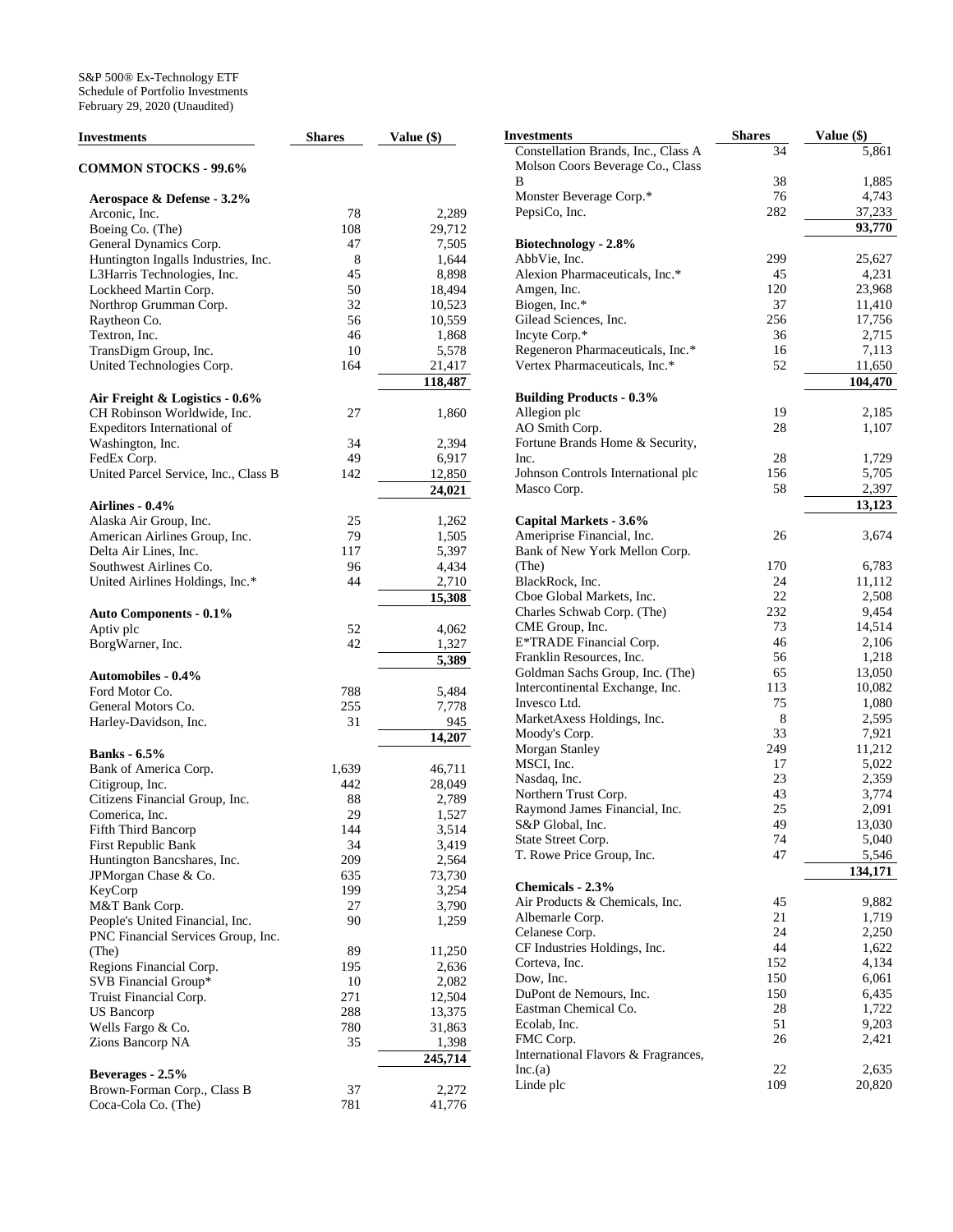| Investments                                                | <b>Shares</b> | Value (\$)      |
|------------------------------------------------------------|---------------|-----------------|
| LyondellBasell Industries NV,                              |               |                 |
| Class A                                                    | 52            | 3,716           |
| Mosaic Co. (The)                                           | 71            | 1,209           |
| PPG Industries, Inc.                                       | 48            | 5,014           |
| Sherwin-Williams Co. (The)                                 | 17            | 8,785           |
|                                                            |               | 87,628          |
| Commercial Services & Supplies - 0.6%                      |               |                 |
| Cintas Corp.                                               | 17            | 4,534           |
| Copart, Inc.*                                              | 41            | 3,464           |
| Republic Services, Inc.                                    | 43            | 3,881           |
| Rollins, Inc.                                              | 29            | 1,086           |
| Waste Management, Inc.                                     | 79            | 8,754<br>21,719 |
| <b>Construction &amp; Engineering - 0.1%</b>               |               |                 |
| Jacobs Engineering Group, Inc.                             | 27            | 2,493           |
| Quanta Services, Inc.                                      | 29            | 1,106           |
|                                                            |               | 3,599           |
| <b>Construction Materials - 0.2%</b>                       |               |                 |
| Martin Marietta Materials, Inc.                            | 13            | 2,958           |
| Vulcan Materials Co.                                       | 27            | 3,247           |
|                                                            |               | 6,205           |
| <b>Consumer Finance - 0.8%</b>                             |               |                 |
| American Express Co.                                       | 136           | 14,950          |
| Capital One Financial Corp.                                | 94            | 8,296           |
| <b>Discover Financial Services</b>                         | 63            | 4,132           |
| <b>Synchrony Financial</b>                                 | 120           | 3,492<br>30,870 |
| Containers & Packaging - 0.5%                              |               |                 |
| Amcor plc                                                  | 328           | 3,057           |
| Avery Dennison Corp.                                       | 17            | 1,946           |
| <b>Ball Corp.</b>                                          | 66            | 4,650           |
| International Paper Co.                                    | 79            | 2,920           |
| Packaging Corp. of America                                 | 19            | 1,722           |
| Sealed Air Corp.                                           | 31            | 940             |
| Westrock Co.                                               | 52            | 1,729           |
|                                                            |               | 16,964          |
| Distributors - 0.1%                                        |               |                 |
| Genuine Parts Co.                                          | 29            | 2,530           |
| LKQ Corp.*                                                 | 62            | 1,834           |
|                                                            |               | 4,364           |
| Diversified Consumer Services - 0.0%(b)<br>H&R Block, Inc. | 40            | 827             |
|                                                            |               |                 |
| <b>Diversified Financial Services - 2.2%</b>               |               |                 |
| Berkshire Hathaway, Inc., Class B*                         | 396           | 81,711          |
| Diversified Telecommunication Services - 2.7%              |               |                 |
| AT&T, Inc.                                                 | 1,480         |                 |
| CenturyLink, Inc.                                          | 199           | 52,125<br>2,402 |
| Verizon Communications, Inc.                               | 837           | 45,332          |
|                                                            |               | 99,859          |
| <b>Electric Utilities - 2.9%</b>                           |               |                 |
| Alliant Energy Corp.                                       | 49            | 2,554           |
| American Electric Power Co., Inc.                          | 100           | 8,926           |
| Duke Energy Corp.                                          | 148           | 13,572          |
| <b>Edison International</b>                                | 73            | 4,905           |
| Entergy Corp.                                              | 40            | 4,676           |
| Evergy, Inc.                                               | 46            | 3,006           |
| <b>Eversource Energy</b>                                   | 66            | 5,706           |
| Exelon Corp.                                               | 197           | 8,493           |
| FirstEnergy Corp.                                          | 109           | 4,854           |
| NextEra Energy, Inc.                                       | 99            | 25,023          |
| Pinnacle West Capital Corp.                                | 23            | 2,058           |

| Investments                                                    | <b>Shares</b> | Value (\$)          |
|----------------------------------------------------------------|---------------|---------------------|
| PPL Corp.                                                      | 146           | 4,382               |
| Southern Co. (The)                                             | 212           | 12,796              |
| Xcel Energy, Inc.                                              | 106           | 6,606               |
|                                                                |               | 107,557             |
| <b>Electrical Equipment - 0.6%</b>                             |               |                     |
| AMETEK, Inc.                                                   | 46            | 3,956               |
| Eaton Corp. plc                                                | 84            | 7,620               |
| Emerson Electric Co.                                           | 124           | 7,950               |
| Rockwell Automation, Inc.                                      | 23            | 4,221               |
|                                                                |               | $\overline{23,747}$ |
| <b>Energy Equipment &amp; Services - 0.4%</b>                  |               |                     |
| Baker Hughes Co.                                               | 132           | 2,124               |
| Halliburton Co.                                                | 178           | 3,019               |
| Helmerich & Payne, Inc.                                        | 22            | 812                 |
| National Oilwell Varco, Inc.                                   | 78<br>280     | 1,459               |
| Schlumberger Ltd.<br>TechnipFMC plc                            | 85            | 7,585<br>1,261      |
|                                                                |               | 16,260              |
| <b>Entertainment - 2.5%</b>                                    |               |                     |
| Activision Blizzard, Inc.                                      | 156           | 9,068               |
| Electronic Arts, Inc.*                                         | 59            | 5,981               |
| Live Nation Entertainment, Inc.*                               | 29            | 1,762               |
| Netflix, Inc.*                                                 | 89            | 32,844              |
| Take-Two Interactive Software,                                 |               |                     |
| $Inc.*$                                                        | 23            | 2,472               |
| Walt Disney Co. (The)                                          | 365           | 42,942              |
|                                                                |               | 95,069              |
| <b>Equity Real Estate Investment Trusts (REITs) - 3.9%</b>     |               |                     |
| Alexandria Real Estate Equities,                               |               |                     |
| Inc.                                                           | 25            | 3,797               |
| American Tower Corp.                                           | 90            | 20,412              |
| Apartment Investment &                                         |               |                     |
| Management Co., Class A                                        | 30            | 1,435               |
| AvalonBay Communities, Inc.                                    | 28            | 5,616               |
| Boston Properties, Inc.                                        | 29            | 3,739               |
| Crown Castle International Corp.                               | 84            | 12,036              |
| Digital Realty Trust, Inc.                                     | 42            | 5,045               |
| Duke Realty Corp.                                              | 74            | 2,403               |
| Equinix, Inc.                                                  | 17            | 9,738               |
| <b>Equity Residential</b>                                      | 71            | 5,332               |
| Essex Property Trust, Inc.                                     | 13            | 3,684               |
| Extra Space Storage, Inc.                                      | 26            | 2,609               |
| Federal Realty Investment Trust<br>Healthpeak Properties, Inc. | 14            | 1,629               |
|                                                                | 100           | 3,164               |
| Host Hotels & Resorts, Inc.<br>Iron Mountain, Inc.             | 145<br>58     | 2,099<br>1,764      |
| Kimco Realty Corp.                                             | 85            | 1,475               |
| Mid-America Apartment                                          |               |                     |
| Communities, Inc.                                              | 23            | 2,973               |
| Prologis, Inc.                                                 | 149           | 12,558              |
| Public Storage                                                 | 30            | 6,274               |
| Realty Income Corp.                                            | 66            | 4,778               |
| Regency Centers Corp.                                          | 34            | 1,953               |
| SBA Communications Corp.                                       | 23            | 6,097               |
| Simon Property Group, Inc.                                     | 62            | 7,631               |
| SL Green Realty Corp.                                          | 17            | 1,333               |
| UDR, Inc.                                                      | 59            | 2,654               |
| Ventas, Inc.                                                   | 75            | 4,033               |
| Vornado Realty Trust                                           | 32            | 1,714               |
| Welltower, Inc.                                                | 82            | 6,135               |
| Weyerhaeuser Co.                                               | 151           | 3,923               |
|                                                                |               | 148,033             |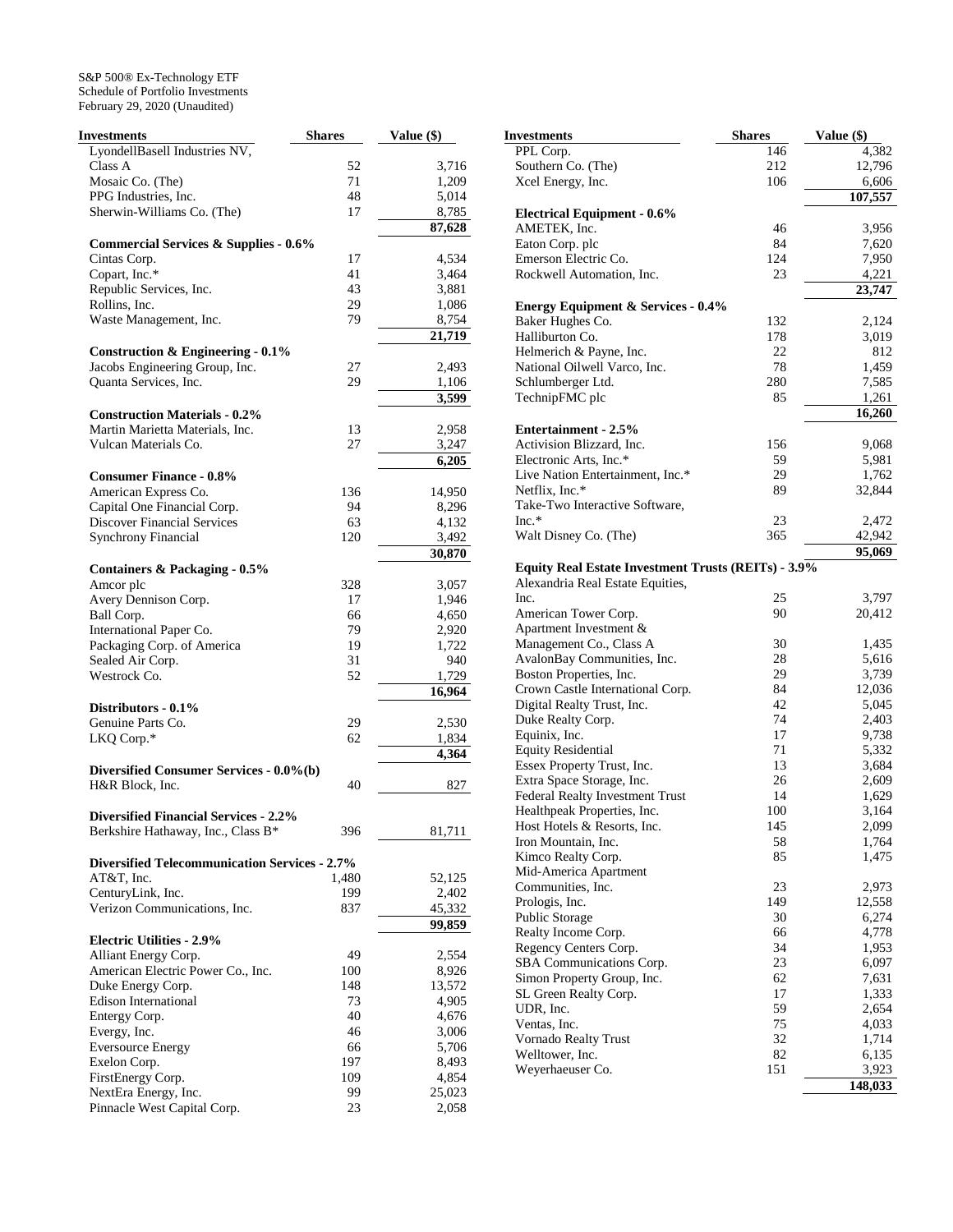| Investments                                        | <b>Shares</b> | Value (\$)      |
|----------------------------------------------------|---------------|-----------------|
| Food & Staples Retailing - 2.0%                    |               |                 |
| Costco Wholesale Corp.                             | 89            | 25,021          |
| Kroger Co. (The)                                   | 162           | 4,557           |
| Sysco Corp.                                        | 103           | 6,865           |
| Walgreens Boots Alliance, Inc.                     | 152           | 6,956           |
| Walmart, Inc.                                      | 287           | 30,904          |
|                                                    |               | 74,303          |
| Food Products - 1.5%                               |               |                 |
| Archer-Daniels-Midland Co.                         | 113           | 4,254           |
| Campbell Soup Co.                                  | 34            | 1,534           |
| Conagra Brands, Inc.                               | 99            | 2,642           |
| General Mills, Inc.                                | 122           | 5,978           |
| Hershey Co. (The)                                  | 30            | 4,320           |
| Hormel Foods Corp.                                 | 56            | 2,329           |
| JM Smucker Co. (The)                               | 23            | 2,369           |
| Kellogg Co.                                        | 50            | 3,023           |
| Kraft Heinz Co. (The)                              | 126           | 3,121           |
| Lamb Weston Holdings, Inc.                         | 30            | 2,607           |
| McCormick & Co., Inc. (Non-                        |               |                 |
| Voting)                                            | 25            | 3,655           |
| Mondelez International, Inc., Class                |               |                 |
| A                                                  | 291           | 15,365          |
| Tyson Foods, Inc., Class A                         | 60            | 4,070           |
|                                                    |               | 55,267          |
| Gas Utilities - 0.1%                               |               |                 |
| Atmos Energy Corp.                                 | 24            | 2,478           |
| <b>Health Care Equipment &amp; Supplies - 4.6%</b> |               |                 |
| <b>Abbott Laboratories</b>                         | 358           | 27,577          |
| ABIOMED, Inc.*                                     | 9             | 1,352           |
| Align Technology, Inc.*                            | 15            | 3,275           |
| Baxter International, Inc.                         | 103           | 8,597           |
| Becton Dickinson and Co.                           | 55            | 13,080          |
| Boston Scientific Corp.*                           | 283           | 10,581          |
| Cooper Cos., Inc. (The)                            | 10            | 3,246           |
| Danaher Corp.                                      | 129           | 18,651          |
| DENTSPLY SIRONA, Inc.                              | 45            | 2,216           |
| Edwards Lifesciences Corp.*                        | 42            | 8,603           |
| Hologic, Inc.*                                     | 54            | 2,545           |
| IDEXX Laboratories, Inc.*                          | 17            | 4,327           |
| Intuitive Surgical, Inc.*                          | 23            | 12,281          |
| Medtronic plc                                      | 271           | 27,282          |
| ResMed, Inc.                                       | 29            | 4,610           |
| STERIS plc                                         | 17            | 2,697           |
| Stryker Corp.                                      | 65            | 12,388          |
| Teleflex, Inc.                                     | 9             | 3,015           |
| Varian Medical Systems, Inc.*                      | 18            | 2,213           |
| Zimmer Biomet Holdings, Inc.                       | 42            | 5,718           |
|                                                    |               | 174,254         |
| <b>Health Care Providers &amp; Services - 3.6%</b> |               |                 |
| AmerisourceBergen Corp.                            | 30            | 2,530           |
| Anthem, Inc.                                       | 51            | 13,112          |
| Cardinal Health, Inc.                              | 59            | 3,075           |
| Centene Corp.*                                     | 119           | 6,309           |
| Cigna Corp.                                        | 76            | 13,903          |
| CVS Health Corp.                                   | 263           | 15,564<br>1,397 |
| DaVita, Inc.*                                      | 18            |                 |
| HCA Healthcare, Inc.                               | 54            | 6,859           |
| Henry Schein, Inc.*                                | 30            | 1,828           |
| Humana, Inc.<br>Laboratory Corp. of America        | 27            | 8,631           |
| Holdings*                                          | 20            | 3,514           |
| McKesson Corp.                                     | 36            | 5,035           |
|                                                    |               |                 |

| Investments                                                         | <b>Shares</b> | Value (\$)          |
|---------------------------------------------------------------------|---------------|---------------------|
| Quest Diagnostics, Inc.                                             | 27            | 2,864               |
| UnitedHealth Group, Inc.                                            | 192           | 48,952              |
| Universal Health Services, Inc.,                                    |               |                     |
| Class B                                                             | 16            | 1,980               |
|                                                                     |               | 135,553             |
| <b>Health Care Technology - 0.1%</b>                                |               |                     |
| Cerner Corp.                                                        | 64            | 4,433               |
|                                                                     |               |                     |
| Hotels, Restaurants & Leisure - 2.3%<br>Carnival Corp.              | 81            | 2,710               |
| Chipotle Mexican Grill, Inc.*                                       | 5             | 3,868               |
| Darden Restaurants, Inc.                                            | 25            | 2,438               |
| Hilton Worldwide Holdings, Inc.                                     | 57            | 5,541               |
| Las Vegas Sands Corp.                                               | 69            | 4,023               |
| Marriott International, Inc., Class A                               | 55            | 6,820               |
| McDonald's Corp.                                                    | 152           | 29,514              |
| <b>MGM Resorts International</b>                                    | 104           | 2,554               |
| Norwegian Cruise Line Holdings                                      |               |                     |
| $Ltd.*$                                                             | 43            | 1,602               |
| Royal Caribbean Cruises Ltd.                                        | 35            | 2,814               |
| Starbucks Corp.                                                     | 239           | 18,745              |
| Wynn Resorts Ltd.                                                   | 20            | 2,160               |
| Yum! Brands, Inc.                                                   | 61            | 5,444               |
|                                                                     |               | 88,233              |
| <b>Household Durables - 0.5%</b>                                    |               |                     |
| DR Horton, Inc.                                                     | 68            | 3,622               |
| Garmin Ltd.                                                         | 29            | 2,563               |
| Leggett & Platt, Inc.                                               | 27            | 1,071               |
| Lennar Corp., Class A                                               | 56            | 3,379               |
| Mohawk Industries, Inc.*                                            | 12            | 1,454               |
| Newell Brands, Inc.                                                 | 77            | 1,188               |
| NVR, Inc.*                                                          | 1             | 3,667               |
| PulteGroup, Inc.<br>Whirlpool Corp.                                 | 52<br>13      | 2,091<br>1,662      |
|                                                                     |               | $\overline{20,697}$ |
| <b>Household Products - 2.3%</b>                                    |               |                     |
| Church & Dwight Co., Inc.                                           | 50            | 3,476               |
| Clorox Co. (The)                                                    | 25            | 3,986               |
| Colgate-Palmolive Co.                                               | 174           | 11,757              |
| Kimberly-Clark Corp.                                                | 69            | 9,052               |
| Procter & Gamble Co. (The)                                          | 505           | 57,181              |
|                                                                     |               | 85,452              |
| <b>Independent Power and Renewable Electricity Producers - 0.1%</b> |               |                     |
| AES Corp.                                                           | 134           | 2,242               |
| NRG Energy, Inc.                                                    | 51            | 1,694<br>3,936      |
| <b>Industrial Conglomerates - 1.8%</b>                              |               |                     |
| 3M Co.                                                              | 116           | 17,312              |
| General Electric Co.                                                | 1,768         | 19,236              |
| Honeywell International, Inc.                                       | 145           | 23,514              |
| Roper Technologies, Inc.                                            | 21            | 7,386               |
|                                                                     |               | 67,448              |
| <b>Insurance - 3.0%</b>                                             |               |                     |
| Aflac, Inc.                                                         | 149           | 6,385               |
| Allstate Corp. (The)                                                | 66            | 6,946               |
| American International Group, Inc.                                  | 176           | 7,420               |
| Aon plc                                                             | 47            | 9,776               |
| Arthur J Gallagher & Co.                                            | 38            | 3,705               |
| Assurant, Inc.                                                      | 12            | 1,447               |
| Chubb Ltd.                                                          | 92            | 13,343              |
| Cincinnati Financial Corp.                                          | 31            | 2,890               |
| Everest Re Group Ltd.                                               | 8             | 1,983               |
| Globe Life, Inc.                                                    | 20            | 1,853               |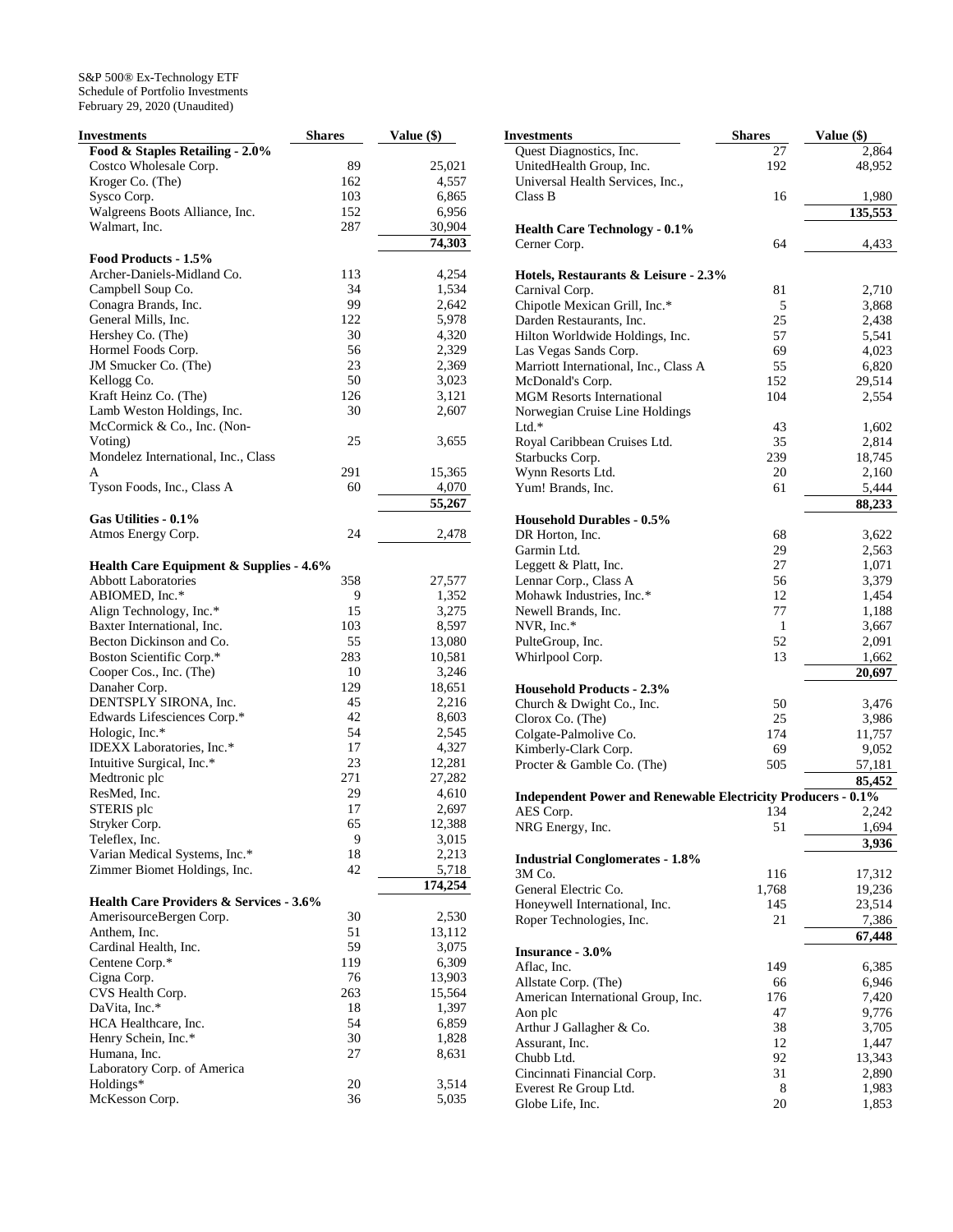| Investments                                          | <b>Shares</b> | Value (\$) |
|------------------------------------------------------|---------------|------------|
| Hartford Financial Services Group,                   |               |            |
| Inc. (The)                                           | 73            | 3,646      |
| Lincoln National Corp.                               | 40            | 1,816      |
| Loews Corp.                                          | 52            | 2,373      |
| Marsh & McLennan Cos., Inc.                          | 102           | 10,665     |
| MetLife, Inc.                                        | 158           | 6,750      |
| Principal Financial Group, Inc.                      | 52            | 2,308      |
| Progressive Corp. (The)                              | 117           | 8,560      |
| Prudential Financial, Inc.                           | 81            | 6,111      |
| Travelers Cos., Inc. (The)                           | 52            | 6,230      |
| <b>Unum Group</b>                                    | 42            | 979        |
| Willis Towers Watson plc                             | 26            | 4,921      |
| WR Berkley Corp.                                     | 29            | 1,947      |
|                                                      |               | 112,054    |
| <b>Interactive Media &amp; Services - 7.0%</b>       |               |            |
| Alphabet, Inc., Class A*                             | 61            | 81,694     |
| Alphabet, Inc., Class C*                             | 61            | 81,699     |
| Facebook, Inc., Class A*                             | 487           | 93,733     |
| Twitter, Inc.*                                       | 157           | 5,213      |
|                                                      |               | 262,339    |
| <b>Internet &amp; Direct Marketing Retail - 4.8%</b> |               |            |
| Amazon.com, Inc.*                                    | 84            | 158,235    |
| Booking Holdings, Inc.*                              | 8             | 13,565     |
| eBay, Inc.                                           | 155           | 5,369      |
| Expedia Group, Inc.                                  | 28            | 2,762      |
|                                                      |               | 179,931    |
| Leisure Products - 0.1%                              |               |            |
| Hasbro, Inc.                                         | 26            | 2,009      |
|                                                      |               |            |
| Life Sciences Tools & Services - 1.3%                |               |            |
| Agilent Technologies, Inc.                           | 63            | 4,855      |
| Illumina, Inc.*                                      | 30            | 7,970      |
| IQVIA Holdings, Inc.*                                | 37            | 5,161      |
| Mettler-Toledo International, Inc.*                  | 5             | 3,508      |
| PerkinElmer, Inc.                                    | 22            | 1,902      |
| Thermo Fisher Scientific, Inc.                       | 81            | 23,555     |
| Waters Corp.*                                        | 13            | 2,534      |
|                                                      |               | 49,485     |
| Machinery - 2.1%                                     |               |            |
| Caterpillar, Inc.                                    | 112           | 13,915     |
| Cummins, Inc.                                        | 31            | 4,690      |
| Deere & Co.                                          | 64            | 10,015     |
| Dover Corp.                                          | 29            | 2,979      |
| Flowserve Corp.                                      | 26            | 1,045      |
| Fortive Corp.                                        | 60            | 4,150      |
| <b>IDEX</b> Corp.                                    | 15            | 2,220      |
| Illinois Tool Works, Inc.                            | 59            | 9,899      |
| Ingersoll-Rand plc                                   | 49            | 6,323      |
| PACCAR, Inc.                                         | 70            | 4,683      |
| Parker-Hannifin Corp.                                | 26            | 4,804      |
| Pentair plc                                          | 34            | 1,339      |
| Snap-on, Inc.                                        | 11            | 1,592      |
| Stanley Black & Decker, Inc.                         | 31            | 4,455      |
| Westinghouse Air Brake                               |               |            |
| Technologies Corp.                                   | 37            | 2,542      |
| Xylem, Inc.                                          | 36            | 2,784      |
|                                                      |               | 77,435     |
| <b>Media - 1.8%</b>                                  |               |            |
| Charter Communications, Inc.,                        |               |            |
| Class $A^*$                                          | 32            | 15,781     |
| Comcast Corp., Class A                               | 919           | 37,155     |
| Discovery, Inc., Class A*                            | 32            | 822        |
| Discovery, Inc., Class C*                            | 68            | 1,707      |

| Investments                        | Shares   | Value (\$)      |
|------------------------------------|----------|-----------------|
| DISH Network Corp., Class A*       | 53       | 1,777           |
| Fox Corp., Class A                 | 72       | 2,213           |
| Fox Corp., Class B                 | 33       | 1,005           |
| Interpublic Group of Cos., Inc.    |          |                 |
| (The)                              | 78       | 1,666           |
| News Corp., Class A                | 79       | 954             |
| News Corp., Class B                | 25       | 311             |
| Omnicom Group, Inc.                | 44       | 3,048           |
| ViacomCBS, Inc.                    | 109      | 2,683<br>69,122 |
| Metals $&$ Mining - 0.3%           |          |                 |
| Freeport-McMoRan, Inc.             | 294      | 2,928           |
| Newmont Corp.                      | 166      | 7,409           |
| Nucor Corp.                        | 61       | 2,522           |
|                                    |          | 12,859          |
| <b>Multiline Retail - 0.7%</b>     |          |                 |
| Dollar General Corp.               | 52       | 7,816           |
| Dollar Tree, Inc.*                 | 48       | 3,985           |
| Kohl's Corp.                       | 32       | 1,253           |
| Macy's, Inc.                       | 63<br>22 | 834             |
| Nordstrom, Inc.<br>Target Corp.    | 103      | 763<br>10,609   |
|                                    |          | 25,260          |
| <b>Multi-Utilities - 1.4%</b>      |          |                 |
| Ameren Corp.                       | 50       | 3,950           |
| CenterPoint Energy, Inc.           | 102      | 2,348           |
| CMS Energy Corp.                   | 57       | 3,444           |
| Consolidated Edison, Inc.          | 67       | 5,281           |
| Dominion Energy, Inc.              | 167      | 13,056          |
| DTE Energy Co.                     | 39       | 4,355           |
| NiSource, Inc.                     | 76       | 2,054           |
| Public Service Enterprise Group,   |          |                 |
| Inc.                               | 102      | 5,234           |
| Sempra Energy                      | 57       | 7,967           |
| WEC Energy Group, Inc.             | 64       | 5,909<br>53,598 |
| Oil, Gas & Consumable Fuels - 4.3% |          |                 |
| Apache Corp.                       | 76       | 1,894           |
| Cabot Oil & Gas Corp.              | 83       | 1,156           |
| Chevron Corp.                      | 383      | 35,749          |
| Cimarex Energy Co.                 | 21       | 694             |
| Concho Resources, Inc.             | 41       | 2,789           |
| ConocoPhillips                     | 222      | 10,749          |
| Devon Energy Corp.                 | 78       | 1,267           |
| Diamondback Energy, Inc.           | 33       | 2,046           |
| EOG Resources, Inc.                | 119      | 7,528           |
| Exxon Mobil Corp.                  | 858      | 44,136          |
| Hess Corp.<br>HollyFrontier Corp.  | 53<br>30 | 2,978<br>1,010  |
| Kinder Morgan, Inc.                | 394      | 7,553           |
| Marathon Oil Corp.                 | 162      | 1,341           |
| Marathon Petroleum Corp.           | 131      | 6,212           |
| Noble Energy, Inc.                 | 97       | 1,536           |
| Occidental Petroleum Corp.         | 181      | 5,926           |
| ONEOK, Inc.                        | 84       | 5,604           |
| Phillips 66                        | 90       | 6,737           |
| Pioneer Natural Resources Co.      | 34       | 4,175           |
| Valero Energy Corp.                | 83       | 5,499           |
| Williams Cos., Inc. (The)          | 245      | 4,667           |
|                                    |          | 161,246         |
| <b>Personal Products - 0.2%</b>    |          | 554             |
| Coty, Inc., Class A                | 60       |                 |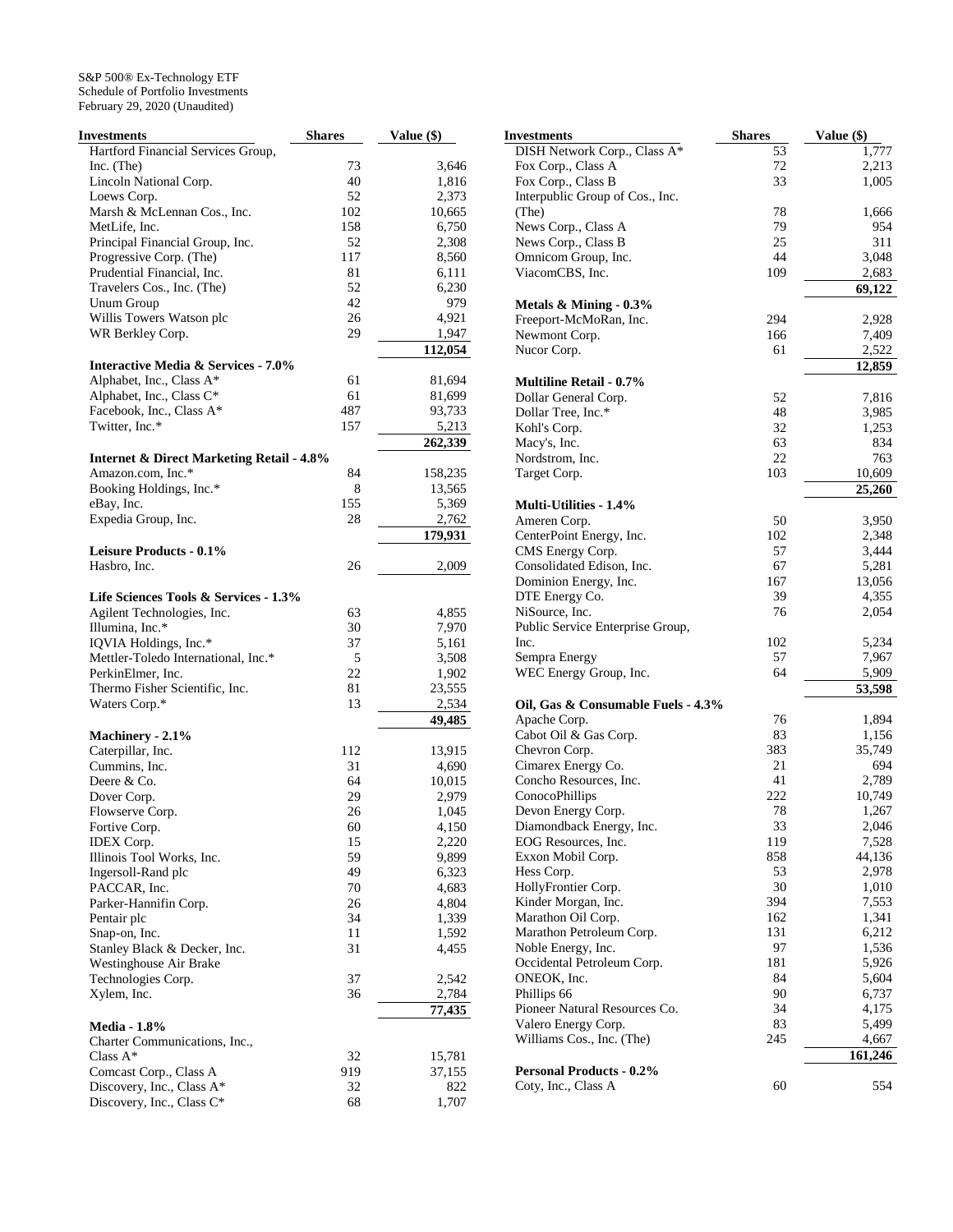| Investments                                 | <b>Shares</b> | <b>Value</b> (\$) |
|---------------------------------------------|---------------|-------------------|
| Estee Lauder Cos., Inc. (The), Class        |               |                   |
| A                                           | 45            | 8,262             |
|                                             |               | 8,816             |
| <b>Pharmaceuticals - 6.0%</b>               |               |                   |
| Allergan plc                                | 66            | 12,584            |
| Bristol-Myers Squibb Co.                    | 476           | 28,113            |
| Eli Lilly & Co.                             | 171           | 21,568            |
| Johnson & Johnson                           | 533           | 71,678            |
| Merck & Co., Inc.                           | 515           | 39,428            |
| Mylan NV*                                   | 104           | 1,788             |
| Perrigo Co. plc                             | 27            | 1,369             |
| Pfizer, Inc.                                | 1,120         | 37,430            |
| Zoetis, Inc.                                | 96            | 12,790            |
|                                             |               | 226,748           |
| <b>Professional Services - 0.5%</b>         |               |                   |
| Equifax, Inc.                               | 25            | 3,551             |
| IHS Markit Ltd.                             | 81            | 5,770             |
| Nielsen Holdings plc                        | 72            | 1,311             |
| Robert Half International, Inc.             | 25            | 1,260             |
| Verisk Analytics, Inc.                      | 33            | 5,119             |
|                                             |               | 17,011            |
| Real Estate Management & Development - 0.1% |               |                   |
| CBRE Group, Inc., Class A*                  | 68            | 3,818             |
|                                             |               |                   |
| Road & Rail - 1.3%                          |               |                   |
| CSX Corp.                                   | 157           | 11,061            |
| JB Hunt Transport Services, Inc.            | 17            | 1,639             |
| Kansas City Southern                        | 20            | 3,014             |
| Norfolk Southern Corp.                      | 53            | 9,665             |
| Old Dominion Freight Line, Inc.             | 13            | 2,519             |
| Union Pacific Corp.                         | 141           | 22,533            |
|                                             |               | 50,431            |
| <b>Specialty Retail - 3.1%</b>              |               |                   |
| Advance Auto Parts, Inc.                    | 14            | 1,862             |
| AutoZone, Inc.*                             | 5             | 5,162             |
| Best Buy Co., Inc.                          | 46            | 3,480             |
| CarMax, Inc.*                               | 33            | 2,881             |
| Gap, Inc. (The)                             | 43            | 616               |
| Home Depot, Inc. (The)                      | 221           | 48,143            |
| L Brands, Inc.                              | 47            | 1,018             |
| Lowe's Cos., Inc.                           | 155           | 16,518            |
| O'Reilly Automotive, Inc.*                  | 15            | 5,531             |
| Ross Stores, Inc.                           | 73            | 7,941             |
| Tiffany & Co.                               | 22            | 2,939             |
| TJX Cos., Inc. (The)                        | 246           | 14,711            |
| Tractor Supply Co.                          | 24            | 2,124             |
| Ulta Beauty, Inc.*                          | 12            | 3,085             |
|                                             |               | 116,011           |
| Textiles, Apparel & Luxury Goods - 0.9%     |               |                   |
| Capri Holdings Ltd.*                        | 31            | 800               |
| Hanesbrands, Inc.                           | 73            | 967               |
| NIKE, Inc., Class B                         | 252           | 22,524            |
| PVH Corp.                                   | 15            | 1,112             |
| Ralph Lauren Corp.                          | 10            | 1,055             |
| Tapestry, Inc.                              | 56            | 1,313             |
| Under Armour, Inc., Class A*                | 38            | 539               |
| Under Armour, Inc., Class C*                | 39            | 487               |
| VF Corp.                                    | 66            | 4,752             |
|                                             |               | 33,549            |
| <b>Tobacco - 1.1%</b>                       |               |                   |
| Altria Group, Inc.                          | 379           | 15,300            |
| Philip Morris International, Inc.           | 315           | 25,789            |
|                                             |               | 41,089            |

| <b>Investments</b>                                                           | <b>Shares</b>    | Value (\$)         |
|------------------------------------------------------------------------------|------------------|--------------------|
| <b>Trading Companies &amp; Distributors - 0.2%</b>                           |                  |                    |
| Fastenal Co.                                                                 | 116              | 3,970              |
| United Rentals, Inc.*                                                        | 15               | 1,987              |
| WW Grainger, Inc.                                                            | 9                | 2,498<br>8,455     |
| Water Utilities - 0.1%                                                       |                  |                    |
| American Water Works Co., Inc.                                               | 37               | 4,575              |
| <b>Wireless Telecommunication Services - 0.2%</b>                            |                  |                    |
| T-Mobile US, Inc.*                                                           | 64               | 5,770              |
| <b>TOTAL COMMON STOCKS</b>                                                   |                  |                    |
| (Cost \$3,865,363)                                                           |                  | 3,746,737          |
| <b>SECURITIES LENDING REINVESTMENTS(c) - 0.1%</b>                            |                  |                    |
| <b>INVESTMENT COMPANIES - 0.1%</b>                                           |                  |                    |
| <b>BlackRock Liquidity FedFund, Institutional Class</b>                      |                  |                    |
| 1.49% (Cost \$2,370)                                                         | 2,370            | 2,370              |
|                                                                              | <b>Principal</b> |                    |
| <b>Investments</b>                                                           | Amount (\$)      | Value $(\$)$       |
|                                                                              |                  |                    |
|                                                                              |                  |                    |
| <b>SHORT-TERM INVESTMENTS - 0.2%</b>                                         |                  |                    |
|                                                                              |                  |                    |
|                                                                              |                  |                    |
| counterparties, rates 1.58% -                                                |                  |                    |
| 1.59%, dated 2/28/2020, due<br>3/2/2020, total to be received                |                  |                    |
| \$6,074                                                                      |                  |                    |
| (Cost \$6,074)                                                               | 6,074            |                    |
| <b>REPURCHASE AGREEMENTS(d) - 0.2%</b><br>Repurchase Agreements with various |                  |                    |
| Total Investments - 99.9%                                                    |                  | 6,074              |
| (Cost \$3,873,807)                                                           |                  | 3,755,181          |
| <b>Other Assets Less Liabilities - 0.1%</b><br><b>Net Assets - 100.0%</b>    |                  | 4,758<br>3,759,939 |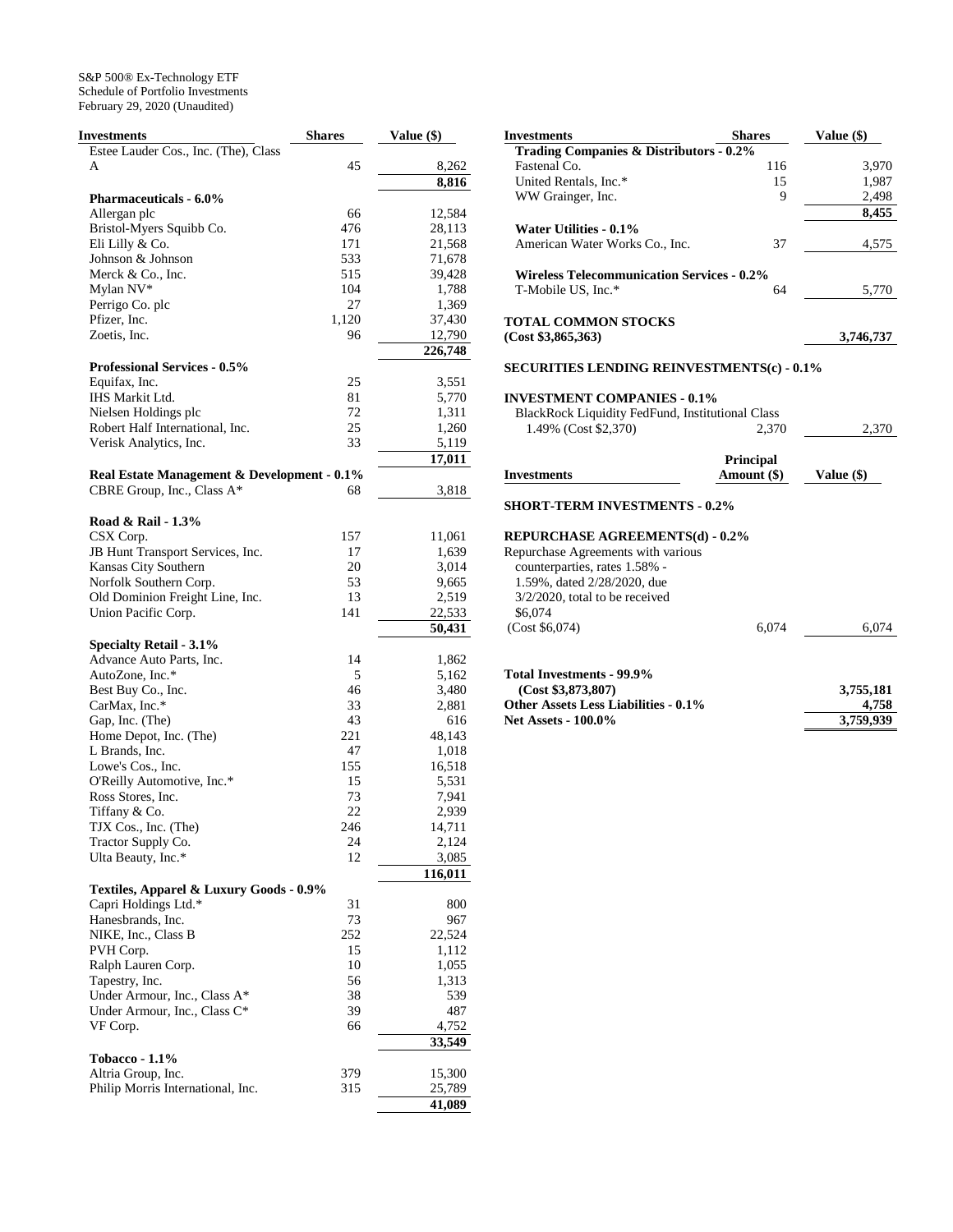- \* Non-income producing security.<br>(a) The security or a portion of this s
- The security or a portion of this security is on loan at February 29, 2020. The total value of securities on loan at February 29, 2020 was \$2,276, collateralized in the form of cash with a value of \$2,370 that was reinvested in the securities shown in the Securities Lending Reinvestment section of the Schedule of Investments.
- (b) Represents less than 0.05% of net assets.
- (c) The security was purchased with cash collateral held from securities on loan at February 29, 2020. The total value of securities purchased was \$2,370.
- (d) The Fund invests in Repurchase Agreements jointly with other funds in the Trust. See "Repurchase Agreements" in the Notes to Schedules of Portfolio of Investments to view the details of each individual agreement and counterparty as well as a description of the securities subject to repurchase.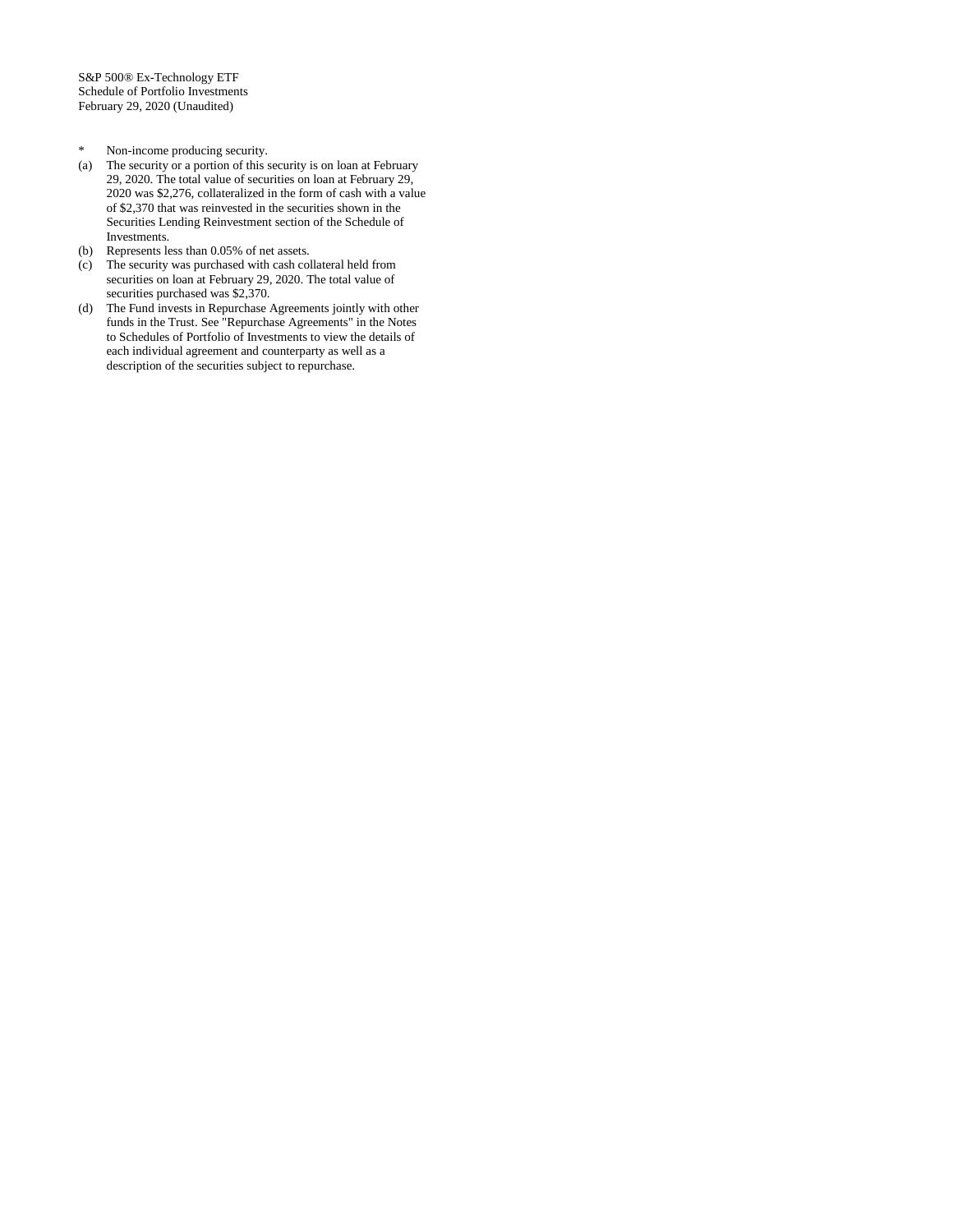| Investments                                                | <b>Shares</b> | Value (\$)   |
|------------------------------------------------------------|---------------|--------------|
| <b>COMMON STOCKS - 99.7%</b>                               |               |              |
| <b>Banks</b> - 11.3%                                       |               |              |
| <b>Bank OZK</b>                                            | 535,861       | 13,605,511   |
| Commerce Bancshares, Inc.                                  | 217,604       | 13,282,548   |
| Cullen/Frost Bankers, Inc.                                 | 158,338       | 12,412,116   |
| Prosperity Bancshares, Inc.                                | 218,185       | 14,094,751   |
| UMB Financial Corp.                                        | 227,365       | 13,221,275   |
| United Bankshares, Inc.                                    | 405,082       | 11,698,768   |
|                                                            |               | 78,314,969   |
| Capital Markets - 5.8%                                     |               |              |
| Eaton Vance Corp.                                          | 316,975       | 13,078,388   |
| FactSet Research Systems, Inc.                             | 53,536        | 14,240,041   |
| SEI Investments Co.                                        | 232,396       |              |
|                                                            |               | 12,714,385   |
|                                                            |               | 40,032,814   |
| Chemicals - 1.9%                                           |               |              |
| RPM International, Inc.                                    | 202,737       | 12,997,469   |
| <b>Commercial Services &amp; Supplies - 4.1%</b>           |               |              |
| Healthcare Services Group, Inc.                            | 561,042       | 15,451,097   |
| MSA Safety, Inc.                                           | 108,438       | 13,193,651   |
|                                                            |               | 28,644,748   |
| Containers & Packaging - 5.6%                              |               |              |
| AptarGroup, Inc.                                           | 126,427       | 12,777,977   |
| Silgan Holdings, Inc.                                      | 473,935       | 13,568,759   |
| Sonoco Products Co.                                        | 251,930       | 12,145,545   |
|                                                            |               | 38,492,281   |
| <b>Electrical Equipment - 4.0%</b>                         |               |              |
| nVent Electric plc                                         | 577,677       | 13,870,025   |
| Regal Beloit Corp.                                         | 177,894       | 13,811,690   |
|                                                            |               | 27,681,715   |
| <b>Equity Real Estate Investment Trusts (REITs) - 3.9%</b> |               |              |
| National Retail Properties, Inc.                           | 262,003       | 13,322,852   |
| Omega Healthcare Investors, Inc.                           | 342,018       | 13,543,913   |
|                                                            |               | 26,866,765   |
| Food & Staples Retailing - 2.1%                            |               |              |
| Casey's General Stores, Inc.                               | 89,404        | 14,574,640   |
|                                                            |               |              |
| Food Products - 6.0%                                       |               |              |
| Flowers Foods, Inc.                                        | 683,559       | 14,717,025   |
| Lancaster Colony Corp.                                     | 90,758        | 13,109,993   |
| Tootsie Roll Industries, Inc.(a)                           | 429,406       | 13,775,349   |
|                                                            |               | 41,602,367   |
| Gas Utilities - 9.1%                                       |               |              |
| National Fuel Gas Co.                                      | 341,859       | 12,515,458   |
| New Jersey Resources Corp.                                 | 342,804       | 12,104,409   |
| ONE Gas, Inc.                                              | 155,165       | 12,745,253   |
| Spire, Inc.                                                | 175,053       | 13, 137, 728 |
| UGI Corp.                                                  | 339,736       | 12,244,086   |
|                                                            |               | 62,746,934   |
| <b>Health Care Equipment &amp; Supplies - 2.1%</b>         |               |              |
| West Pharmaceutical Services, Inc.                         | 95,061        | 14,312,384   |
|                                                            |               |              |
| Hotels, Restaurants & Leisure - 1.9%                       |               |              |
| Cracker Barrel Old Country Store,                          |               |              |
| Inc.                                                       | 93,845        | 13,450,804   |
|                                                            |               |              |
| <b>Industrial Conglomerates - 2.0%</b>                     |               |              |
| Carlisle Cos., Inc.                                        | 94,591        | 13,743,127   |
|                                                            |               |              |
| <b>Insurance - 9.6%</b>                                    |               |              |
| Brown & Brown, Inc.                                        | 353,957       | 15,223,690   |
|                                                            |               |              |

| <b>Investments</b>                                | <b>Shares</b> | Value (\$)  |
|---------------------------------------------------|---------------|-------------|
| Mercury General Corp.                             | 304,707       | 13,196,860  |
| Old Republic International Corp.                  | 633,267       | 12,488,025  |
| RenaissanceRe Holdings Ltd.                       | 77,887        | 13,271,945  |
| RLI Corp.                                         | 154,691       | 12,434,063  |
|                                                   |               | 66,614,583  |
| <b>Leisure Products - 1.9%</b>                    |               |             |
| Polaris, Inc.                                     | 161,228       | 13,306,147  |
|                                                   |               |             |
| Machinery - 9.4%                                  |               |             |
| Donaldson Co., Inc.                               | 277,313       | 12,501,270  |
| Graco, Inc.                                       | 284,841       | 14,048,358  |
| Lincoln Electric Holdings, Inc.                   | 159,135       | 13,031,565  |
| Nordson Corp.                                     | 86,597        | 12,582,544  |
| Toro Co. (The)                                    | 180,519       | 12,894,473  |
|                                                   |               | 65,058,210  |
| Media - 3.6%                                      |               |             |
| John Wiley & Sons, Inc., Class A                  | 314,618       | 11,700,644  |
| Meredith Corp.                                    | 496,841       | 13,091,760  |
|                                                   |               | 24,792,404  |
| Metals & Mining - 1.8%                            |               |             |
| Royal Gold, Inc.                                  | 128,902       | 12,435,176  |
|                                                   |               |             |
| <b>Multi-Utilities - 3.9%</b>                     |               |             |
| Black Hills Corp.                                 | 179,527       | 12,961,849  |
| MDU Resources Group, Inc.                         | 496,841       | 13,777,401  |
|                                                   |               | 26,739,250  |
| <b>Personal Products - 1.4%</b>                   |               |             |
| Nu Skin Enterprises, Inc., Class A                | 406,641       | 9,970,837   |
|                                                   |               |             |
| Road & Rail - 1.6%                                |               |             |
| Ryder System, Inc.                                | 286,106       | 10,883,472  |
|                                                   |               |             |
| <b>Specialty Retail - 1.4%</b>                    |               |             |
| Aaron's, Inc.                                     | 240,821       | 9,471,490   |
|                                                   |               |             |
| Trading Companies & Distributors - 1.8%           |               |             |
| MSC Industrial Direct Co., Inc.,                  |               |             |
| Class A                                           | 205,951       | 12,731,891  |
|                                                   |               |             |
| Water Utilities - 1.8%                            |               |             |
| Essential Utilities, Inc.                         | 285,496       | 12,279,183  |
|                                                   |               |             |
| <b>Wireless Telecommunication Services - 1.7%</b> |               |             |
| Telephone & Data Systems, Inc.                    | 598,944       | 12,062,732  |
| <b>TOTAL COMMON STOCKS</b>                        |               |             |
| (Cost \$720,670,616)                              |               | 689,806,392 |
|                                                   |               |             |
| <b>SECURITIES LENDING REINVESTMENTS(b) - 1.0%</b> |               |             |

#### **INVESTMENT COMPANIES - 1.0%**

| <b>BlackRock Liquidity FedFund, Institutional Class</b> |           |           |
|---------------------------------------------------------|-----------|-----------|
| 1.49% (Cost \$7,097,236)                                | 7,097,236 | 7,097,236 |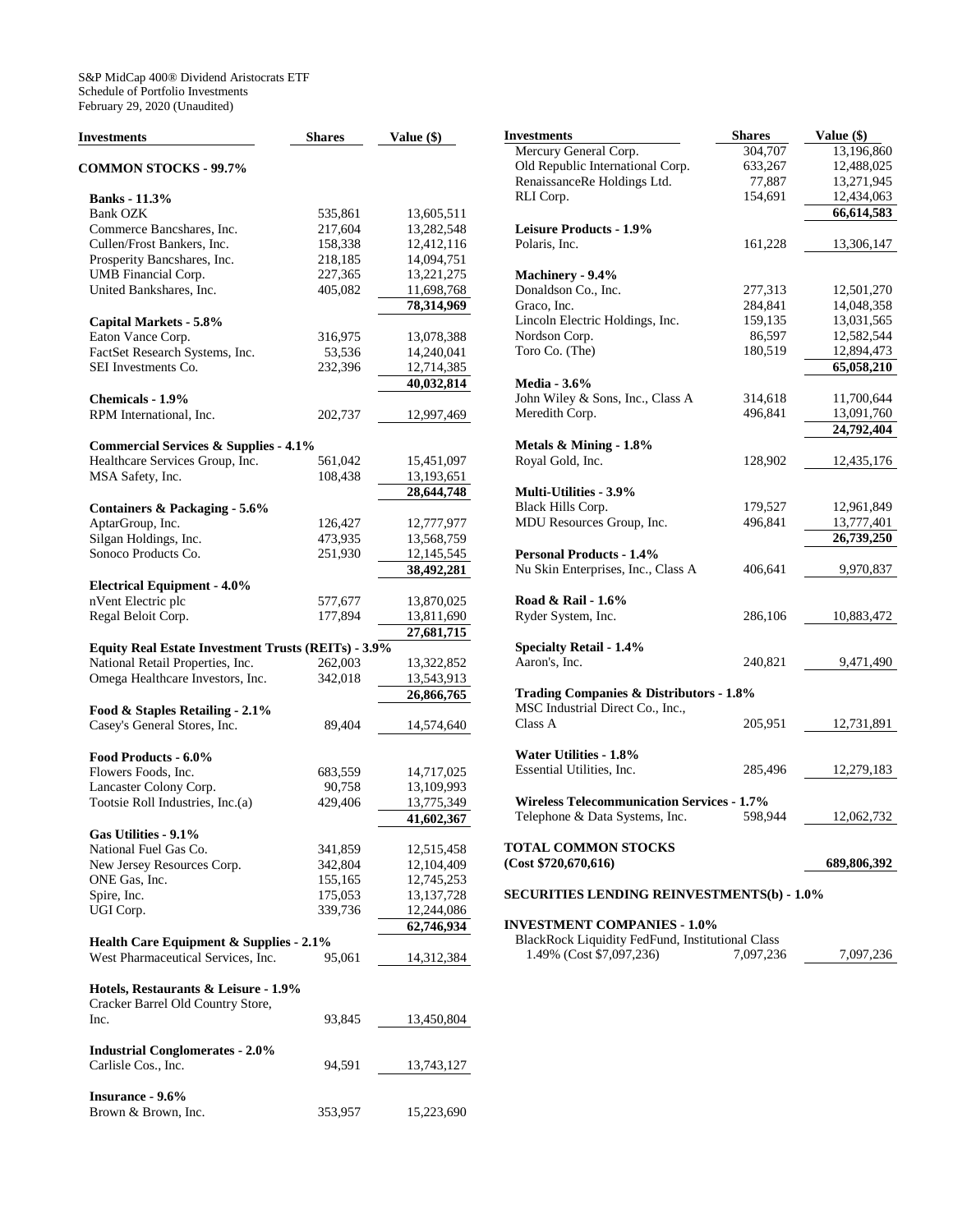S&P MidCap 400® Dividend Aristocrats ETF Schedule of Portfolio Investments February 29, 2020 (Unaudited)

| <b>Investments</b>                     | <b>Principal</b><br>Amount (\$) | Value (\$) |
|----------------------------------------|---------------------------------|------------|
| <b>SHORT-TERM INVESTMENTS - 0.3%</b>   |                                 |            |
| <b>REPURCHASE AGREEMENTS(c) - 0.3%</b> |                                 |            |
| Repurchase Agreements with various     |                                 |            |
| counterparties, rates 1.58% -          |                                 |            |
| 1.59%, dated 2/28/2020, due            |                                 |            |
| $3/2/2020$ , total to be received      |                                 |            |
| \$2,106,759                            |                                 |            |
| (Cost \$2, 106, 481)                   | 2.106.481                       | 2,106,481  |
| Total Investments - 101.0%             |                                 |            |
| --- -- - ---                           |                                 |            |

| (Cost \$729,874,333)                             | 699,010,109 |
|--------------------------------------------------|-------------|
| Liabilities in excess of other assets $-(1.0\%)$ | (6.719.250) |
| <b>Net Assets - 100.0%</b>                       | 692,290,859 |

- (a) The security or a portion of this security is on loan at February 29, 2020. The total value of securities on loan at February 29, 2020 was \$6,551,923, collateralized in the form of cash with a value of \$7,097,236 that was reinvested in the securities shown in the Securities Lending Reinvestment section of the Schedule of Investments.
- (b) The security was purchased with cash collateral held from securities on loan at February 29, 2020. The total value of securities purchased was \$7,097,236.
- (c) The Fund invests in Repurchase Agreements jointly with other funds in the Trust. See "Repurchase Agreements" in the Notes to Schedules of Portfolio of Investments to view the details of each individual agreement and counterparty as well as a description of the securities subject to repurchase.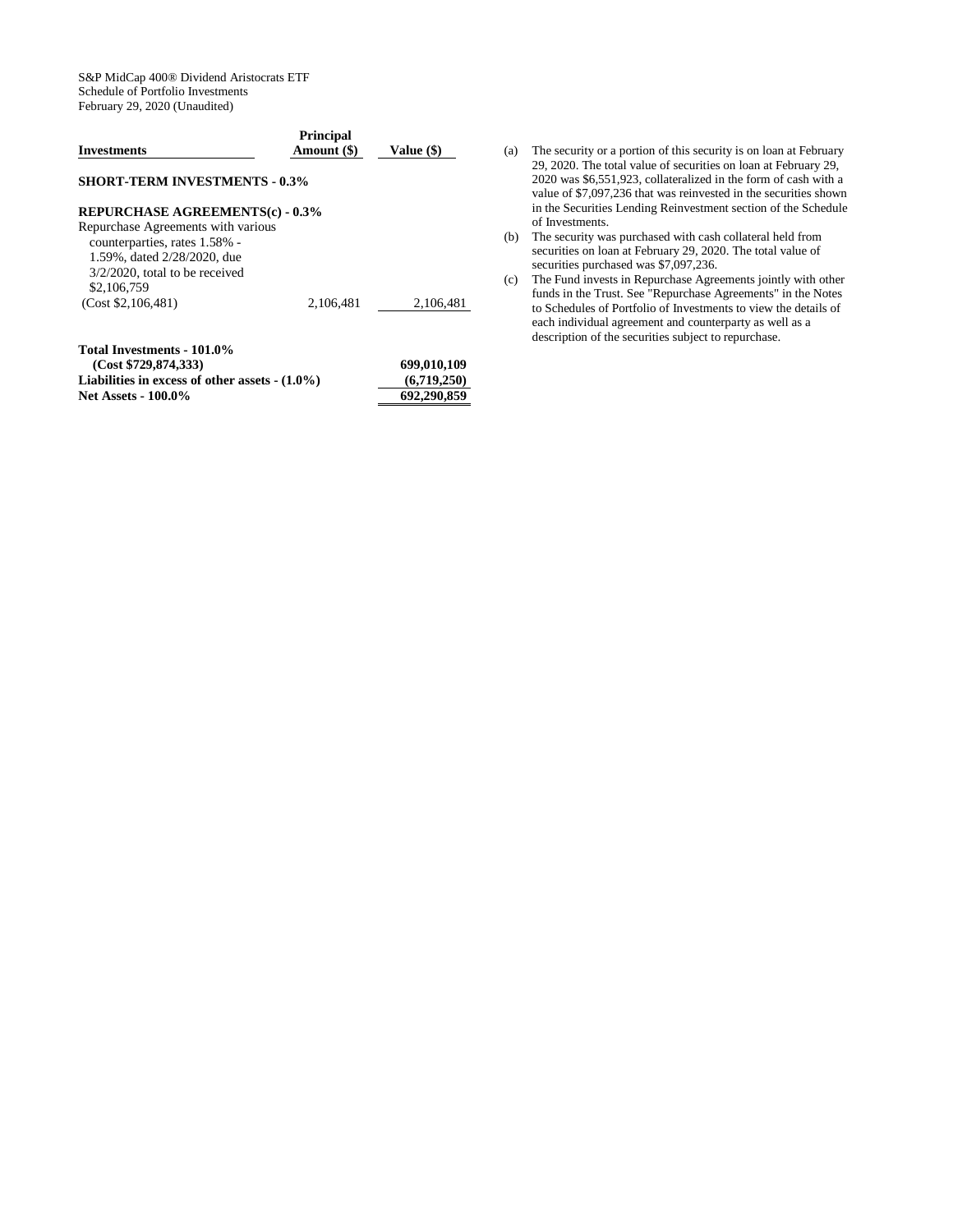| <b>Investments</b>                                     | <b>Shares</b> | Value (\$)             |
|--------------------------------------------------------|---------------|------------------------|
| <b>COMMON STOCKS - 99.6%</b>                           |               |                        |
| <b>Communications Equipment - 5.2%</b>                 |               |                        |
| Cisco Systems, Inc.                                    | 14,202        | 567,086                |
| Motorola Solutions, Inc.                               | 3,920         | 649,466                |
|                                                        |               | 1,216,552              |
| Electronic Equipment, Instruments & Components - 15.0% |               |                        |
| Amphenol Corp., Class A                                | 6,534         | 599,037                |
| Badger Meter, Inc.                                     | 11,055        | 665,622                |
| Corning, Inc.                                          | 23,500        | 560,710                |
| FLIR Systems, Inc.                                     | 12,834        | 545,060                |
| Littelfuse, Inc.                                       | 3,632         | 579,958                |
| TE Connectivity Ltd.                                   | 7,042         | 583,570                |
|                                                        |               | 3,533,957              |
| <b>Entertainment - 2.8%</b>                            |               |                        |
| Activision Blizzard, Inc.                              | 11,551        | 671,460                |
| <b>Internet &amp; Direct Marketing Retail - 5.9%</b>   |               |                        |
| Expedia Group, Inc.                                    | 6,333         | 624,561                |
| PetMed Express, Inc.(a)                                | 28,726        | 758,367                |
|                                                        |               | 1,382,928              |
| IT Services - 26.0%                                    |               |                        |
| Accenture plc, Class A                                 | 3,327         | 600,823                |
| Automatic Data Processing, Inc.                        | 3,907         | 604,569                |
| Booz Allen Hamilton Holding                            |               |                        |
| Corp.                                                  | 8,962         | 638,991                |
| Broadridge Financial Solutions,                        |               |                        |
| Inc.                                                   | 5,258         | 548,725                |
| Cass Information Systems, Inc.                         | 12,021        | 564,386                |
| <b>International Business Machines</b>                 |               |                        |
| Corp.                                                  | 4,843         | 630,316                |
| Jack Henry & Associates, Inc.                          | 4,656         | 706,501                |
| Mastercard, Inc., Class A                              | 2,149         | 623,747                |
| Paychex, Inc.                                          | 7,777         | 602,562                |
| Visa, Inc., Class A                                    | 3,351         | 609,078                |
|                                                        |               | $\overline{6,129,698}$ |
| Semiconductors & Semiconductor Equipment - 28.5%       |               |                        |
| Analog Devices, Inc.                                   | 5,786         | 630,963                |
| Broadcom, Inc.                                         | 2,227         | 607,125                |
| KLA Corp.                                              | 3,868         | 594,550                |
| Maxim Integrated Products, Inc.                        | 11,149        | 620,107                |
| Microchip Technology, Inc.                             | 6,373         | 578,095                |
| MKS Instruments, Inc.                                  | 5,925         | 593,626                |
| NVIDIA Corp.                                           | 2,787         | 752,685                |
| Power Integrations, Inc.                               | 6,784         | 590,547                |
| QUALCOMM, Inc.                                         | 7,495         | 586,858                |
| Texas Instruments, Inc.                                | 5,226         | 596,496                |
| Xilinx, Inc.                                           | 6,879         | 574,328                |
|                                                        |               | 6,725,380              |
| Software - 8.3%                                        |               |                        |
| Intuit, Inc.                                           | 2,399         | 637,774                |
| Microsoft Corp.                                        | 4,205         | 681,252                |
| Oracle Corp.                                           | 12,733        | 629,774                |
| Technology Hardware, Storage & Peripherals - 7.9%      |               | 1,948,800              |
| Apple, Inc.                                            | 2,193         | 599,478                |
| Hewlett Packard Enterprise Co.                         | 46,357        | 592,906                |
| HP, Inc.                                               | 31,773        | 660,561                |
|                                                        |               | 1,852,945              |
| TOTAL COMMON STOCKS<br>(Cost \$25,440,444)             |               | 23,461,720             |

| <b>Investments</b>                          | <b>Principal</b><br>Amount (\$) | Value (\$) |
|---------------------------------------------|---------------------------------|------------|
| <b>SHORT-TERM INVESTMENTS - 0.3%</b>        |                                 |            |
| <b>REPURCHASE AGREEMENTS(b) - 0.3%</b>      |                                 |            |
| Repurchase Agreements with various          |                                 |            |
| counterparties, rates 1.58% -               |                                 |            |
| 1.59%, dated 2/28/2020, due                 |                                 |            |
| $3/2/2020$ , total to be received           |                                 |            |
| \$59,494<br>(Cost \$59.485)                 | 59.485                          | 59,485     |
|                                             |                                 |            |
| Total Investments - 99.9%                   |                                 |            |
| (Cost \$25,499,929)                         |                                 | 23,521,205 |
| <b>Other Assets Less Liabilities - 0.1%</b> |                                 | 33,884     |
| <b>Net Assets - 100.0%</b>                  |                                 | 23,555,089 |

- (a) The security or a portion of this security is on loan at February 29, 2020. The total value of securities on loan at February 29, 2020 was \$682,519, collateralized in the form of U.S. Government Treasury Securities, interest rates ranging from 0.00% – 6.13%, and maturity dates ranging from March 26, 2020 – May 15, 2048; a total value of \$703,706.
- (b) The Fund invests in Repurchase Agreements jointly with other funds in the Trust. See "Repurchase Agreements" in the Notes to Schedules of Portfolio of Investments to view the details of each individual agreement and counterparty as well as a description of the securities subject to repurchase.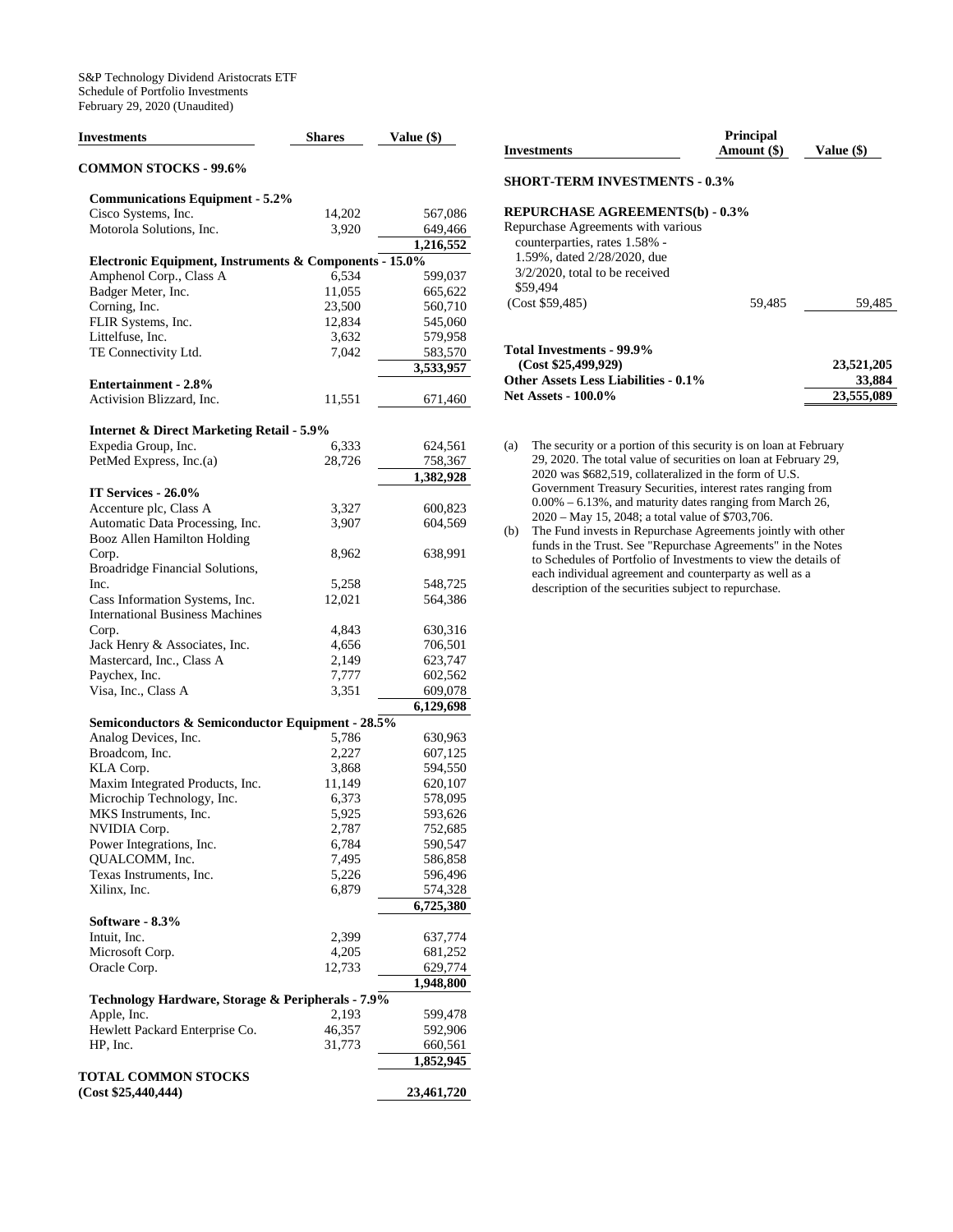| Investments                                                              | Principal<br>Amount (\$) | Value (\$)       |
|--------------------------------------------------------------------------|--------------------------|------------------|
| <b>FOREIGN GOVERNMENT SECURITIES - 74.0%</b>                             |                          |                  |
| Abu Dhabi Government Bond<br>2.50%, 10/11/2022(a)                        | 200,000                  | 203,428          |
| Arab Republic of Egypt<br>6.13%, $1/31/2022(a)$                          | 200,000                  | 206,601          |
| Argentina Government International Bond<br>6.88%, 4/22/2021              | 150,000                  | 74,625           |
| 4.63%, 1/11/2023<br>Brazilian Government International Bond              | 100,000                  | 43,001           |
| 2.63%, 1/5/2023<br>Colombia Government International Bond                | 200,000                  | 202,702          |
| 2.63%, 3/15/2023<br>Croatia Government International Bond                | 200,000                  | 202,832          |
| $5.50\%, \frac{4}{4}{2023(a)}$<br>Export-Import Bank of China (The)      | 200,000                  | 219,983          |
| $2.63\%, 3/14/2022(a)$<br>Export-Import Bank of India                    | 340,000                  | 346,760          |
| $4.00\%$ , $1/14/2023(a)$<br>Hungary Government International Bond       | 200,000                  | 210,245          |
| 6.38%, 3/29/2021                                                         | 150,000                  | 157,051          |
| 5.38%, 2/21/2023                                                         | 50,000                   | 54,825           |
| 5.38%, 3/25/2024<br>Indonesia Government International Bond              | 14,000                   | 15,869           |
| $5.88\%, \frac{3}{13}/2020(a)$                                           | 170,000                  | 170,068          |
| $3.38\%, \frac{4}{15/2023(a)}$                                           | 200,000                  | 206,925          |
| Kingdom of Bahrain<br>$6.13\%, \frac{7}{5}/2022(a)$                      | 200,000                  | 213,000          |
| Kingdom of Saudi Arabia<br>$2.38\%, 10/26/2021(a)$                       | 200,000                  | 201,188          |
| Lithuania Government International Bond<br>$6.13\%, \frac{3}{9}/2021(a)$ | 150,000                  | 156,600          |
| Mexico Government International Bond                                     |                          |                  |
| 3.63%, 3/15/2022<br>4.00%, 10/2/2023                                     | 82,000<br>70,000         | 84,994<br>74,840 |
| Oman Government Bond                                                     |                          |                  |
| $3.63\%, 6/15/2021(a)$<br>Perusahaan Penerbit SBSN Indonesia III         | 200,000                  | 200,050          |
| $3.40\%$ , $3/29/2022(a)$<br>Poland Government International Bond        | 200,000                  | 204,682          |
| 5.00%, 3/23/2022                                                         | 135,000                  | 144,045          |
| 4.00%, 1/22/2024<br><b>Qatar Government International Bond</b>           | 100,000                  | 108,827          |
| 3.88%, 4/23/2023(a)<br>Republic of Ecuador                               | 200,000                  | 211,727          |
| 10.75%, 3/28/2022(a)                                                     | 200,000                  | 165,502          |
| Republic of Lebanon<br>8.25%, 4/12/2021(a)                               | 100,000                  | 27,408           |
| 6.25%, 5/27/2022                                                         | 150,000                  | 40,299           |
| Romania Government International Bond                                    |                          |                  |
| $4.38\%, 8/22/2023(a)$<br>Russian Foreign Bond                           | 80,000                   | 85,600           |
| $4.88\%, 9/16/2023(a)$<br>South Africa Government International Bond     | 200,000                  | 218,682          |
| 5.88%, 5/30/2022                                                         | 100,000                  | 106,745          |
| 4.67%, 1/17/2024                                                         | 100,000                  | 104,625          |
| Sri Lanka Government International Bond<br>5.88%, 7/25/2022(a)           | 200,000                  | 201,305          |
| Turkey Government International Bond<br>5.13%, 3/25/2022                 | 200,000                  | 201,100          |
| 7.25%, 12/23/2023                                                        | 200,000                  | 211,906          |

|                                                                                                                                       | Principal     |                    |
|---------------------------------------------------------------------------------------------------------------------------------------|---------------|--------------------|
| <b>Investments</b>                                                                                                                    | Amount $(\$)$ | Value $(\$)$       |
| Ukraine Government International Bond                                                                                                 |               |                    |
| $7.75\%, 9/1/2021(a)$                                                                                                                 | 100,000       | 105,202            |
| $7.75\%, 9/1/2023(a)$                                                                                                                 | 100,000       | 108,250            |
| TOTAL FOREIGN GOVERNMENT SECURITIES<br>(Cost \$5,695,398)                                                                             |               | 5,491,492          |
| <b>CORPORATE BONDS - 24.0%</b>                                                                                                        |               |                    |
| <b>Banks</b> - 13.1%                                                                                                                  |               |                    |
| Banco del Estado de Chile                                                                                                             |               |                    |
| $3.88\%, 2/8/2022(a)$                                                                                                                 | 150,000       | 154,138            |
| Banco do Brasil SA                                                                                                                    |               |                    |
| 3.88%, 10/10/2022                                                                                                                     | 200,000       | 204,000            |
| China Development Bank                                                                                                                |               |                    |
| $2.13\%, 6/1/2021(a)$                                                                                                                 | 200,000       | 201,190            |
| QNB Finance Ltd.<br>2.13%, 9/7/2021(a)                                                                                                | 200,000       | 199,582            |
| Sberbank of Russia                                                                                                                    |               |                    |
| 6.13%, $2/7/2022(a)$                                                                                                                  | 200,000       | 212,728            |
|                                                                                                                                       |               | 971,638            |
| <b>Diversified Financial Services - 1.4%</b>                                                                                          |               |                    |
| Gazprom PJSC                                                                                                                          |               |                    |
| $6.51\%, \frac{3}{7}{2022(a)}$                                                                                                        | 100,000       | 107,736            |
|                                                                                                                                       |               |                    |
| Oil, Gas & Consumable Fuels - 9.5%<br><b>Ecopetrol SA</b>                                                                             |               |                    |
| 5.88%, 9/18/2023                                                                                                                      | 25,000        | 27,656             |
| Petrobras Global Finance BV                                                                                                           |               |                    |
| 6.13%, 1/17/2022                                                                                                                      | 80,000        | 85,080             |
| Petroleos Mexicanos                                                                                                                   |               |                    |
| 4.88%, 1/24/2022                                                                                                                      | 140,000       | 144,200            |
| 5.38%, 3/13/2022                                                                                                                      | 15,000        | 15,578             |
| 3.50%, 1/30/2023                                                                                                                      | 220,000       | 219,597            |
| Sinopec Group Overseas Development 2016 Ltd.<br>$2.00\%$ , $9/29/2021(a)$                                                             |               |                    |
|                                                                                                                                       | 214,000       | 214,886<br>706,997 |
| TOTAL CORPORATE BONDS                                                                                                                 |               |                    |
| (Cost \$1,757,043)                                                                                                                    |               | 1,786,371          |
| <b>SHORT-TERM INVESTMENTS - 0.8%</b>                                                                                                  |               |                    |
|                                                                                                                                       |               |                    |
| <b>REPURCHASE AGREEMENTS(b) - 0.8%</b>                                                                                                |               |                    |
| Repurchase Agreements with various                                                                                                    |               |                    |
| counterparties, rates 1.58% -                                                                                                         |               |                    |
| 1.59%, dated 2/28/2020, due                                                                                                           |               |                    |
| $3/2/2020$ , total to be received                                                                                                     |               |                    |
| \$56,080                                                                                                                              |               |                    |
| (Cost \$56,073)                                                                                                                       | 56,073        | 56,073             |
|                                                                                                                                       |               |                    |
| Total Investments - 98.8%                                                                                                             |               |                    |
| (Cost \$7,508,514)                                                                                                                    |               | 7,333,936          |
| <b>Other Assets Less Liabilities - 1.2%</b>                                                                                           |               | 86,741             |
| <b>Net Assets - 100.0%</b>                                                                                                            |               | 7,420,677          |
|                                                                                                                                       |               |                    |
|                                                                                                                                       |               |                    |
| Security exempt from registration pursuant to Regulation S<br>(a)                                                                     |               |                    |
| under the Securities Act of 1933. Regulation S applies to                                                                             |               |                    |
| securities offerings that are made outside of the United States<br>and do not involve direct selling efforts in the United States and |               |                    |

as such may have restrictions on resale.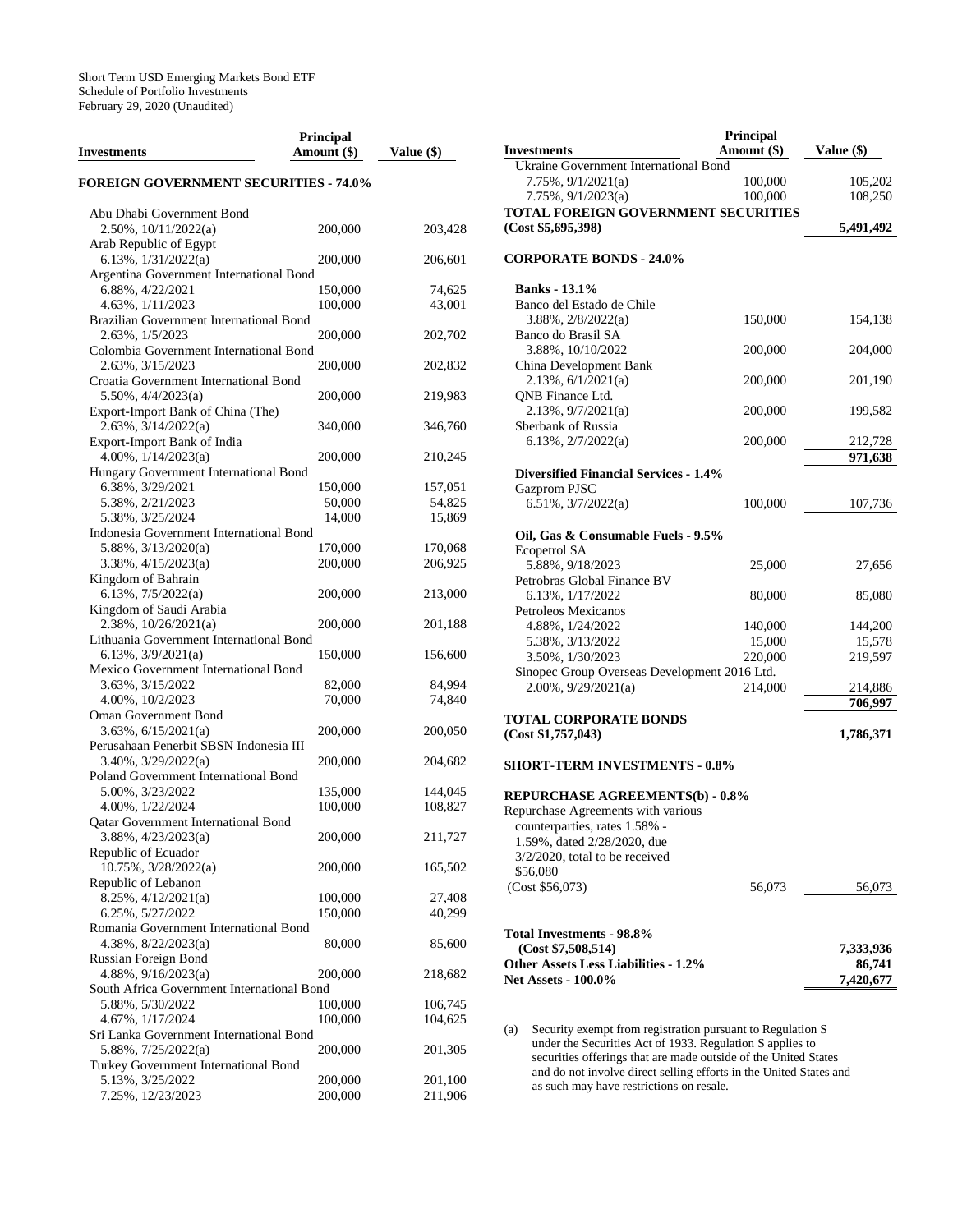Short Term USD Emerging Markets Bond ETF Schedule of Portfolio Investments February 29, 2020 (Unaudited)

(b) The Fund invests in Repurchase Agreements jointly with other funds in the Trust. See "Repurchase Agreements" in the Notes to Schedules of Portfolio of Investments to view the details of each individual agreement and counterparty as well as a description of the securities subject to repurchase.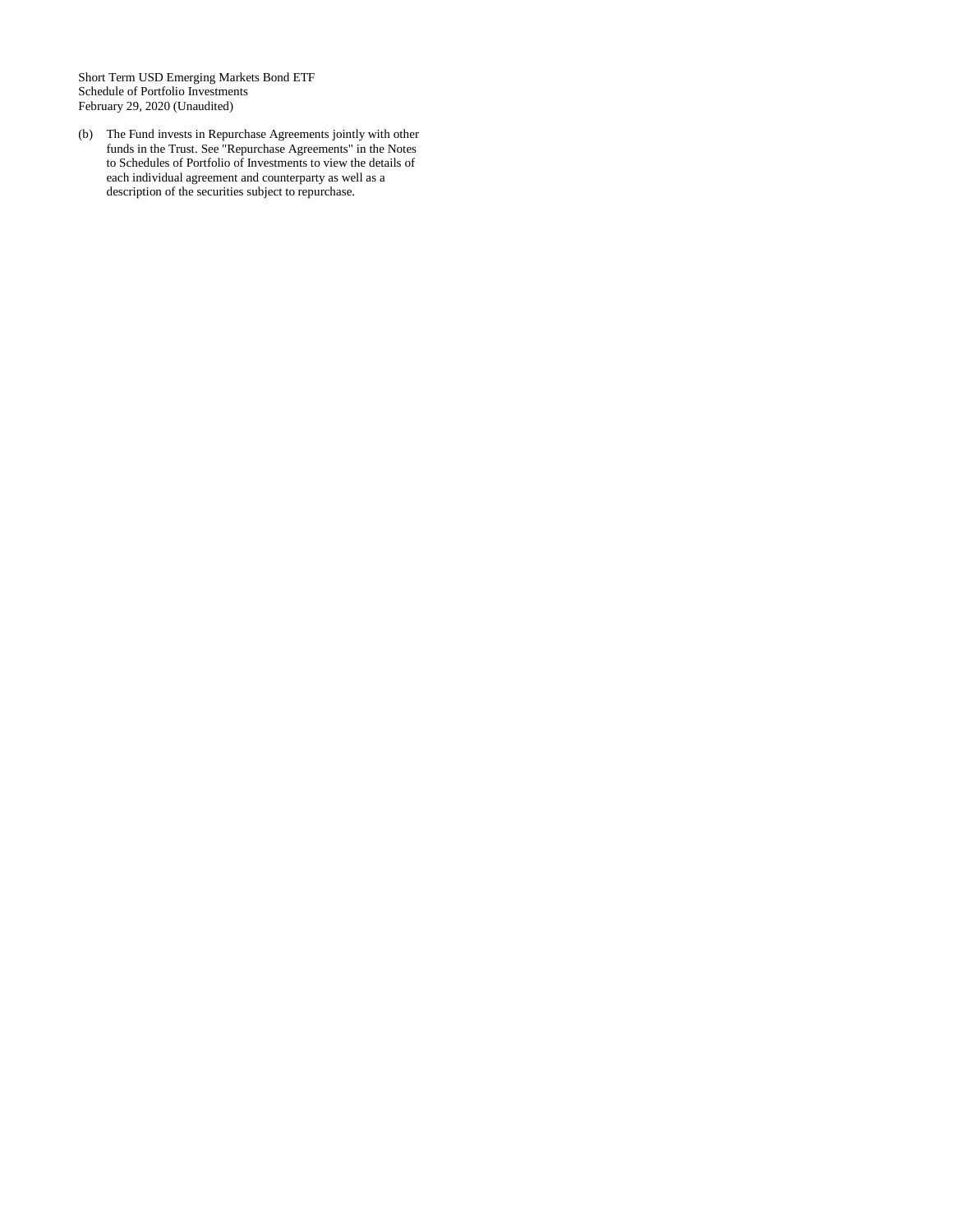Short Term USD Emerging Markets Bond ETF Schedule of Portfolio Investments February 29, 2020 (Unaudited)

Short Term USD Emerging Markets Bond ETF invested, as a percentage of net assets, in the following countries as of February 29, 2020:

| China                       | 10.3%  |
|-----------------------------|--------|
| Indonesia                   | 7.8%   |
| Mexico                      | 7.3%   |
| Russia                      | 7.3%   |
| <b>Brazil</b>               | 6.6%   |
| Turkey                      | 5.6%   |
| Qatar                       | 5.5%   |
| Poland                      | 3.4%   |
| Colombia                    | 3.1%   |
| Hungary                     | 3.1%   |
| Croatia                     | 3.0%   |
| Ukraine                     | 2.9%   |
| Bahrain                     | 2.9%   |
| South Africa                | 2.8%   |
| India                       | 2.8%   |
| Egypt                       | 2.8%   |
| <b>United Arab Emirates</b> | 2.7%   |
| Sri Lanka                   | 2.7%   |
| Saudi Arabia                | 2.7%   |
| Oman                        | 2.7%   |
| Ecuador                     | 2.2%   |
| Lithuania                   | 2.1%   |
| Chile                       | 2.1%   |
| Argentina                   | 1.6%   |
| Romania                     | 1.1%   |
| Lebanon                     | 0.9%   |
| Other $1$                   | 2.0%   |
|                             | 100.0% |

1 Includes any non fixed-income securities and net other assets (liabilities).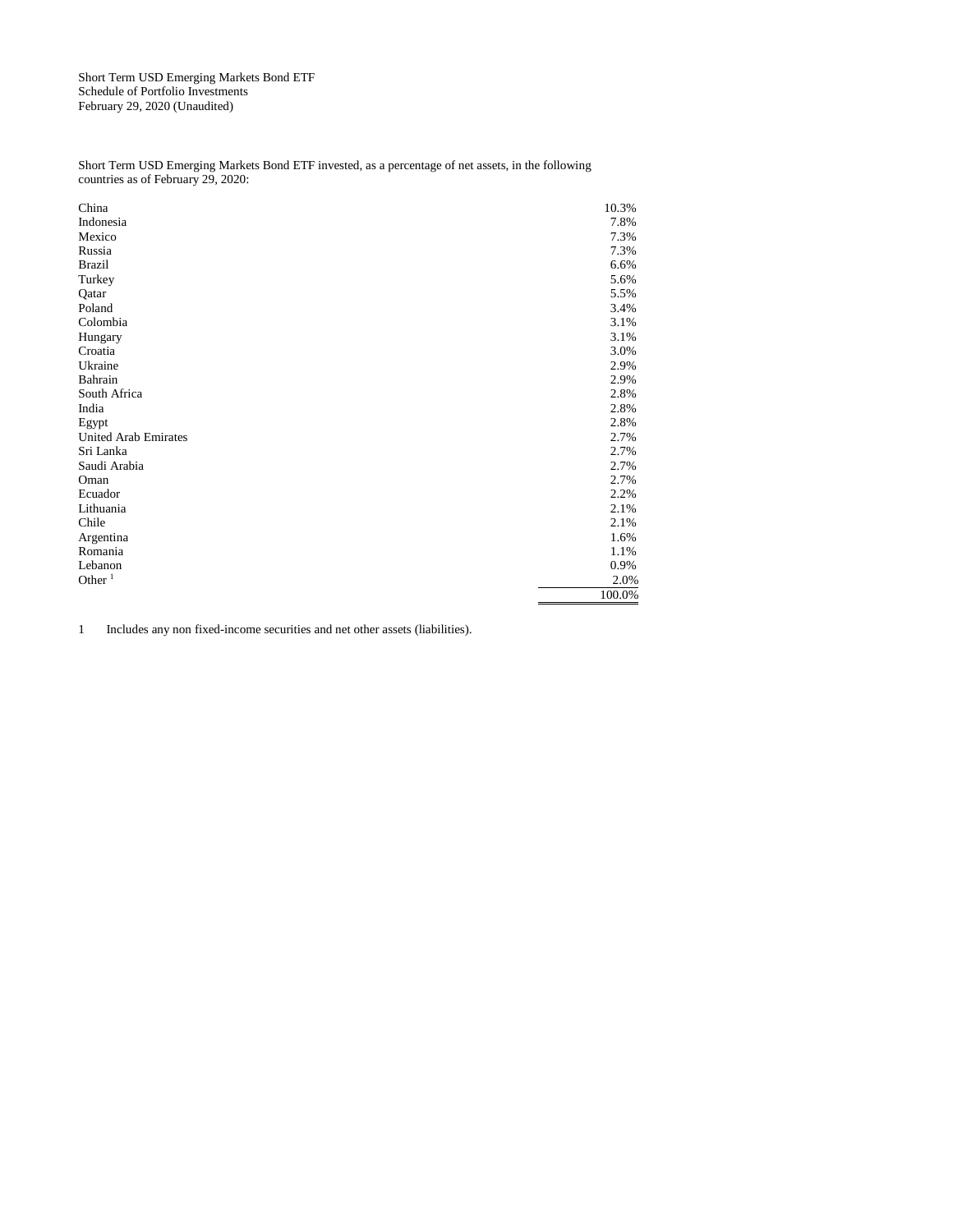# PROSHARES TRUST NOTES TO SCHEDULES OF PORTFOLIO INVESTMENTS FEBRUARY 29, 2020 (UNAUDITED)

# **Repurchase Agreements**

Each of the Funds may enter into repurchase agreements. Repurchase agreements are primarily used by the Funds as short-term investments for cash positions. Under a repurchase agreement, a Fund purchases one or more debt securities and simultaneously agrees to sell those securities back to the seller at a mutually agreed-upon future price and date, normally one day or a few days later. The resale price is greater than the purchase price, reflecting an agreed-upon market interest rate during the purchaser's holding period. While the maturities of the underlying securities in repurchase transactions may be more than one year, the term of each repurchase agreement will always be less than one year. The Funds follow certain procedures designed to minimize the risks inherent in such agreements. These procedures include effecting repurchase transactions generally with major global financial institutions whose creditworthiness is monitored by the Advisor. In addition, the value of the collateral underlying the repurchase agreement is required to be at least equal to the repurchase price, including any accrued interest income earned on the repurchase agreement. The Funds may invest in repurchase agreements through joint account arrangements; in such cases, each Fund holds a pro rata share of the collateral and interest income based upon the dollar amount of the repurchase agreements entered into by each Fund. The collateral underlying the repurchase agreement is held by the Fund's custodian. A repurchase agreement is subject to the risk that the counterparty to the repurchase agreement that sells the securities may default on its obligation to repurchase them. In this circumstance, a Fund may lose money because it may not be able to sell the securities at the agreed upon time and price, the securities may lose value before they can be sold, the selling institution may declare bankruptcy or the Fund may have difficulty exercising rights to the collateral. During periods of high demand for repurchase agreements, the Funds may be unable to invest available cash in these instruments to the extent desired by the Advisor.

On February 29, 2020, the Funds had interest in joint repurchase agreements with the following counterparties, for the time periods and rates indicated. Amounts shown in the table below represent Principal Amount, Cost and Value for each respective repurchase agreement.

**"INSERT RIDER "B-STRATEGIC"**